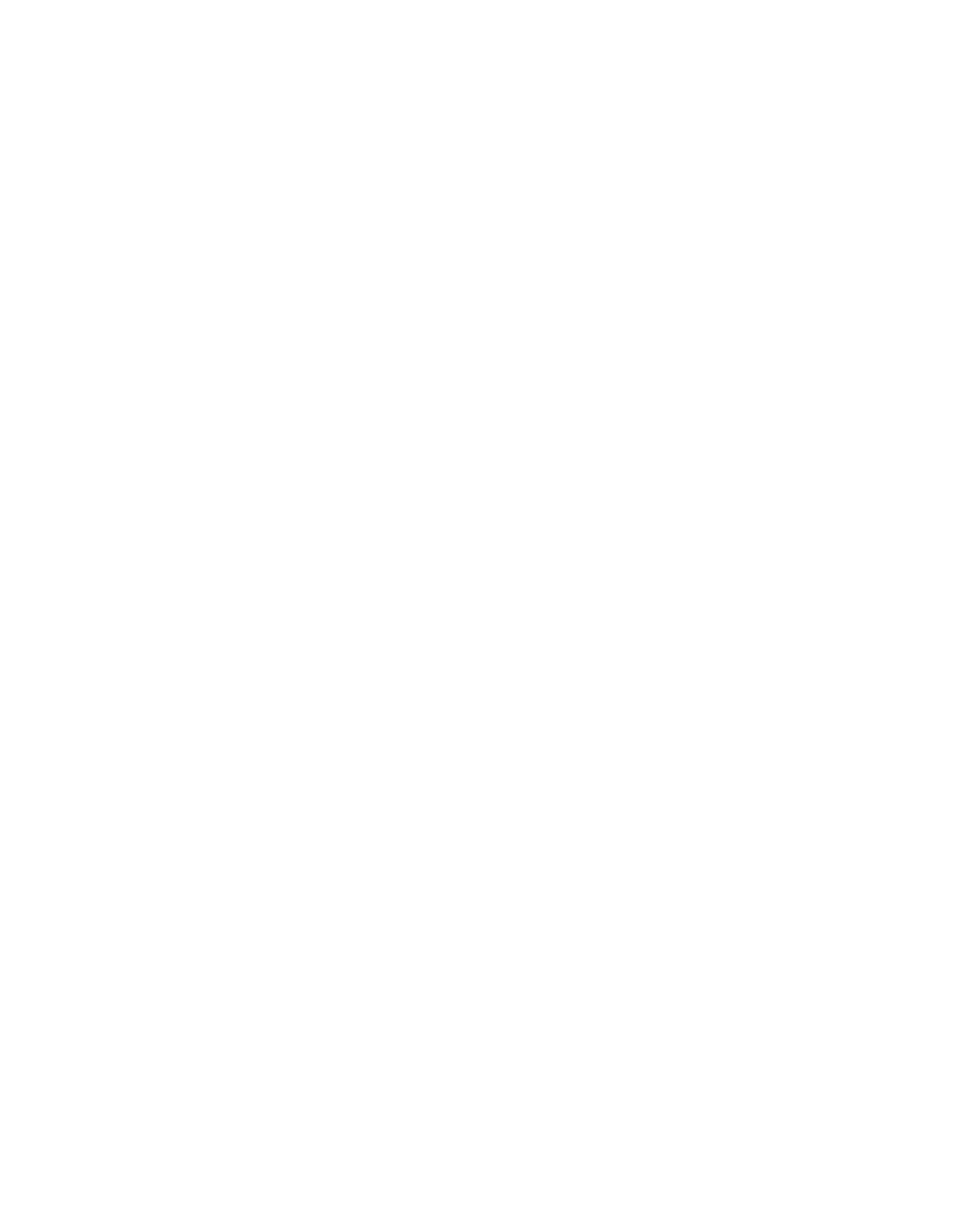# **TABLE OF CONTENTS**

|                                                                               | <b>PAGE</b> |
|-------------------------------------------------------------------------------|-------------|
| Opening Remarks                                                               | 1           |
| CMD 17-M32.A<br>Adoption of Agenda                                            | 3           |
| CMD 17-M34<br>Submission from CNSC Staff                                      | 4           |
| CMD 17-M15/17-M15.A/17-M15.B<br>Presentation from CNSC staff                  | 35          |
| CMD 17-M15.3<br>Submission from the<br>Canadian Environmental Law Association | 90          |
| CMD 17-M15.2<br>Submission from JMH Technology Consulting                     | 144         |
| CMD 17-M15.4<br>Written Submission from the<br>Métis Nation of Ontario        | 192         |
| CMD 17-M15.5<br>Submission from the<br>Canadian Nuclear Workers' Council      | 214         |
| CMD 17-M15.6<br>Submission from the Power Workers' Union                      | 218         |
| CMD 17-M15.7<br>Written Submission from Northwatch                            | 221         |
| CMD 17-M15.1<br>Submission from Jane Beecroft                                 | 232         |
| CMD 17-M37/17-M37.A<br>Presentation by CNSC staff                             | 272         |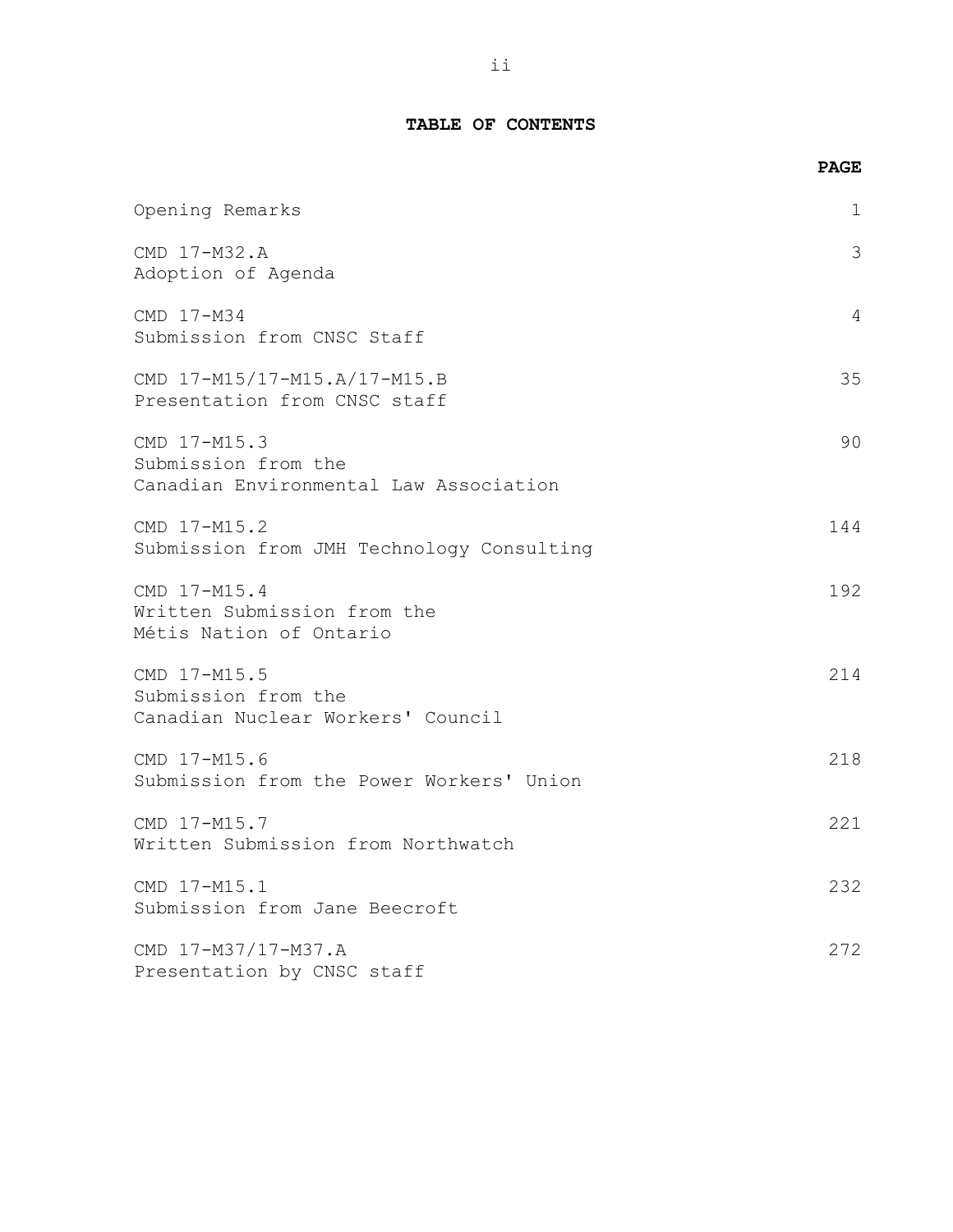Ottawa, Ontario / Ottawa (Ontario) --- Upon commencing on Wednesday, August 16, 2017 at 9:03 a.m. / La réunion débute le mercredi 16 août 2017 à 9 h 03

## **Opening Remarks**

**M. LEBLANC :** Bonjour, Mesdames et Messieurs. Bienvenue à la réunion publique de la Commission canadienne de sûreté nucléaire.

Today we have simultaneous interpretation. Please keep the pace of speech relatively slow so that the interpreters have a chance to keep up.

Des appareils pour l'interprétation sont disponibles à la réception. La version française est au poste 2 and the English version is on channel 1.

Please identify yourself before speaking so that the transcripts are as complete and clear as possible.

La transcription sera disponible sur le site Web de la Commission dans environ 10 jours.

I would also like to note that this proceeding is being video webcast live and that archives of these proceedings will be available on our website for a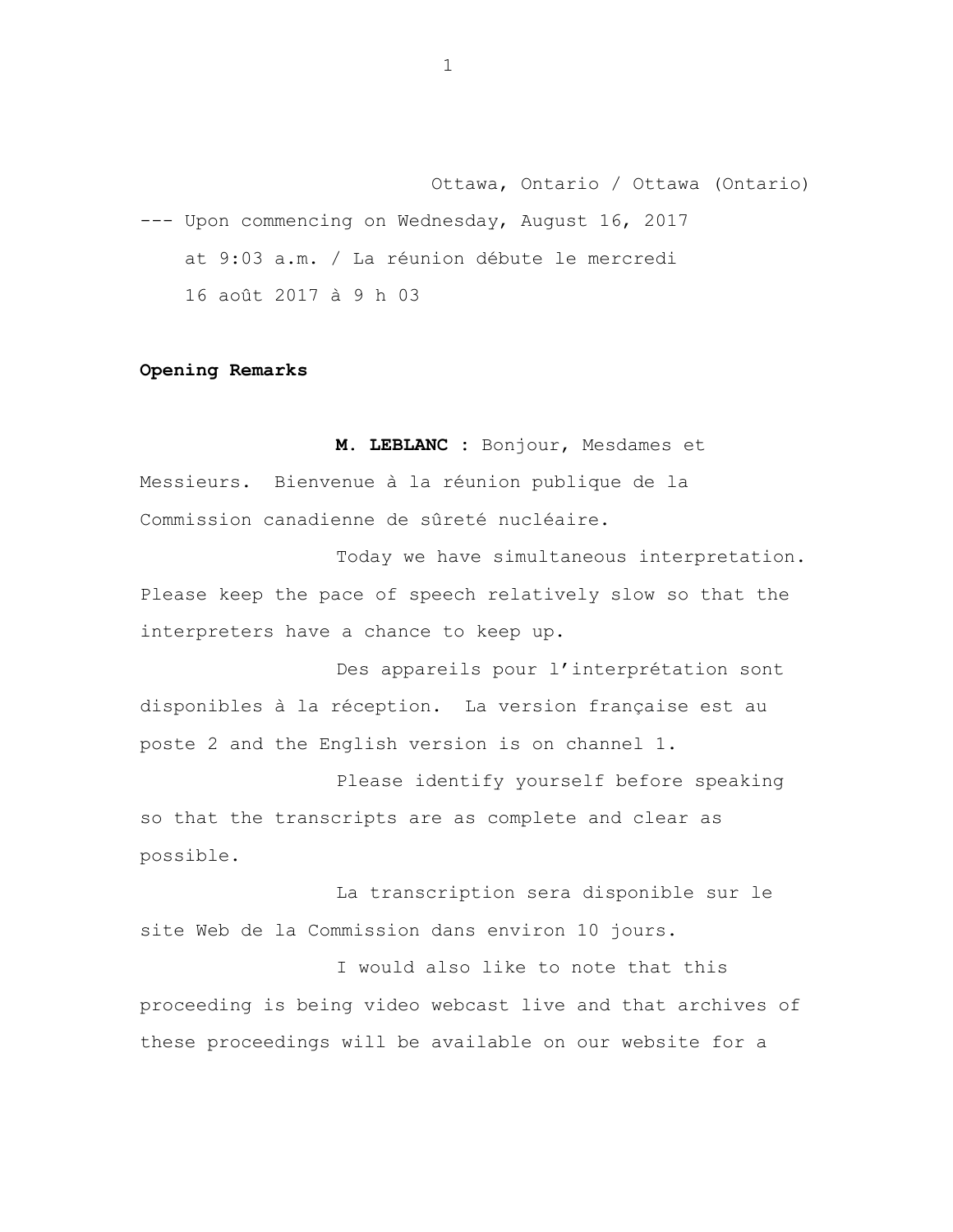three-month period after the close of the proceedings.

Please silence your cell phones and other electronic devices.

Monsieur Binder, président et premier dirigeant de la CCSN, va présider la réunion publique d'aujourd'hui.

President Binder...?

**LE PRÉSIDENT :** Merci, Marc.

Good morning and welcome to the meeting of the Canadian Nuclear Safety Commission.

Mon nom est Michael Binder. Je suis le président de la Commission canadienne de sûreté nucléaire. Je vous souhaite la bienvenue, and welcome to all of you joining us via webcast.

I would like to start by introducing the Members of the Commission that are with us here today.

On my right is Dr. Soliman A. Soliman.

On my left are Dr. Sandor Demeter,

Dr. Sandy McEwan and Mr. Rob Seeley.

We have heard from our Secretary Marc Leblanc and we also have with us here today at the podium Ms Lisa Thiele, Senior General Counsel to the Commission.

**MR. LEBLANC:** The *Nuclear Safety and Control Act* authorizes the Commission to hold meetings for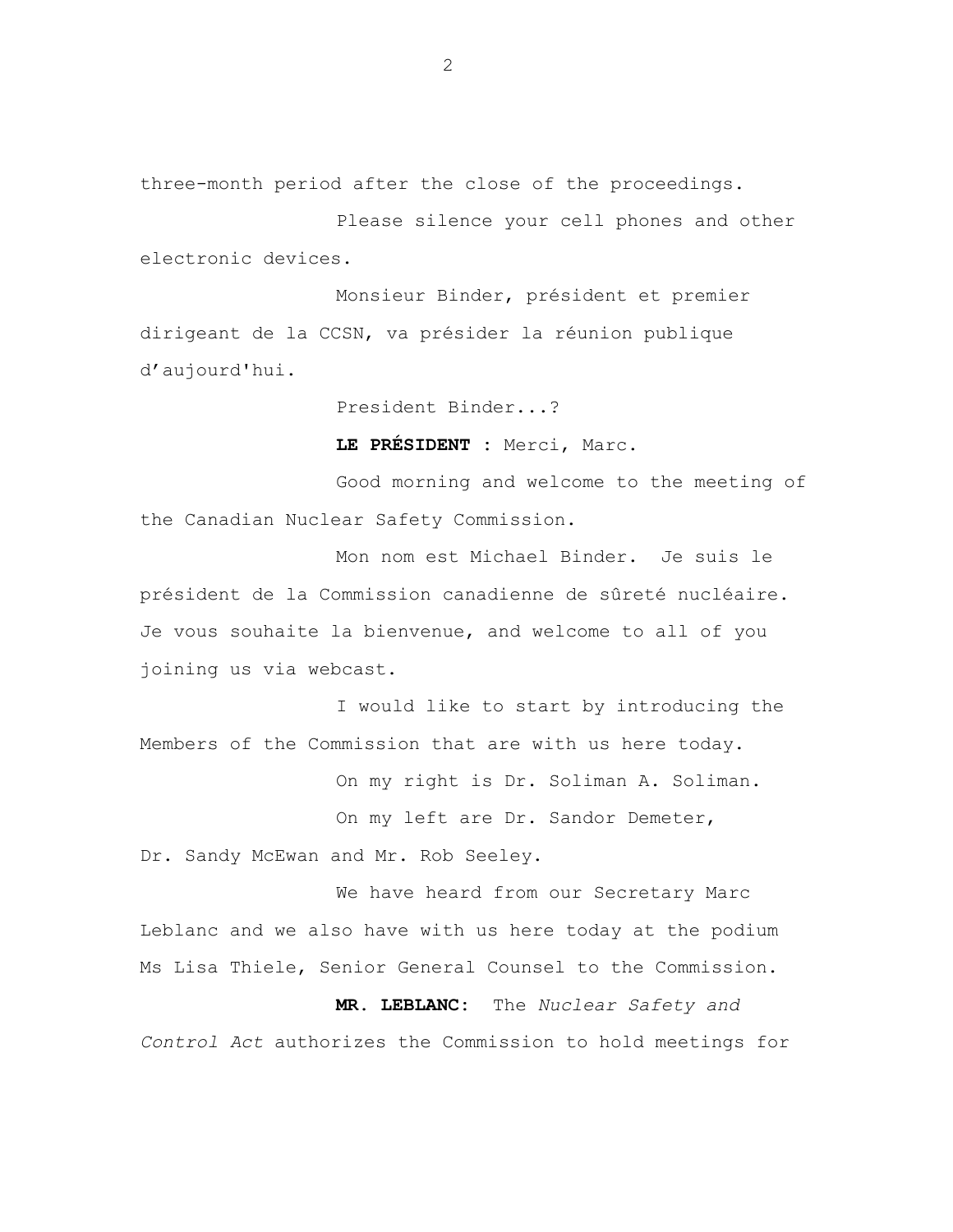the conduct of its business.

Please refer to the agenda published on August 9th for the complete list of items to be presented today and tomorrow.

In addition to the written documents that have been reviewed by the Commission for this meeting, CNSC staff and other participants will have the opportunity to make presentations and Commission Members will be afforded an opportunity to ask questions on the items before us.

The minutes of the June 8, 2017 Commission Meeting that was held in La Ronge, Saskatchewan, were previously approved by the Commission and made available on the CNSC website on July 17th.

Mr. President...?

**CMD 17-M32.A** 

# **Adoption of Agenda**

**THE PRESIDENT:** So with this information I would like to call for the adoption of the agenda by the Commission Members, as outlined in Commission Member Document CMD 17-M32.A.

Do we have concurrence?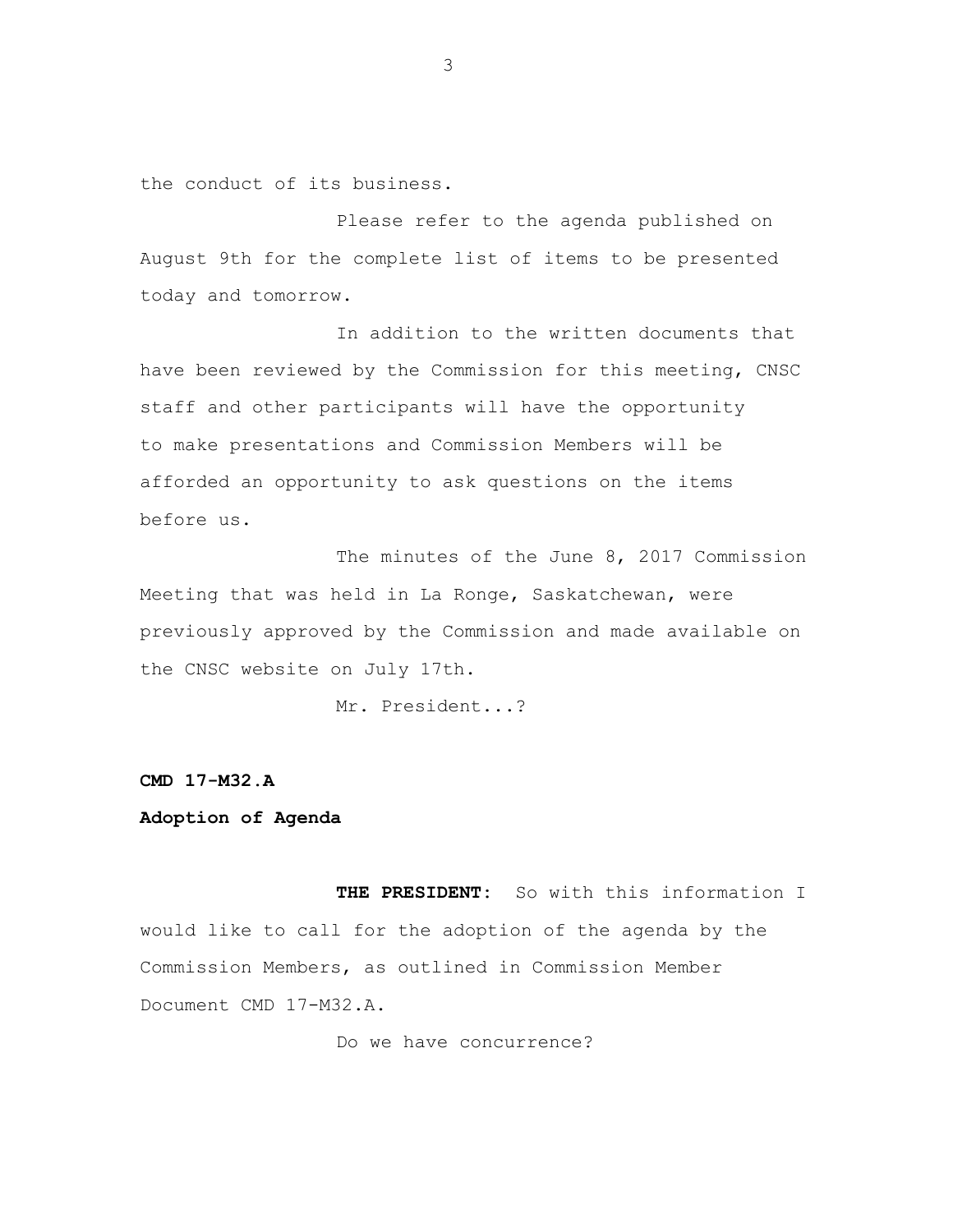For the record, the agenda is adopted. So the first item on the agenda for today is the Status Report on Power Reactors, which is under Commission Member Document CMD 17-M34.

We have representatives here from OPG, Bruce Power, NB Power and Hydro-Québec here in the room or via teleconference, so let me check the technology first.

Hydro-Québec, can you hear us?

**M. OLIVIER :** Oui. Bonjour. Donald

Olivier, Hydro-Québec. On est en ligne sur le téléphone.

**LE PRÉSIDENT :** Merci beaucoup. Bienvenue.

I would like to give the floor to Mr. Frappier, Director General for the Directorate of Power Reactor Regulation.

Mr. Frappier, over to you.

**CMD 17-M34** 

**Submission from CNSC Staff** 

**MR. FRAPPIER:** Thank you and good morning, Mr. President, Members of the Commission. I'm here to present the Commission Member Document 17-M34, the power reactor status update.

As just mentioned, my name is Gerry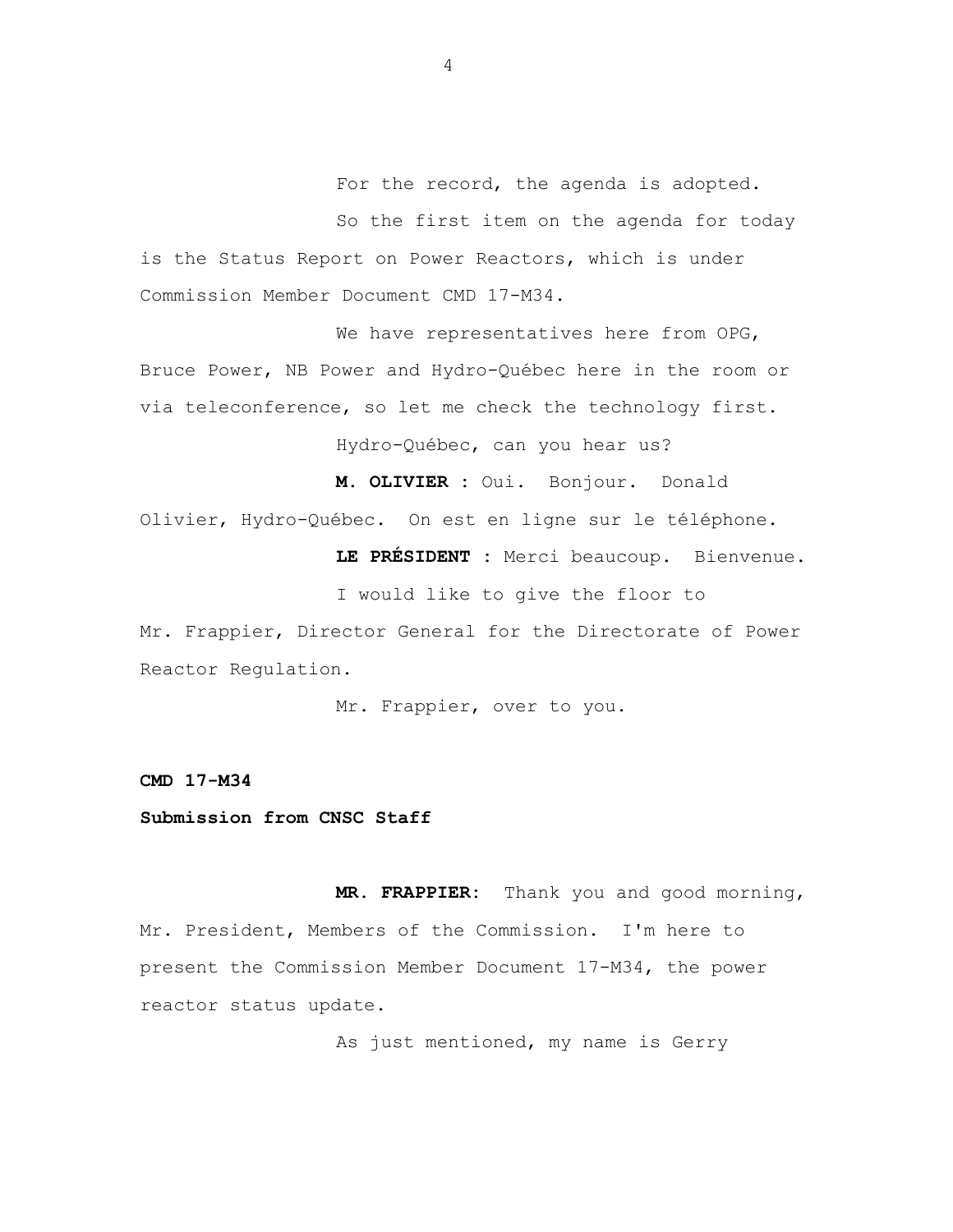Frappier, I am the Director General of the Directorate of Power Reactor Regulation.

With me today are the Power Reactor Regulatory Program Division Directors and technical support staff, who are available to respond to questions on the report that we have submitted.

Also with us, as was mentioned, are several licensee representatives, so we should have good coverage for any questions the Commission might have.

As you will note, the Status Report covers the period up to August 11th, so I would like to present a couple of verbal updates to provide you with the most current information as of yesterday.

So starting with Pickering, Unit 1 returned to full power on August 15th.

For Bruce, Unit 4 was derated to 63 percent full power on August 14th due to an emergency stop valve failing closed. I would note that this is a valve on the turbine side and is not a nuclear safety-related valve.

Also for Bruce, Unit 8 returned to full power on August 13th.

And for Darlington, Unit 1 returned to full power on August 11th.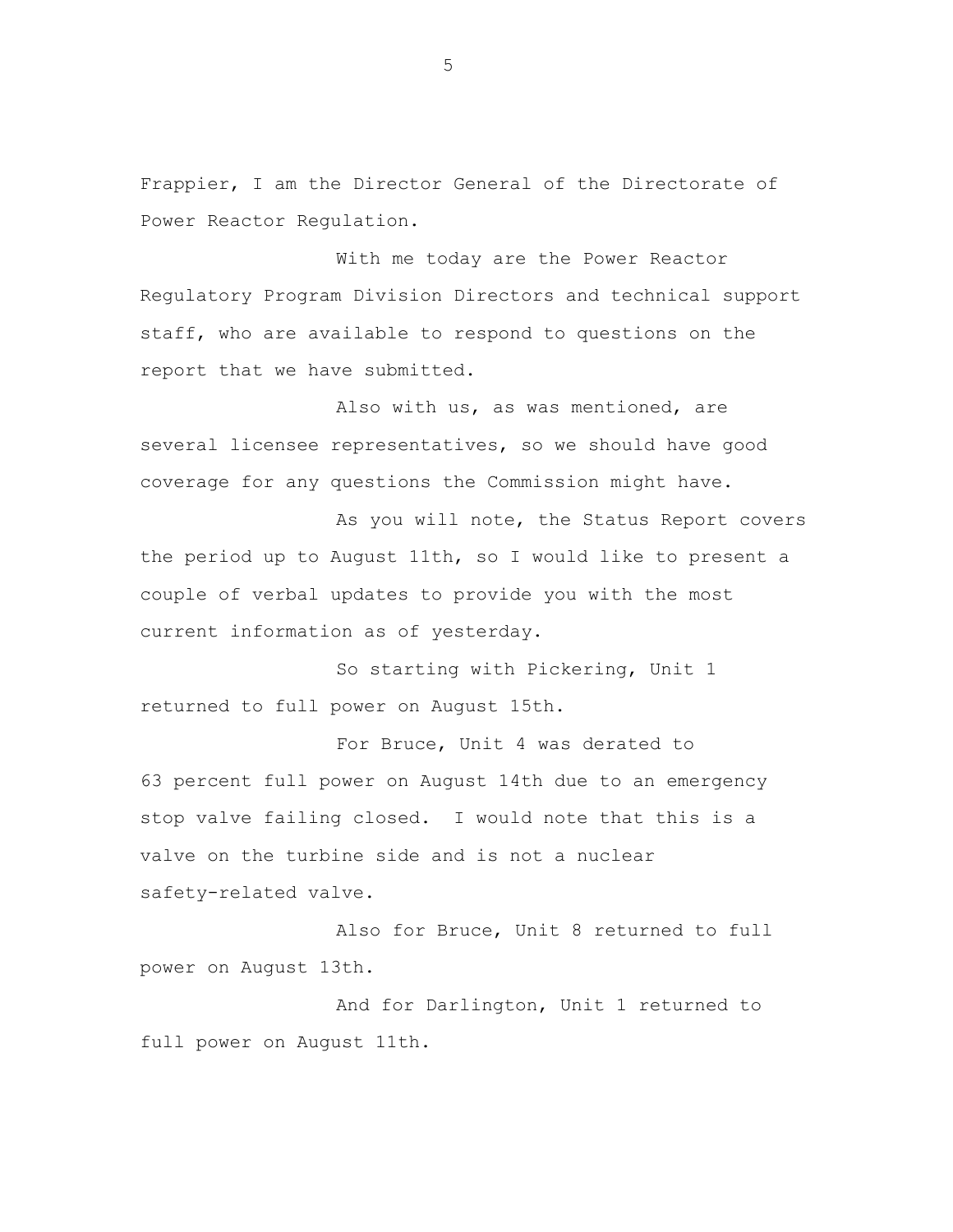That concludes my update. So as I said at the opening, CNSC regulatory and technical staff as well as licensees' representatives are here to answer any questions you may have. Thank you.

**THE PRESIDENT:** Okay, thank you.

So I would like to jump into the question period, starting with Dr. McEwan.

**MEMBER McEWAN:** Thank you, Mr. President.

So I guess for Bruce, I understand that there is a little additional information on the heat pump? **MR. SAUNDERS:** Yeah. Frank Saunders for the record. I have a short bit of  $-$  just to give you some context on where this pump is and what it looks like, if you would like to do that. Can you bring up the presentation there? Yes.

So just a little background. It's in the report but just to emphasize. We were bringing the unit the unit was already offline and we were preparing to enter a maintenance outage. We were in the process of reducing heat transport, just some pressure and temperature. This is a stepwise process we go through normally to bring it down.

At the time of the event, at about 5:00 in the morning, 5:03, we were at around 7 megapascals and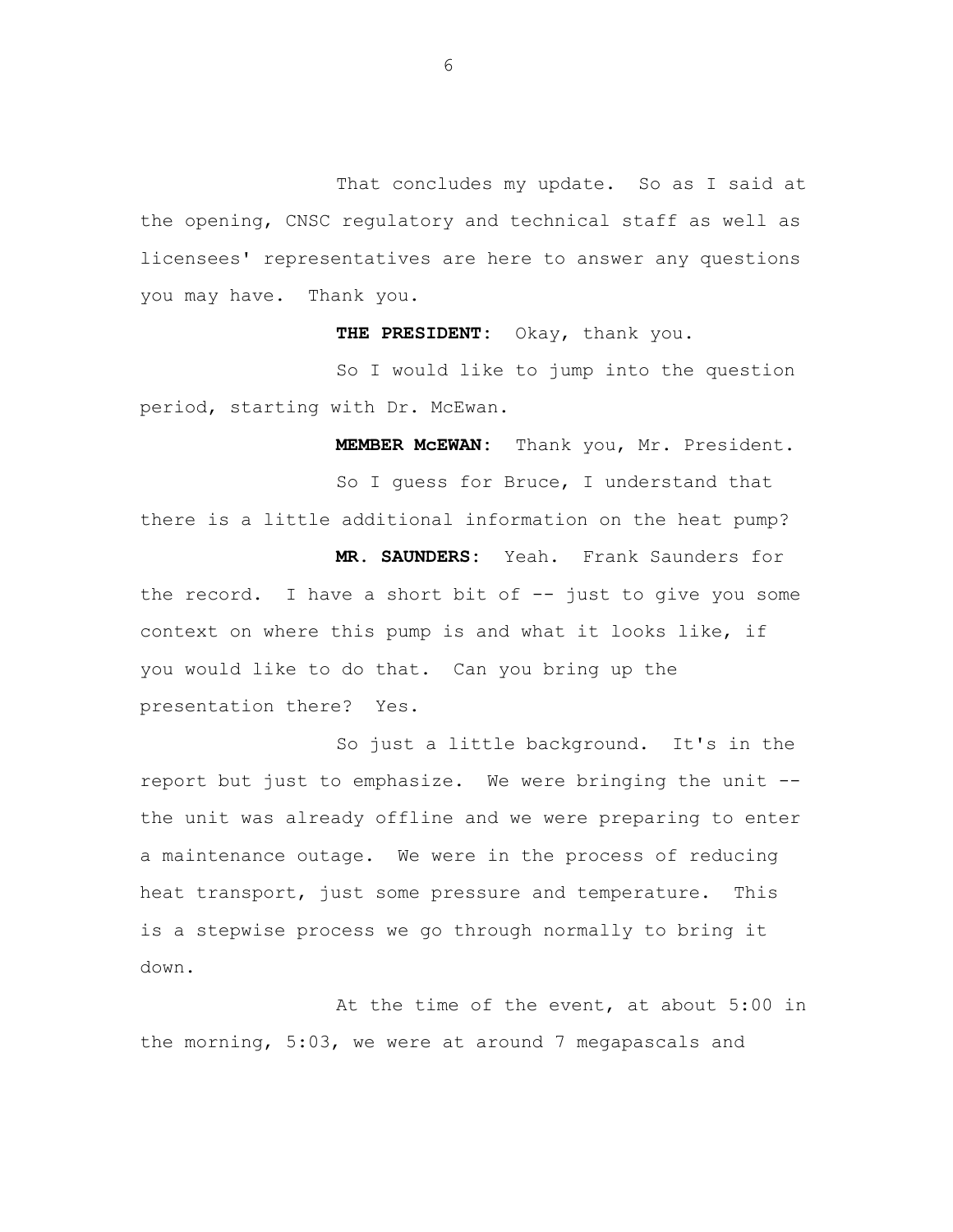about 170 degrees, I think, something like that, Celsius in the system. The control room received the alarm that there was a seal passing and they went to have a look and that's when they discovered the leak.

So these three slides here, just to give you some context about where everything is, so if you look here in the middle on each unit is a reactivity deck and that sits immediately above the reactor core, separated by lots of concrete and other things, but this is above it and there are two heat transport pumps on each side of that. Behind those concrete walls are actually the steam generators, which is where the water is circulated by the pumps, and then the pumps themselves look like this. So this is further back. The reactivity deck is in the centre there. You see two of the pumps here, two of the primary heat transport pumps. And normally when you are walking in there from the unit you are up on these decks where the railings are, but the pumps extend below, as you can see. These are the motors you are looking at and that little platform on the bottom, we call that sort of the pump stool or whatever, that's what the pump actually sits on, the motor actually sits on.

And then to give you some context about where the water went, this area we call a diked area. So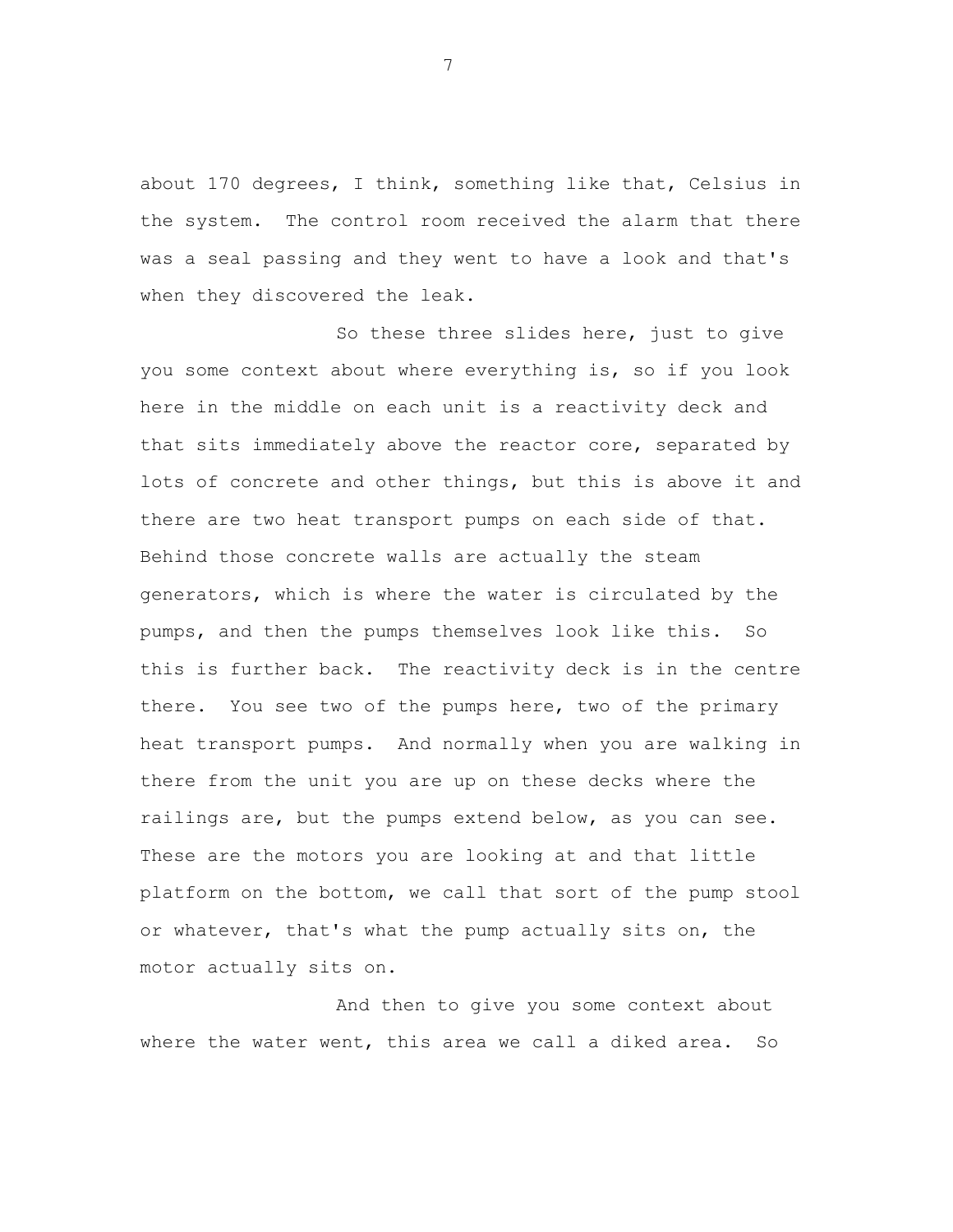each set of two pumps has a diked area around it. It will hold something in the order of 30,000 litres of water. It will drain to a proper tank or it can be pumped out by drums. In this case we pumped out about 30 drums, so about 6,000 litres, so we were about 20 percent full in that of that diked area.

Now, this transient didn't last very long. We have a procedure. It's a pretty rare occurrence for three seals to fail in that way. However, we do have an Abnormal Incident Manual on this. The operators went into it right away. By about 5:30-5:38 the leak had stopped as they reduced pressure down towards 1 MPa.

So this is just to show -- I know we had a number of questions about, you know, how can you leak 30,000 litres of water and none of it gets in the environment and so forth. This is why, because even though it's a pretty rare occurrence it is designed to handle this. So if we get a leak it will be contained in here, unless it's a really large leak, and so none of this water actually made its way to the environment.

Some small amounts of tritium did go up the ventilation stack, so there was a slight increase in tritium, but it was well within our normal operating expectations. There is a fair variation in that every day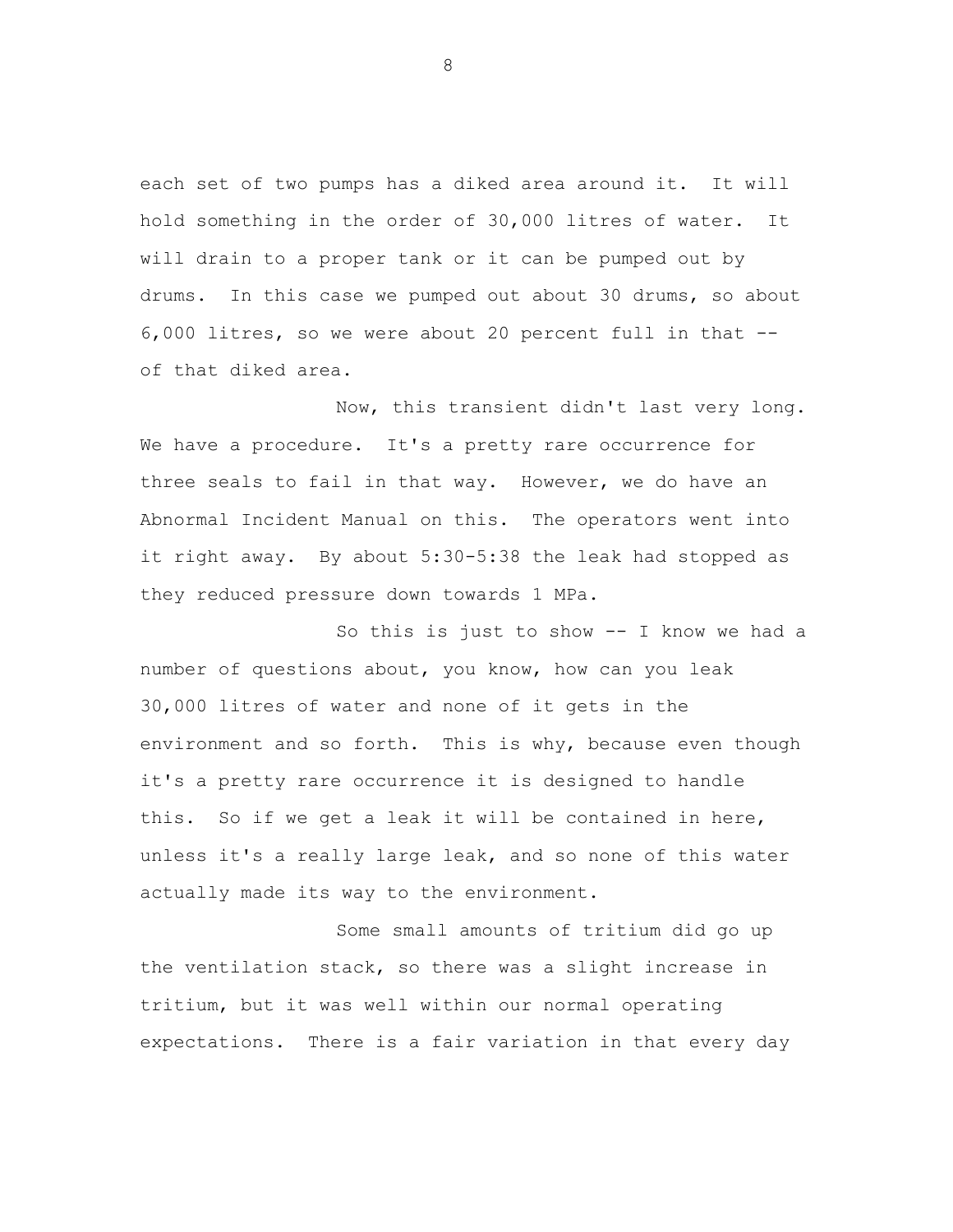and this did not go outside of the normal range, so very small amounts left the plant.

So at this point we have taken the motor off and we have done some diagnostics on the motor. We are preparing the repair plan and we will look for CNSC concurrence on that because we will be lifting off the top of the pump to go down into the pump itself and understand the problem.

We have done an extensive condition review of all the other pumps to see if there is any indication of problems anywhere else and haven't found any. Of course that will be informed by what we discover when we open the pump, which we expect to do next week. So we are moving as quickly as we can to get into the pump and understand the cause of the problem.

**MEMBER McEWAN:** Okay. So how long does it take to clean up the 30 drums?

**MR. SAUNDERS:** You mean in terms of taking them out of the sump and putting them into the 30 drums? It took us about a day and a half, I think, roughly. It's not particularly long. You know, you are handling it fairly carefully because it is contaminated water, so people are in protective kit and so forth, and then we pumped it across and then we began cleaning up. You know,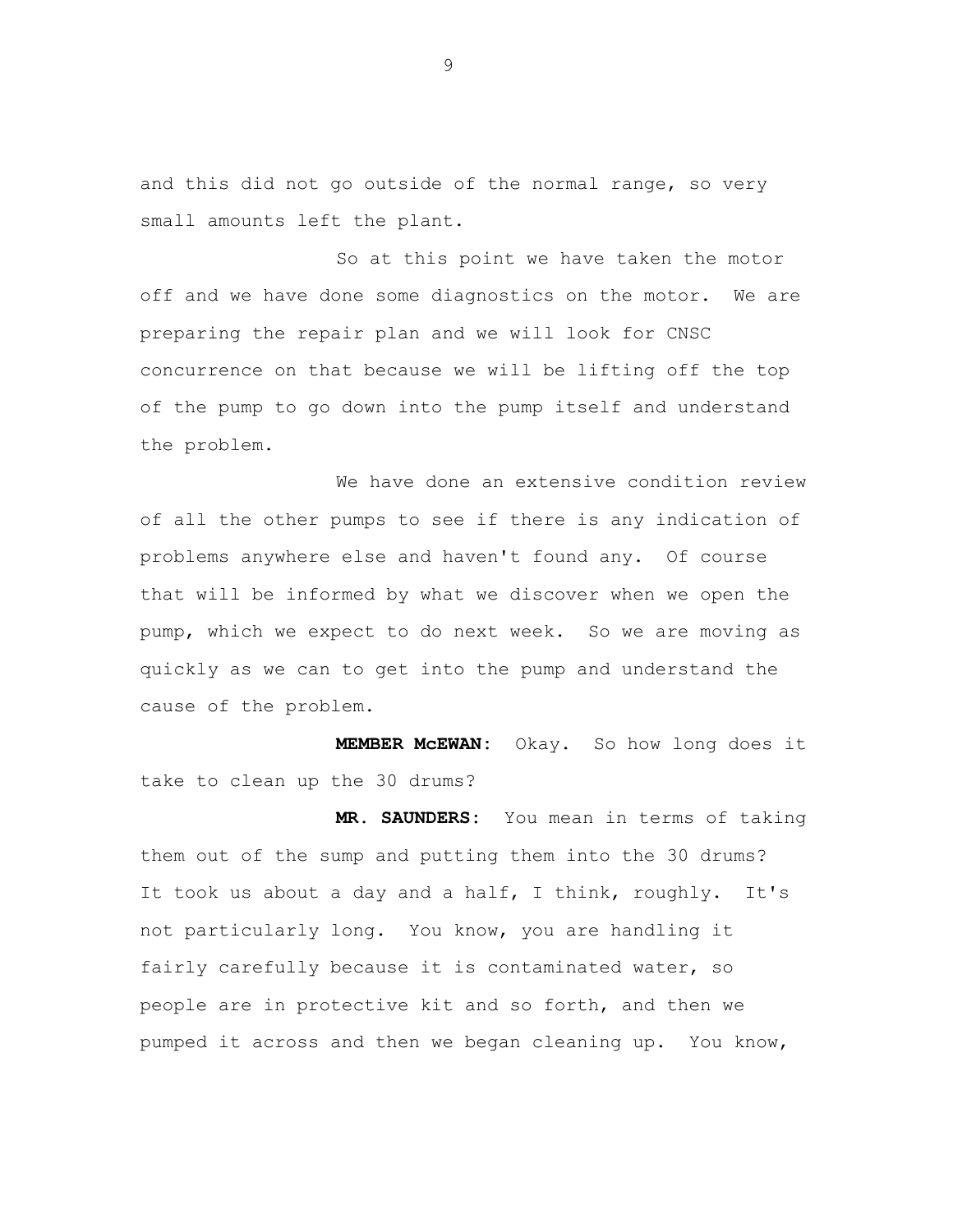when you have contaminated liquids, when it dries it leaves behind sort of dust like any other -- like you would see in your house if you drained your sink, right. You get some things left, so then you have to clean up any contamination that's left and make it a safe work area for people. So that process has been pretty much completed and, like I say, we are in there doing our work at this point in time.

**MEMBER McEWAN:** And staff, we will get a follow-up when it's all finished?

**MR. FRAPPIER:** The one thing I would mention is staff has been involved in the sense of we have had an inspector onsite and he is here today if we want to ask a bit more questions. We were primarily interested in making sure worker safety and releases to the environment and we can confirm that, as Bruce has just said, those were okay. We will continue our investigation and following with Bruce's investigation to make sure we understand what the root cause was and whether there is anything from a regulatory perspective we should do on that.

> **MEMBER McEWAN:** Thank you. **THE PRESIDENT:** Thank you. Dr. Soliman...? **MEMBER SOLIMAN:** Thank you.

Thank you very much for Bruce's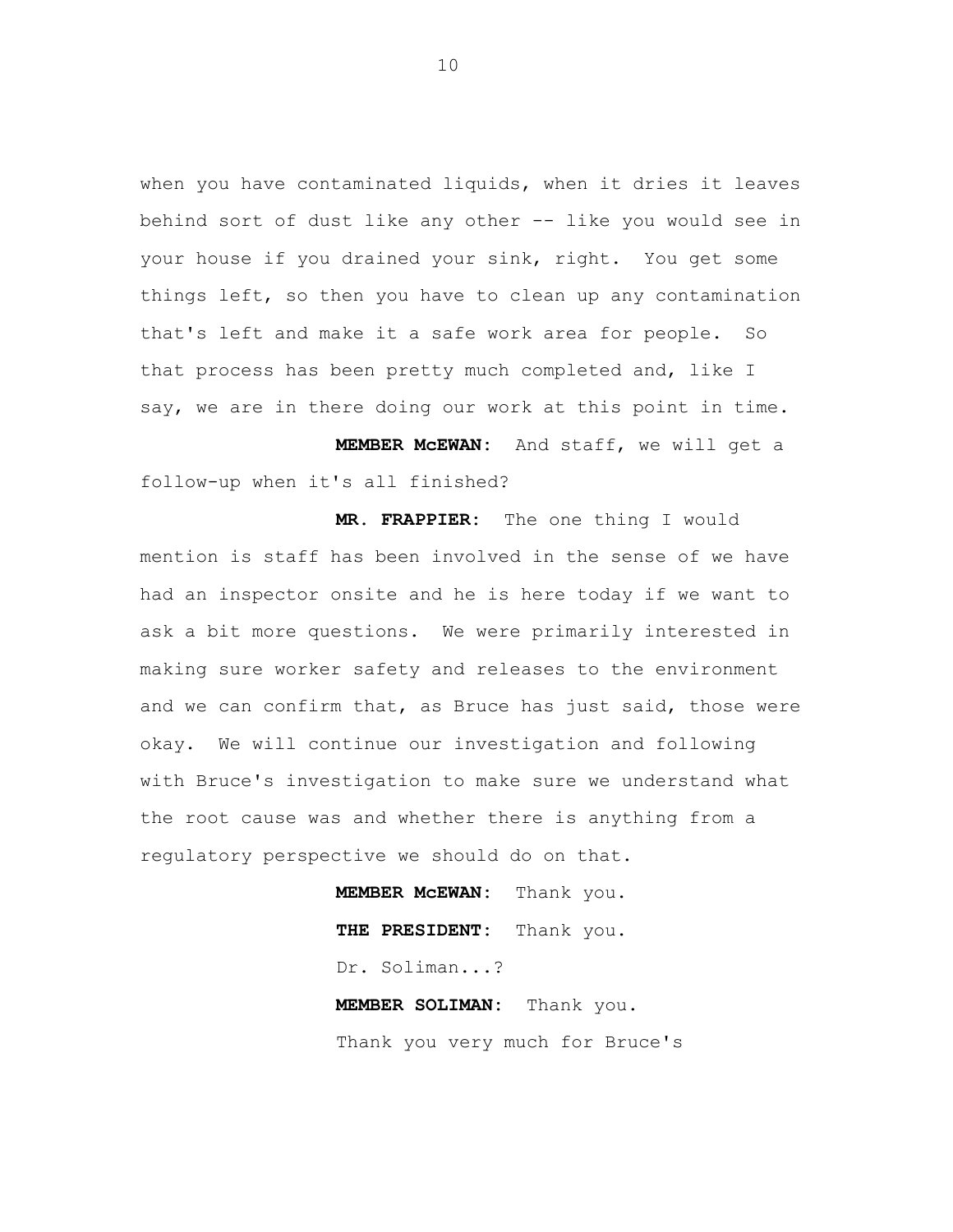presentation. I have one question, a follow-up about Bruce Unit 4 accident. I understand that partial loss of Class IV power.

#### **MR. SAUNDERS:** Yes.

**MEMBER SOLIMAN:** Partial loss of Class IV power has been had in the station and there are some equipment connected to that and this equipment will affect the behaviour of the reactor. What equipment is connected to Class IV power on the circuit and how do we mitigate that accident in terms of putting this equipment back to work?

**MR. SAUNDERS:** Frank Saunders for the record.

Yes, a number of things there are driven by Class IV, quite a few things actually, with a backup to Class III in some cases. Probably the primary piece here would be the PHT pumps and in this case you lost two of those pumps when we lost that Class IV power. The plant is designed to survive that kind of event quite well, it will move eventually to thermo-siphoning and through.

So the pumps themselves didn't suffer any damage in this. We did those inspections of course. And there are a number of inspections when you put the unit -even though it's designed for thermo-siphoning, you do need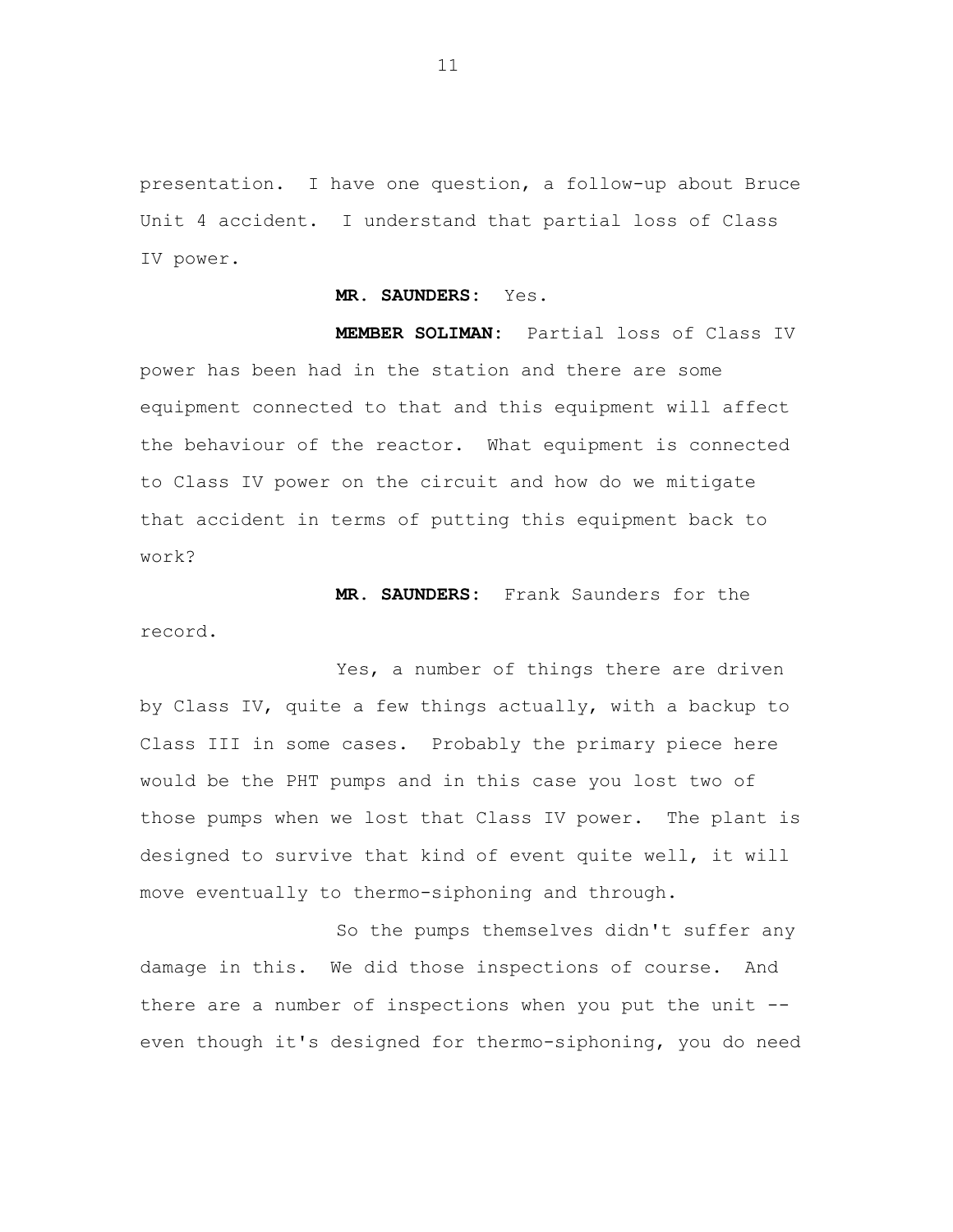to look at a number of things because you have put it through a temperature cycle that you normally wouldn't put the unit through, and Bruce A for example has a common steam drum which all four steam generators feed into and when you create a Delta T quickly you put some stress on those components. They are all instrumented, we can see them all and we have an evaluation, an engineering evaluation process we go through. So that was all done.

Before we returned to service we looked at the steam drum and the steam generators. We also looked at the pre-heaters and we did a couple of pre-heater inspections to make sure that there wasn't any water hammer or stress. The other possibility of course is as pumps shut down you might experience some water hammer, so there are places we would look to make sure that that didn't occur and so we did inspect a couple of the pre-heaters. Mostly it's an engineering evaluation of the data, looking at the various stress data that we have and the temperature differentials that we know occurred off the instruments and doing the analysis to see if there is anywhere where we might need to probe more closely.

So there is a fairly exhaustive review anytime you do that kind of fast shutdown from full power before we start up. It's a little more exhaustive at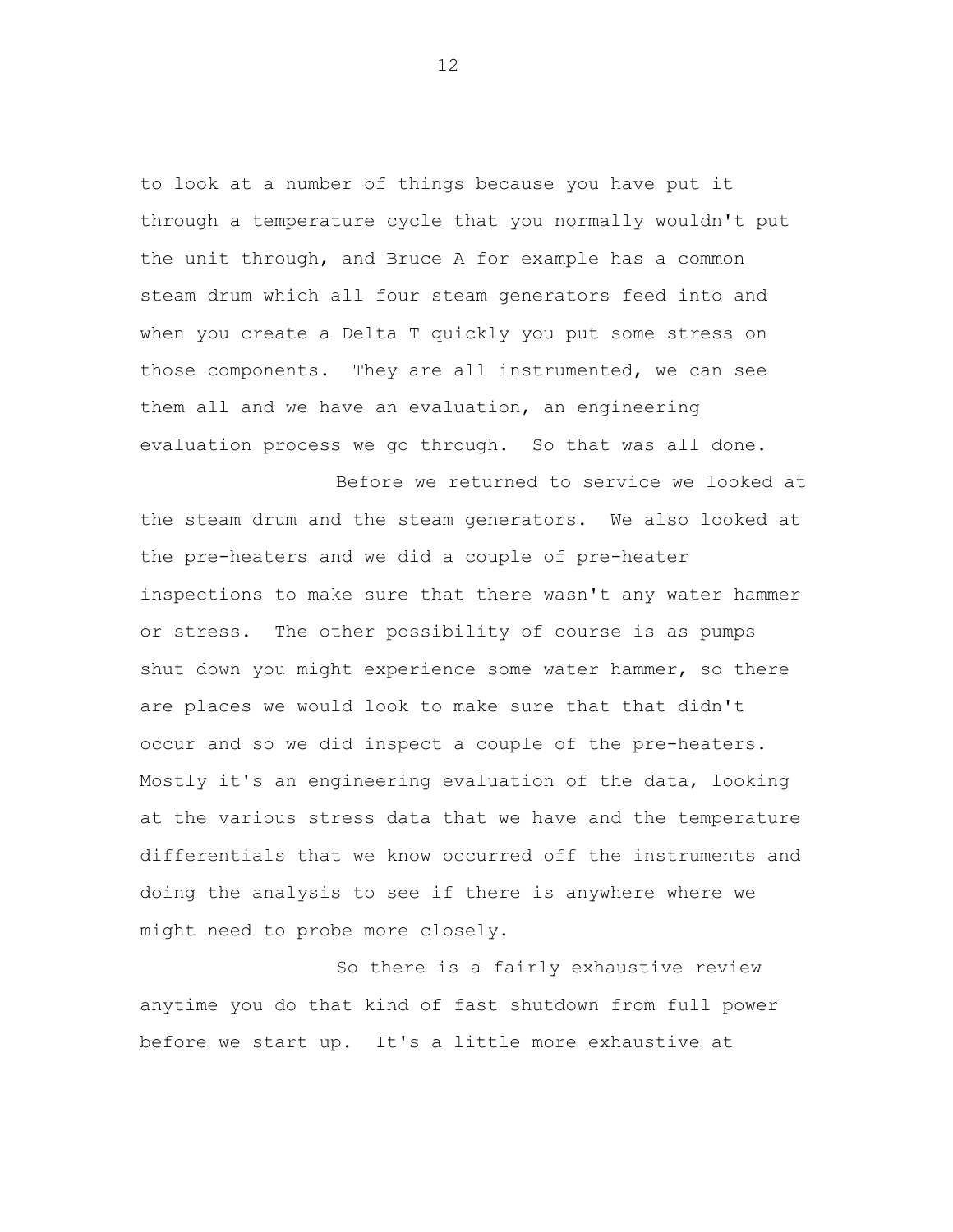Bruce A because of that common steam drum.

**MEMBER SOLIMAN:** Okay. I understand also we used SDS-2 to shut down the reactor. Is that correct?

**MR. SAUNDERS:** In this case we would have had an SDS-1 trip. I'm not familiar. Mr. Newman is here and I'm not sure whether SDS-2 came in or not. We wouldn't have used it as the primary trip. There would be no reason for us to do that. Let me ask Mr. Newman if he -

**MEMBER SOLIMAN:** When I asked the question last time I think it has been confirmed that SDS-2 has been used.

**MR. SAUNDERS:** Okay. It so happens our Chief Engineer is here, so I will bring him up to the front.

--- Pause

**MR. NEWMAN:** Good morning. For the record, Gary Newman.

Yes. Just to confirm what was just communicated, yes, SDS-2 was fired as well.

**MEMBER SOLIMAN:** Okay. I understand in this case when you return the reactor back to service you have to do an inspection and also you have to clean the moderator from the poison. So how long will that take in order to inspect the equipment and to clean the moderator?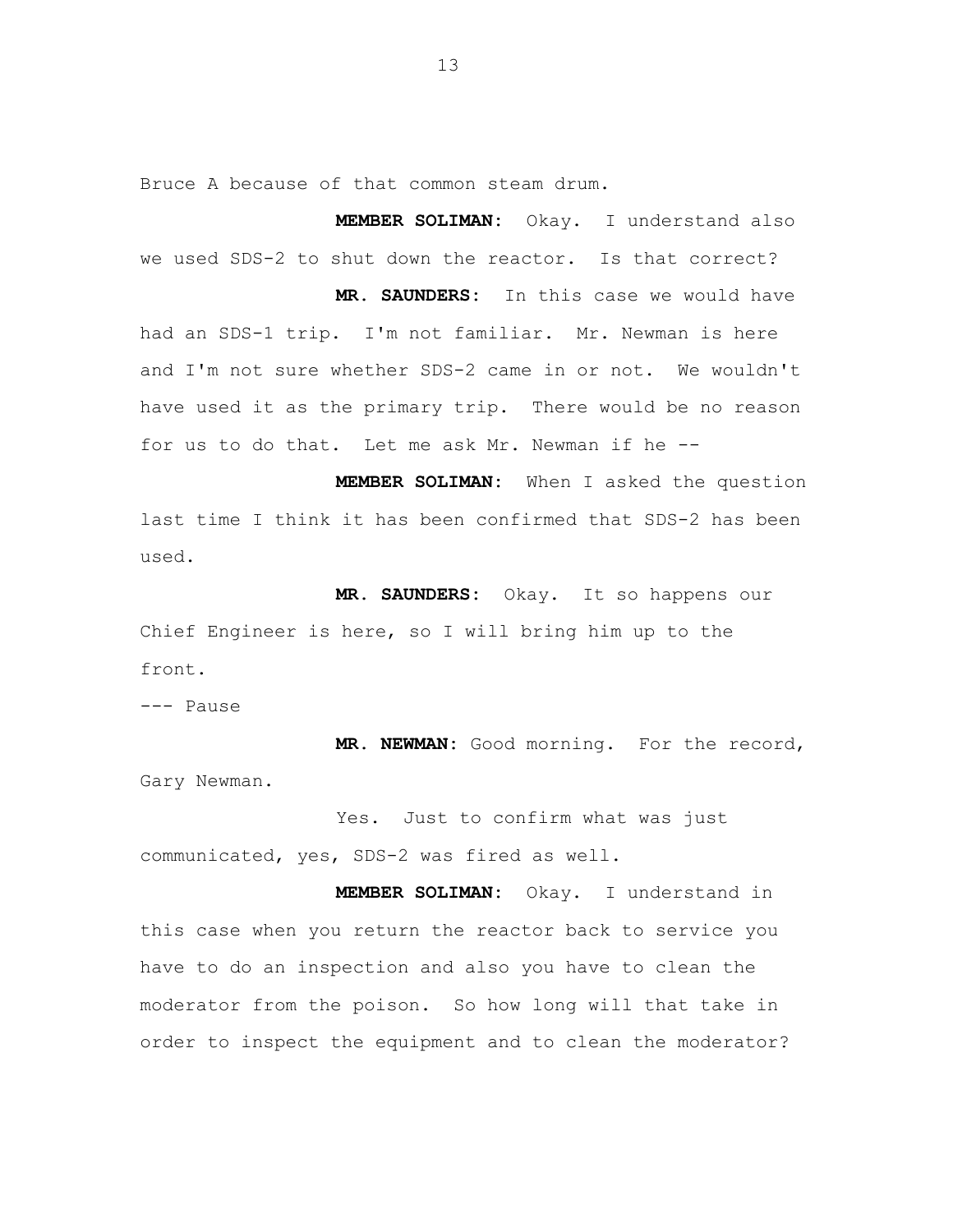I understand also that it took only 10 days I think between the shutdown and the restart. So did we give enough time to inspect the equipment and find out if any of this equipment has any harm done to them?

**MR. NEWMAN:** Gary Newman for the record.

Yes, that's quite right. We did, as Frank already noted, extensive inspections. Keeping in mind we are doing this on a 24/7 basis, we have full crews doing those inspections. Probably the most time was spent on doing pre-heater inspections because of the potential for water hammer. When we did those inspections we were pleased there was no obvious damage created. Typically the divider plate would be the point where you would have some problems in those pre-heaters, but there was nothing that led us to believe there was anything. All the inspection works came out clean.

**MEMBER SOLIMAN:** How long does it take to clean the moderator from the poison?

**MR. NEWMAN:** That's typically -- you are pulling poison, it's probably a two-day, maybe three-day period at most.

> **MEMBER SOLIMAN:** Okay. Thank you. **THE PRESIDENT:** Thank you. Mr. Seeley...?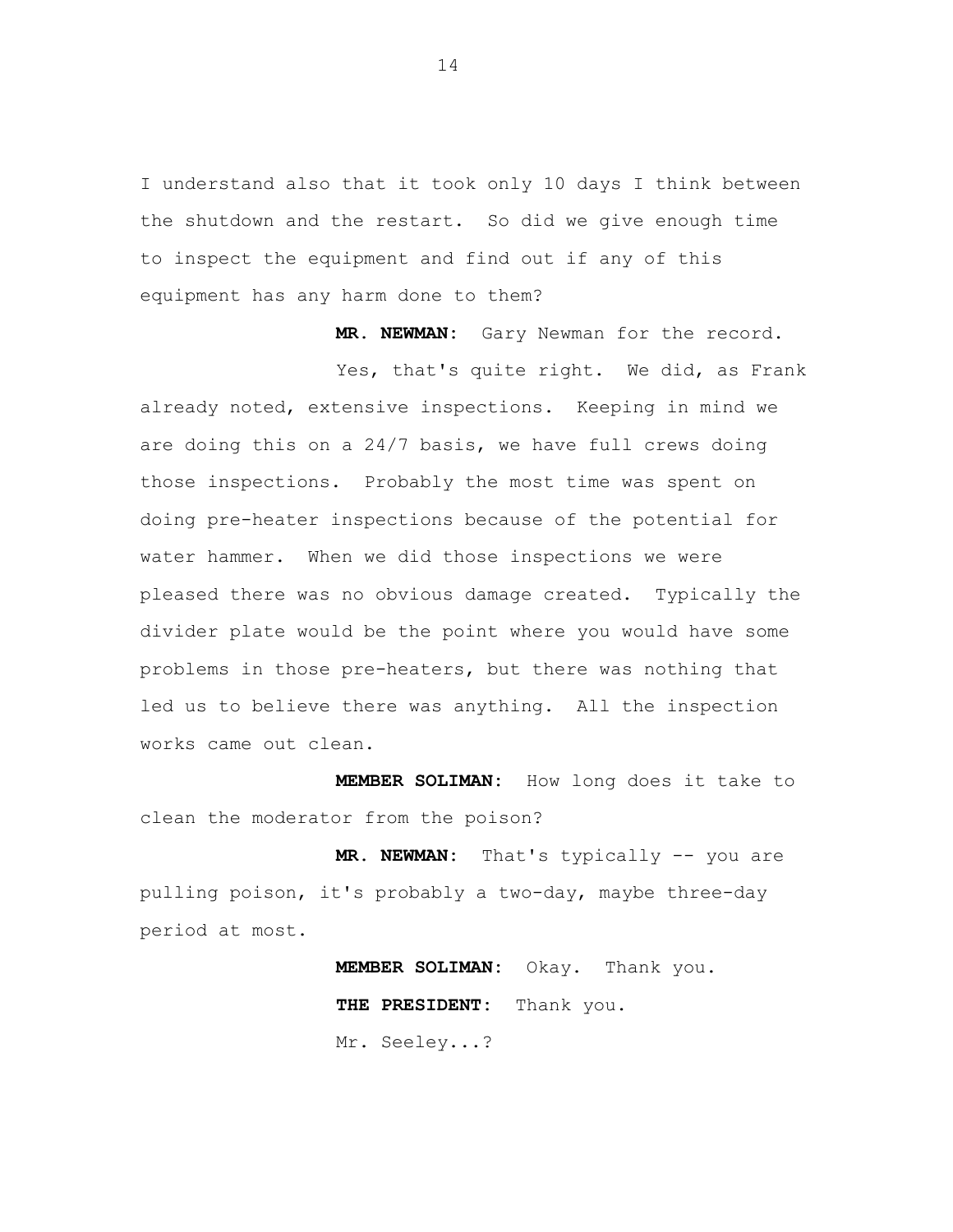**MEMBER SEELEY:** A question for Bruce Power on the Unit 8 derating, just maybe a confirmation. You stated that it was a combination of high lake temperature and equipment maintenance for the derating and so I was curious, would you confirm that this lake temperature actually was within the ambient design conditions for the facility such that, you know, really this wasn't affecting any of the other units in the plant?

**MR. SAUNDERS:** Yes, that's correct. It wasn't that the lake temperature was particularly high, it's about where it normally is in the summer. In fact, this year it is a little bit cooler than most summers. The issue here was we had part of the cooling circuit out of service for maintenance and so we couldn't control the moderator temperature without reducing power.

**THE PRESIDENT:** Okay. So I was curious about that statement from staff. Does the lake temperature really have any impact on operation normally?

**MR. SAUNDERS:** Yes, it really can. The biggest impact normally comes, though, on the condenser. We have a Delta T limit with the province about how much heat we can put back out into the lake and in a summer where the lake temperature gets very warm we can approach that limit at times, but that's not really the case much -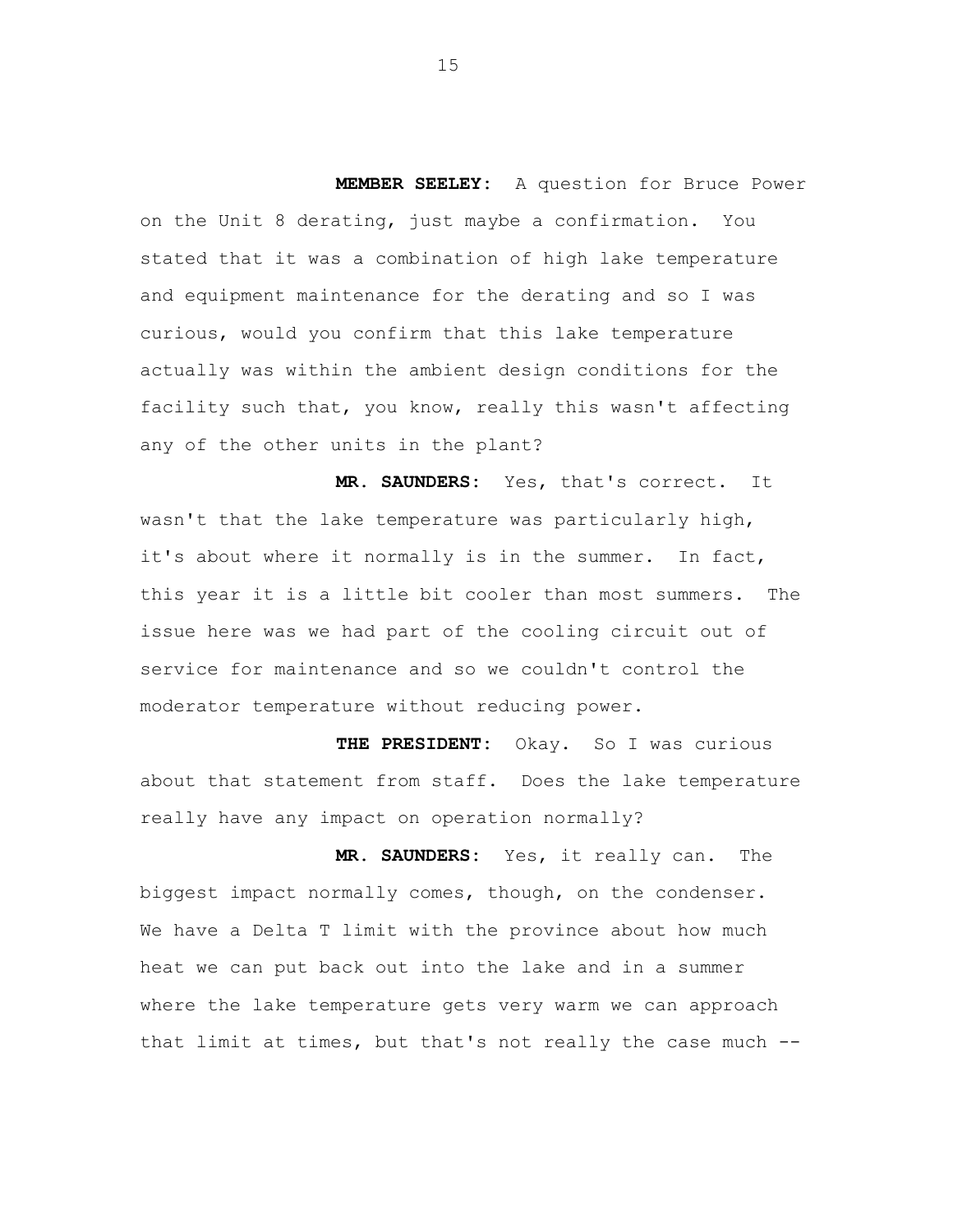**THE PRESIDENT:** So is it automatically adjusting or does it require human intervention here to adjust something?

**MR. SAUNDERS:** Now, we would reduce power to stay within the Delta T or we would get permission from the province to exceed the Delta T. It's really generally only a case of one or two days in the summer. Like say this year the lake temperatures have not really got to a point where it has been a challenge for us significantly. It can be more of a challenge actually if we are doing load following because in load following you put more steam straight through the condenser and less through the turbine, so you have more energy to get rid of and that can increase the outlet temperature. So it is something we monitor. It's in the control room, we can see it and so we adjust in advance. In fact, this is something we watch, you know, weeks in advance, we don't wait for it just to pop up, we are always prepared.

**THE PRESIDENT:** So I just am curious, do you observe now that there's more and more high temperatures by talking about climate change now? Is that something that you are seeing becoming more often?

**MR. SAUNDERS:** To be honest, no, not really, not yet anyway. Like say this year is kind of the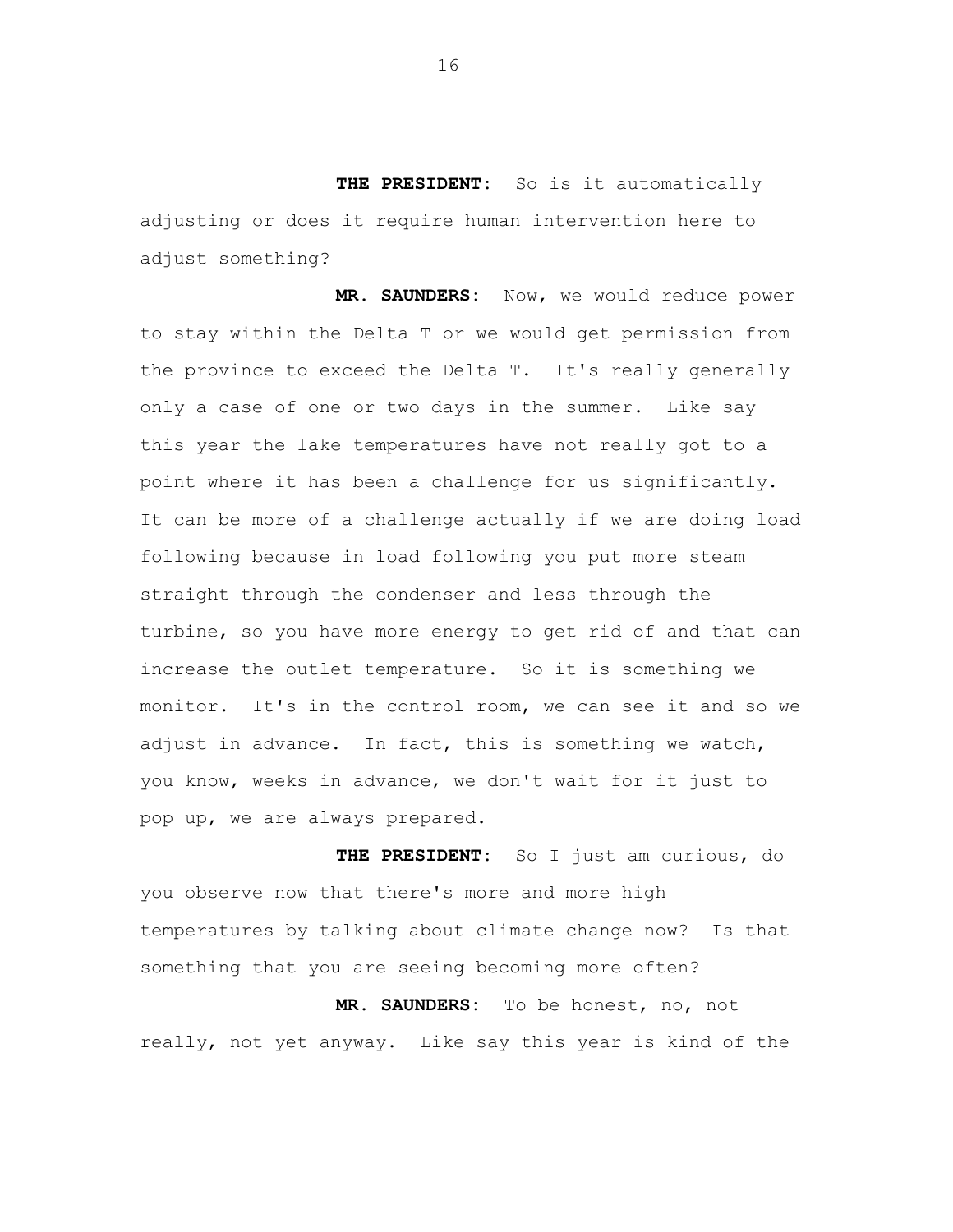opposite, this year the lake is a little cooler than normal. It is really very dependent on the summer and lake levels are high this year. Temperatures haven't been particularly high so you've got more water, lower temperatures.

So although the lake is certainly warmer in the summer than it is in the winter by a considerable margin, it's not the -- it's not excessive this year.

**THE PRESIDENT:** Mr. Seeley, I interrupted.

**MEMBER SEELEY:** No, thanks for that. I just thought maybe the information about the lake temperature was misleading. It was really within the design conditions and it was more about the moderator temperature controller.

I did have one other question and it was for Darlington on the worker heat stress incidents in the 2 vault this summer. So two events over the course of the summer, similar events, and I'm just curious what corrective conditions you put into the work processes to manage through that and see that it didn't continue to occur?

 **MR. KHANSAHEB**: It's Zar Khansaheb for the record. I am the Director of Operations and Maintenance at Darlington.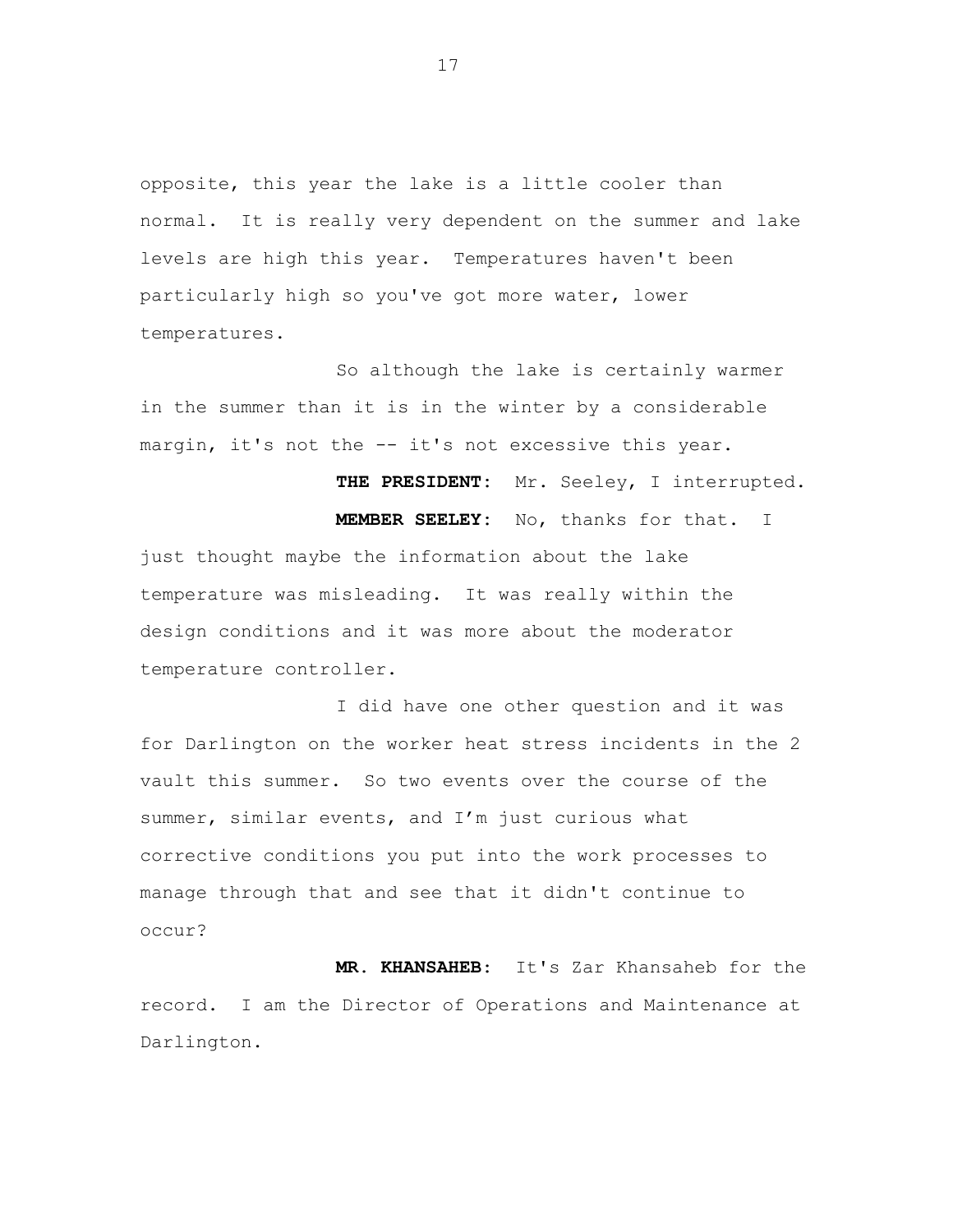So the two events you are speaking about were around heat stress. They were with our contract partners during the refurbishment outage. The individuals were in plastic suits and experienced heat stress while working in plastic suits while they were unplugged from the source of supply air.

So part of what we've done is clearly an awareness aspect for all of our workers going into those working conditions. The other aspect, of course, is we set up some cooling tents nearby so if individuals feel the need that they are experiencing heat stress symptoms they will go into those cooling tents to cool themselves off.

Mostly it's around an awareness of the symptoms of heat stress which we are focusing on, so people that have that inclination or start to feel that way know exactly what to do and where they can go.

> **MEMBER SEELEY:** Thank you.  **THE PRESIDENT**: Thank you. Dr. Demeter...?

**MEMBER DEMETER:** Thank you. This is more of a request for follow up because it's an issue in progress.

The worker injured due to electric shock at Bruce and the reference to a previous worker injury in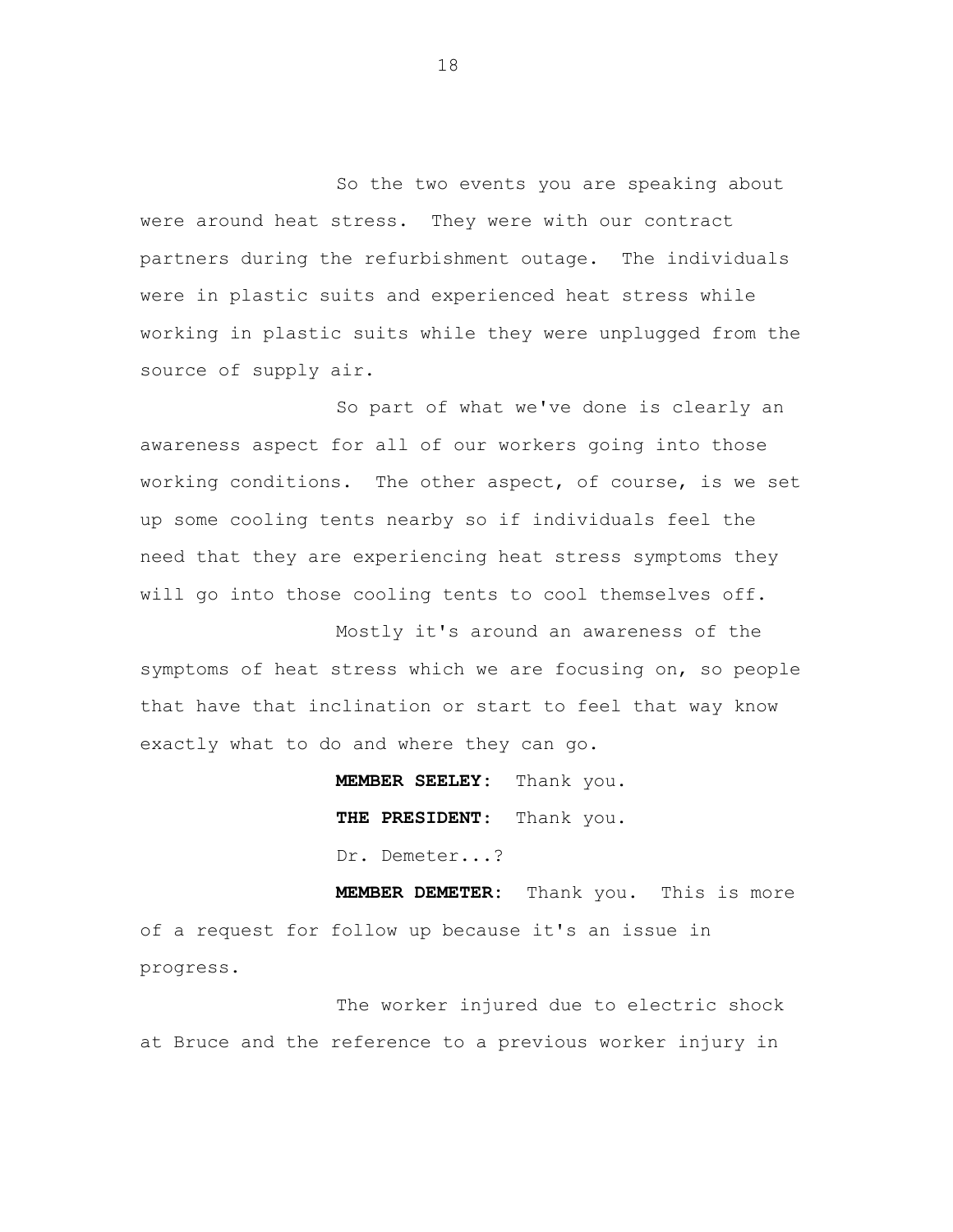February 2016, the preface to the electrical shock was that the root cause analysis showed it to be inappropriate work for behaviour, inadequate work protection and a misunderstanding between work authorization and work protection. And I can't recall whether one or both of the individuals were Bruce employees or contractors, and it talked about continued follow up.

I would be very interested to hear because there is potential significance here. It's injury to the electrical injury anyway -- interested for continued follow up on this matter to ensure that it's not a more systemic issue, this concern with that one individual taking a number of human behaviour misappropriate actions resulting in a serious injury.

So I just wanted to make sure we had some follow up in the future on where this is going.

**MR. FRAPPIER:** Gerry Frappier for the record.

Certainly, we have been looking at this. And, as you mentioned, it was a root cause analysis that was done at Bruce that we have reviewed, did show a lot of what I would call procedural lapses, if you like, or perhaps training lapses. And so they have taken some lapses to look at improving that.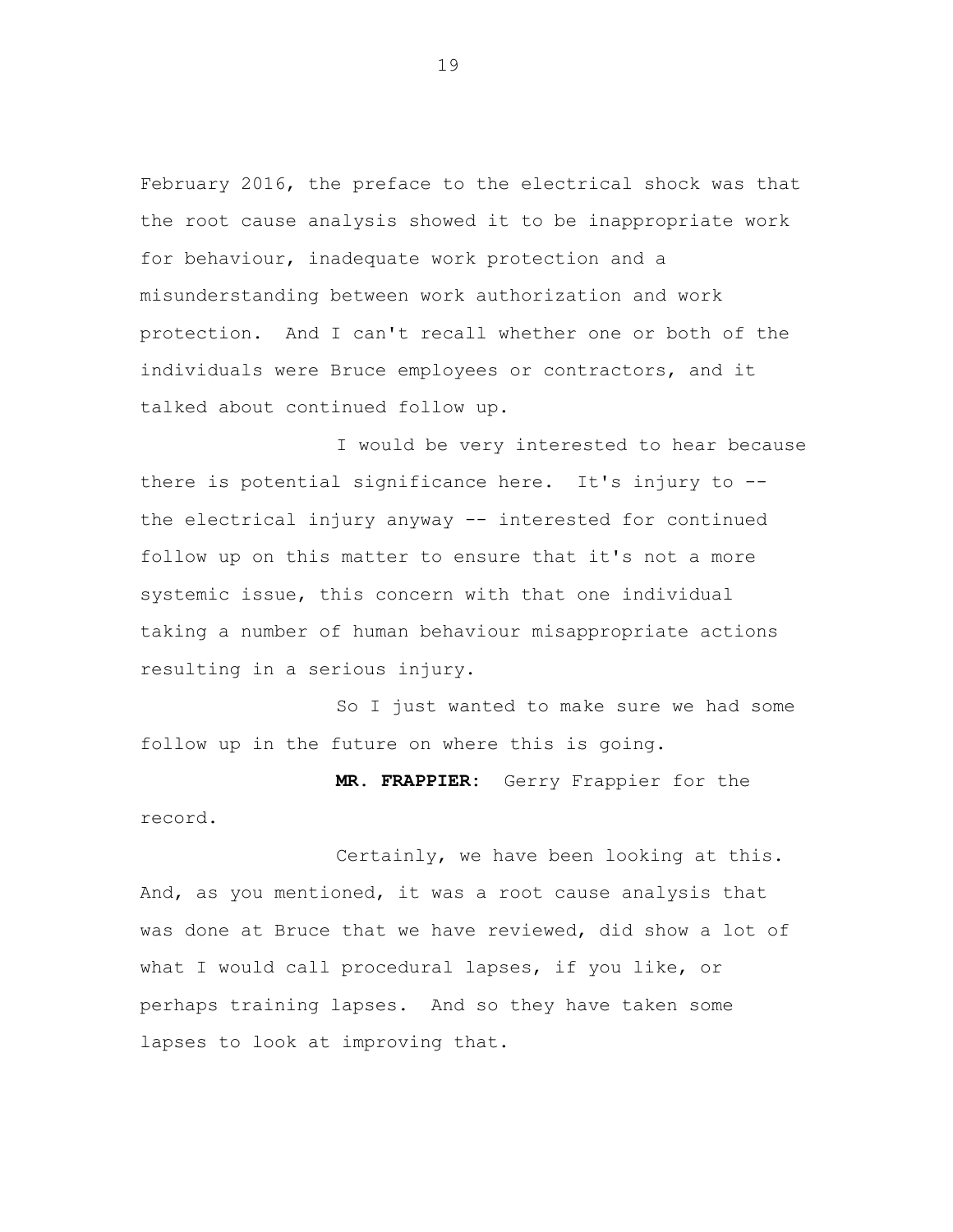Perhaps, if you will, our inspector, Jeff Stevenson who is here, could explain a little bit more about what if any follow up we have been planning on so then we can see if that's sufficient for yourself.

So Jeff, if you could give us a bit of a heads up on that?

**MR. STEVENSON**: Thank you. Jeff Stevenson, Power Reactor Site Inspector for the record.

So as you noted, there were two separate events. Both had different root causes for the events. So really what CNSC staff is asking for is to look at the conventional safety program as a whole to see if there are any common -- any issues that may not be resulting in serious injuries but lower-level injuries that can prevent, so that they can take corrective actions to prevent these major incidents from happening.

 **MEMBER DEMETER**: Just to confirm were both these injuries to Bruce Power employees or were they contractors?

 **MR. STEVENSON**: Jeff Stevenson for the record.

Yes, both of those employees were -sorry. Jeff Stevenson for the record.

**MEMBER DEMETER:** Okay. So it's a level of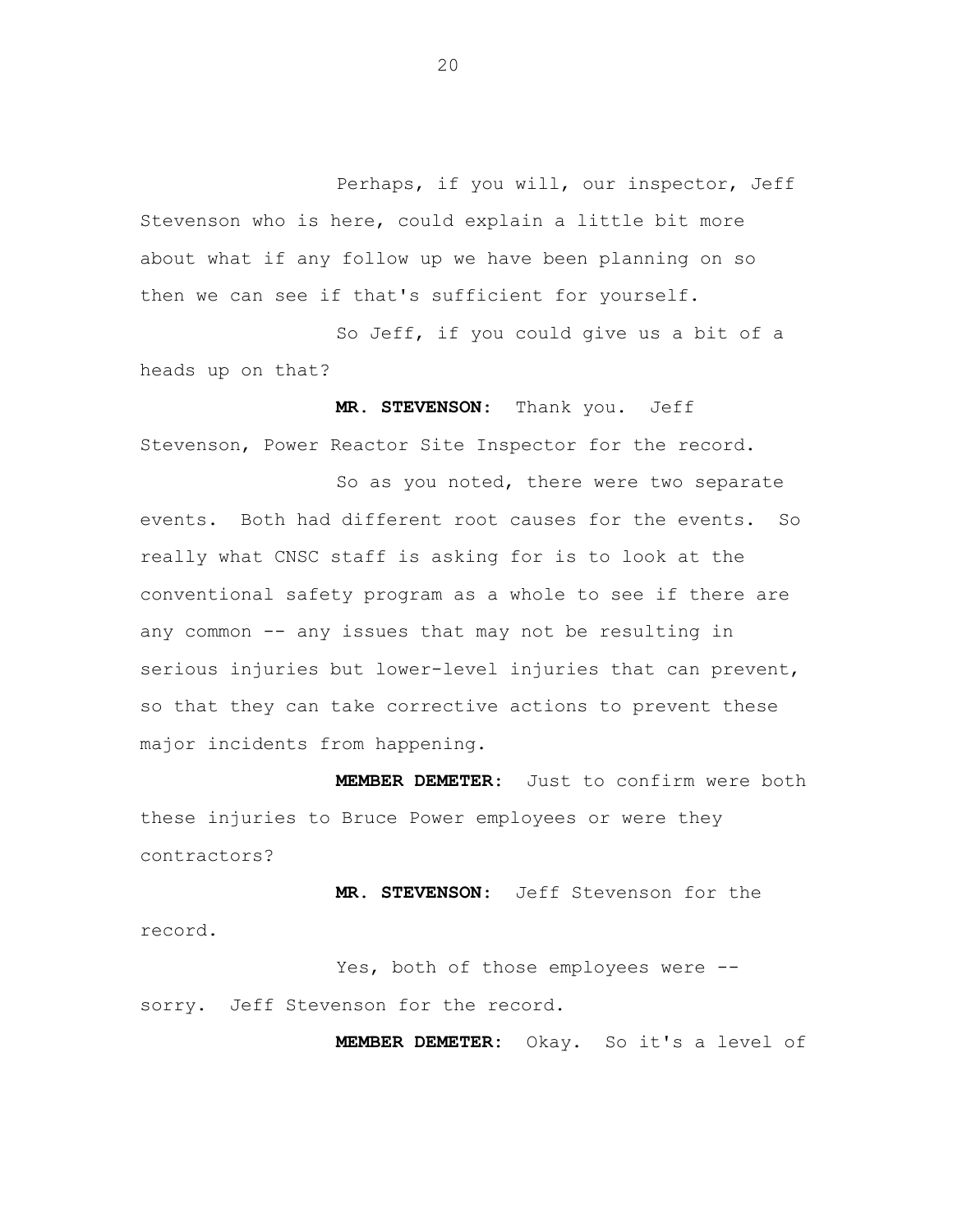concern given the degree of injury that -- especially if they are not -- you have less controls for the amount of contractors. You have to train them. They still have to be -- meet all their requirements, but if they are onsite employees this is a bit of a concerning incident.

Thank you.

**MR. SAUNDERS:** Frank Saunders. I should actually correct that there was one of each there, one Bruce Power employee, one contractor. They were both working under our supervision, though. They weren't working on -- they weren't working on a construction project or anything were different supervision. So in effect, as far as we are concerned, we treat them like both Bruce Power employees,

**THE PRESIDENT:** Thank you.

Back to the top of the list, Dr. McEwan? **MEMBER McEWAN:** Thank you, Mr. President.

This is a question for Pickering on the oil spill. It's really a very simple question. The oil leaked out through a drain that had been inadvertently left open. How easy is it to inadvertently leave that drain open and what procedures or processes do you have that that shouldn't happen?

**MS SMITH:** Good morning. I's Stephanie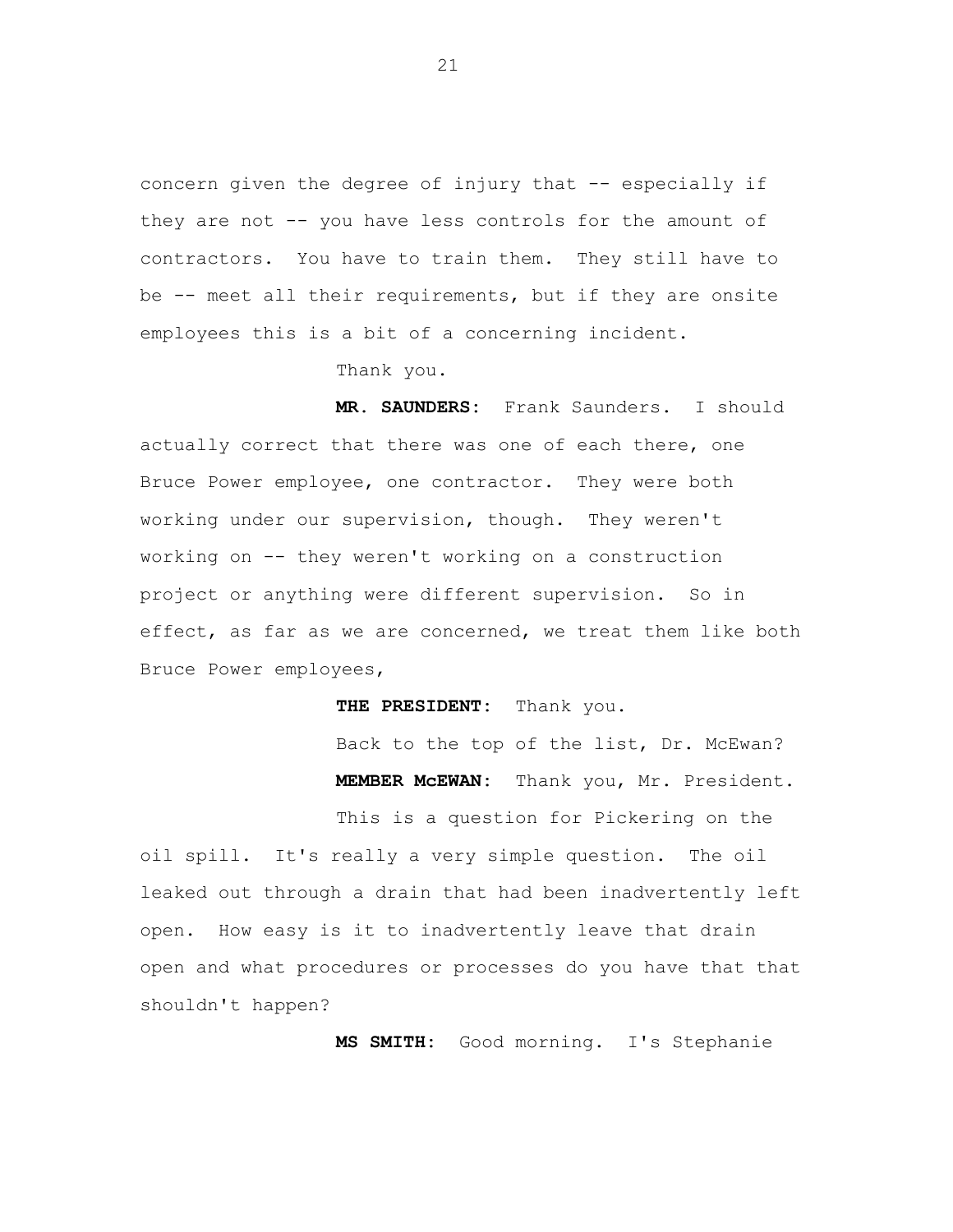Smith, Director of Operations and Maintenance for Pickering.

All the floor drains on that elevation are normally closed. This one should have been closed. It appears that somebody went and we're not sure why, and opened up the drain. So the people that were doing the draining of the heat exchanger did not immediately know that the drain was open. So we do have operators now that go daily and check and make sure that all the drains are sealed.

**THE PRESIDENT:** Just to add some follow up on this one, did any of the oil leak to the lake?

**MS SMITH:** Once again, Stephanie Smith for the record.

We did emit some oil from the lake. There was a little bit that could be seen on the surface. We did call the contractor in. All notifications were made to the Ministry of the Environment and it was low safety significance and low impact to the environment.

**THE PRESIDENT:** Dr. Solomon.

**MEMBER SOLIMAN:** I have a generic question that maybe it would be best answered by the staff.

I noticed lately that there is some accident or incident happened due to malfunction of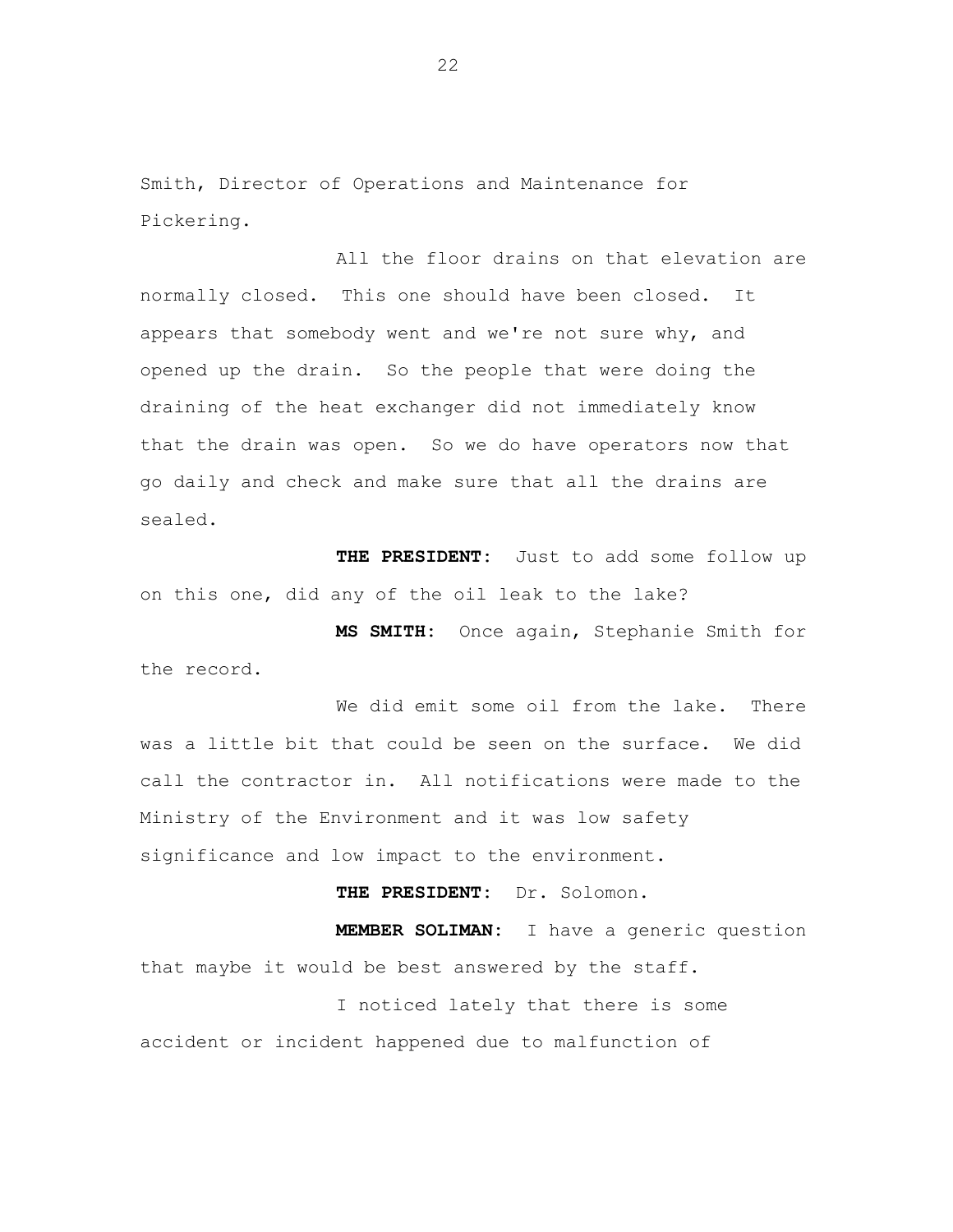electric equipment. And my question is if there is any in-service program to check during outage to check all of this equipment like fuses, circuit breakers and keep an active database in order to maybe repair them or change them so we can avoid in the future any malfunction of this equipment, and some of them leads to shutdown of the reactor?

**MR. FRAPPIER:** Gerry Frappier for the record.

So generally speaking, maintenance and certainly any equipment failures is something that we're interested in and we do have a program where we have some general oversight, I would say, but much more interested in it is the licensees themselves because as you mentioned, it can trip the reactors. So there is quite an operational thing.

We ensure that each one of the licensees has a program that we feel is adequate. Certainly that can differentiate between maintenance issues that would start looking like something that would be of a safety concern to us, so critical maintenance versus others.

As far as the specifics of databases and keeping the databases, we do not. We have a very simple one, if you like. We do get reports on a regular basis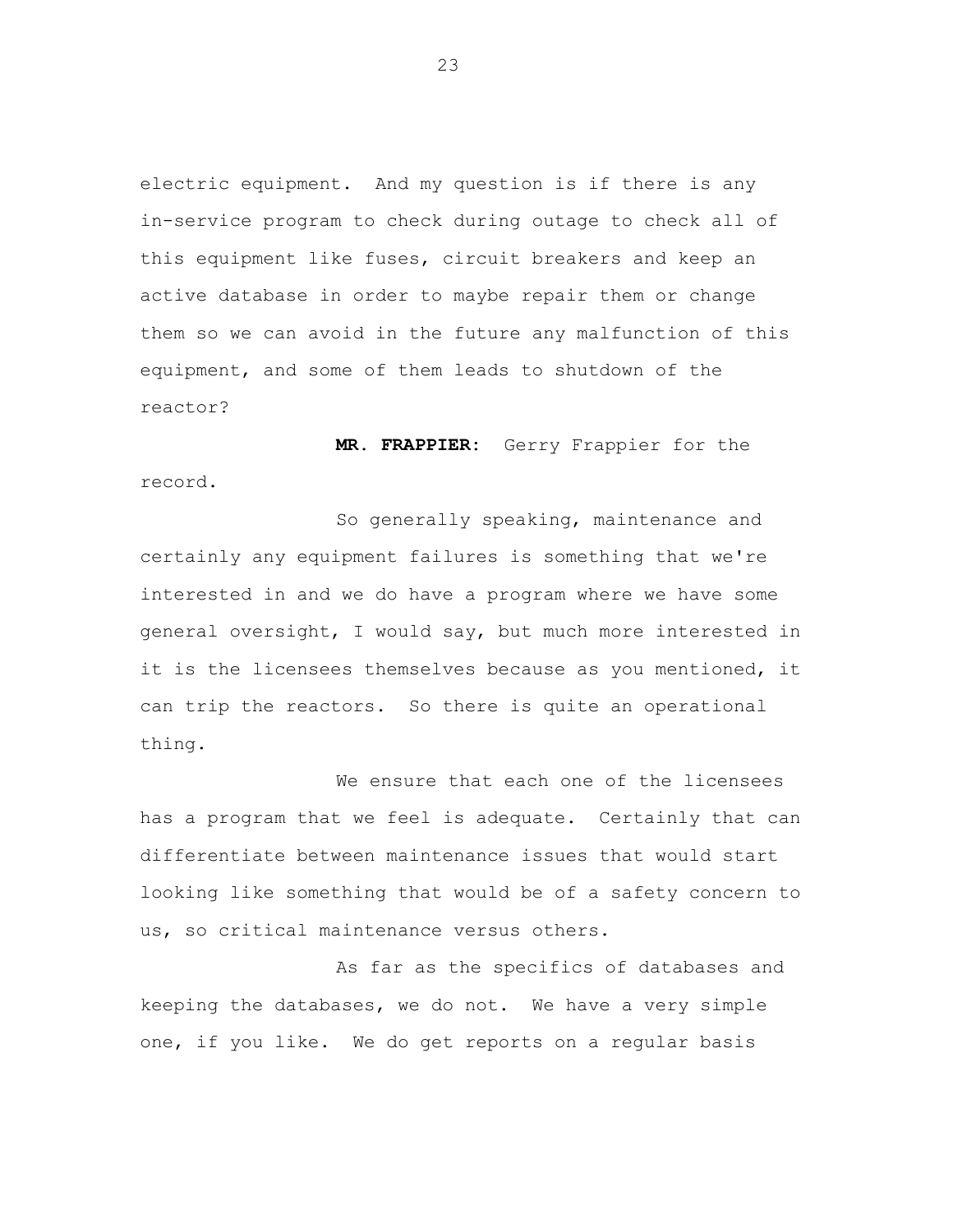that's required from industry. The actual database on failure rates and reliability of equipment and that is industry maintains those.

And if you want more I'm sure that Bruce or OPG or any of them could answer as to how they are doing that.

**MEMBER SOLIMAN:** I would like to -- maybe it is better to understand for each utility if there is in-service program to check the electric equipment and the database and active database in order to change this equipment. So maybe we will start with Bruce.

**MR. SAUNDERS:** Yeah, there is of course significant monitoring programs that are in place, always have been in place to monitor equipment performance.

We also have initiated over the last several years now what we call asset management program given that the plants are at that age where you are starting to see equipment nearing the end of its original intended life. So you need to have a replacement program. So at Bruce we use the asset management Program to actually plan out all those replacements over the next 10 years or so, and we are continually monitoring to make sure that when our assessment of when the equipment needs to be replaced is accurate.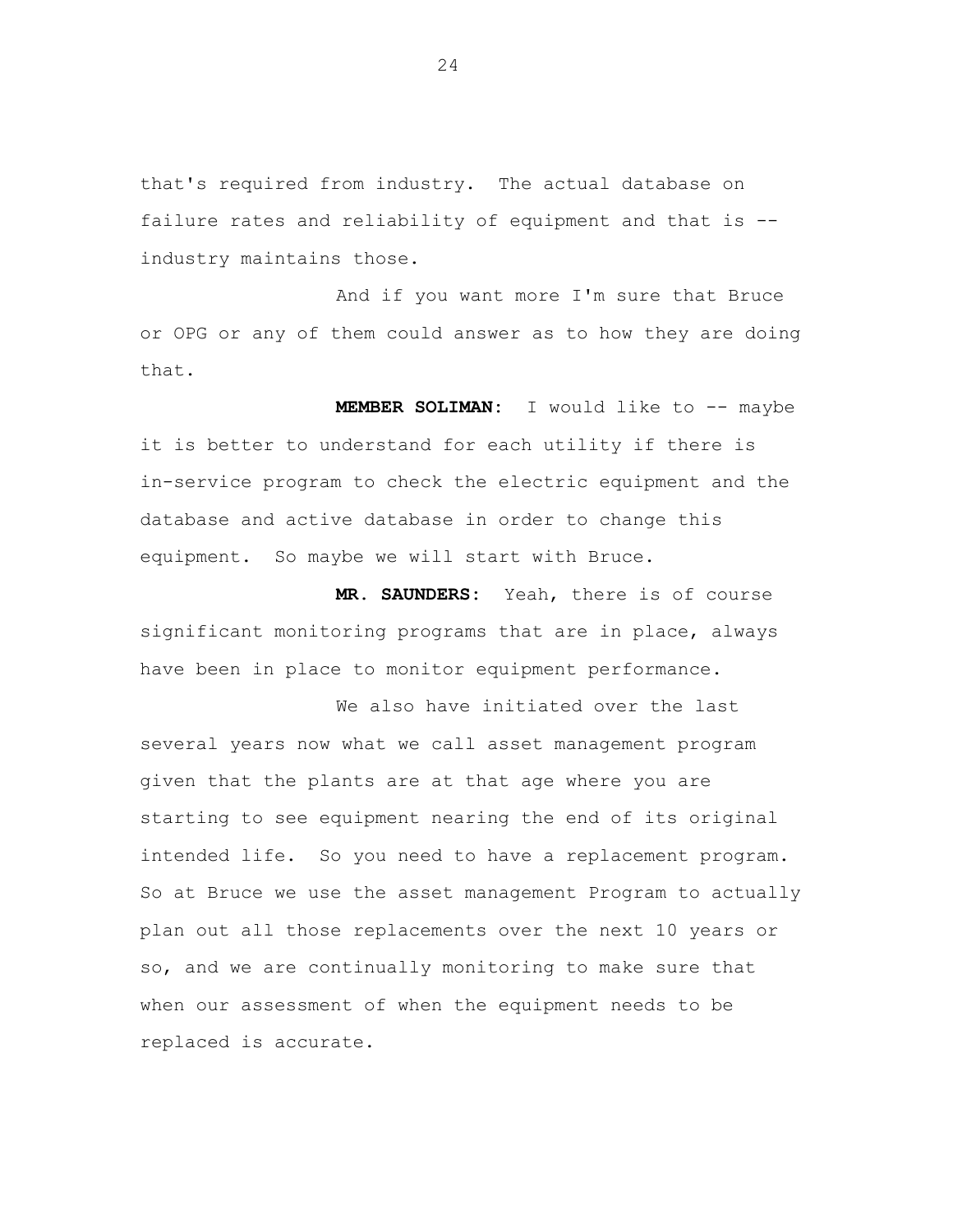So there is a very healthy program there. That whole program was actually part of our licence submission for the licence, come next year, and it's been reviewed by CNSC. We are finding it very effective. That's not to say that every estimate you make is going to be exactly correct, but you don't rely on your prediction entirely. You make your prediction based on what you know and then you continue to monitor and if you see deterioration then you change your plans to deal with the equipment.

Our electrical equipment we have been replacing significantly over the last while, including the switchyards. So you know at Bruce A most of the large transformers will already have been replaced. Much of the switch gear has been replaced and these things continue to go. Like I say, there is a very detailed schedule about when we are going to do it all.

We needed to do that for a variety of reasons but, you know, we needed to make sure that we had the resources and the money lined up to do all this work and the equipment sorted in advance and we can get it in when we need it.

So yes, for sure, electrical is kind of our life blood at the end of the day so, yeah, we're paying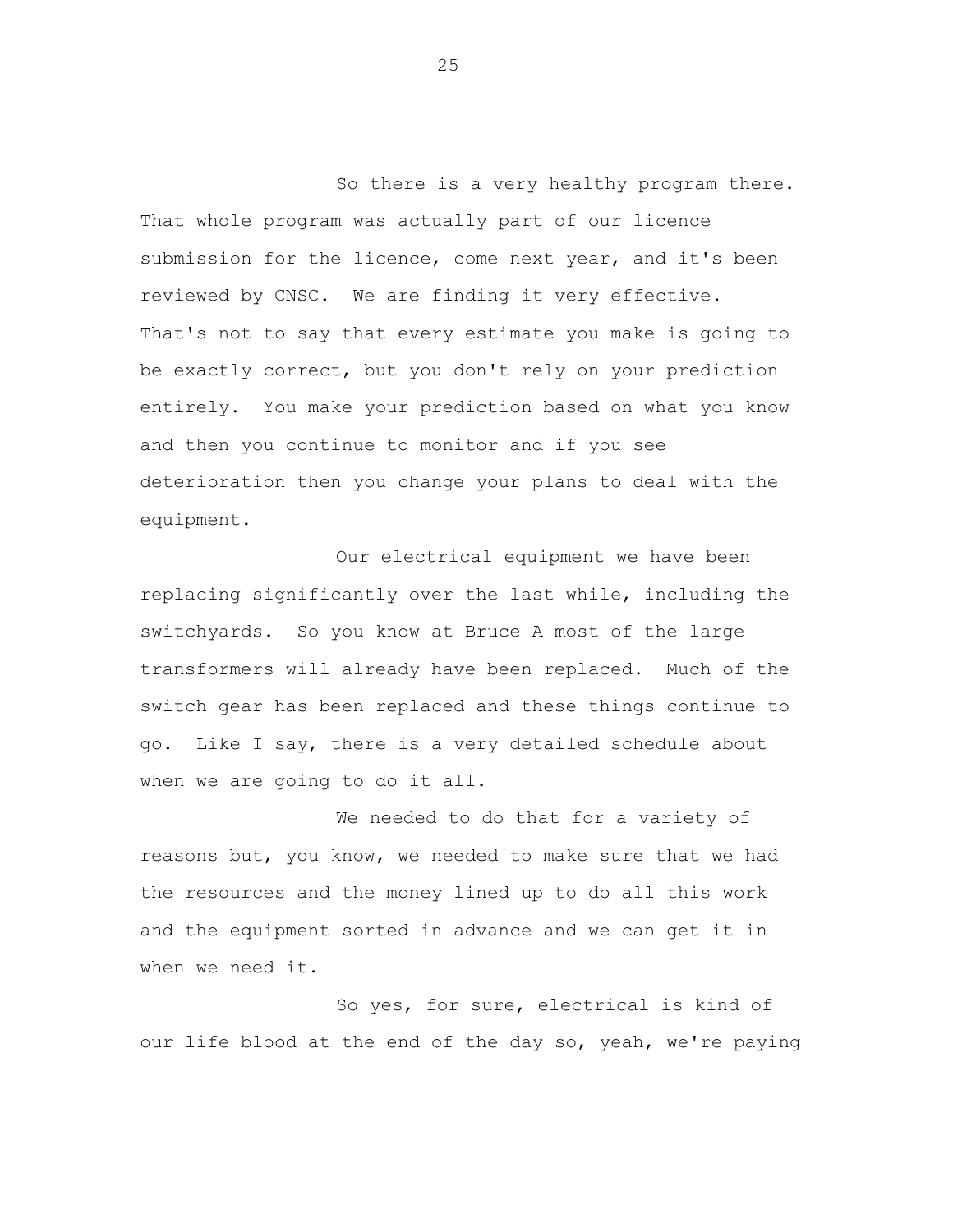attention, absolutely.

**MEMBER SOLIMAN:** Darlington, the same? **MR. KHANSAHEB:** Yeah. So Zar Khansaheb for the record.

And very much the same from Bruce Power, we have our -- of course our safety-related system testing program which is that very comprehensive program for all our safety-related systems which test the functionality at various intervals, as demanded by the probabilistic safety evaluations and analysis.

Second, of course, is our preventative maintenance program where we do again check at various frequencies a number of the components as part of that and do the replacements as necessary.

And very much like Bruce Power, the aging management and life cycle programs that we have. So it's a very comprehensive policy, a three-pronged approach that we have.

**MEMBER SOLIMAN:** This is the same

applicable for Pickering, yeah?

# **MR. KHANSAHEB:** I'm sorry?

**MS SMITH:** Stephanie Smith. Yes, it is very -- the program that exists at Darlington is the same program that exists at Pickering.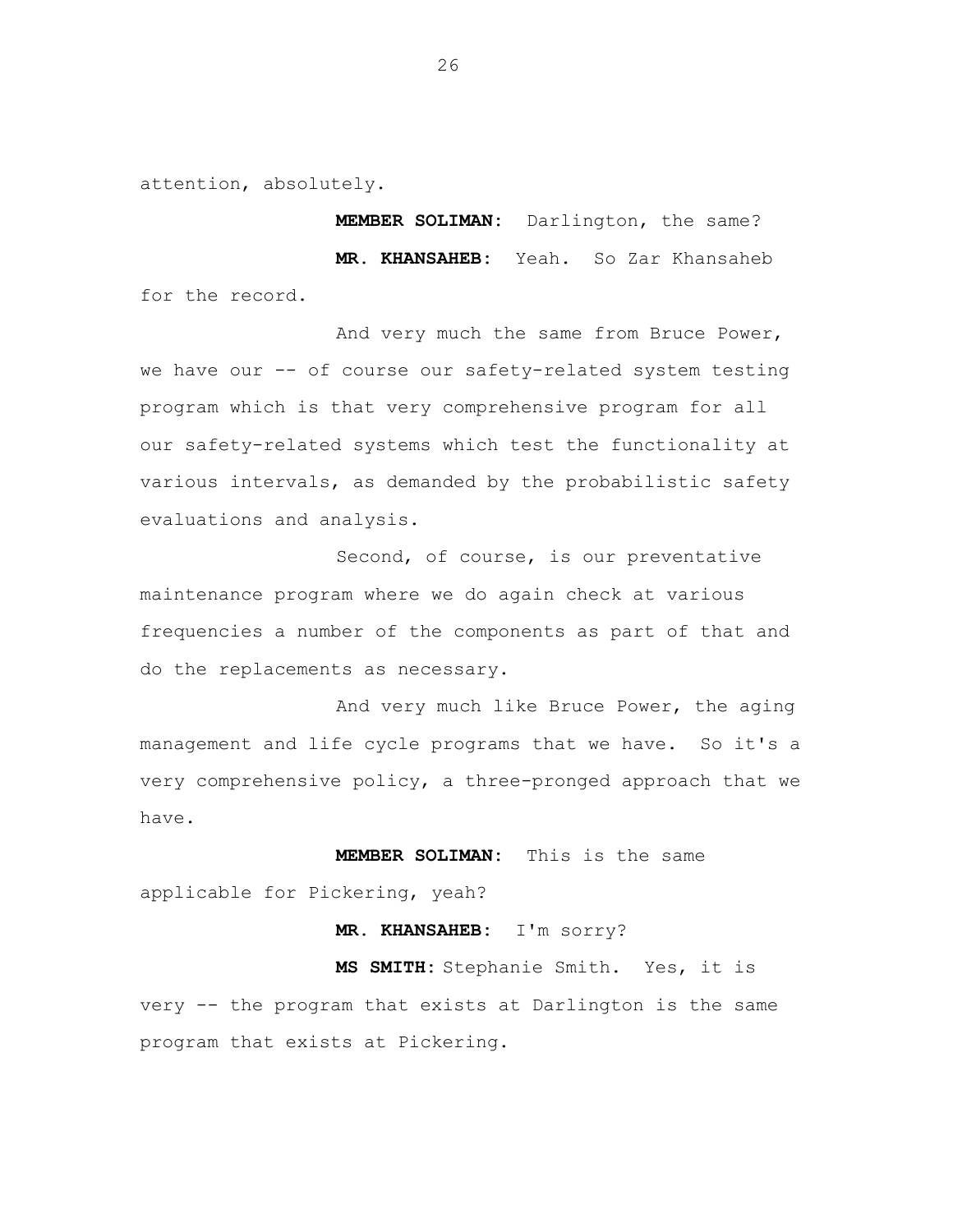**MEMBER SOLIMAN:** And we keep active database in order to change this faulty equipment or whatever during the outage.

**MR. KHANSAHEB:** It's Zar Khansaheb, for the record.

Yes, that is correct. So it's various databases that are kept, but the program is comprehensive to tie them all together.

**MEMBER SOLIMAN:** Thank you.

**THE PRESIDENT:** I assume, Staff, by the way, that you -- all those equipment have a shelf life. They have maintenance protocol and you're keeping track of this and you will start giving us more and more of these data indicators in the future; right?

**MR. FRAPPIER:** Gerry Frappier, for the record.

That's correct. As I mentioned, we're certainly interested in some of the overall maintenance and certainly ones that have safety significance.

Those have some requirements with respect to reliability, so (a) they're always redundant, and there's reliability requirements on them -- on the components themselves, if you like.

So as Darlington was explaining, those are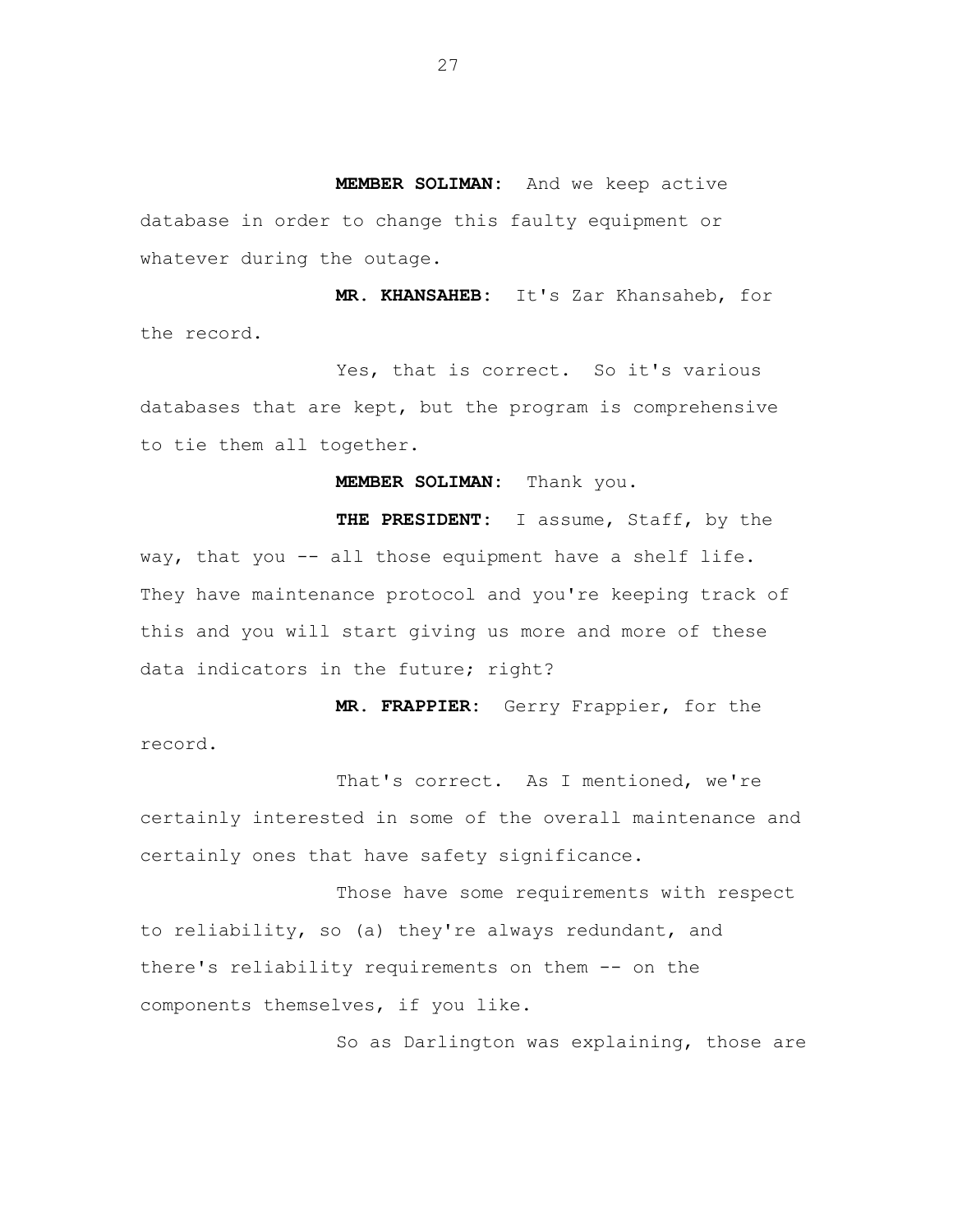a special group of maintenance that we pay more attention to that we can -- we have our own OpEx on, but most importantly, as the President's alluding to, there's a reporting requirement for industry to report on the reliability of that equipment to make sure it fits within what the design has said was required to ensure that we have the risks captured in the proper way.

If those numbers were to change, then we would see that fairly quickly and we would take action to ensure industry looked at it and fixed it.

With respect to reporting it, it's always a difficult thing to report. There's a lot of data.

The annual report is the place that we report it to the Commission, so we're going to be doing that after this session. And if we've got it right, great. If there's information that we should be adding to make sure that on an annual basis you're brought up to date, then we can make those adjustments.

**THE PRESIDENT:** Okay. NB Power, do you want to add anything to this? I assume you have the same kind of protocols in place.

**MR. HARE:** Yeah, that's correct.

It's Michael Hare, for the record. I'm station director at Point Lepreau.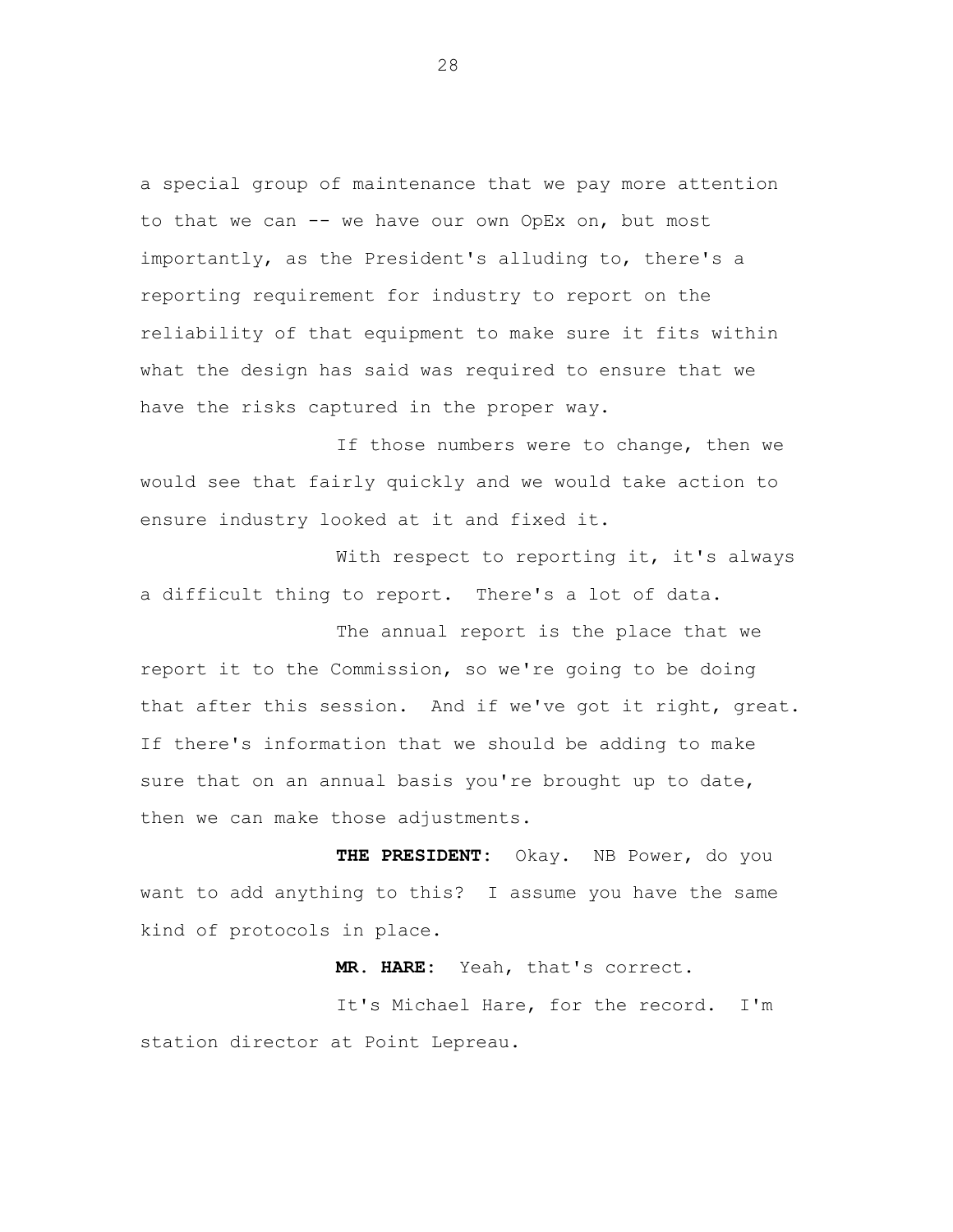We follow the same process and concepts as both Bruce and OPG for our PIM system. Nothing more to add to what they already said.

**THE PRESIDENT:** Thank you.

Mr. Seeley.

Dr. Demeter.

**MEMBER DEMETER:** Just a question related to Pickering being at one trip. So the cause of the failure's been identified to be a problem with the fuses, plural, for the control circuits for these three valves.

Is there more systems, or maybe to Staff, a more systems issue with these fuses? Did we have to go back and check different fuses beyond these -- this particular component as more than one went?

**MR. FRAPPIER:** Gerry Frappier.

I think from a staff's perspective, we don't have anything that's showing a trending data, but it is something we're talking a little bit about. But I think perhaps Pickering -- OPG Pickering will be in a better place to answer whether they're seeing some kind of a trend here, if that's what your question was, around as to having more and more of these kind of failures.

**MEMBER DEMETER:** Yeah, I was more concerned about the particular component. If this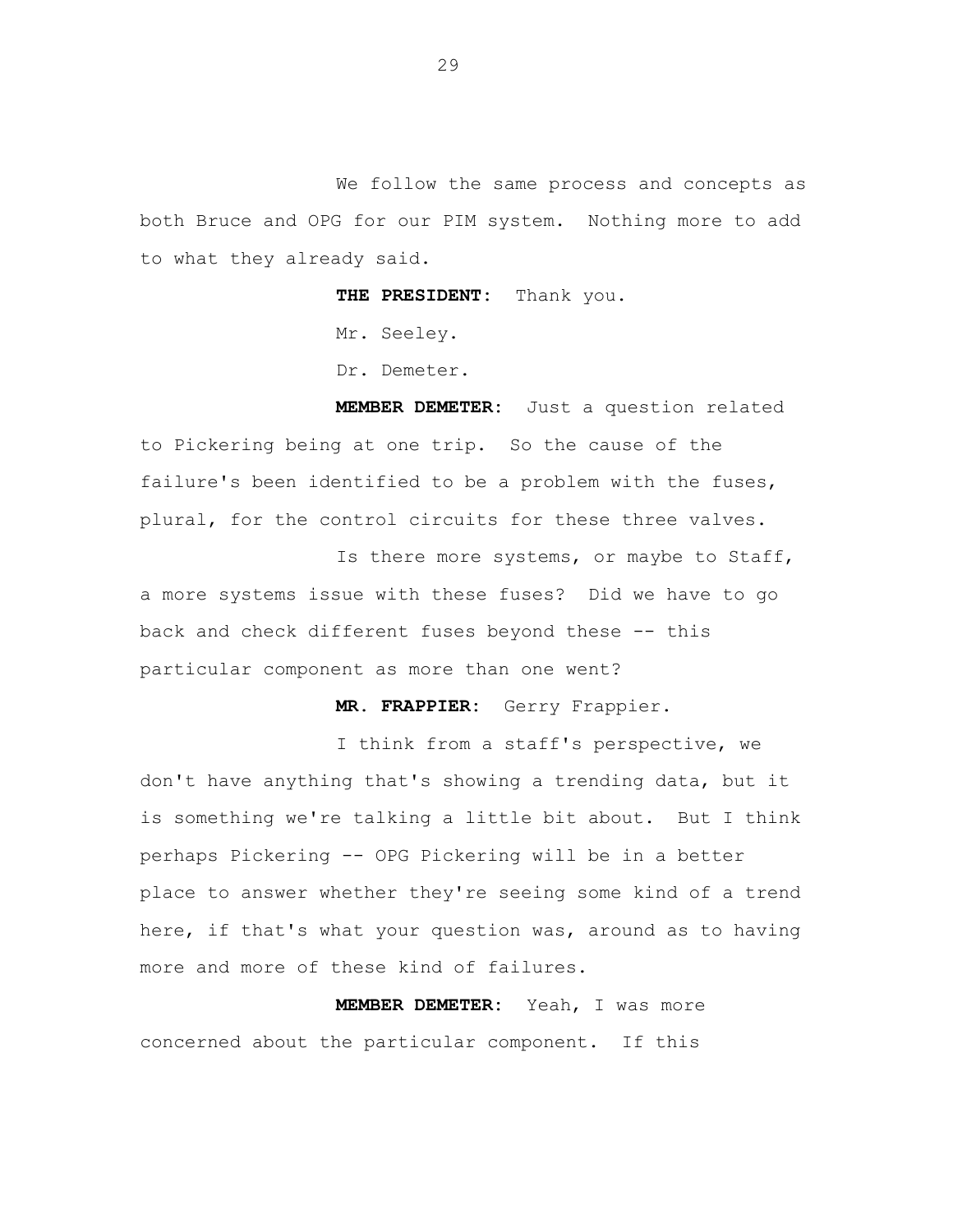particular fuse went and they replaced the fuses and I think that would solve the problem, as I understand the text, so are these fuses used elsewhere and has there been a system to check whether they're in compliance with this -- with the performance?

**MS SMITH:** So it's Stephanie Smith, for the record.

Yes, these fuses are used throughout the power plant. We did go and look at other fuses of a similar type in similar panels. The only issues that we found were within this panel.

The panel itself has two sides, and so part of our investigation is trying to determine was there some sort of a bump or something that happened in that area to cause these fuse failures in that location only.

**MEMBER DEMETER:** Thank you.

**THE PRESIDENT:** Thank you.

Dr. McEwan.

**MEMBER McEWAN:** So this is really just to confirm that staff are happy with Gentilly-2, the process that's been made, and that we can really close as requested?

**MR. FRAPPIER:** So Gerry Frappier, for the record.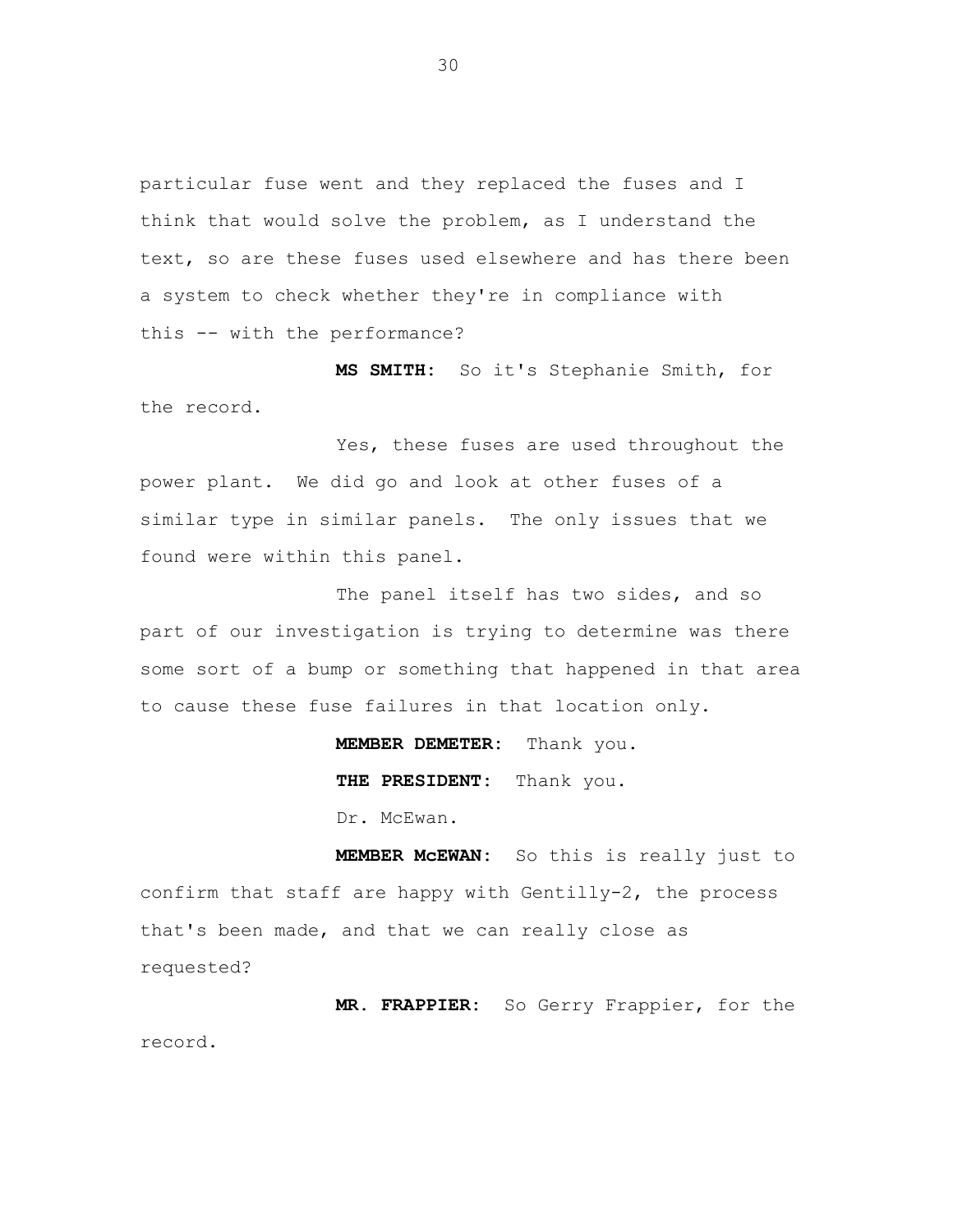Yes, the -- the short answer is yes. I think at the -- at a previous meeting, there was some discussion around whether, as they've now closed the plant, the workforce that they had, whether the training and the ability to operate the minimal operations that they did have to continue doing, whether they were appropriately trained because they were bringing in maintenance folks for that.

There's been several discussions with Hydro Quebec, and they can certainly provide more information. But from a Staff perspective, we think they have a good program that they have now switched back to taking in some folks who were previously operators and give them a bit more maintenance training instead of maintenance trying to give them operating training, so we think they have the balance right and we certainly have not seen any events of any kind that would suggest, you know, that there's -- there's a problem there.

**LE PRÉSIDENT :** Hydro-Québec, avez-vous des commentaires?

Hydro-Québec?

**M. OLIVIER :** Donald Olivier pour le verbatim.

Le seul commentaire, c'est que tout va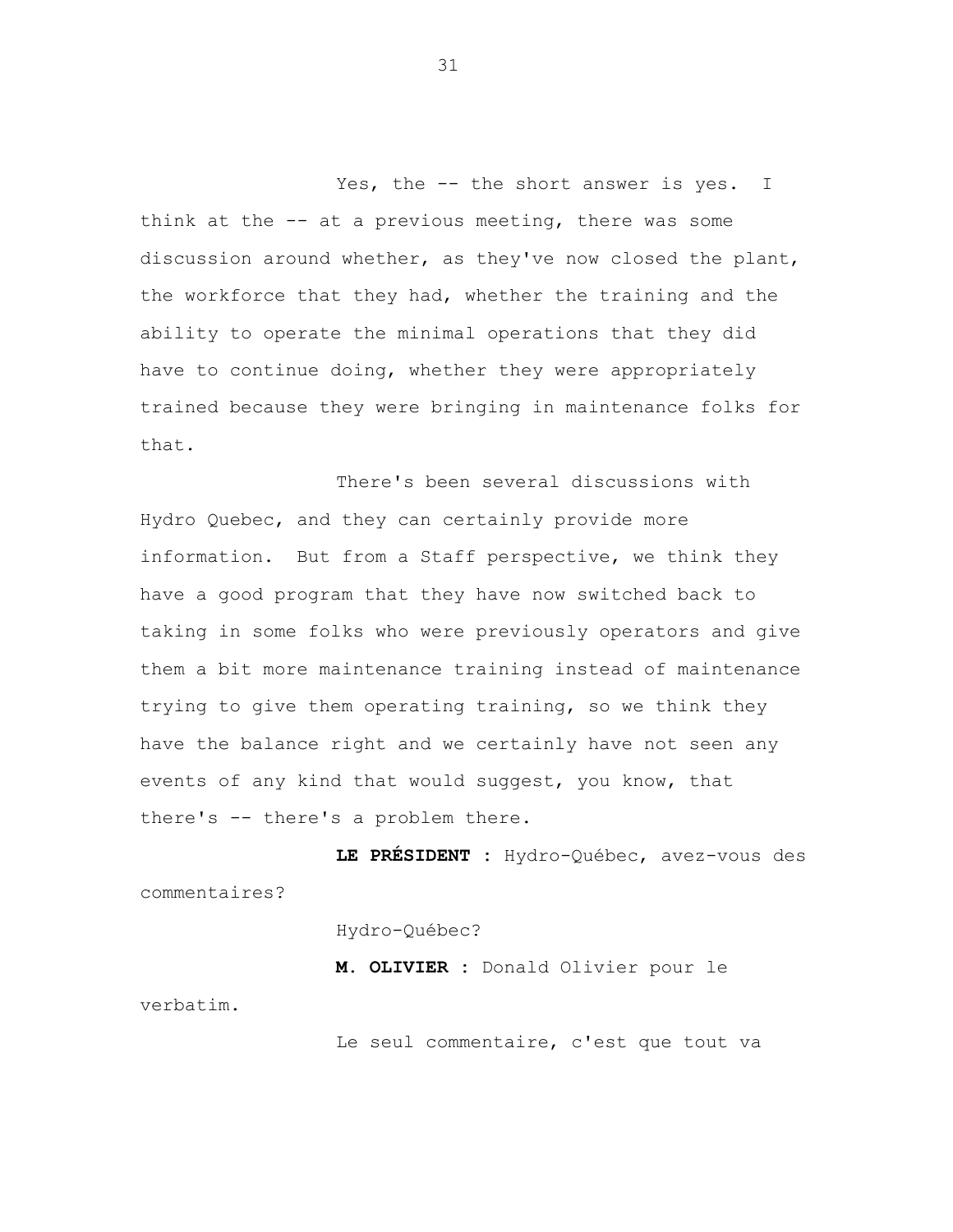bien. On suit le plan; donc, les travaux se déroulent bien. L'autonomie de l'équipe de maintenance a été atteinte. On a effectivement ajouté certains postes pour compléter l'équipe, et puis le plan se déroule comme prévu. Merci.

**LE PRÉSIDENT :** Merci.

Dr. Soliman? No.

Mr. Seeley? Dr. Demeter?

Point Lepreau, I notice Staff are talking about that the units were shut down August the 4th, but I didn't get any feel as to the why, or root cause.

Any comment?

**MR. HARE:** Micheal Hare, for the record.

The unit did shut down. We had a gas relay issue on a unit transformer, so it was an equipment issue. We safely shut the plant down without any human performance issues. We've replaced the faulty piece of equipment.

We're currently doing an extent of condition. We did do checks while we were down on the other phases of that unit transformer to make sure those gas relays were operating effectively. We are following up with our corrective action program to see if there were any other issues with the gas relay.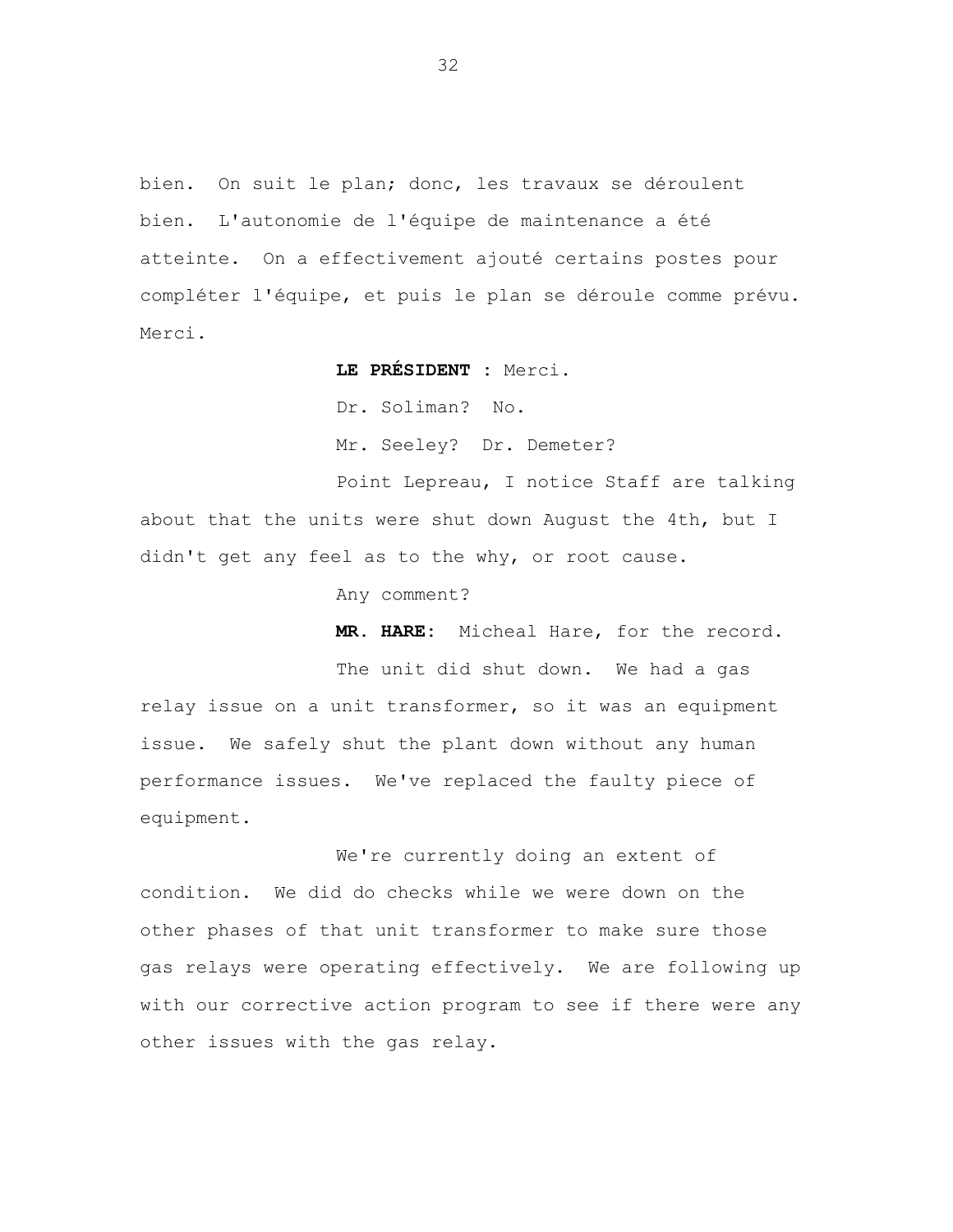The unit was returned to service approximately 65 hours later, with no issues at all, both human or equipment related.

**THE PRESIDENT:** Staff, do you want to add anything to that?

**MR. FRAPPIER:** Yeah. I think as was mentioned, that's what occurred.

I think what I would add is, again, just for clarity to make sure everybody understands that transformer gas protection is not a nuclear safety system as such. It's in the electrical side of the house in the power, so we're talking about protect -- the protecting that it's doing is more about the transformer and some of the electrical equipment, not necessarily the -- or not at all the nuclear core.

So we're quite satisfied that they've done the investigation they need and there's nothing more they need from us.

# **THE PRESIDENT:** Thank you.

My last question is for Darlington on the moderator spill in Unit 4.

Any time you talk to me, at least, on shutdown system, I get concerned. Just -- and particularly where there's a procedural step was missed. That sounds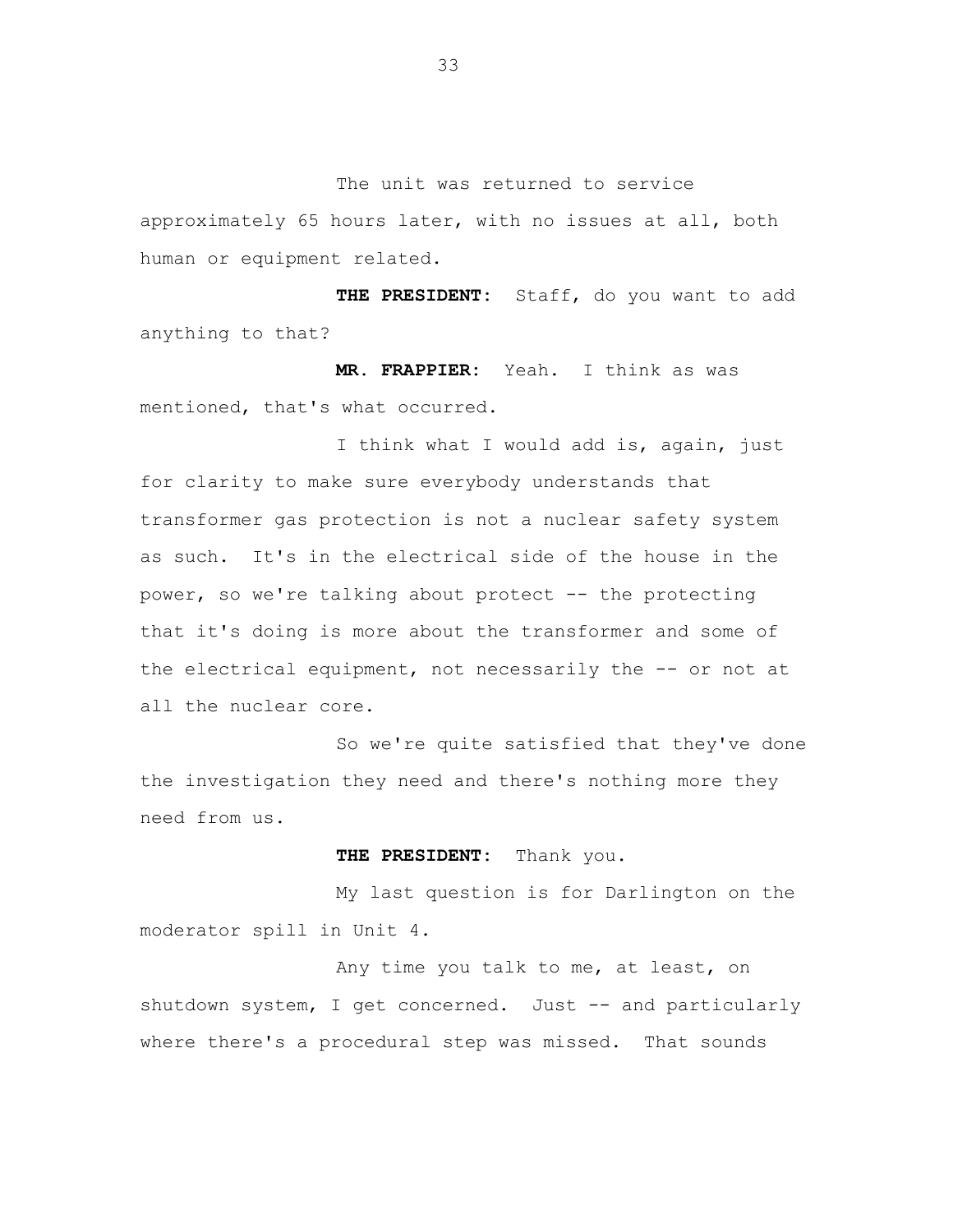ominous.

Just tell me that there's no relation with your procedural misstep to the shutdown system.

**MR. KHANSAHEB:** It's Zar Khansaheb, for the record.

The procedure that they were doing was doing a sampling for the shutdown system to -- liquid injection shutdown system, the dousing tanks, so they were doing a sampling of that tank. And the procedural step that was missed was, as part of that sampling procedure, a vent valve was left open in advertently. And during the recirculation of that tank to sample it is when the water was released from that vent valve.

So it wasn't specifically to do with SDS 2. It was specific to a sampling tank within that particular part of the system.

So SDS 2 remained fully available during that time, as it does at all times when we do that.

**THE PRESIDENT:** Thank you. Any further comment, observation? Okay, thank you. Thank you very much. So we'll move on to the next item on the agenda is the 2016 Regulatory Oversight Report for the Canadian Nuclear Power Plants as outlined in CMD 17-M15,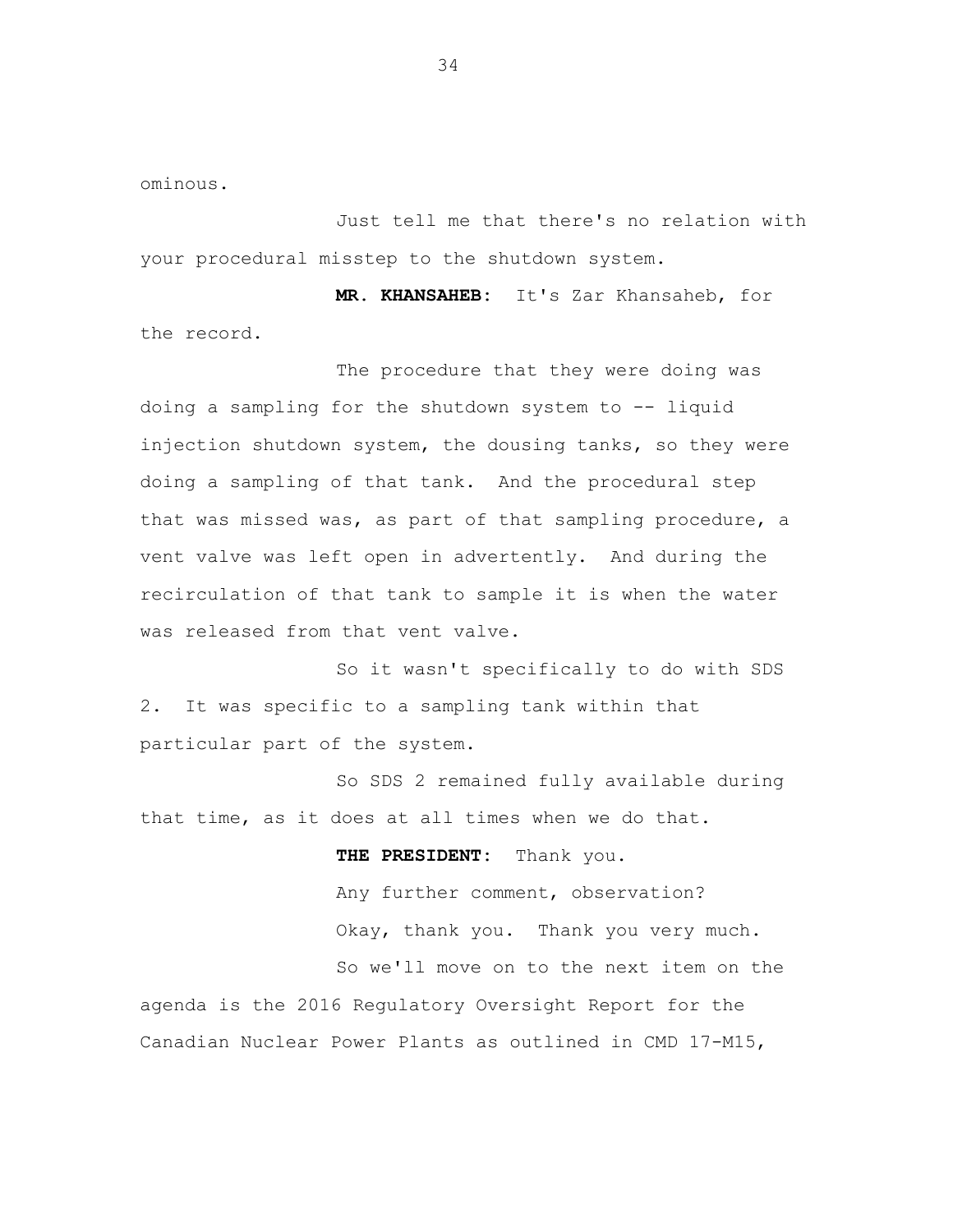17-M15.A and 17-M15.B.

Again, we have a representative from the licensees, OPG, NB Power, Bruce Power, and Health Canada also in attendance, and also I understand Mr. Morton of the Office of the Fire Marshal and Emergency Management is here.

So thank you all for attending. And I will turn now the floor to CNSC staff.

Mr. Frappier, you still have the floor.

## **CMD 17-M15/17-M15.A/17-M15.B**

## **Presentation from CNSC staff**

**MR. FRAPPIER:** Thank you very much. And again, good morning, Mr. President and Members of the Commission.

For the record, my name is Gerry Frappier, and I'm the Director-General of the Directorate of Power Reactor Regulation.

Today I have the pleasure to present for information the 2016 edition of the Regulatory Oversight Report for Canadian Nuclear Power Plants. The report, which hereafter we'll refer to as the NPP Report, summarizes the regulatory oversight and safety performance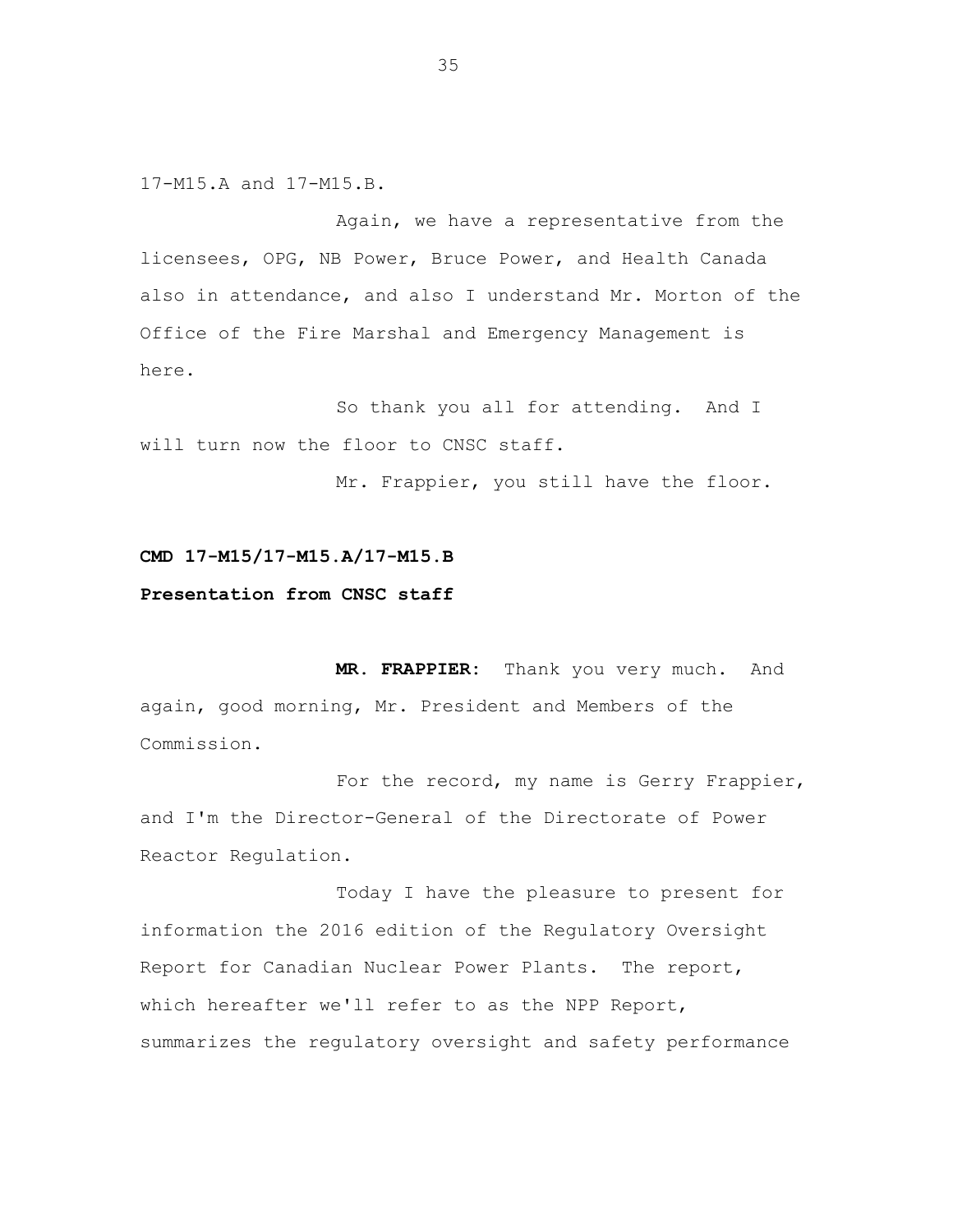of Canadian nuclear power plants.

Also, a supplemental CMD, 17-M15.A, has been submitted by Staff providing status of actions from the Commission which have been addressed. That's something a bit new that was requested that, over the year, the Commission has asked us to do different things that we keep referring we'll come back to the -- will be part of the annual report, and so this supplemental CMD tries to put that all into table format for easy -- ease of reference.

The Nuclear Power Plant Report will be presented by management team and staff from the Directorate of Power Reactor Regulation. They are assisted by directors from the technical support branch and staff from that branch who are available to answer any technical questions the Commission may have.

In addition, we have representatives from the licensees who are also present to participate in the meeting and provide additional information, but we would need the presentation on there.

Great.

Following an introduction that includes important background information, today's presentation will provide safety performance highlights of the nuclear power industry as a whole in 2016 and describe major regulatory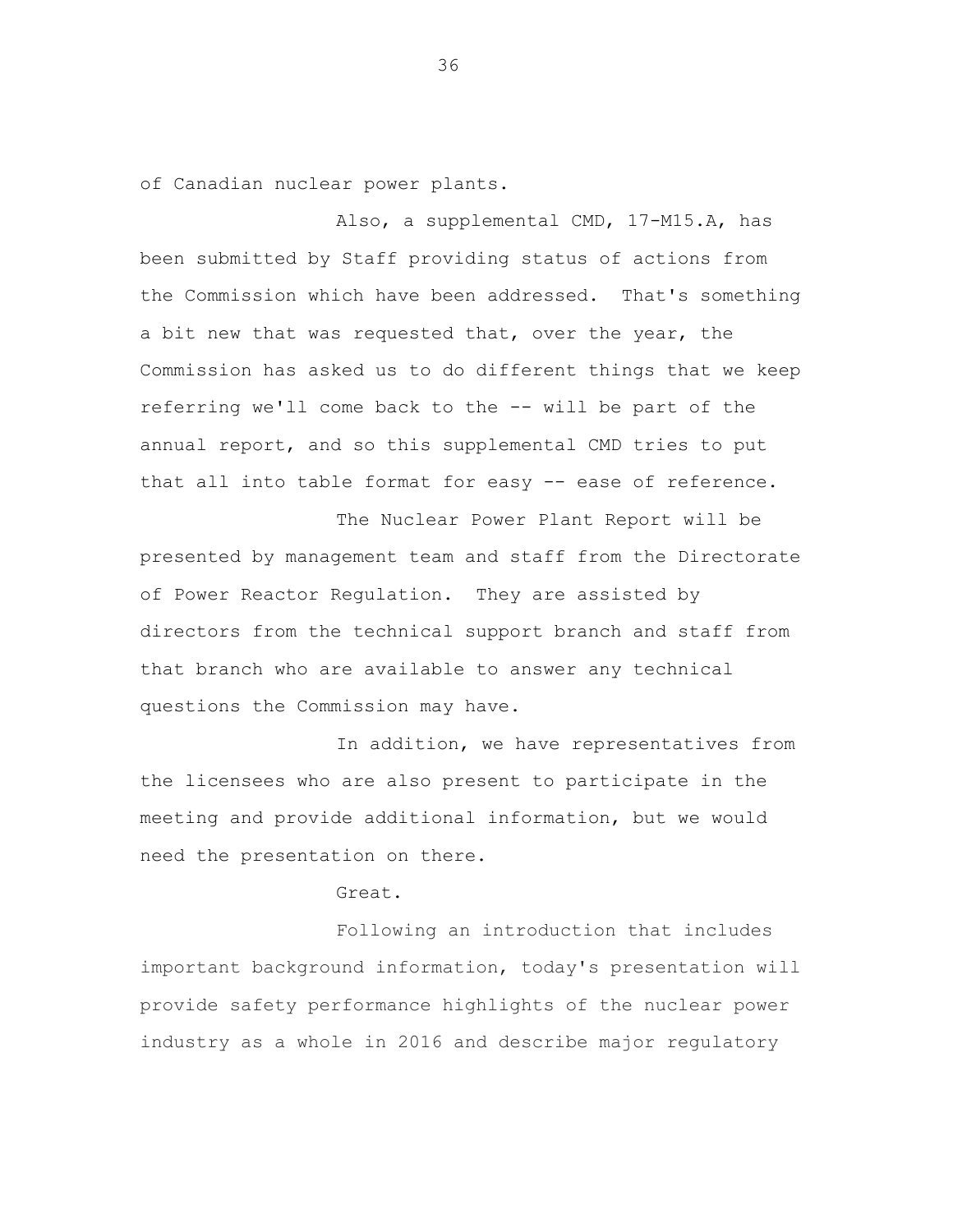developments.

The presentation will continue with details regarding the safety performance and regulatory developments of individual NPPs, and I will then conclude with some general remarks.

The Regulatory Oversight Report for Canadian Nuclear Power Plants: 2016 is the first in a suite of regulatory oversight reports that the Commission will receive, and they will be presented to the Commission in the coming months. In the past, this suite of reports has included a regulatory oversight report on waste management, storage, and processing. The most recent report was for the year 2015 and was presented to the Commission in December of 2016.

There will be no regulatory oversight report for that area this year; however, waste management facilities associated with the NPPs will be covered in the regulatory oversight report for NPPs starting next year and 2017.

Moving to an introduction. In this introduction we'll provide you with some background information that is relevant to the NPP report as well as some context for the industry and station-specific highlights that follow in the rest of the presentation.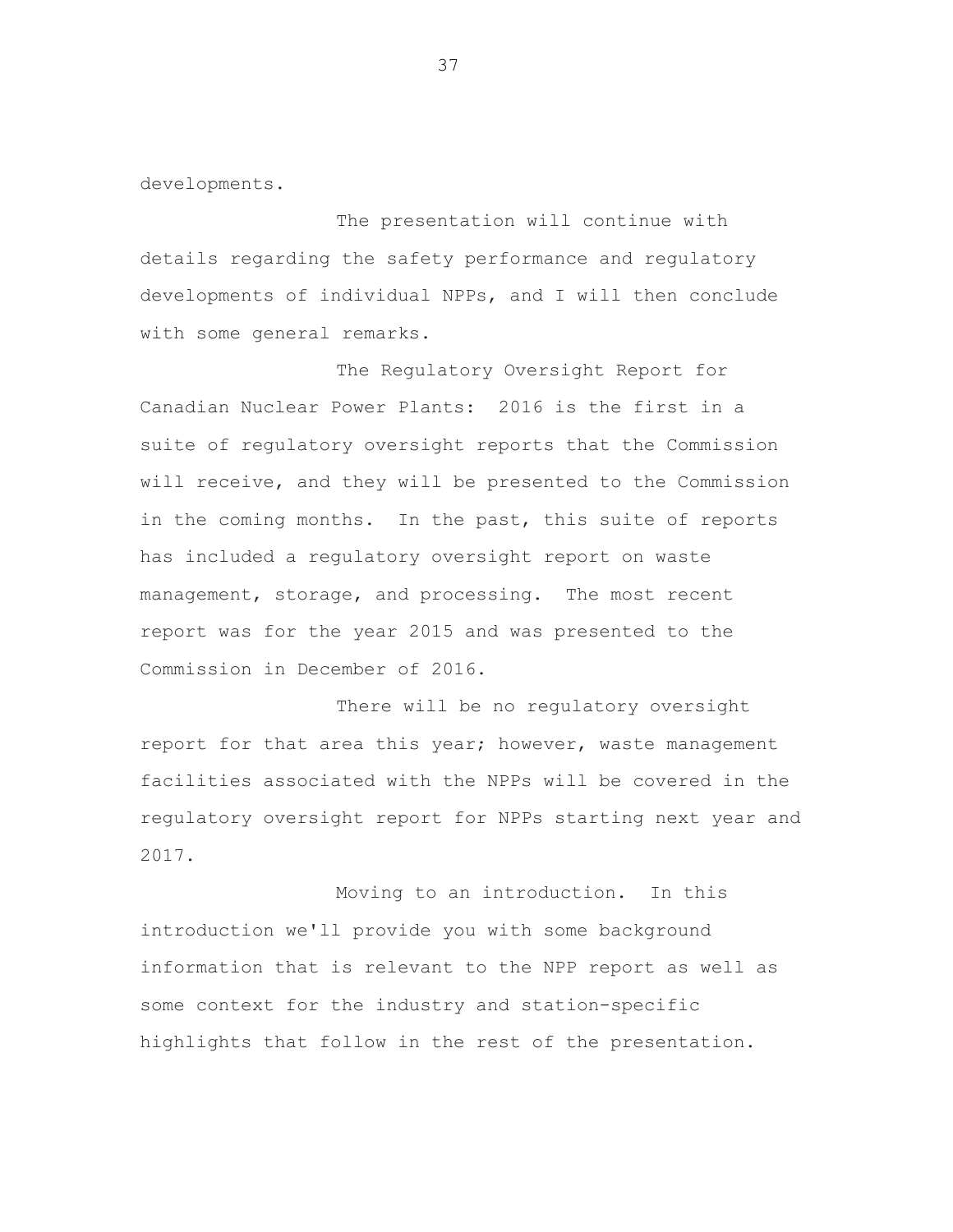There are four operating NPPs in Canada. These include three multiple-unit plants in Ontario and one single-unit plant in New Brunswick. These four NPPs have operating licences for a total of 21 reactors, and 19 of these reactors were operating during most of 2016. Units 2 and 3 at Pickering have been defueled since 2008 and continue to be in the safe storage state. Darlington unit 2 was shut down in October of 2016 and is the first unit at Darlington that will be refurbished, and that work is ongoing.

I will now pass the presentation over to Ms Kim Campbell.

**MS CAMPBELL:** Thank you, Mr. Frappier. And good morning Mr. President and Members of the Commission.

For the record, my name is Kim Campbell. I am the director of the Power Reactor Licensing and Compliance Integration Division.

I will provide a background on the Compliance Verification Program for NPPs and the public comment process conducted earlier this summer.

CNSC Compliance Verification Program uses a risk-informed and performance-based approach to verify that each NPP maintains compliance with all regulatory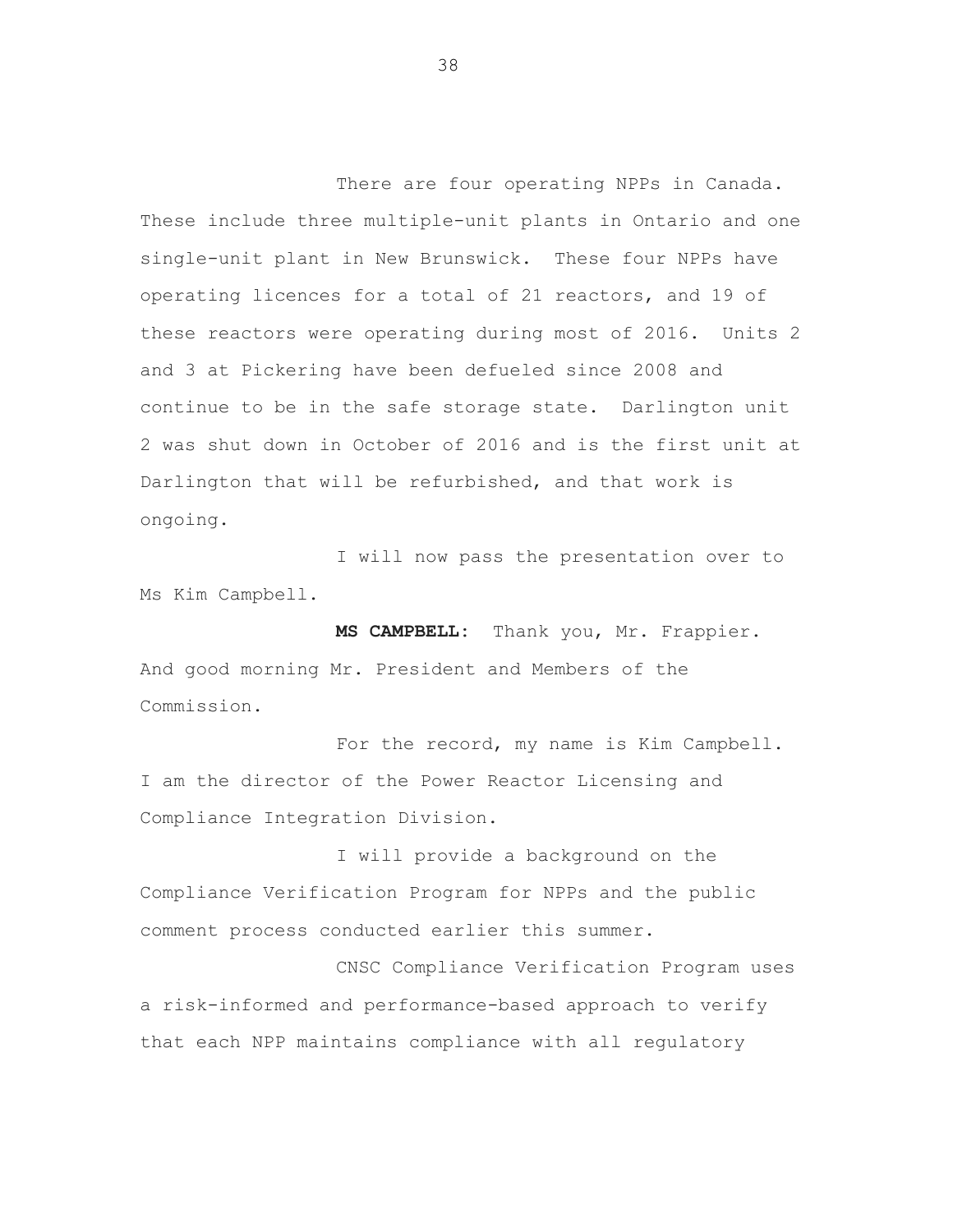requirements in the Regulations and the operating licences. The program generates the results that form the basis of the safety performance ratings presented in the 2016 NPP report.

The Compliance Verification Program is composed of many activities that include surveillance and monitoring, inspections, and desktop reviews. CNSC inspectors track all licensee corrective actions until closure and verify closure through follow-up activities. In 2016, CNSC staff conducted a wide variety of inspections and submitted the results to licensees in a total of 90 inspection reports. These inspection reports are listed for the first time in the NPP report in Appendix H.

NPP licensees reported to CNSC staff on 248 events in 2016, and CNSC staff followed up on licensee corrective actions related to these events. The licensees also submitted 78 scheduled reports or periodic operating performance reports to the CNSC. In all, 1,079 findings were derived from CNSC's document reviews and inspections and each of these were assessed by CNSC specialists for the purpose of the 2016 NPP report.

This slide indicates the amount of effort in person-days required from CNSC inspectors and specialists to deliver compliance verification activities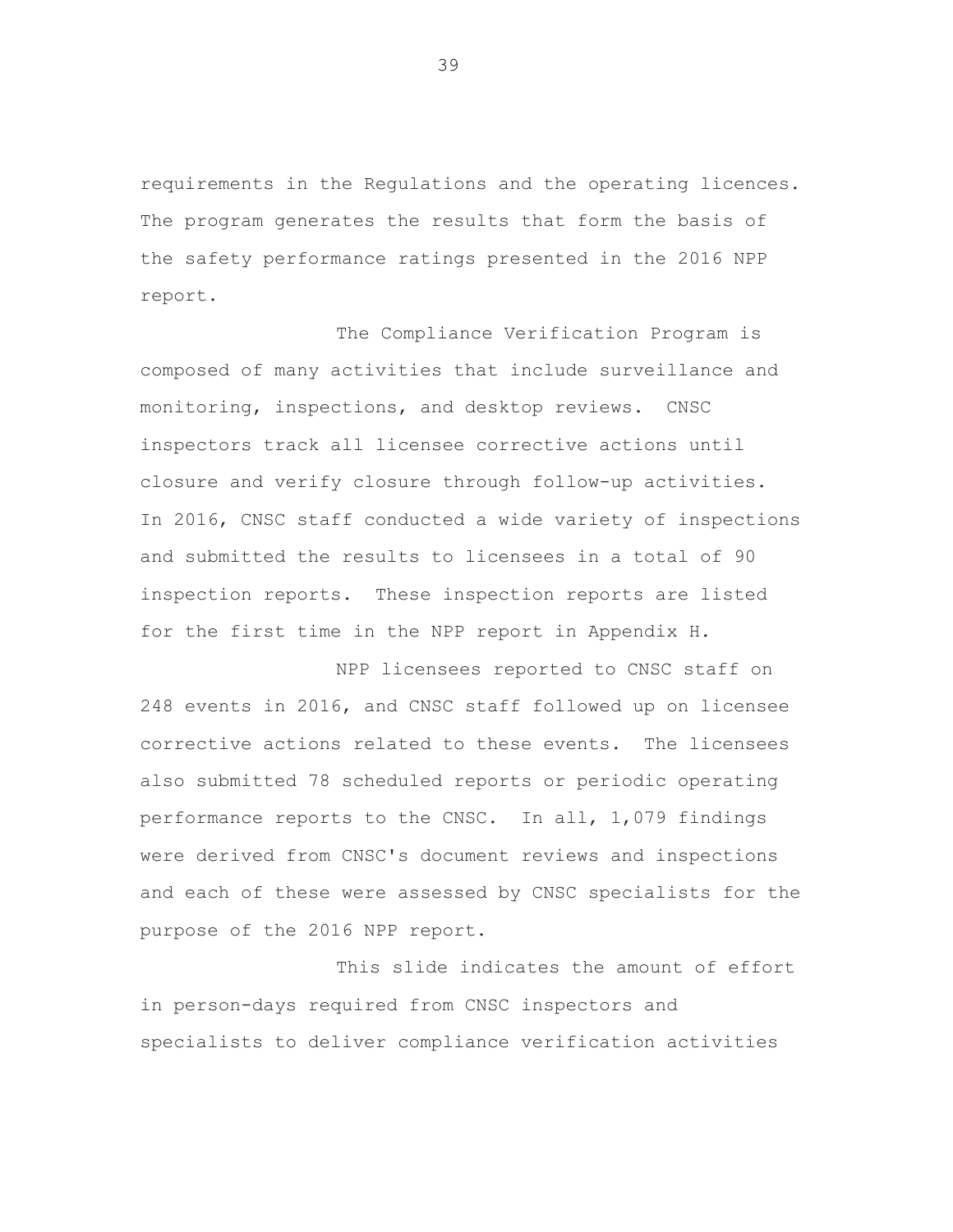in 2016. These activities represent over 16,400 person-days of effort by over 200 CNSC staff. The largest category of work, Other Compliance Activities, includes station walk-downs, surveillance, desktop reviews of licensee submissions.

In 2016 under the *Auditor General Act*, the Commissioner of the Environment and Sustainable Development conducted an audit of the CNSC site inspection of NPPs. The objective of the audit was to determine whether the CNSC had adequately managed its site inspections of nuclear power plants to verify that the environment and the health, safety, and security of Canadians were protected.

The audit found that when CNSC inspectors identified issues during an NPP site inspection, they followed up with the licensee a hundred percent of the time to ensure compliance. However, the report made five recommendations for improving the documentation of the NPP site inspection program. As you can see, all the recommendations have been addressed and the CNSC considers the audit closed.

This slide highlights the elements that addressed the audit findings and are now integrated in the CNSC's approved management system. The management system now stipulates that all compliance verification activities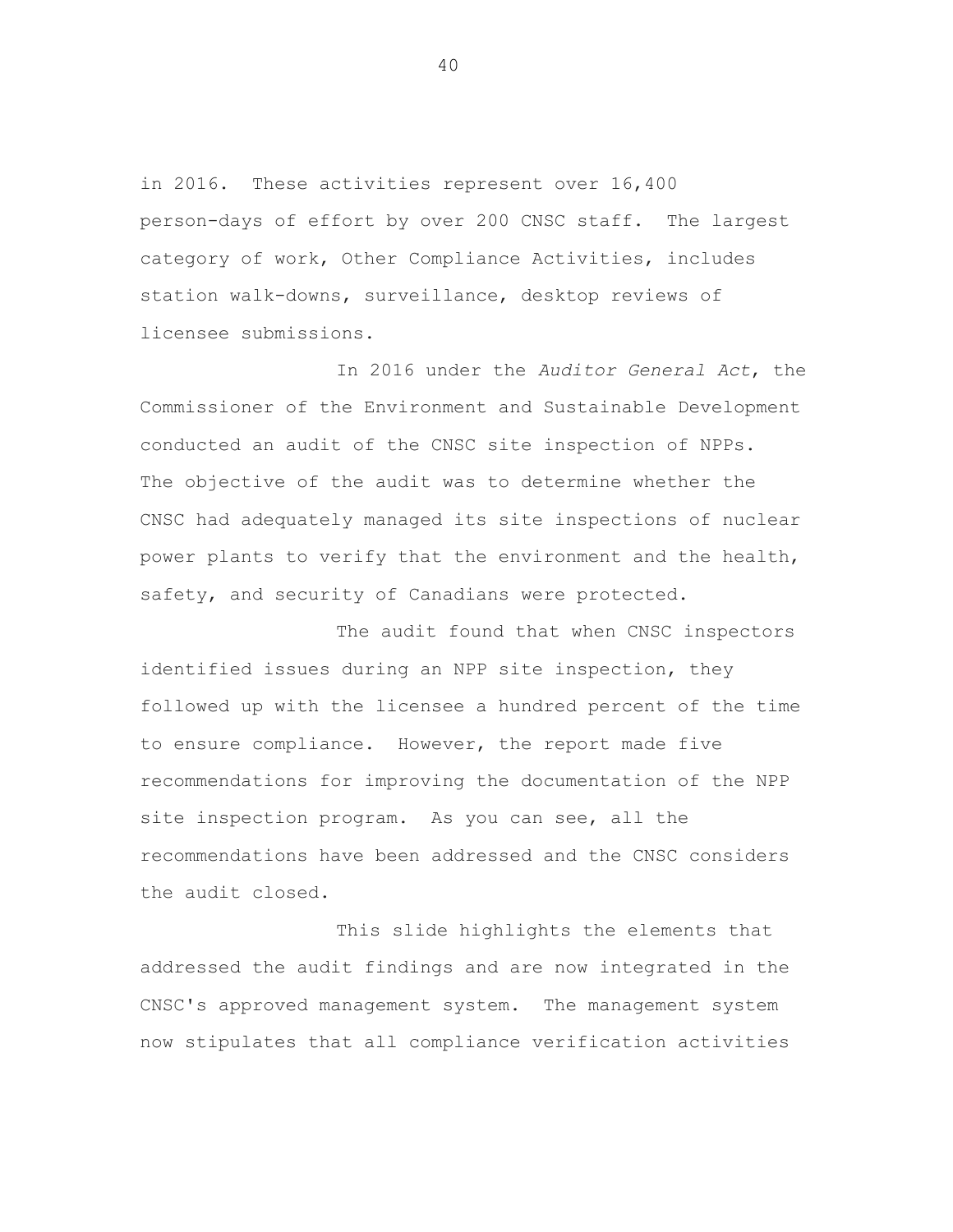are to be completed using only formally approved procedures and tools.

There are now established, clear criteria for staff to use when determining when to conduct specific types of compliance verification activities.

The management system now includes clear guidance for retention of records collected during compliance verification activities. It also establishes a clear process to develop our annual compliance verification plan for the risk-informed power reactor regulatory program.

And finally, the management system sets out how CNSC determines the number and level of site inspectors required to carry out our scheduled compliance verification activities using a resource allocation model in combination with risk analysis.

A summary of the NPP report was posted on the CNSC website with an invitation for comments on the report from the public and indigenous groups. The posting was announced on the CNSC website through social media and through the CNSC email distribution list.

In February of this year, the CNSC issued a notice of participant funding to three applications for participant funding which were approved by the Funding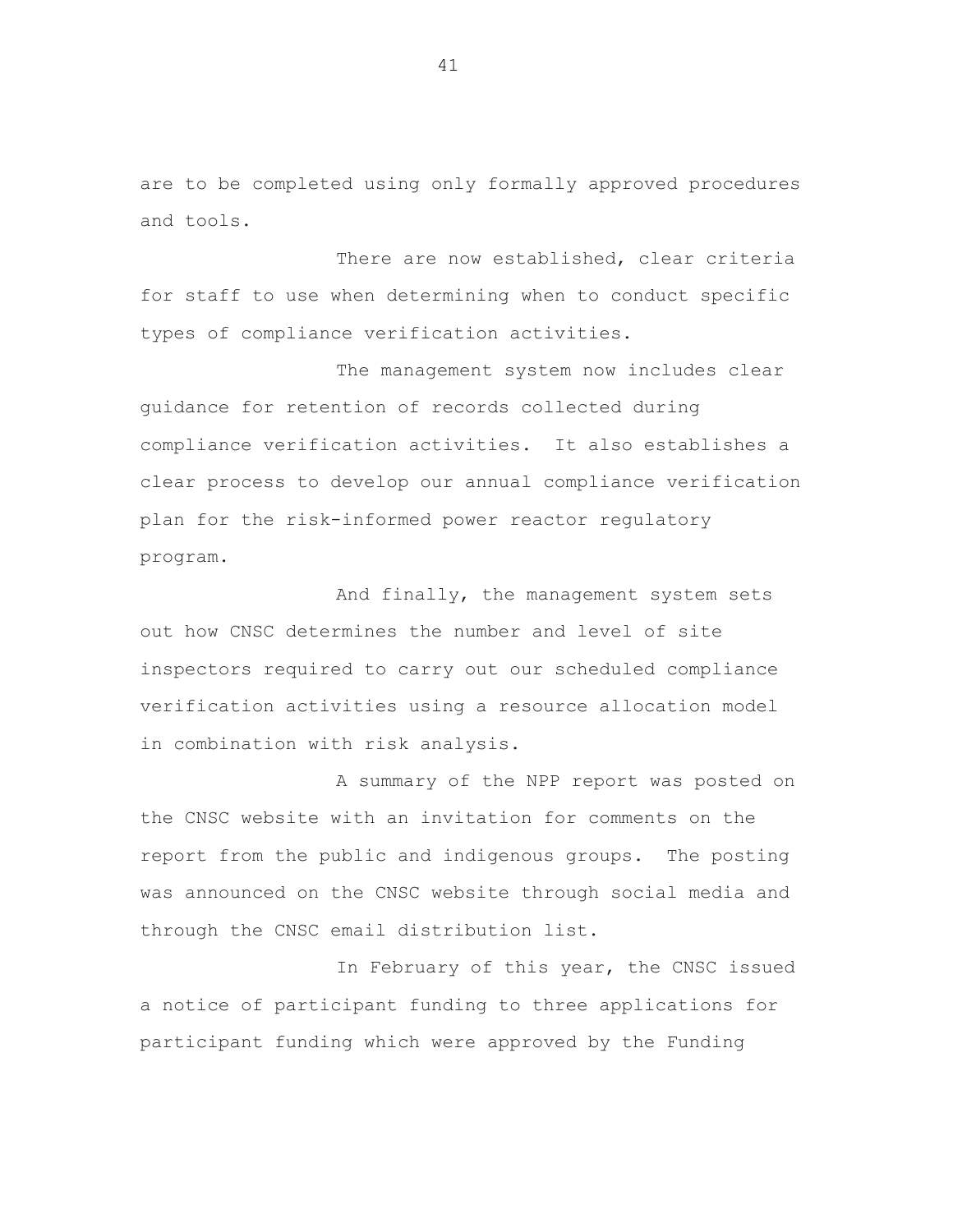Review Committee. Independent Funding Review Committee awarded \$33,362 through the Participant Funding Program to three recipients for participation in today's meeting. As a result of the posting, seven interventions were received in total, three from the funded participants and four from other intervenors.

This slide details some of the CNSC responses to intervenor comments that were received through the public comment process. The CNSC has decided to make alterations to this year's ROR based on some intervenor comments regarding more inclusive wording to include all Indigenous peoples when referencing the public throughout the document. In addition, there were many thoughtful and well-informed recommendations in some interventions that the CNSC would like to explore further for possible inclusion future regulatory oversight reports, with several examples listed on this slide.

At the end of this presentation, CNSC staff have provided a table that summarizes the main points raised in these interventions and CNSC staff's responses to the comments and suggestions provided by the intervenors.

I will now pass the presentation over to Mr. Gracie.

**MR. GRACIE:** Thank you, Ms Campbell. And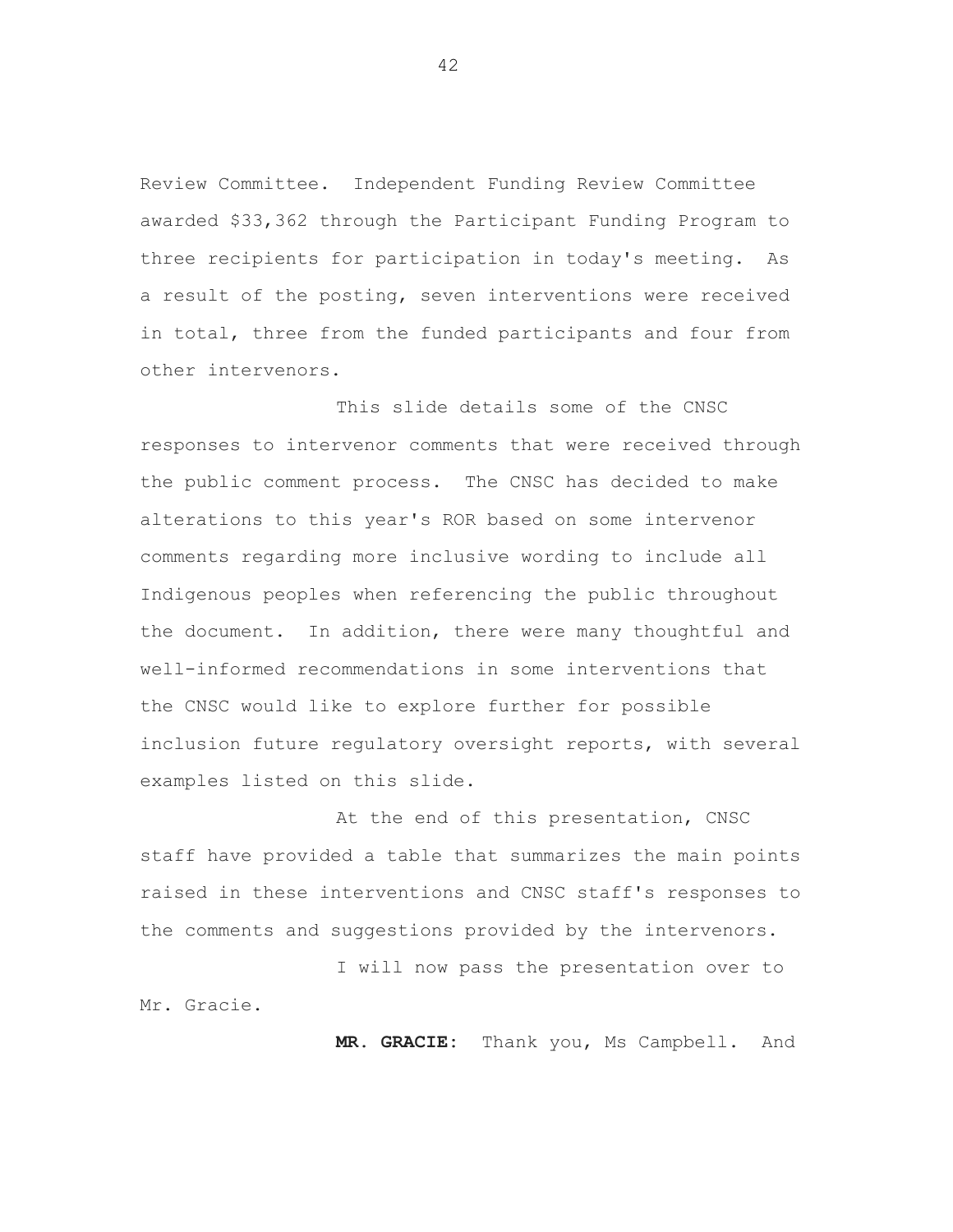good morning Mr. President and Members of the Commission.

For the record, my name is Brian Gracie and I'm a regulatory program officer in the Power Reactor Licensing and Compliance Integration Division.

As summarized on this slide, CNSC staff have made the following general observations with respect to the safety performance of NPPs in 2016. There were no process failures of operating systems at any NPP that could have potentially challenged protective barriers. There were no events at NPPs that would have necessitated reporting to the IAEA and none were classified as being above the International Nuclear Event Scale, or INES, level zero.

No member of the Canadian public received a radiation dose above the regulatory limit of 1 millisievert per year. There were no exposures of nuclear energy workers at Canadian NPPs above the regulatory dose limit of 50 millisieverts per year. There were no radiological releases from NPPs to the environment above the annual regulatory limits.

In the area of conventional health and safety, the frequency and severity of injuries and accidents involving workers were very low.

And finally, all licensees complied with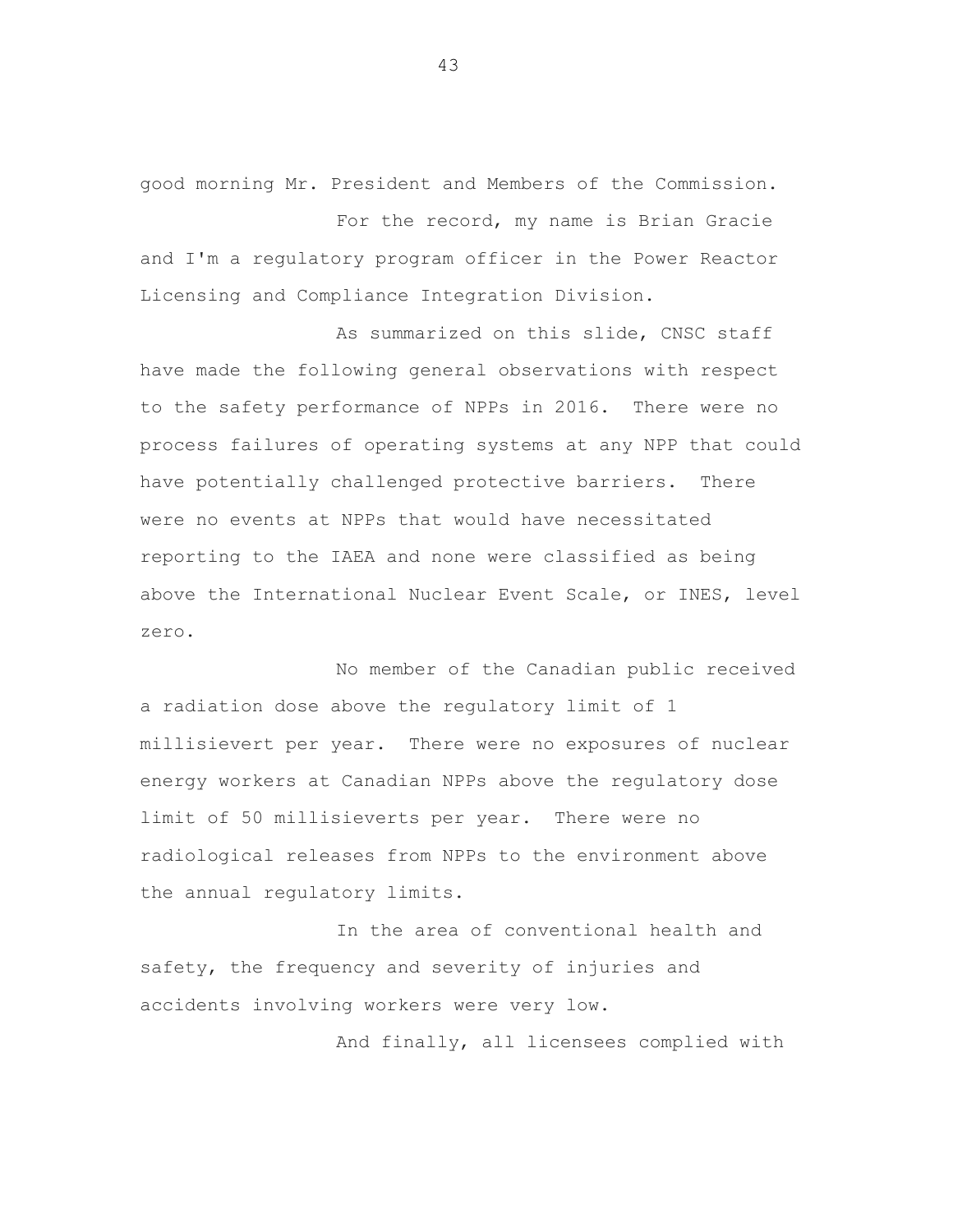their licence conditions that address their nuclear security programs as well as Canada's international obligations regarding the peaceful use of nuclear energy.

Next we have a tabulation of all of the ratings for the safety and control areas, or SCAs, and the integrated plant ratings, or IPRs, for the NPPs and the industry as a whole. Regarding overall NPP safety performance, the integrated plant ratings were fully satisfactory for Bruce A, Darlington, and Pickering, and satisfactory for Bruce B and Point Lepreau.

At the SCA level, there were no ratings of below expectations or unacceptable, which was also the case for 2015. There were 19 SCA ratings of fully satisfactory which was also the same as in the 2015 NPP report.

The NPP report provides safety performance comparisons between the Canadian NPPs, and some of these involve comparisons with international organizations. This slide shows the number of unplanned reactor trips, which are undesirable and unplanned power transients that cause automatic reactor shutdown by special safety systems. This parameter can be an indicator of how well an NPP is operated and maintained. The number of unplanned reactor trips for the Canadian NPPs is shown in purple on comparison to values published by the World Association of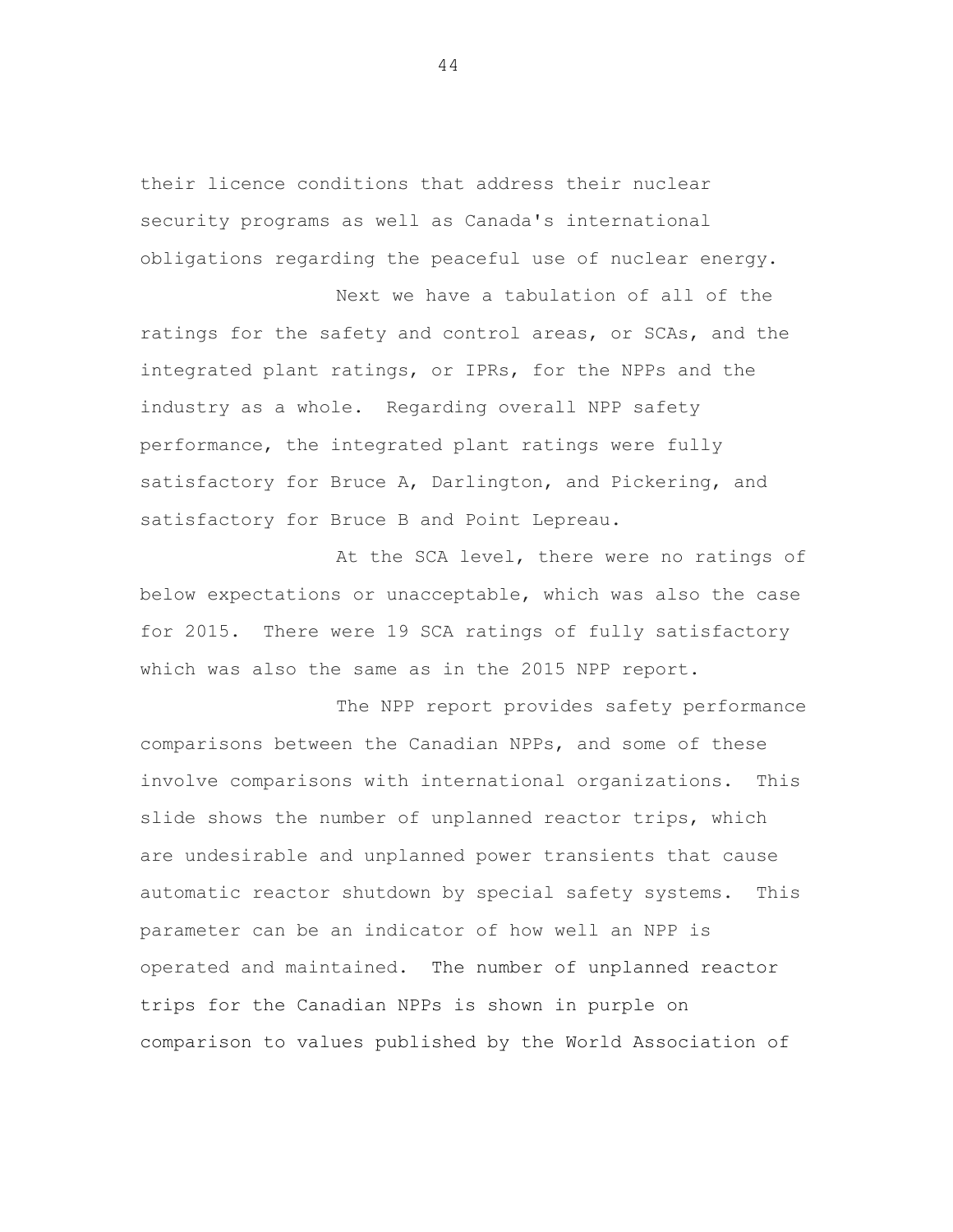Nuclear Operators, or WANO, in blue.

Also shown as a red line is WANO's target of 0.5 unplanned reactor trips per 7,000 hours of reactor operation. Seven thousand hours is the number of hours that a reactor would typically operate in an average year. The target of 0.5 applies to boiling water reactors, pressurized water reactors and light water cooled graphite-moderated reactors.

For pressurized heavy water reactors, or PHWRs, of which the CANDU reactors and Canadian NPPs are subset, the WANO target is actually larger at one unplanned reactor trip per 7,000 hours. Canadian NPPs compare very well with both those targets.

Note that WANO no longer publishes its data for unplanned reactor trips in the same format as in previous years. For 2016 it only published percentages of reactors that met targets instead of publishing actual data. Therefore, a comparison with actual WANO data for 2016 is not shown.

We would also like to report that the data related to unplanned reactor trips in the NPP report contained an error. The number of hours of operation for 2016 for Point Lepreau in Table 5 in the report should have been 7,241 and not 26,339. Because Point Lepreau is only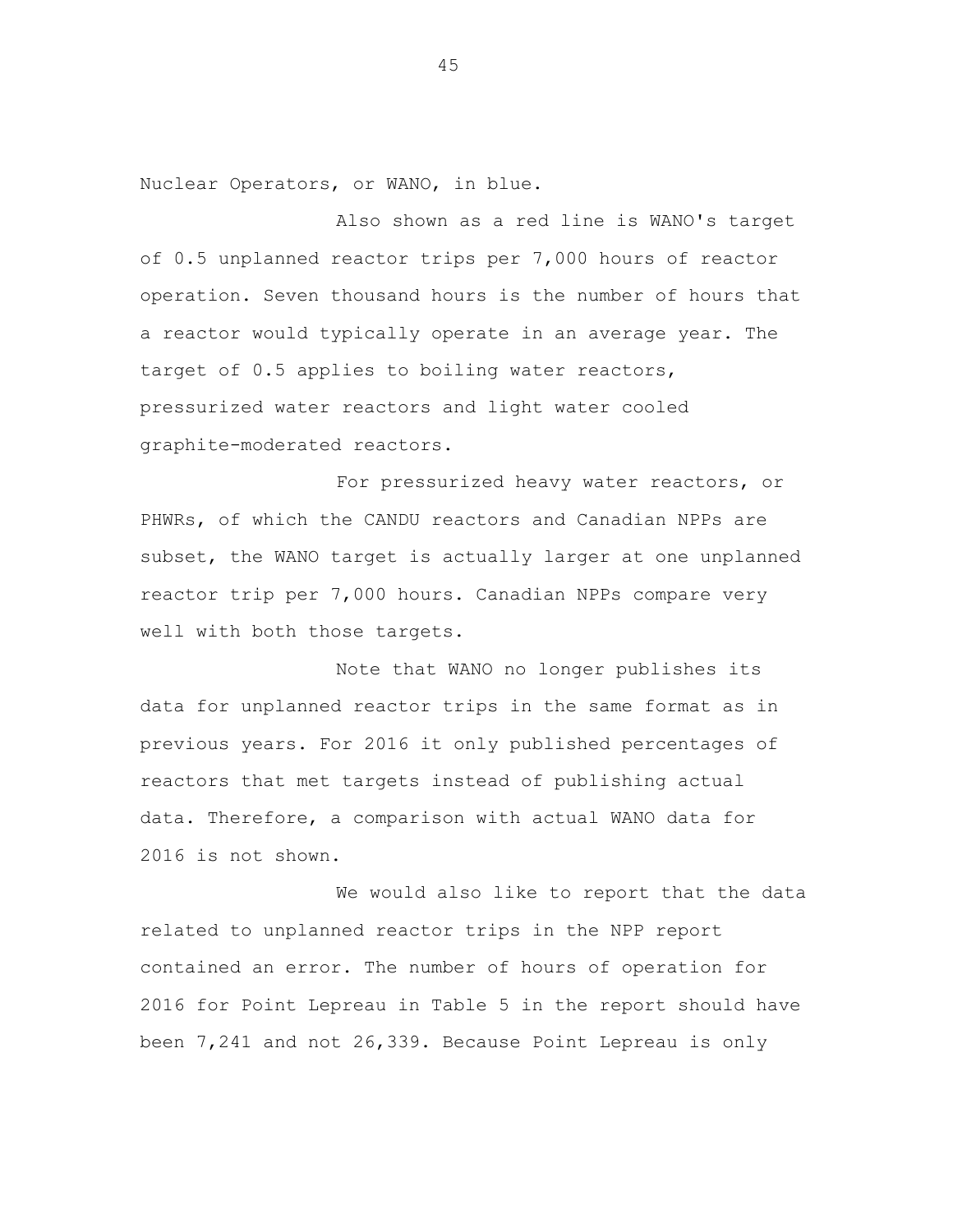one of 19 operating reactors in Canada, it did not make a very large difference in the results. However, the graph on this slide that you see is noticeably different from the one in Figure 3 of the CMD itself. Table 5 and Figure 3 will be corrected when the NPP report is published.

This slide shows the annual dose to the public resulting from airborne emissions and liquid releases. Because the doses are very low, we have used a logarithmic scale. The five-year trend at each NPP continues to be consistently very low. Overall, the radioactive releases from Canadian NPPs results in a public dose that is about 1,000 times lower than the 1 millisievert public dose limit, which is shown by the red line.

This data confirms that Canadian licensees programs continue to be effective in protecting the public and the environment from radiological releases.

NPP licensees monitor the occupational doses received by workers. This graph shows the five-year trend in multicoloured bars for annual dose distribution among all workers at Canadian NPPs. More than three-quarters of Canadian NPP workers received an occupational radiation dose below the minimum reportable level.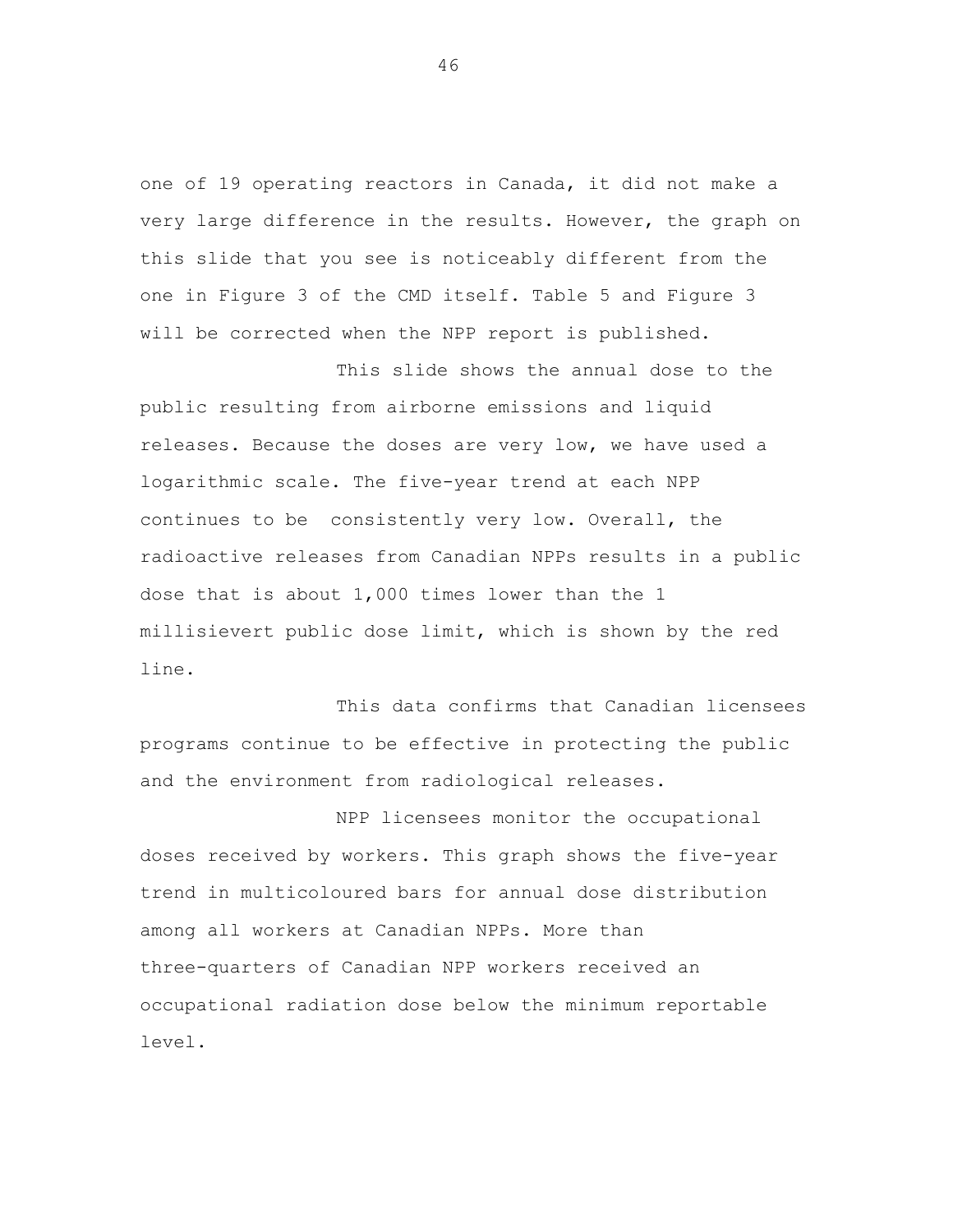The bars on the graph at this lowest of dose levels indicates that the number of workers in this category continue to rise during 2016. A total of 86 per cent of the workers received less than 1 millisievert, which is actually the limit for members of the general public.

In addition, during 2016 no worker among the approximately 29,000 monitored received a dose exceeding the occupational dose limit of 50 millisieverts indicated in red.

This data indicates the continued overall effectiveness of the licensees' radiation protection programs in protecting workers in general and limiting the number of workers in the higher allowable dose ranges.

Industrial safety accident rate is the number of lost time injuries per 200,000 person hours worked at the NPP, excluding contractors. The purple data in the graph shows that the rate has remained steady at Canadian NPPs in recent years. It also shows how the rate was significantly lower than average values published by WANO, indicating that Canadian NPPs have a good overall safety record in this area.

Note that WANO no longer publishes its data for industrial safety accident rate in the same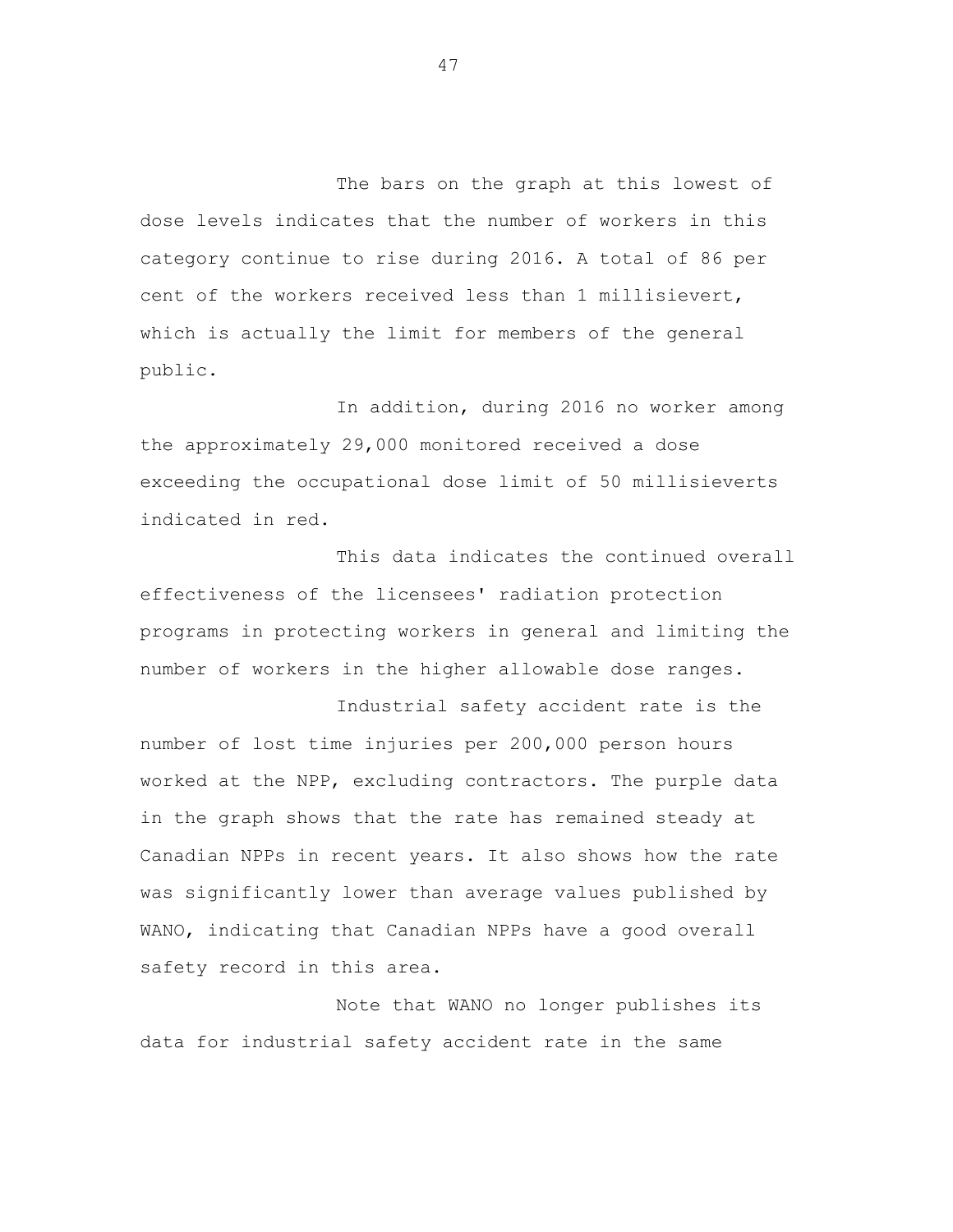format, providing percentages of reactors that met targets instead of publishing actual data.

Also in 2016 WANO started publishing data that includes contractors. Therefore, a comparison with WANO data for 2016 is not shown.

WANO's collective target for industry in 2016 was 0.2 and its target for individual NPPs was 0.5. The 2016 data for Canadian NPPs, individually and collectively, are well both below those WANO targets.

The final graph for this section is for accident frequency, which is the number of disabling injuries per 200,000 person hours worked at an NPP. A disabling injury is one that prevents an employee from reporting for work or from effectively performing all the duties connected with employees' regular work.

In 2016 the overall accident frequency for Canadian NPPs remained significantly lower than that of many other industries in Ontario and New Brunswick, and lower than that for the CNSC itself.

The data for WorkSafe BC is not yet available. A comparison with other parts of the energy sector for 2016 was not possible because the Canadian Electricity Association stopped publishing comparable data for occupational safety in 2014.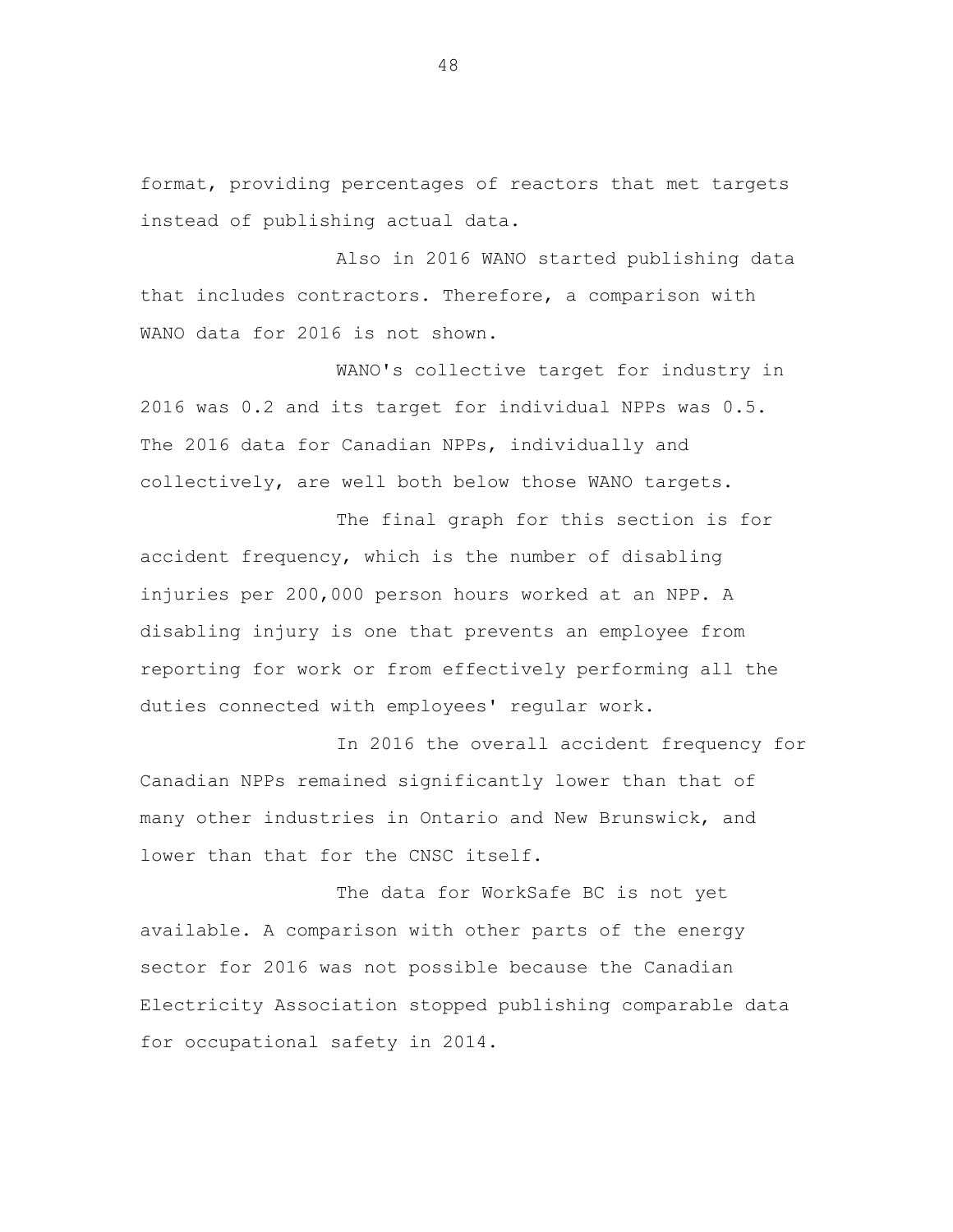The next few slides describe the major regulatory developments that are applicable to the NPPs as a whole. I'll begin with a few highlights related to periodic safety review, or PSR, which is being integrated with licence renewal of NPPs.

Periodic safety review is a systematic safety assessment of the design, condition, and operation of an NPP against modern codes, standards and practices. It results in the identification of practicable safety improvements that can be executed over the course of a licence period.

Periodic safety review has now been effectively introduced at all NPPs in Canada and the CNSC is using its updated requirements in REGDOC-2.3.3, Periodic Safety Reviews.

In brief, CNSC Staff is reviewing Bruce Power's PSR submissions which are linked to its next licence renewal. Although the current operating licence for Bruce expires in 2020, Bruce Power recently submitted its application for its next licence to commence in 2018 to better coincide with reactor refurbishment at Bruce.

OPG conducted an integrated safety review, which is an initial periodic safety review, in support of the refurbishment of Darlington and prior to renewal of its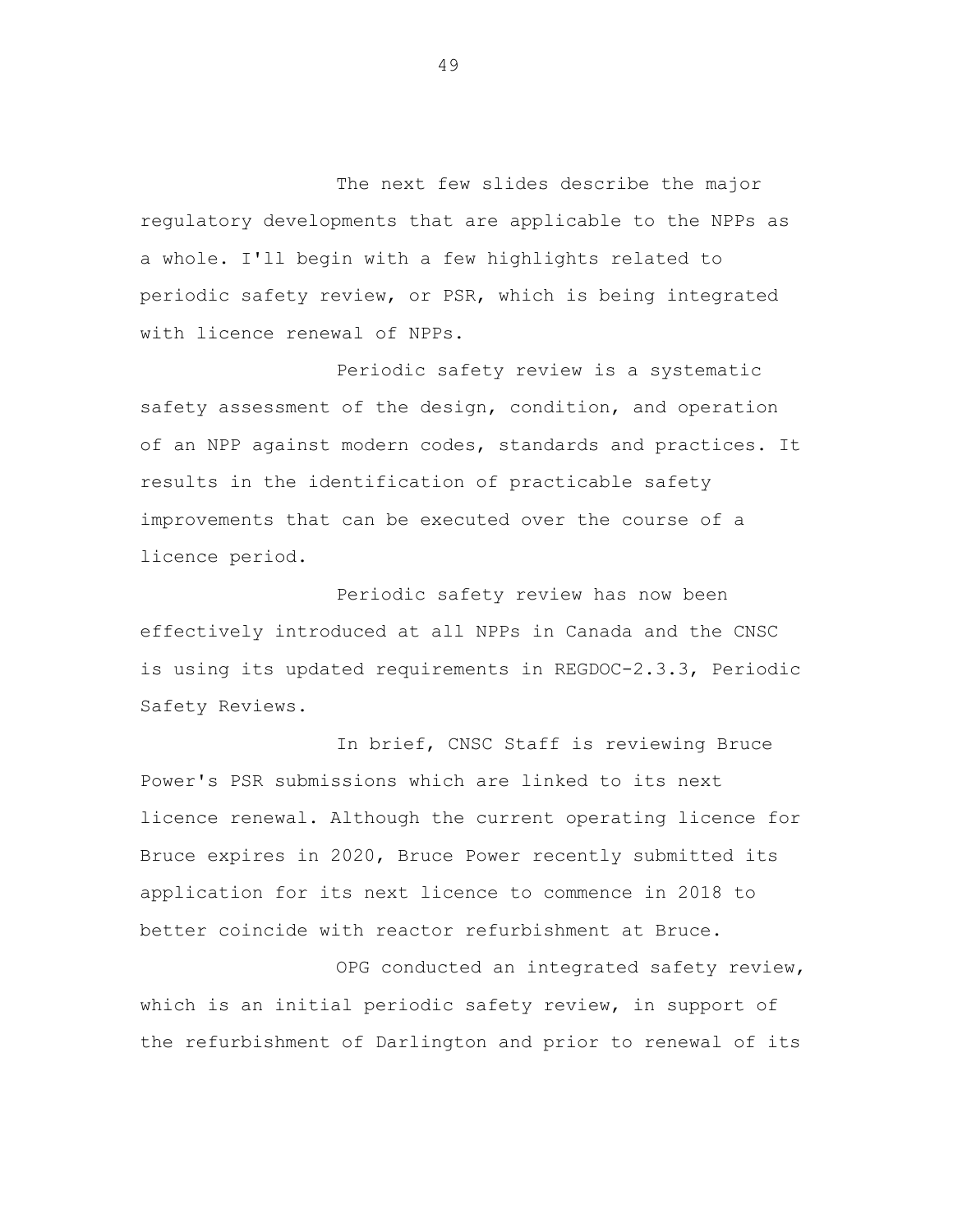operating licence in 2015.

OPG is conducting a periodic safety review to support the extended operation of Pickering Units  $1, 4,$ and 5 to 8 beyond 2020 in conjunction with preparations for its next licence period expected to take effect in 2018.

The Commission renewed the power reactor operating licence for Point Lepreau for a period from July  $1^{st}$ , 2017 to June 30<sup>th</sup>, 2022. NB Power has already begun work on a periodic safety review which would support the renewal of its next licence expected to take effect in 2022.

Licence renewal establishes which particular set of regulatory documents and standards will be included in the licensing basis for an NPP. The NPP report describes the implementation of numerous updated and new regulatory documents and standards at each of the NPPs. Two examples are shown on the slide.

Although many of these implementation plans are initiated in conjunction with licence renewal, licensees also develop implementation plans for new and updated regulatory documents and standards during the licence periods, that is between renewals.

Licence condition handbooks, or LCHs, are maintained for all NPPs. They describe, among other things, the compliance verification criteria that CNSC Staff use to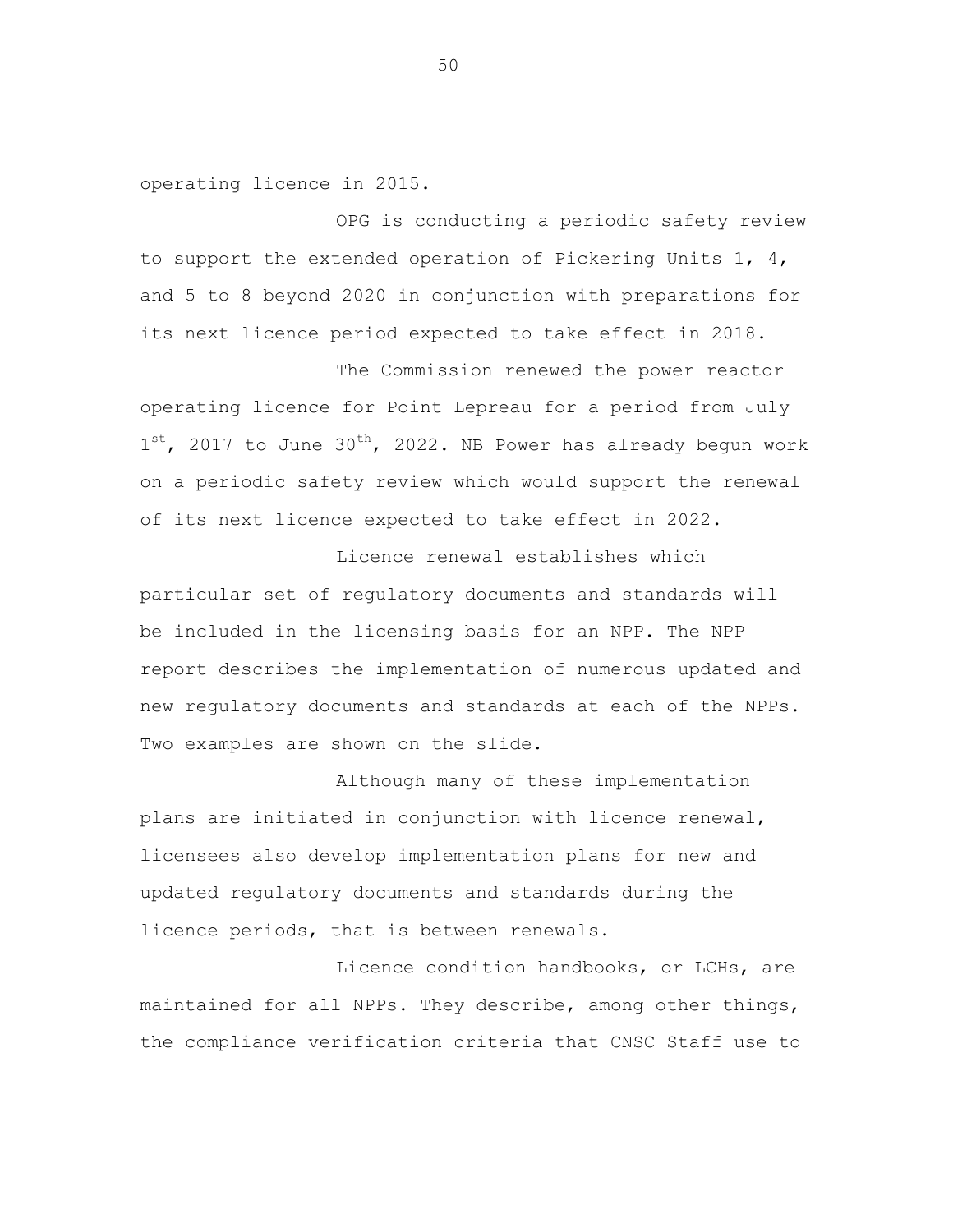assess licensee compliance with each condition in the operating licence. These criteria include details of implementation plans for new and updated regulatory documents and standards. These licence condition handbooks are regularly updated during the course of the licence period as requirements, circumstances, and knowledge evolve.

For example, NPP licence condition handbooks have been augmented by the inclusion of compliance verification criteria related to the topic of cyber security.

In addition to various projects that involved updates to licensee programs to meet the latest updates of requirements the licensees have other specific projects including those to address issues related to the extended operation of their NPPs.

As an example, Bruce Power and OPG cooperate on the fuel channel life management project, which comprises research activities to study and quantify key areas of fuel channel behaviour that may impact ongoing reactor operation beyond the originally predicated operational life. Both licensees are making use of new understanding of pressure tube fracture resistance that demonstrate their safe operation.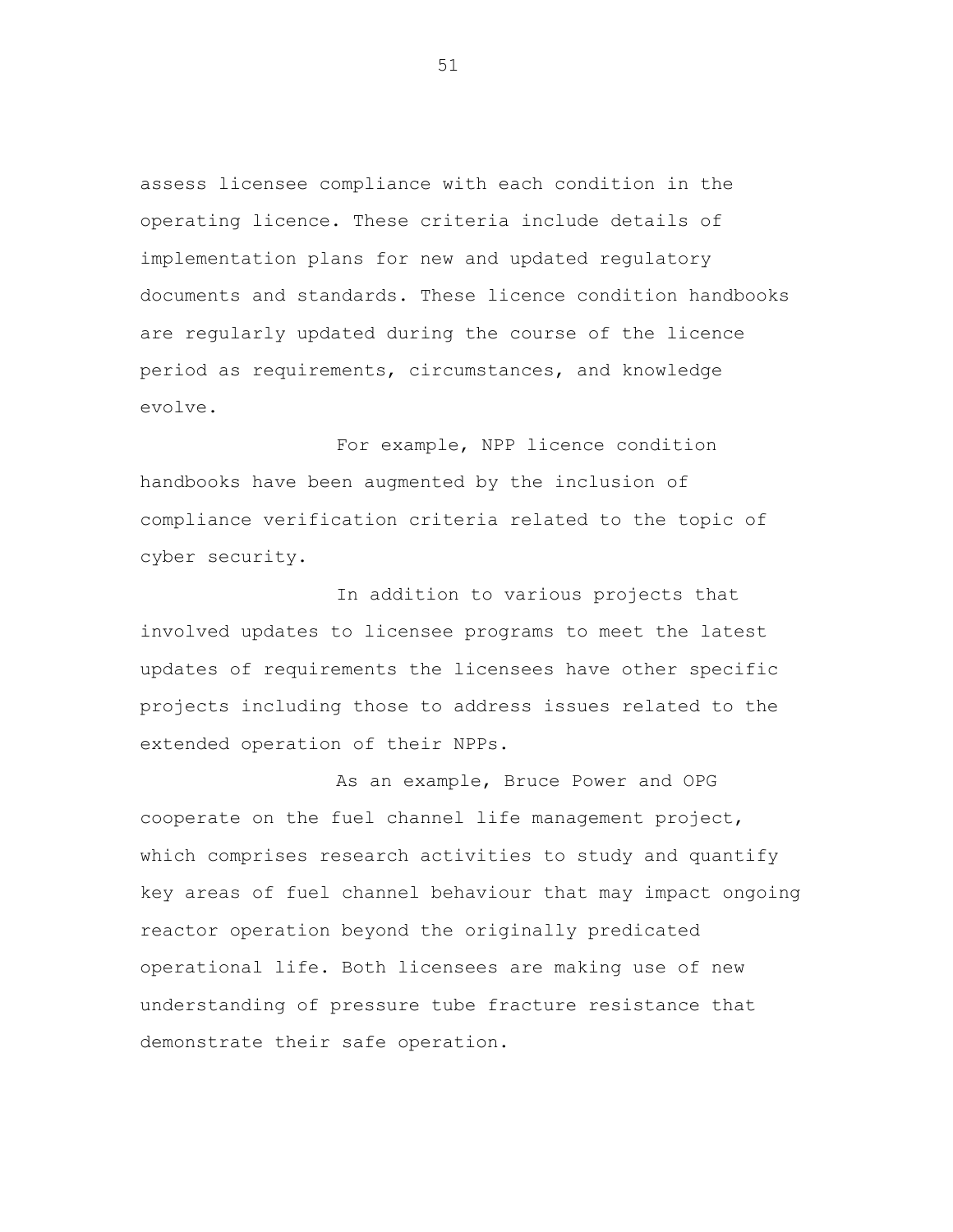Licensees are now examining tight-fitting spacers which separate the pressure tube from the calandria tube in each fuel channel to demonstrate future fitness for service.

CNSC Staff are satisfied with recent progress and will continue to monitor additional work that will be necessary to confirm safe pressure tube performance for later life conditions.

The licensees conduct various assessments of the safety aspects and performance of their plants. Among them is probabilistic safety assessment, or PSA, which is the comprehensive integrated assessment of NPP safety. It considers the probability, progression, and consequences of equipment failures or transient conditions to derive numerical estimates that provide a consistent measure of safety.

All NPPs previously developed probabilistic safety assessments to address the requirements in CNSC Regulatory Document S-294. CNSC has published updated probabilistic safety assessment requirements for NPPs in REGDOC-2.4.2.

NB Power is already compliant with REGDOC-2.4.2 and the other licensees are in the process of transitioning to it. Licensees are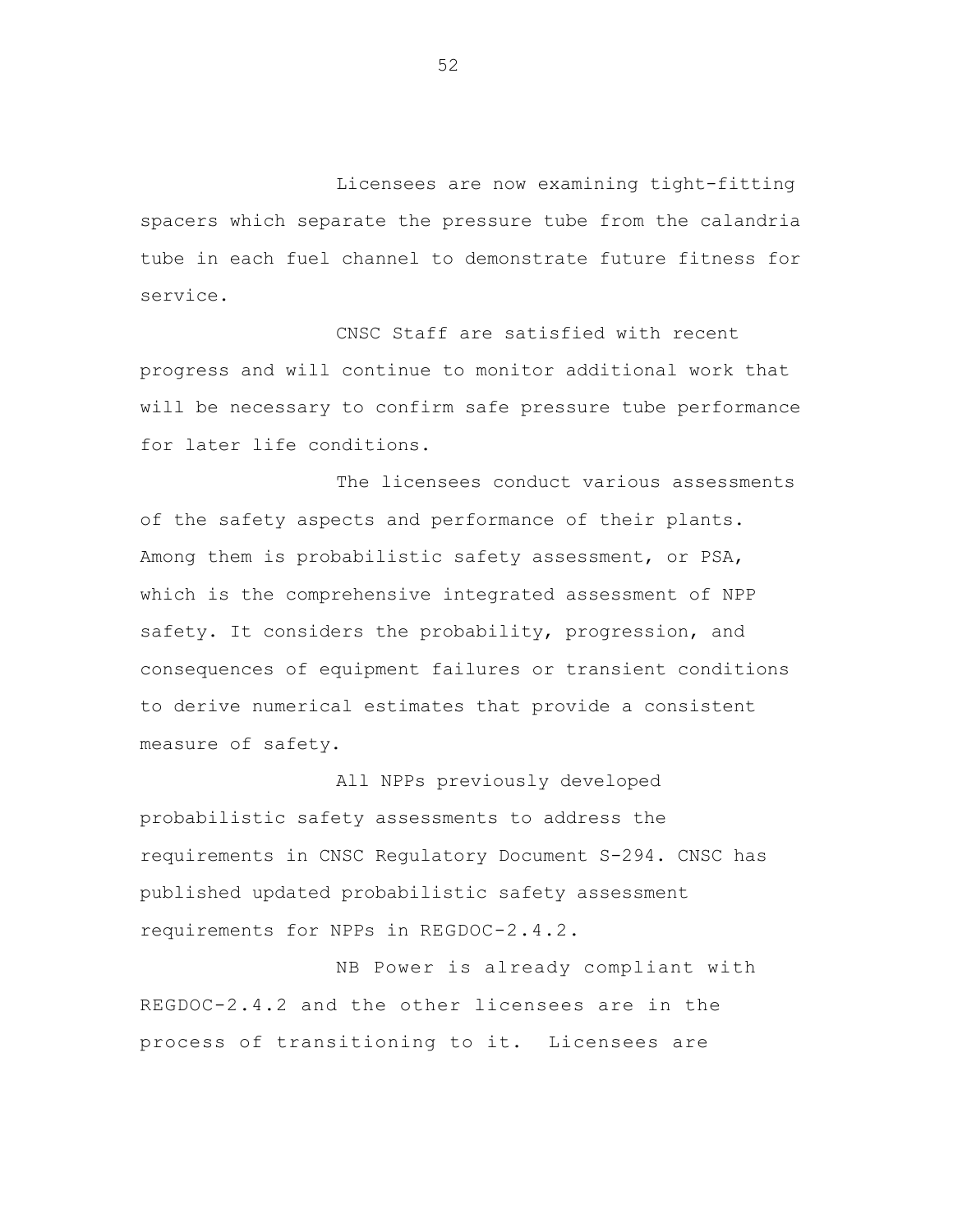required to update their PSAs on a regular basis.

CNSC staff was satisfied with the updates it reviewed during 2016 and is also satisfied with the overall progress towards compliance with REGDOC-2.4.2.

The area of emergency management saw several noteworthy developments during 2016. At the provincial level, provinces continue to update plans for nuclear and radiological emergencies that integrate with municipal and federal emergency plans as well as the licensee's on-site emergency plans at each NPP.

In Ontario, the Office of the Fire Marshal and Emergency Management is working with stakeholders on a review of the planning basis for the Provincial Nuclear Emergency Response Plan referred to as the PNERP. The objective is to update the plan to reflect best practices, including new international recommended practices.

The province solicited stakeholder input on a planning basis discussion paper from May 15th to July 14th of this year. It is expected that the revised plan will be submitted for approval in December.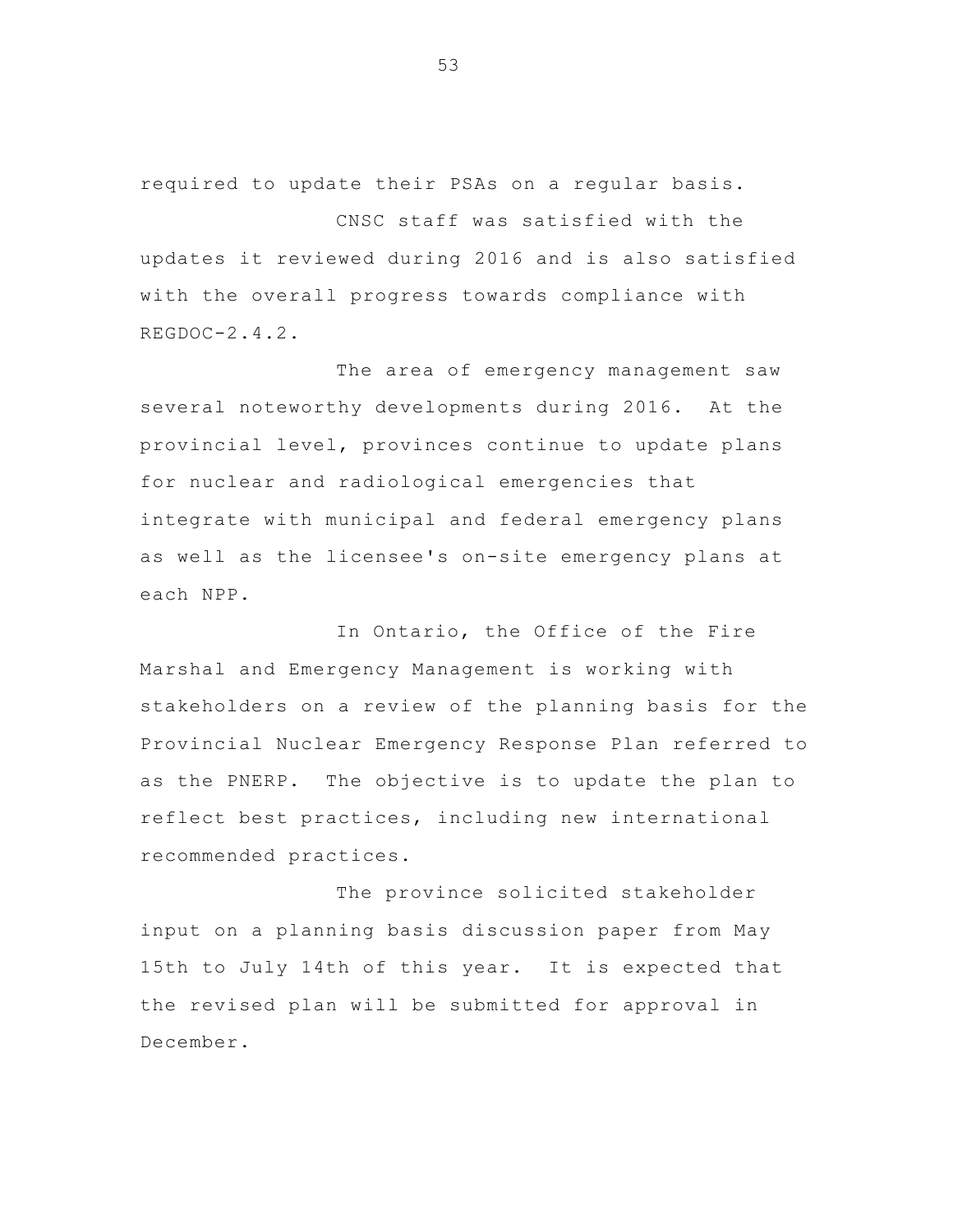The New Brunswick Emergency Measures Organization is updating the New Brunswick Provincial Nuclear Emergency Response Off-site Plan to align with CSA standard N1600 titled: General Requirements for Nuclear Emergency Programs.

 This update, expected to be completed in August, will also incorporate other national and international recommended best practices. The plan will be posted for the public.

NB Power is also updating the documentation of the technical planning basis that is used for the off-site plan.

Improvements at the emergency planning level are being complemented by technological enhancements that will also improve emergency management and response. For example, CNSC staff has conveyed its expectations to licensees related to systems that can share plant data with CNSC on a near real-time basis during emergencies.

 CNSC staff accepted OPG's proposal to implement a new system by September, 2017 and NB Power's proposal to implement its system by April, 2018.

Bruce Power currently shares data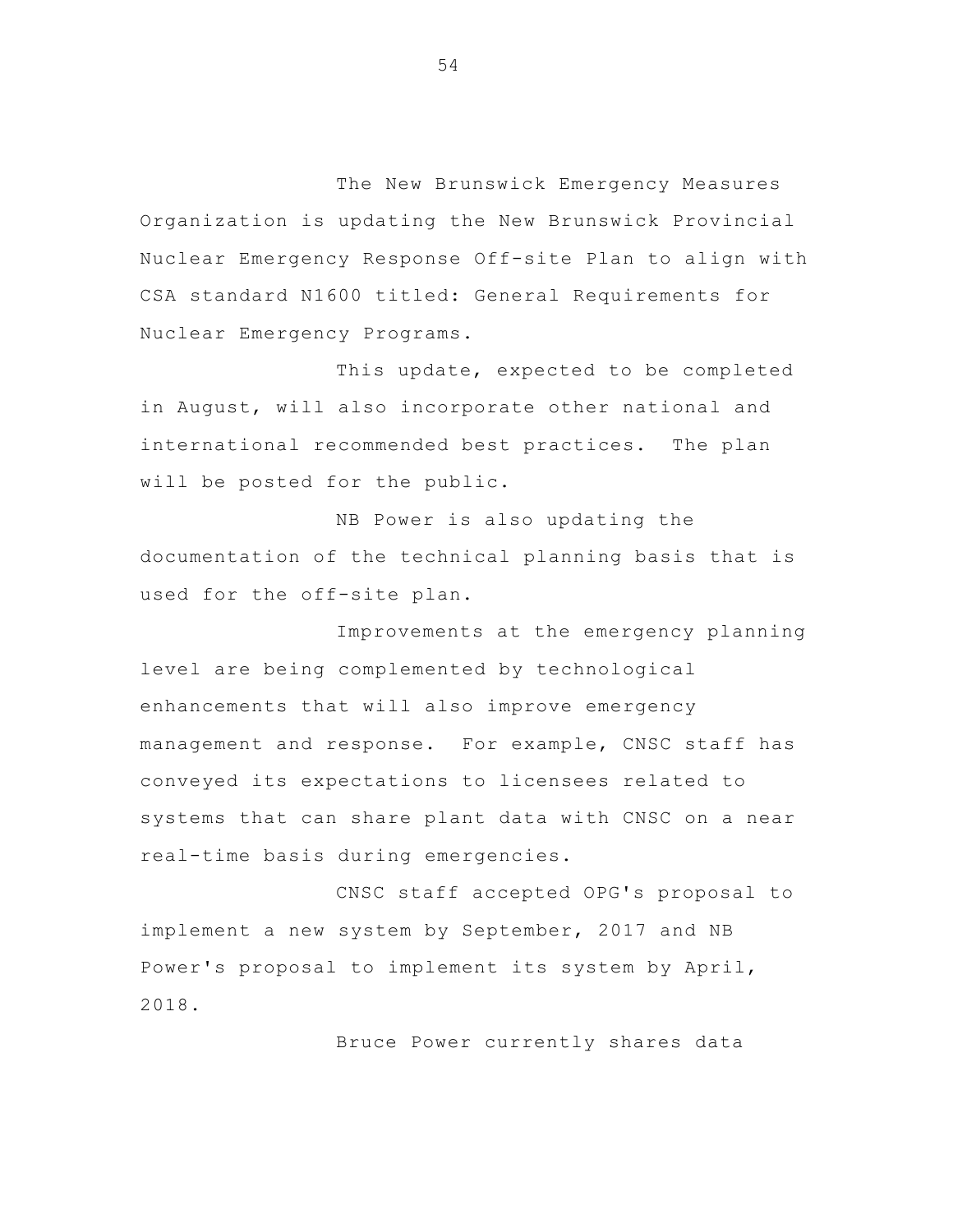manually. Bruce Power committed to begin implementation of its dLAN data-sharing application in 2017. This is discussed more in the Bruce part of the presentation.

 In another development, OPG is upgrading emergency radio communication systems at Darlington and Pickering to ensure interoperability with those used by firefighters and police in the Regional Municipality of Durham who support OPG's on-site fire response and security teams.

Commissioning of the new radio system is planned for the end of 2017 and CNSC staff is satisfied with the progress to date.

In addition to the improvements that have been noted, the licensees and CNSC continue to conduct and evaluate emergency drills and exercises. Exercise Huron Challenge was conducted in 2016 and will be described in the Bruce part of the presentation.

 Future emergency exercises include one for Pickering in December, 2017 and one for Point Lepreau in 2018.

The NPP Report provides information on the efforts of both the CNSC and NPP licensees to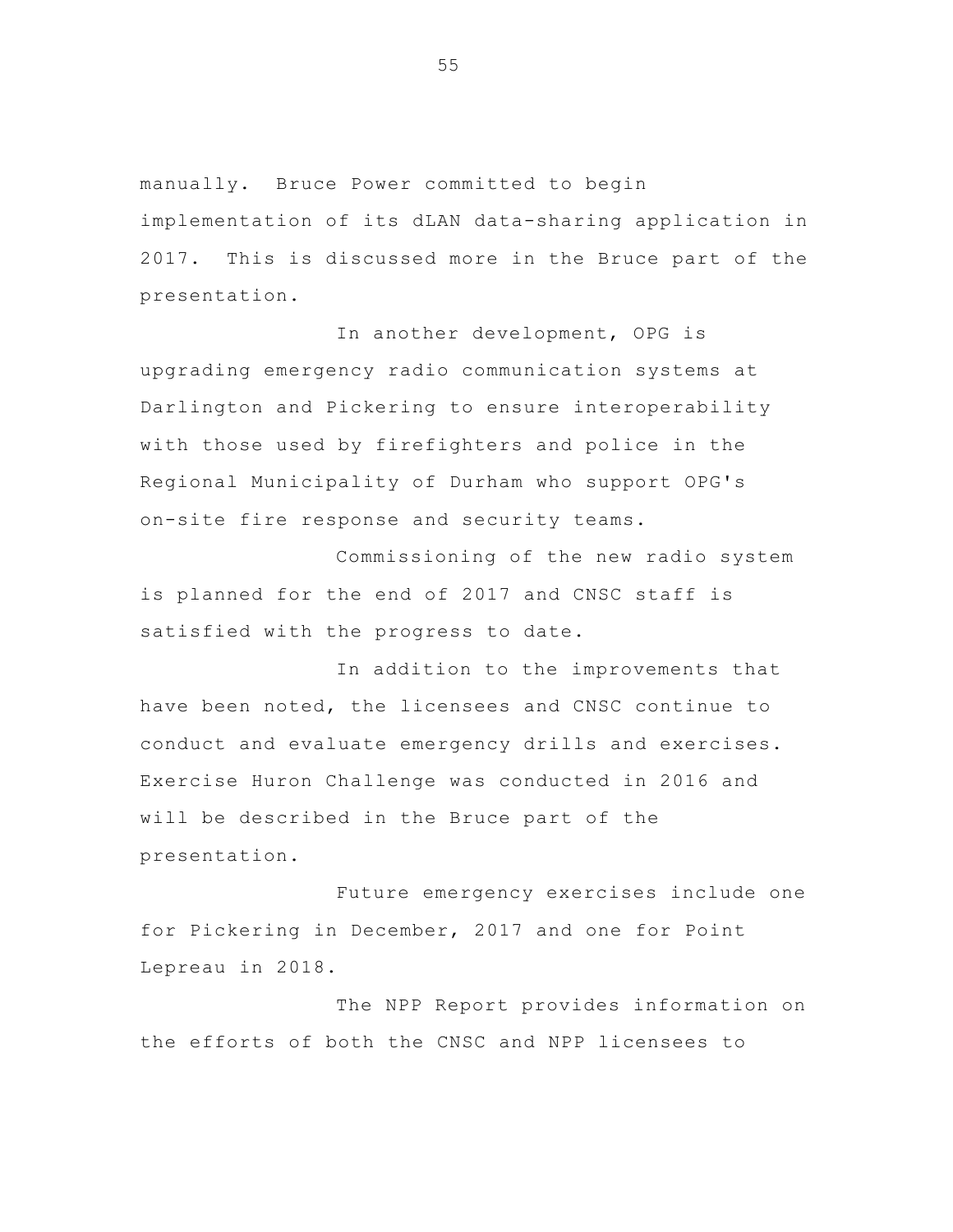engage Indigenous groups on matters related to their activities. The NPP licensees have dedicated engagement programs to sustain and enhance relations with Indigenous groups.

 Some of the licensees' information-sharing events that occurred during the reporting period are listed on this slide.

For its part, the CNSC regularly communicates with First Nations and Métis groups and organizations. A key area is to share results and raise awareness of CNSC's independent environmental monitoring program. CNSC staff also set up an information booth at the General Assembly of the Métis Nation of Ontario in 2016.

 This concludes the industry safety performance section. We'll now present a summary for each NPP consisting of safety performance ratings and safety performance highlights and regulatory developments.

The safety performance highlights include both good practices and areas of regulatory focus. The regulatory developments include some details on major projects and initiatives.

I'll now pass the presentation to Dr.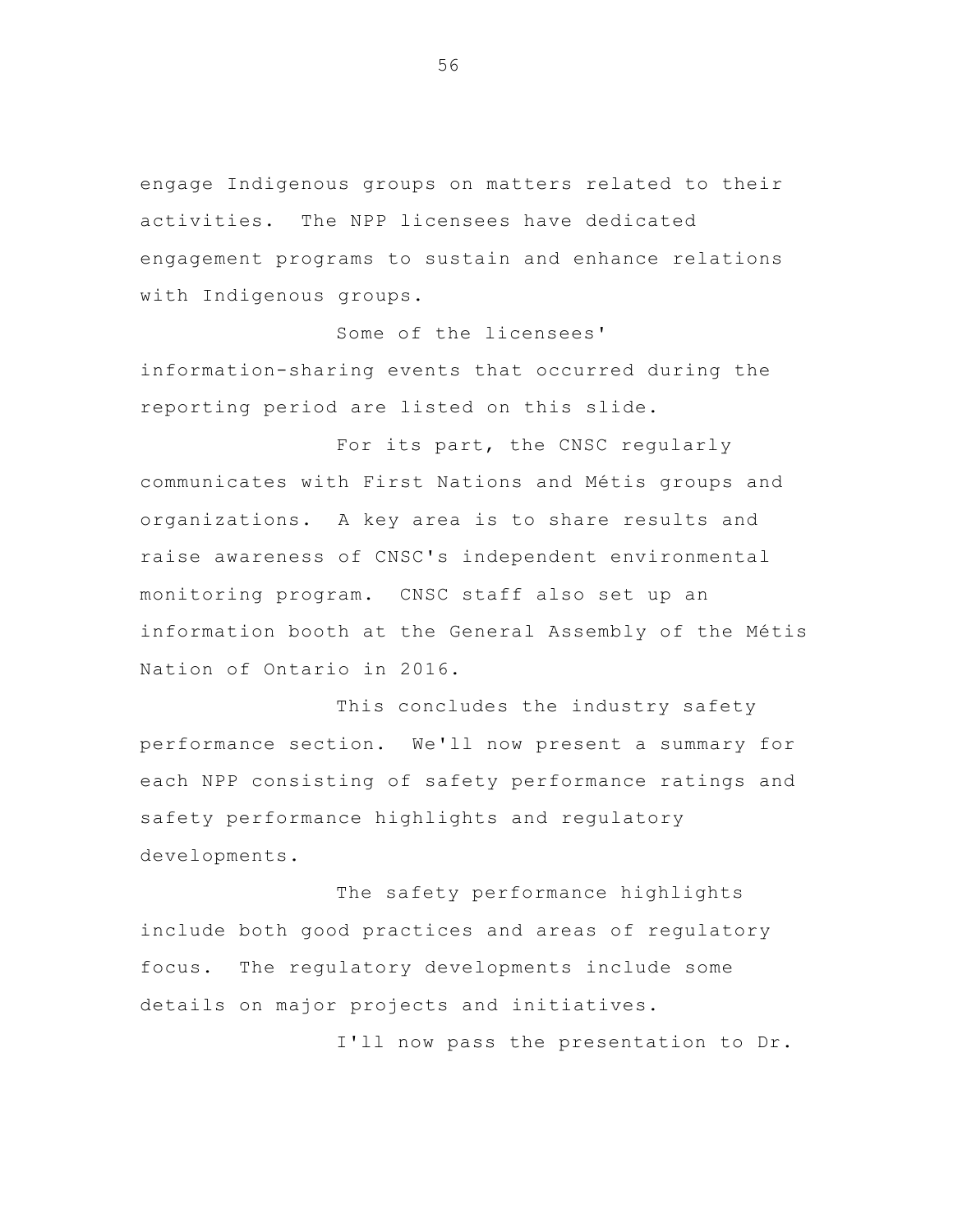Sanja Simic to begin with the NPP at Bruce.

**DR. SIMIC:** Thank you, Mr. Gracie. And good morning Mr. President and Members of the Commission.

For the record, my name is Sanja Simic and I'm the Acting Director of the Bruce Regulatory Program Division.

 Bruce Power is licensed to operate the Bruce A and B nuclear power plants, each located on the shores of Lake Huron. Both plants consist of four CANDU units each. The Bruce site is the world's largest operating nuclear power facility in terms of output.

In 2016 all eight units were operational at Bruce A and B. In May, 2015 the Commission renewed the Bruce A and Bruce B licences as a single operating licence. The new licence is for a five-year period and will expire in 2020 but, as mentioned already, Bruce Power is planning for an earlier application for licence renewal.

 To support the major component replacement outages that will be part of the refurbishment project, Bruce Power has submitted an application to renew its operating licence in 2018 for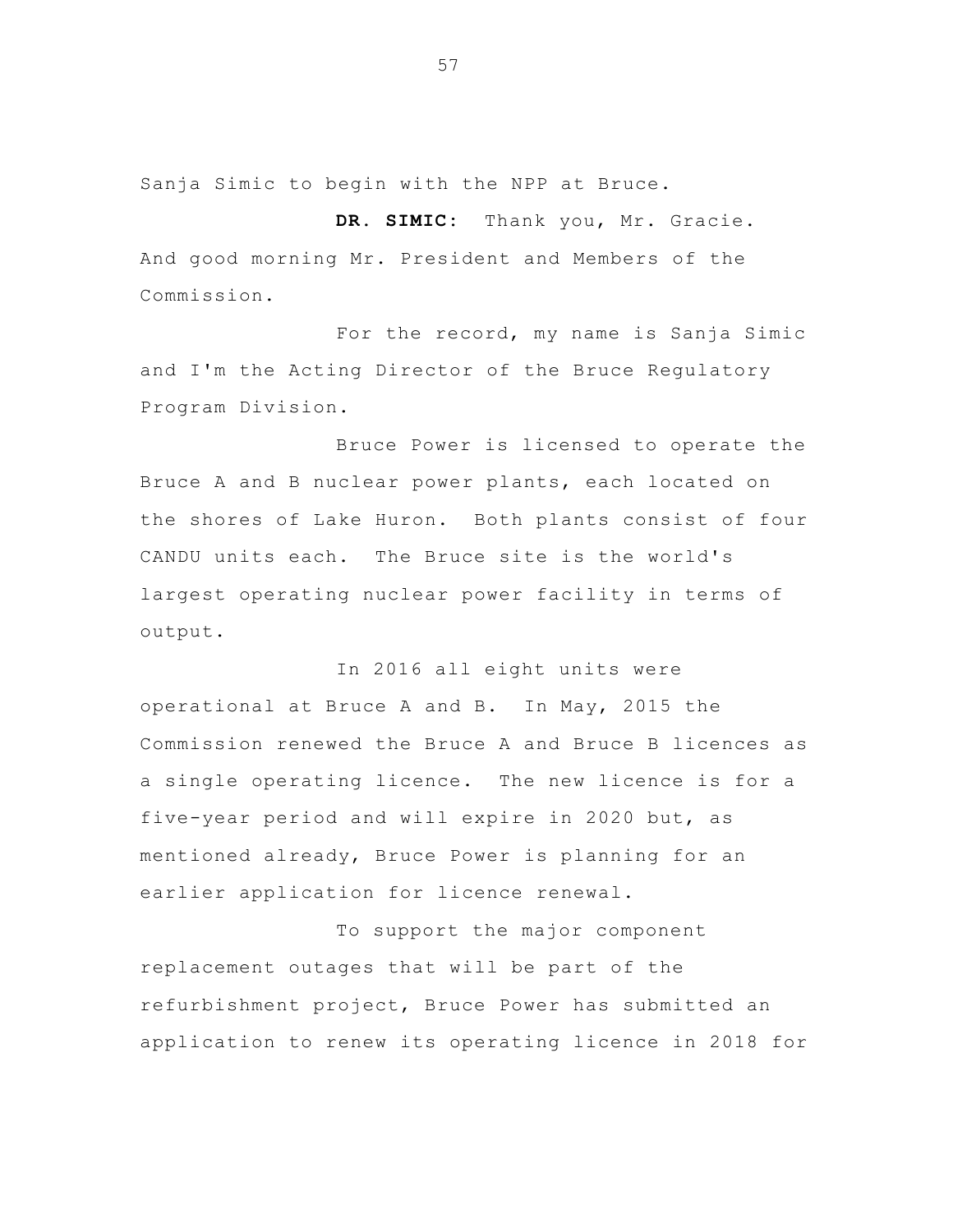a period of 10 years.

 There was an event at Bruce in 2016 that was reported to the Commission in the form of an event initial report. At Unit 8, in February, 2016 a worker doing maintenance on the generator rotor was drilling a hole when a flash occurred due to hydrogen interaction. The worker suffered burns to his arms, chest and face and was promptly transported to hospital. The Ontario Ministry of Labour investigated the event and filed charges against Bruce Power.

 CNSC staff conducted its own reactive inspection and followed up to confirm the added perceived corrective action. This event and the findings from CNSC follow-up activities are described further on a subsequent slide under the discussion of the SCA Conventional Health and Safety.

The safety performance ratings in the NPP Report took into consideration events and non-compliant findings from compliance verification activities, but also considered follow up to them and the compliant findings that were identified during 2016. This table shows the 2016 safety performance ratings for the safety and control areas for both Bruce A and Bruce B. Any change in ratings for the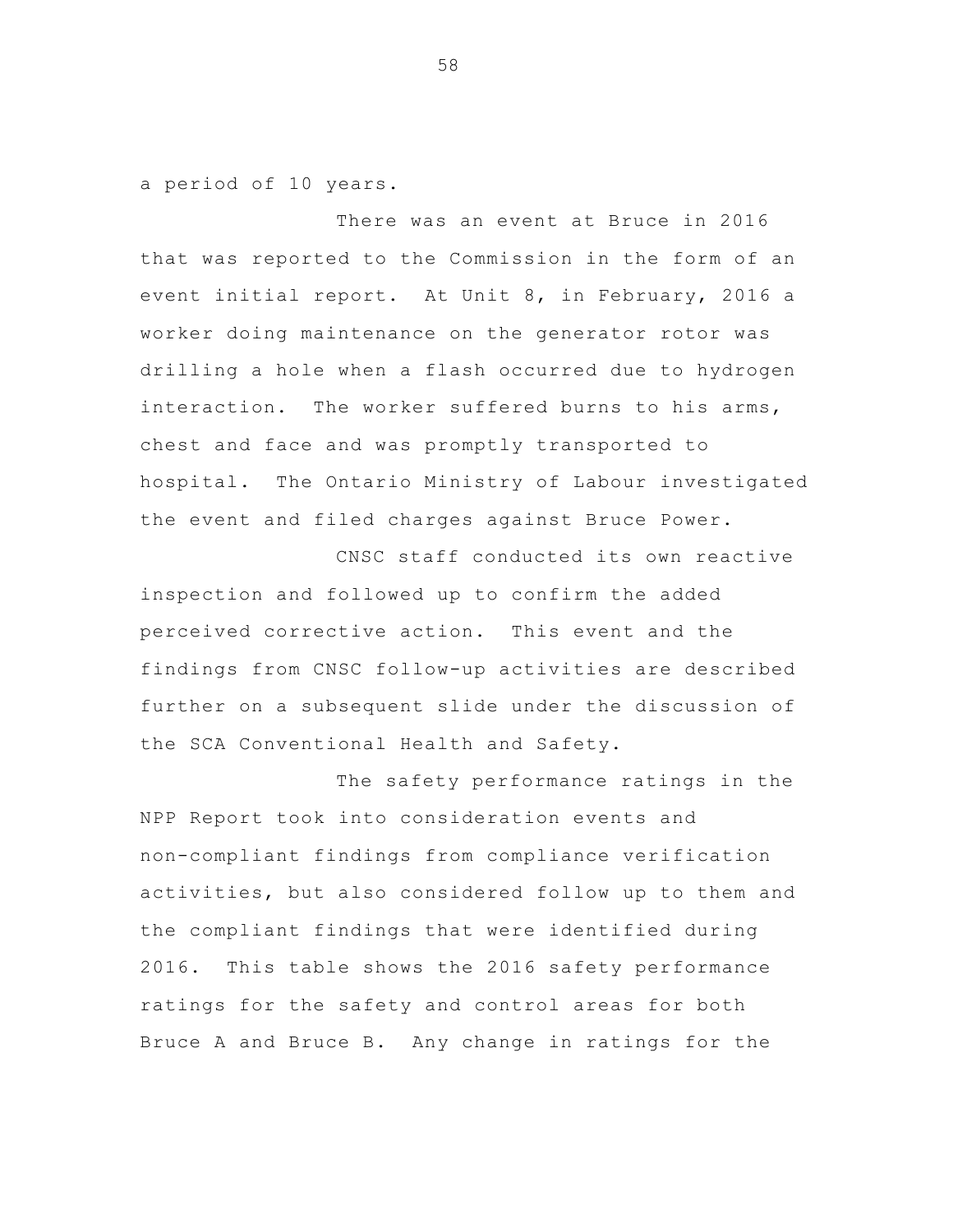SCAs will be discussed in the relevant sections over the next few slides.

The net result in terms of the integrated plant ratings were fully satisfactory for Bruce A, but a decline from fully satisfactory to satisfactory in 2016 for Bruce B. For a detailed example of how these ratings are calculated and how even a small change in the underlying numbers can affect the plant rating, refer Appendix B.

A number of positive highlights are described in the NPP Report for Bruce. First, the SCA operating performance was again a highlight as Bruce Power continued to operate the site in a manner that met or exceeded the CNSC's requirements. There were no unplanned trips at either Bruce A or B in 2016 and the management of station outages was safe and effective.

 As just noted, the SCA rating for safety analysis increased to fully satisfactory in 2016. CNSC staff concluded that Bruce A and B met or exceeded the relevant regulatory requirements while transitioning to updated requirements. Bruce Power has an effective, well managed deterministic safety analysis program in the outputs. For example,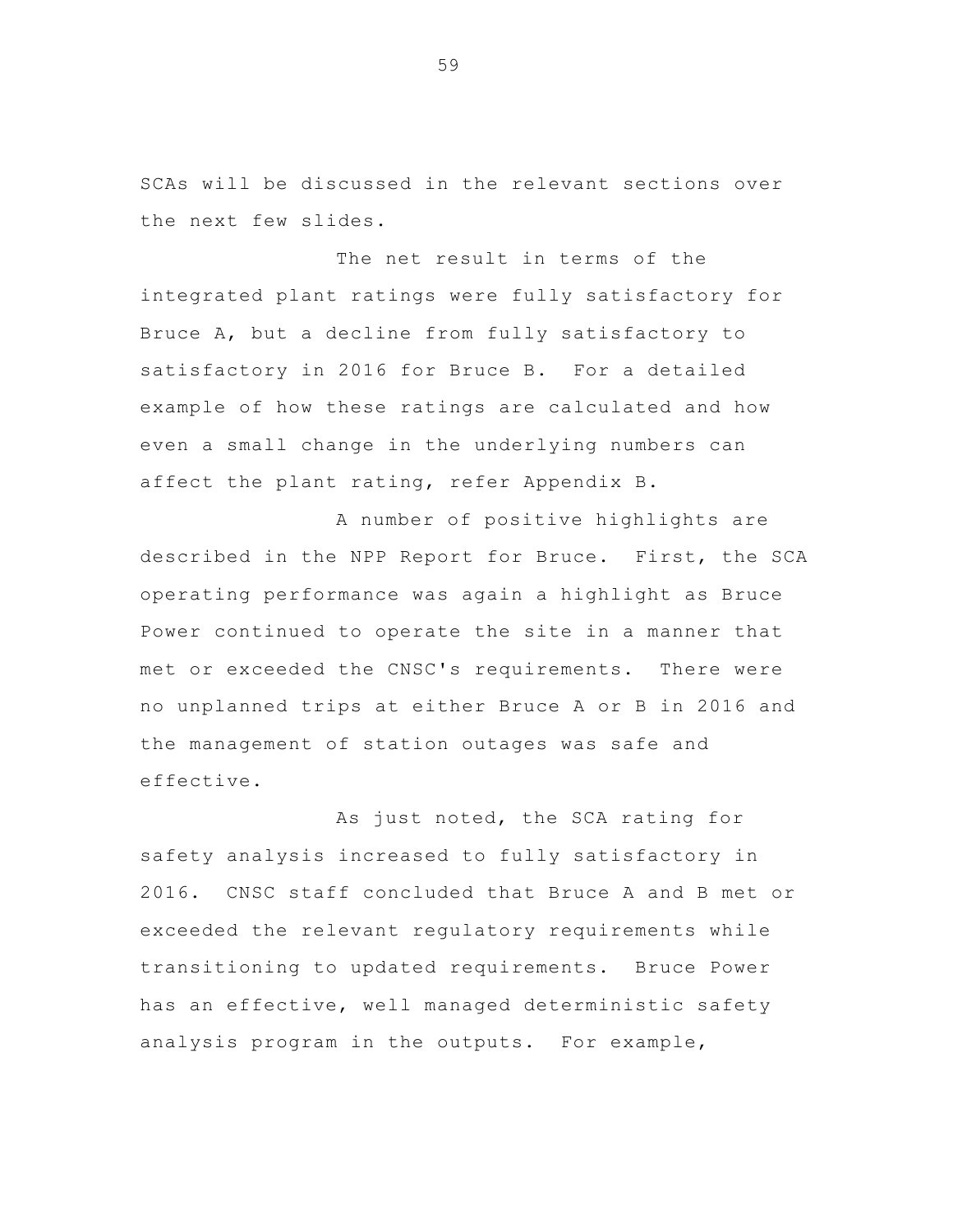calculations of safety margins and predictions of the consequences of postulated accidents give confidence that the overall design is robust in terms of safety.

Bruce Power has implemented

REGDOC-2.4.1, deterministic safety analysis in a phased manner using the graded approach. While current probabilistic safety assessments meet existing requirements in Regulatory Document S-294, Probabilistic Safety Assessment for Nuclear Power Plants, Bruce Power is also transitioning to REGDOC-2.4.2 which has the same title by June 30th, 2019.

Finally, Bruce Power updated its criticality safety program in 2016 and CNSC staff found the program was compliant with CNSC Regulatory Document RD-327, Nuclear Criticality Safety.

The results of CNSC's assessment of radiation protection at Bruce was also positive. Bruce Power has implemented a highly effective ALARA program, where ALARA means as low as reasonably achievable. CNSC staff observed that Bruce sets and achieves planned radiation protection goals and that the trends in results tended to be positive. There were no safety significant unplanned exposures to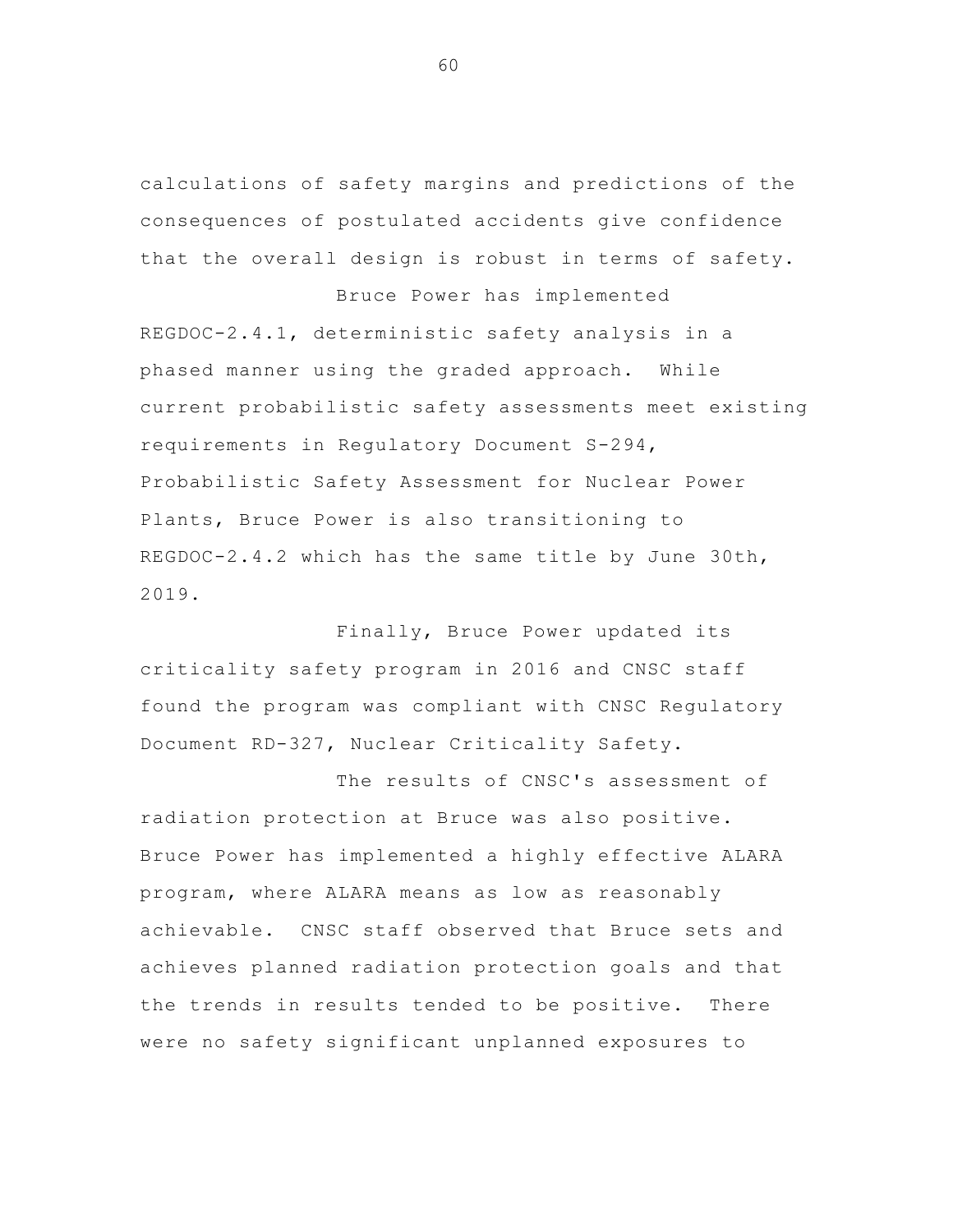workers.

Although the average and maximum individual dose for workers was higher in 2016, this was attributed to the type and scope of work being conducted rather than program performance. It was also noted that the estimated dose to the public from operations at Bruce was significantly lower than in 2015.

 The Bruce Power Nuclear Waste Management Program met or exceeded regulatory requirements at both Bruce A and B in 2016. All radioactive waste was disposed of properly and in accordance with regulatory requirements.

 Bruce Power continued to exceed regulatory requirements for conventional health and safety at Bruce A as the rating remained at fully satisfactory in 2016. However, CNSC staff did have a specific focus on this SCA at Bruce B where the rating decreased to satisfactory.

 CNSC staff conducted a reactive inspection related to the event involving the worker who received burns. CNSC staff found Bruce Power to be non-compliant with the requirement in CSA standard N286-05, Management System Requirements for Nuclear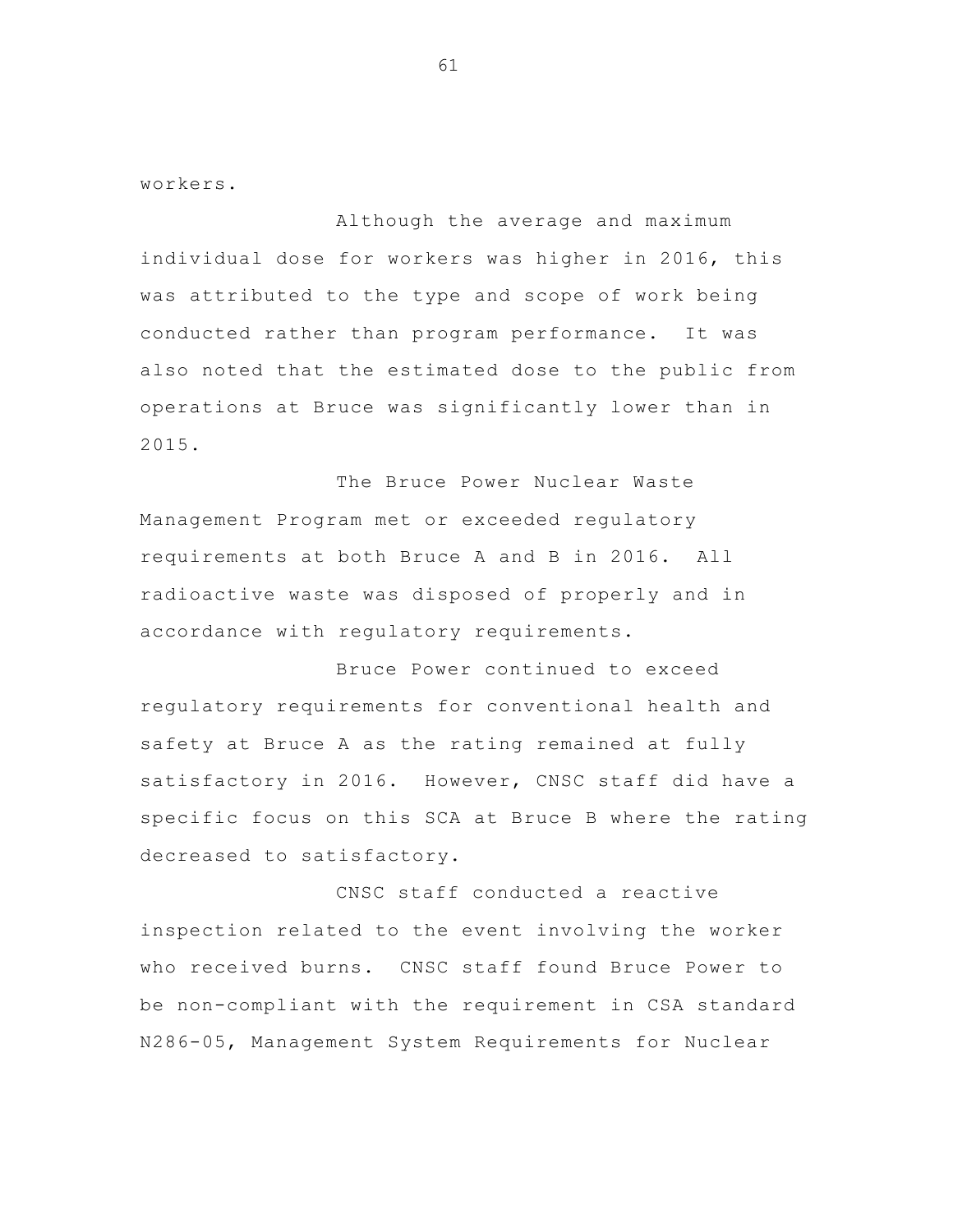Power Plants, that requires the licensee to ensure that workplace hazards are evaluated, controlled and the consequences of exposure to personnel are minimized.

CNSC's follow-up determined that Bruce Power's corrective actions designed to prevent recurrence of such an event were appropriate and properly implemented.

In the bigger picture, the accident severity rate and accident frequency at Bruce A and B were both acceptable and similar to the other NPPs. As suggested earlier, the accident frequency rate at Bruce in 2016 compared favourably with similar industries.

The ratings for security changed from fully satisfactory to satisfactory from 2015 to 2016. CNSC staff determined the licensee continues to meet regulatory requirements but did not demonstrate exceedance of regulatory expectations as in previous years, leading to the change.

I will now switch to the topic of major projects and regulatory initiatives for Bruce A and B.

As noted briefly already, Bruce Power conducted various activities for its periodic safety review that will support the major component replacement outages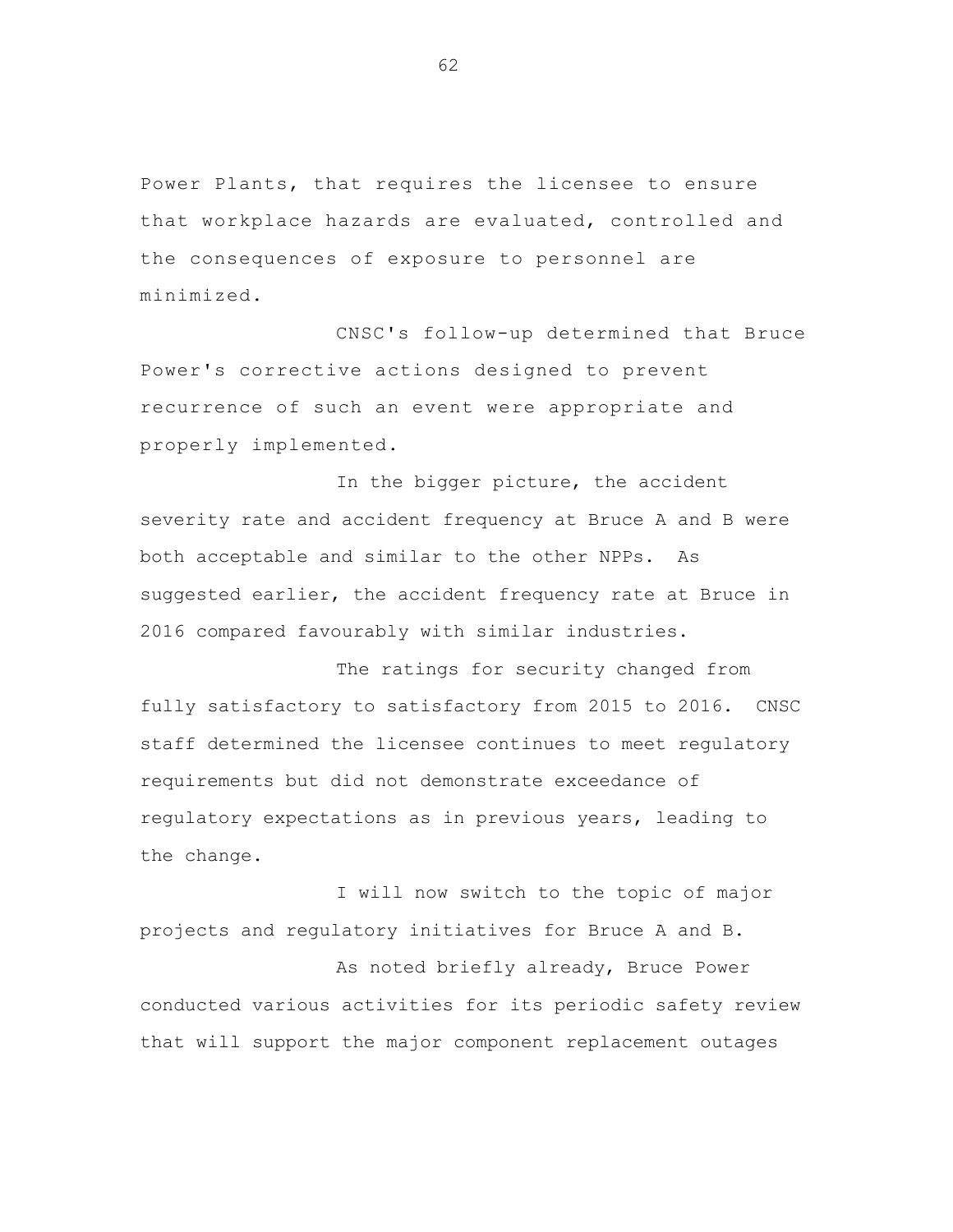and the next licence renewal for Bruce A and Bruce B. The main PSR outputs are the safety factor reports, the global assessment report and the integrated implementation plan. CNSC staff are currently reviewing these results and will present them to the Commission during proceedings for licence renewal of Bruce A and B.

Bruce Power completed the implementation of the Environmental Assessment Follow-up Program related to the earlier refurbishment project for Units 1 and 2. While there is still a question about the threshold use for a deepwater sculpin, the program has shown that there were no significant adverse environmental effects as a result of the refurbishment.

A review of the Final Monitoring Program Report by CNSC and Environment and Climate Change Canada concluded that the refurbishment had no significant adverse environmental effects. However, discussions, including face-to-face meetings, have continued with indigenous groups on fish impingement and entrainment-related matters.

A technical workshop was conducted in May 2017 with Saugeen Ojibway Nation. As a result of this workshop, a report outlining a proposed path forward for resolving each of the outstanding categories of issues is being prepared by an independent facilitator. Also, the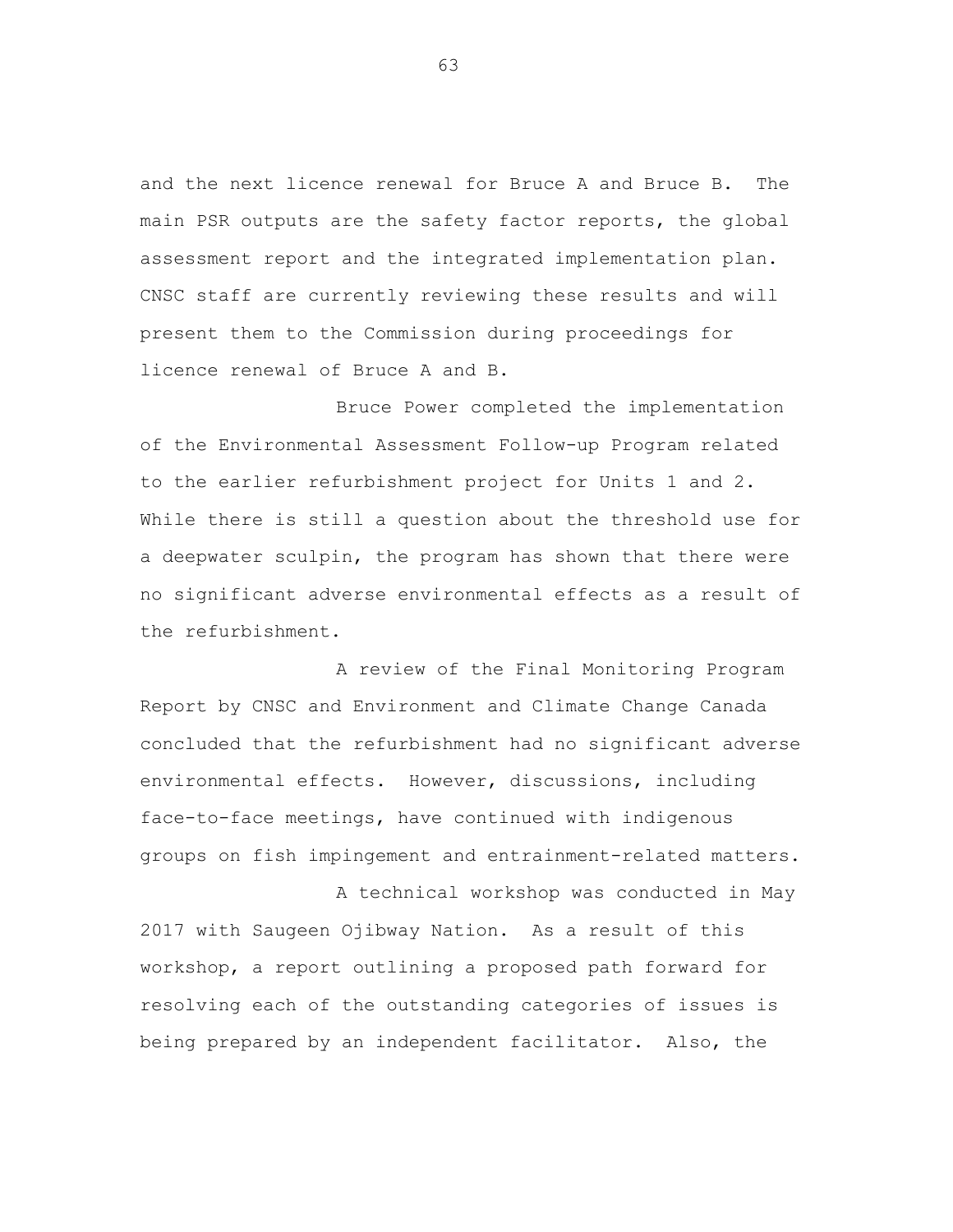CNSC hosted the Lake Huron/Saugeen Watershed Workshop in June 2017 for the exchange of information on aquatic and fish-related matters. Participants included industry, government regulators, including CNSC, indigenous groups, researchers and other interested parties. Going forward, CNSC staff will continue to engage with local indigenous groups regarding their concerns on a one-on-one basis.

This last slide on major projects and regulatory initiatives for Bruce is related to developments in environmental protection and emergency preparedness. In 2015 Bruce Power assessed the need for an authorization from the Department of Fisheries and Oceans for impingement and entrainment of fish. Bruce Power submitted a draft authorization under section 35 of the *Fisheries Act* to CNSC in September 2016 and a revised and completed application in May 2017.

CNSC staff are reviewing the application and in June 2017 requested additional information from Bruce Power. CNSC staff have shared the application with interested indigenous groups. If CNSC determines that the application is complete, it will advise Bruce Power to submit it to Fisheries and Oceans Canada, with a copy provided to CNSC.

The emergency exercise Huron Resolve was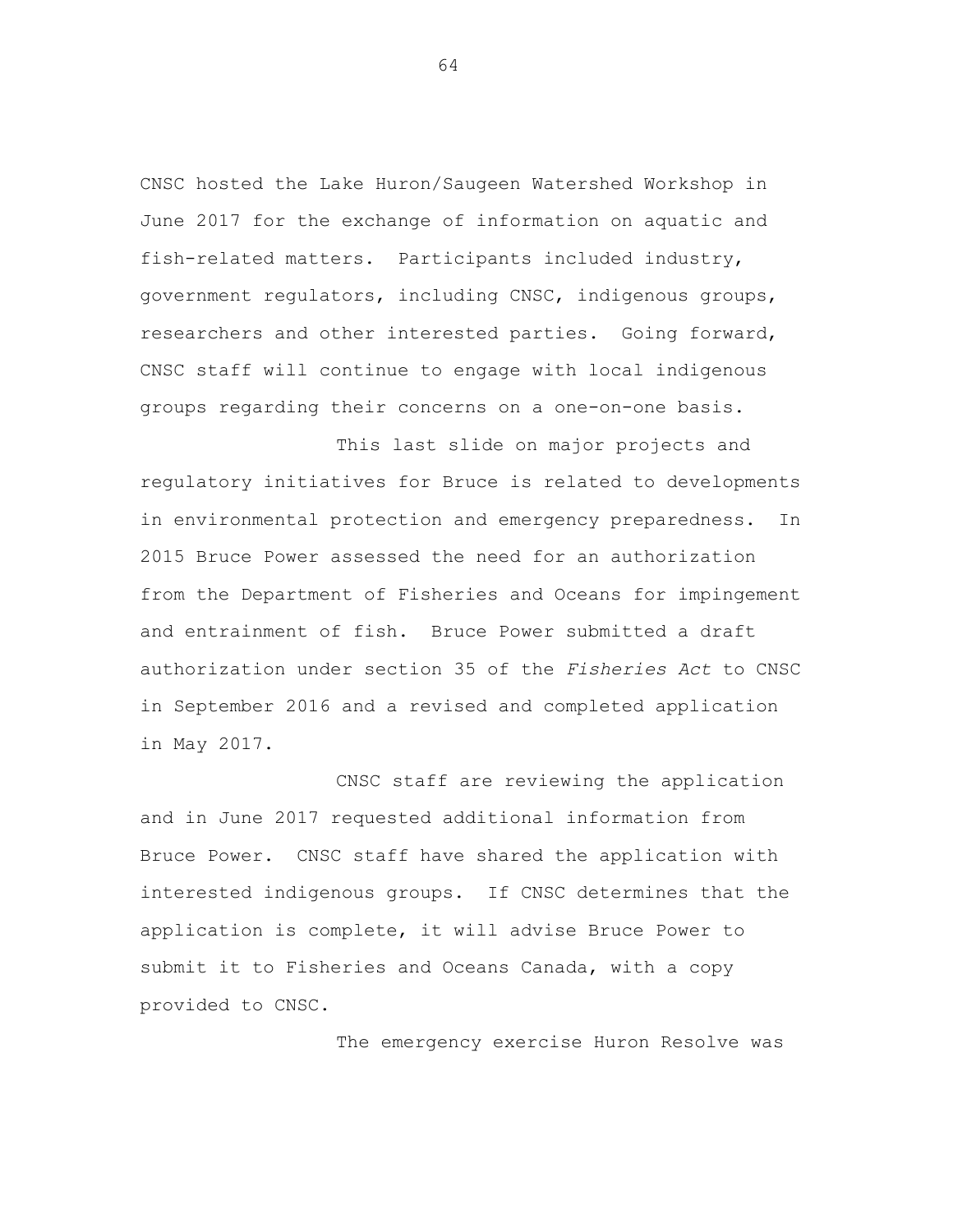conducted in 2016 over a five-day period. It tested Bruce Power's emergency response organization in a multi-unit accident scenario and involved over 30 organizations from all levels of government. It was an excellent test of measures that address a nuclear emergency that involved interactions among almost 500 participants.

During its inspection of the exercise, CNSC staff identified some opportunities for procedural improvements in the Emergency Operations Centre and identified expectations for an automatic data sharing system. In response to the inspection, Bruce Power committed to begin the implementation of its Disaster LAN system for incident management in 2017, as described earlier. However, CNSC staff have determined that this system may not meet their expectations for the level of data sharing during an accident scenario. CNSC is following up with Bruce Power to ensure the data sharing meets CNSC expectations, in particular data collected and posted without human intervention and at a 15-minute interval or less.

This concludes the summary for Bruce A and B and I will now pass the presentation over to Dr. Miguel Santini.

**DR. SANTINI:** Thank you, Dr. Simic, and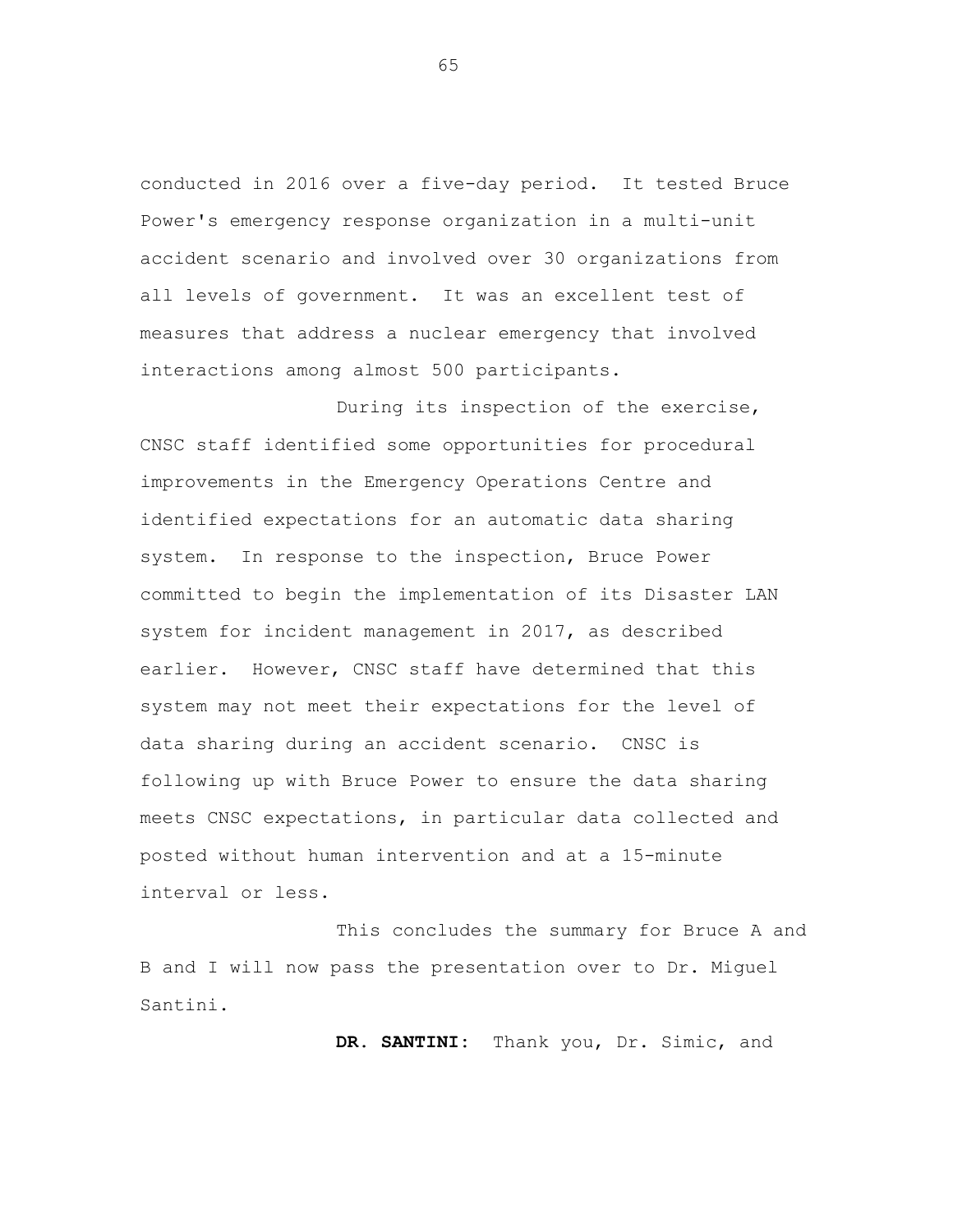good morning, Mr. President and Members of the Commission.

For the record, my name is Miguel Santini and I am the Director of the Darlington Regulatory Program Division.

The Darlington NPP operated by OPG is located in Clarington, Ontario, and consists of four units. All four units at Darlington were operational during 2016, but Unit 2 was shut down in October to begin a long outage for refurbishment. In December 2015 the Commission renewed the Darlington operating licence. With a new licence, the Commission authorized OPG to undertake the refurbishment and life extension of the four units. The Commission also authorized OPG to operate the four units beyond the 210,000 equivalent full power hours, up to a maximum of 235,000 equivalent full power hours, prior to a proposed refurbishment outage.

Besides the event at Bruce previously described by my colleague, only one other event that is relevant to NPP Reports was reported to the Commission as an Event Initial Report. It occurred at Darlington in 2017 but within the reporting timeframe for the part of the NPP Report where events are described.

In February, OPG surveyed four motors that were to be shipped to a vendor for repair and detected no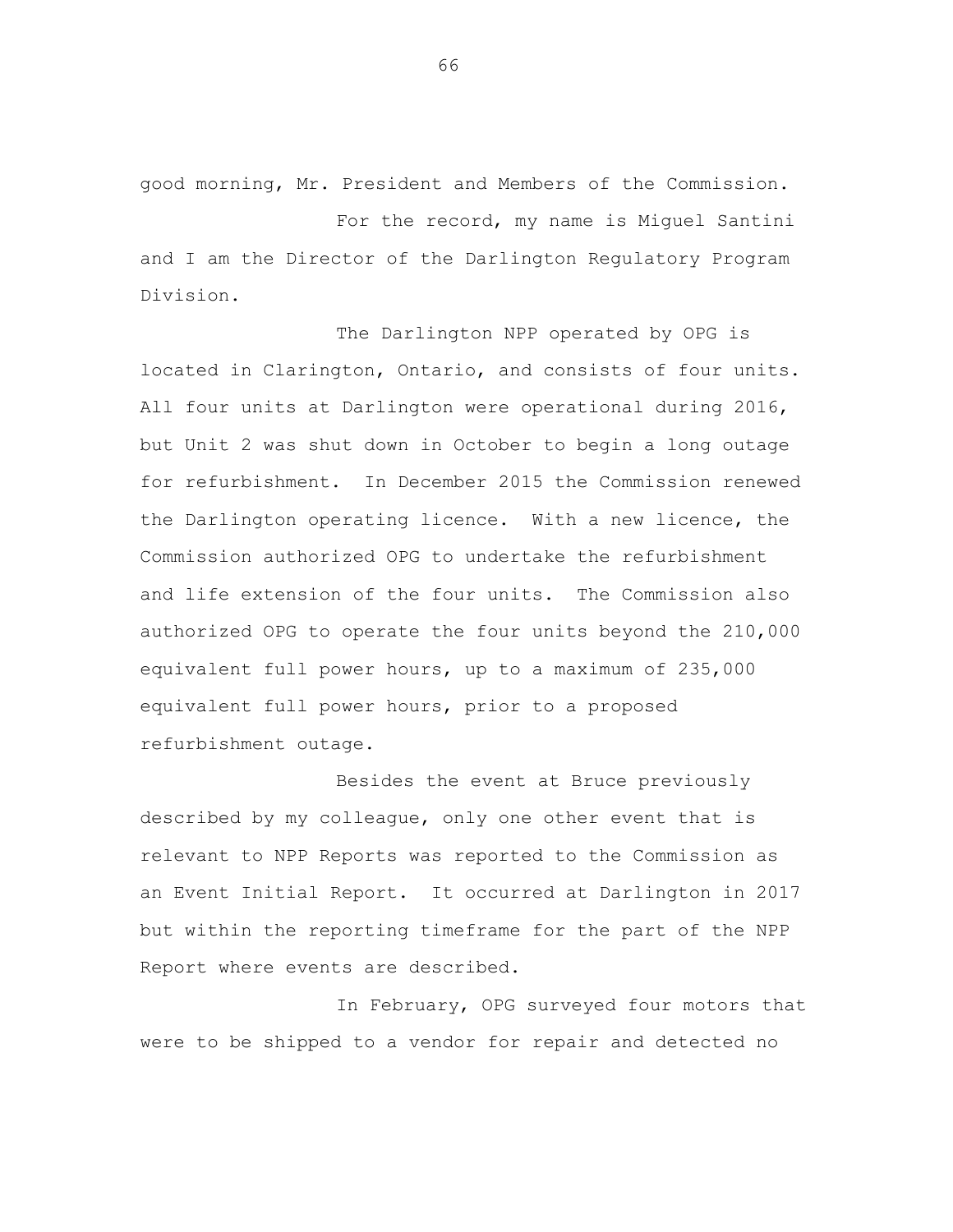external contamination. Upon arrival at the vendor's facility, one motor was disassembled without incident. However, tritiated water was spilled when the second motor was taken apart. OPG provided equipment and personnel to the contaminated facility. A qualified shipper sent the contaminated material and motors back to Darlington in accordance with packaging and transport requirements. OPG completed its investigation into the causes and used the results to confirm the corrective action that they had identified. CNSC staff is satisfied with the actions taken to date.

This table shows the 2016 safety performance ratings for the Safety and Control Areas for Darlington. Any changes in rating for the SCAs will be discussed in the relevant sections over the next few slides.

Overall, Darlington received an integrated planned rating of fully satisfactory in 2016. Darlington has received this rating consistently for the past nine years since the integrated plan rating was introduced.

A number of positive highlights are described in the NPP Report for Darlington.

First, the SCA's operating performance was again a highlight in 2016. OPG continued to operate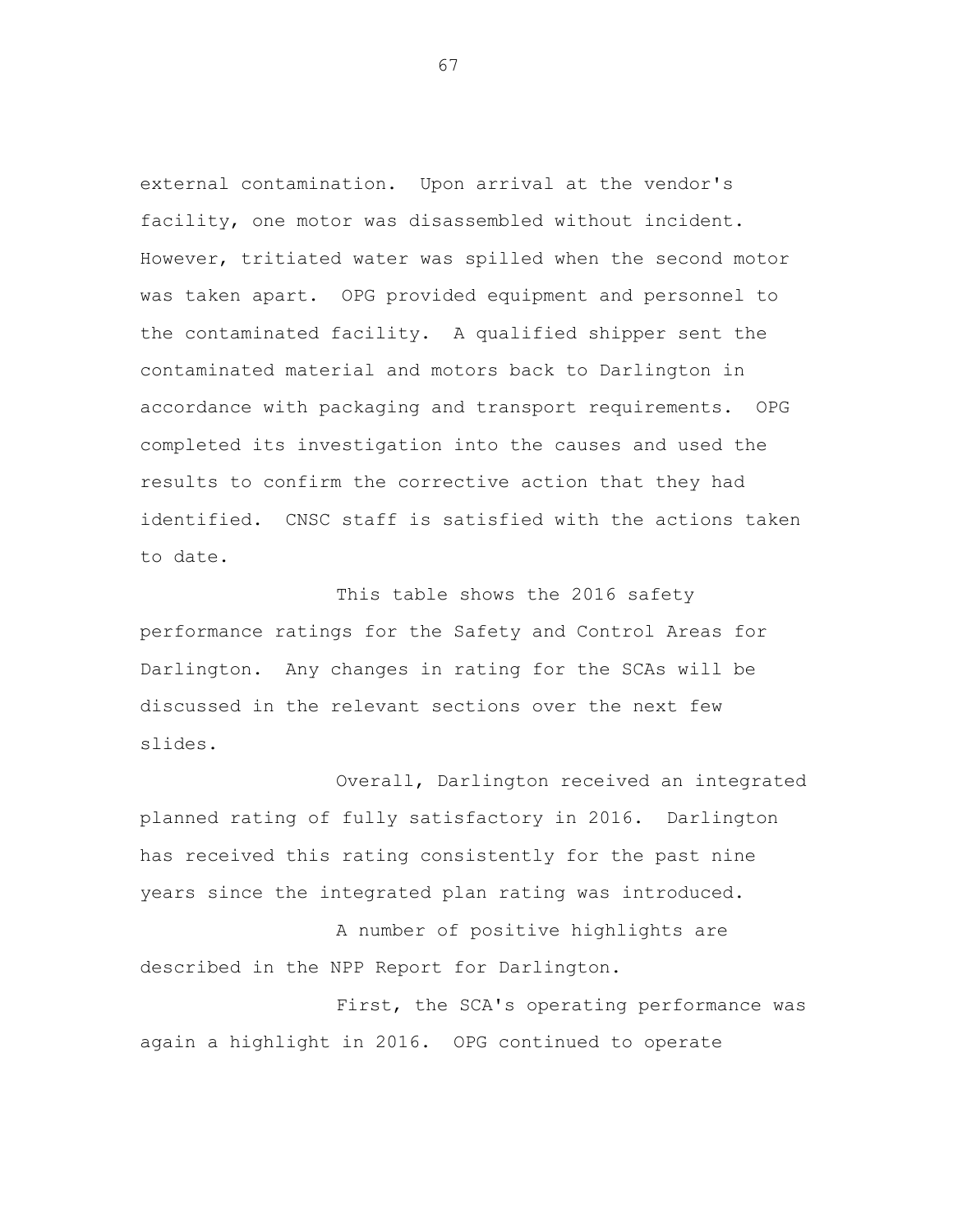Darlington very safely and conduct the licensee's activities in a manner that made or exceeded CNSC requirements. The management of station outages was safe and effective.

Under SCA Safety Analysis, CNSC staff concluded that Darlington again met or exceeded the relevant regulatory requirements, while transitioning to updated requirements. Darlington has an effective, well-managed deterministic safety analysis program, and the outputs, such as predicted safety margin and consequences of postulated accidents, give confidence that the overall design is robust.

OPG is implementing REGDOC-2.4.1, Deterministic Safety Analysis, in a phased manner using a graded approach. While current PSAs meet existing requirements in regulatory document S-294, Probabilistic Safety Assessment (PSA) for Nuclear Power Plants, OPG is also transitioning to REGDOC-2.4.2, which has the same title, by 2020.

Under the SCA Radiation Protection, CNSC staff found that OPG has implemented a highly effective, well-documented and mature ALARA program. There were no safety-significant unplanned exposures to workers and the overall trend was positive. Doses to workers were below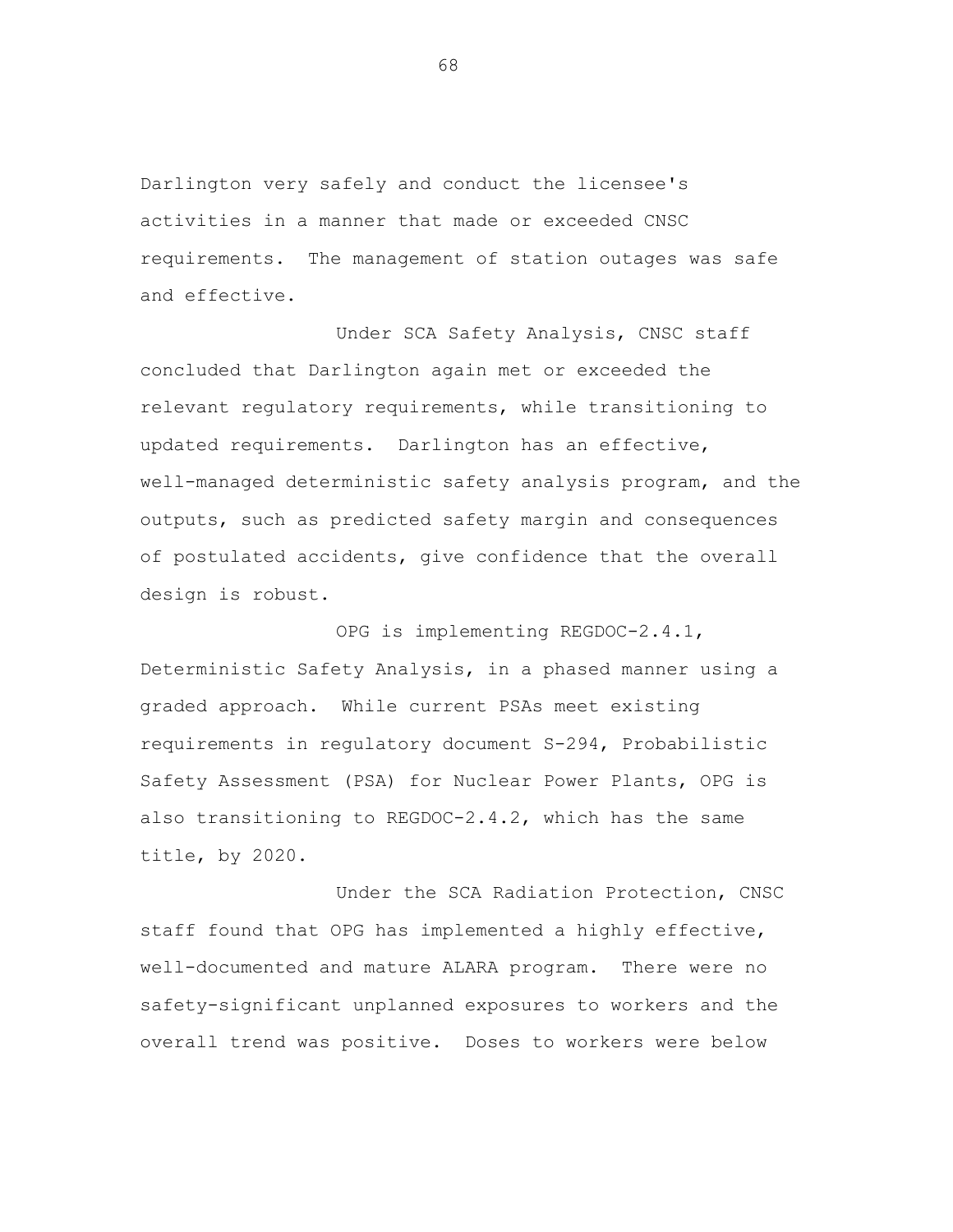regulatory limits and below OPG's action levels. CNSC staff also noted that the estimated dose to the public from operations at Darlington was low, with no negative trends observed.

The results of CNSC's assessment of waste management at Darlington were also very positive. The Nuclear Waste Management Program continued to meet or exceed regulatory requirements in 2016. CNSC staff is satisfied -- is currently assessing OPG's latest submission of the preliminary decommissioning plan and financial guarantee for Darlington.

One area of CNSC staff focus at Darlington is that of conventional health and safety, where the rating decreased from fully satisfactory to satisfactory from 2015 to 2016. For example, CNSC staff observed non-compliances related to control and minimization of hazard related to confined space entry. Staff later confirmed that OPG's corrective actions were acceptable. CNSC staff identified other findings, such as those related to improperly stored equipment, transient material, personal protective equipment and scaffolding, and is monitoring OPG's corrective actions.

Another area of regulatory focus for CNSC staff is the interface between OPG's operating organization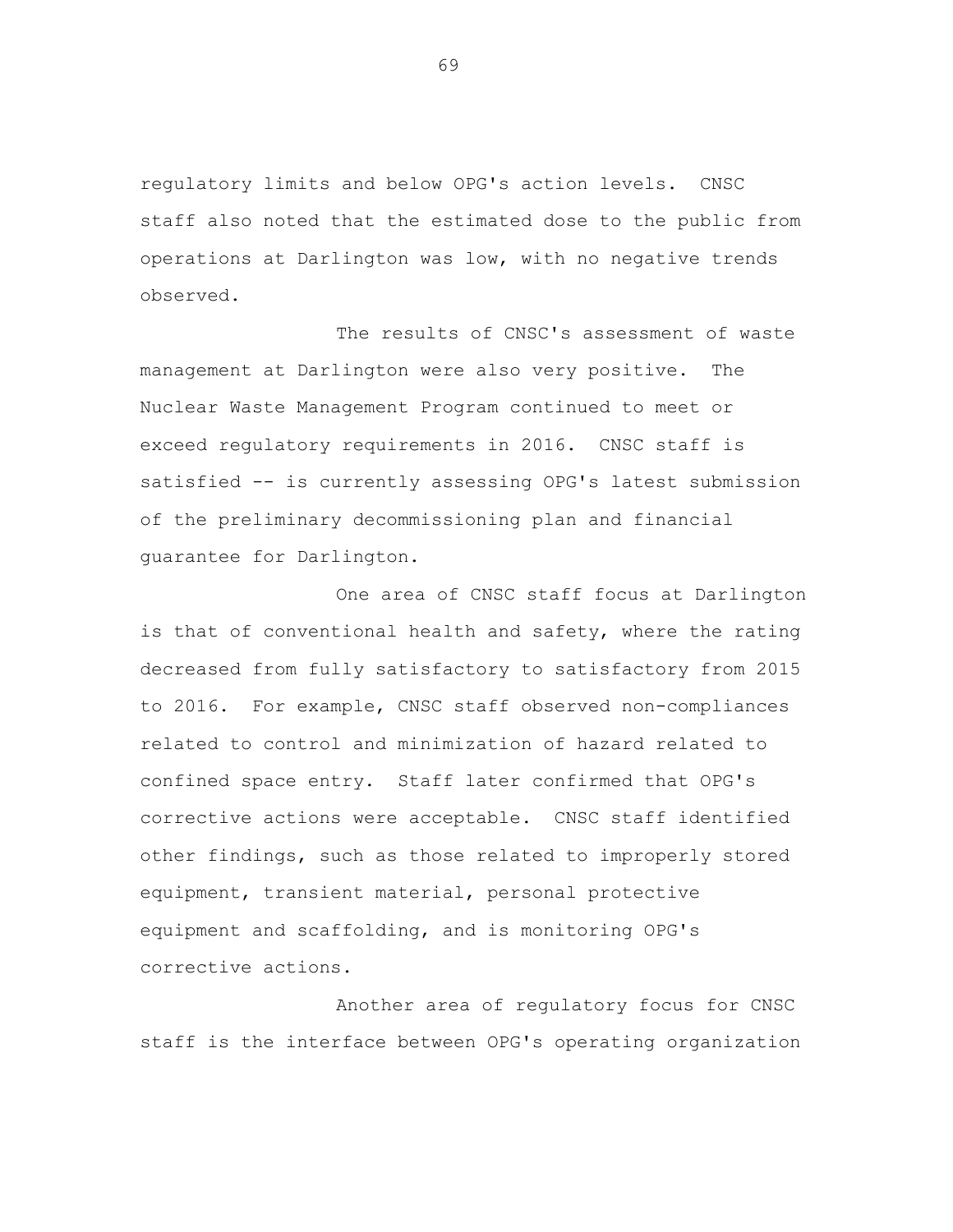and the separate refurbishment organization as it relates to the safe operation of Darlington. These separate organizations require close coordination as they interface at various levels and share some common goals. For example, some deliverables in OPG's integrated implementation plan are managed by the operating organization and tracked by the refurbishment organization. Transfers of licensee staff from one organization to the other can help the receiving side, but transfers of experienced staff members to the refurbishment organization can impact the operational side. CNSC staff oversee these interactions in order to confirm that OPG's responsibility for safety is effectively discharged.

I will now switch to the topic of major projects and regulatory initiatives for Darlington.

The operating licence for Darlington includes licence conditions related to the refurbishment project. One of these conditions requires OPG to complete the Integrated Implementation Plan for the refurbishment which was approved by the Commission during the licence renewal proceedings in 2015. An important component of the plan is the follow-up program to the 2012 environmental assessment. This includes safety improvements that address potential conditions during beyond design basis accidents.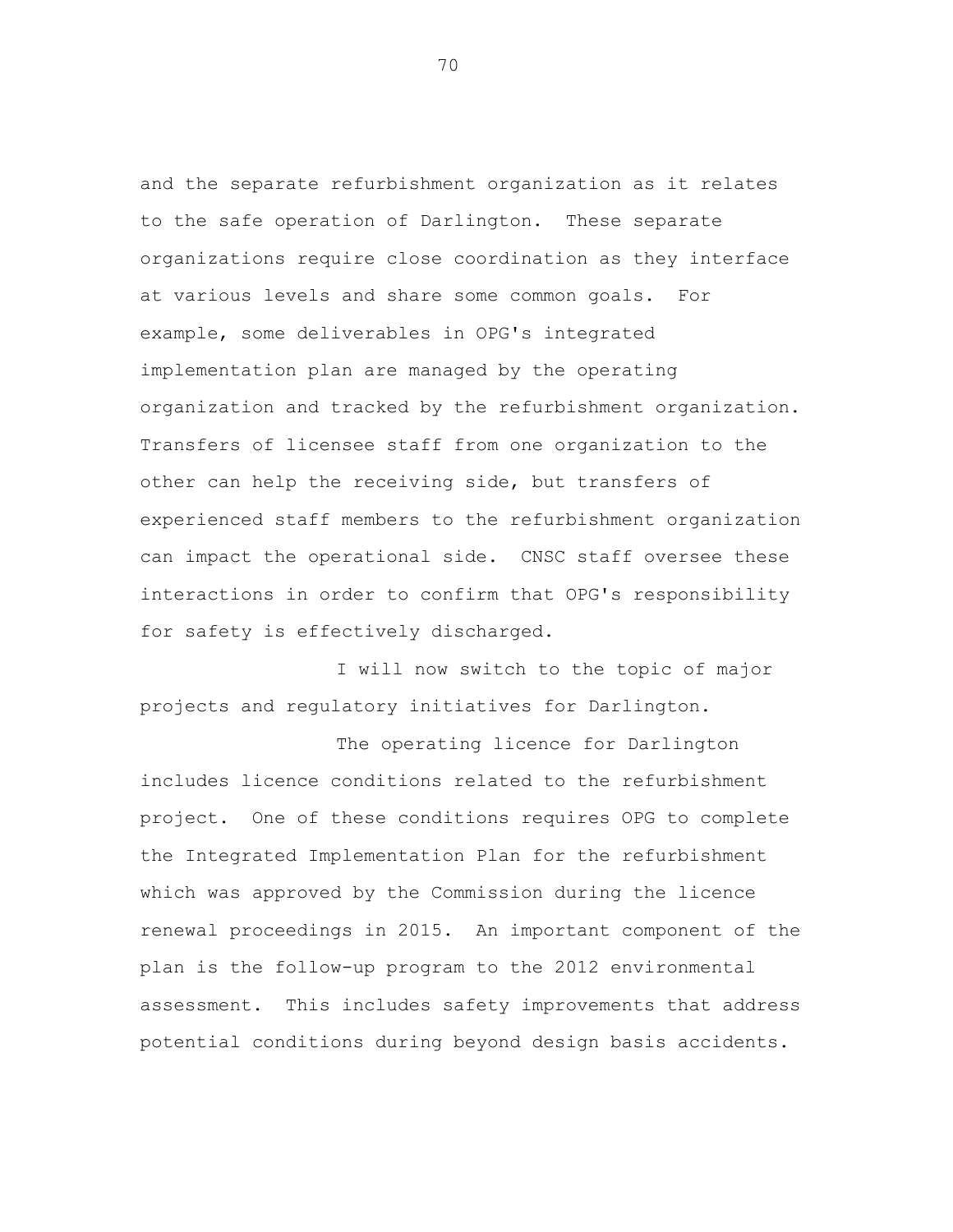Other follow-up activities include aquatic sampling and a thermal monitoring plan for long-term operations.

A separate licence condition requires OPG to implement its return to service plan which details its control of the steps to confirm completion of the planned work. Another licence condition establishes regulatory hold points that must be satisfied before the CNSC can approve return to service of each unit. These hold points apply at distinct phases of the commissioning of the units as they prepare to return to operation and allow for verification that each unit meets regulatory requirements at each stage.

OPG began the refurbishment project with work beginning on Unit 2 in October 2016. CNSC's oversight, which includes specific compliance verification activity appropriate to the work being done, is progressing simultaneously.

This graph illustrates how CNSC's compliance verification effort will ramp up as the refurbishment project proceeds, reaching a maximum when as many as three reactors could be undergoing work simultaneously, according to the current plans. The maximum number of refurbishment-related inspections is anticipated to be greater than 30 per year. To put this in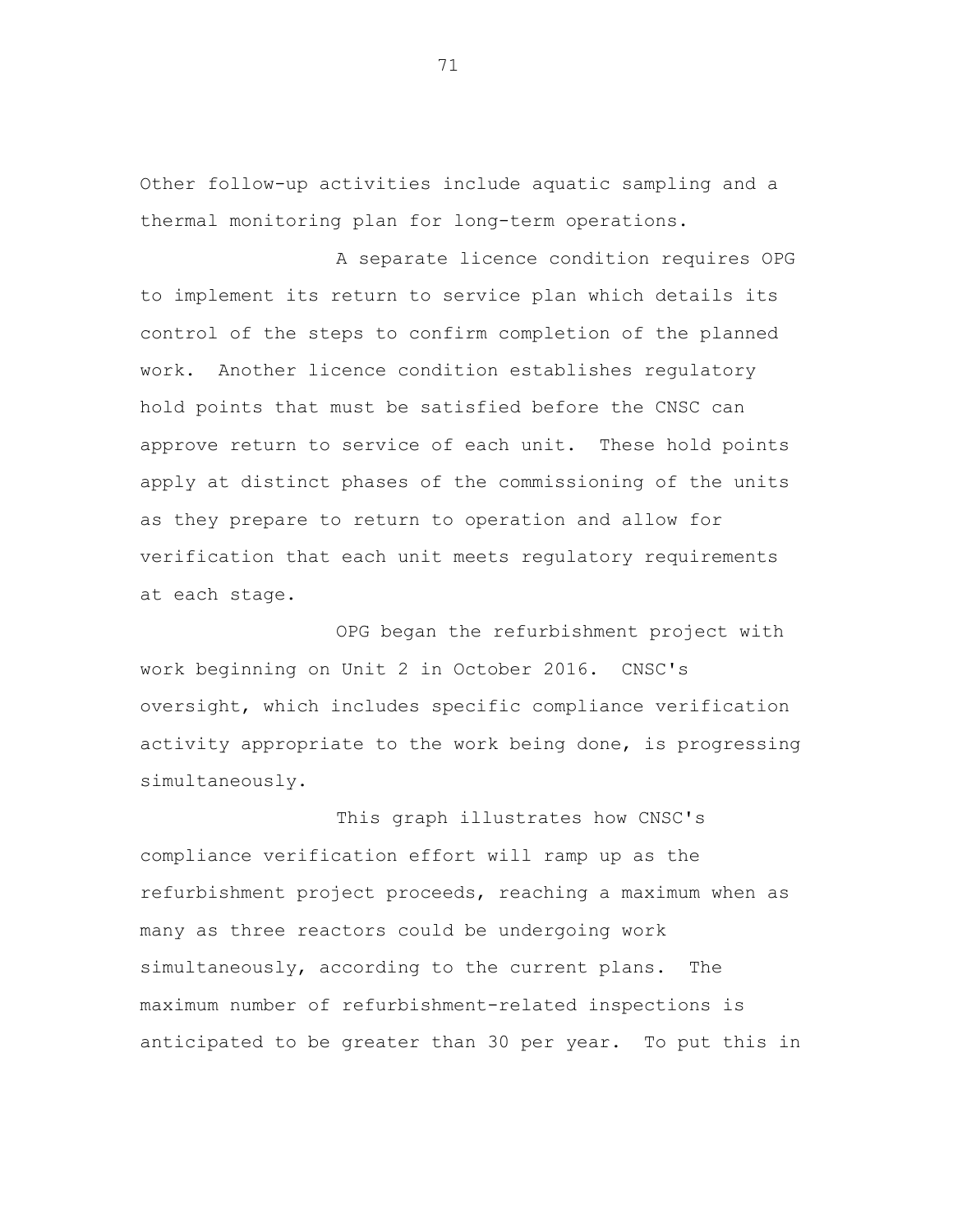perspective, Appendix H of the NPP Report lists 29 CNSC inspections that were carried out at Darlington in 2016.

This concludes the summary for Darlington. I will now pass the presentation over to Dr. Viktorov.

DR. VIKTOROV: Thank you, Mr. Santini, and good morning, Mr. President, Members of the Commission.

For the record, my name is Alex Viktorov and I am the Director of Pickering Regulatory Program Division.

The Pickering Nuclear Power Plant is operated by Ontario Power Generation and is located in Pickering in the Province of Ontario. The Pickering site consists of eight units, six of which were operating during the year and two were in safe storage. The current operating licence for Pickering is in effect from September 2016 and will last until August 31st, 2018. It is expected that OPG will submit the application for the next renewal of the operating licence by the end of this month.

This slide shows that Units 2 and 3 are in safe storage and that Unit 1 and 4 have been refurbished in early 2000.

This table shows the 2016 safety performance ratings for all of the Safety and Control Areas for Pickering Nuclear Power Plant. A change in ratings for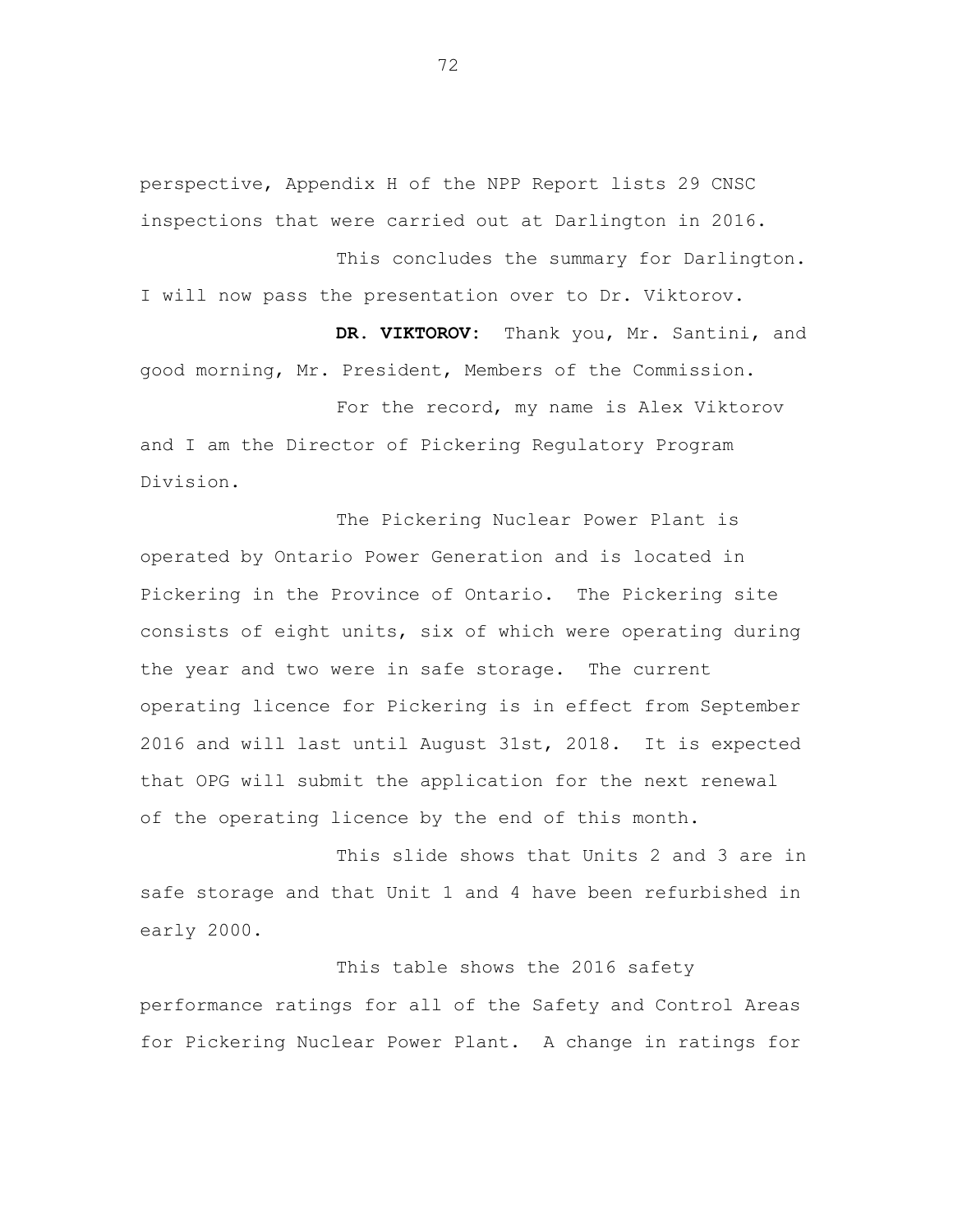SCAs will be discussed later on in the presentation. Overall, the integrated plant rating for Pickering remained unchanged at fully satisfactory in 2016.

A number of positive highlights are described in the NPP report for Pickering Station waste on the conclusions of CNSC compliance work.

As it was for Darlington, the SCA Operating Performance was an example of strong performance. OPG continued to operate the Pickering Plant safely and conducted licensed activities in a manner that met or exceeded CNSC requirements. CNSC continued to maintain a robust program to manage accidents, including severe accidents.

Under SCA Safety Analysis, CNSC staff concluded that the Pickering facility continued to conduct activities in a manner that met or exceeded the relevant requirements. Like Darlington, Pickering has a well-managed safety analysis program. Its outputs give confidence that overall plant design and operations are robust.

Currently OPG is implementing REGDOC-2.4.1, Deterministic Safety Analysis, in a phased manner and using a graded approach. While the current Probabilistic Safety Analysis meets requirements set in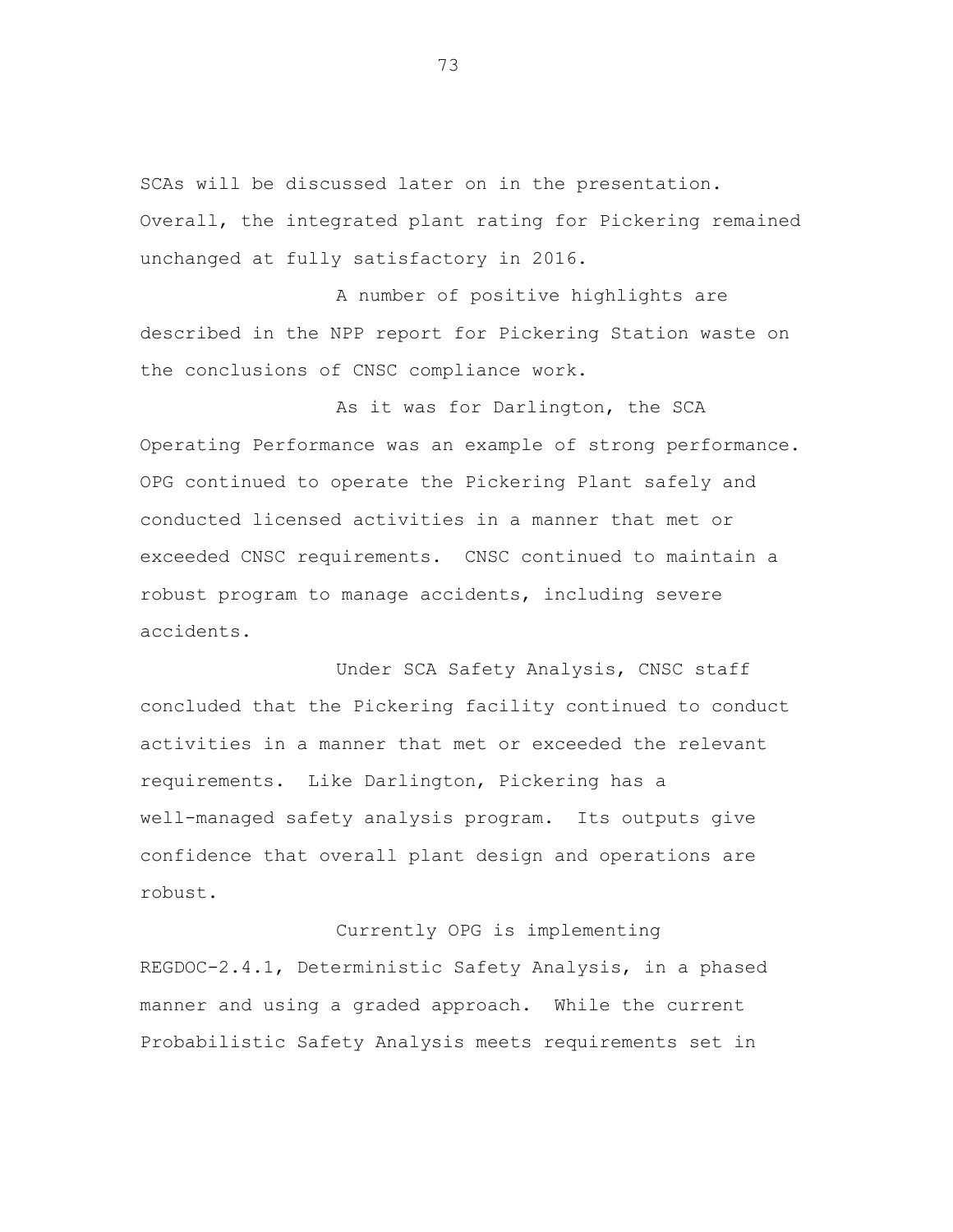regulatory document S-294, OPG is implementing a newer regulatory document, REGDOC-2.4.2, just like Darlington. Of note, the work on the whole-site Probabilistic Safety Analysis for Pickering facility, piloted by OPG, is considered a leading-edge development in the Canadian industry and indeed worldwide.

Under SCA Conventional Health and Safety, OPG Pickering met or exceeded CNSC requirements and provides effective personnel safety and a safe working environment as demonstrated by multiple positive findings from CNSC staff verifications. One example of improvements in this safety control area in the past year was the installation of new monitors for hydrazine. These monitors improve response time and detection limits. CNSC staff observed that safety improvements are facilitated by OPG's daily Pickering Station Alignment Meetings, where key and emerging safety, human performance and operational issues are discussed, documented and communicated. We find that these meetings have contributed to improved safety awareness at Pickering.

In terms of overall results for conventional health and safety, CNSC staff noted that accident severity and accident frequency were very low for Pickering in 2016. CNSC staff also reaffirmed that the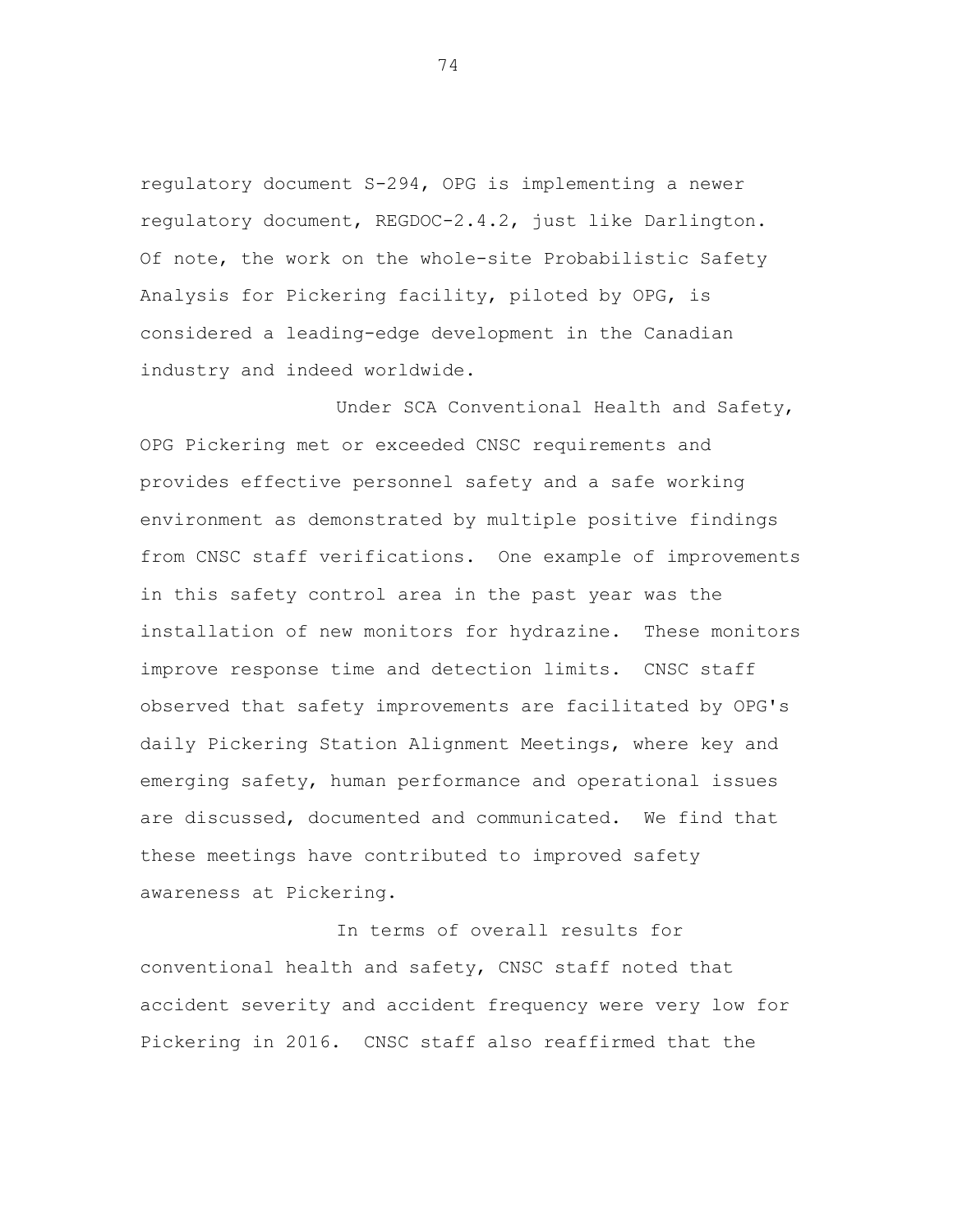waste management program for radioactive and hazardous waste met or exceeded CNSC requirements. We find the program is highly effective in promoting waste minimization, segregation, storage and handling.

I will now highlight several areas where CNSC staff maintains an increased oversight focus.

For SCA Radiation Protection, the rating decreased from fully satisfactory to satisfactory. This decrease is due to a finding from CNSC inspections in the specific area of radiological hazard control. As was identified in a CNSC inspection, fixed area gamma monitors were not calibrated on the annual basis as required by the *Nuclear Substance and Radiation Devices Regulations*. Moreover, OPG had not implemented timely compensatory measures in accordance with the radiation protection program when the non-compliance was initially identified. However, following the CNSC inspection and initiation of regulatory actions, OPG promptly took measures to remove the non-calibrated monitors from service.

I would point out that this finding only pertained to a deficiency with a specific kind of equipment. Despite this deficiency, CNSC staff confirms through inspection that OPG continued to implement a highly effective and well-documented program to maintain radiation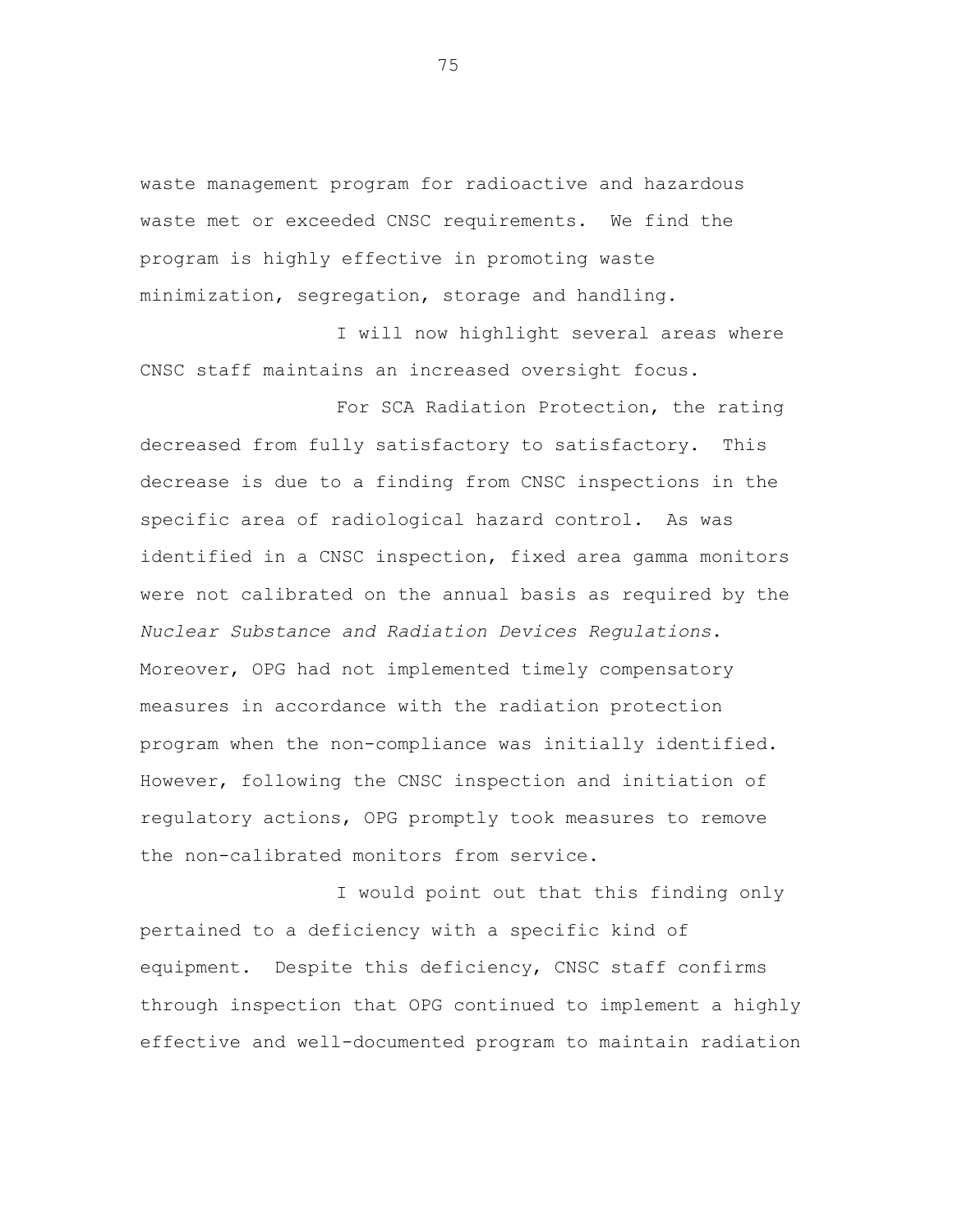doses to workers as low as reasonably practicable. This program meets regulatory requirements and is based on industry best practices.

In 2014 the Commission removed the regulatory hold point for continued operation from the Pickering licence. At that time a requirement was put on OPG to submit an annual update on, first, the aging management program demonstrating fitness for service of major components and the detailed risk improvement plan.

The aging management program comprises scheduled inspection of fuel channels, feeders and steam generators. In 2016 OPG continued to inspect major components. These inspections determined that such components were fit for service and in particular the mean diameter of the pressure tubes was within acceptable values; the highest hydrogen concentration in pressure tubes was within acceptable limits; the inspected feeders had wall thickness greater than the minimum allowable; and no steam generators exceeded the limits of tube plugging.

Overall, CNSC staff are satisfied with the results of major component inspections and confirm that the equipment conditions met regulatory requirements.

CNSC staff are also satisfied with the current status of implementation of the risk improvement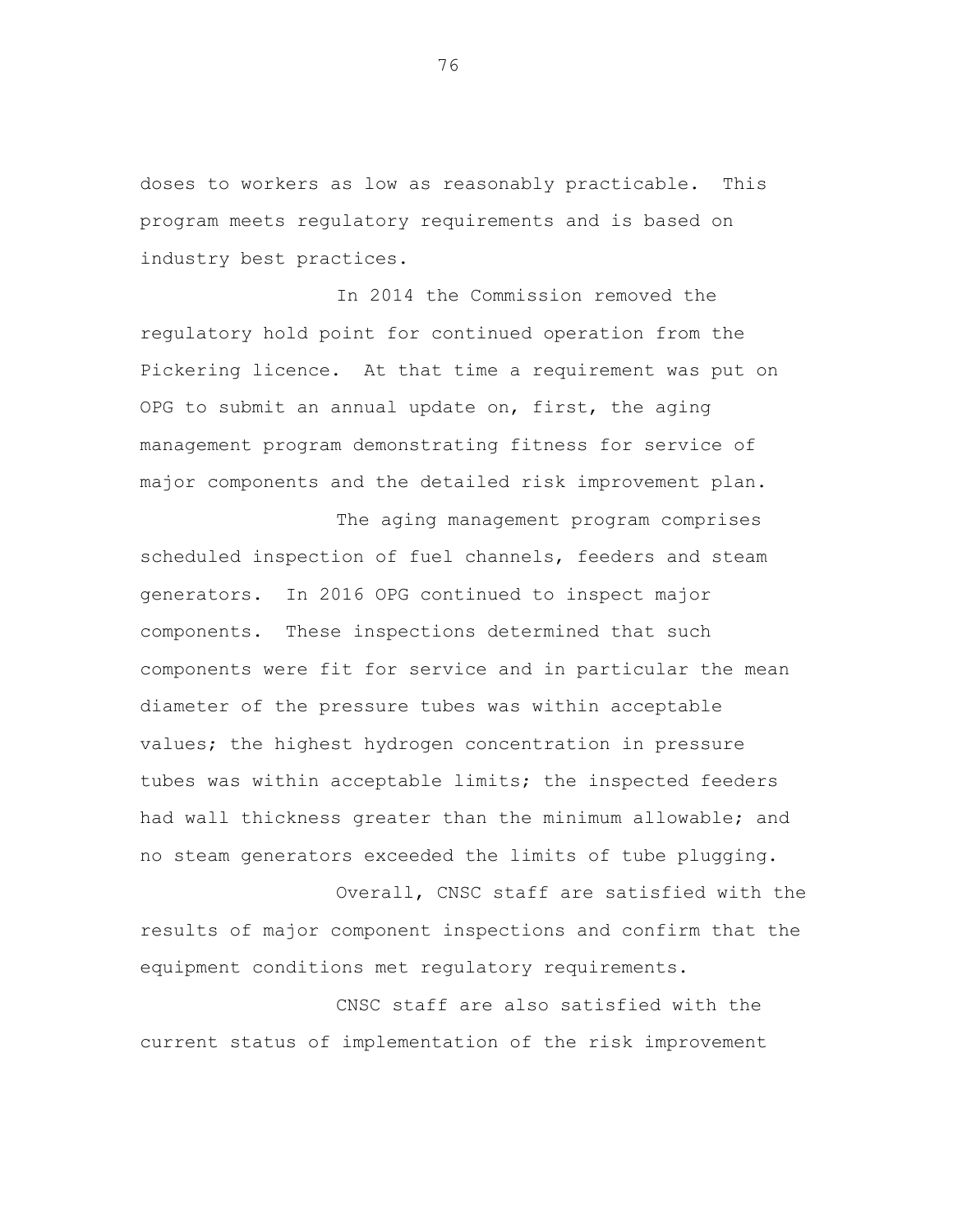plan and note that the changes result in further reduction of the risk by facility operations.

All Phase 1 equipment and the modifications are implemented. Such activities stemmed from the Fukushima Action Plan and primarily aim to further reduce the risk of severe accidents. Some additional enhancements to equipment or plant modifications are still ongoing, for example, installation of additional quick connect points for the mobile equipment to provide water to various plant systems as well as a second storage facility for such mobile equipment. The completion date for these activities is later this year.

Phase 2 of the risk improvement plan includes additional emergency mitigating equipment and plant modifications, primarily to provide further defence in depth by securing power supply to key systems. Procurement and installation are ongoing according to the schedule and will be completed in 2017.

During the last year, CNSC staff reviewed Probabilistic Safety Analysis updates as provided by OPG and are satisfied with the results. As already mentioned, OPG Pickering is leading the industry effort to develop and apply the methodology for multi-unit Probabilistic Safety Analysis.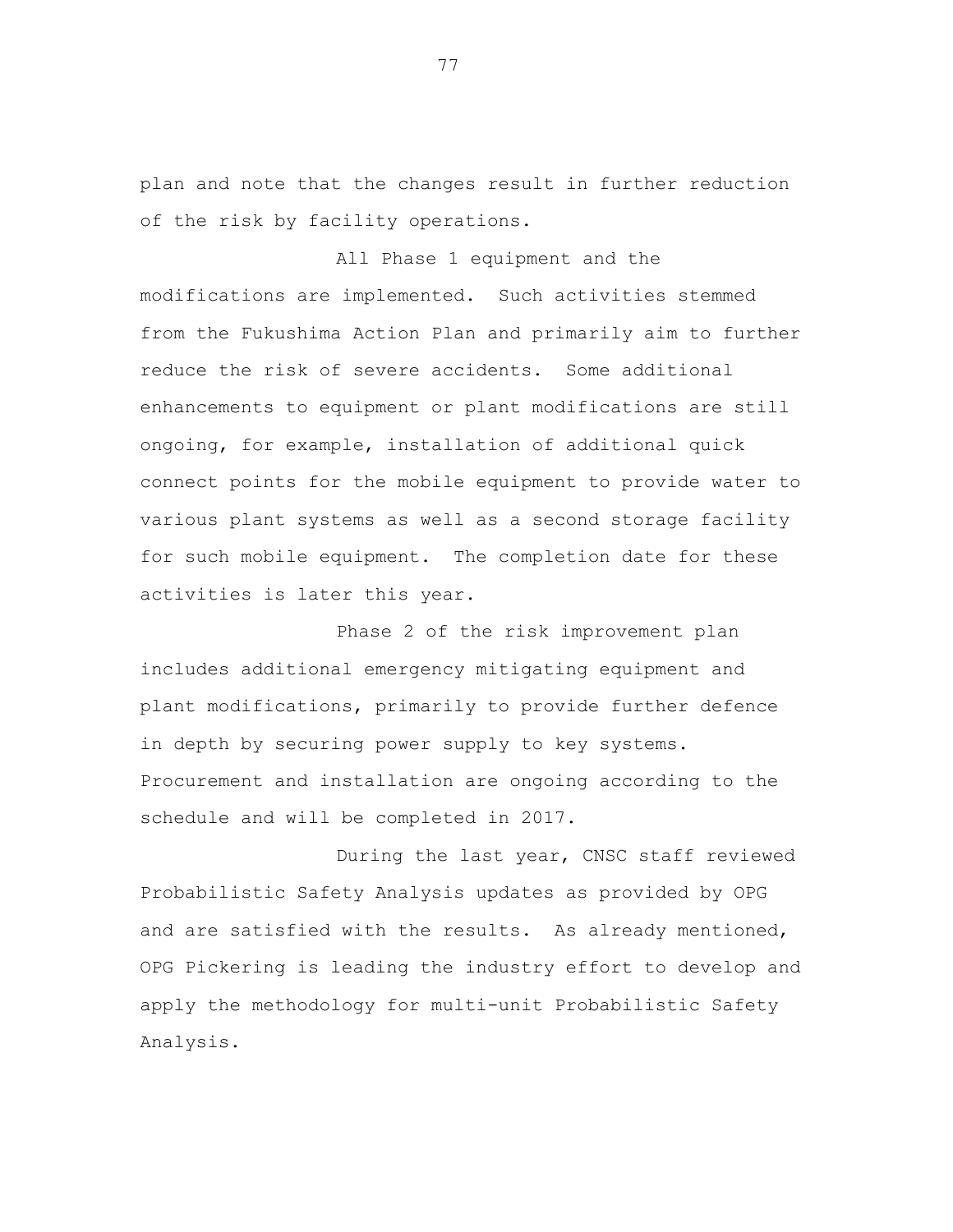Now, I will briefly describe three noteworthy developments related to the Pickering facility.

First, OPG submitted its application to Fisheries and Oceans on July 5, 2017 for an authorization under the *Fisheries Act*. The decision on this application is expected by the end of this year.

Second, to support the continued operation of the plant, OPG is conducting a Periodic Safety Review. The results will also be used in the licence renewal application. Overall, CNSC staff is satisfied with the progress of the Periodic Safety Review and anticipates completion of this activity in spring 2018.

Finally, an Operational Safety Review Team, or OSART, mission was conducted at Pickering in September and October 2016. OSART reviews are organized by the IAEA and are conducted by international teams of experts. OPG made OSART available to the public on May 21st, 2017. The OSART mission at Pickering identified 10 recommendations, 11 suggestions and eight good practices. OPG management expressed a commitment to address the recommendations and develop a corrective action plan. CNSC staff will monitor implementation of any changes in the plant in its operation as arising from OSART recommendations. There will be a follow-up mission in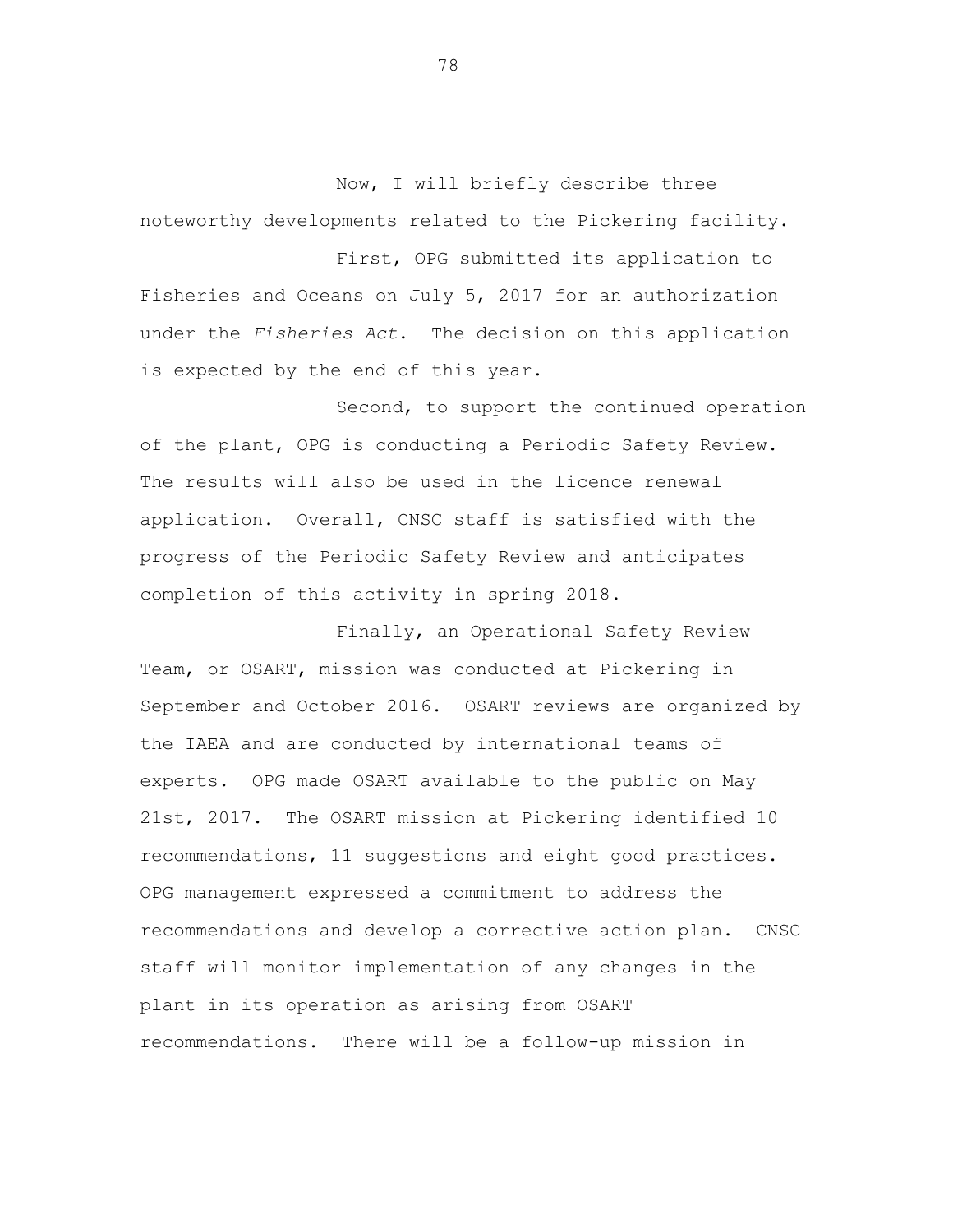2018.

This concludes the summary for Pickering Nuclear Power Plant and I will now pass the presentation to Mr. Khouaja.

**MR. KHOUAJA:** Thank you, Dr. Viktorov. Good morning, Mr. President and Members of the Commission. For the record, my name is Hatem Khouaja and I am the Acting Director for Gentilly-2 and Point Lepreau Regulatory Program Division.

In the interest of consistency with the other presentations today, I will present the highlights of the CNSC safety assessment results for Point Lepreau.

The Commission has already considered the safety performance of Point Lepreau in detail during Part 1 and Part 2 of the licence renewal hearings in January and May of this year. At that time, the Commission received a detailed presentation on Point Lepreau Generating Station, so I will go through the slides 57 to 63 very quickly. These highlight the CNSC safety assessment results for Point Lepreau.

I and other CNSC staff members are available to respond to all questions on the presentation or the NPP Report during the Q&A period.

So Point Lepreau was operational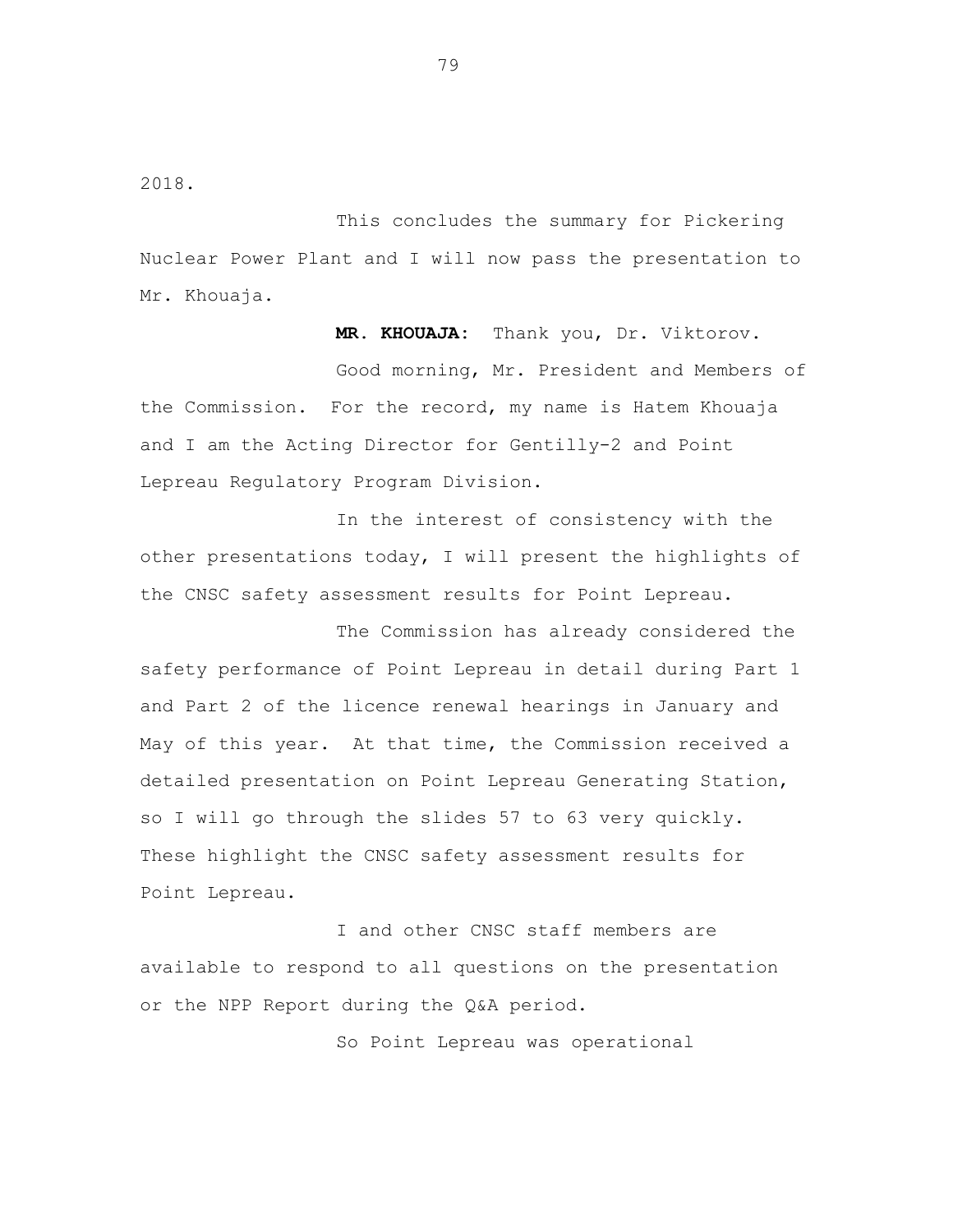throughout 2016. The licence renewal hearings held in 2017 consisted of Part 1 in January and Part 2 in May. The operating licence was renewed in June 2017 for a period of five years. It will expire in 2022.

This table shows the 2016 safety performance ratings for the Safety and Control Areas, or SCAs, for Point Lepreau. Any changes in ratings of SCAs are discussed in the next few slides.

Overall, the integrated plant rating for Point Lepreau remained unchanged at satisfactory in 2016.

A number of positive highlights are described in the NPP Report for Point Lepreau and a few are detailed on this slide.

Two examples of areas where CNSC staff conduct enhanced regulatory oversight are described here. So this slide and the next provide details on some key regulatory developments. In particular, NB Power expects to submit its application for a *Fisheries Act* authorization by fall 2017.

During the course of the current five-year licence NB Power will conduct a Periodic Safety Review, or PSR, in accordance with REGDOC-2.3.3. NB Power has already submitted PSR basis documentation which is being reviewed by CNSC staff.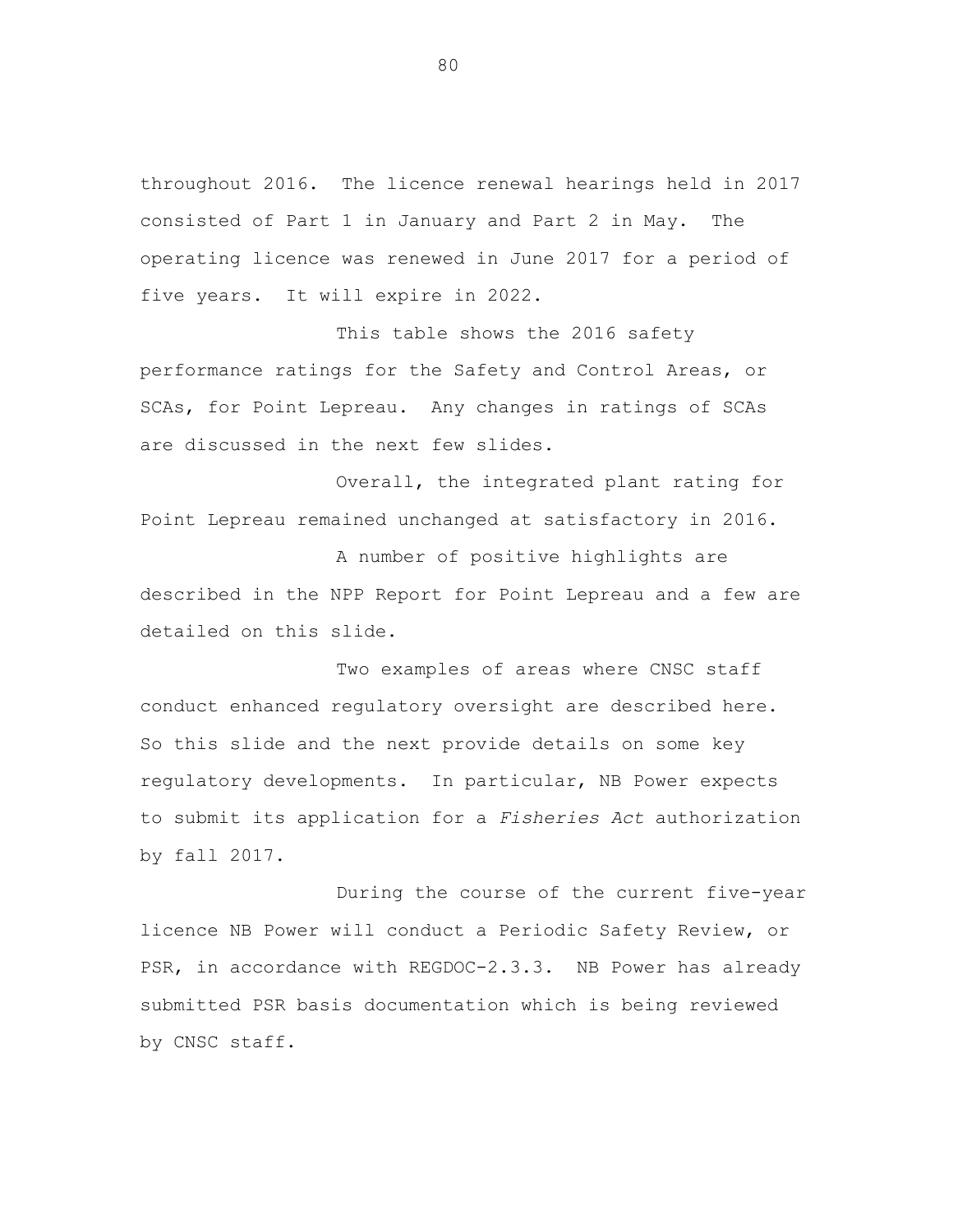So this concludes the summary for Point Lepreau and closes the part of the presentation highlighting CNSC safety assessment results and regulatory developments for each operating nuclear power plant in Canada.

I would now turn the presentation back to Monsieur Frappier.

> **MR. FRAPPIER:** Thank you, Mr. Khouaja. For the record, Gerry Frappier.

In closing, I would like to provide brief concluding remarks on CNSC staff's work and its assessment of the safety performance of operating NPPs in Canada, highlighting some key and ongoing safety improvements.

The NPP Report provides numerous examples of compliance verification activities that identify compliant programs and activities and good practices, as well as identify non-compliant situations and practices and ensures that they are followed up by appropriate and effective corrective measures. CNSC staff maintains close observation and oversight of operations at Canada's NPPs and intervenes as needed to ensure compliance with requirements and ongoing safe operations.

CNSC staff observed that all NPPs in Canada operated safely in 2016. CNSC has established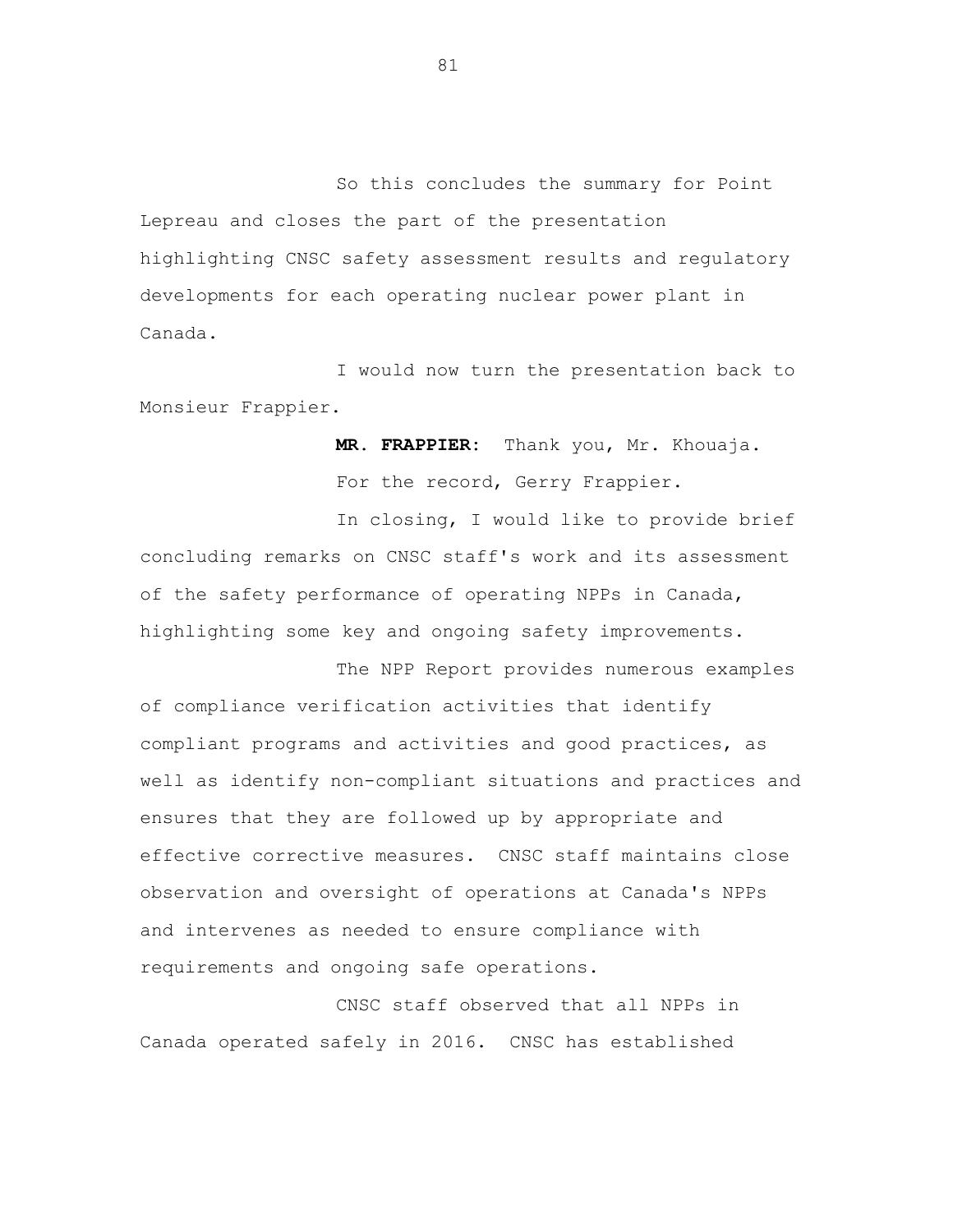numerous and comprehensive requirements across all SCAs and the licensees were in general compliant with them. CNSC compliance verification activities were successful in confirming overall compliance and identifying specific non-compliances in various SCAs and at each NPP. The licensees conducted corrective actions in 2016 to address them, largely to the satisfaction of CNSC staff. Those that were not completely addressed at the time of writing the NPP Report are being pursued by the licensees, with ongoing oversight by CNSC staff.

The net results of the licensees' programs and CNSC's oversight of the 14 SCAs was a strong safety record in 2016. Some obvious safety highlights include low doses to workers and the public, minimal releases to the environment and few events that necessitated discussions in front of the Commission. Also, generally positive results were observed in other important areas such as security, safeguards, public information and disclosure, and indigenous relations.

In terms of CNSC staff's summary safety performance ratings, I note that all NPPs had at least an integrated plant rating of satisfactory, with three of them attaining an integrated plant rating of fully satisfactory. All licensees received either satisfactory or fully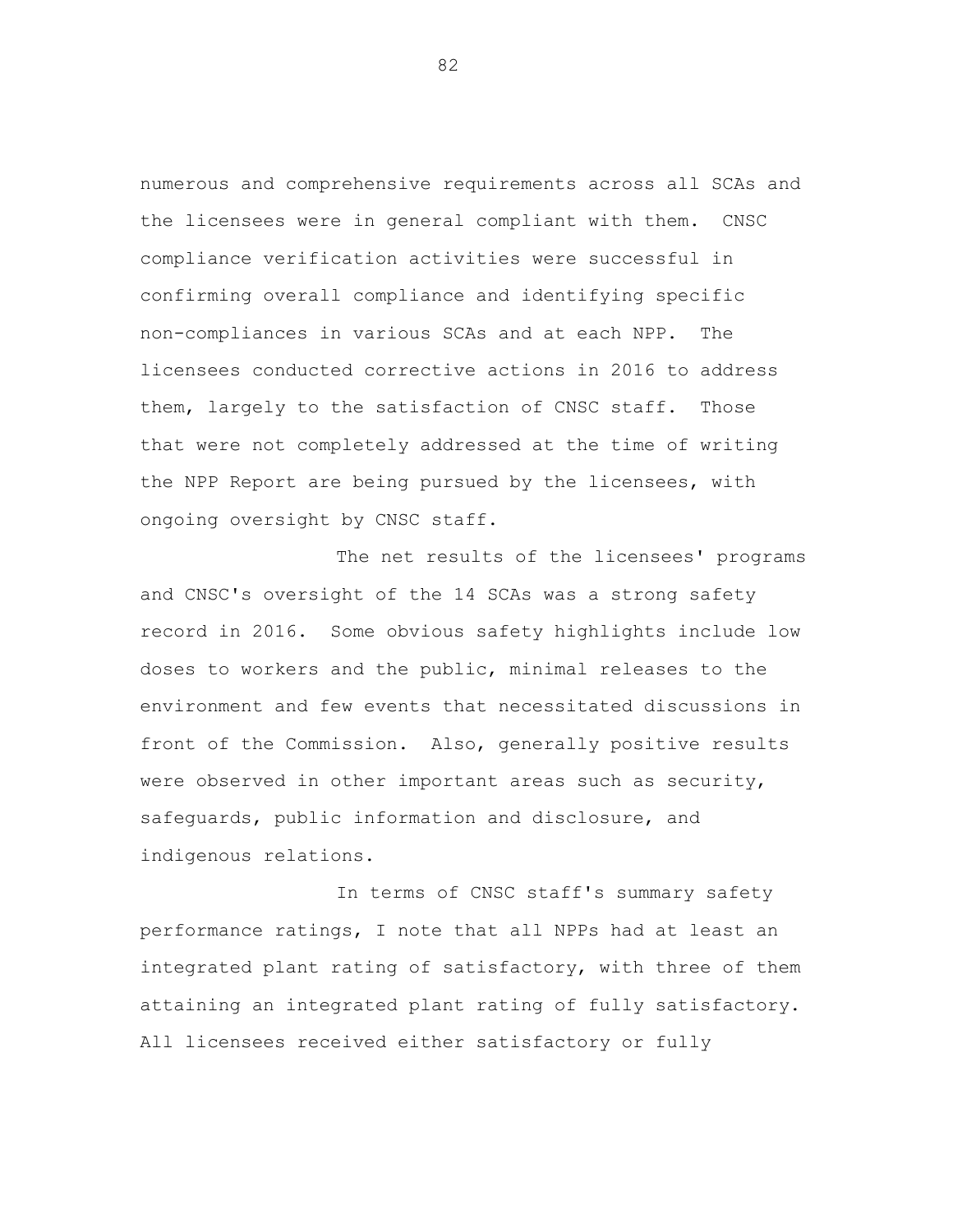satisfactory ratings in all safety and control areas.

Thank you for your attention and staff is available to respond to any questions, as well as licensee representatives.

**THE PRESIDENT:** Thank you.

Before we start getting into the questions I would like to ask the licensees if you have any additional comments to make. Let me start with NB Power. Any particular comments you would like to add?

**MR. HARE:** Michael Hare for the record. No additional comments.

**THE PRESIDENT:** OPG...?

**MR. LOCKWOOD:** Thank you.

Good morning. Randy Lockwood for the record. My mistake. Apologies. Randy Lockwood, Senior Vice President, Pickering. I do have a few comments that I would like to share with the Commission.

I am joined today by Zar Khansaheb, on my right, Director of Operations and Maintenance, Darlington, and on my left, Director of Operations from Pickering, Stephanie Smith.

It's a pleasure to be here this morning and be part of this meeting with the oversight report. On a personal note I would like to share from working overseas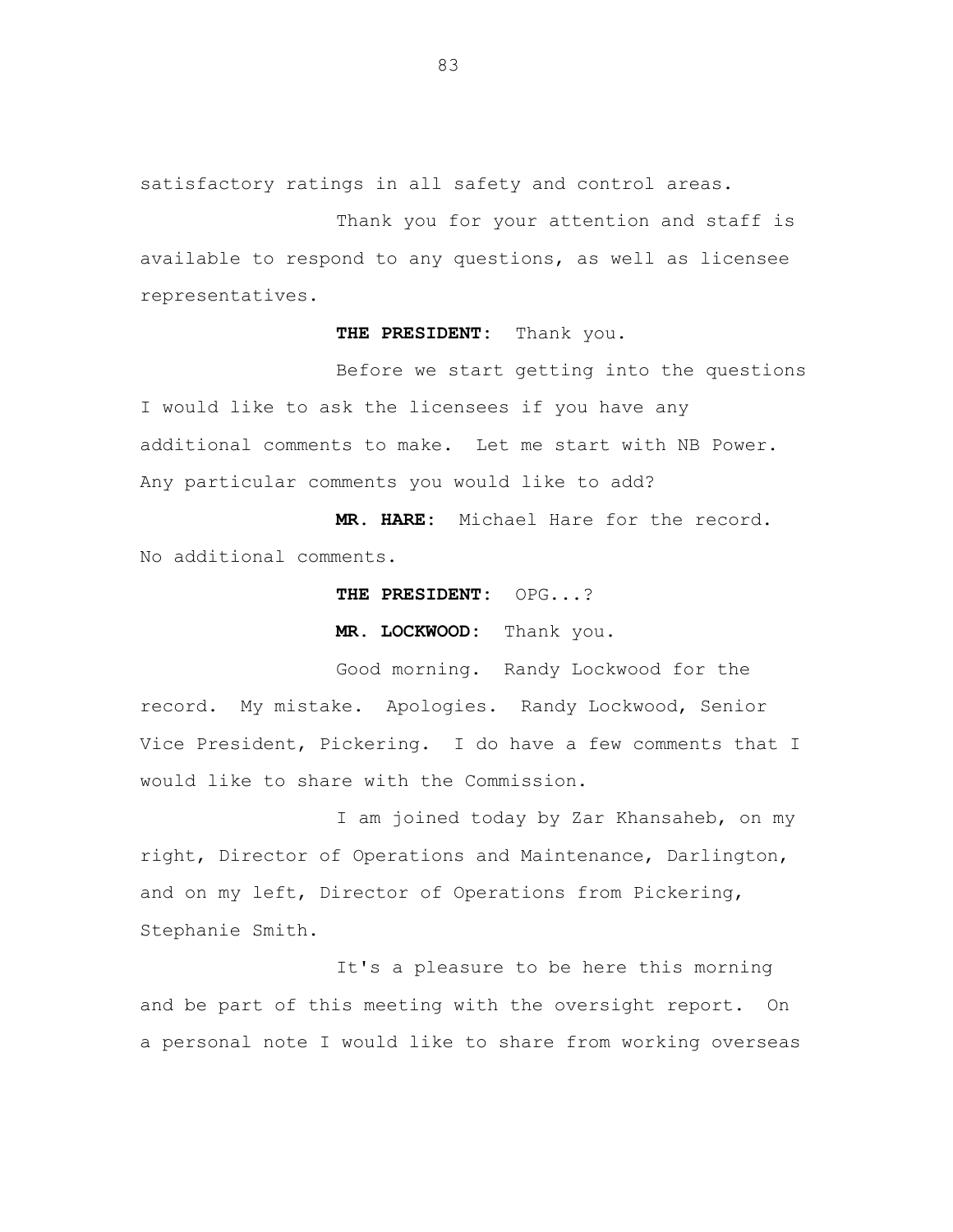for many years in this industry that I have come to very much appreciate the Canadian regulatory framework, the openness, the transparency and the opportunities for public input. We as licensees are accountable and hold ourselves accountable to not only meet the requirements from the regulatory requirements, but we must strive to exceed them. We also know that it is important the CNSC oversight to make sure that we uphold the high standards and that we are meeting our commitments around public safety, worker safety and protection of the environment.

OPG is very pleased with its performance last year and we are very pleased with the recognition from the CNSC with a fully satisfactory rating for both our stations at Pickering and Darlington, but, nevertheless, we are not satisfied. I have already challenged the team to put a comprehensive plan in place where we systematically go at each safety and control area and move our performance from satisfactory to fully satisfactory.

I also would like to share with you. Given the upcoming hearings for Pickering and our intention to run the station to 2024, I thought it would be appropriate to share with the Commission some of our significant improvements.

I would point to 2016. We are focused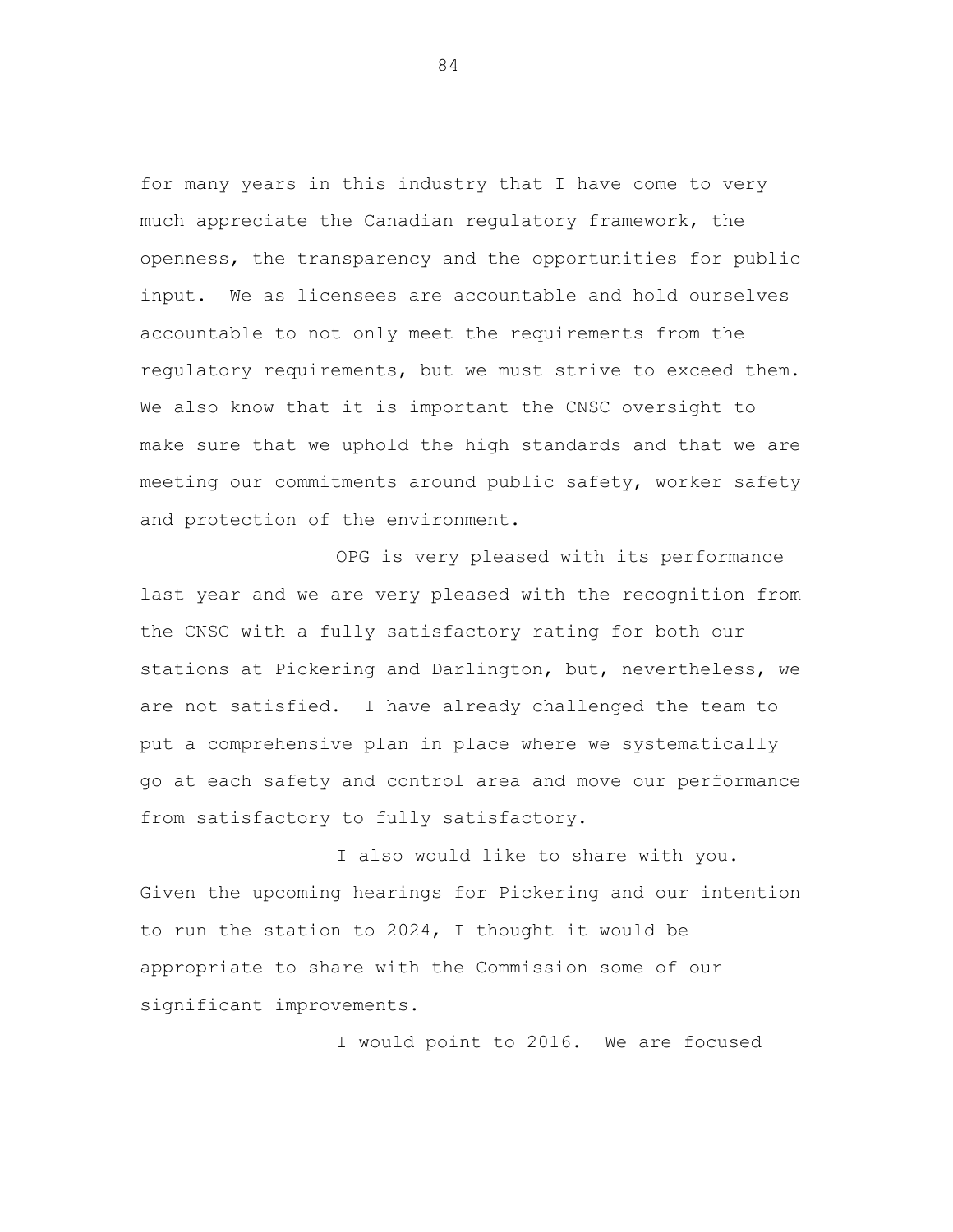around three areas: teamwork, human performance and fix the plant.

Teamwork, we are well ahead of our generation targets.

From a human performance perspective, the entire year of 2016 we had one site of entry day reset, and to date, 2017, zero. From an industry measure site of entry day resets rate, that puts us on par with industry best.

Fix the plant. We have cut our corrective backlog in more than half already this year and are on track to meet our target. This results in a much safer and reliable Pickering Station. I would point to some examples for the Commission.

Unit 1, our oldest unit, ran 622 days continuously safely and reliably. Unit 5, two back-to-back breaker runs between maintenance outages. Again, the last one 632 days, a record run for that unit. Our forced loss rate, percentage measure of how reliable the plant is or unplanned reductions, the last three years it's the best in station history.

Also, I am proud to say we now have four units in a second quartile amongst other CANDUs from an NPI, or Nuclear Performance Index, perspective. The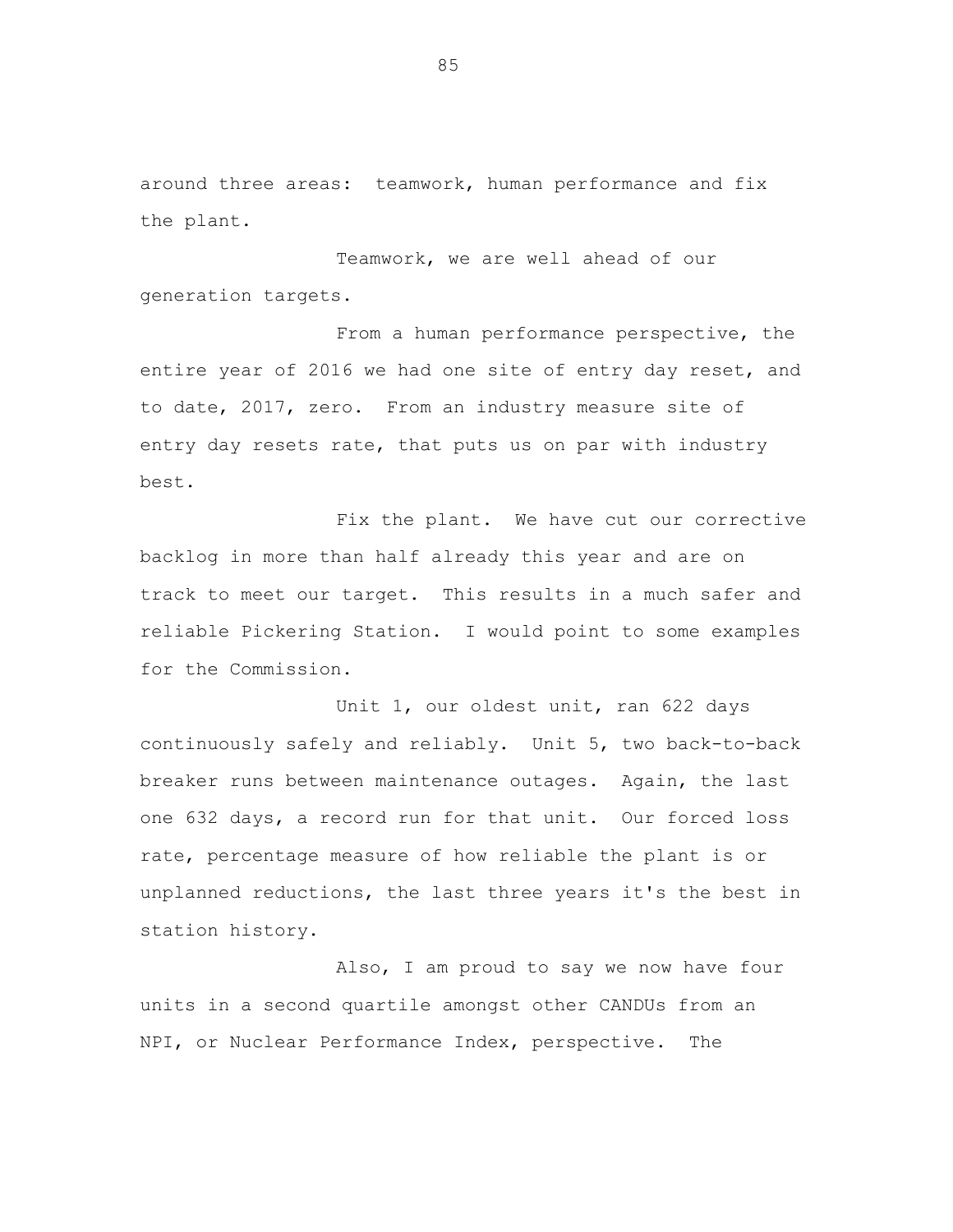workers, they are engaged. Our collective radiation exposure is well below target, with no unplanned internal uptakes this year to date. And one that I am most proud of is our all injury rate, halfway through the year, after two major outages, is zero. Zero.

Our plan or our goal for Pickering, quite simple, we strive to be the best team in the industry. Our mission, run the plant with improved performance year-over-year until our last day is our very best.

Thank you for the opportunity to provide some comments to the Commission and we look forward to any questions or any insights that we can provide. Thank you.

**THE PRESIDENT:** Thank you.

Bruce Power...?

**MR. SAUNDERS:** Yes. Frank Saunders for the record.

I think, first, I certainly commend staff on the effort they put into this. I know this is not easy to put this report together and they have done overall I think a very good job and so I think our opportunity to discuss this in the public is always a good thing. So my congratulations on that.

The only area that I have any concern with in this report is our rating on security. We are still not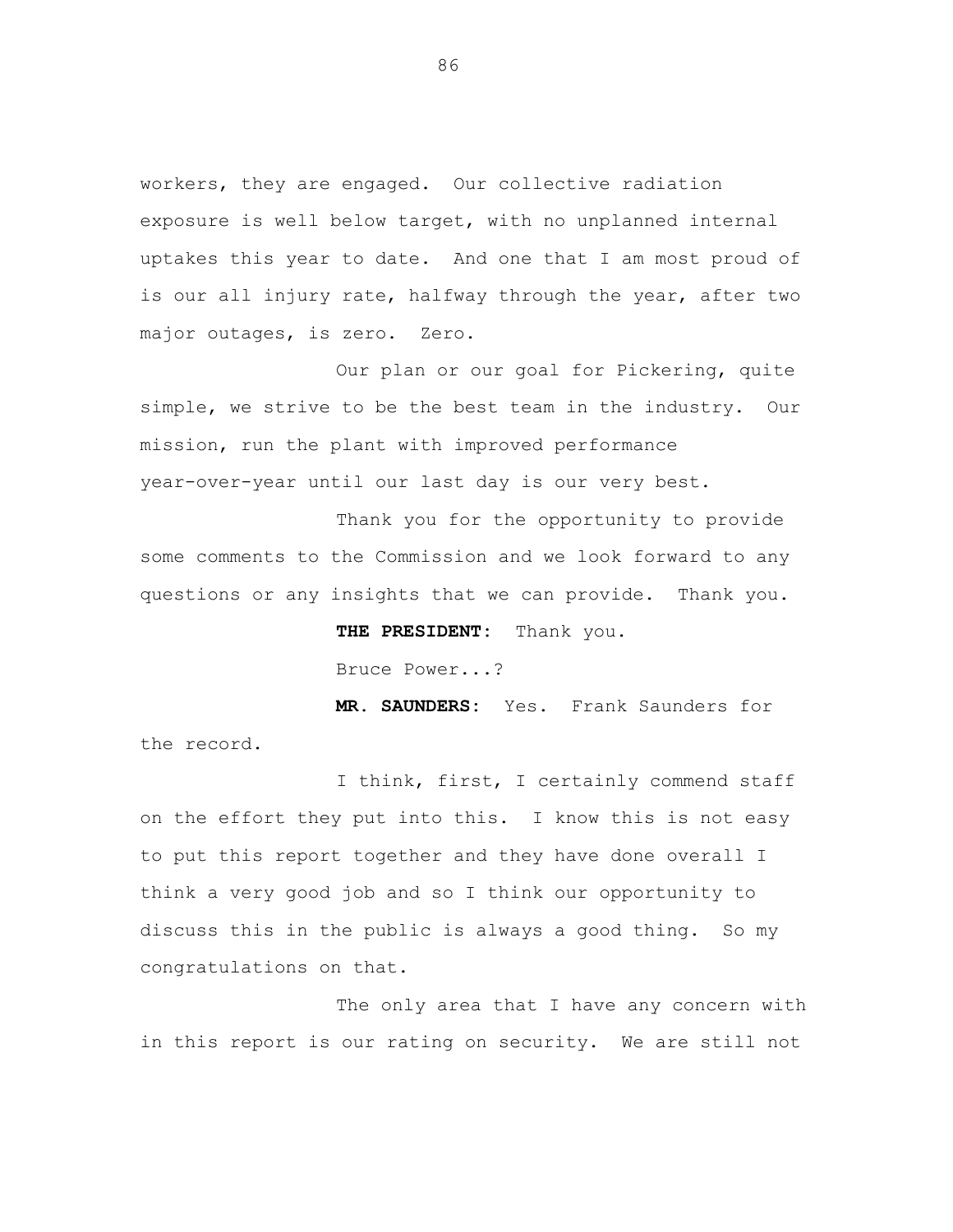in agreement with that. I haven't been convinced yet that that was justified. I'm not sure I will ever be convinced, but we are still in discussion. Thanks.

**THE PRESIDENT:** Okay, thank you.

This is a good time for us to have a break for about  $--$  until 11:20, okay, on this clock. Thank you.

**MR. LEBLANC:** And when we return we will address the interventions one by one. Thank you.

--- Upon recessing at 11:03 a.m. / Suspension à 11 h 03

--- Upon resuming at 11:21 / Reprise à 11 h 21

**MR. LEBLANC:** Please take your seats, we are ready to continue. Merci.

**THE PRESIDENT:** I understand that Point Lepreau felt left out, so by all means, sir, if you have anything to add, now is your time.

**MR. HARE:** Okay. Thank you. Michael Hare, Station Director for Point Lepreau. We will take the opportunity now to say a few words too.

I want to introduce myself and I want to introduce the team that is here with me just to make sure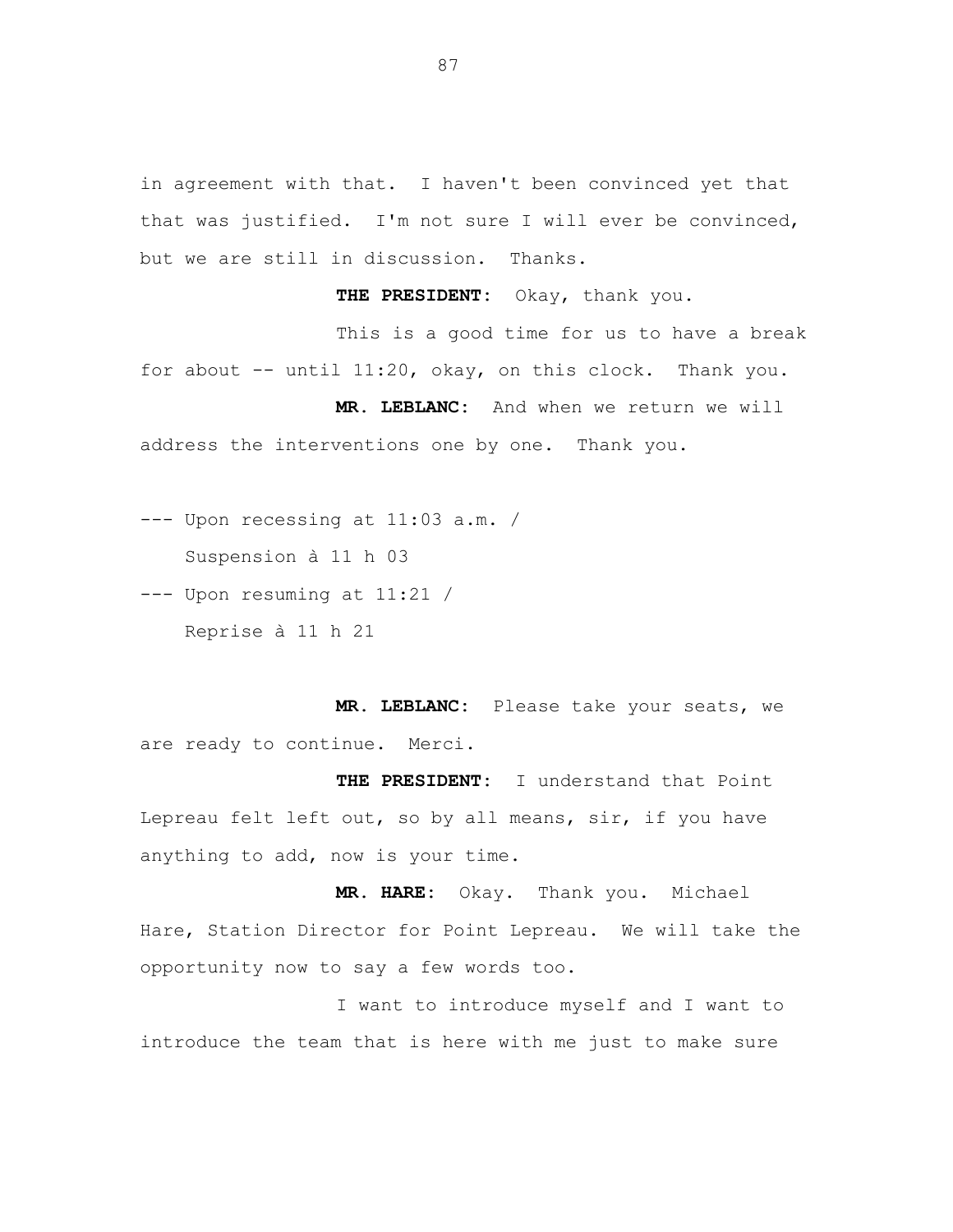that everybody is clear about that. My name is Michael Hare and I am the Station Director at NB Power's Point Lepreau Nuclear Generating Station.

With me today at the table are Jason Nouwens to my left, he is the Director of Performance Improvement and Regulatory Affairs; Kathleen Duguay, who is the Manager of Community Affairs as well as Nuclear Regulatory Protocol is behind me to my left; Glenn Round is our Director of Engineering and Chief Nuclear Engineer, to my right.

I appreciate this opportunity to address the annual report with the Commission. I want to state that I do receive the findings as an important objective and informed input for our station's continuous improvement process. Our team concurs with the 2016 Regulatory Oversight Report findings and we are pleased that our latest assessment sustains our 2015 overall satisfactory rating and continues to demonstrate that the plan has operated safely and effectively within the rigorous CNSC requirements.

It is also noted in the report that we now have a second concurrent fully satisfactory rating for conventional health and safety and a new fully satisfactory finding in safety analysis. This has been the focus of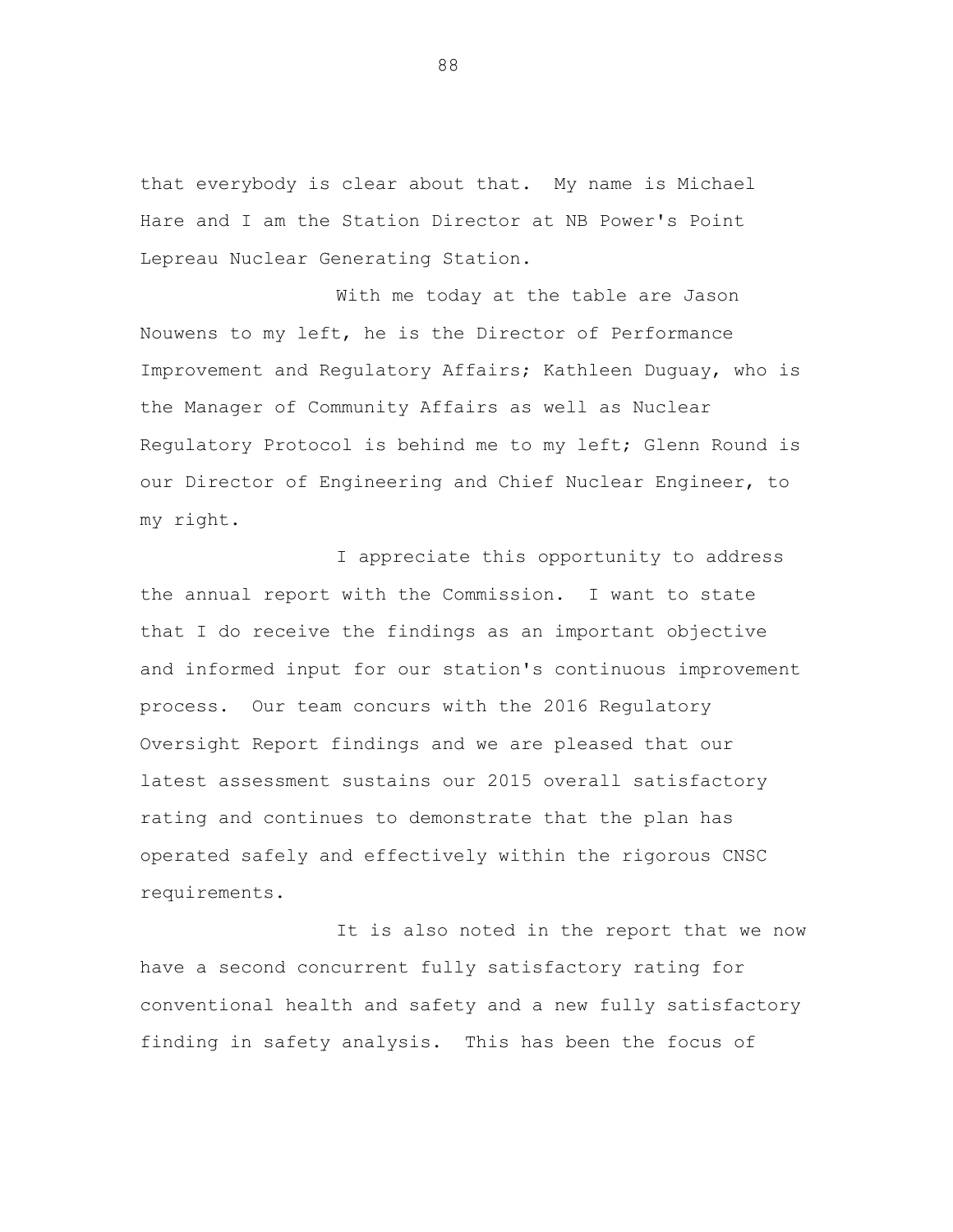substantial work for us in the recent past.

The entire station team persists in driving our business improvement plan by monitoring five key indicators. They include safety, leadership, operations, process and equipment excellence.

In May, NB Power completed hearings for its licence renewal. At that time we demonstrated our commitment to excellence in the protection of the environment as well as the health and security of the station, the community and our employees. We continue to operate the plant with Canada's commitments and our corporate values always in mind.

We appreciate the high level of engagement from our surrounding communities, First Nations, employees and stakeholders during this process. We see them as partners in our operations.

We also appreciate the due diligence of the Commission in its evidence-based and thorough approach to licensing. Through the efforts of the regulator, our employees and partners Point Lepreau is a valuable contributor to a safe reliable and environmentally-responsible electricity generation for the province of New Brunswick.

We would also be pleased to take any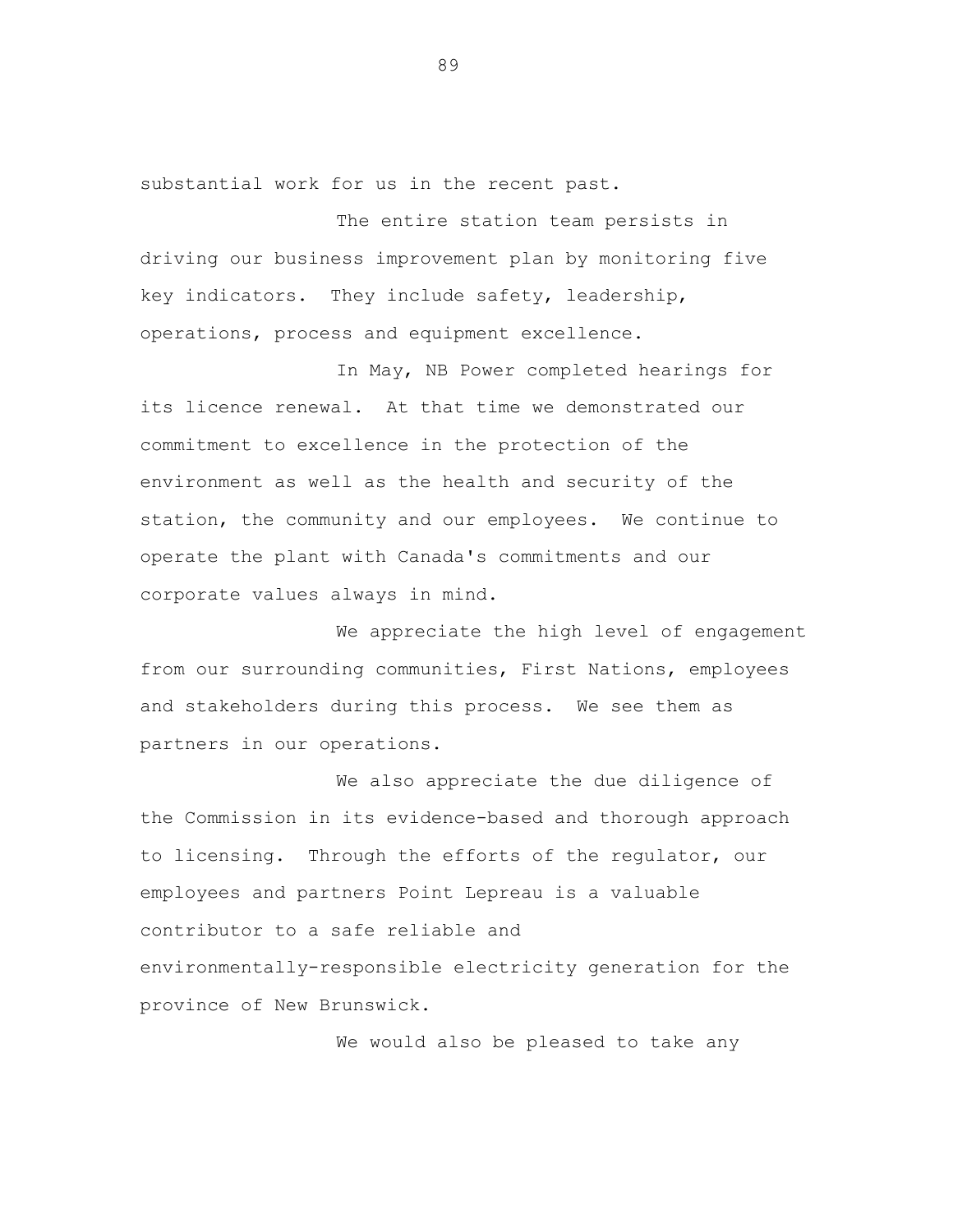questions at this time.

**THE PRESIDENT:** Thank you. So we will now start going through the written interventions. Marc...? **MR. LEBLANC:** Yes. So please note that the Commission will change the order of the interventions to accommodate some of the participants and to put the focus on some of the matters before us.

**CMD 17-M15.3** 

## **Submission from the**

## **Canadian Environmental Law Association**

**MR. LEBLANC:** So the first submission for consideration is from the Canadian Environmental Law Association, as outlined in CMD 17-M15.3. And the Commission has decided that this would be a good time to address in general the matter of emergency preparedness, recognizing that in addition to CELA representatives we have also a representative from Health Canada, the Office of the Fire Marshal and Emergency Management and a representative from NPPs available to answer questions.

So Mr. President, if you want to coordinate the -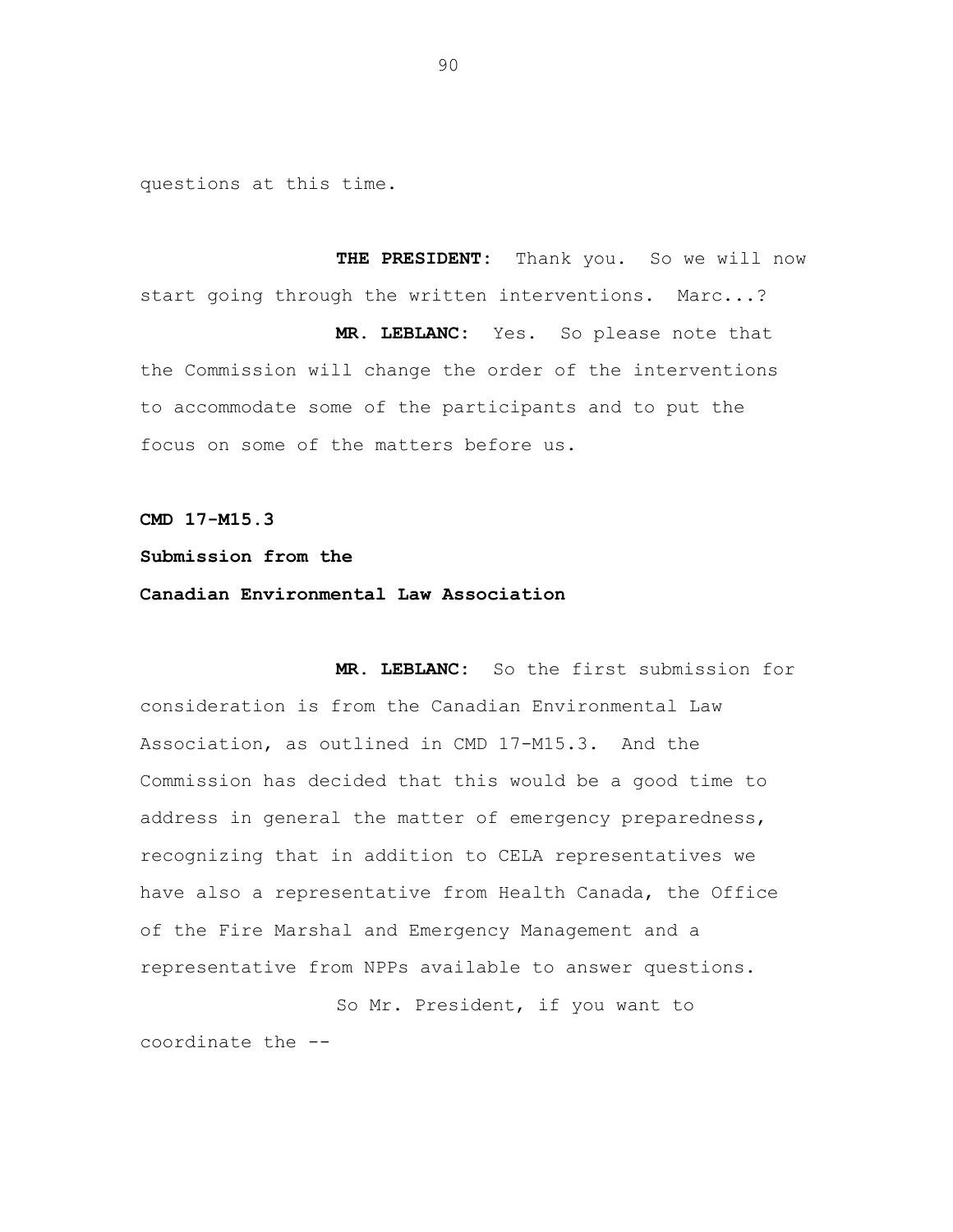**THE PRESIDENT:** Okay, so who wants to start questioning?

Dr. McEwan...?

 **MEMBER McEWAN**: Thank you, Mr. President. First of all, I'd like to congratulate staff on the report. I think it is a nice evolution from the report last year and I think we really are beginning to get some meat that is helpful. So congratulations.

I am going to start, I think, with one of your responses to one of CELA's comments, and that is the provision of documents to the public in a timely fashion. This is something that has come up at a number of meetings and hearings in the past.

And I think whilst it's accurate to say you have a well -- we have a well-established program for public access to documents, I do think that there have been some timeliness issues over the last couple of years that perhaps need addressing and it might be helpful to start with that as a Board overview on how documents are made available and what you consider appropriate timeframes to be for review and response.

**MR. FRAPPIER:** Gerry Frappier for the record.

I think there has been a couple of areas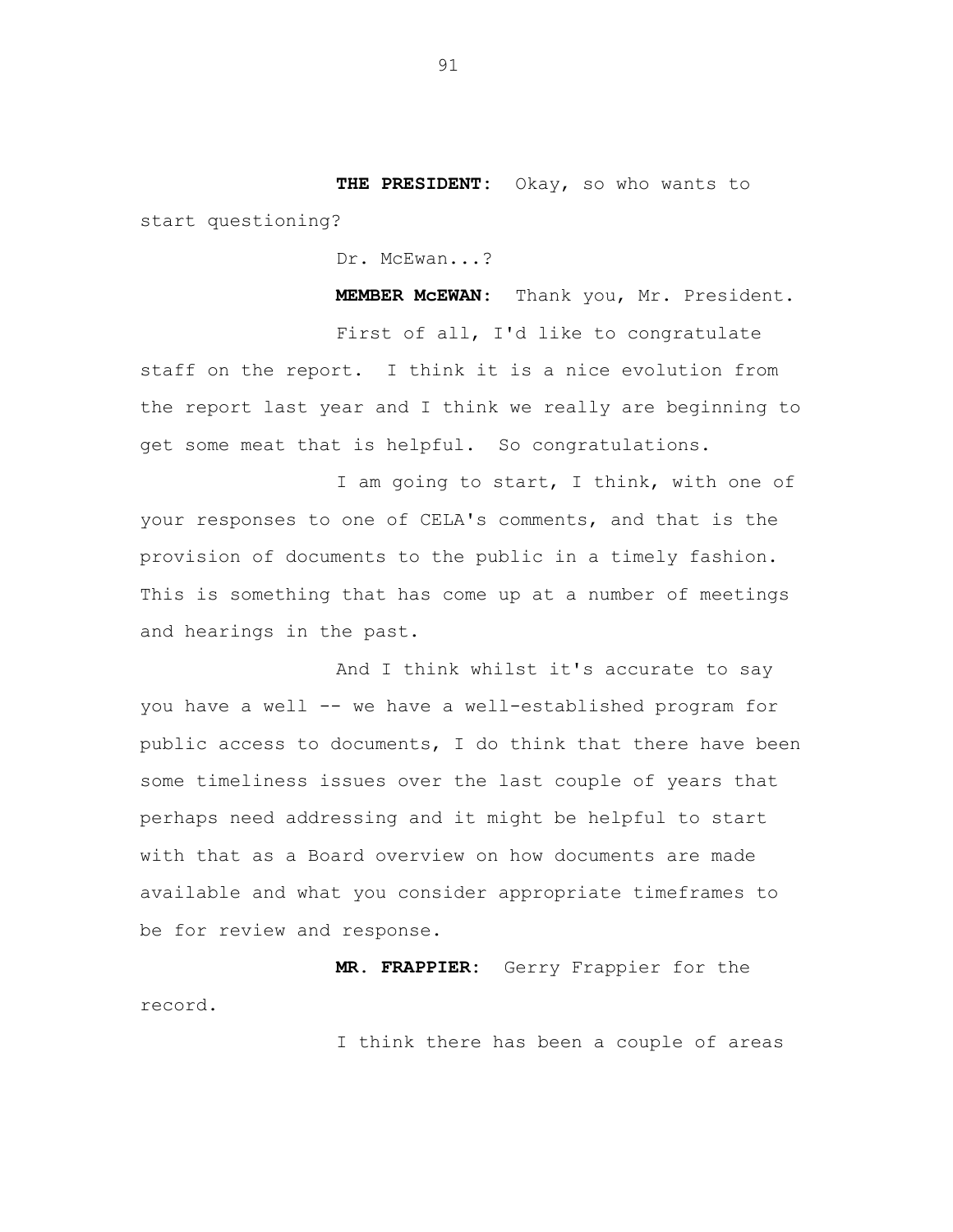of discussion along those. I think what you're making reference to is documents associated with Commission matters. I'm not sure but perhaps the Secretary or the Commission will also want to comment on it.

I would like to say it in a little bit broader format. I think that what we are seeing with the level of transparency and the level of engagement we are getting from the public is more interest in more detailed information, more technical things than we had in the past. So there is -- there is certainly an increase.

So when staff is asked for information, I must admit sometimes we're surprised that people would want to have the information which might be in the thousands of pages of very technical information, so some of that has made it a bit of a challenge. We just didn't have perhaps the attention to the response that the public deserves.

We have made some changes to our -- both how we -- how we are organized and how we respond to requests so that now it's been made very, very clear that any information that is referenced in CMDs will be made available that I's a very limited number of information that should be kept protected from the public.

So, some of it is a bit of a philosophical change. I think we'll still have a bit of a challenge.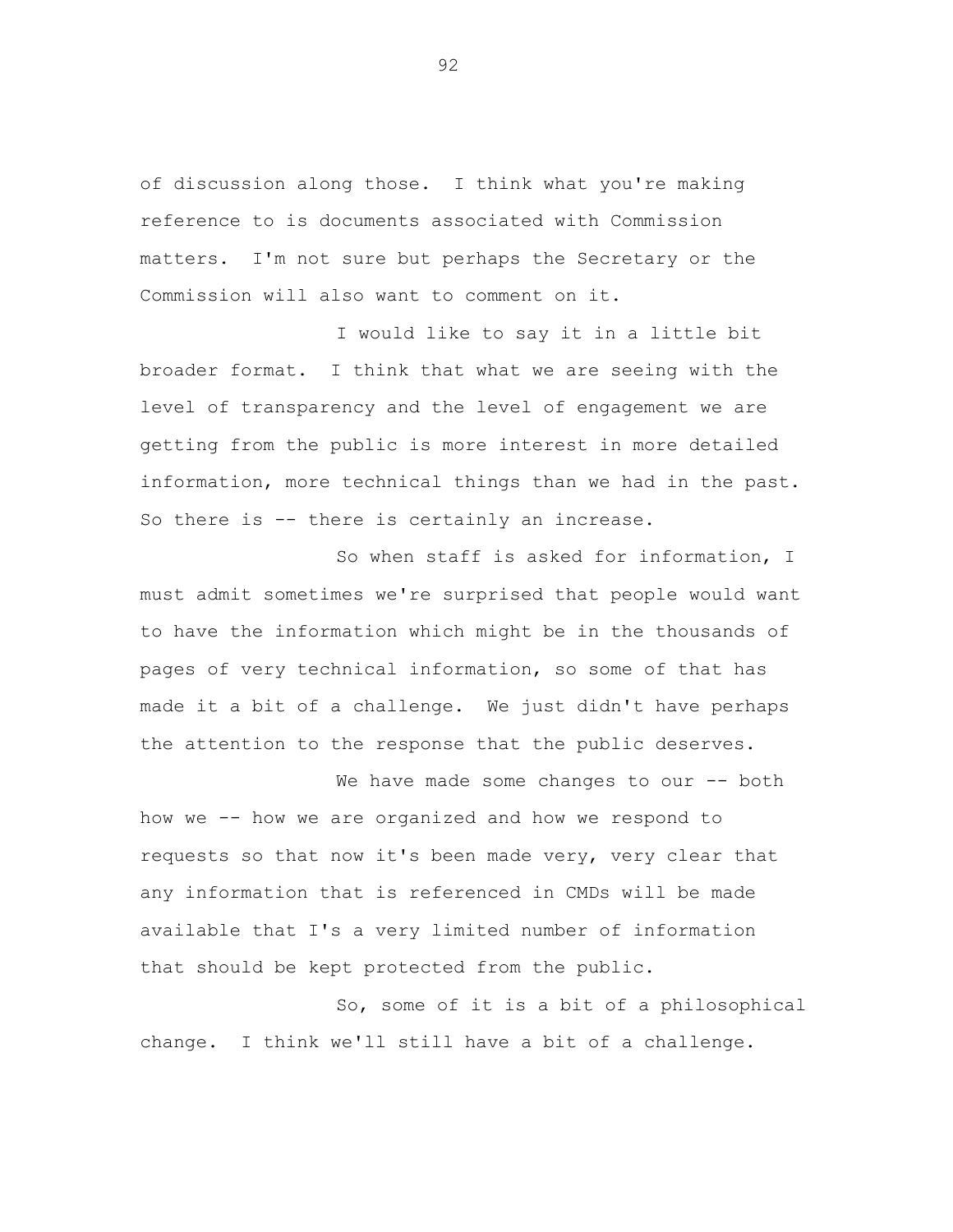Some of that is the process associated with the Commission, though. So I would appreciate Mr. Leblanc's views on some of the timelines or timelines that are set. And, again, if some of the documentation that is being asked for is very technical and people want to get a technical expert to help them with the review, I think we are going to have ongoing challenges with those based on the timeliness that it might take for somebody to review something in depth.

Part of what I see as a solution to some of that is the regular engagement like what we are doing right here, if you like, so that we know that we are going to be in front of you ono an annual basis. There is an opportunity for people to ask for things along the year, such that they can be as ready as they want to be or expect themselves to be for this report.

The other aspect, of course, is the link from a communications outreach perspective in helping people be as ready as they can. And for that I might ask Mr. Saul if he wants to comment on that.

But first I don't know, M. Leblanc -you'll take that offline; okay. So then I would ask if anybody from our -- yeah, okay, over to you.

**MR. SAUL:** Thank you, Gerry. Dawolu Saul, Director of the Strategic, Regulatory and e-Communications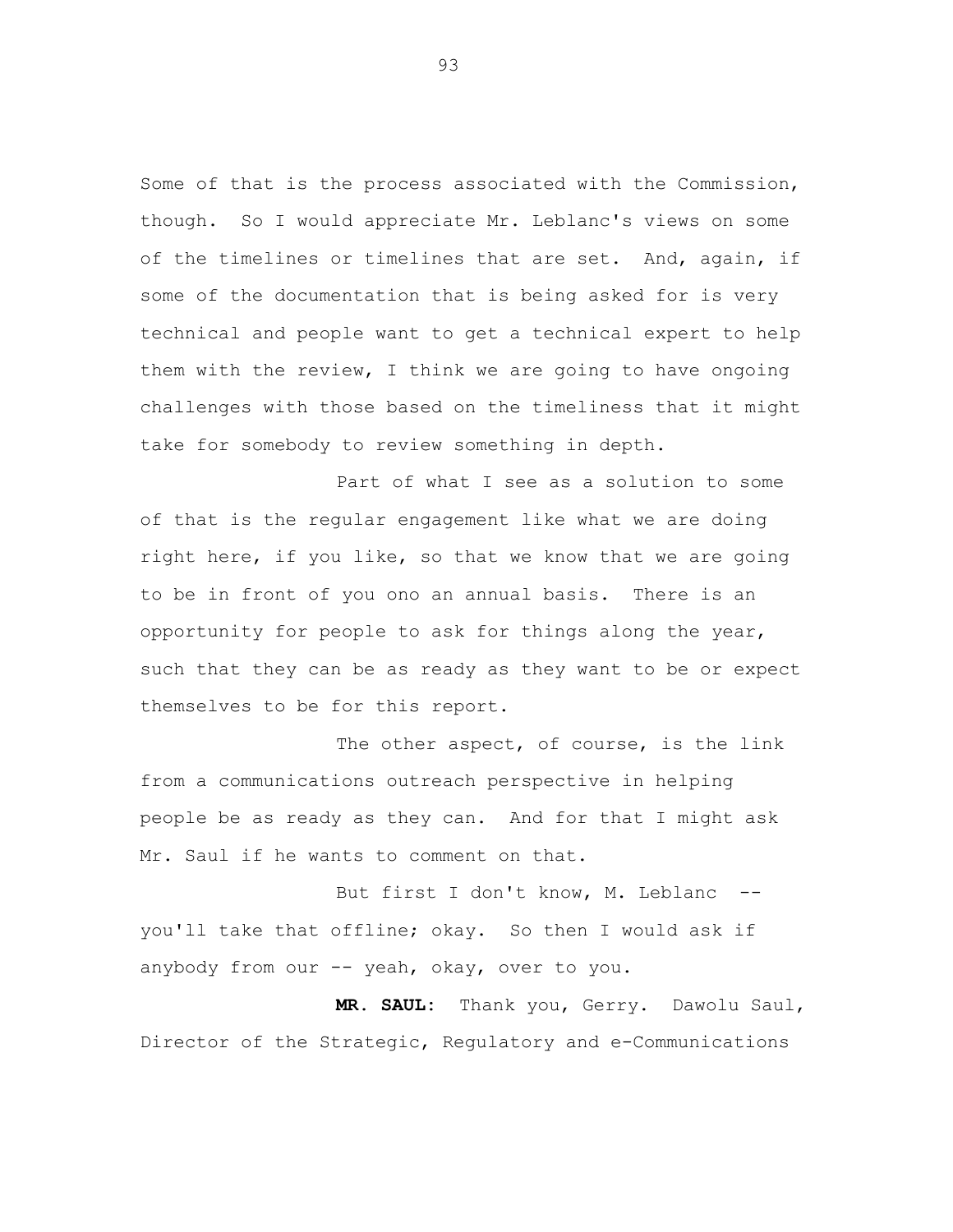Division here at CNSC.

One thing that we try and do is to break down the technical information for the members of the public. We are quite prolific in our social media offerings as well. We would take different things out of the annual report and put them in layman's terms. While keeping the integrity of the content itself, we do see a lot of interest from the public and we try and accommodate as much as we can within the parameters that are allotted to us.

 **MEMBER McEWAN**: Do you have any formal communications with intervenors in advance giving frameworks for informational availability, giving updates or giving insights on how data can be accessed?

**MR. FRAPPIER:** Gerry Frappier for the record.

Not specifically with intervenors. We are moving forward with respect to the Indigenous groups to have a regular relationship with them.

I think that we should also point out that -- and Dawolu would have a better number but we have a lot of people who subscribe to our information, not just the website but the actual emails that we send out. Within there is information about things coming up.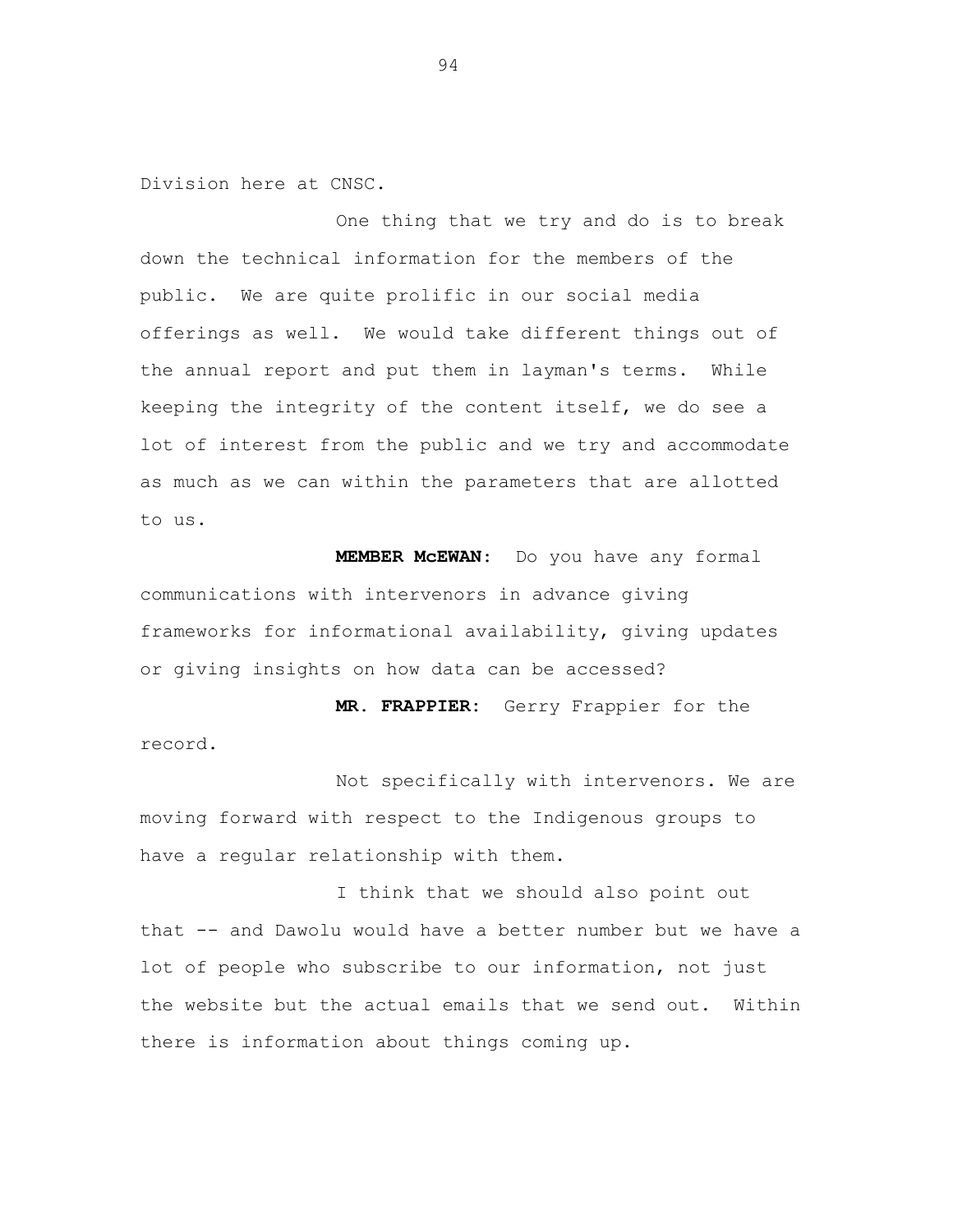We haven't -- we could perhaps look more at what kind of information intervenors might want but it's very hard for us to predict what an intervenor would want to be and they are not an intervenor until we sort of have the process started. That's why I am saying that then you get caught up in some of the timing of the actual process that makes it difficult to give much more time than what the Commission is expecting for the whole process to achieve. We don't want to end up adding significant amounts of time to the hearing process.

**MEMBER McEWAN:** Thank you.

**THE PRESIDENT:** Thank you. Move on? Dr. Demeter?

I think we should take advantage of the Office of the Fire Marshal to actually deal with emergency management now because they are not available late in this afternoon.

**MEMBER DEMETER:** So that's actually one of my questions here so it leads well.

So on page 15 of CELA's submission they have a quote from -- a reference to the Darlington decision saying that:

> "the Commission noted that evaluating off-site emergency planning in the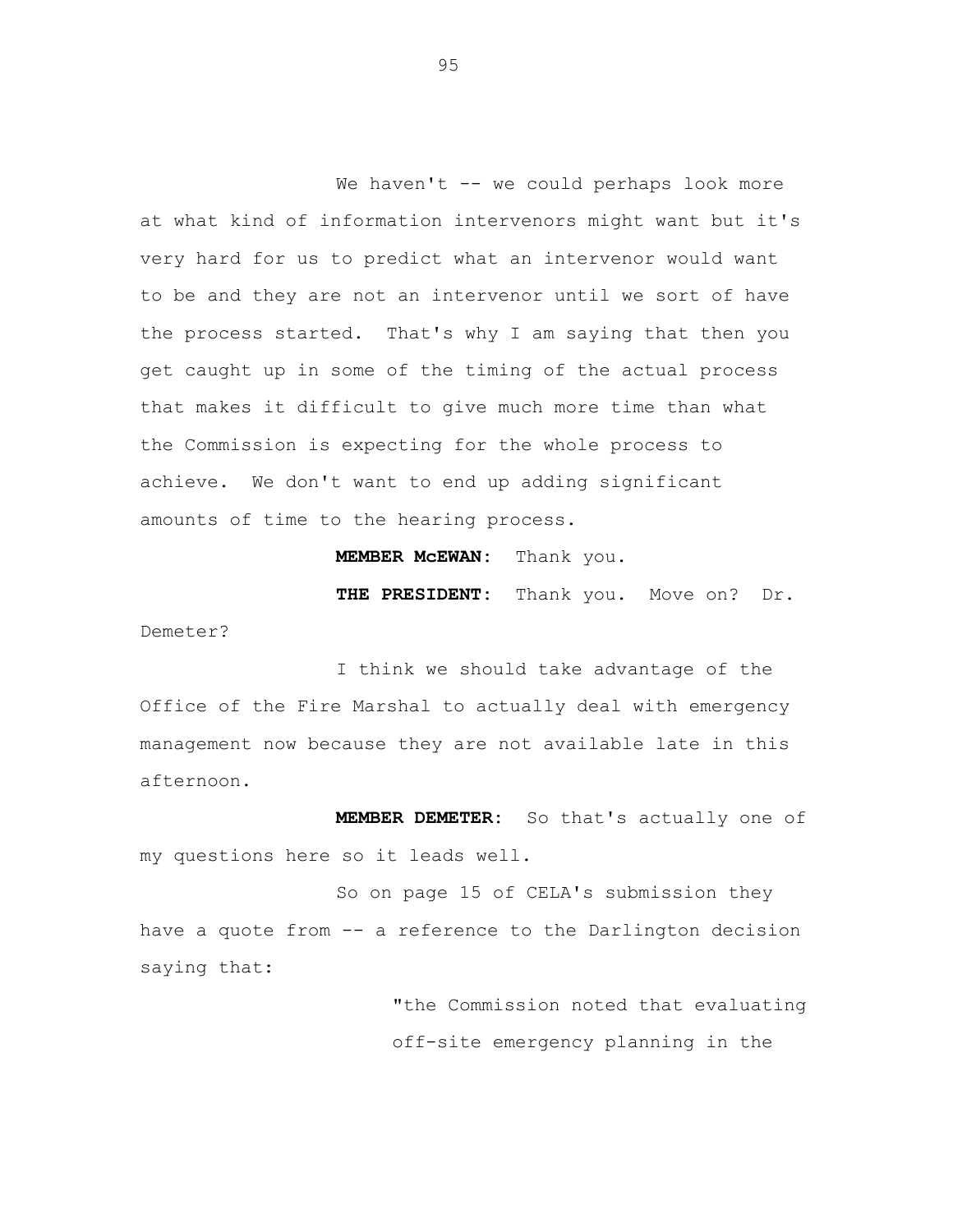areas surrounding the Darlington NGS is not a responsibility of the CNSC." So for clarification of the Commissioner

and for the process, I wanted to clarify that there is issues of jurisdiction. There is issues of accountability and my understanding is that the licensee, irrespective of jurisdiction, is responsible for safety of the environment and individuals on and off site.

And I wanted to confirm or understand from CNSC's point of view what formal process they have to evaluate, although I understand there is jurisdictional issues, but to evaluate off site emergency planning relative to resources adequate and whether it meets standards, because at the end of the day irrespective of the jurisdiction, if the off-site emergency plan doesn't meet a safety standard that still falls, as I understand it, on the licensee to try to manoeuver it so it does meet it.

So I don't think this statement is correct as it's quoted, and I'm not sure of the context but I need validation that we are evaluating off-site emergency plans and they do meet a certain standard that staff is comfortable with, and that is part of the process.

**MR. FRAPPIER:** Gerry Frappier for the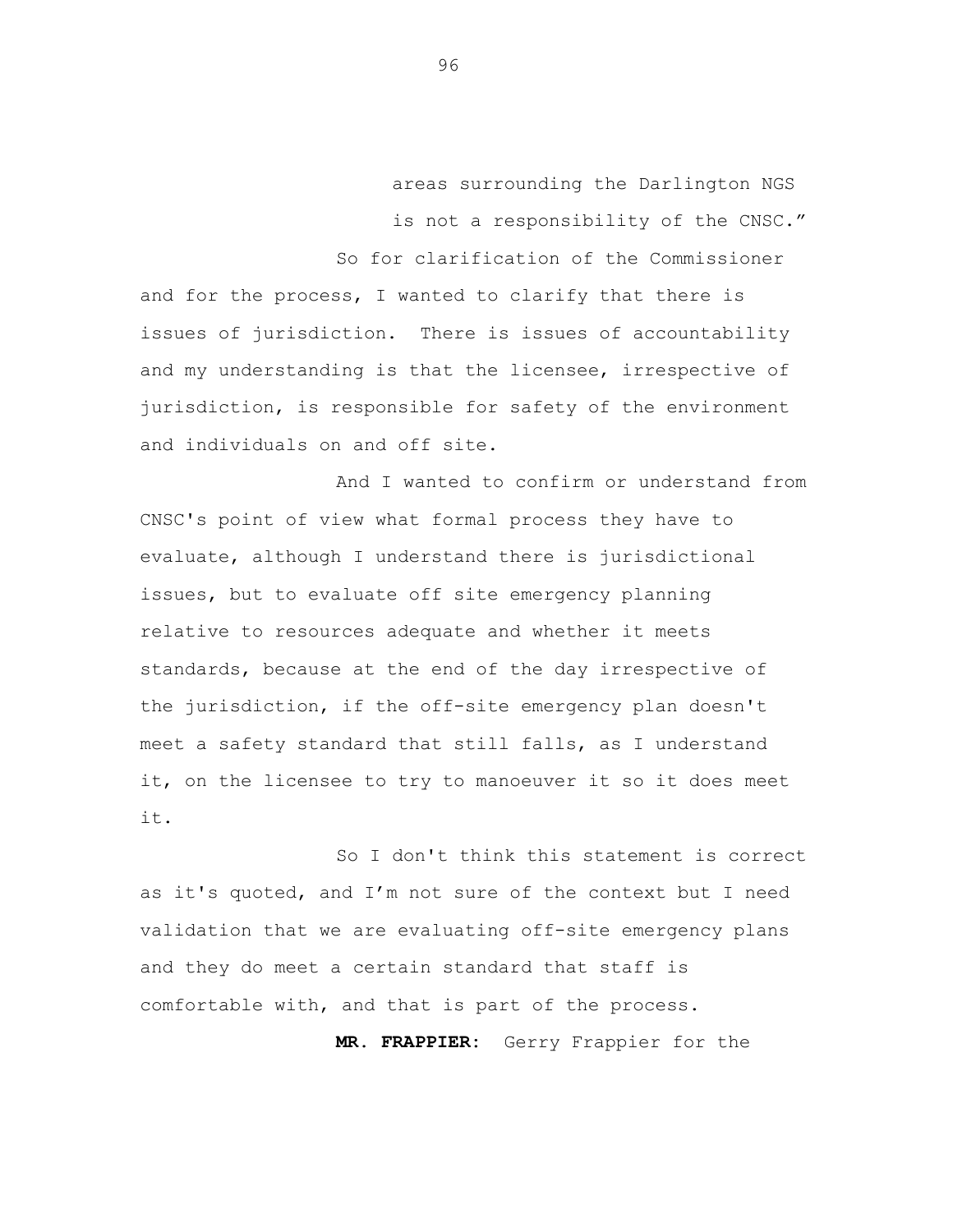record, and then I'll ask Mr. Sigouin to add to this.

But in general, we are licensing licensees and their activities and we do accept that we have a responsibility for ensuring that, as we would call level 5 of our defence in-depth, which is emergency planning, is in place and is capable of doing what is expected of it.

Some of that -- a big part of that is within the licensee's responsibilities and we have programs to evaluate their programs, if you like, that. But a very important part of it is outside of the plant fences and we have a requirement for licensees to be interacting with the authorities outside the -- in the broader community, both provincial, municipal, regional, the police force, fire departments, all of those, and that's appropriate for us to have those requirements on licensees.

Whether the actual jurisdiction, if you like, being let's say provincial, we are not -- we do not view ourselves as being responsible for evaluating the Province's capability, but we do expect that there is a process by which they are included in evaluations of overall response. So that we do make it a requirement on our licensees to run exercises for instance that will include a broader group, that will include the provincial authorities and also for their plans to reflect how the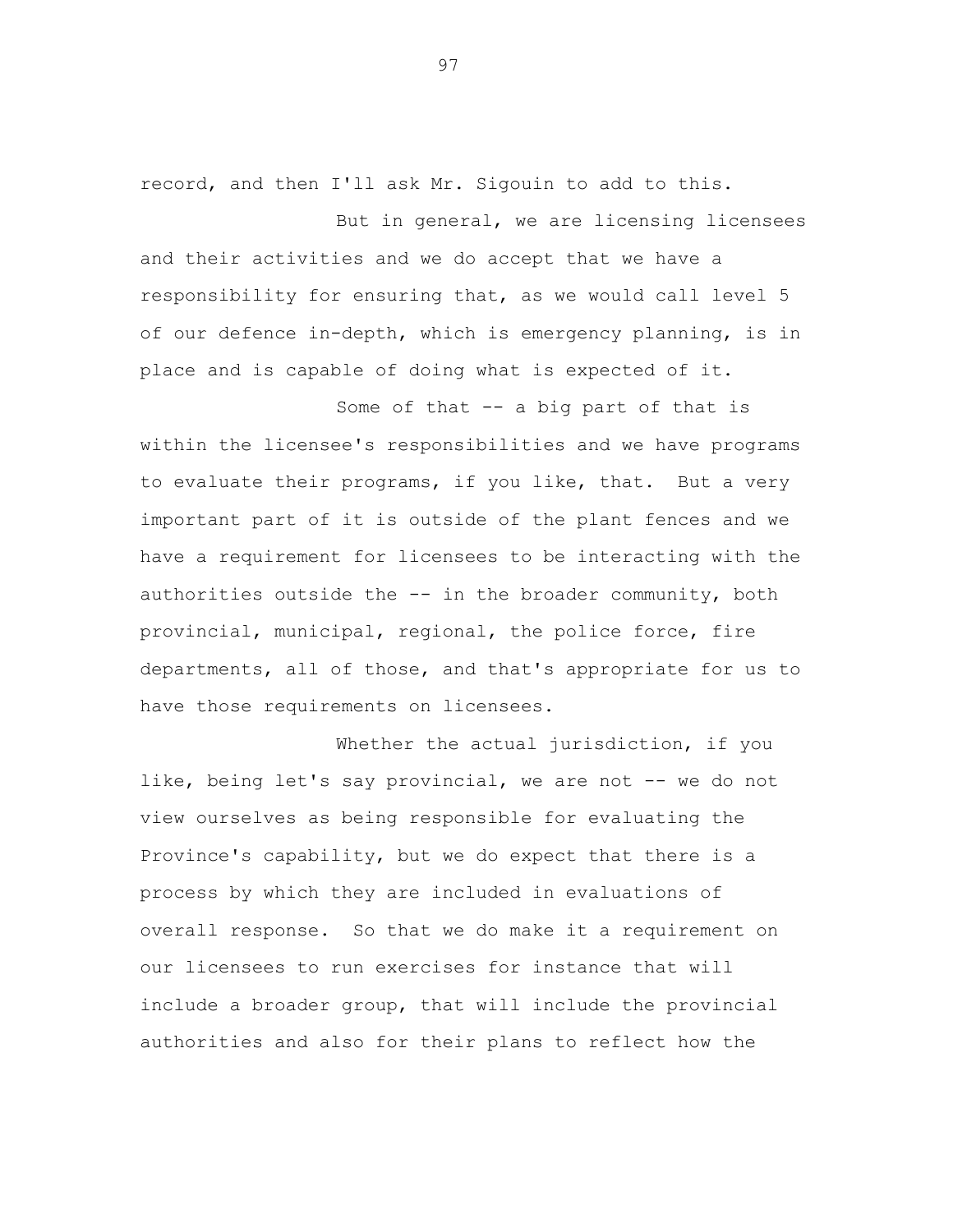provincial plans and theirs interact.

**THE PRESIDENT:** I think it's now a good time and a good segue to hear from the Office of the Fire Marshal and Emergency Management about what they consider to be their mandate, how it relates to the licensee's mandate, and after that I would like to hear from Health Canada how it all fits together into the national mandate.

**MR. MORTON:** Well, thank you very much. Good morning. For the record, my name is Mike Morton. I am the Director of Emergency Management for the Office of the Fire Marshal and Emergency Management which is a part of Ontario's Ministry of Community Safety and Correctional Services.

 Under Ontario's *Emergency Management and Civil Protection Act* our ministry is responsible for planning for nuclear accidents and the off-site consequences, and we have a broader responsibility for nuclear radiological emergency management within Ontario.

I would like to take this opportunity just to briefly update on some of our enhancements that we are carrying out to the Provincial Nuclear Emergency Response Plan and some of the evaluations that have been conducted over the last years.

Just for context of those in the room, as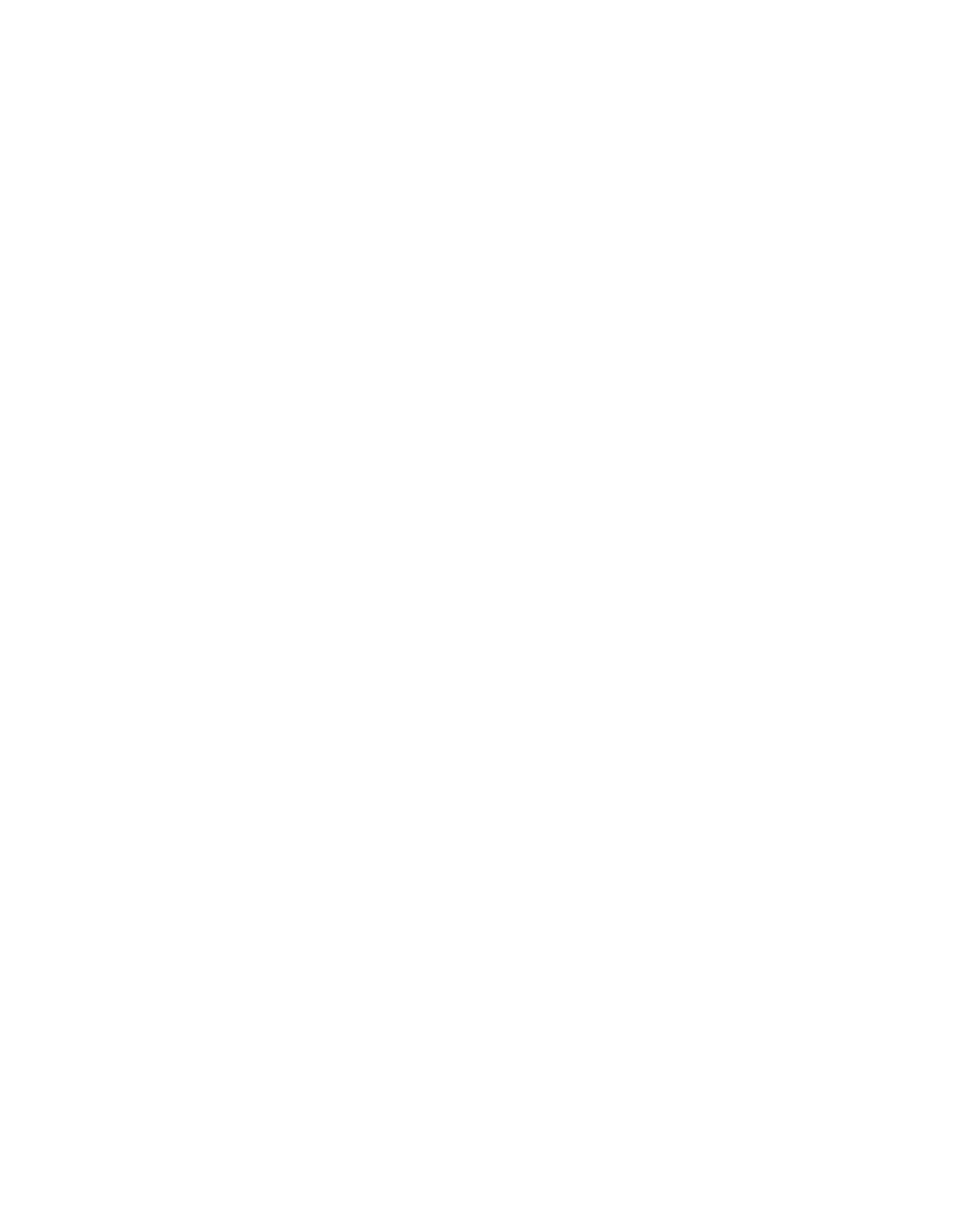record.

So as you know, the INES level is an IAEA convention with respect to how to classify an event or an accident such that it allows communication basically around the world, but to people with respect to the level of severity of the accident.

We have had many exercises that have different source terms if you like, different levels of accidents and different INES levels that would have been associated with them. And we have done studies that have different INES levels, including INES level 7.

And we have emergency plans in place that take account of what would be done no matter what the INES level would have been prescribed to it, because of course what we're really interested in is the various dose levels. So I'm not sure of the Office of the Fire Marshal wants to add to that.

**MR. MORTON:** Mike Morton, Office of the Fire Marshal for the record.

All that I'll add is that our public posted PNERP planning basis discussion paper does speak fairly extensively to the scenarios that the 2018 PNERP would be prepared for. That does involve multi-unit accidents and multi-unit accidents that could be considered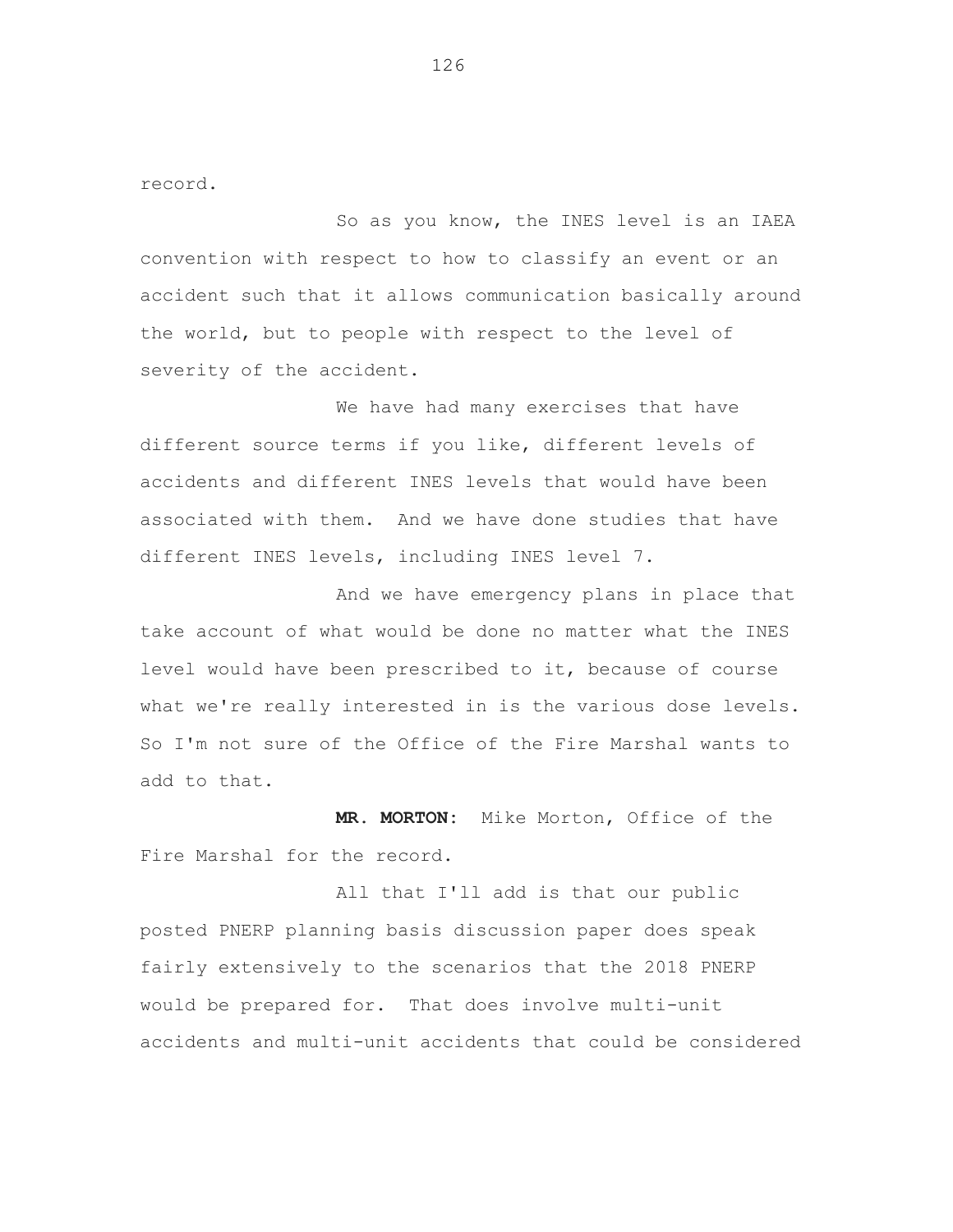worst-case scenario have been the subject of the major exercises that have been held since the Fukushima disaster. And those exercises and lessons learned are informing this new iteration of the PNERP.

So there's certainly considerably more information within the paper. Our advisory committee will be looking at the scenarios and we'll be ensuring that our plan is comprehensive enough to assess what we would consider worst-case credible scenario.

**THE PRESIDENT:** Thank you.

Couple of other quickies here. Did -- the intervenor talked about sirens. The requirement for the sirens as per the plan, have they all been fulfilled? Staff or whoever wants to answer that.

**MR. LOCKWOOD:** Randy Lockwood for the record.

I'll call Steve Lesiuta, Scott Burns, and perhaps Steve Gregoris. They could speak to this question, Mr. Chair, and as well any questions you have around preparations for the upcoming drill this fall as well.

**MR. LEBLANC:** We have a little logistic issue, so if somebody can just free up a chair for a few minutes, please, thank you.

**MR. FRAPPER:** Mr. President, maybe as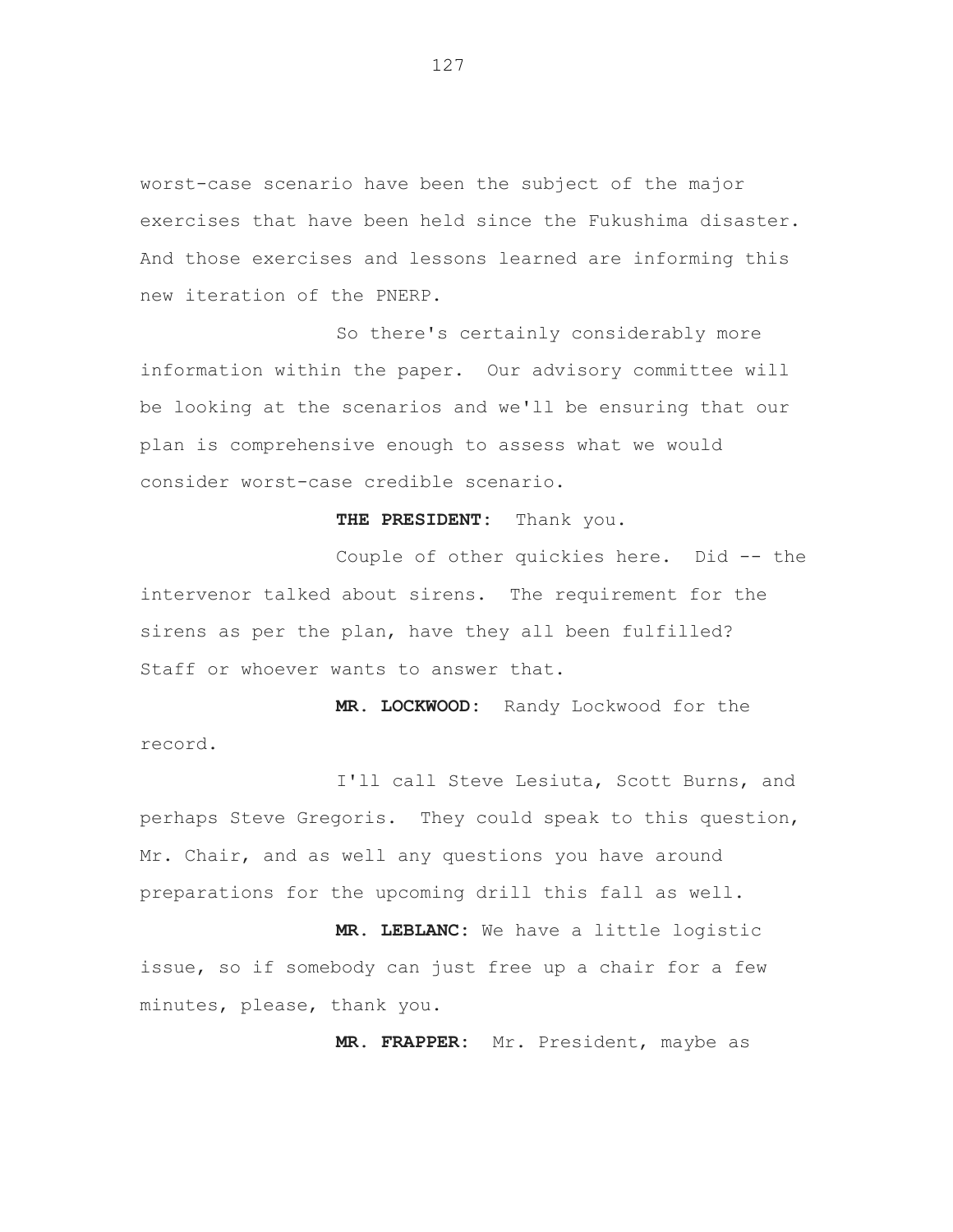they're setting up we could ask Mr. Morton from the Office of the Fire Marshal to give us an oversight of where they see public alerting.

**MR. MORTON:** Mike Morton, Office of the Fire Marshal.

At this time, we feel that all public alerting requirements under the current plan are met. We have sirens in place in the contiguous zones surrounding the sites. Those sirens are regularly tested. We're confident that public alerting can be activated within the required 15-minute notification period. And we're comfortable with the facility and municipality's ability to demonstrate timely public alerting out to 10 kilometres.

I know that both the OPG and Bruce Power have invested significantly in these and participate in the regular testing and upkeep of these systems, and they may wish to comment further as well.

**MR. LESIUTA:** Steve Lesiuta for the record. I'm the director for Emergency Management and Emergency Preparedness for Ontario Power Generation.

I agree with Mike Morton's comments on the public alerting via the sirens around Pickering and Darlington.

I would like to speak a few moments about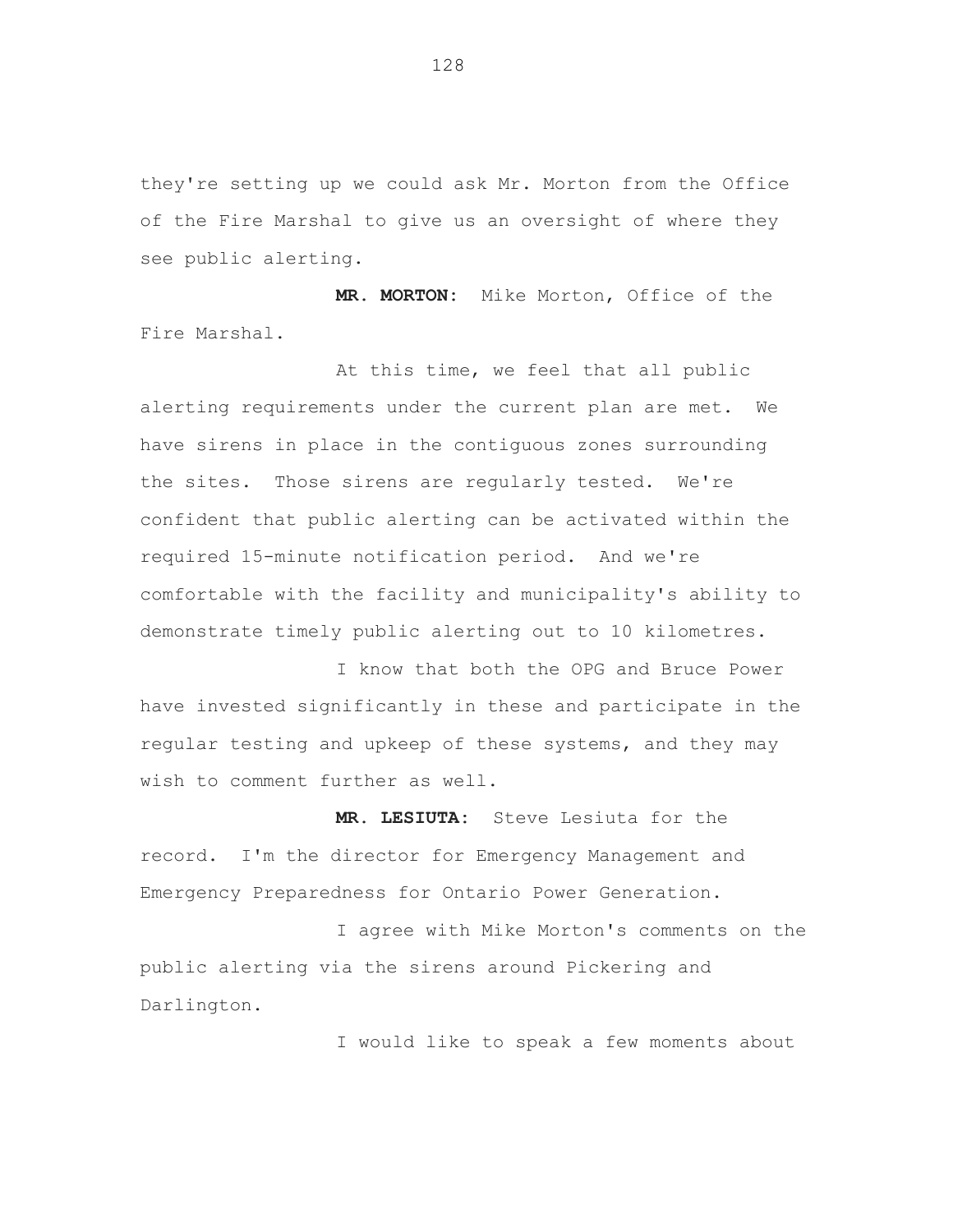the -- we did talk about the large-scale exercises planned for Pickering. I would like to speak for a few moments about that if I may.

We're having large interoperability exercises scheduled for December 6th and 7th. We have confirmed participation from over 34 federal, provincial, and regional agencies. This includes the CNSC, the Federal Coordinating Group, Health Canada, Office of the Fire Marshal and Emergency Management, Region of Durham, and the City of Toronto.

In order to develop an exercise and scenario that meets all of the objectives of all the stakeholders, we have established numerous oversight committees to ensure that all the objectives are met. So with just by naming a few, we have a Joint Exercise Planning Team, which has all of the external partners participating so that we can validate the scenario. We have a Scenario Development Working Group, we have various steering committees.

Planning -- we held a planning conference in July -- sorry at the end of June, and we have another planning conference in October to ensure there's alignment across all the participants. And we also have a Senior Alignment Steering Committee.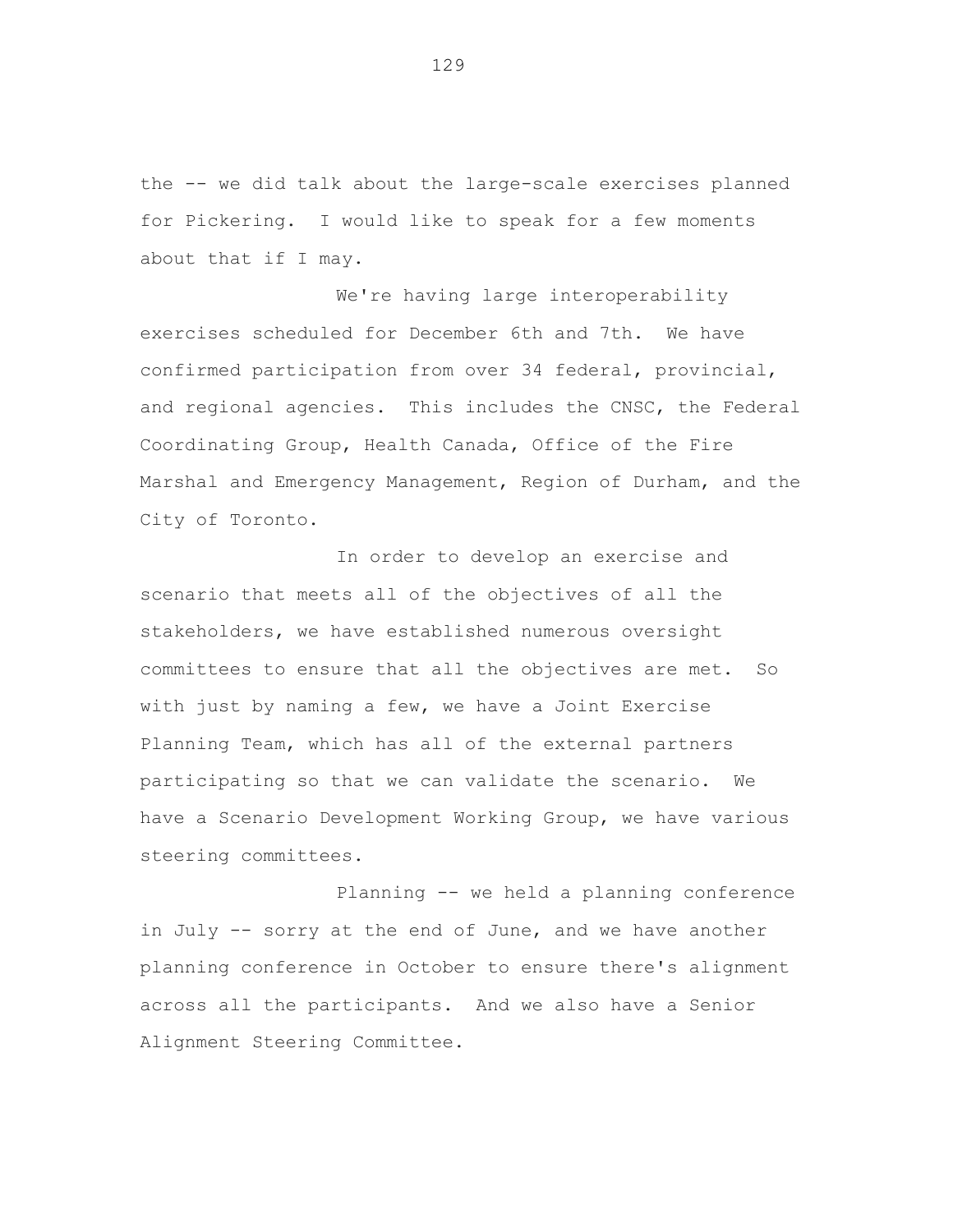Also what we -- as Frank Saunders pointed out, we do invite other utilities to observe our exercise and to share experiences. We will be issuing an after-action report. There will be an industry after-action report as well as one for the site. So we do share our experiences with all the other utilities as well. THE PRESIDENT: Okay. So any other -- Dr.

McEwan?

**MEMBER McEWAN:** Thank you, Mr. President. I just got a couple of little ones as well.

On page 12 of the CELA report, there's a comment here CELA makes that:

> "despite the Commission members' encouragement to start 'to ensure adequate public involvement,' there was limited outreach to CELA to review the CSA standard."

Is that CNSC's responsibility or would you not expect CELA to have been actively engaged themselves?

**MR. FRAPPIER:** Gerry Frappier for the

record.

And so the standard that they're talking about is the National Emergency Standard. It's been referenced a couple of times, or CSA N1600, that the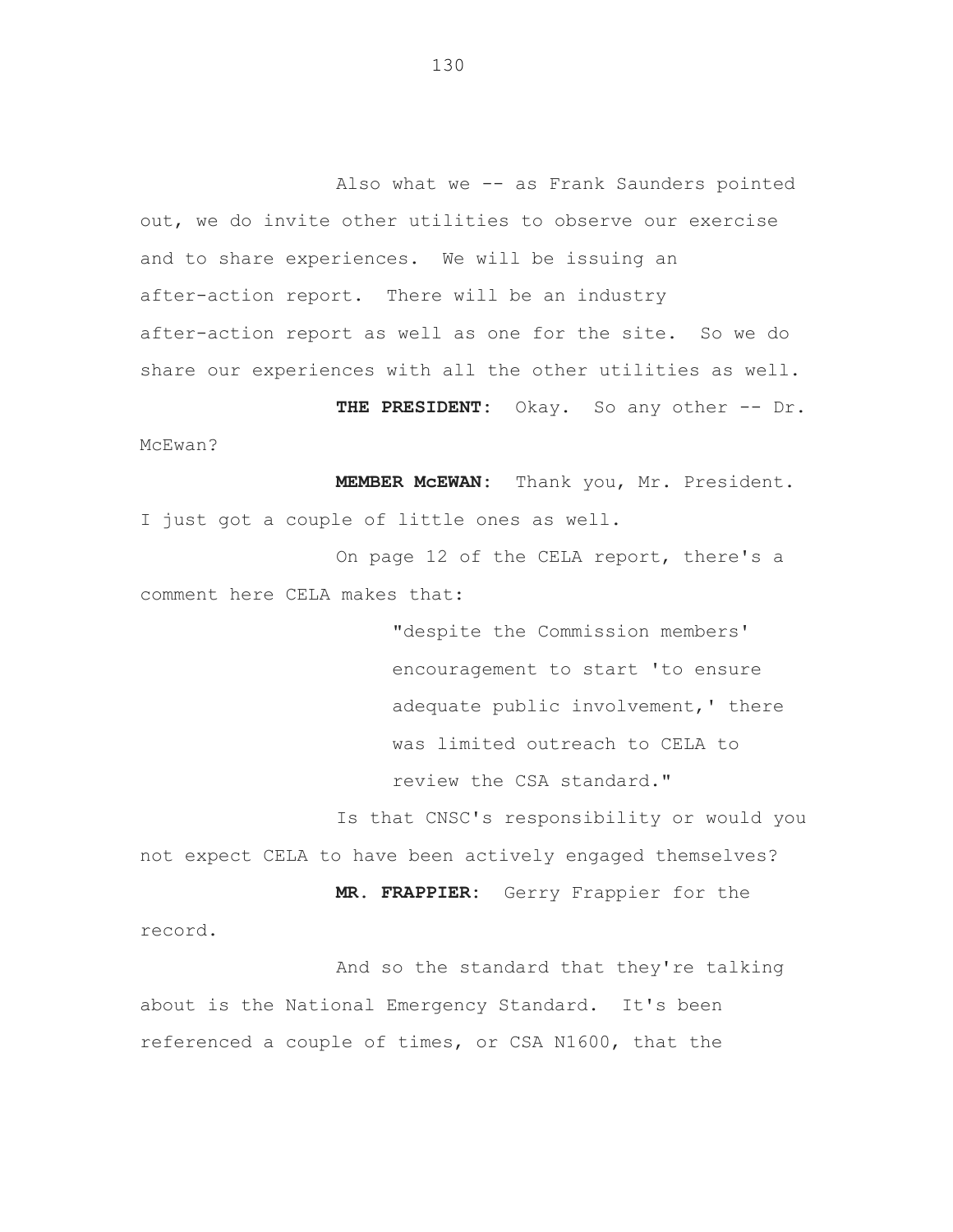Commission and the CNSC were heavily involved in requiring updates and creating.

But the CSA standard is developed by the Canadian Standards Association. They have a process. Their process provides for public involvement, certainly involvement of stakeholders. And in the development of this standard, their process does cause for the standard to be written and then to be sent out for comments. At that point in time, certainly, CELA is -- had the opportunity, and I think they make reference to that, that they had the opportunity to make comments and then -- and add to it.

If you want more, I'd have to ask perhaps Mr. Sigouin to explain how that particular standard got developed.

**THE PRESIDENT:** Just another piggybacking on this question, the intervenor says on page 24 that they -- the standard is not available. I thought that those standards are now publicly available? So somebody can clue me in on that, please.

**DR. VIKTOROV:** Alex Viktorov for the record.

I have some experience with CSA work. So the members of the committees developing any standard are selected from recognized experts in the field. They are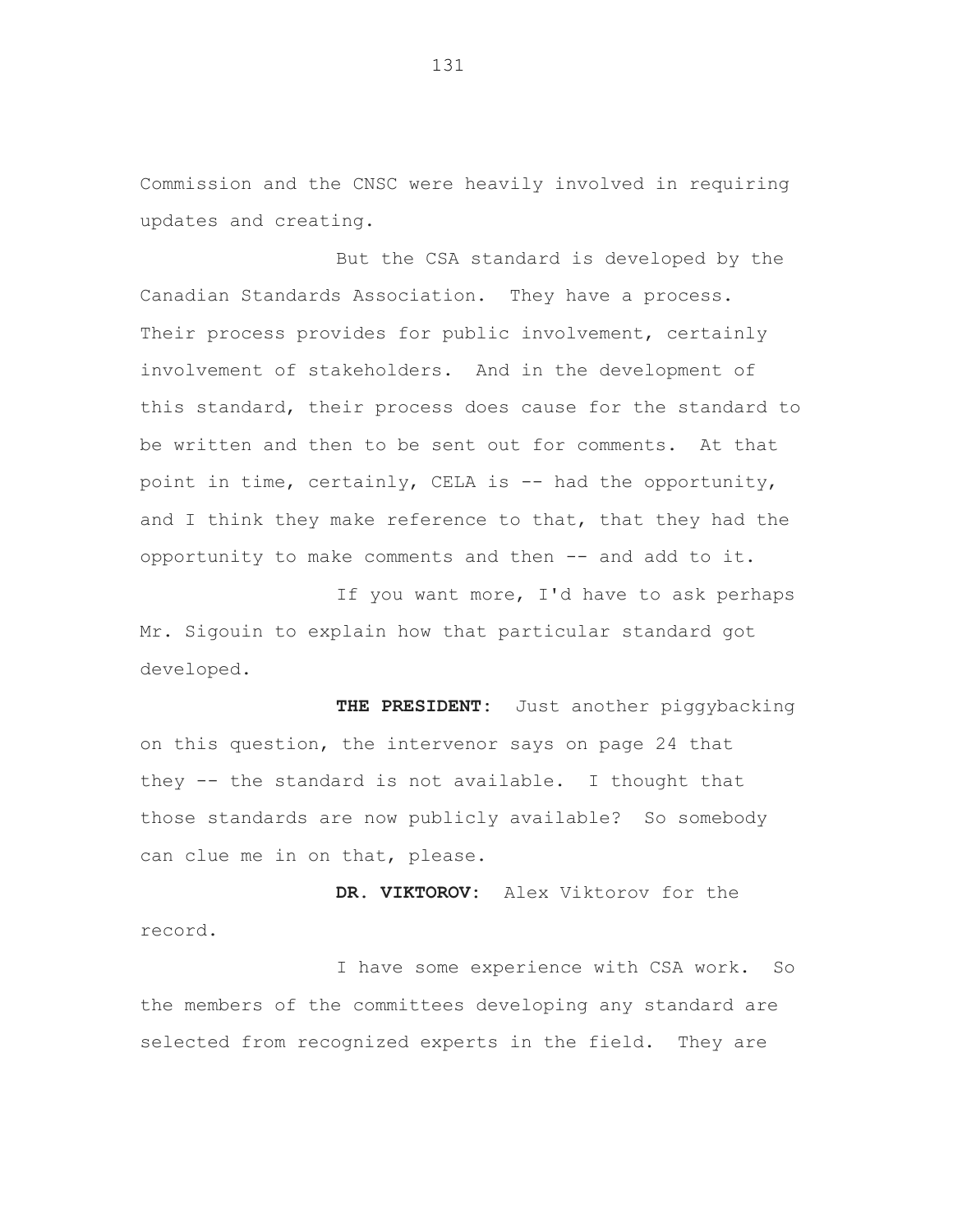not really picked -- the names are not picked by any predistribution from organizations. If CELA has a recognized expert in the field, they would be considered, but they have to be really expert in the field, not just interested parties.

Any interested party is invited to participate through public consultation. It's usually 60 days and the comments are solicited and dispositioned one by one on their merit.

Also the standards are revised every five years, so open for updating every five years. So in few years the standards will be open again for public input.

With regards to availability, generally they are not. It's a commercial product from CSA and they are available but for a price from the CSA. Of course if CELA asks CNSC to provide a free copy, we could arrange that.

**MR. SAUNDERS:** Sorry, Frank Saunders for the record.

I need to correct that. That's not true. They are available on the Communities of Interest website. Anybody can sign in. You just log in. You can see the standards any time you like, any CSA standard. What you can't do is print a certified copy of it. But if you want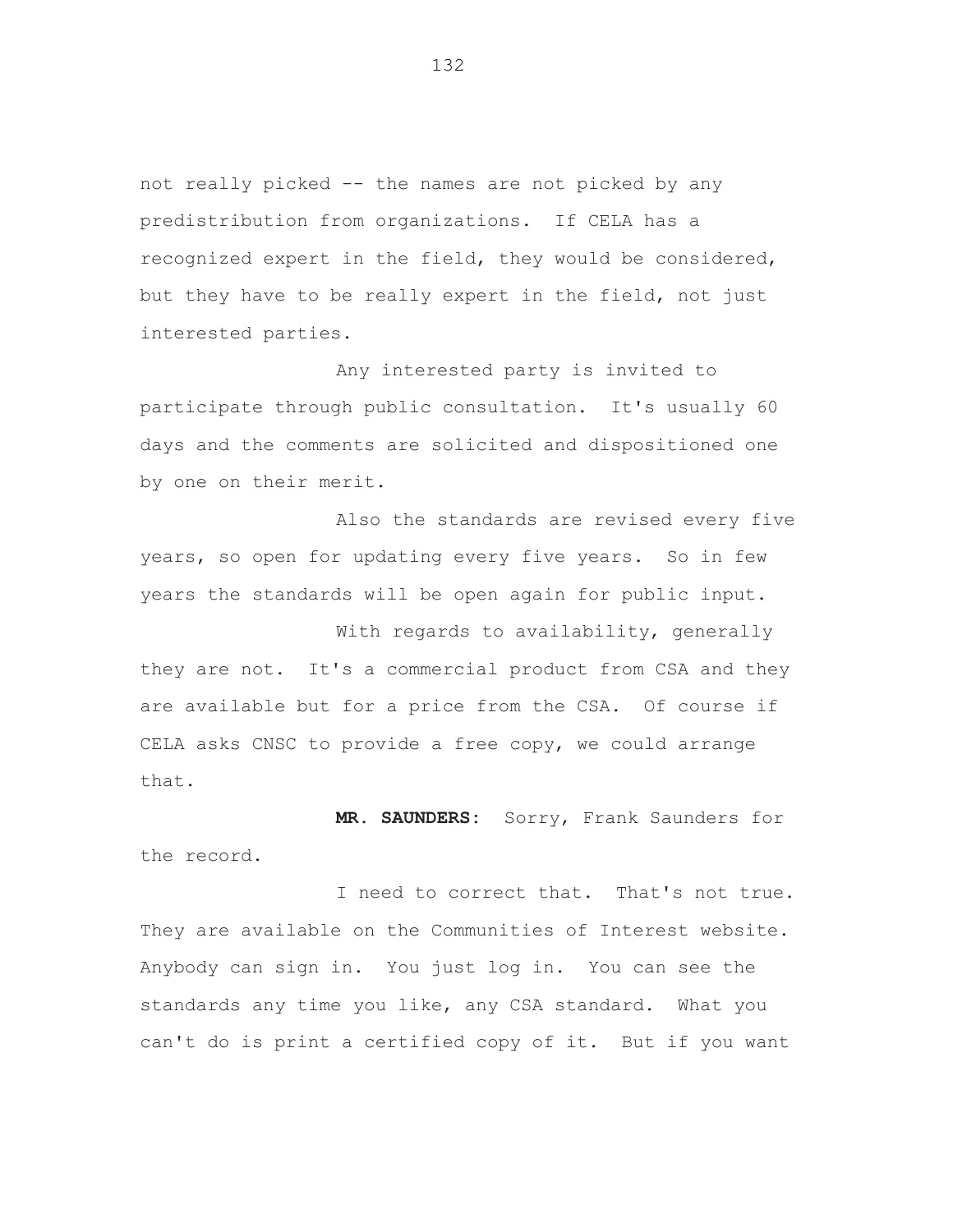to read the standard, see the concept, you can do that through the Communities of Interest. And that was done intentionally to make sure the standards were widely available to people.

But if you're a company like us or someone else, then you want to use the standard as part of your QA program or whatever, then you need to buy it.

**THE PRESIDENT:** Well, that's what I thought. I thought that every reference material that the CNSC uses become publicly available somehow.

**MR. FRAPPIER:** Gerry Frappier for the record.

That's correct.

I'd also like to point out that the CSA isn't just a company out there. It is -- the production of standards is something that the Government of Canada does control, if you like. And so there's the -- I forget exactly there what it stands for, but the SCC has accredited them as a standards organization, and that involves making sure there's a process that has appropriate opportunity for public input while at the same time making sure that the standards are developed to the highest possible quality.

**THE PRESIDENT:** Go ahead.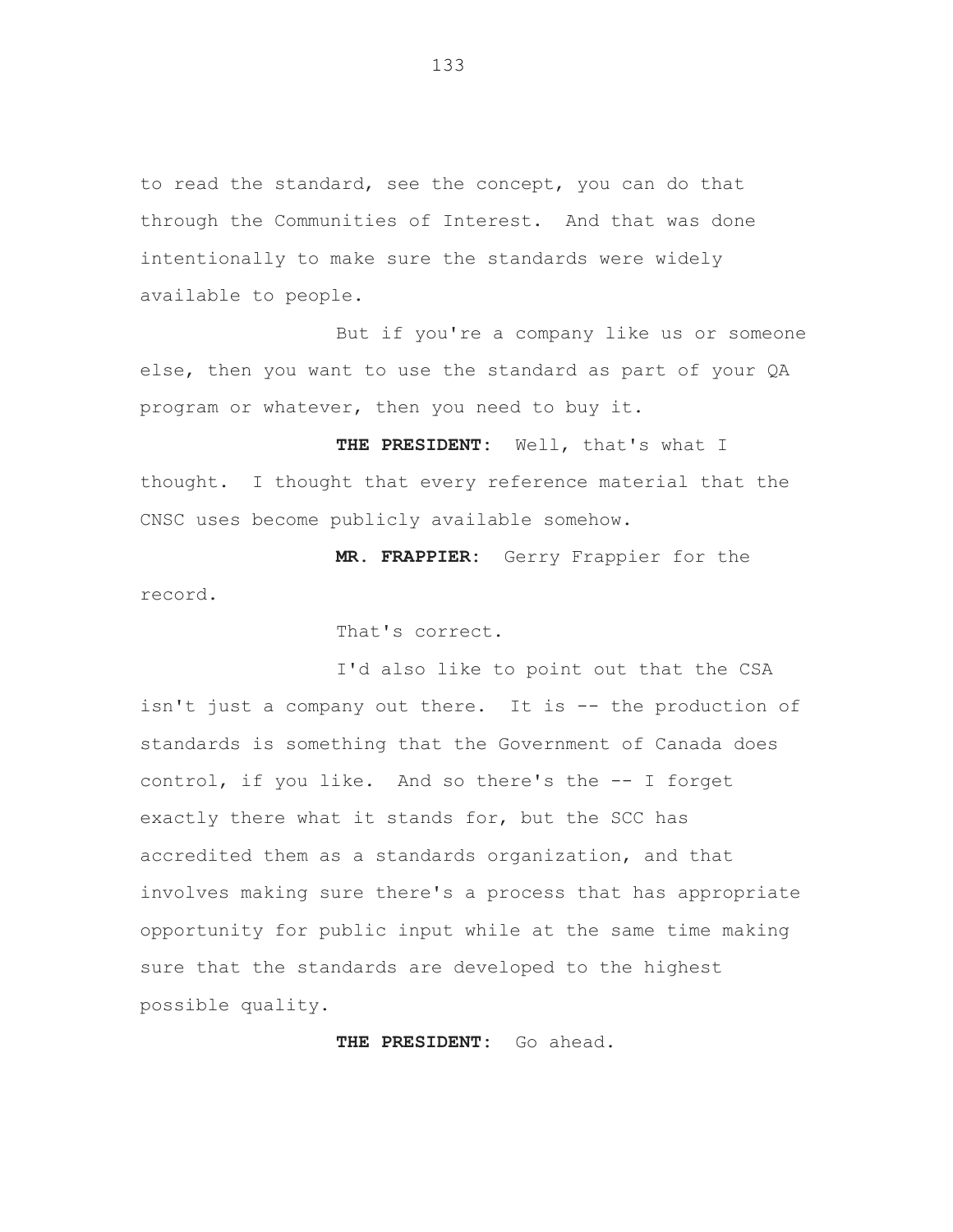**MEMBER McEWAN:** Can I just follow up in that same paragraph, because I had a question around that.

CELA requests that CNSC cease reliance on CSA standards. Does anybody want to comment on that? It seems an impractical and unlikely suggestion.

**MR. FRAPPIER:** So Gerry Frappier for the record.

I'll certainly comment on that. The CSA standards and other standard-making bodies are absolutely essential to the CNSC and to ensuring that there's safety within the industry. Having appropriate standards that people can be held accountable to is very important in both quality assurance, as was just mentioned, but also in oversight so that we can both specify that as our expectations that a certain standard is being met.

I think the intervenor is suggesting perhaps we would make all of these standards through REGDOCs, and that's just not practical from the perspective of both the purpose of this -- CNSC and its REGDOCs, but much more importantly just on the expertise. As Mr. Viktorov had mentioned, these require people to be really experts in their field. It's not just the CSA standards. There's, you know, international electronic and electrical engineering standards. I mean, the engineering world is -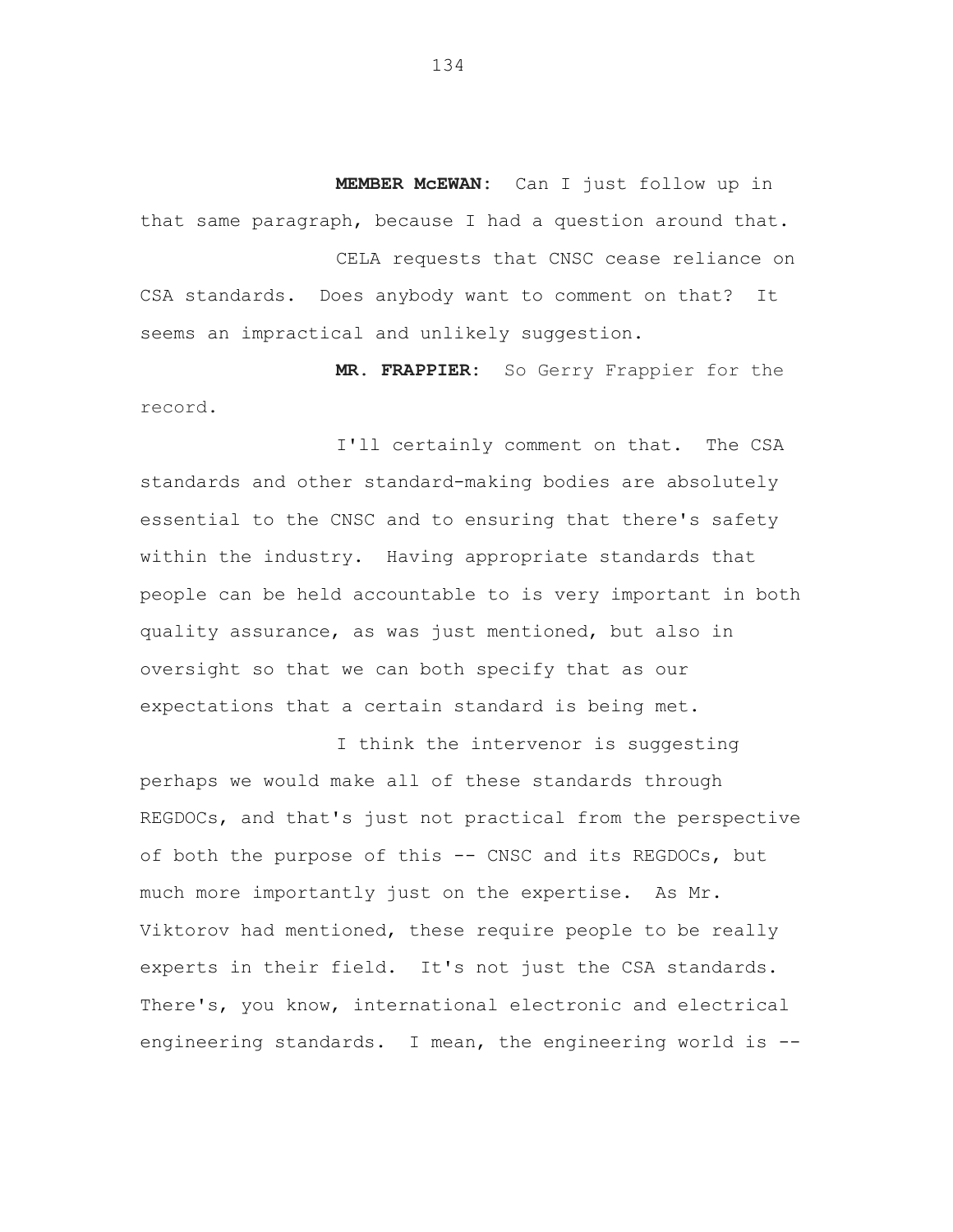has a need for sound standards, and I don't think that's going to change. And we certainly could not produce them all. It's just not practical.

**THE PRESIDENT:** Thank you. Any questions? **MEMBER DEMETER:** Maybe just one last question. It was one of a practical matter that CELA had made reference to a description around self-decontamination in the emergency response plans that are available to the public -- so in the key zones, maybe primary or secondary -- and having that information available to the public. I think they were noting that there was no description of what that was or what the process was. So can anyone comment on that?

**MR. SAUNDERS:** Yeah, Frank Saunders for the record.

Yeah, we deliberately don't tell people how to self-decontaminate. We tell them to go to a place where we can check them. We don't really want people who aren't knowledgeable trying to decontaminate themselves and then assuming they've done a good job. They don't have the instruments to do that. I mean, around our site maybe some of them do, actually. But by and large we don't want the public to self-diagnose on this. We want them to go to the centre and get checked properly. And we -- and that's set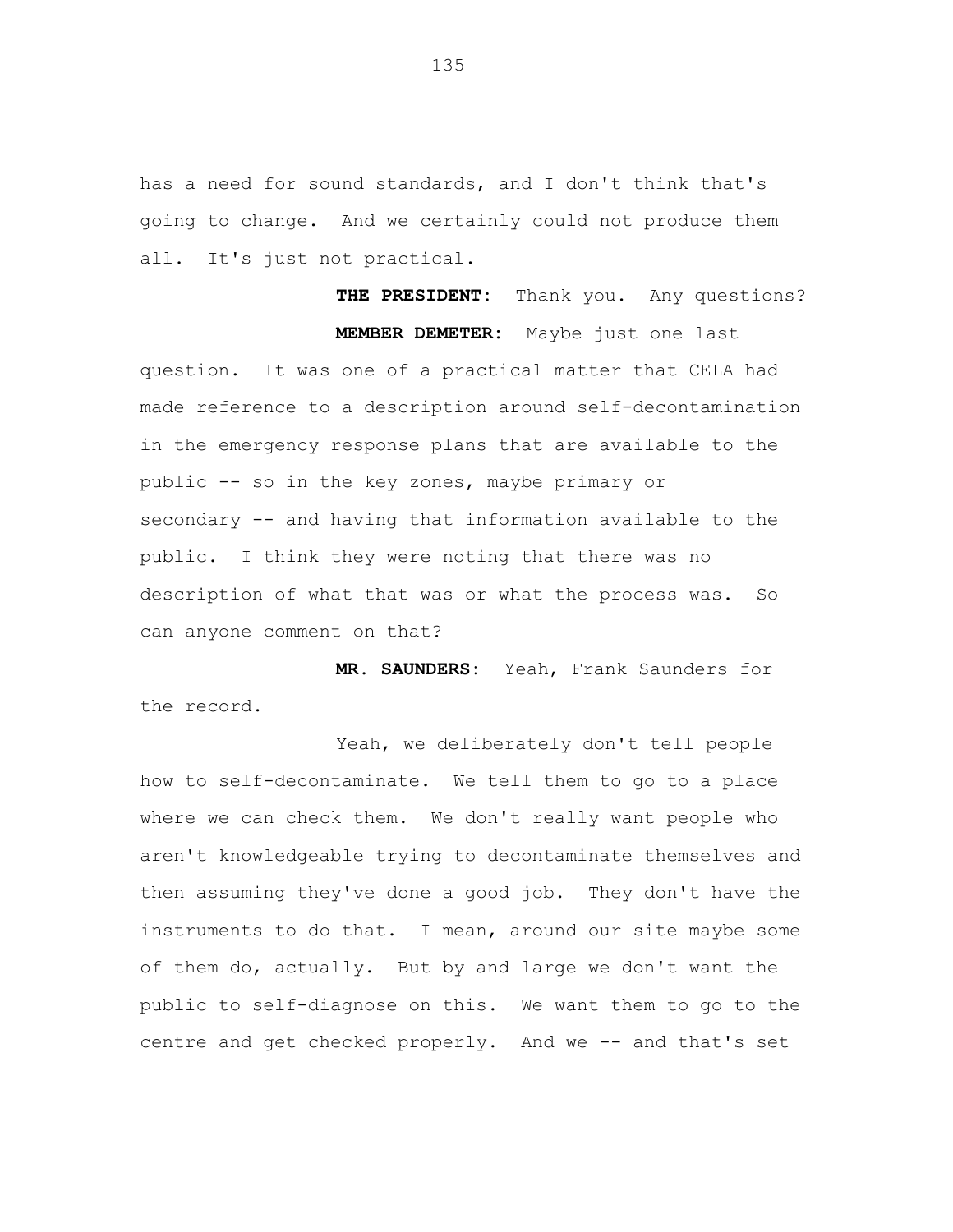up already, right.

**MEMBER DEMETER:** So then there shouldn't be a reference to self-decontamination. It should be a reference to do not self-decontaminate, and go to the appropriate locations to do that.

**MR. SAUNDERS:** Yeah, yes. I can't remember, actually, a reference to self-decontamination. The reference clearly states go to the centre, right. That's what we tell people. That's what's on the website. So I'd have to check that. If it talks about self-decontamination, we probably should take that out of there, yeah.

THE PRESIDENT: Dr. McEwan.

**MEMBER McEWAN:** Sorry, I've just got one final question on page 28. The last full paragraph on that page. Maybe a comment from the Office of the Fire Marshal as well as from industry and CNSC on this: "Minimalist approach pervading key CNSC documents and their discussion of emergency planning."

Does anybody want to comment on how accurate that is as a statement and whether or not there is any risk to that suggestion?

**MR. FRAPPIER:** Gerry Frappier for the record.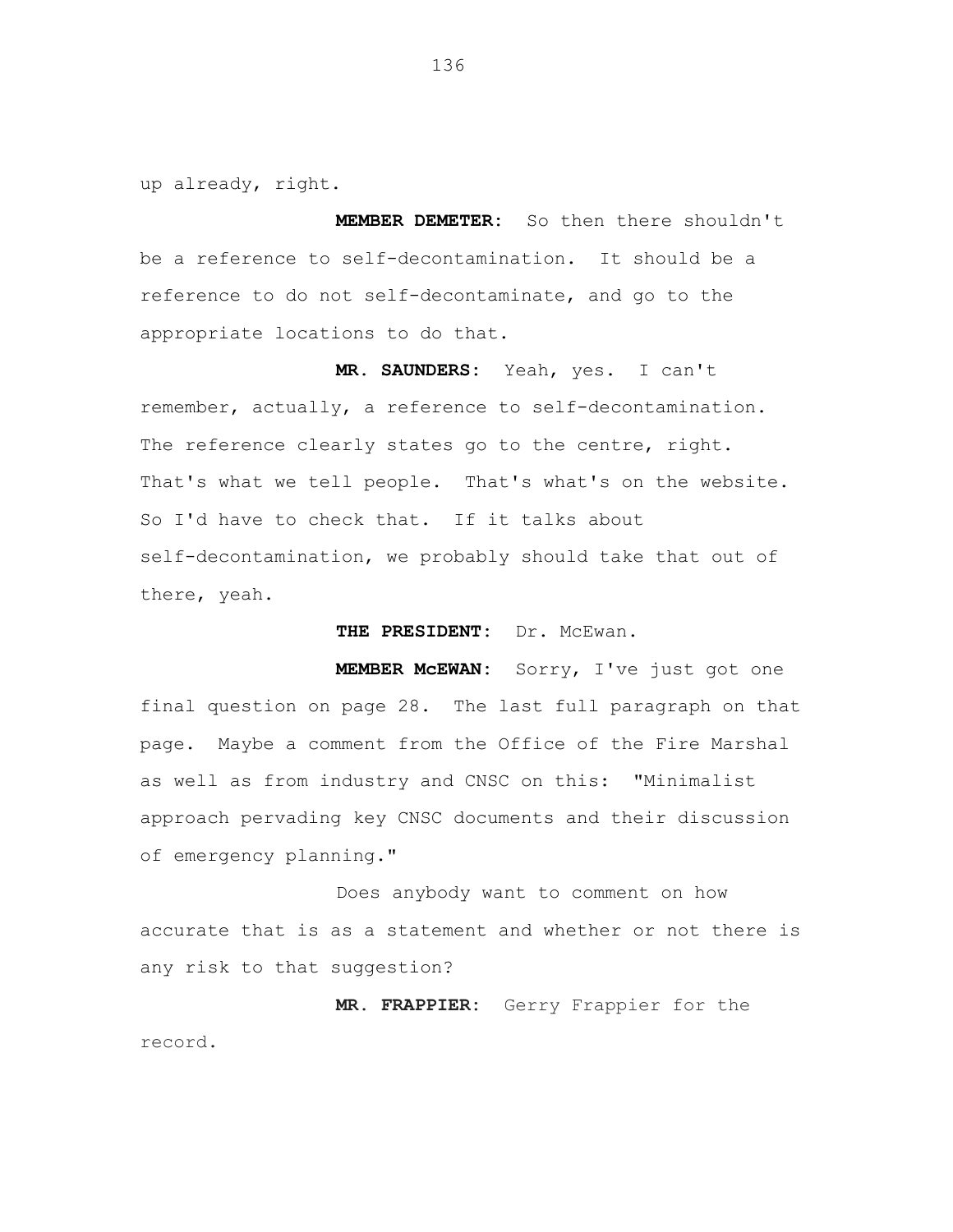I think there's a series of documents that have to be considered here. So certainly the CNSC documents are not the entire picture. And in fact, they're not even most of the picture with respect to emergency planning. We're a regulator. We put in place requirements that people have this.

I would certainly get comments both from the Fire Marshals and perhaps industry as to what other documents there are that are actually providing for the emergency planning. We just heard from Health Canada as well, that has the sort of responsibility from the federal perspective. But certainly there is -- I don't think there's a shortage of documents associated with emergency planning. The trick usually is more to make sure they all interact properly, because you have many, many organizations.

But I don't know if you're looking for a comment on, like, how many documents there actually is that Health Canada could comment on or Fire Marshals.

**MEMBER McEWAN:** I think it would be helpful to understand just the degree to which this planning is in place.

**MR. MORTON:** Mike Morton again, Office of the Fire Marshal and Emergency Management.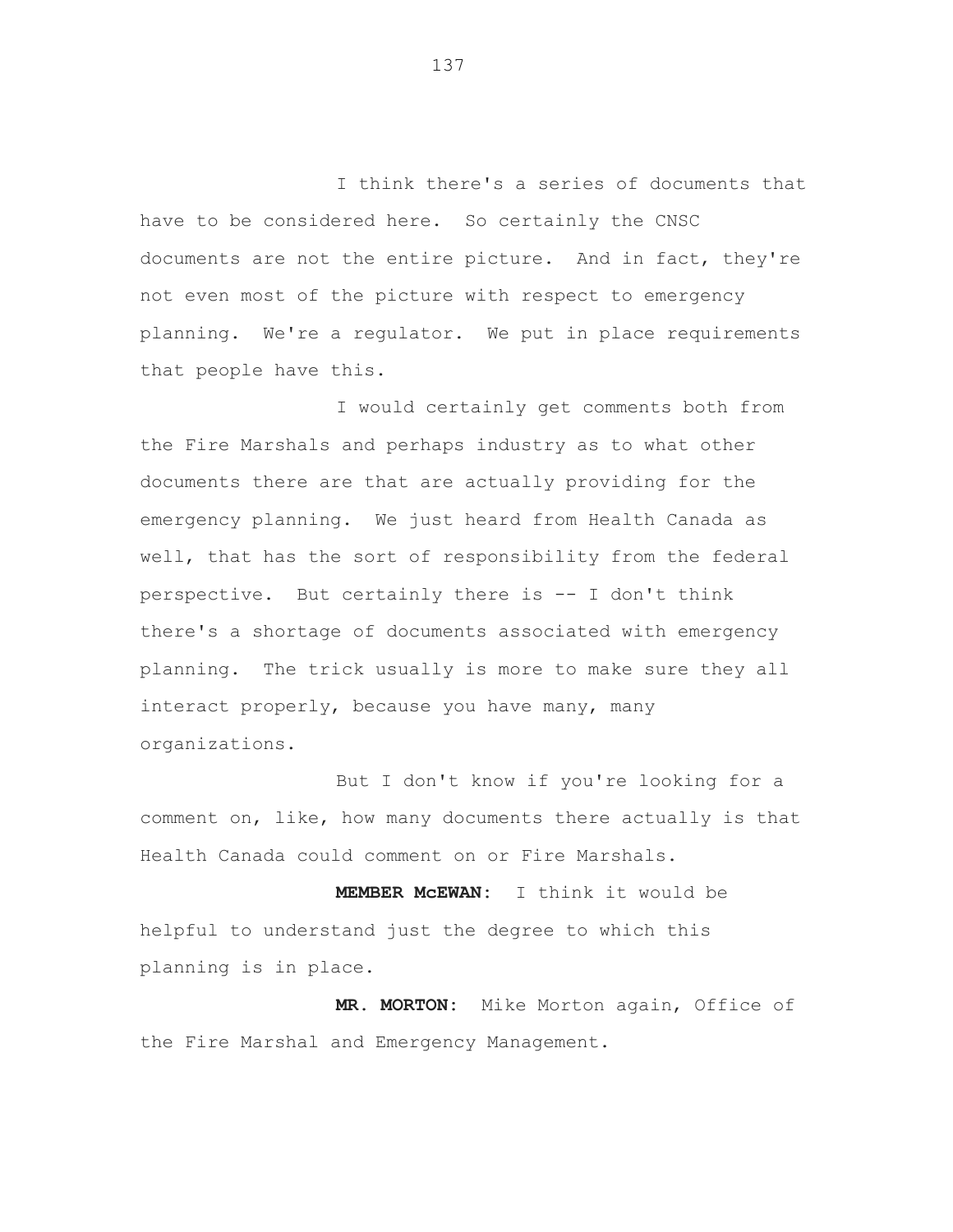I think my earlier comments spoke fairly extensively to the planning documentation that's in place. My read on the intervention comment isn't specific to those plans as much as it is some of the CNSC documentation and commentary.

But the PNERP itself is hundreds of pages long and quite extensive. And all departments and ministries then have plans in support of that. Our municipalities have extensive implementing plans. We have functional implementing plans. And then those are supported by hundreds of pages of procedures that outline literally every action that would take place under every scenario that's contemplated within the plan right down to the sequencing in which those would take place during the initial response.

So from a provincial perspective there is extensive documentation, and we are in the process of reviewing and updating that. And now for the first time having the open public commentary on that documentation as well as the independent advisory who will review the changes to the 2018 PNERP.

**MR. LESIUTA:** If I can add to that as well. It's Steve Lesiuta for the record. I'm the director for Emergency Management for Ontario Power Generation.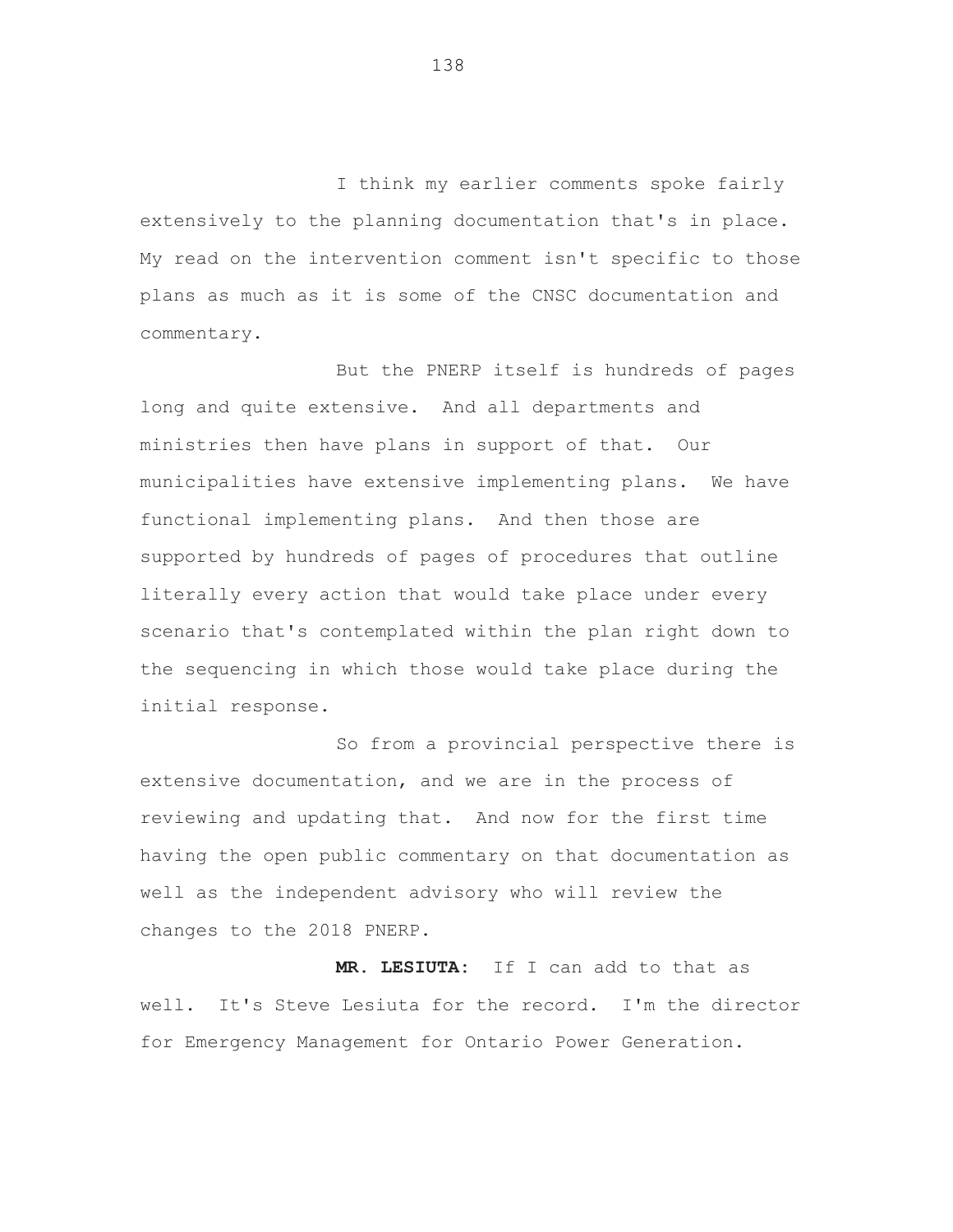We also have very robust emergency planning at Ontario Power Generation on the nuclear side as well as the non-nuclear side. On the nuclear side we have a programmatic document. It's called our Consolidated Nuclear Emergency Plan, which takes direction from the it complies with the PNERP as well as our licensing conditions.

And from there, similar to what Mike Morton described, we have a whole series of procedures, instructions, and guidelines that fall under that programmatic document.

We also have at OPG -- we also have an All-Hazards Emergency Management Program for the conventional emergencies as well.

**THE PRESIDENT:** Okay, I think it's a good time now to maybe acknowledge CELA and maybe be -- allow CELA to share with us some final comments.

**MS McCLENAGHAN:** Thank you very much, Mr. Binder. It's Theresa McClenaghan, executive director for the Canadian Environmental Law Association and with me is Ms Kerrie Blaise, counsel with the Canadian Environmental Law Association.

And we appreciated the grant of funding for today's intervention. This is new for us to apply for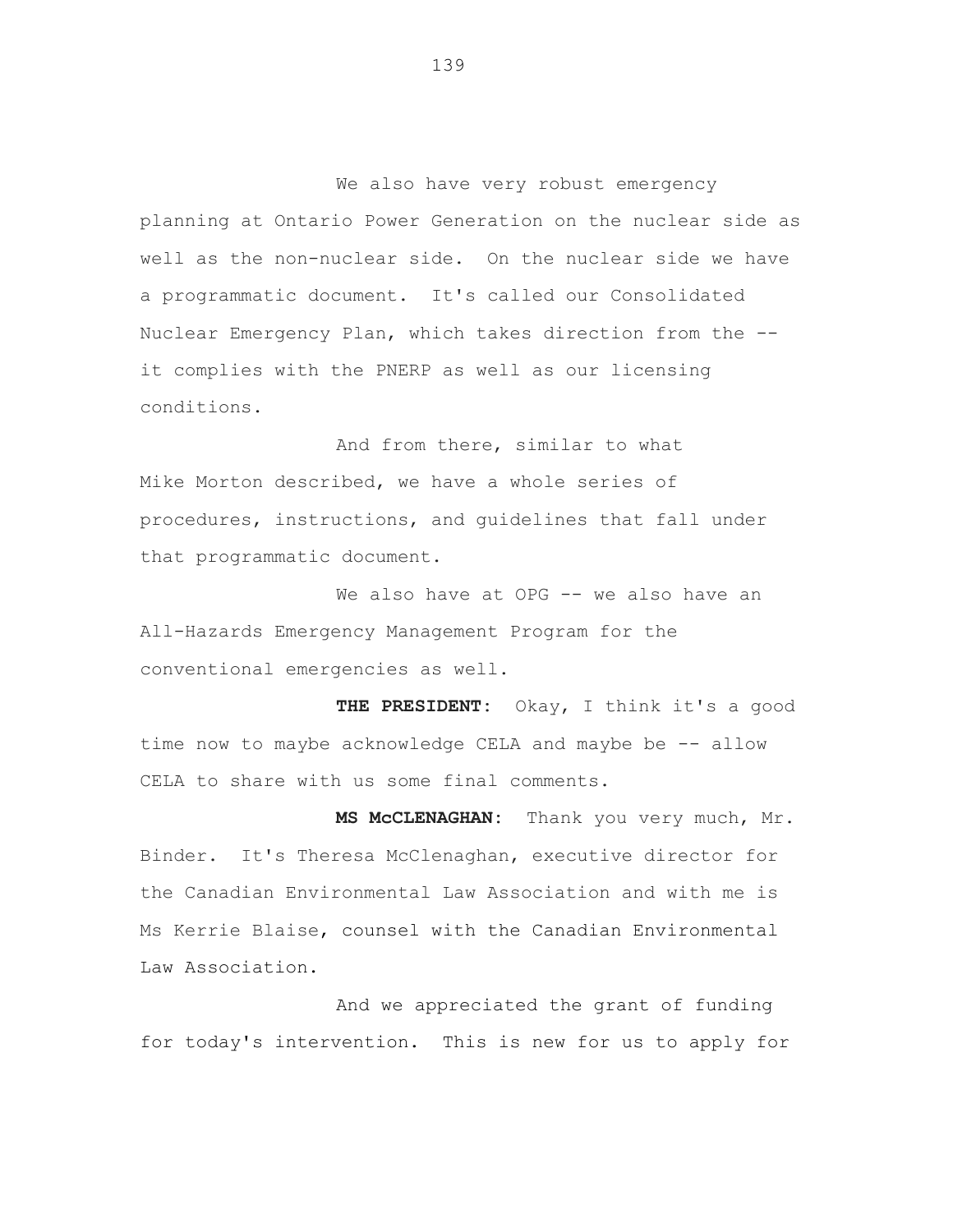funding for the August regulatory oversight report.

And this is something that was discussed. Mr. Jammal made comments, you might remember, during the Darlington hearing. But with the onset of the 10-year licences granted to some of the plants, that these summer oversight meetings might be an opportunity for the public to engage, to retain capacity, and to bring matters of concern to the public forward to the Commission.

So in that vein, we thought it would be appropriate to look at the emergency planning issue, now that we had looked at every single operating nuclear power plant in Canada, along with Chalk River, as was mentioned, over the last number of years with the help of the funding program in the recent licensing hearings.

So the report was intended to put all in one place what we had found in each of those hearings. And then to examine the traceability and Commission role and enforcement and accountability over the topic of emergency planning. That was the purpose.

And what I'd like to do is just respond to a couple of things.

First of all, as Dr. Demeter queried, we have said at all of those hearings and said again today that we think that the Commission has an important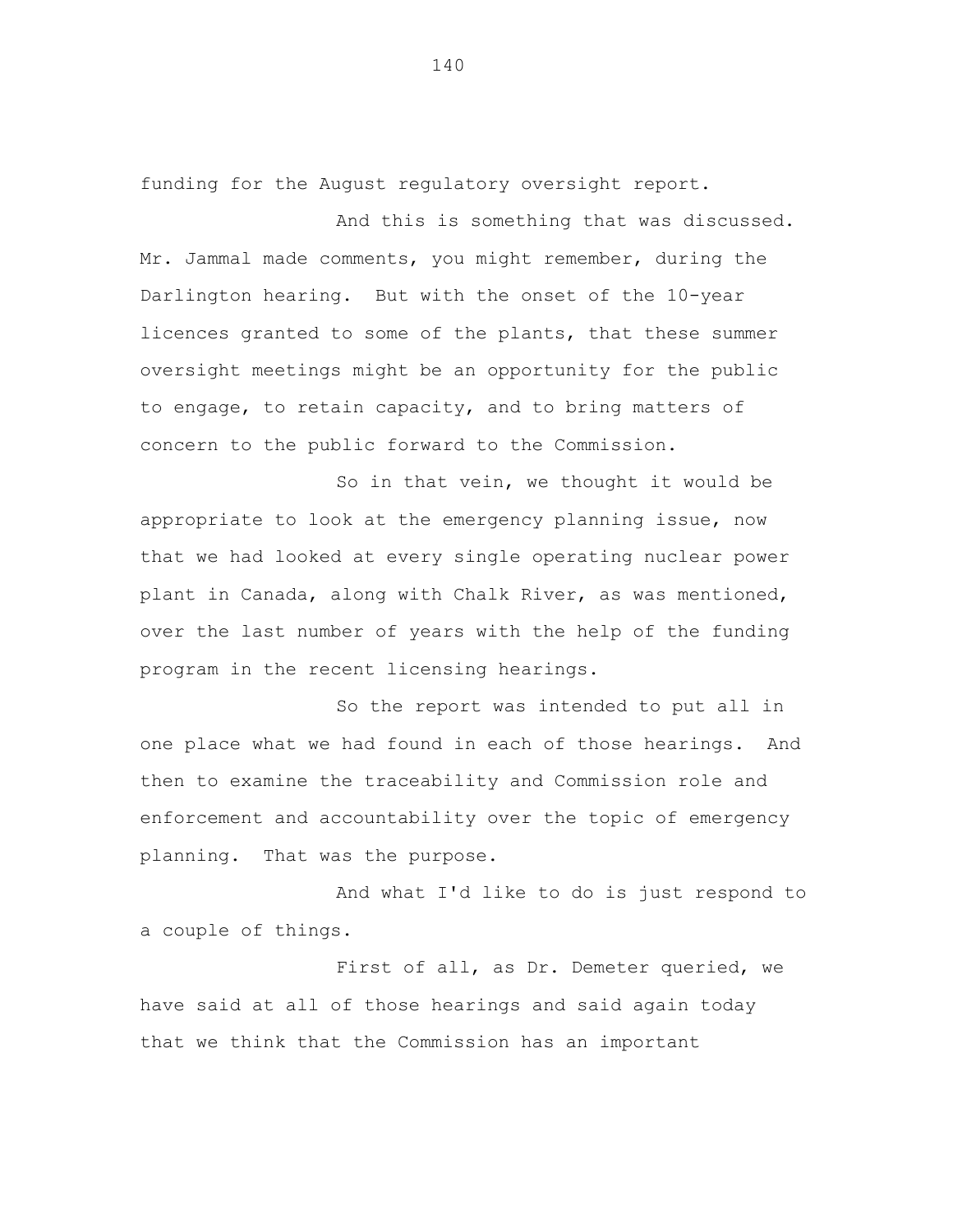jurisdictional role under its statute to ensure that the fifth defence in the defence in depth approach, the last barrier, is robust and adequate to protect the public. This is not to say that the province doesn't have a role and responsibility as well in operating its emergency response plan. But the Commission's role is to ensure that the plans are robust enough, and that includes practical questions like sufficiency of the planning zones, sufficiency of the resourcing, other things that have been discussed today.

So in that vein, one of the things that was mentioned today is that there are not in place specific standards or requirements around specific zones, that rather, for example, there are guidelines like the CSA standard or the international standard that speak to a process to develop zones, which is correct. That's what those things do, they speak to a process to develop zones. The IAEA guidance does include a range, as was mentioned. But those documents are not a substitute for the Commission examining this question itself as part of its assessment about how safe nuclear power is in Canada, in our submission.

Specific to that question of the CSA standard, one of the reasons we specifically highlighted it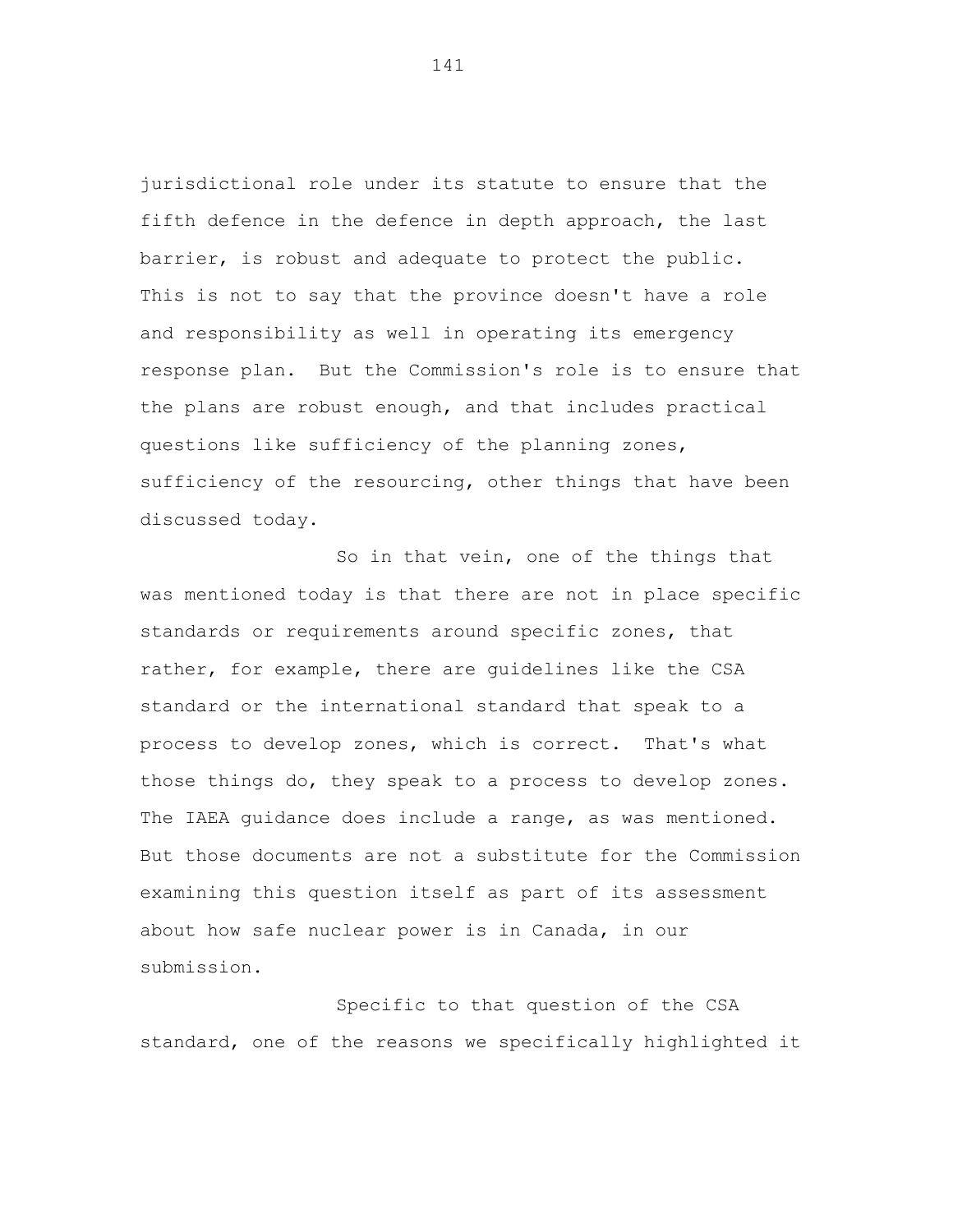today is because, Dr. Binder, you asked the industry and your staff at at least a couple of hearings, I believe, to involve CELA early in the development of that standard. And we had very little involvement. So we wanted to bring that to your attention.

 whole document and read it -- which CELA has been able to The issue about public availability of the CSA standards is why we say that it's inappropriate to be delegating or referring to standards that are not fully available to the public. Going online and looking at the standard section by section by section by section, which is what you have to do, as opposed to being able to get the do by request to the CSA agency -- but we have a copy that says, "for CELA use only," means that the standard is not readily accessible to the public.

It's a standard that matters a great deal to the public because you know yourself, all of you, that you've had hundreds of members of the public making submissions to you on the topic of emergency planning at the hearings. So that's why we're concerned about that.

It's not a question that we think every single electrical standard needs to be done by the Commission. Something critical, the fifth of five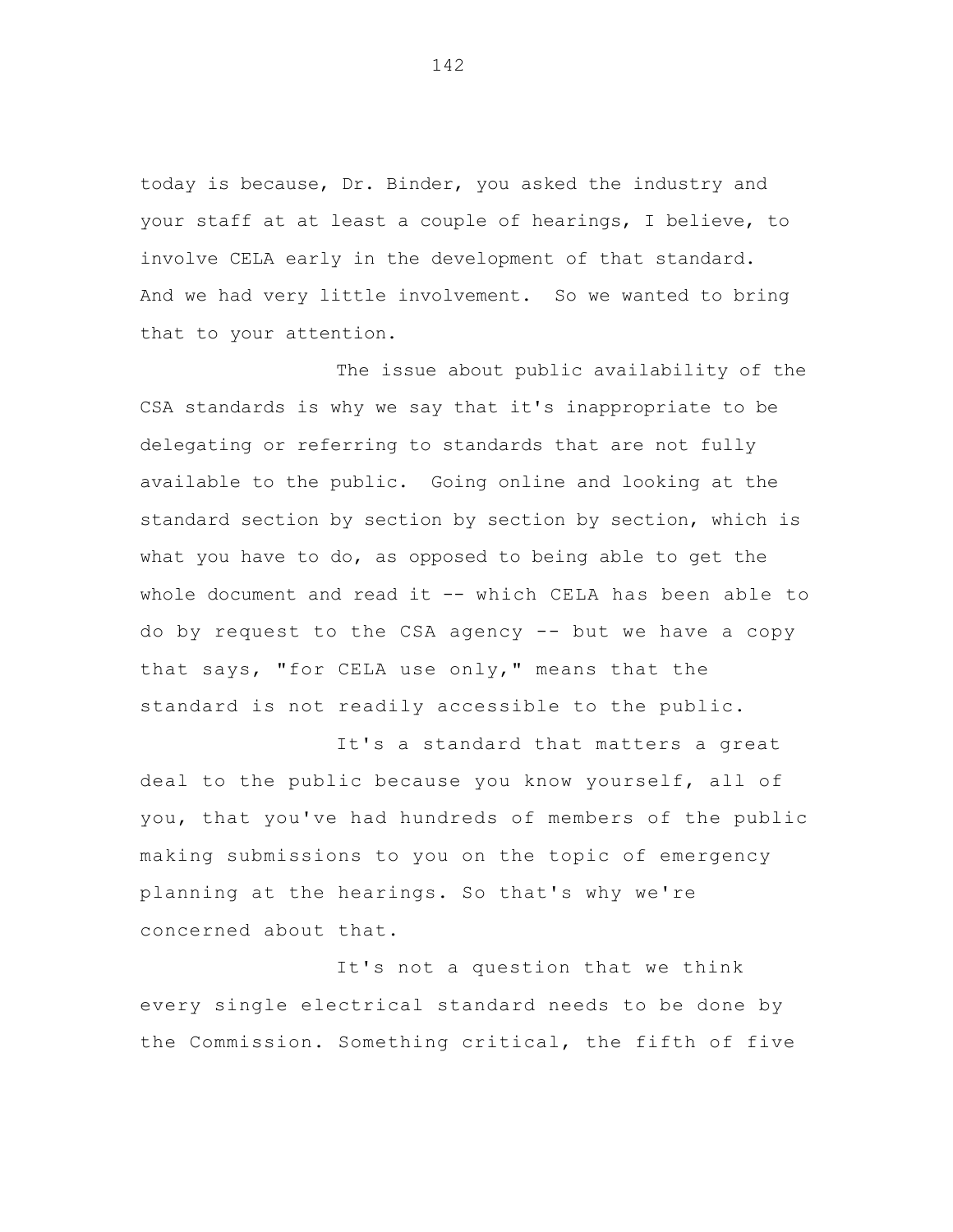barriers is emergency planning, and the primary standard that gets referred to by Commission Staff and the industry is not easily available to the public.

 So with that I'll leave it. I was quite disappointed in the Commission Staff's updated response that was circulated just before the meeting today in terms of how it dealt with the CELA submission for today. I'm very happy that we've had a robust discussion today of the topic of emergency planning.

 CELA's recommendation would be that this must be a central topic for every regulatory oversight meeting, every August, regardless of whether CELA is intervening or not, and that the depth of inquiry engaged in by Staff should be deep regardless of whether CELA is involved or not. Thank you.

 **THE PRESIDENT:** Thank you. Anybody want to ask any final last questions? No?

 Okay, thank you. Thank you very much. We will continue until 1:00.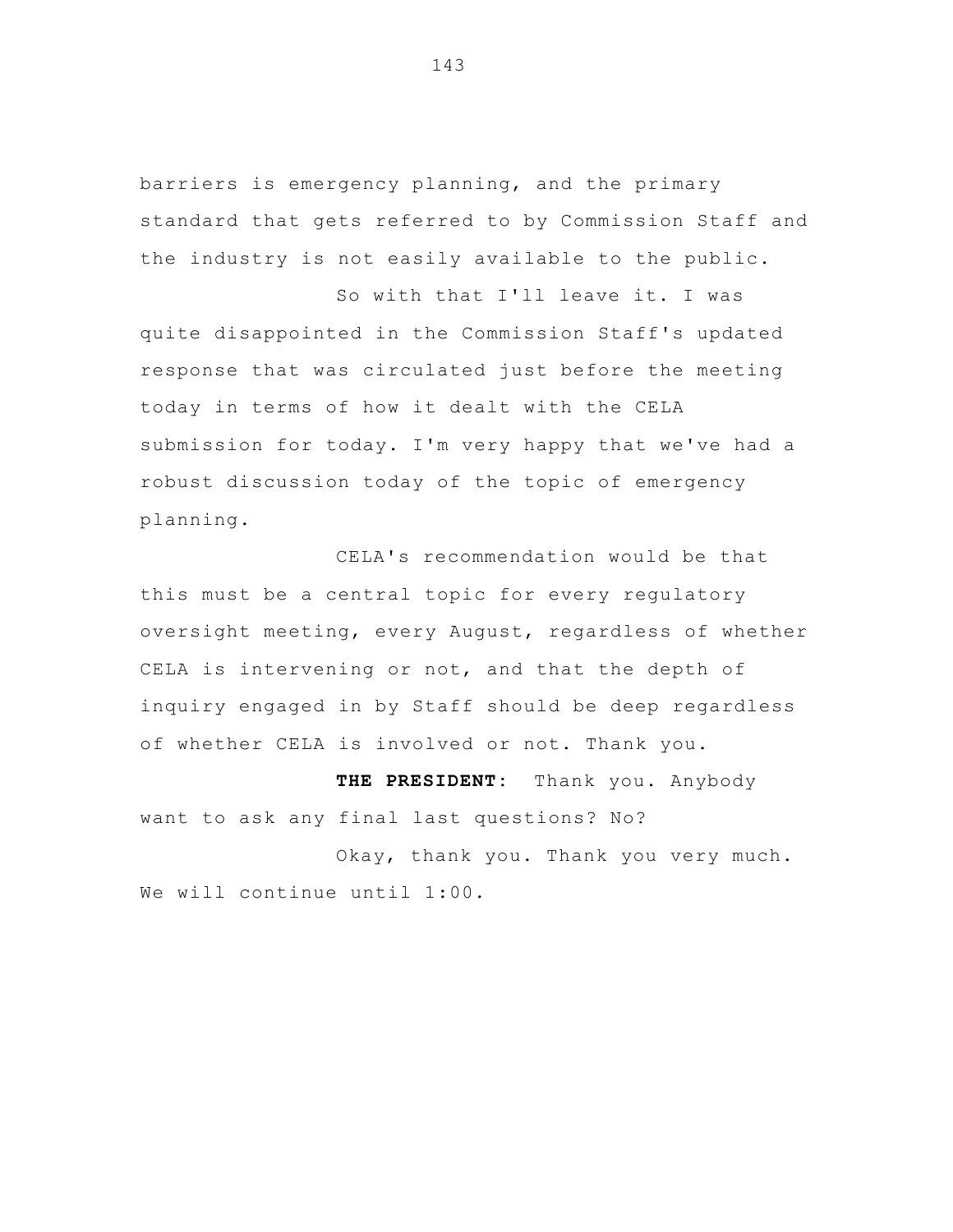## **CMD 17-M15.2**

## **Submission from JMH Technology Consulting**

 **MR. LEBLANC:** So the next submission is from JMH Technology Consulting as outlined in CMD 17-M15.2, and are there any questions from the Commission Members on this submission?

 **THE PRESIDENT:** Who wants to start?

**MR. LEBLANC:** This is the one from Mr. Hopwood.

**THE PRESIDENT:** I think we're still looking for our position for the papers here, so bear with us, in a minute.

Dr. Soliman please.

 **MEMBER SOLIMAN:** I think that in the document -- the document is very very good and it provides us with recommendations in many areas and comments on the oversight report.

I would like to start by recommendation section 3.3, page 5. Also the same thing on report section, the CMD 17-M15, section 3.1.1.6, page 87. Unavailability of ECI for Units 1 and 3, unavailability of NPCS, negative-pressure containment system.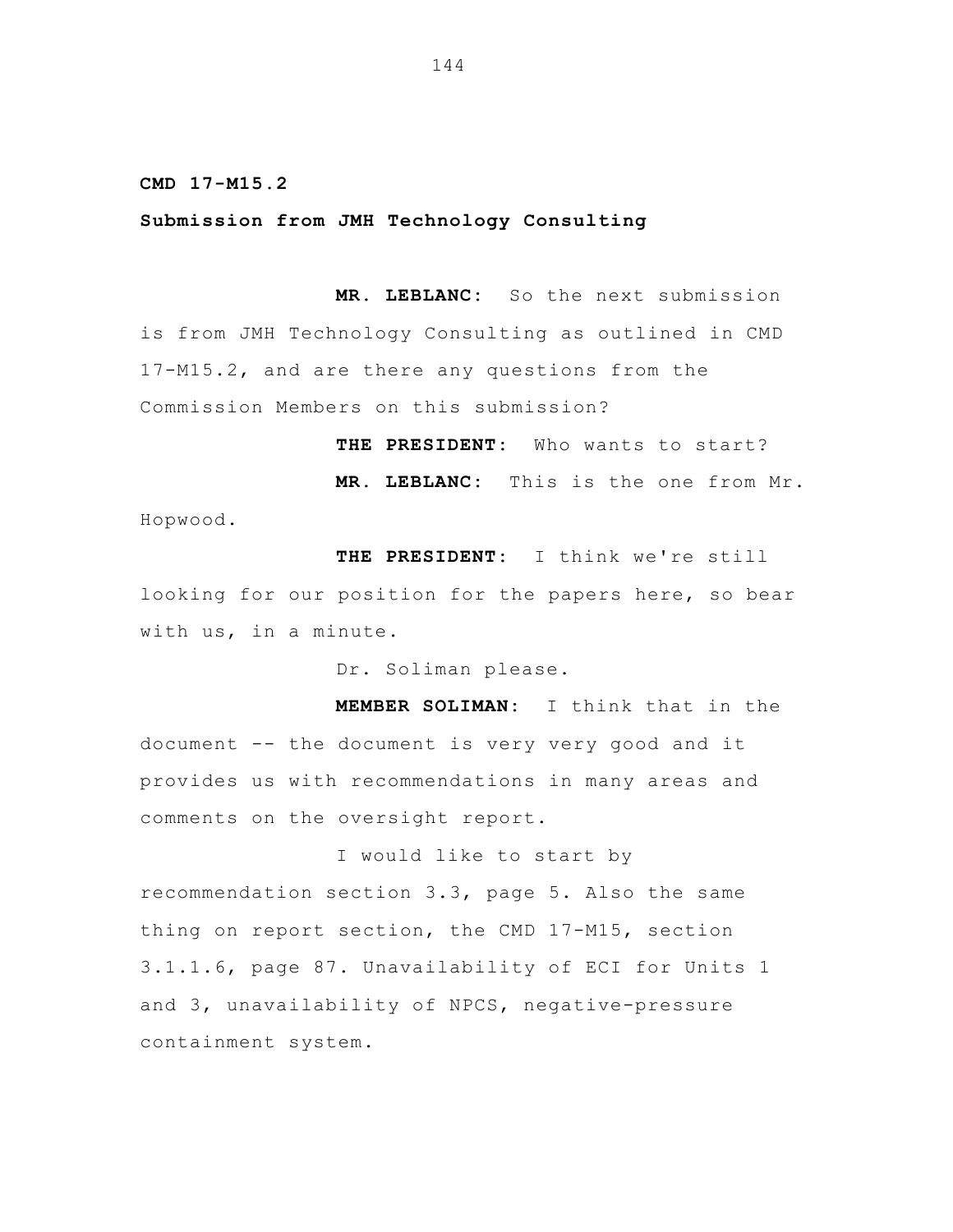The question is what safety

significance of these two impairments and what effect it has on public safety?

 **MR. FRAPPIER:** Gerry Frappier, for the record.

 I'll ask Yolande Akl in a minute to come and support the discussion on special safety system availability.

In general on the report from JMH Technology, I think a lot of it is very forward-looking and constructive advice that we will be taking into account, as we mentioned in the presentation, with respect to next ROR report that'll come to you next year.

With respect to your specific question on special safety systems, as people should know, there is a requirement on all licensees to ensure that it is reported to the CNSC anytime special safety systems are unavailable or degraded, and that's information that we pull together, and we report to the Commission both annually and we monitor on a regular basis.

So with respect to the actual results and their safety significance, I had mentioned Yolande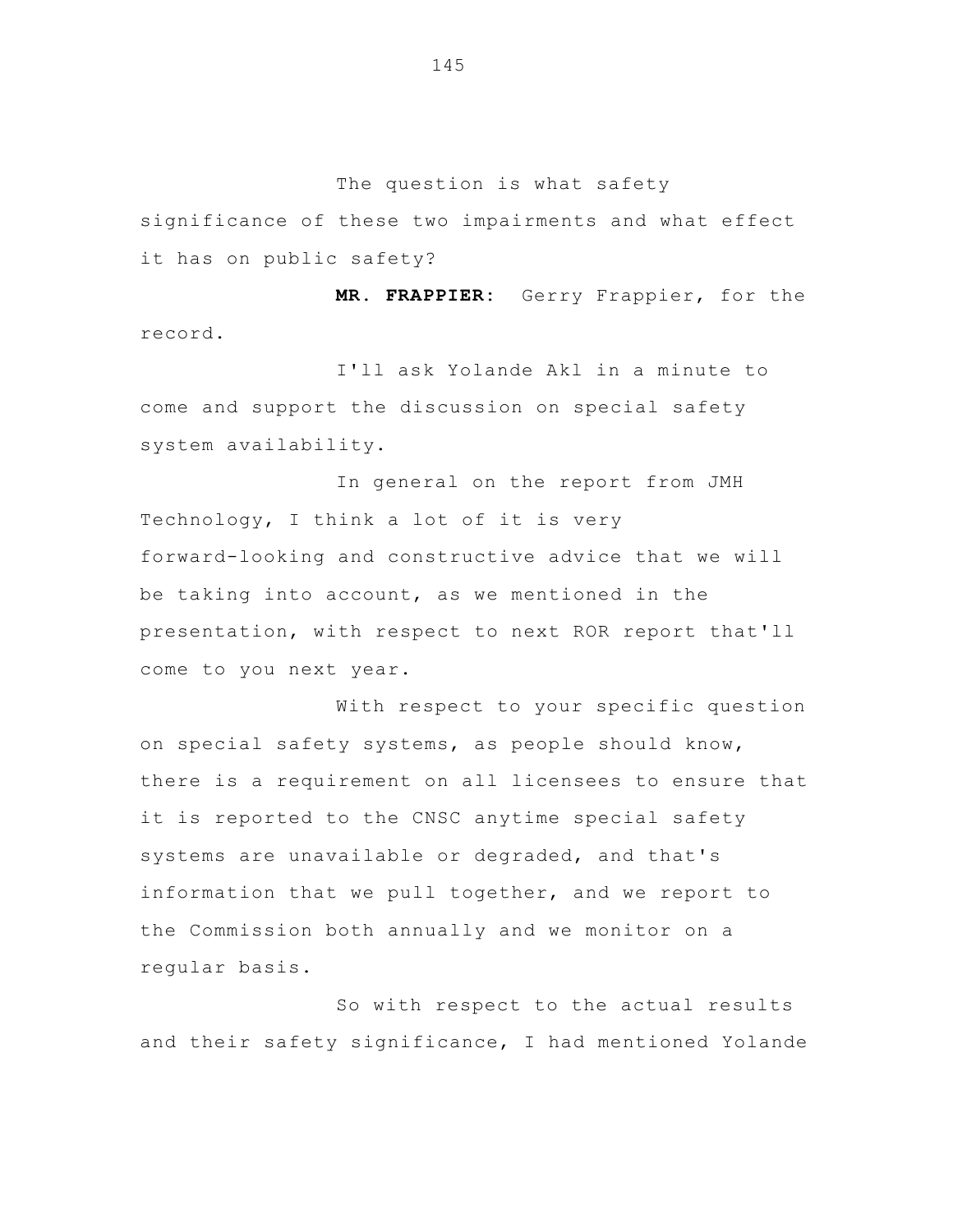Akl, but actually it's Guna. Guna, if you're available, if you could talk about what we have found in these ones?

 **MR. RENGANATHAN:** I'm Guna Renganathan, for the record. I'm from the Probabilistic Safety Assessment and Reliability Division.

unavailability, the licensees have a regular  $-$  that is, a normal program for assessing the availability of the equipment and components, which are very specific to the special safety requirements. One of the systems is the ECI system. The ECI system valves are regularly tested.

With specifically the ECI

When they were testing -- this particular incident, what they have reported here is that when they are testing the valve, the valve operating time was fast; fast means in the sense that if the valve is opening fast, when the ECI is demanded -- the water will be rushing fast and it will be causing the water damage situation in the pipelines. That is why they'll be testing the valve timings.

The periodicity is to determine in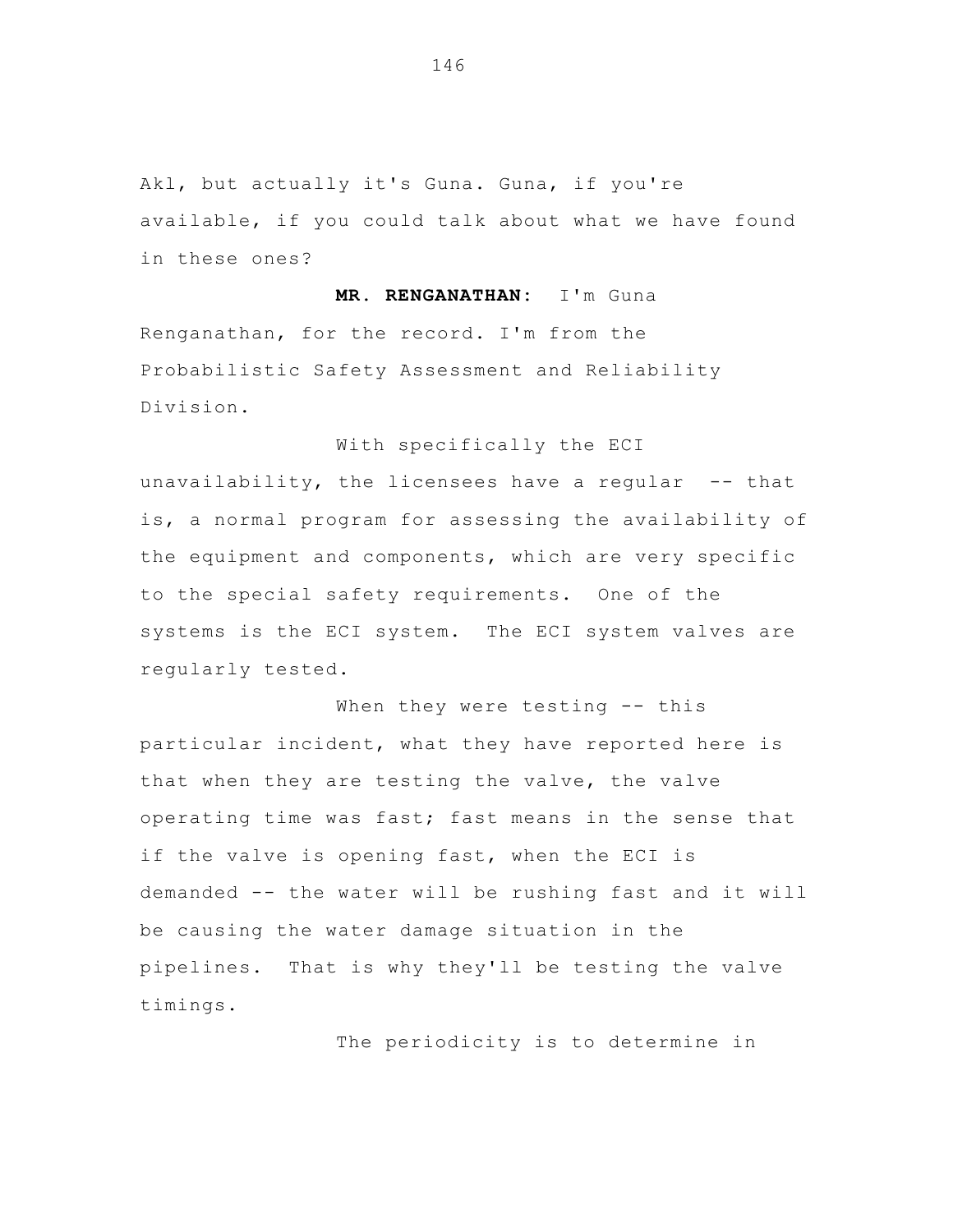such a way that this will be early detected and it will be attended. In a similar process, when they do the test, they noted that this timing is more than 14 seconds, and they identified and rectified the fault, and after that the fault situation no more exists and the safety systems are, in turn, available for the demanded situation.

 **DR. SIMIC:** Sanja Simic, for the record.

I would just like to briefly complement this response. The issue here is with the stroke time for the valve. So the issue is related to analytical change which happened, so this is pretty much an SOE issue, where the new analysis demonstrated that the stroke time for the valve was not proper. Bruce Power has changed it, they updated the value, so we do not have this issue anymore.

 **MR. FRAPPIER:** Gerry Frappier. Just to summarize, and Bruce may want to add. So just to be clear, there is an analytical aspect to this which indicated that perhaps the timing was going to result in more water hammer and therefore had to be modified. But at no time was it that the valve wasn't going to be operational.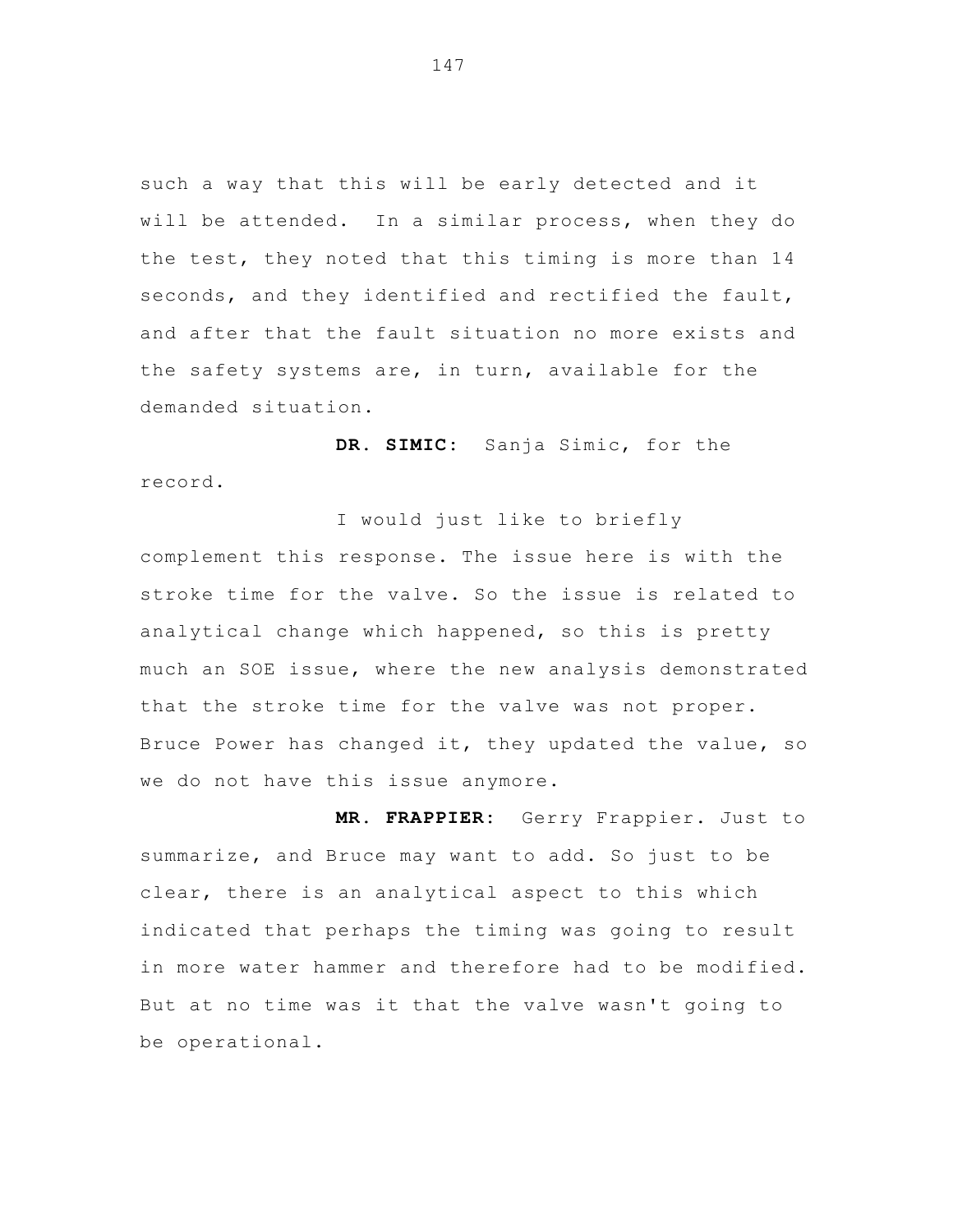So the safety significance is very small, but the analytical consequences have to be followed through with, if you like, and adjustments to be made to safe operating envelopes or any other operational parameters.

**MR. SAUNDERS:** Bruce Power, for the record.

 This was really sort of a change management issue. Originally, the faster these valves open the better, there was no limit. You know, the original requirement was as long as they opened fast that's all you require. As we gained experience and did more analysis around this it was determined that, yes, sometimes opening too fast might be a problem and that it might create water hammer, which could degradate the system.

So we changed the design basis actually and the design basis was changed to put a bracket on it; it needs to be fast, but not too fast. We changed the safety system test to reflect that change. When we did that change to the safety system test we weren't quite clear enough in what that operating limit was, and so people misunderstood that and the operators were very used to it being a let's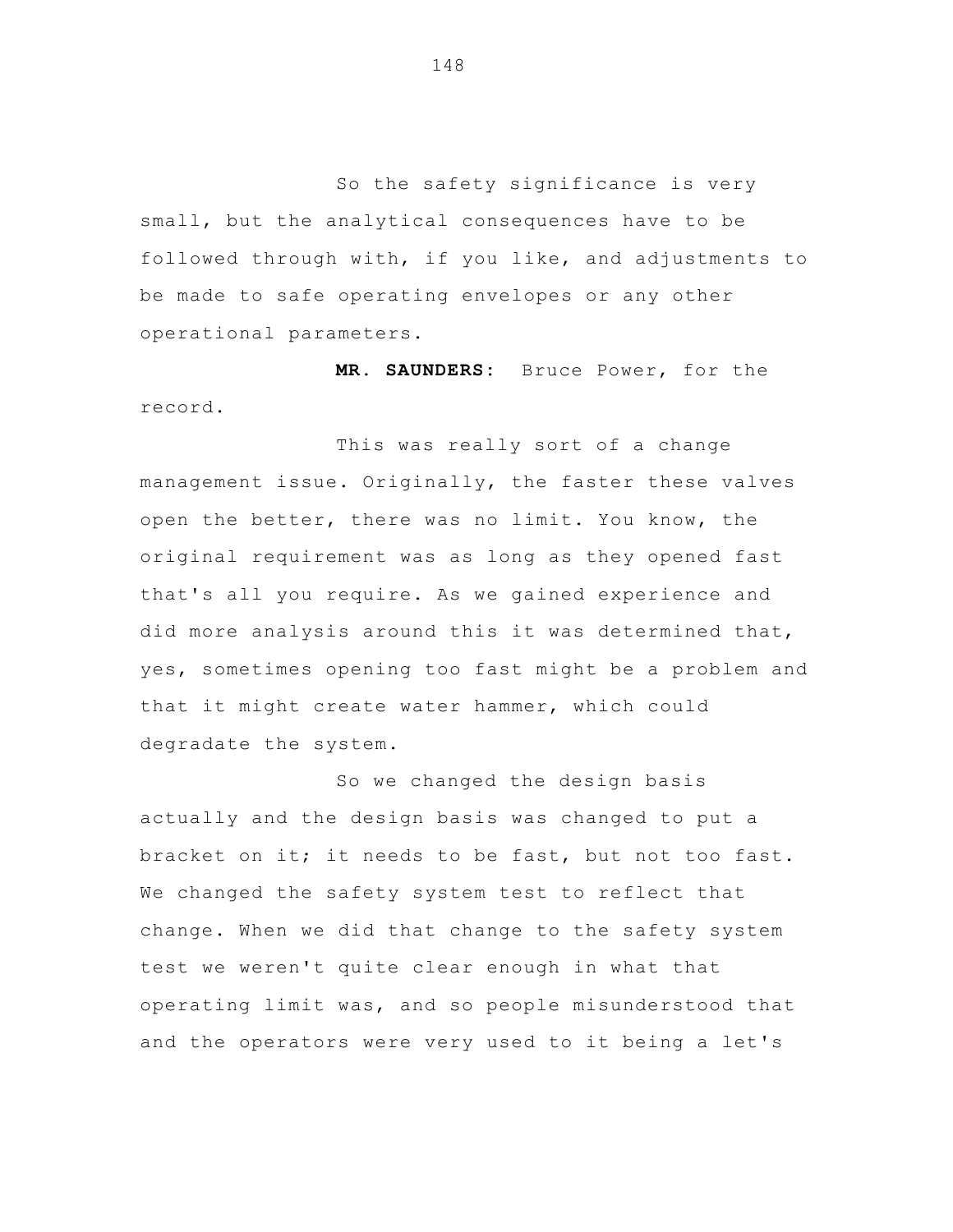open quick requirement, not a you also shouldn't open too quick, so -- and we continued to do the test.

In a couple of cases the test, did the valve open faster in that limit, and it wasn't recognized immediately that that was a problem. During our surveillances we do oversight on these processes, we discovered that that was missed. So we reported it and we corrected the SST. So now it's absolutely clear to everybody that there's two limits now on this thing; one for the speed of the opening in terms of has to be fast enough, another one that says it shouldn't be too fast.

So it was really a change management issue. The valve was always available and the system would operate. It was about how we put the instruction to the operators, and it was a change from many years of doing it a different way. But our own surveillance caught the fact that this hadn't been taken up properly and we reported it and fixed it.

 **MEMBER SOLIMAN:** Does this address both issues, NPCS and the ECI --

MR. SAUNDERS: Yeah -- no, this --

 **MEMBER SOLIMAN:** -- or are these two different issues?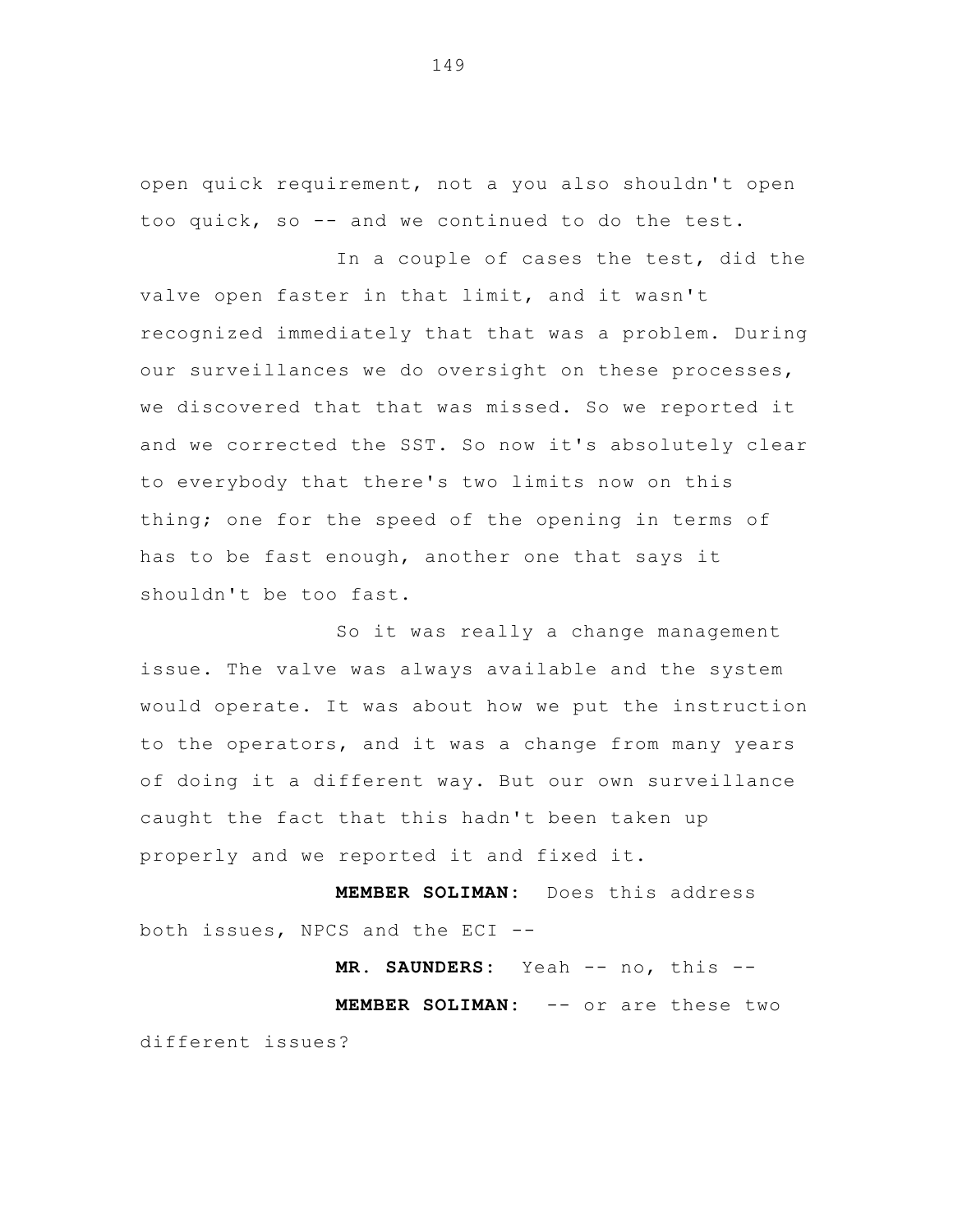**MR. SAUNDERS:** These are two different issues. That was simply ECI, yes.

 **MEMBER SOLIMAN:** Okay. So can we address the other one?

 **MR. SAUNDERS:** Yes. There was an issue -- there was two issues actually related, depending on whether you're talking about Bruce B or Bruce A on the containment. One of the issues was related to the PRBs that are on -- there's backup supply, bottles to the seals on the airlock doors, the seals that go into containment. There is a normal supply and then we use separate bottles as a secondary supply that can be used if, for some reason, the other is not available.

 Originally, those valves were not environmentally qualified, so they might fail to regulate the pressure properly in an event if there was a harsh environment, and that could cause perhaps the seals to fail from over pressure protection. So that was again discovered in analysis that that was missing. So we reported it of course once we discovered it and we changed the process to put a different PRB on the valves.

We also now store some of these relief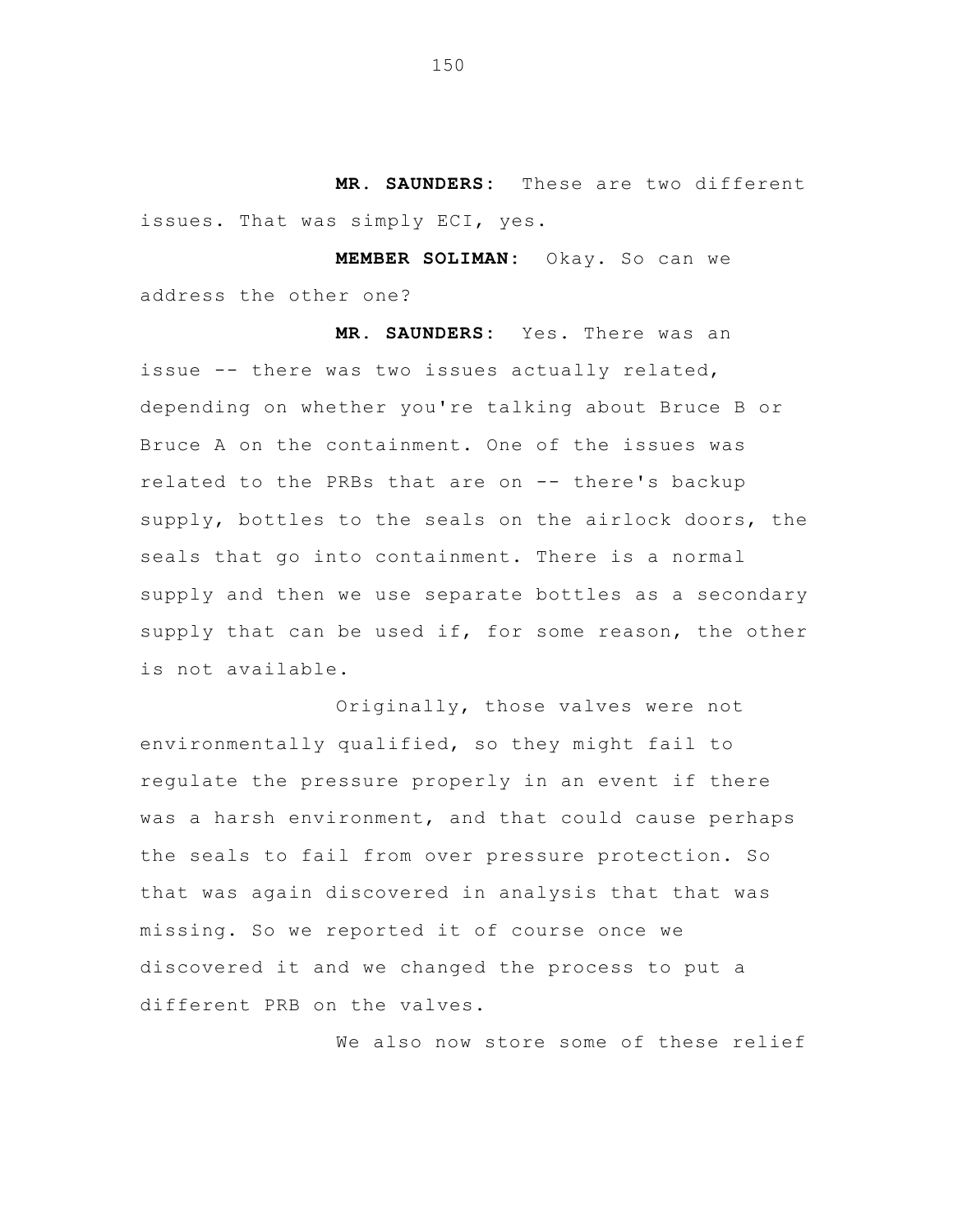valves in an area that's guaranteed to have a mild environment so that if, for some reason, they should fail we can -- they're quite quickly replaced, they're much like any other supply bottle you'd see in the hospital or anywhere else; you just simply unscrew it and screw another one on.

So we've done two things there; replaced the valve with ones that won't be sensitive to a harsh environment, and provided it's not as easily available to place them if it should be, but that does count historically. They were in place for a period of time, so when you count that in historically that reduced your reliability in terms of the calculations so your past reliability suddenly drops, and that was a cause for it to drop.

On the other issue it was an issue with the emergency filtered air discharge system on Bruce A. This system was set up so that it takes power from the Class 3 turbines, and it has a switch which allows you to switch it over to the qualified power supply, which is a more reliable -- you know, both of them are quite reliable, but the QPS is kind of the ultimate system.

It was determined that that switch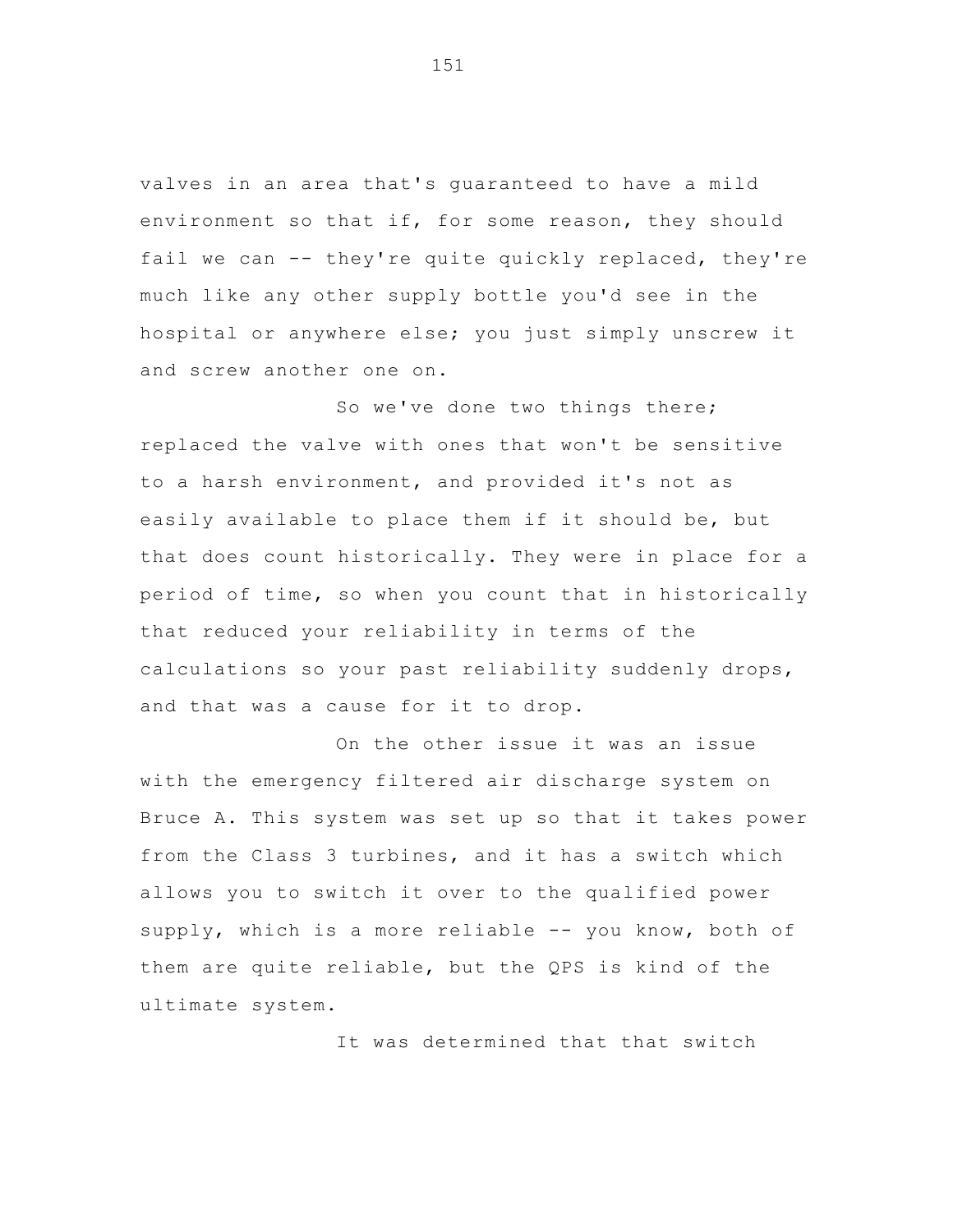could also fail in an environmental situation. Again, this was a discovery during analysis that perhaps this switch could fail under harsh environment. The fix there was relatively simple; instead of leaving the switch selected to the emergency power generators we now select it to the QPS, which is a more reliable system. So it doesn't actually have to be operated and it meets the environmental qualification requirements for that purpose.

But again, when you report these there's a historical piece to it between the time you did it and the time you discovered it, and that all calculates into your reliability. Because the assumption on all these reliability things is if it might not work, it's assumed it wasn't available even though in real life it was available. But our assumption when we calculate reliability is if you couldn't prove it was available for every event, then it's assumed to be unavailable and that calculates into your reliability stats.

So those are the changes that you're seeing in those stats, it was those discovered items.  **MEMBER SOLIMAN:** Does Darlington have the same issues?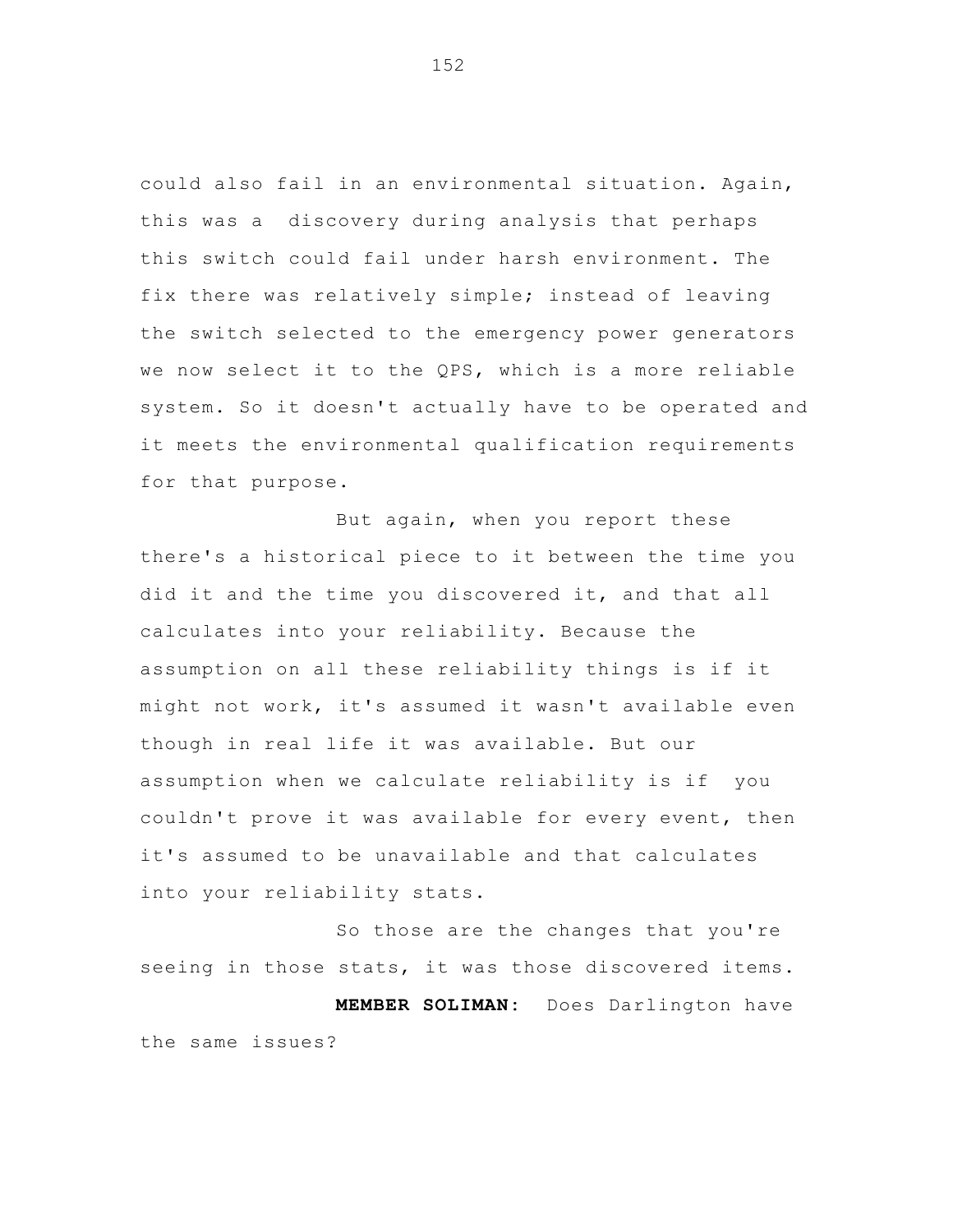**MR. KHANSAHEB:** It's Zar Khansaheb reporting, for the record.

No, Darlington has these same backup air bottle systems, but our PRBs are deemed qualified for environment conditions.

## **MEMBER SOLIMAN:** For ECI?

**MR. KHANSAHEB:** For ECI, Darlington has limits for our injection valves at 35 seconds for the full stroke open and also for the time limits. But we've never had an issue in terms of stroking too fast or stroking too slowly.

 **MEMBER SOLIMAN:** Do you qualify the ECI system for water hammer?

 **MR. KHANSAHEB:** Yes. The system is and that's why we have these limits -- it's Zar Khansaheb, for the record -- that's why we do have those time limits on opening too quickly, and it was designed for addressing water hammer. That is correct.

> **MEMBER SOLIMAN:** Okay, thanks. THE PRESIDENT: Thank you. Dr. McEwan?  **MEMBER McEWAN:** Thank you, Mr.

President.

 Perhaps I could refer to the intervener's comments on maintenance backlogs. In your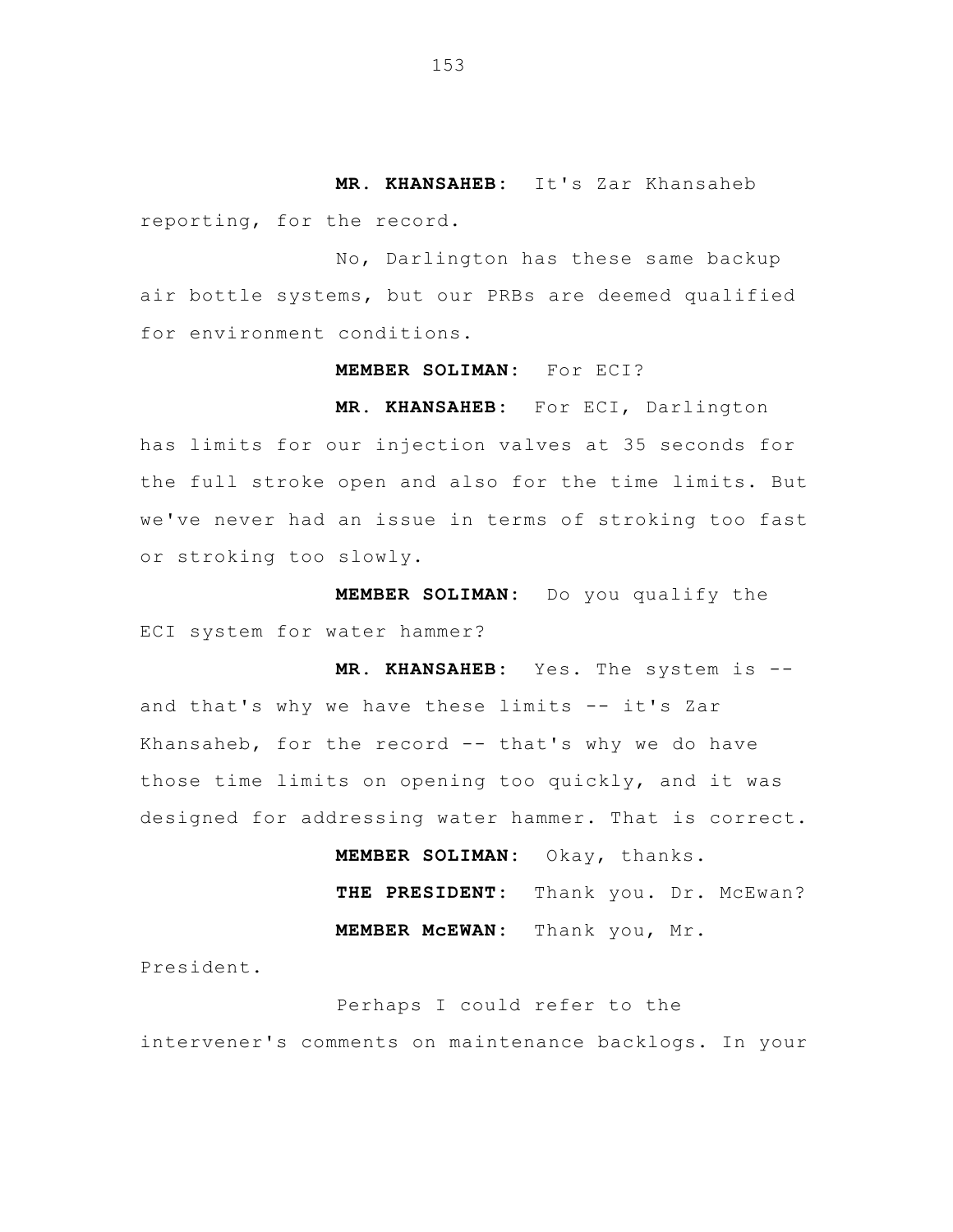dispositions you say accepted by Staff. Not actually sure what you mean by that. But I found reading through the sections on maintenance backlogs there was almost no commentary, it was simply a statement.

 For example, I don't know the significance of, in Pickering, deferrals of preventative maintenance 110 compared with an industry average of 38. What does that mean? The same as some of the deficient maintenance backlogs, there are wide variations and, you know, Bruce B is 165 compared with an industry average of 111. I don't know what that means and I don't know what that means in terms of safety significance.

 **MR. FRAPPIER:** Gerry Frappier, for the record.

I'll ask Eric Lemoine to come up. But I would agree with you that the maintenance backlog and the different kinds of maintenance is a very difficult thing to get your head wrapped around, which also makes it very difficult to report in an annual report in a way that satisfies everybody. I think every time we've come here with the annual report, the maintenance and maintenance backlog and what's the significance and how does it relate has come up for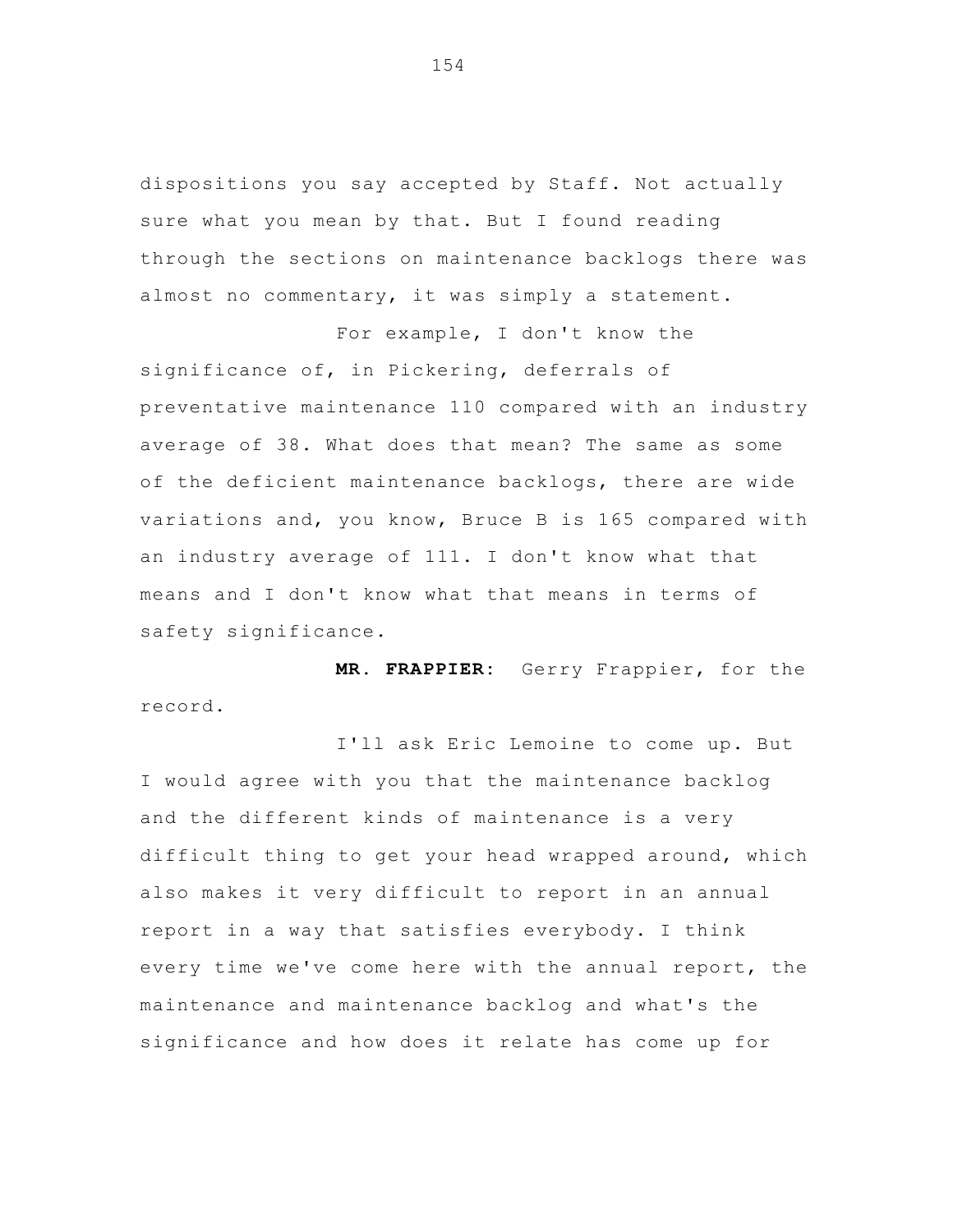discussion.

 We keep trying to get a mechanism of presenting, if you like, that will meet the need for the public to have some kind of understanding, while at the same time new need to realize it is a complicated program within a plant as big as the nuclear power plants.

 But perhaps Mr. Lemoine can add something.

**MR. LEMOINE:** My name is Eric Lemoine, I'm the Director of the Systems Engineering Division at the CNSC.

So our maintenance and compliance oversight strategy actually has a number of different pieces associated with it. The performance indicators are one piece of that strategy. So there are four indicators that we get reported to us on a quarterly basis from the NPPs: one of them is the corrective maintenance backlog; the deficient maintenance backlog; the number of PM deferrals; and, the preventative maintenance completion ratio. That is one piece of the strategy.

The strategy also includes Type 2 inspections, which we do three different types at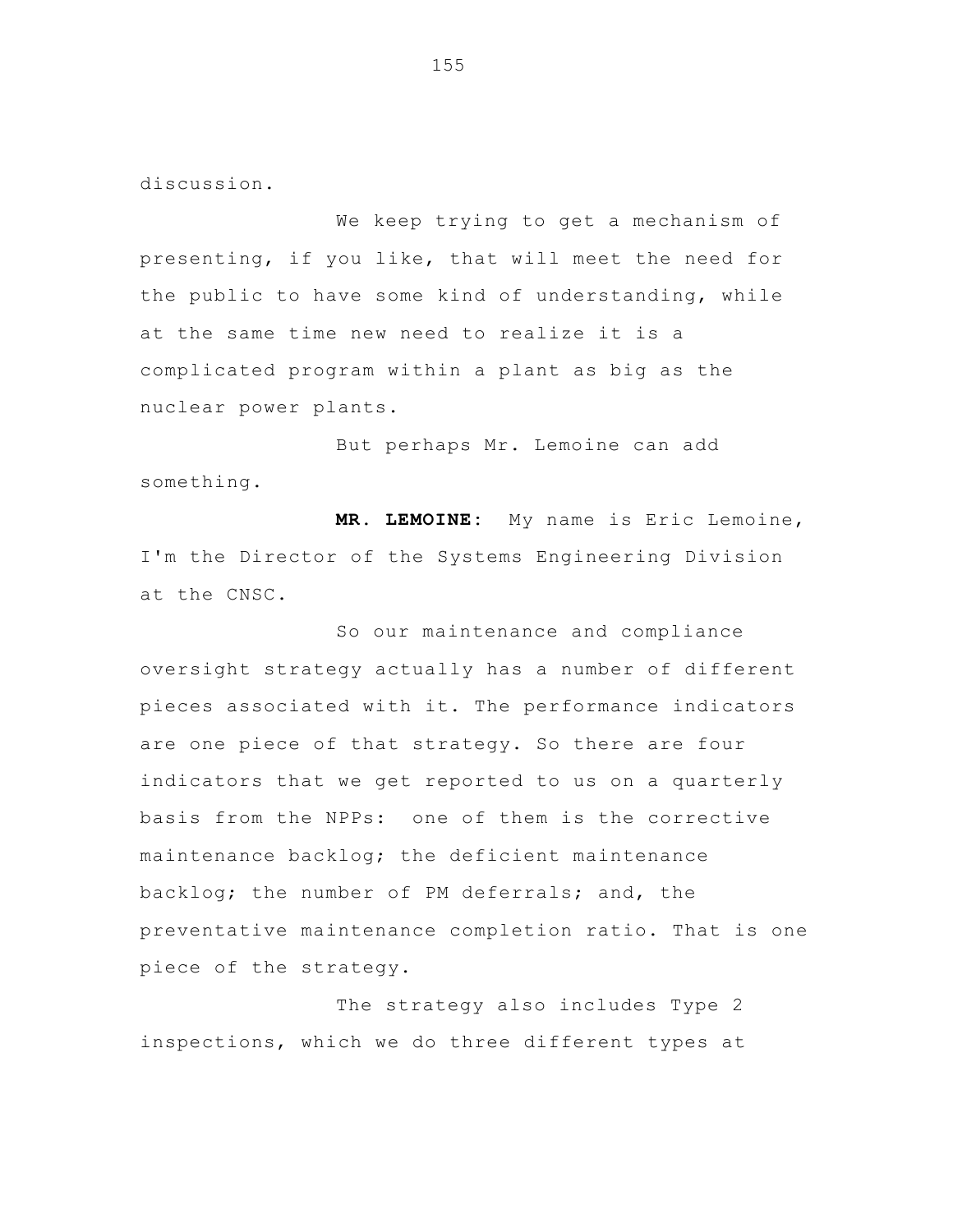three different frequencies: we have maintenance work planning and scheduling; we have maintenance work execution; and, we have system inspections which also cover system structure and component monitoring.

On top of this we also review event reports and we also look at the annual reliability reports as well. As well, another piece of the strategy is the licensees need to notify us of major changes to their maintenance program.

So now to come more closely or I guess directly to your question, this is normally a snapshot in time, these numbers are changing on a daily basis, depending on which work is getting done. So we look at the snapshot in time and we trend it. Now, the trending that we're doing, actually the REGDOC-3.1.1. reporting requirements which require the licensees to submit us these performance indicators they changed in 2015 -- actually changed before then, but we started getting the data in 2015.

So in this report you'll notice there's really only two data points; there's the 2015 data points and the 2016 data points. So we didn't present it in a graphical form this year. We will look at that next year to see if it makes sense to show a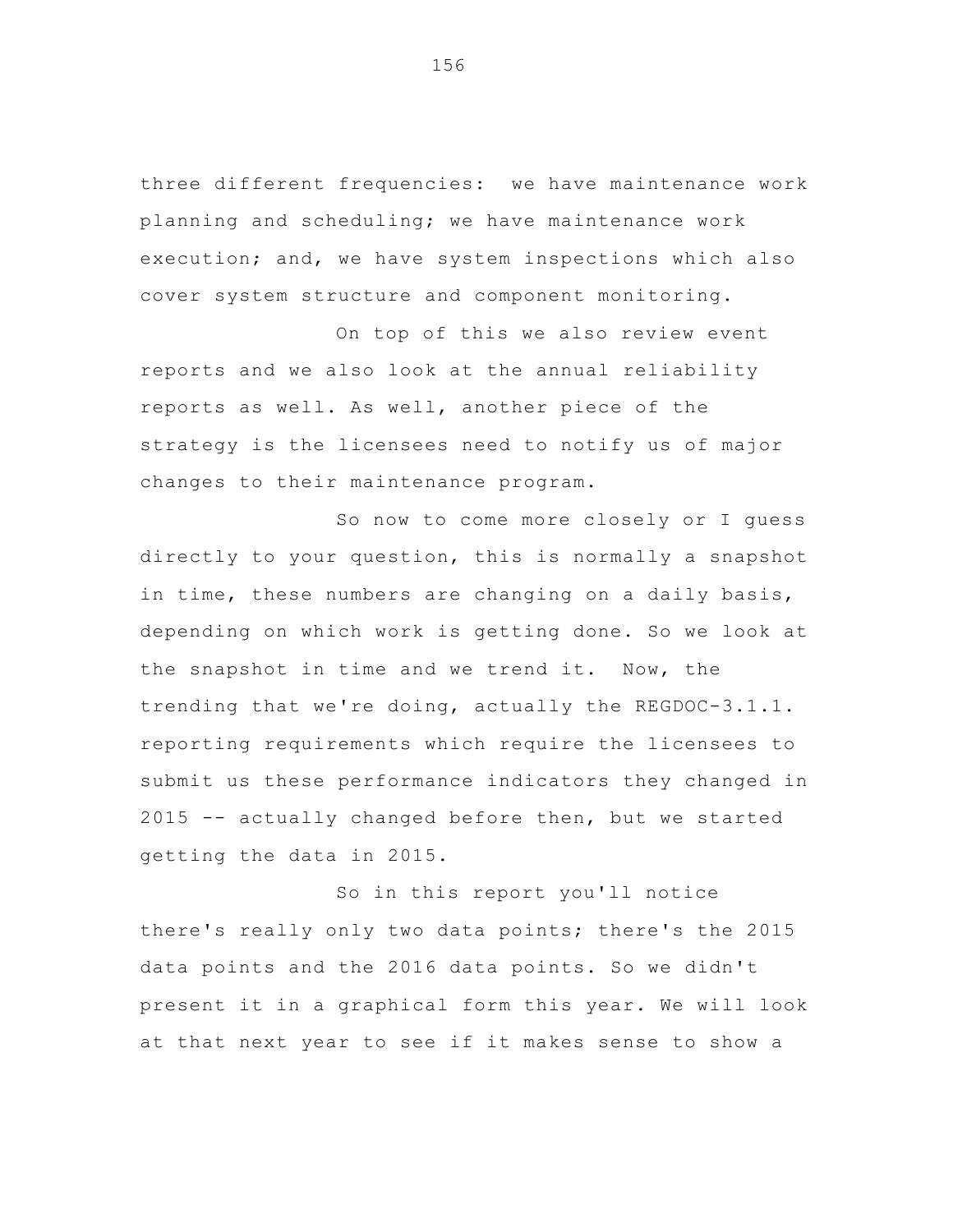chart, let's say.

From a safety significance perspective, so to get to your question directly, what's important here really, from a safety significance perspective, is the corrective maintenance backlog. So something that needs to have corrective maintenance done on it, means it can no longer perform its designed function. Deficient maintenance backlog means it could still perform its design function.

So just to give you a little bit of an example. So you might go to a pump that has an oil system on it. As system engineers are doing their inspection they might see, you know, a little oil drip on the ground. Well, it's important to document that and, you know, as part of your PM program you deal with that in time. But the lube oil reservoir has a level and it's probably fine, right? You may do increased monitoring or other actions.

If you were to go and see all the oil was out of the reservoir, that's corrective maintenance. The pump will probably not perform its safety function in that case. So the technical specialist in the maintenance area looks at all this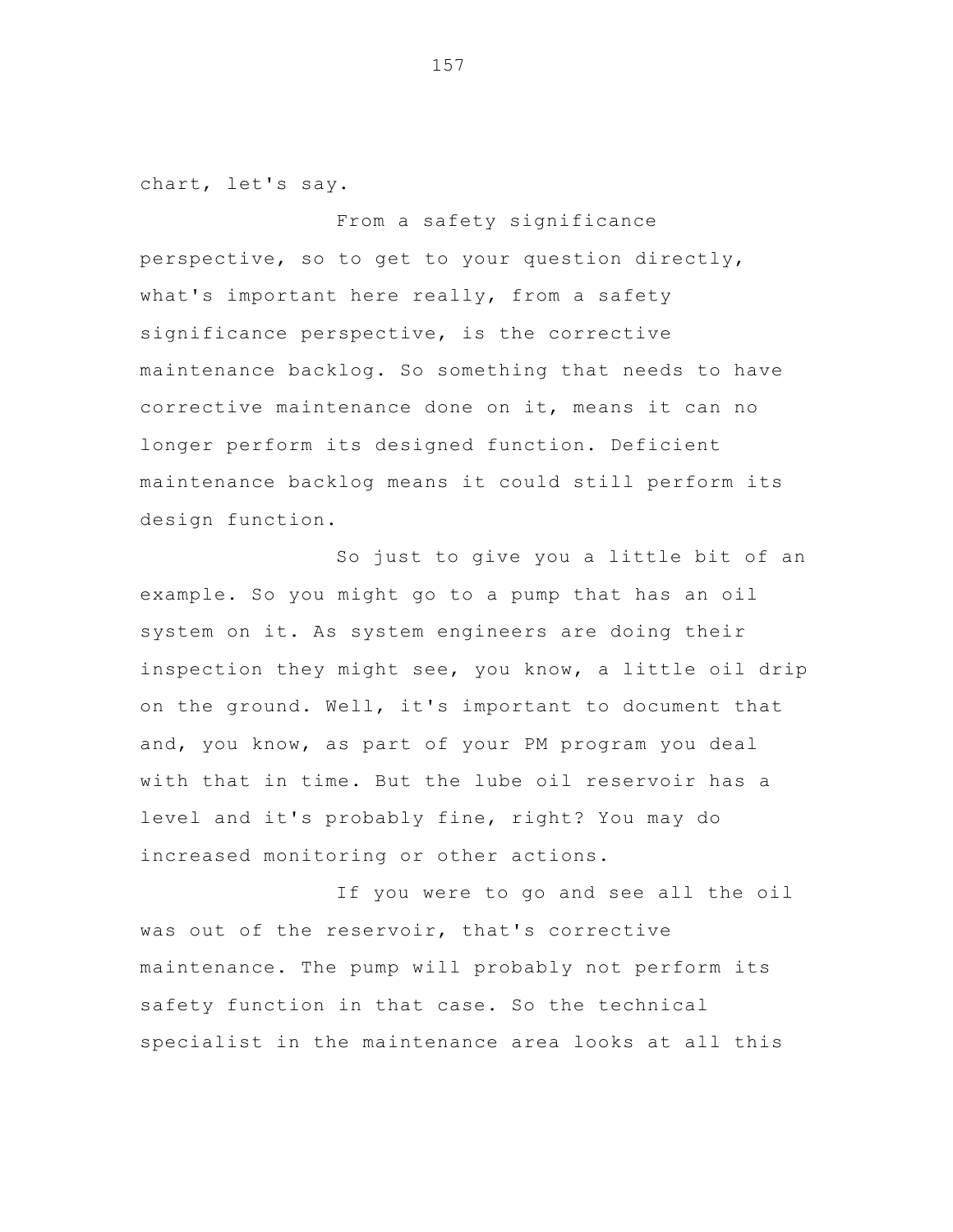information and includes the, you know, going to the sites and doing the Type 2 inspections in order to come up with a determination of whether or not he believes this is, you know, a safety significance issue or not.

Do you have some follow-up to that?

 **THE PRESIDENT:** Can I piggyback on this? So you'll recall that we've accepted to use the industry performance indicator itself, right, and invent CNSC. But with that there's got to be some explanation of -- so in your corrective numbers, what is unacceptable to CNSC? so if you have a backlog of, I don't know, 70 per cent, 50 per cent, is there such a number in operation in which if you allow backlog to go to such a high level that you will start worrying about yourself? Is there an action level?

You've got to give us something so that we can understand the significance of those numbers. Let's start with CNSC.

 **MR. LEMOINE:** So I'll start and then I'd be grateful if the stations could add their two cents as well.

So there are ERI COG -- so equipment reliability index COG guidelines that the licensees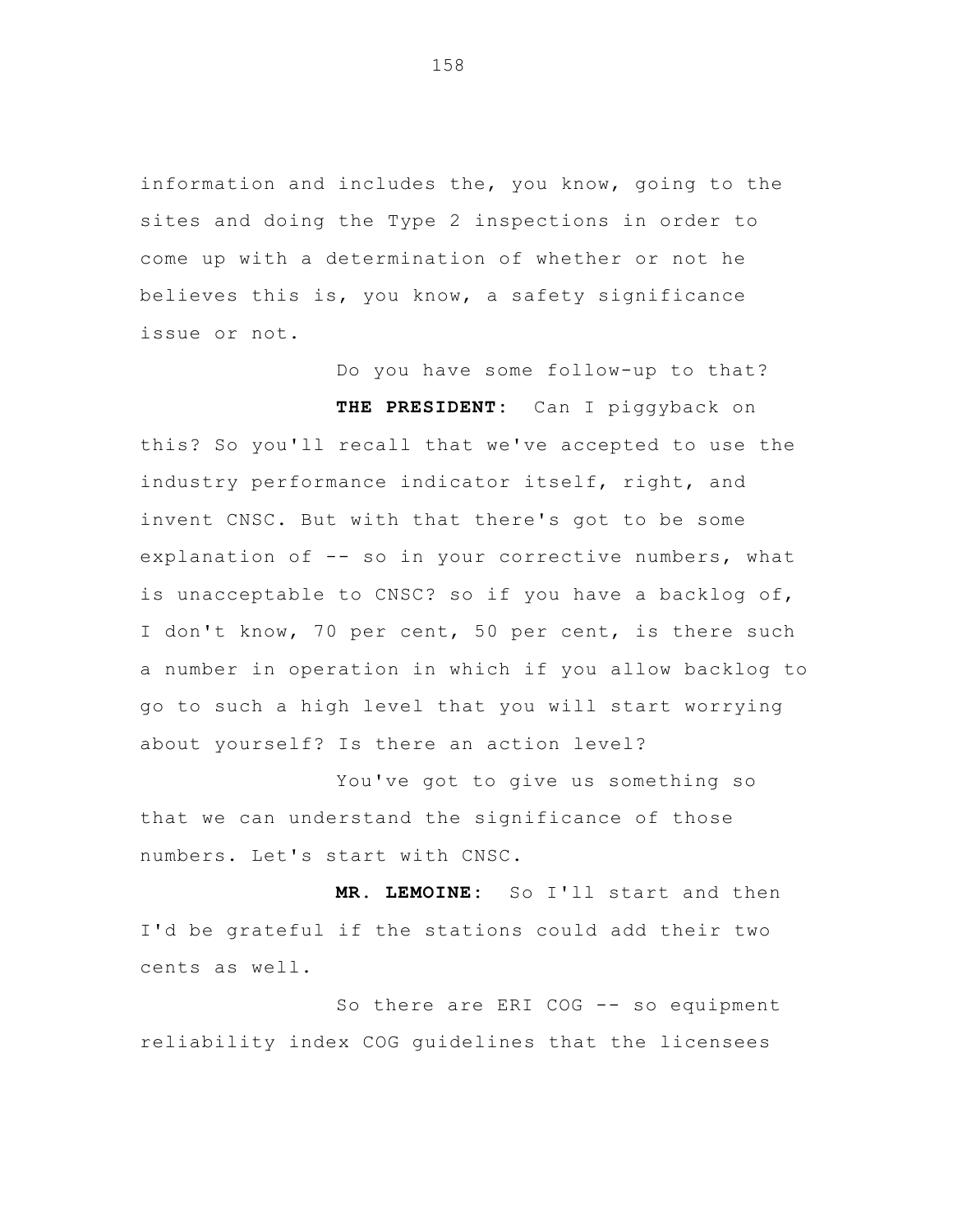are trying to achieve. If you just let me check my notes here, unless one of them knows what it is off the top of their head for corrective, I can find it. So that's what the industry is working towards is the COG equipment reliability index guidelines for corrective maintenance backlog.

 **MR. SAUNDERS:** Frank Saunders, for the record.

 In getting started this morning I realized I forgot to introduce my colleagues here. But for this question our Chief Nuclear Officer Len Clewett is here and so he's going to take the question.

 **MR. CLEWETT:** Thank you. Len Clewett, for the record.

So, President, your question about what's acceptable at Bruce, and kind of top quartile performance per unit would be less than two per unit. So when you have fuel handling in there for our station it should be less than 10. Typically, we are operating at around that range, 10 or less, some units we have zero.

 So excellence really is a case by case basis on what the corrective is and the impact, and we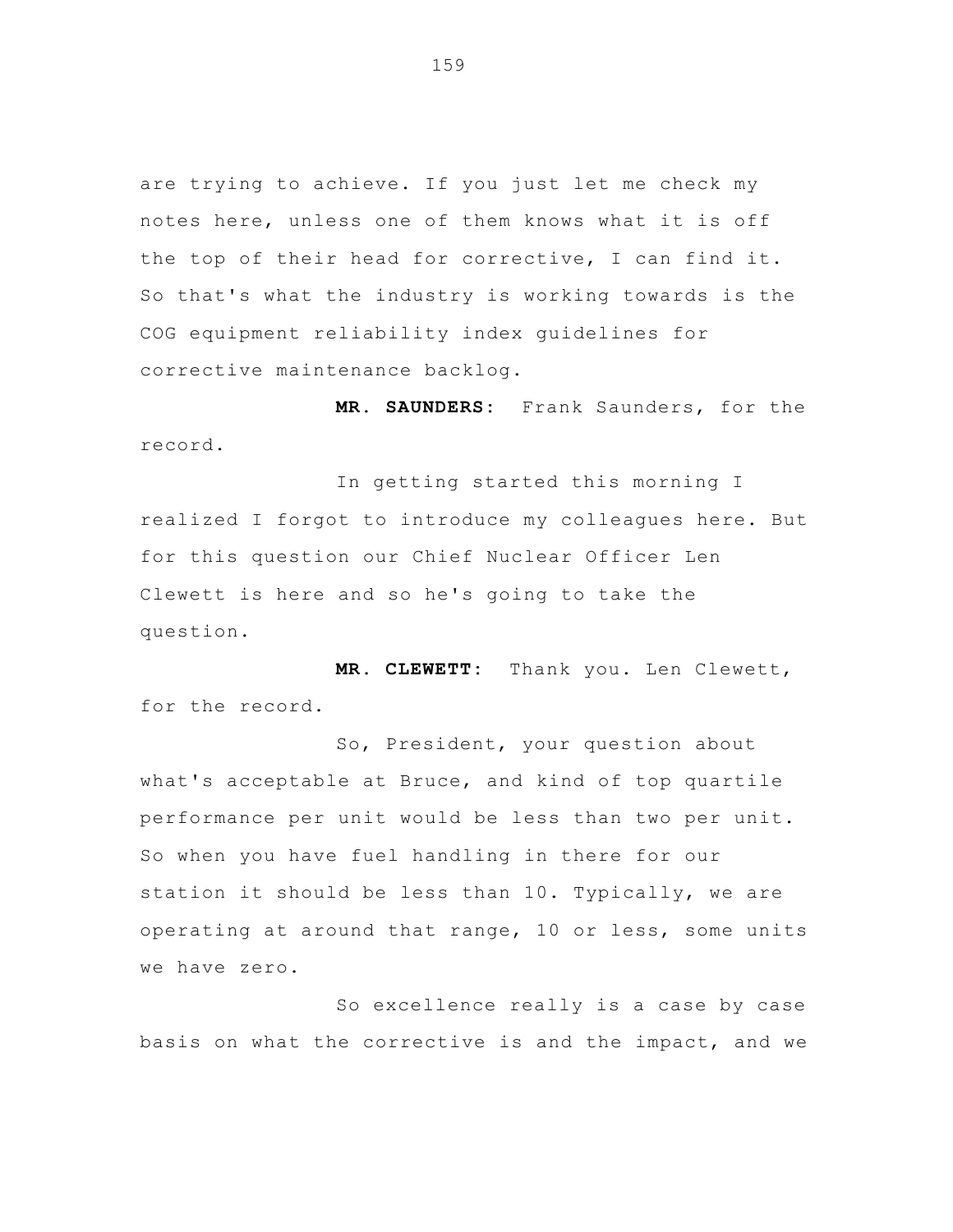have daily meetings with our operations and engineering staff looking at each corrective, and our goal is always to work off each corrective as quickly as practical and to bring that number back down to zero.

But from an industry best practice the criticals are obviously the most important, and we also track deficients, because you can have an aggregate impact to certain systems and things like that. We have, you know, metrics that we review on a weekly basis to make sure if we see any adverse trends with corrective or deficient criticals we take actions appropriate to drive those numbers down.

A lot of it is that aggregate review of the system health as monitored by operations on a daily basis on a particular corrective critical.

 **THE PRESIDENT:** So you have also a number for the deficient ones? You know, like the big numbers, some of them are -- you know, you see a maintenance backlog which is, you know, big numbers in it; 50, 60, whatever. Is there a number which should be unacceptable to you from an operational perspective?

 **MR. CLEWETT:** Yes, because of the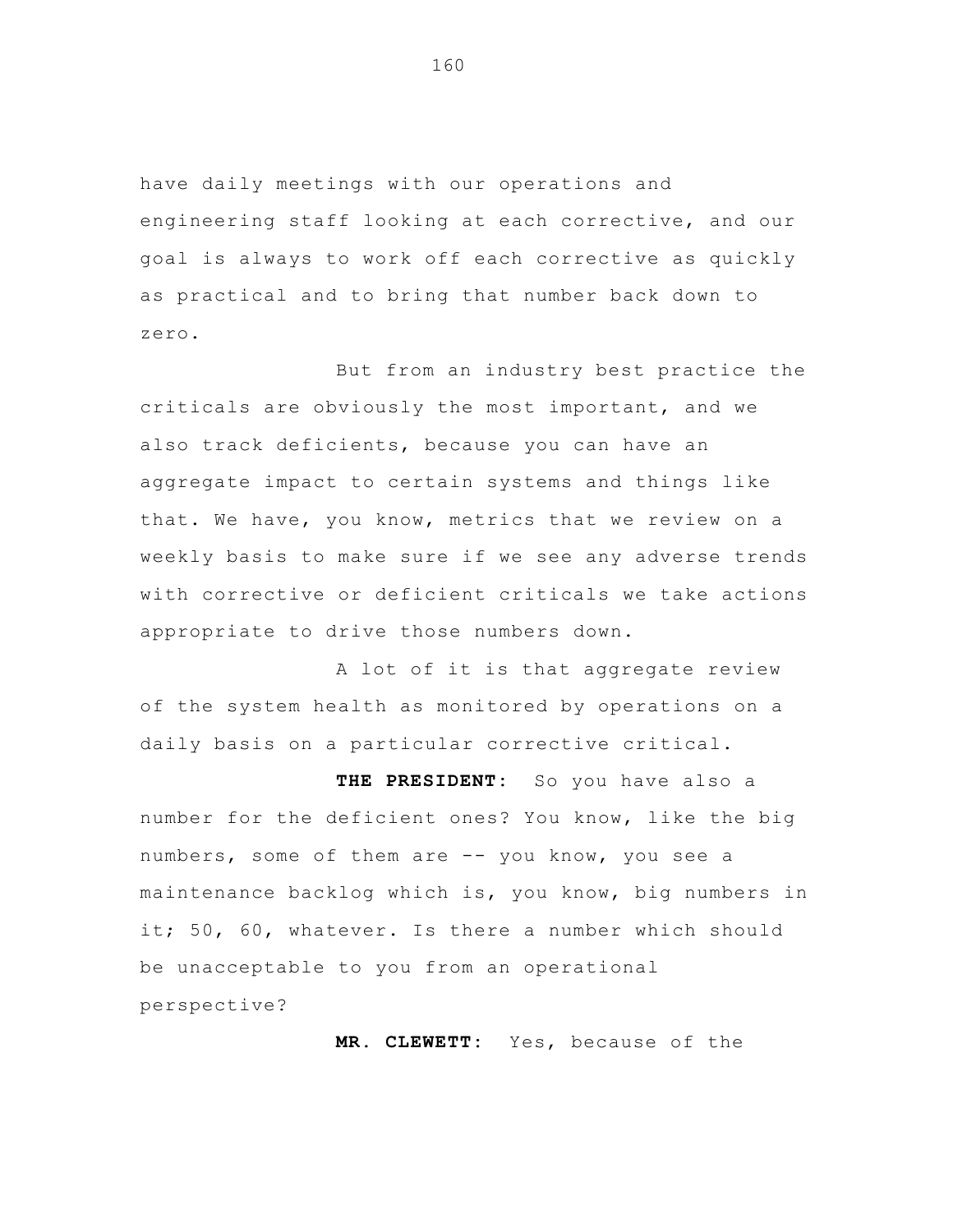impending impact you have. So the numbers you see are top quartile metrics in the report. We are driving those numbers down and we do have a target at Bruce to reach that industry top quartile within the year. And that would really be more of an aggregate.

Like I say, the correctives are the most important, deficient are next in line, and our goal is to keep within the industry top quartile and that's mainly to minimize any aggregate impact on the system.

**MEMBER McEWAN:** So, the implication of that I think, if I understood correctly, is that it's not only a function of the total number, but perhaps the age of the actions as well. So, if something has been hanging around that's critical for a month, that's probably bad?

**MR. CLEWETT:** That's correct. Basically our standard and our process is, when it comes in we assess it, make sure we have parts and correct it as quickly as we can.

If it is something that is prolonged, at times we may take bridging actions or other special actions until we get it repaired.

**THE PRESIDENT:** I assume all of this carries forward in Darlington and Pickering and Point Lepreau?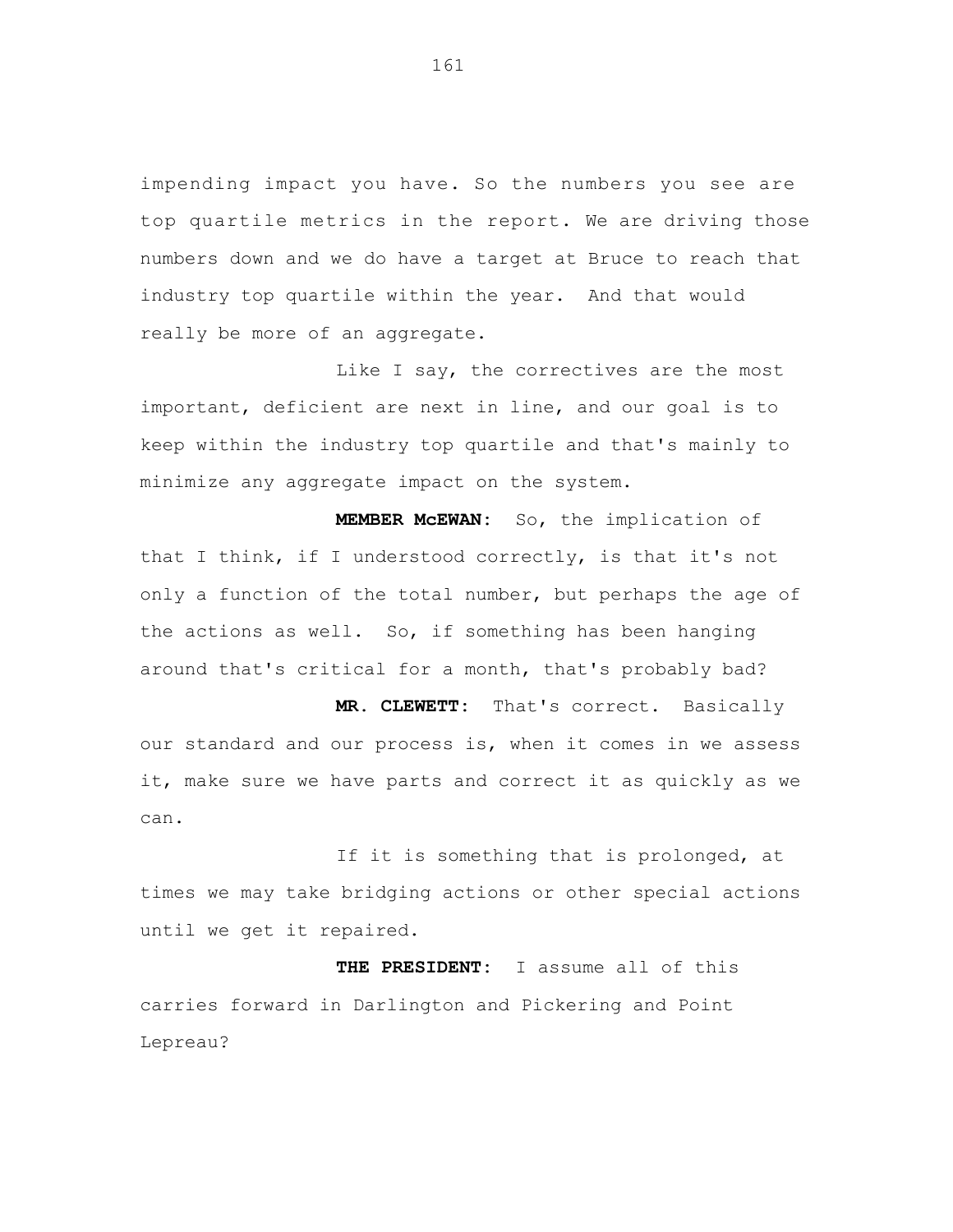**MR. LOCKWOOD:** Randy Lockwood for the

record.

A couple of comments and then I'll maybe ask our Director of Engineering, Jason Wight who's here also, to comment.

You've opened up quite a topic and I appreciate the complexity on trying to understand and put it in context.

At Pickering, for instance, where we've got the critical backlog, like I said earlier today more than half, we're running around nine per unit with a target of -- with a target by the end of year of zero or one or two, which is industry best.

Similarly, our deficient, right now you're correct the backlog is fairly high. I've set targets for next year, 2018, and to be chasing industry best around 2019.

It's also important to understand the equipment reliability index and how all this fits together, including the PM backlog, or the preventative maintenance backlog.

And maybe at this point I would ask Zar to comment about where his backlog is at Darlington and then ask Jason Wight to maybe comment a little bit around the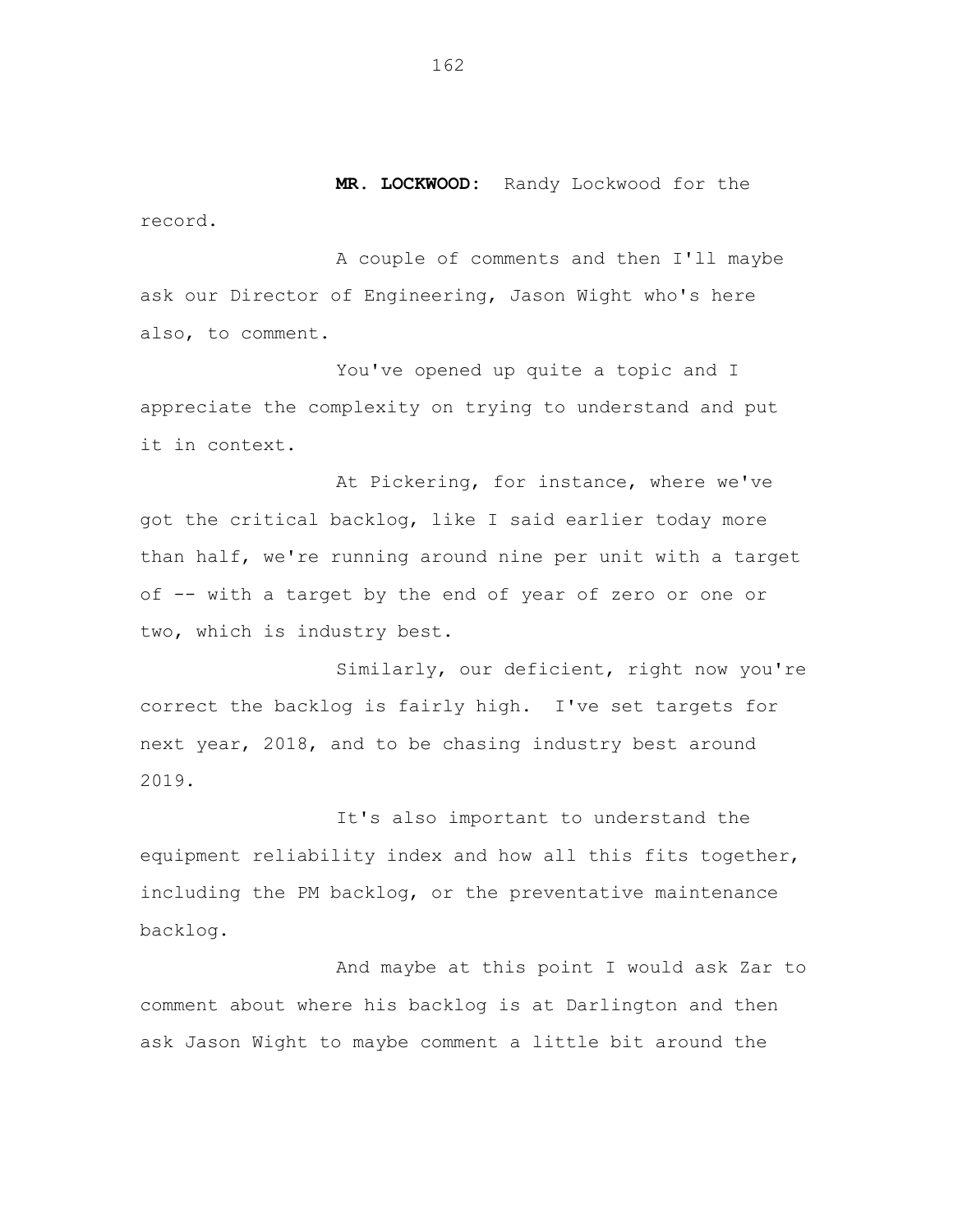RI.

Okay.

**MR. KHANSAHEB:** Thank you, Randy. Zar Khansaheb for the record again.

So, at Darlington our critical corrective backlog, we've been working hard at it, and for the last three months now it is at zero. What we do is, because the number is at this level now, we're capable of looking at these individually and ensuring that we're driving towards repairing them at a rapid pace.

For instance, just last week one critical corrective popped up and our team addressed it and it's back down to zero. So, we're now at a spot that we can do that aggressively.

**THE PRESIDENT:** So, coming back all the way to the regulator, do you have a magic number beyond which you start to get worried?

**MR. FRAPPIER:** So, Gerry Frappier for the record.

And, as I mentioned, this is a complicated area, but I would like to bring us back to sort of safety significance.

And so, the first step is the question really that Dr. Solimon had which is the special safety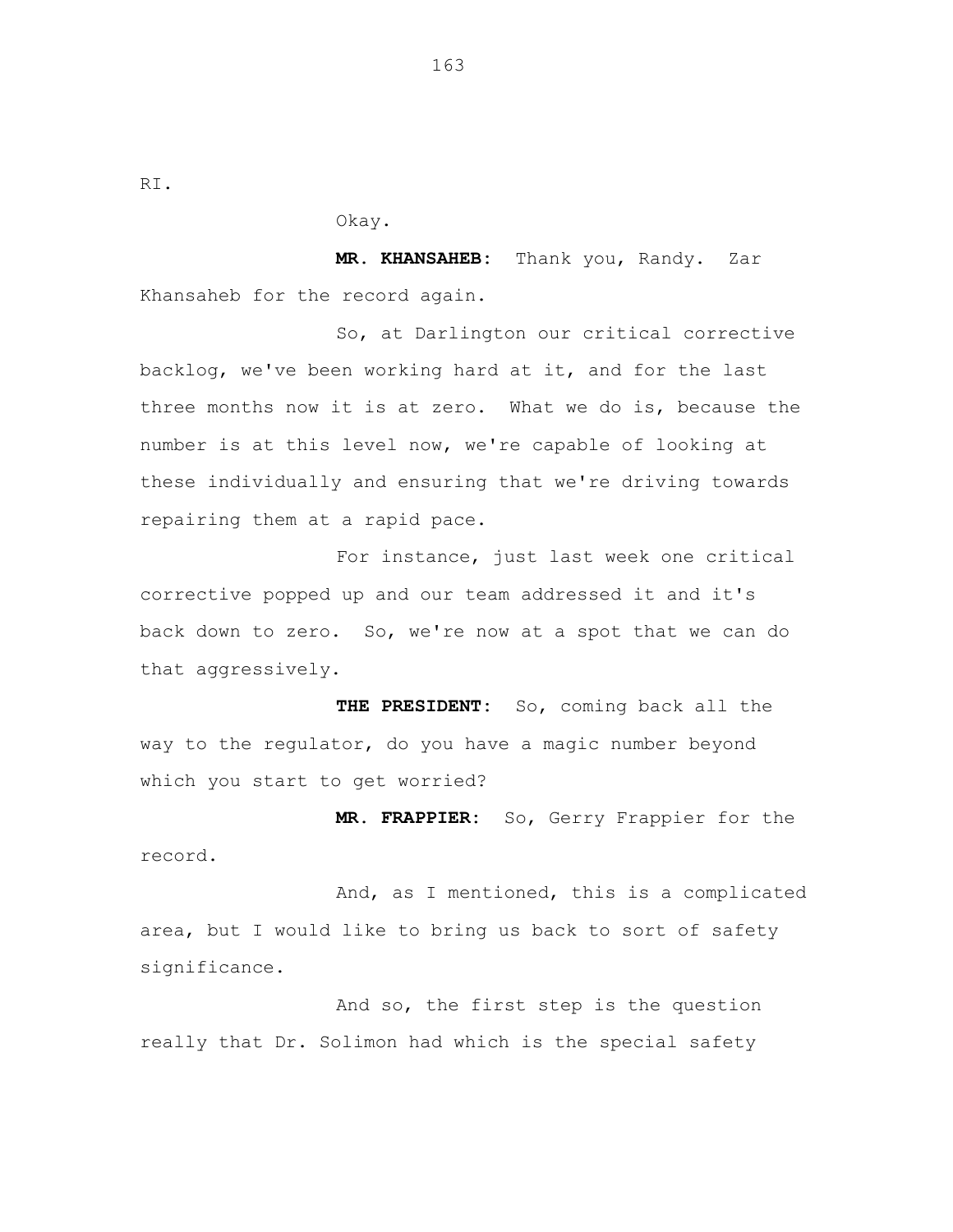systems and are they available or are they not? So, if there's any kind of maintenance activity problem or anything like that that's making it that those systems are not available, we're going to jump all over that. That's something that's unacceptable and, as you can see, we report on that regularly, they report on it, they have to tell us about it immediately if it happens.

Then you move into corrective maintenance. So, corrective maintenance means something's not going to work the way it's supposed to and -- but that may or may not have safety significance and typically if it does, you go back to the other one, we have safety systems that are important to us.

So, for us we're very interested in the trending of that. Is it going down, is it going up? So, those are indicators for us.

It's similarly with the deficiency maintenance and preventive maintenance. You'll remember a few years ago -- well, maybe you won't remember -- but a few years ago we had a discussion here that talked a lot about the maintenance because the trends were going the wrong way, the maintenance backlog was getting longer at several of the facilities.

So, that's an important thing for us. So,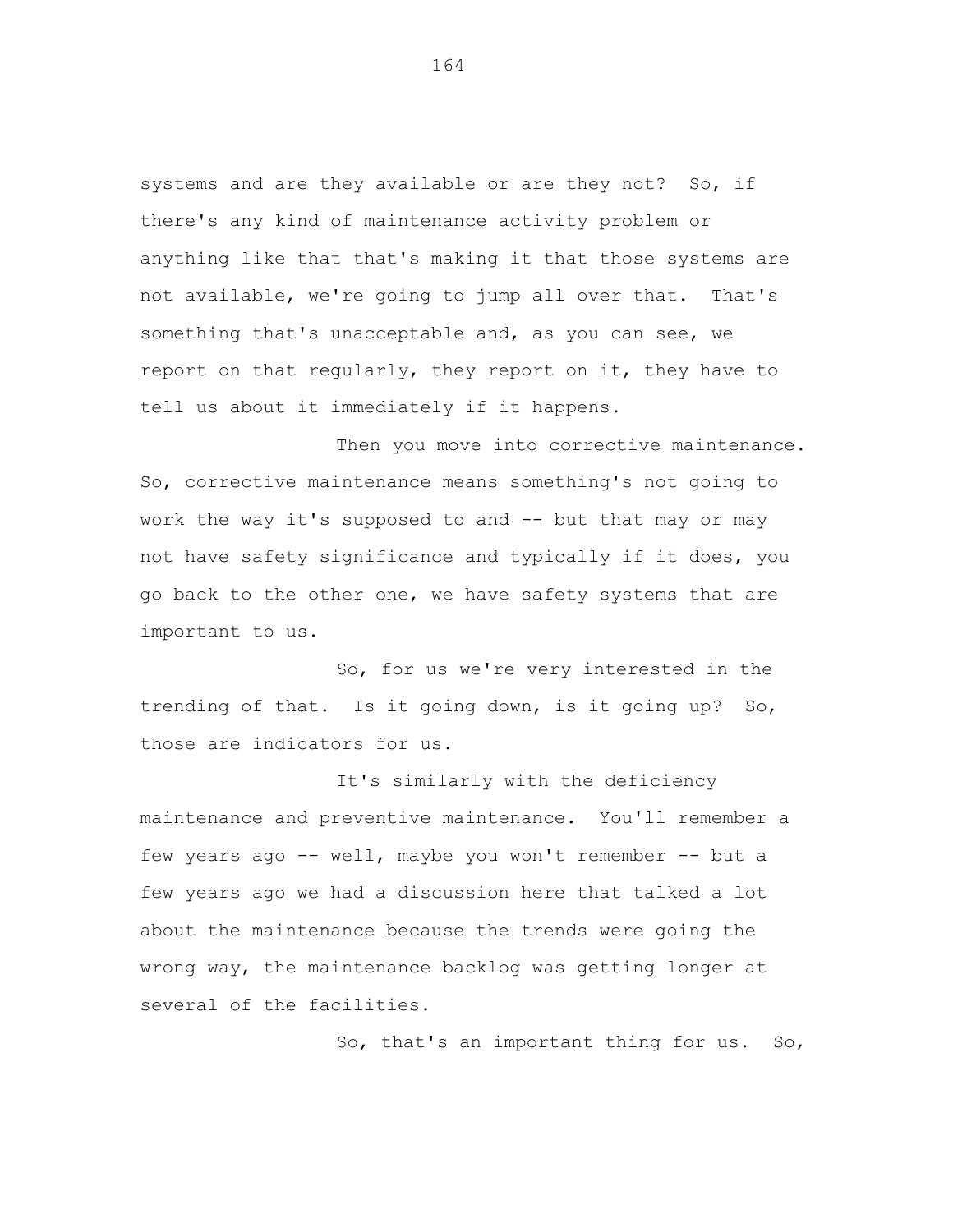it's not specifically a number, it's really about a trend. And then, we are looking at this thing on almost a daily basis.

And I would ask, perhaps first Sanja Simic and then Jeff Stevenson to talk about how we are looking at that from an inspection -- from a compliance perspective on a daily basis.

**DR. SIMIC:** Thank you, Mr. Frappier. For the record, my name is Sanja Simic.

As you know, Commission Members, we have a team of qualified inspectors on site and one of the tasks that they perform is monitoring of the health of different systems with a focus on systems important to safety.

Systems important to safety are reported on regularly annually as part of the annual reliability report.

And, as Mr. Frappier noted, we're very much interested in trends and if we notice that there is an increase in terms of worsening of the health of the system, like the system going from red to  $-$  from green to red, then -- and we see that the number of instances increases for that particular system, we basically send request to Bruce Power to fix this system and we have done that on numerous occasions in the past. We would send formal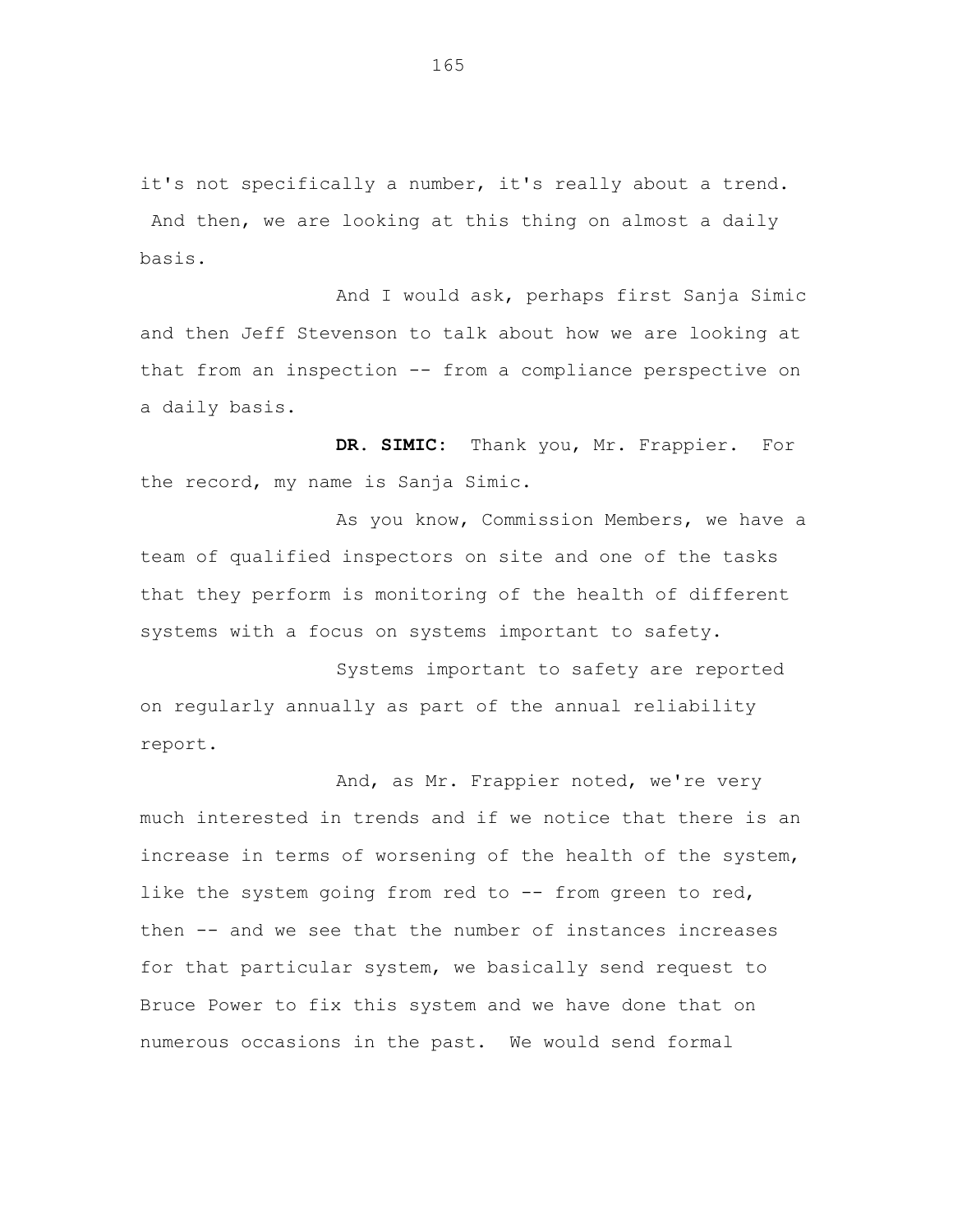correspondence for the system health to be improved.

**MR. STEVENSON:** Jeff Stevenson for the record.

So, one of our jobs as site inspectors up in nuclear power plant sites is to perform daily surveillance and monitoring of the licensee's plant operations. Part of that surveillance and monitoring is looking at any sort of deficient equipment that breaks down over the last 24 hours or over the weekend. And what we do as site inspectors then is assess the safety significance of that and, if there is safety significance, then we follow up immediately with the licensees.

So, on a daily basis we are tracking these things and we do see the trends over time.

In addition to that, we also perform system inspections on the different safety-related systems where it goes into more detail even into the backlogs and trends and making sure that maintenance processes are followed.

So, we do look at this on a regular basis. **DR. VIKTOROV:** It's Alex Viktorov to add to the discussion.

The maintenance falls in the safety control area fitness for service and the CMD in Appendix H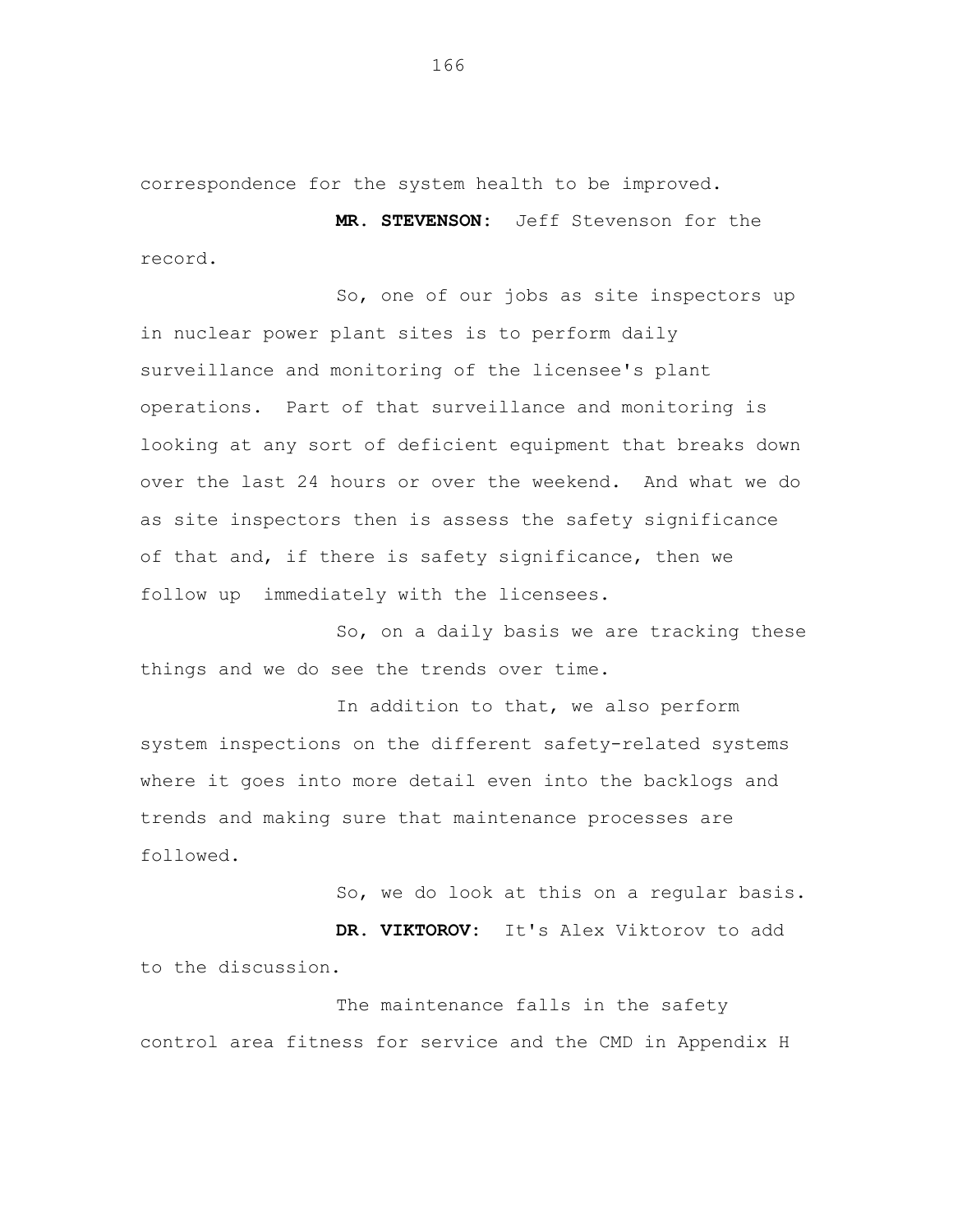lists inspections we have done. The largest number is exactly in this area. So, you'll see evidence that CNSC undertakes oversight in this area very diligently.

And while we may not have a specific number for our backlog, safety significance is assessed through different measures; for example, unavailability of safety systems which is reported and their elements, also the impact on the overall PSA results if systems are not available is tracked and assessed and there are controls in place.

So, the safety is monitored, the impact on safety, from backlog of maintenance activities is controlled.

**THE PRESIDENT:** Okay. Look, I think that we all understand the meaning of backlog. What we may not understand is the various backlog for various systems and its implications on safety. That's where you guys got to explain it.

But we'd like to see the data. We've been talking about backlog data now for a long, long time.

And, similarly, it would be very useful to have the trend over time and so we can see whether they're going in the right direction or not.

On that cheerful note, I think we're going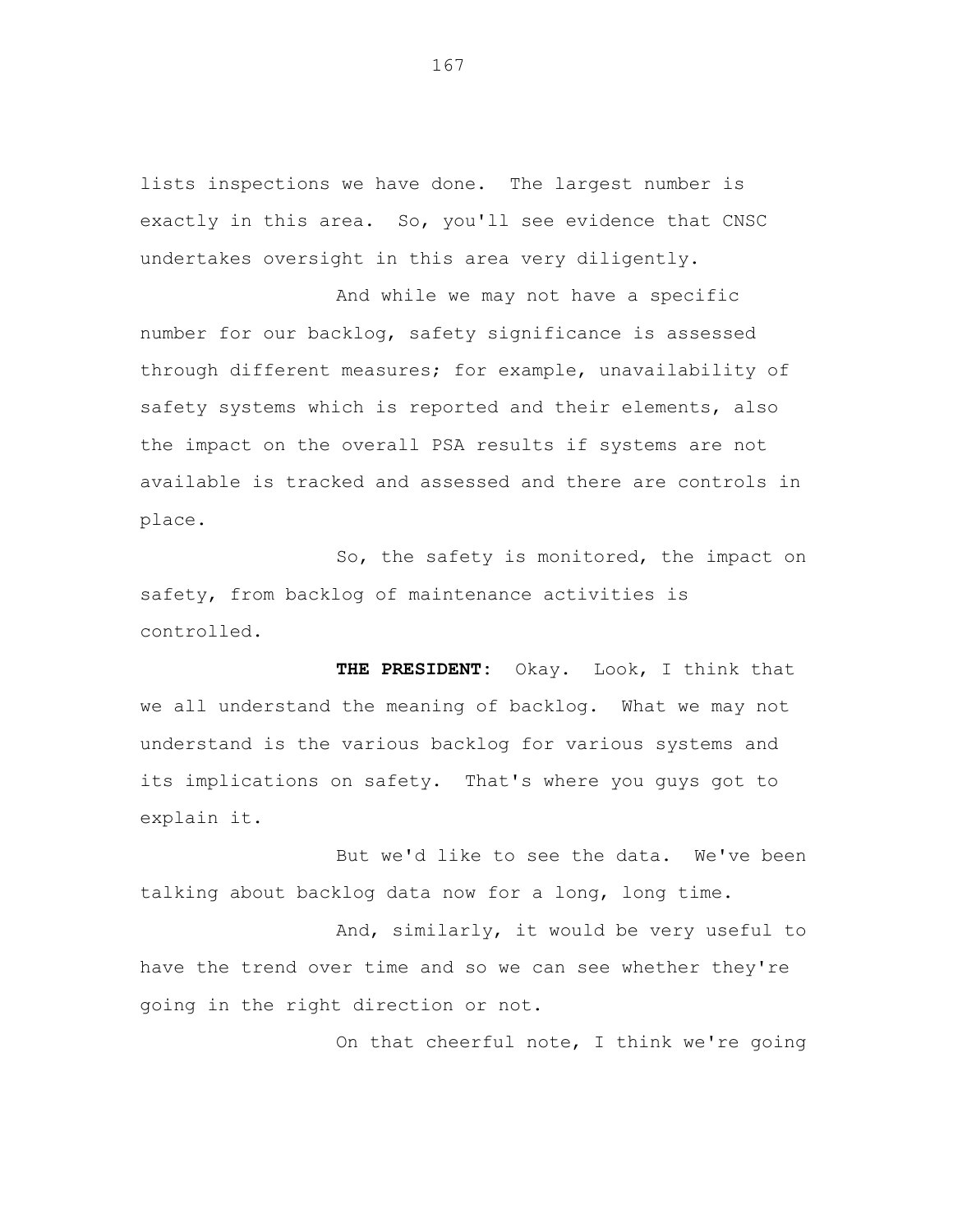to break for lunch and we're going to come back at two. --- Off-record discussion

**THE PRESIDENT:** Yeah, we'll continue after lunch .

Okay. We'll come back at two o'clock.

--- Off-record discussion

THE PRESIDENT: Okay. 2:10.

--- Upon recessing at 1:09 p.m. / Suspension à 13 h 09

--- Upon resuming at 2:13 p.m. /

Reprise à 14 h 13

**THE PRESIDENT:** Okay. We are back.

And last we finished with Dr. McEwan, so

Mr. Seeley.

Mr. Seeley, are you ready for the next

round?

**MEMBER SEELEY:** I'll give it a go.

I think perhaps just finishing up on a conversation around improved reporting on trending of data, so I think we were all in support of that recommendation. Then we got to performance indicators and underlying data around key performance indicators, so moving from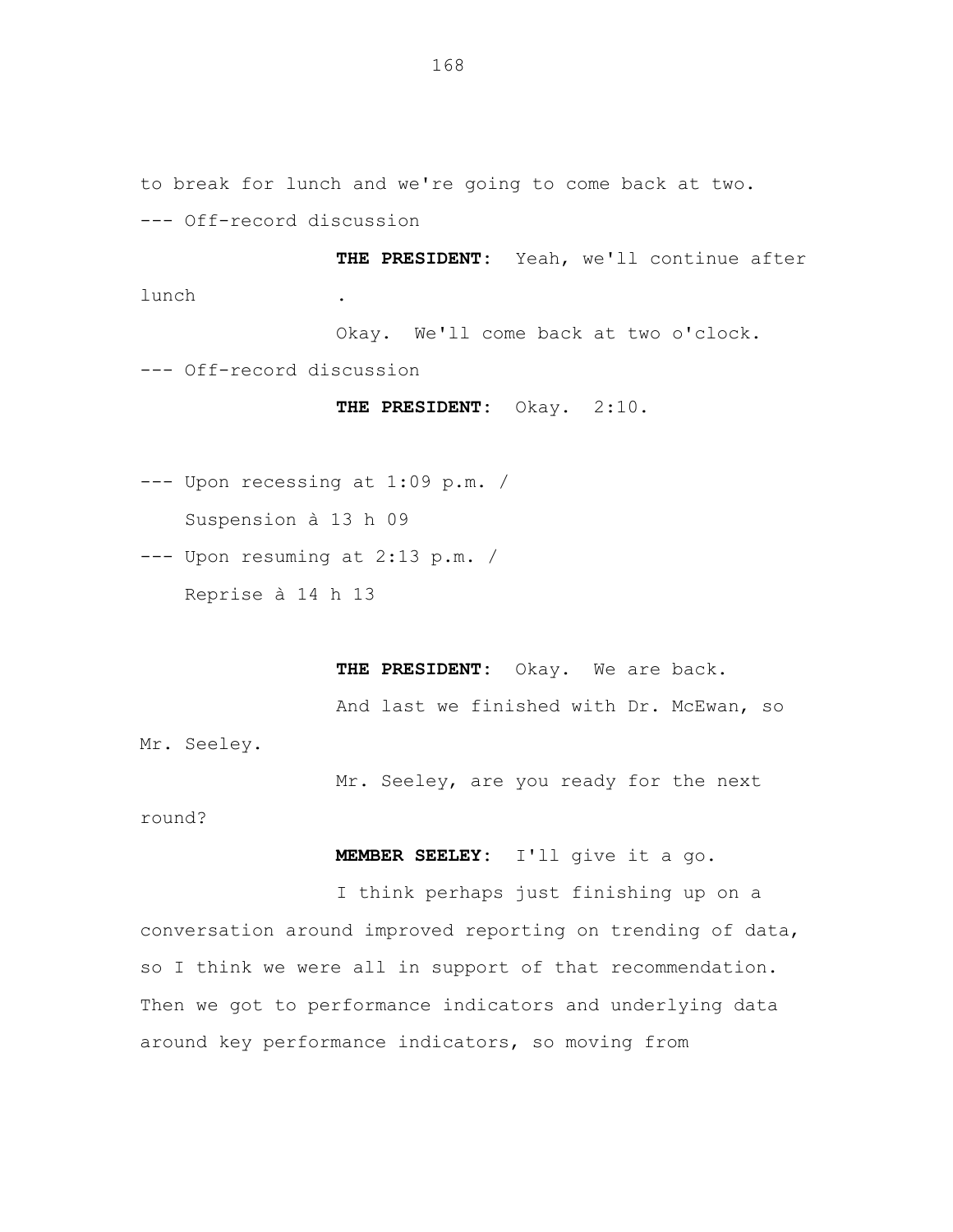reliability to things like maintenance backlogs, et cetera, et cetera. That's where we were.

There was a discussion around targets for some of those key things which we get to things like corrective maintenance. And we were hearing the facilities talk about moving to zero, and I like that target.

Maybe -- whether it's achievable all the time, of course, is another story, but then there was some referable to, if you could achieve zero or when you're getting to those corrective actions, actually keeping track of the amount of time or the length of time it takes to get those things resolved that are in the corrective and the very high priority zone would also be a very good measure to be actually reporting.

So as you move towards the zero corrective maintenance target, you also start to track performance around resolving them and the time to resolve them. I thought that was a very good maybe data point we might be able to include in the future.

And I guess what we didn't get to was, you know, what additional data trending could be included in those future reports.

I realize there's limitations to that and, of course, limitations to us being able to absorb all the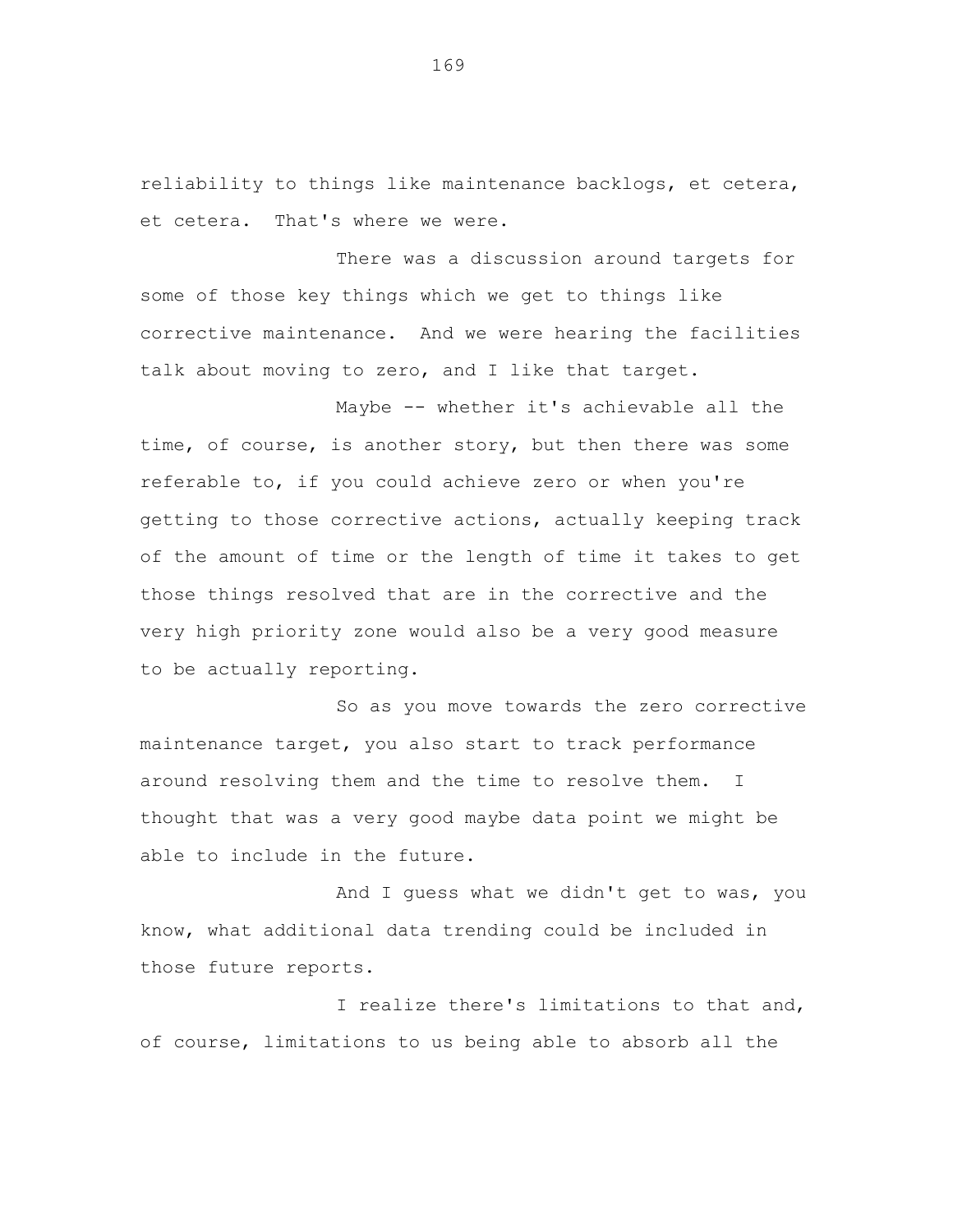information, but it would be nice to have a few more layers of information around performance and key performance indicators underneath those performance measures and data.

So those are just my comments and conclusions from prior to the break without asking any questions.

**THE PRESIDENT:** But feel free to add if anybody wants to make comment on those comments.

**MR. FRAPPIER:** Gerry Frappier, for the record.

Maybe I'll make a comment, and maybe colleagues from OPG might want to add.

I think there -- as we mentioned, maintenance is a complicated area and we've tried many different ways of pulling things together. I think one of the things that we've done under direction from the Commission was to move to getting indicators from industry that are industry accepted indicators, if you like, so WANO level indicators.

That's made conversation already a lot simpler rather than having two sets. But we do have requirements on industry to be providing us certain data.

I'm not sure we would be having a requirement for them to provide the level of data that you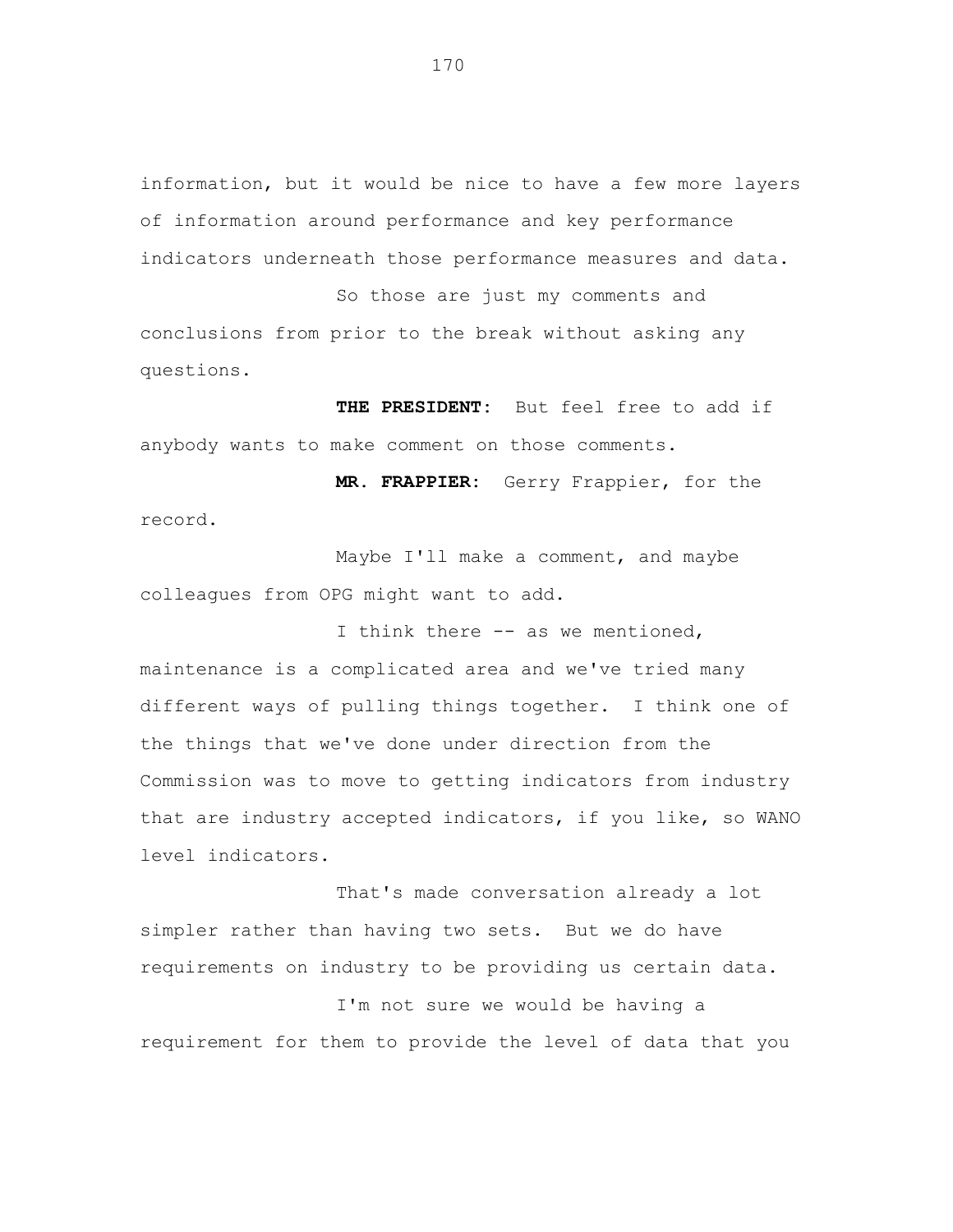seem to be making reference to, so that's something we would have to look at and make sure that we're not imposing new things unless we decide that's really what we want to do.

Industry, of course, has a lot more data that they're using on a daily basis. I think we had our site staff talk about how we can be present at any one of those sort of discussions and are present at the meetings to make sure we get a feel for how the maintenance and the system health, if you like, of different systems is, and we'll continue to do that.

We also mention that starting in next year's report, we'll be able to have better trending data because that'll -- now that we've switched over to these new data points -- we've only got like two years of them, so once we get three years, I guess you could start trending, but perhaps we'll even look and get -- see what industry could provide us that's maybe a bit bigger trending.

With that as my comments, I'm not sure if -- OPG had indicated they may want to say something, so. **MR. LOCKWOOD:** Randy Lockwood, for the record.

You made good points about getting some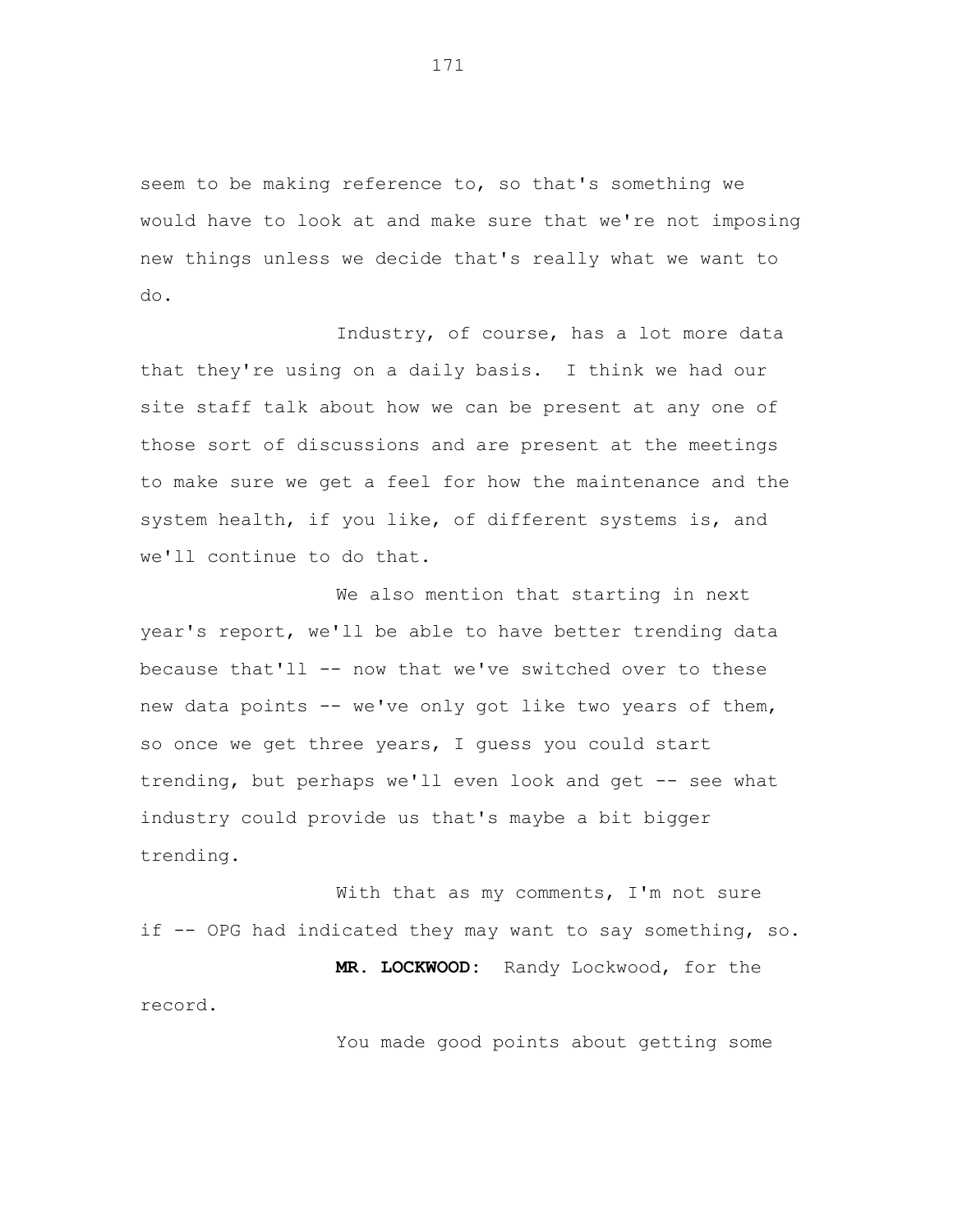simple and consistent metrics. That point was well taken by us.

We thought about it over lunch. Maybe as a group answering your question, we were here and there as opposed to taking a sort of systematic approach and answering you properly.

So with that in mind, my offer's still there. I'm going to resort back to our Director of Engineering, and maybe could walk through a simple analogy and put things in perspective, if you're open to that.

**MR. WHITE:** Good afternoon. Jason White, Director of Engineering for Pickering, for the record.

So my colleagues and I at lunch tried to understand and maybe perhaps provide a different story or a better story regarding backlog because if you're not in the industry specifically, there's -- it can be hard to understand. There's a lot to backlog.

So starting with Pickering, we have about 40,000 components that we need to manage. Each component has a certain significance. In some cases it's a safety significance, in some cases it's a production or reliability significance.

So we can't manage all 40,000 of them all at once, so what we do is we break them down into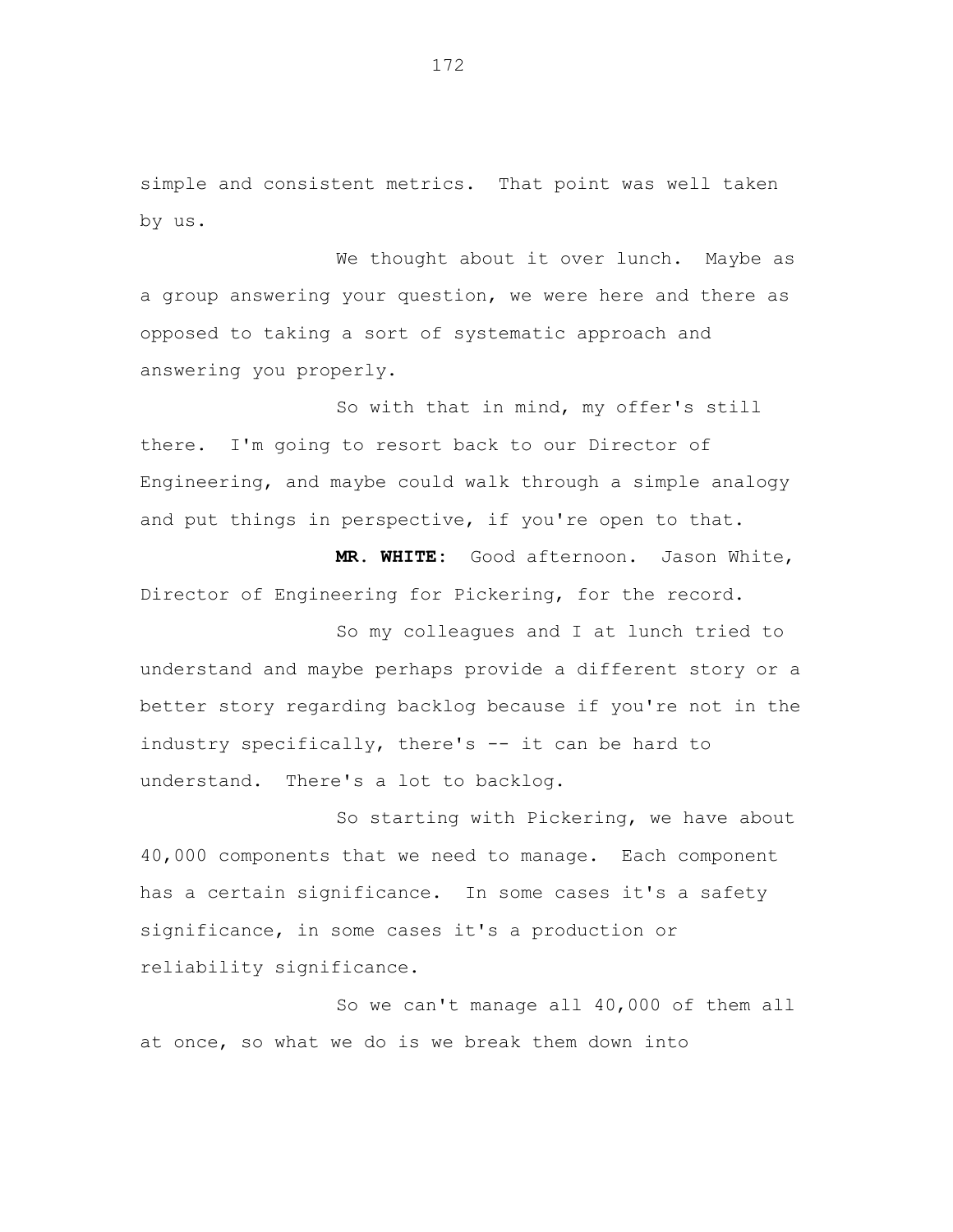categories and criticality. Some have safety significance criticality codes, some are very specific for reliability, and some are, in other words, not as important as the rest.

So the analogy that we thought of was a car. So imagine you had a Cadillac and you were trying to maintain this Cadillac, very similar to a nuclear reactor. And if there was paint chipped off or perhaps the upholstery or there was some cuts in the upholstery, you would go through a maintenance program and eventually get to that maintenance because it's important mainly for the looks of it, but specifically not for the reliability of your vehicle. And that could be non-critical work, so that would be the non-critical work that we're looking at.

And in some cases it could be pipe supports that aren't as important, perhaps, some insulation removed. That would be a binning of the 40,000.

The other binning would be the criticality components, and we rank them 1, 2, 3 as well as single points of vulnerability.

And so we strategically plan and put programs in place to proactively go at these pieces of equipment from equipment reliability standpoint to ensure that we keep reliable, and we have to do that because -- to triage that way because there's just too many components.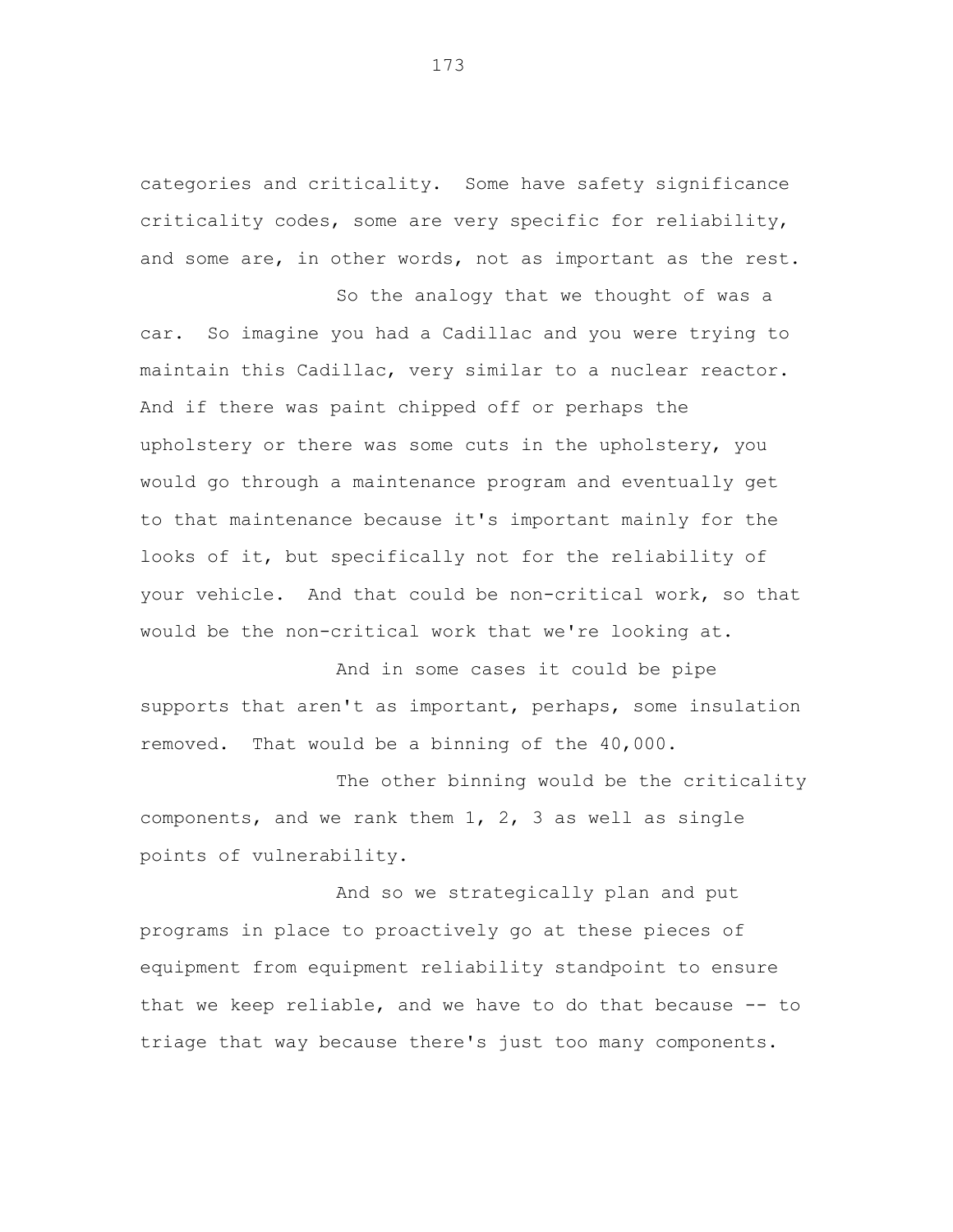So when we talk about backlog, that's how we manage. So we take a look at our -- how we've identified our criticality components with regards to risk and we put programs and strategies in place.

For equipment reliability and the current backlog that we have at each station, we -- every week we look at the backlog, we look at its safety significance, we look at its reliability significance and we put strategies and we pretty much attack them to make sure we can resolve them.

Obviously, if you're running a car and you're -- and it's a critical component and your brakes, for example, are failing, you're not going to operate the vehicle just like we wouldn't operate the reactor.

And so just trying to give some context and maybe put a human element to what is criticality and what is backlog because it can be a very difficult concept.

THE PRESIDENT: So let me just -- again, if we -- the way I look at this, we spend, I think, two or three hearings talking about SPIs. Let me start with that.

And we came, at least from a regulatory perspective, from our CNSC, that they identified something like 30 loss SPIs that they claim was required for them to keep track, basically, from a safety perspective.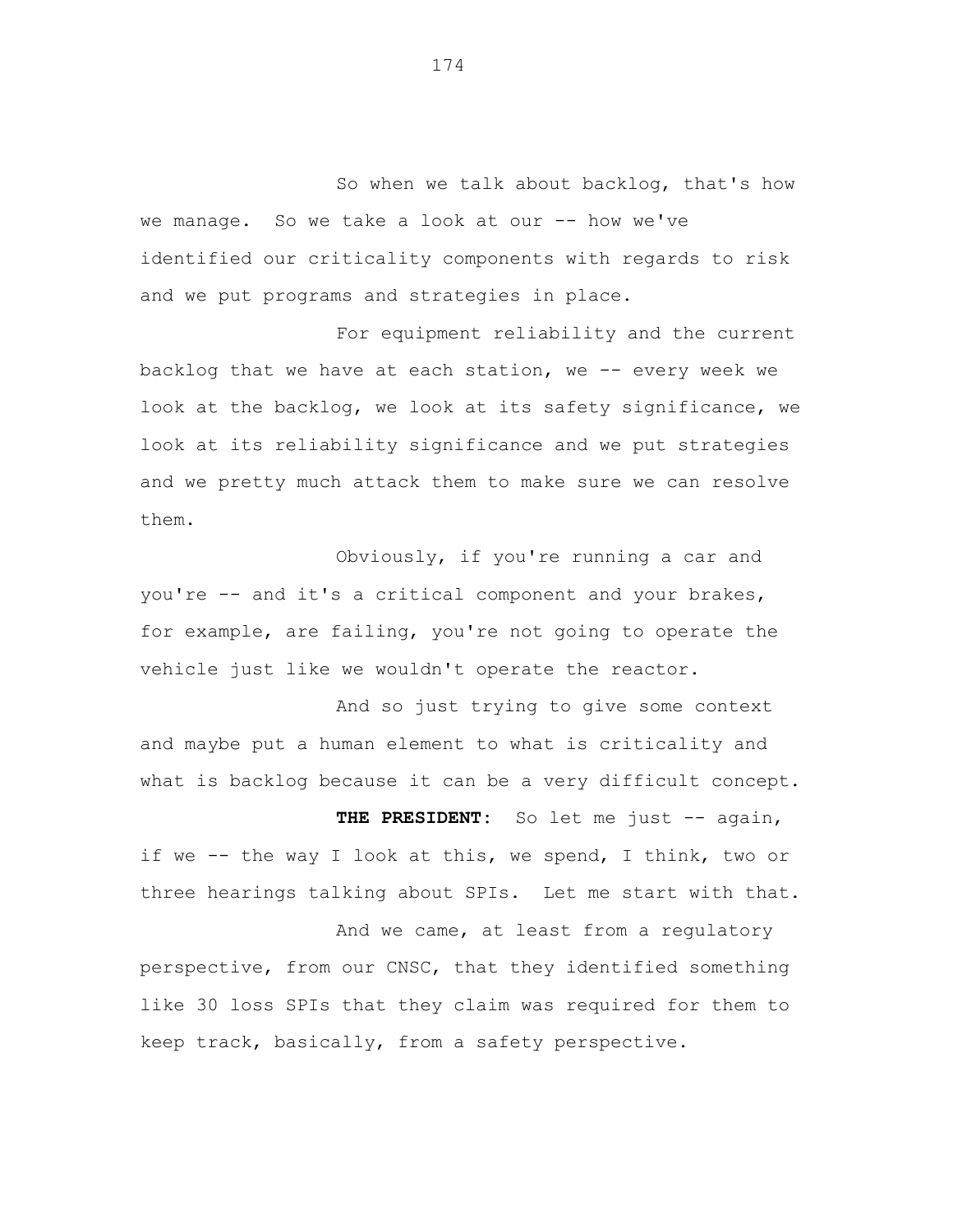My suggestion is, let's start with those 30. I don't -- and some of the data that goes with it. I don't think that we require a lot more graphs and data. What we require is a better explanation of what the data means and how it's related to the safety concern.

So I would suggest that in future years, together with the timelines and the actual 30 or so SPI, we'll have a pretty good set of information and we'll determine then whether they're adequate or not.

**MR. FRAPPIER:** Gerry Frappier, for the record.

So yes, we are intending next to have more information around the SPIs and their -- well, their importance, what they are, and also some numbers and some trending data.

Of course, of those, there's just a small set that's associated with maintenance program. They include a whole bunch of things with respect to fuel and everything else, so I think it would be very useful. And we're looking at how we can -- without turning the annual report to twice the size it is now, how we can incorporate those in a useful way.

**THE PRESIDENT:** Thank you.

Dr. Demeter.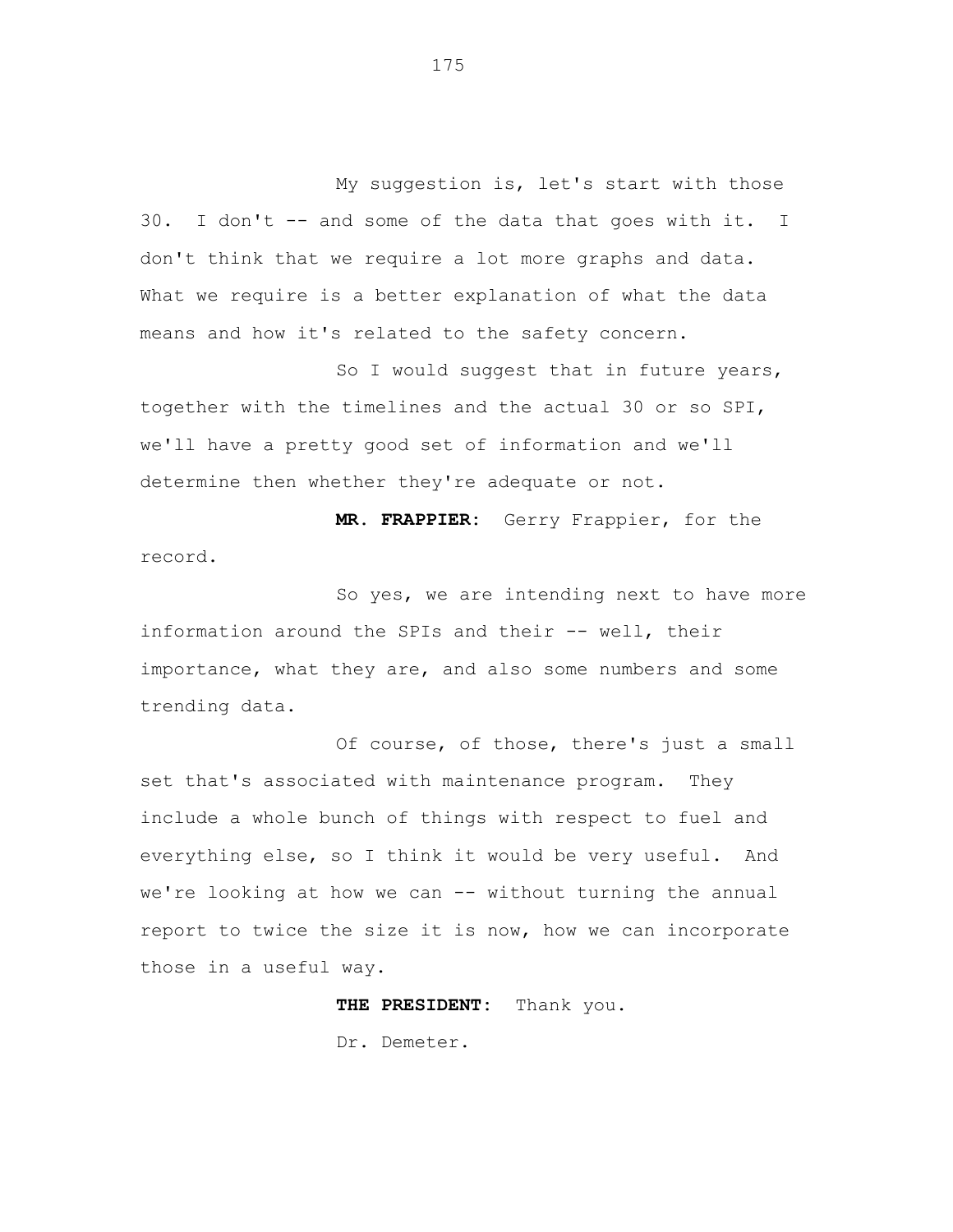**MEMBER DEMETER:** Sure. Just to -- because it's been brought up again by this intervenor. The issue of emergency preparedness was brought up in the previous intervenor, and this intervenor talks a bit about detailed scope.

And I was thinking about this, about what might help satisfy some of the intervenors and the public is when there's generic statements -- so this is on page 59 of the -- or actually, 55 of the -- of Staff's long presentation.

CNSC Staff have determined that all licensees continue to maintain and improve their nuclear emergency preparedness and response capabilities in a verified nuclear emergency preparedness and response program that meets requirements and so forth.

I wonder if it would be helpful, depending on the nuclear power plant in question, could just reference extant or current emergency preparedness documents by these other parties, whether it's Ontario or New Brunswick, federal government that were used to inform those opinions that all sites are sort of compliant with this.

That might really help sort of -- may help people understand how you came to your decision to make the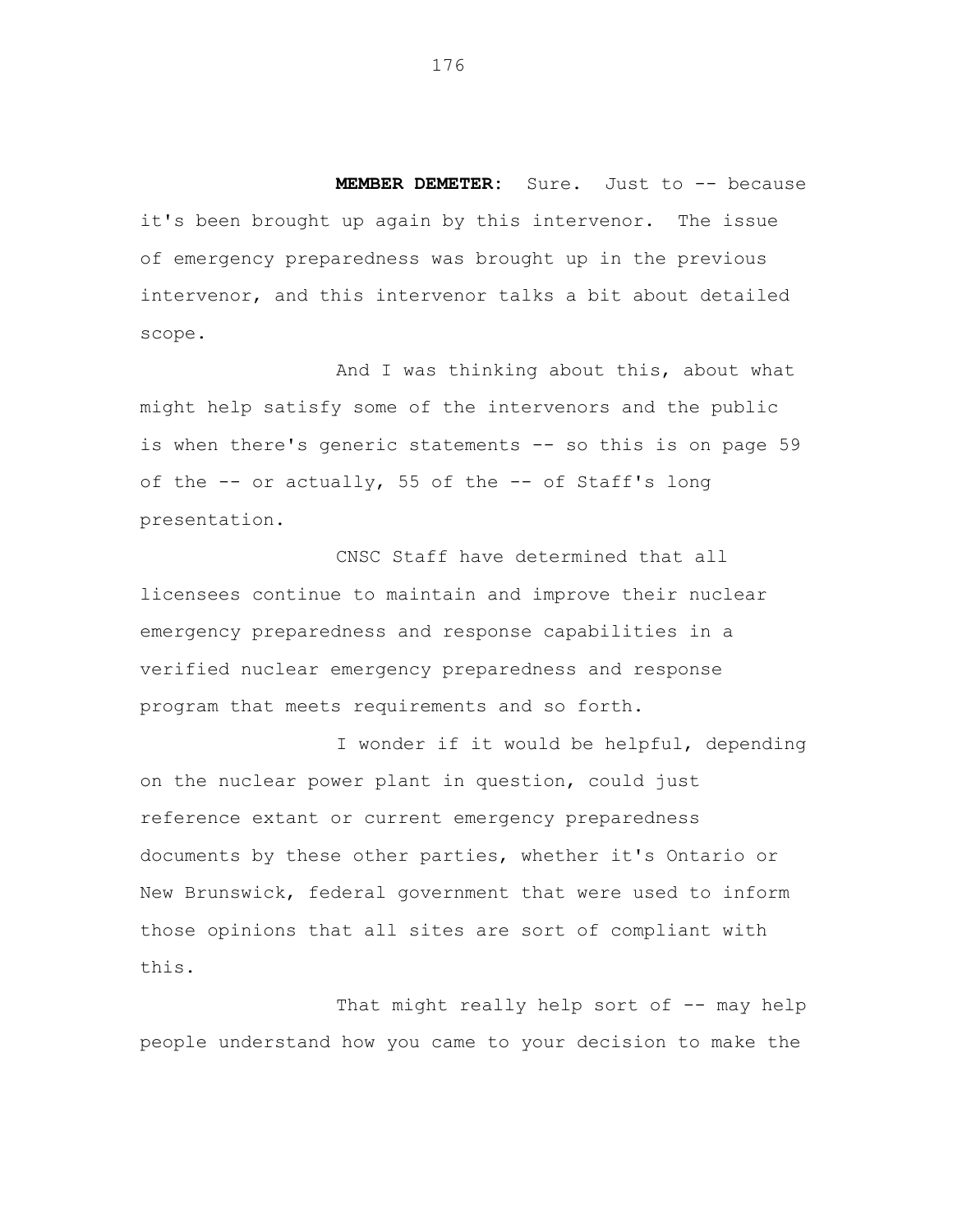statement that sites are compliant with emergency preparedness both on and off site.

That was my only comment, is it possible to actually -- all these references change through time. It's an organic process. The current documents that inform those decision, although they're beyond CNSC's documents, but they're used to verify compliance, may be helpful.

**MR. FRAPPIER:** Gerry Frappier, for the record.

I think that's a good suggestion. We could go through some of them now if you wanted to and get Mr. Sigouin to talk a bit, but I would point out that we have a compliance program for emergency management that operates on many levels, obviously reviewing plans and ensuring that we agree that the plans that are in place are suitable, but then we have a whole bunch of drills and exercises that go over and often, based on the document structure, if you like. And so they would go over and say, okay, we're going to look at you have all these procedures and capability in fire suppression, so we're going to do some drills around that or we require the licensee to do some drills around that.

We would be monitoring that or doing an inspection against it so that it's check marked on that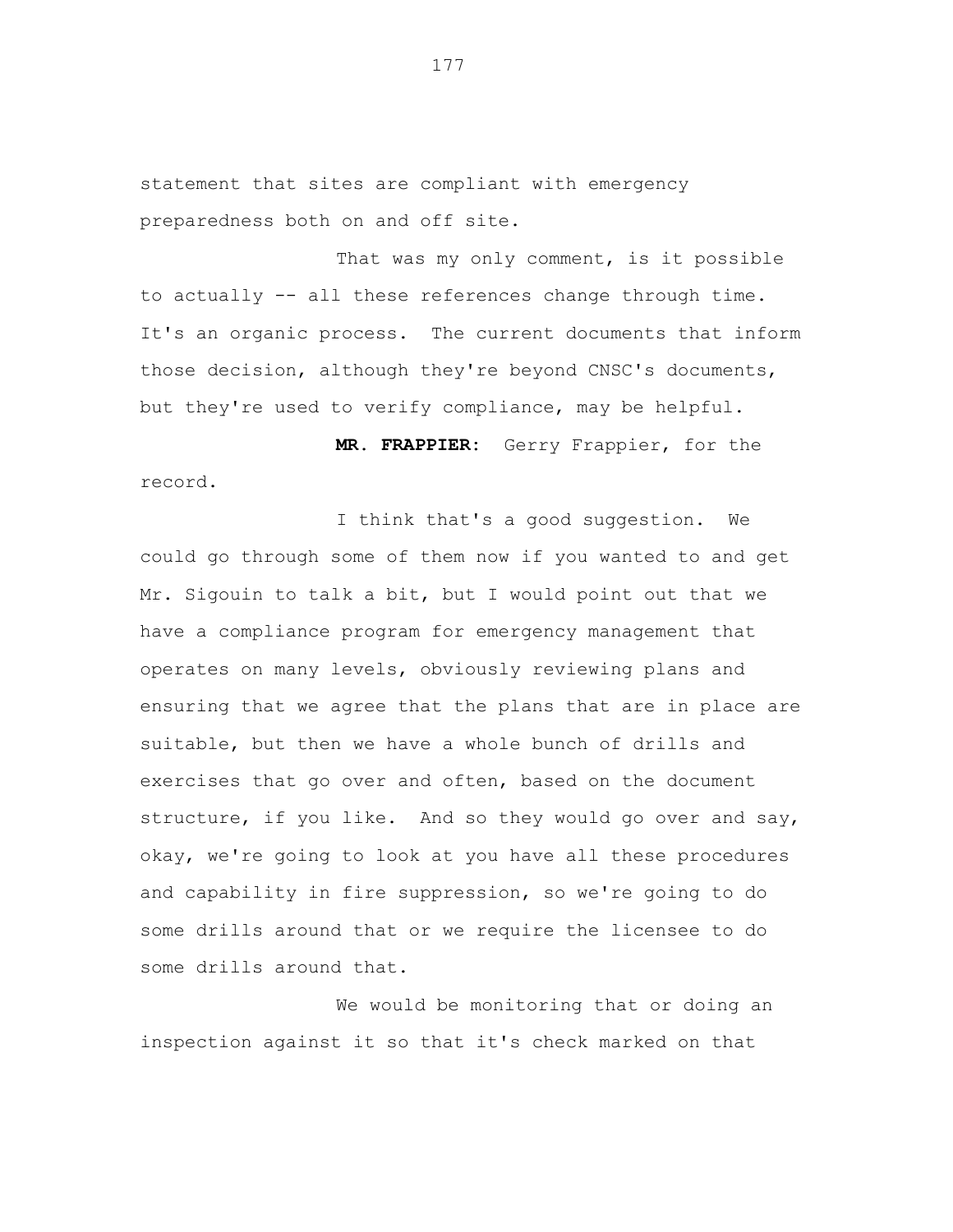document they've demonstrated it.

And now we go over to, you know, severe accident management guides and what the operators are going to do under severe accident management.

We have some inspections along those lines that will go in and say, okay, we reviewed all these documents and that the training is in place for those.

So we could -- it's hard to do it on the fly like a question and answer, but we could put something like that together. Again, whether we want it in the report or just as a -- some kind of note that would go to yourselves or something, I'm not sure what the best way is.

**MEMBER DEMETER:** I'm satisfied with the scope of documents that were presented earlier. They seem to be some ones that were sort of seminal to the process in Ontario or New Brunswick.

And if there'd been a preparedness exercise in that particular year, it'd be nice to have in the ROR this is what happened that year or if there's one pending so that someone reading this knows that these this is -- this is the fundamental scope of emergency planning beyond -- off site and these are the exercises that have been done or will be done in the near future.

But I'm quite happy with the -- with the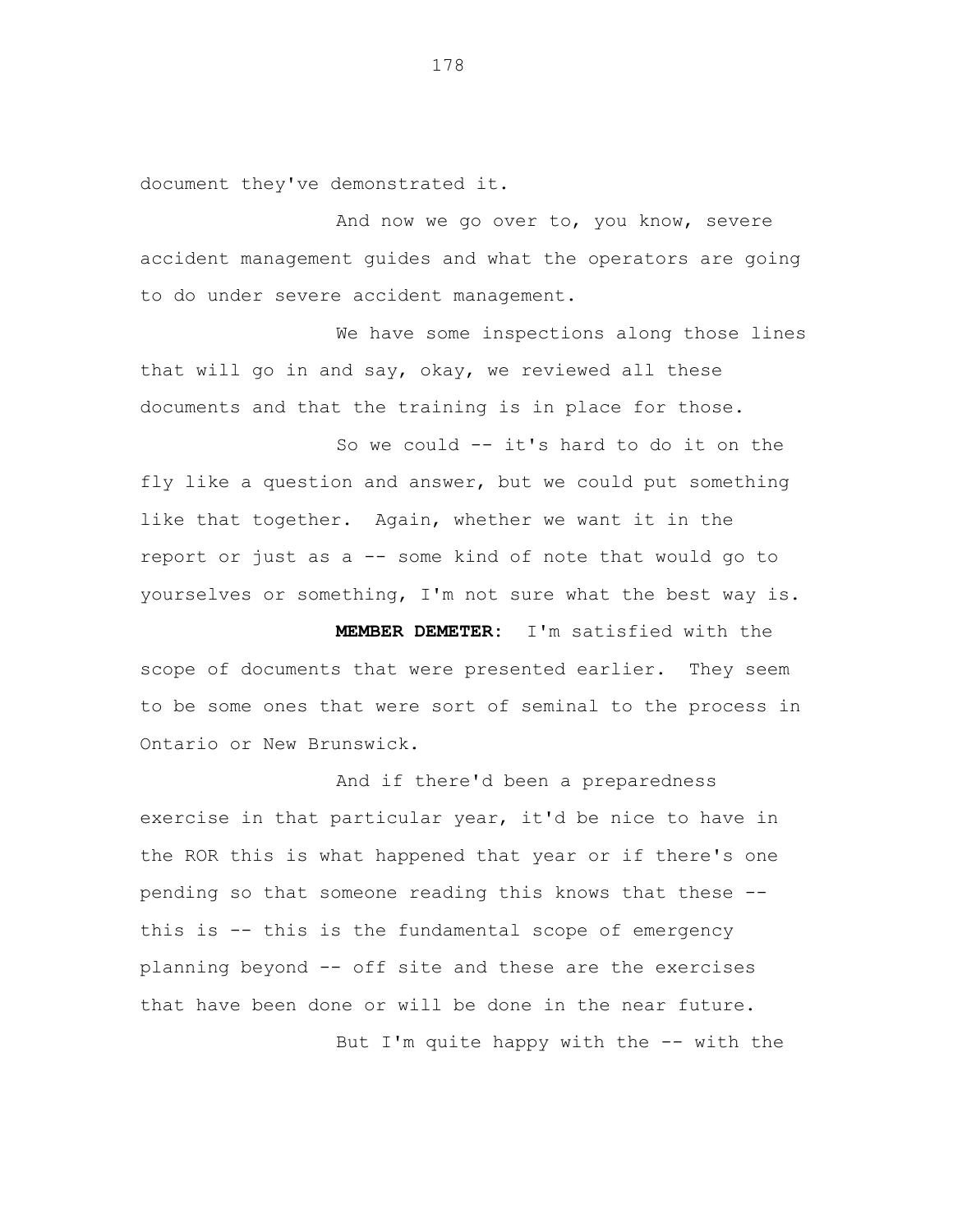documents that were previously presented. They do inform the decision quite well.

**THE PRESIDENT:** Thank you.

Dr. Soliman.

**MEMBER SOLIMAN:** My question about Section 3(1), page 4. The recommendation here, I understand that for each unplanned reactor trips we do root cause analysis. I think this is understanding. And we provide this through the OpX to other station and other operators.

But the question here, after we do the root cause analysis, what we do with that? Do we summarize lesson learned from that and use it for future occurrences or unplanned, do we use it to preparing ourselves for the maintenance for the equipment which would be at fault and all of these things?

I would like to hear from the station Bruce, Darlington and Pickering, and then New Brunswick, please, about specific area, what we do after we write the root cause analysis. What other steps would be taken after that?

**MR. CLEWETT:** Len Clewett, for the record, at Bruce.

So for the root cause analysis, we'll determine corrective actions to prevent reoccurrence, and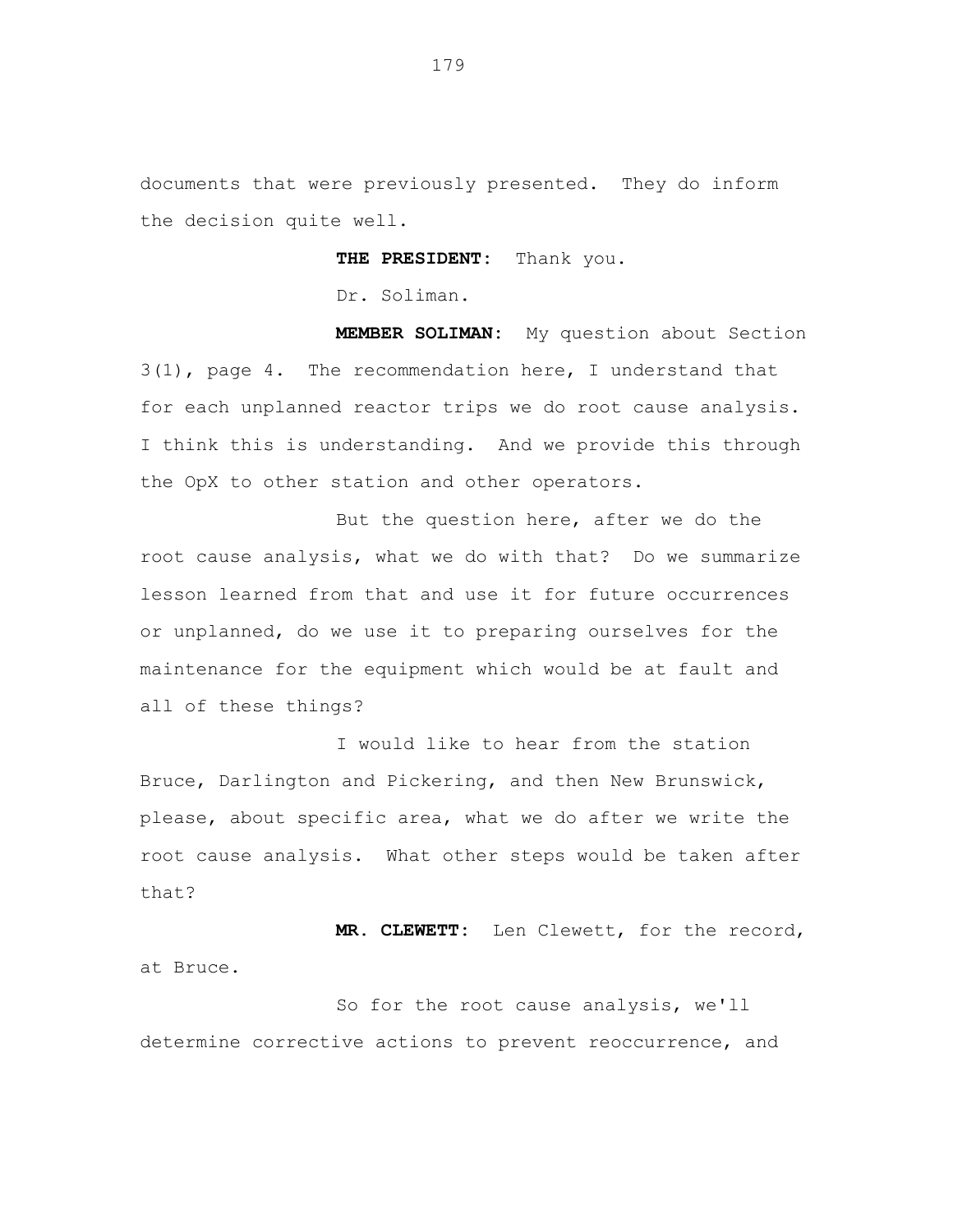there's other corrective actions. But as you mentioned, some of them typically would be to revise procedures, processes that could involve training.

One of the very positive things about the nuclear industry is operating experience, so not only do we take those actions at our site, but we would share them through the CANDU Owners' Group with Darlington and New Brunswick, Pickering.

We'd also share them with our industry working groups out of Atlanta. And there's a database that our COG, CANDU Owner's Group, and our industry group, WANO, keeps with just thousands and thousands of entries that the industry has shared.

So not only do we utilize the actions, but we share them in Canada and essentially worldwide.

**MS SMITH:** It's Stephanie Smith, for the record.

So we do very much similar things, so the OpX is shared amongst the sites, it's shared among the industries.

An important thing that we do do with this root cause, as explained, actions do come out of it, and sometimes those actions can be is to update documentation to reference OpX.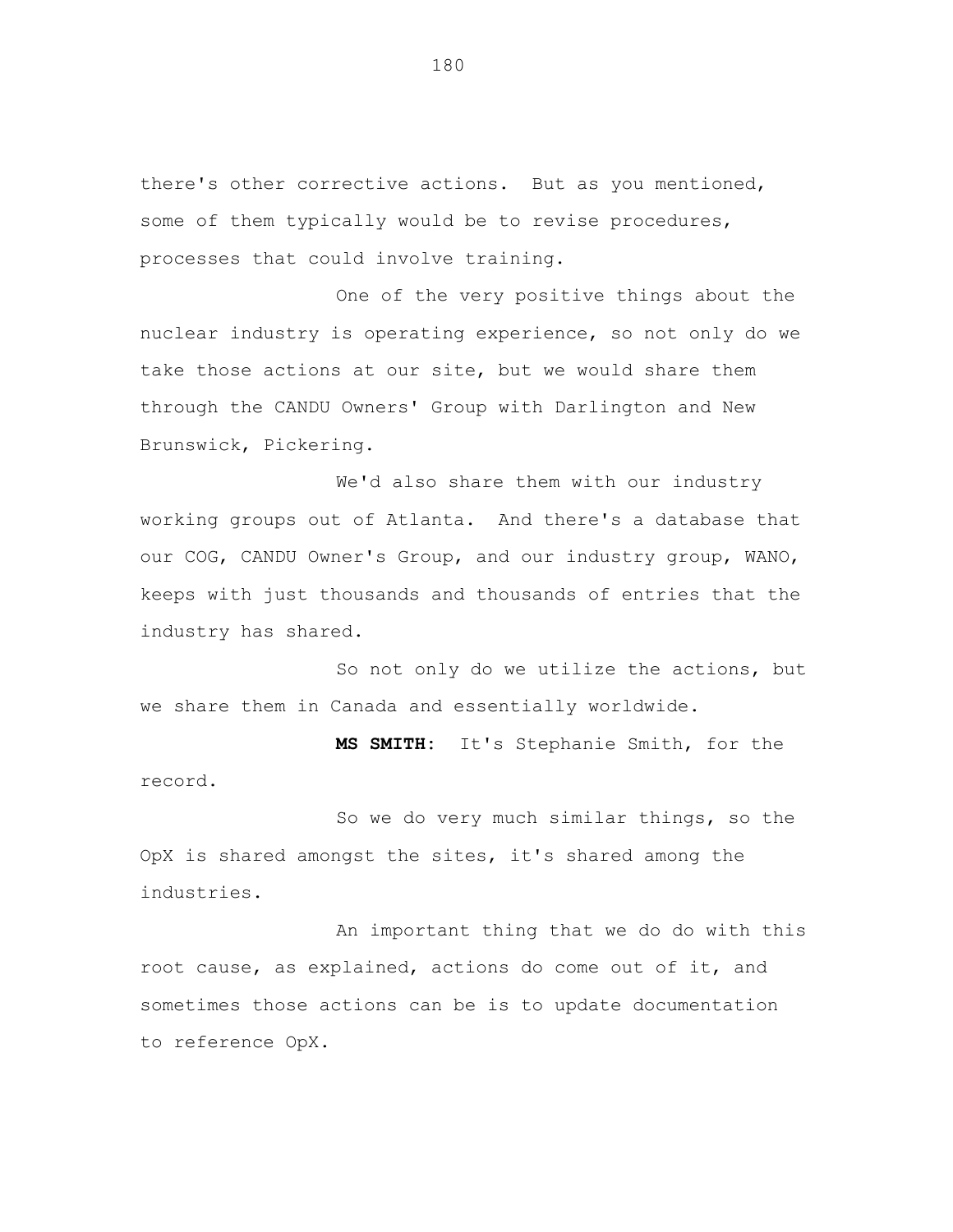So it can say, you know, the last time you did this procedure, there can be a box that says this is what happened. So that might be one of the possible outcomes.

Another important thing is the root cause analysis itself is reviewed by the senior leadership team, so we actually -- before we agree that they've gotten the correct root cause, we as a senior leadership team review that root cause, ensure that we understand it and that we believe that they've gotten to the right answer as far as what caused an event.

**MR. KHANSAHEB:** It's Zar Khansaheb, for the record, for Darlington.

A couple of other items I'd like to speak about is again to follow up on training.

So when an event occurs, we will build it into future training programs again as part of our operating experience.

The second aspect is that we will also build it into our pre-job briefs for workers that will be doing the work in the future, so we have a database that's specifically talked to regarding OpX, and those events are brought up in that discussion.

**MR. NOUWENS:** Jason Nouwens, for the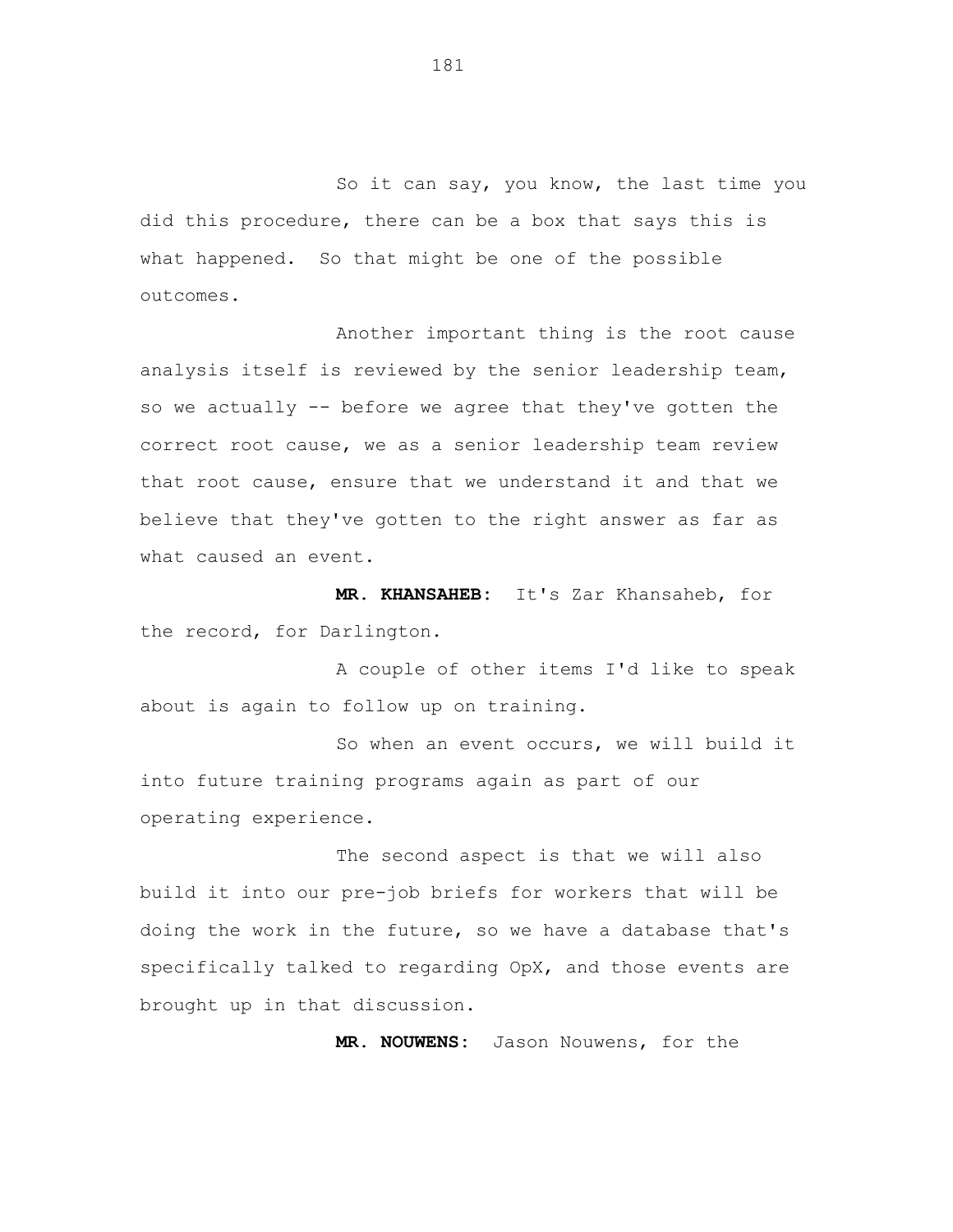record, NB Power.

We agree with all the comments that were said, and I think those are a good overview of the program.

Two other points I'd like to add is, one, when we do see external OpX come in, we actually enter it into our corrective action program and we'll do our own evaluation of the significance of the event as it pertains to NB Power and then implement corrective actions in our program to track what we'll do about it.

In addition, before any job starts at Point Lepreau -- and this would be consistent with the other sites as well -- we have a pre-job brief, and that pre-job brief specifically looks at the task at hand and looks for OpX from the industry that would pertain to that job as another barrier.

**THE PRESIDENT:** Thank you.

Dr. McEwan?

Mr. Seeley.

**MEMBER SEELEY:** I just have a question related to asset management and aging. It's not directly related to the JHT report.

But in the CNSC presentation, it referred to the fuel channel life management program and -- at Bruce and OPG. And so I had a couple questions related to this.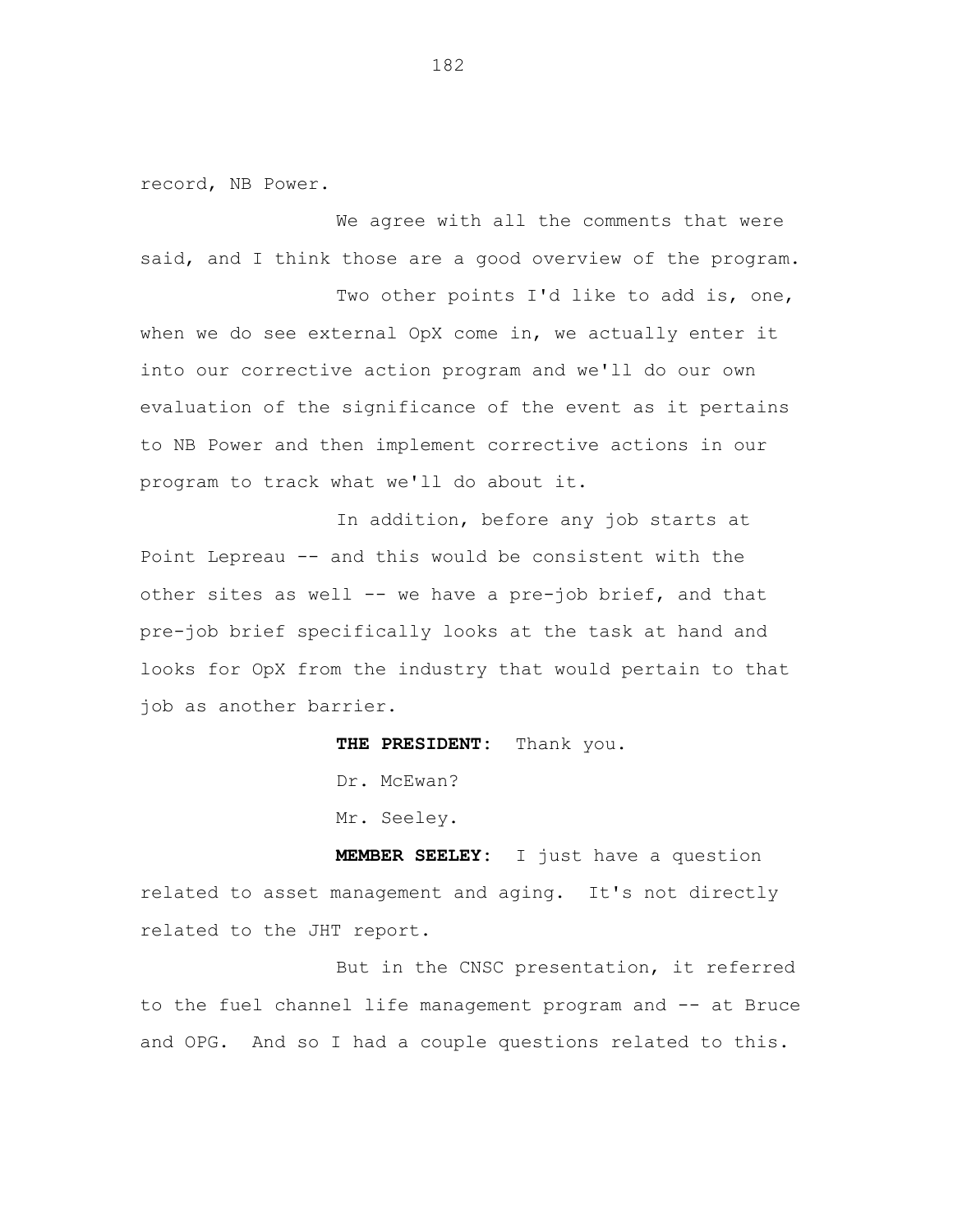It's an important piece.

And one was, there was a comment about an ongoing research program or additional research needed for extended fuel channel operation, and so my question would be what kind of research, where would that -- where do you anticipate that research being done and perhaps comment on the scope.

**MR. FRAPPIER:** Gerry Frappier, for the record.

And we could have a long conversation on that. So perhaps I'll start off and then perhaps industry or some of our engineering folks would like to add to it. But generally speaking, the fuel channel

life management project is a program that industry started a few years ago to basically pull their research together looking at what are the long-term effects on pressure tubes -- primarily pressure tubes -- given that they want to continue long-term operation beyond what the original design had envisioned.

That set of testing involves a whole bunch of different testings looking at things like hydrogen pick-up, getting into the metallurgy of pressure tubes and how they evolve. They do a lot of research up at Chalk River, including burst tests, so they artificially age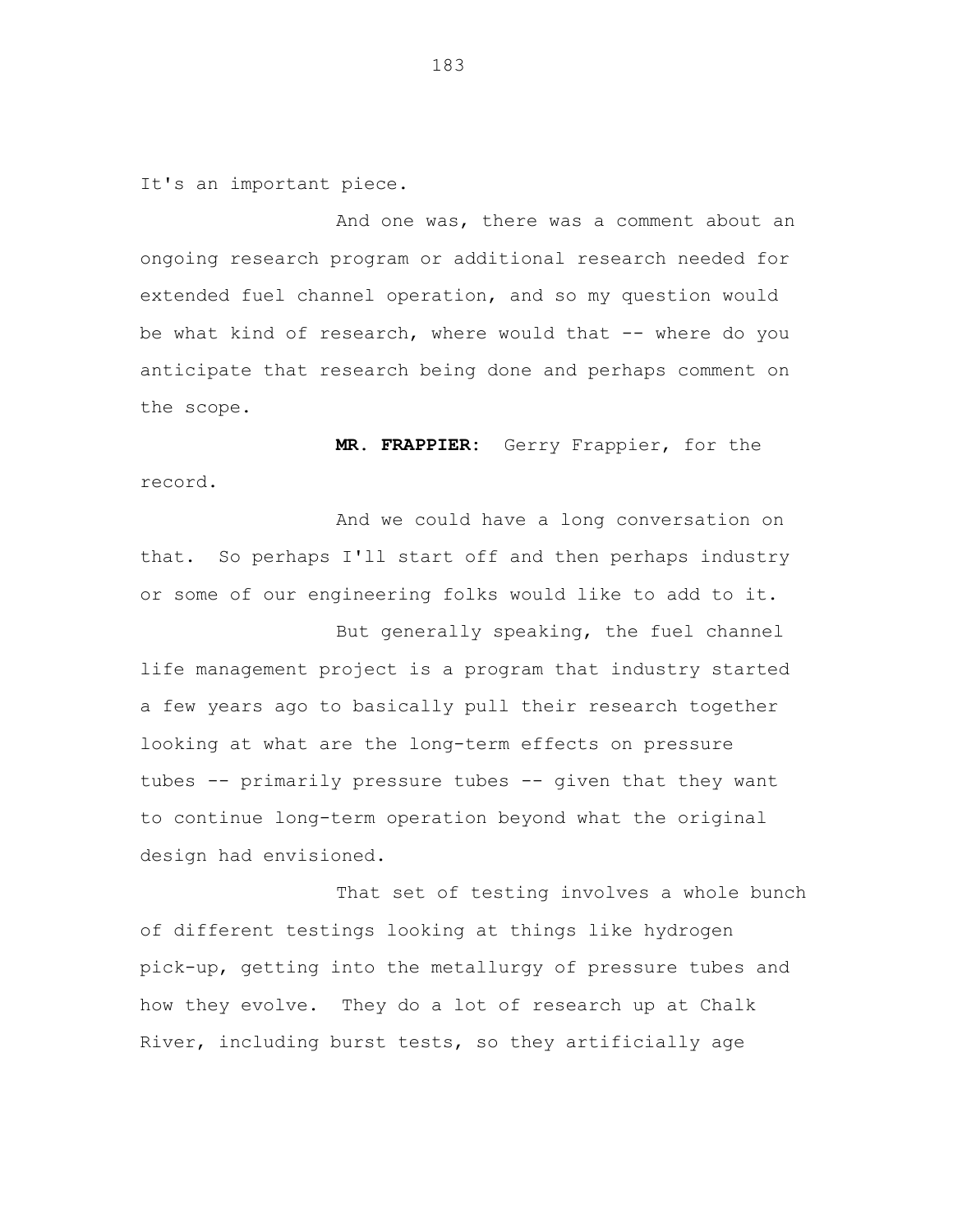pressure tubes so that they can then see what happens, how easily they fail, what sort of metallurgical properties they have.

It's a big program. It's been going on for a few years, and will continue to go on for a few years.

From our perspective, we have two pieces. One is we require them to do some research to maintain their level of knowledge and to make sure they have appropriate knowledge, but more importantly is, if they are looking to operate the reactors beyond the sort of agreed-upon design area, then they need to demonstrate to us in very specific engineering details that they are confident of the integrity of those pressure tubes.

And I could ask Mr. Glen McDougall to expand on that as to what we're looking for in that research, which might be of interest to the Commission, and then industry could add as to what, exactly, the parameters are that they're doing.

 **MR. McDOUGALL:** Glen McDougall, for the record.

Yes. In addition to what Mr. Frappier said, the industry scope of work has basically focused on three things over the last five years.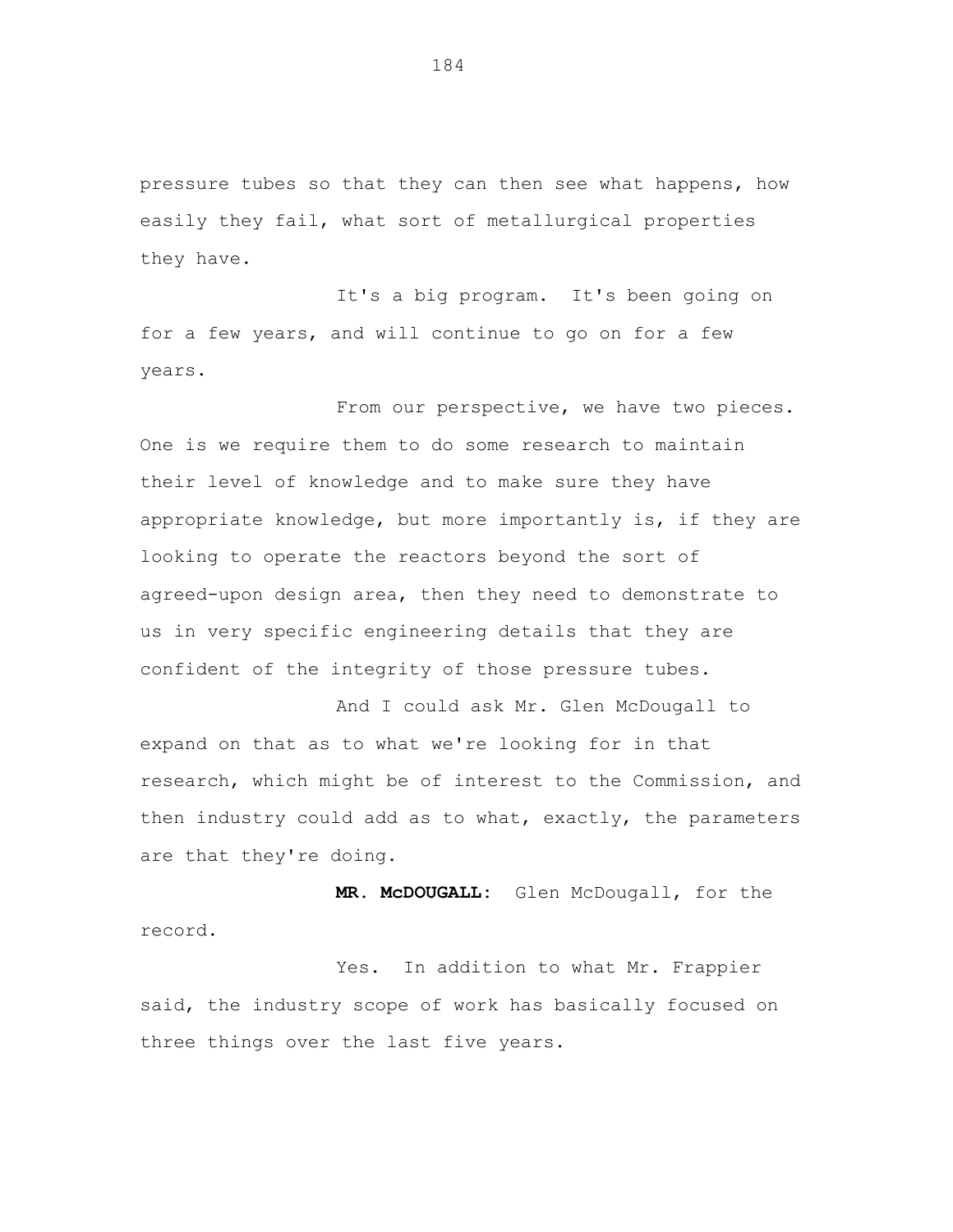The first is a fundamental property of pressure tube. It's called fracture toughness. The second is the behaviour of one of the two types of spacers that exist between pressure tubes and Calandria tubes. This is a particular in-canal spacer made out of an alloy that has some unique properties when you irradiate it.

And the third thing is the development of new methodologies for demonstrating to the satisfaction of the regulator that these components can be safely operated into the future because that's a key part of what we examine as engineering staff at the CNSC.

We don't just look at the current status of a component. We're always asking a licensee to demonstrate it in a forward-looking way.

In terms of where the research is being done, yes, Mr. Frappier's correct. There's -- there is analytical work that's being done through a number of nuclear service providers here in Canada. The primary test bed for most of the examination of radioactive components is the Canadian Nuclear Labs in Chalk River. The Inconel spacers are an interesting example because industry has recognized that because they have very little data that they can use to predict in a forward-looking manner the behaviour of some of these spacer materials they have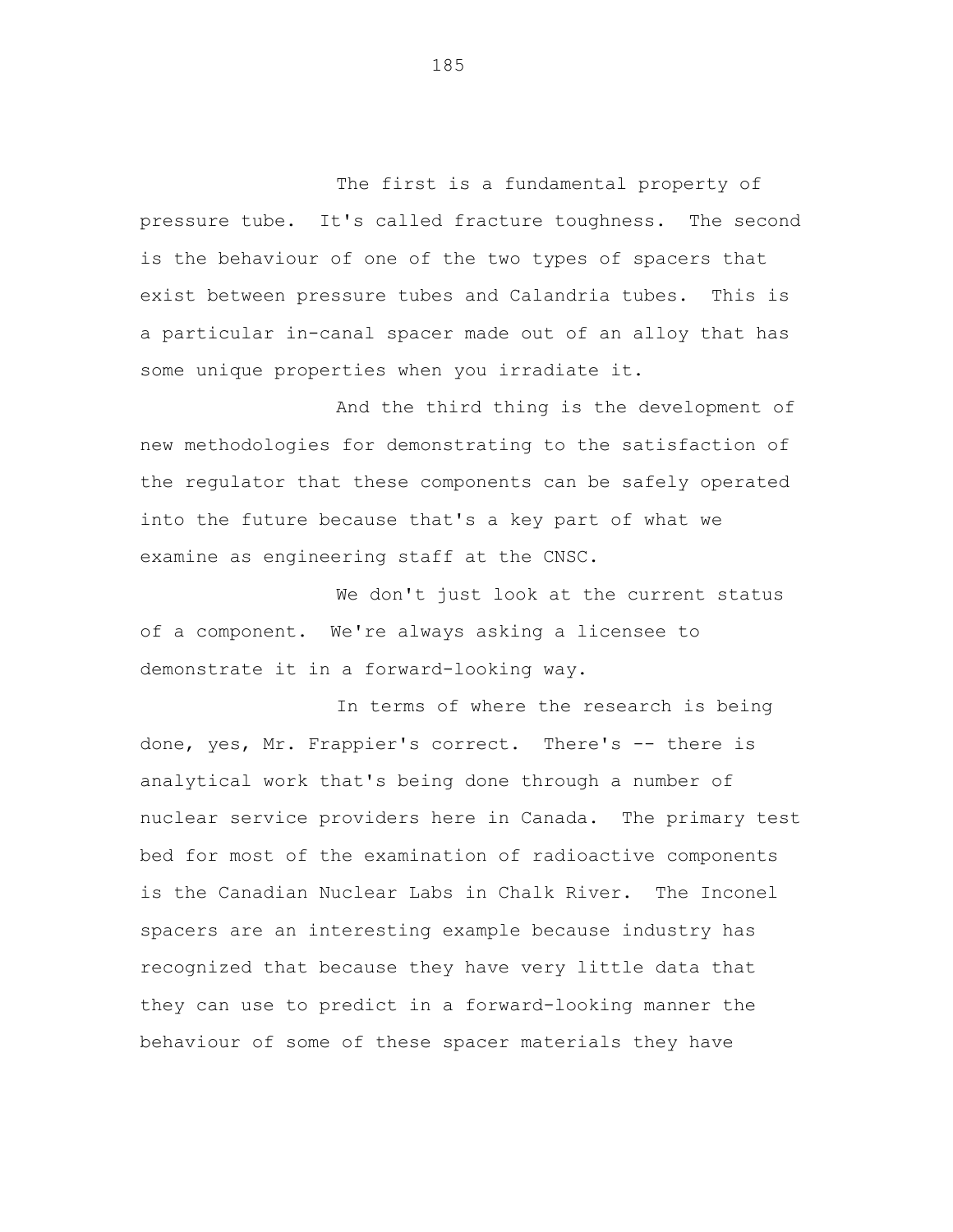actually gone as far as the Oak Ridge National Labs in the States to try and get a real jump ahead into the future in terms of the type of damage that can occur to these spacers if you operate them in radiation fields for long enough and there are some very promising results coming out of that program.

**THE PRESIDENT:** We are talking about research. I assume that a lot of the result of this research will be available for the next Pickering licence extension hearing?

**MR. FRAPPIER:** Gerry Frappier for the record.

So even the last licensing, relicensing that we did at both Bruce and Pickering did have results from this research that were important to our evaluation and it will definitely be very central to some of the discussions we are going to have at relicensing next year. The research is not finished, it's ongoing and, you know, it's a little bit of a chase game. The industry has to stay ahead of where reality is bringing them as the components get older. So we are all confident about the integrity of the components right now. We want to make sure that in 10 years from now, since they want to continue operating for that long, that we are still going to be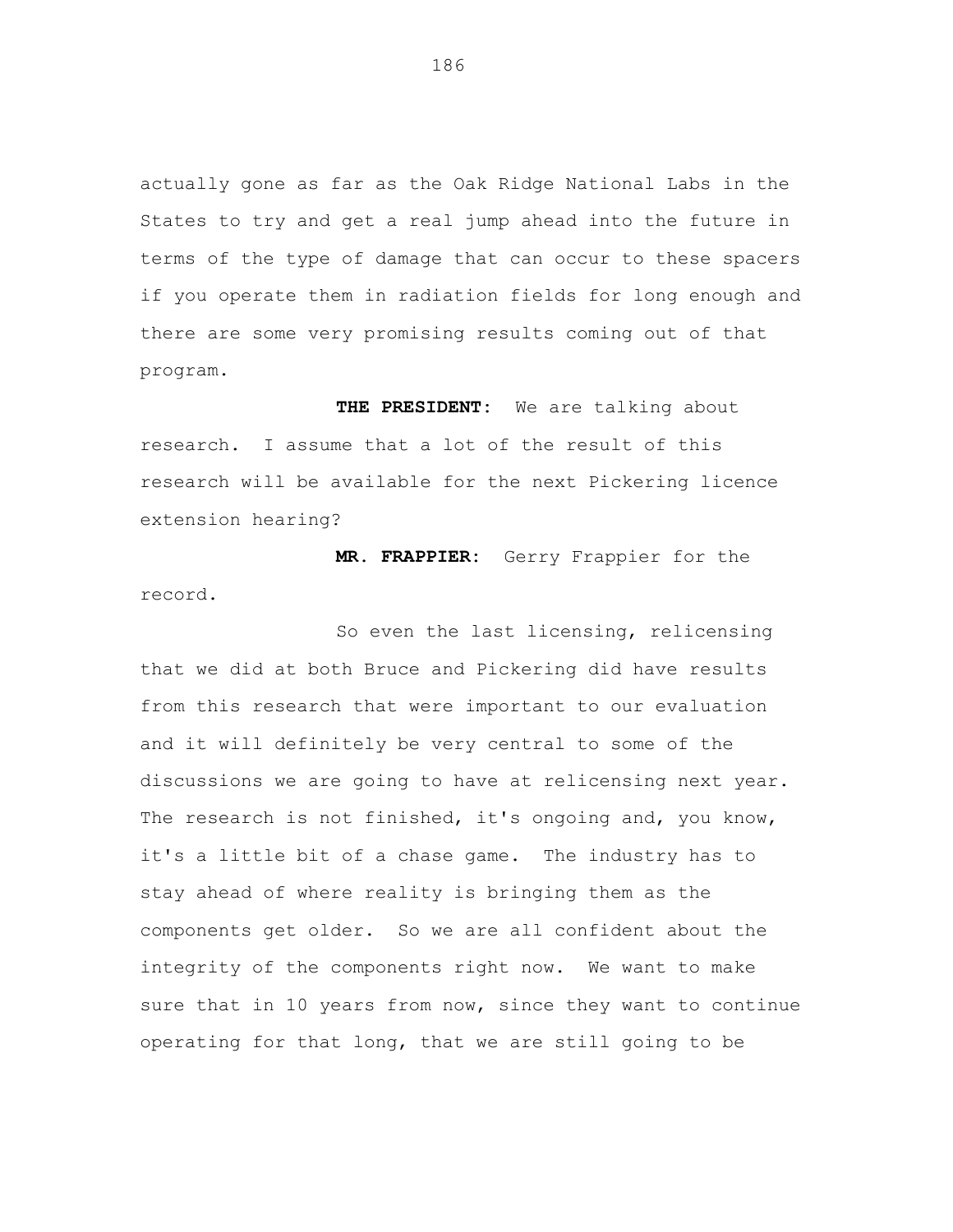confident and that's the sort of research that's going on. And I'm not sure if somebody from industry wants to add to the discussion.

**MR. SAUNDERS:** Yes. Frank Saunders for the record.

Yes, certainly we are going to provide you an update in September/October. In fact, CNL just completed a burst test yesterday, I believe, at 160 ppm, which gets us out to around the 300 kilohours that we are talking about. We won't have the detailed results for another couple of weeks. There's a part of the testing which confirms a hydrogen uptake that is actually destructive, so you can only do it finally after the test is done, you can't do it before. So we believe it's about 160, we will know for sure in a couple of weeks, and that's a key piece of data that's part of the hearings for next year. There are other tests underway as well of course and we promised an update around the end of September and we will have all that.

**THE PRESIDENT:** Speaking still on research, maybe changing the topic, the intervenor is talking about the need to do maybe Level 3 PSA and maybe comparing it with other industries like the coal industries or something like this. What is staff's opinion about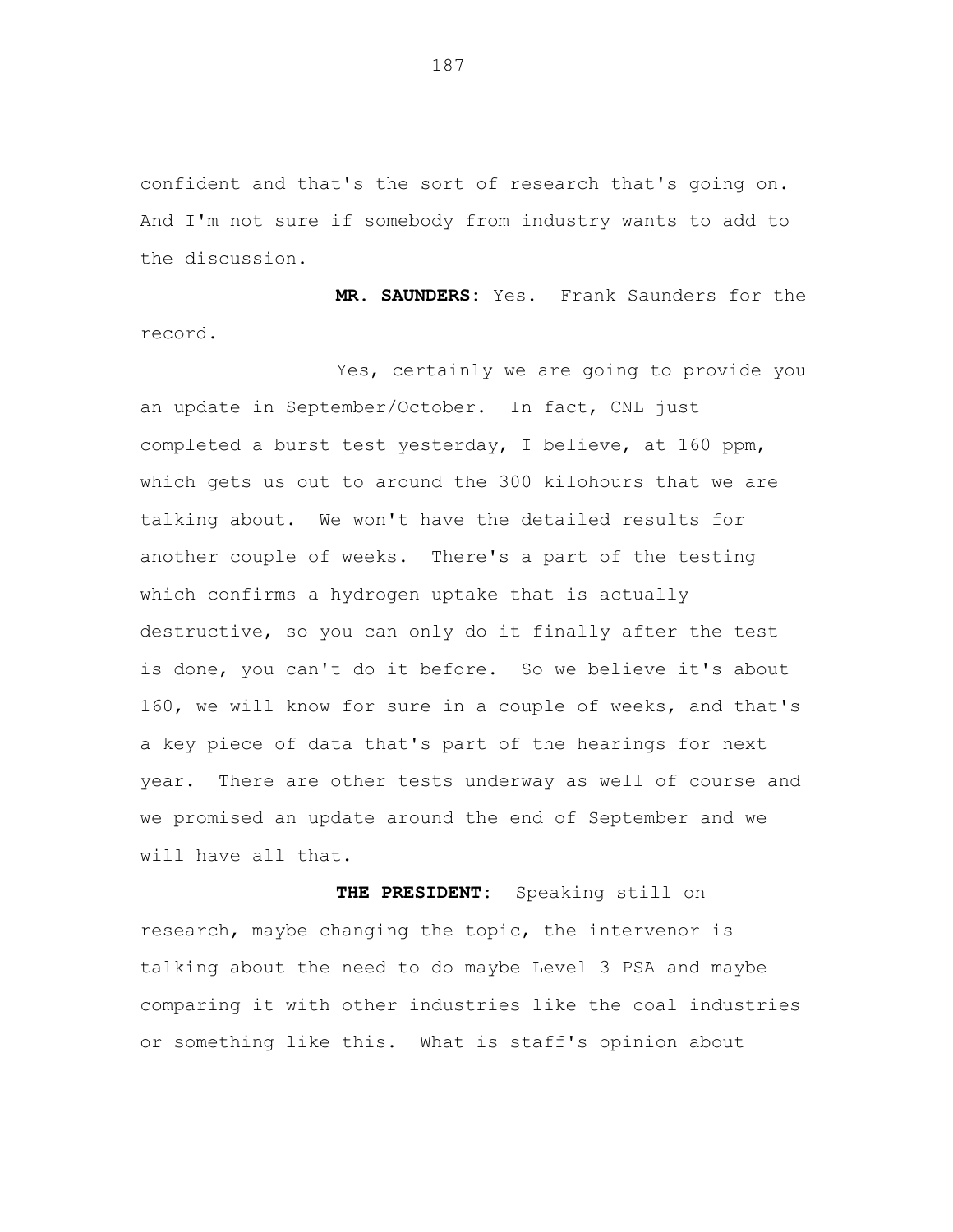that?

**MR. FRAPPIER:** Gerry Frappier for the record.

Maybe I will talk about the second one first. As far as looking into other industries and comparisons, we do have within the CNSC an environmental scan sort of process, if you like, that is looking mostly at the nuclear industry but we do look a little bit at the other industry, but that was one of the areas we had sort of mentioned in our slide presentation, that this is perhaps a very good idea and we would like to take a look at how we might do that. I would say that at this point in time we don't have a very -- we don't have results that are easily comparable from a risk perspective. I think the intervenor presented a couple of good cases with coal plants and with major dams, and both of those are certainly the major dams are very sophisticated in how they do their risk assessment. So I think it would be an interesting area to look into.

With respect to PSA Level 3, we have had some discussions here in the past. We still think that the Level 3 has so many uncertainties associated with it that it's difficult to bring it into regulatory space, but we are certainly continuing to review that position and in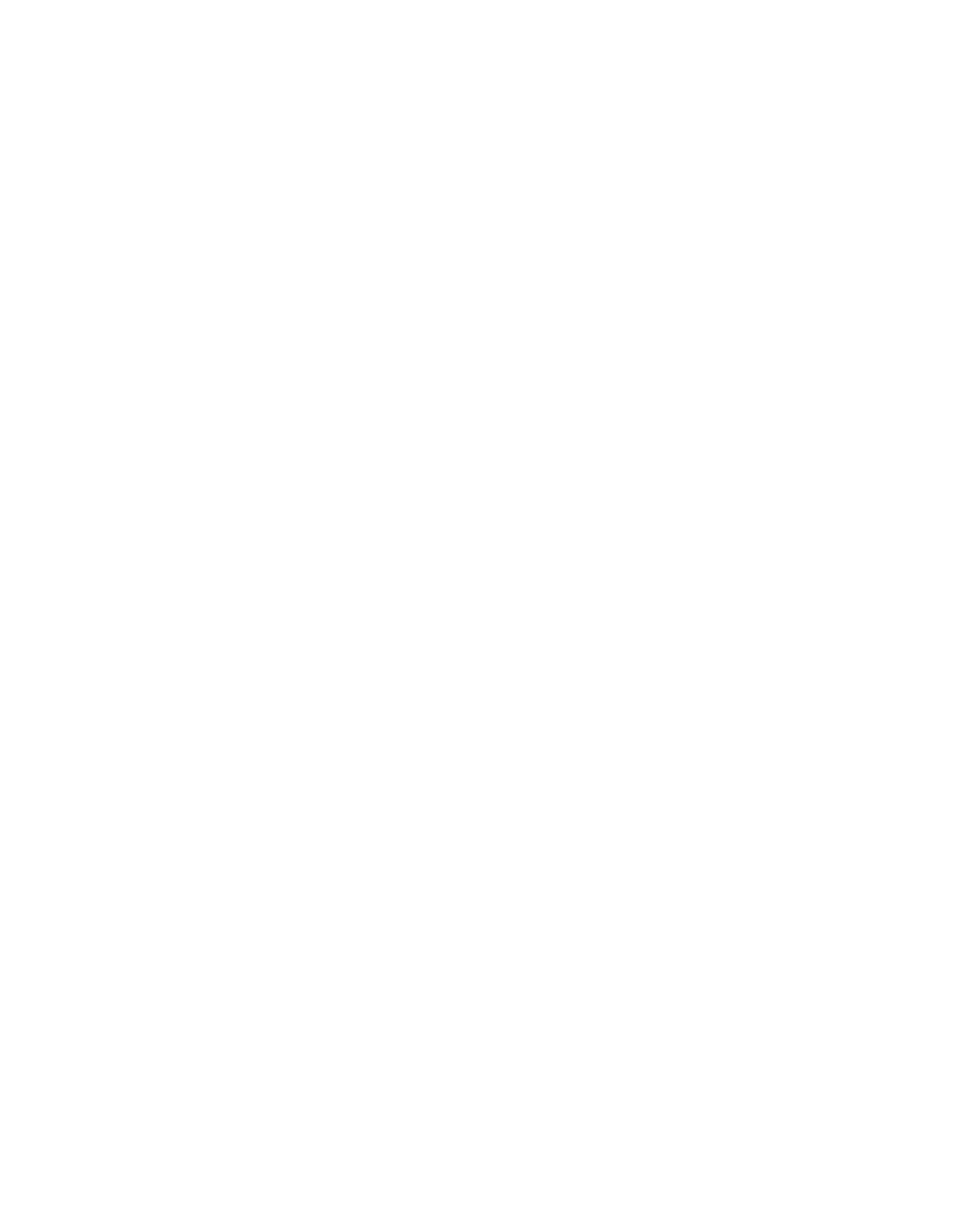particularly the high dose jobs and how they are controlled. I mean that's really where the big value is in this.

**THE PRESIDENT:** Questions anybody? One more question? No?

## **MEMBER DEMETER:** No.

**THE PRESIDENT:** Okay. I think, first of all, I would like to thank Dr. Hopwood. This was a very useful presentation, challenge. I noticed that staff accepted many of the recommendations and presumably we will see some of them implemented, so thank you for that presentation.

> Are we going to move on? **MR. LEBLANC:** That's correct.

**CMD 17-M15.4** 

**Written Submission from the** 

**Métis Nation of Ontario** 

**MR. LEBLANC:** So the next submission is from the Métis Nation of Ontario, as outlined in CMD 17-M15.4, and I would like to see if there are any questions from the Commission Members on this submission.

**MEMBER DEMETER:** Thank you.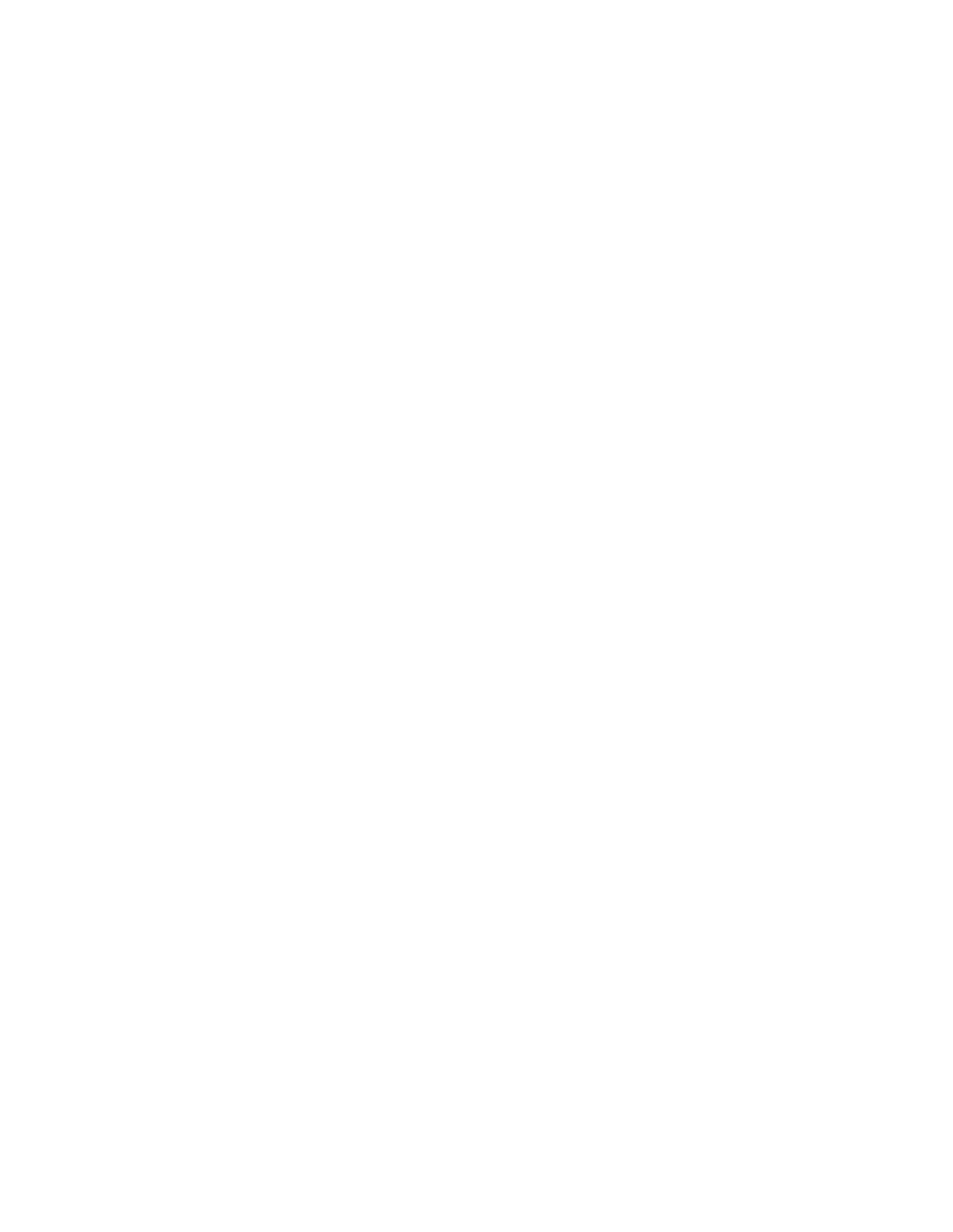Assessment, page 17, it highlights some concern about fish population and how this risk will be mitigated or mitigated already. Do we accept -- I want to hear from the staff about consultation which has been done with MNO or it will be done in the future.

**MR. FRAPPIER:** Gerry Frappier for the record.

So if I understand you, looking both at where we are in our environmental risk assessments and then in particular how the Métis Nation of Ontario might be involved?

## **MEMBER SOLIMAN:** Yes.

**MR. FRAPPIER:** So as far as the Métis Nation involvement, I would ask Kim Noble again and then perhaps Andrew McAllister would like to add on the ERA.

**MS NOBLE:** Kim Noble for the record.

So just in late July we received a phone call and a request from the Métis Nation of Ontario to come to Toronto as they had a final report for their valued components and they shared that with us. So that was based on a number of -- they worked with OPG and Bruce Power in developing this report, identifying the valued components around the Bruce site. So for those particular sites we are going to -- our staff will be reading those components.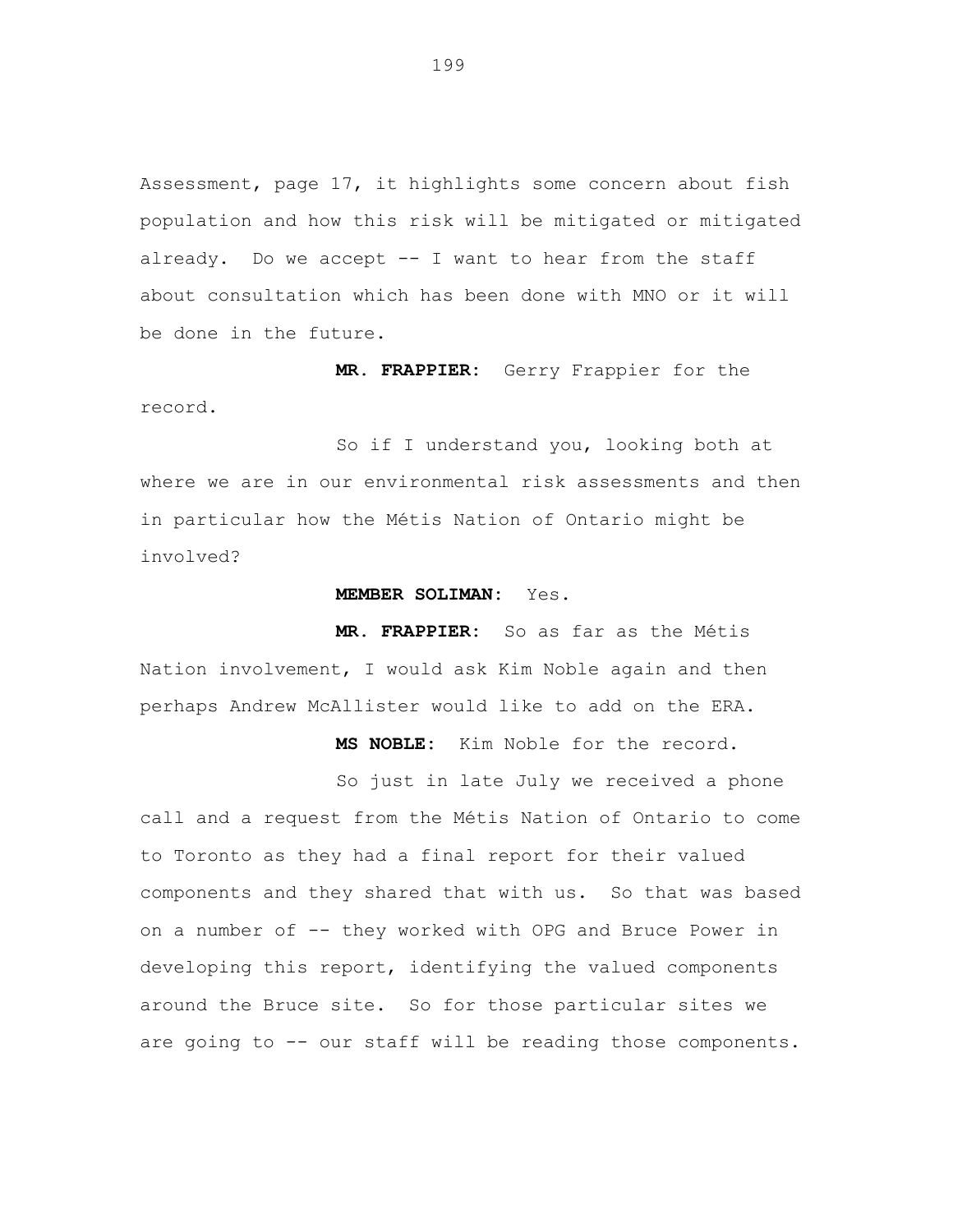We are already working on our next meeting with the Métis Nation of Ontario to talk about the Bruce renewal, *Fisheries Act* authorization, and obviously we need to better understand their valued components, so that will also be on the agenda.

For the more technical review I will hand it over to Mr. McAllister.

**MR. McALLISTER:** Thank you, Ms Noble. Andrew McAllister, Director of the Environmental Risk Assessment Division.

We have been having regular meetings with the Métis Nation of Ontario where they have been discussing their different concerns regarding potential impacts to the fish in and around the Bruce site. What was really I think beneficial for all parties involved was the recent Lake Huron/Saugeen Watershed Fish Symposium that was held in June, where the Métis Nation of Ontario presented to us and to all the participants their concerns around those things. So that has really helped I think focus us moving forward to discuss the various issues that they have. And those issues really transcend sort of the different regulatory processes that are happening or will be happening.

We know that Bruce Power is going for a relicensing and as part of that relicensing they recently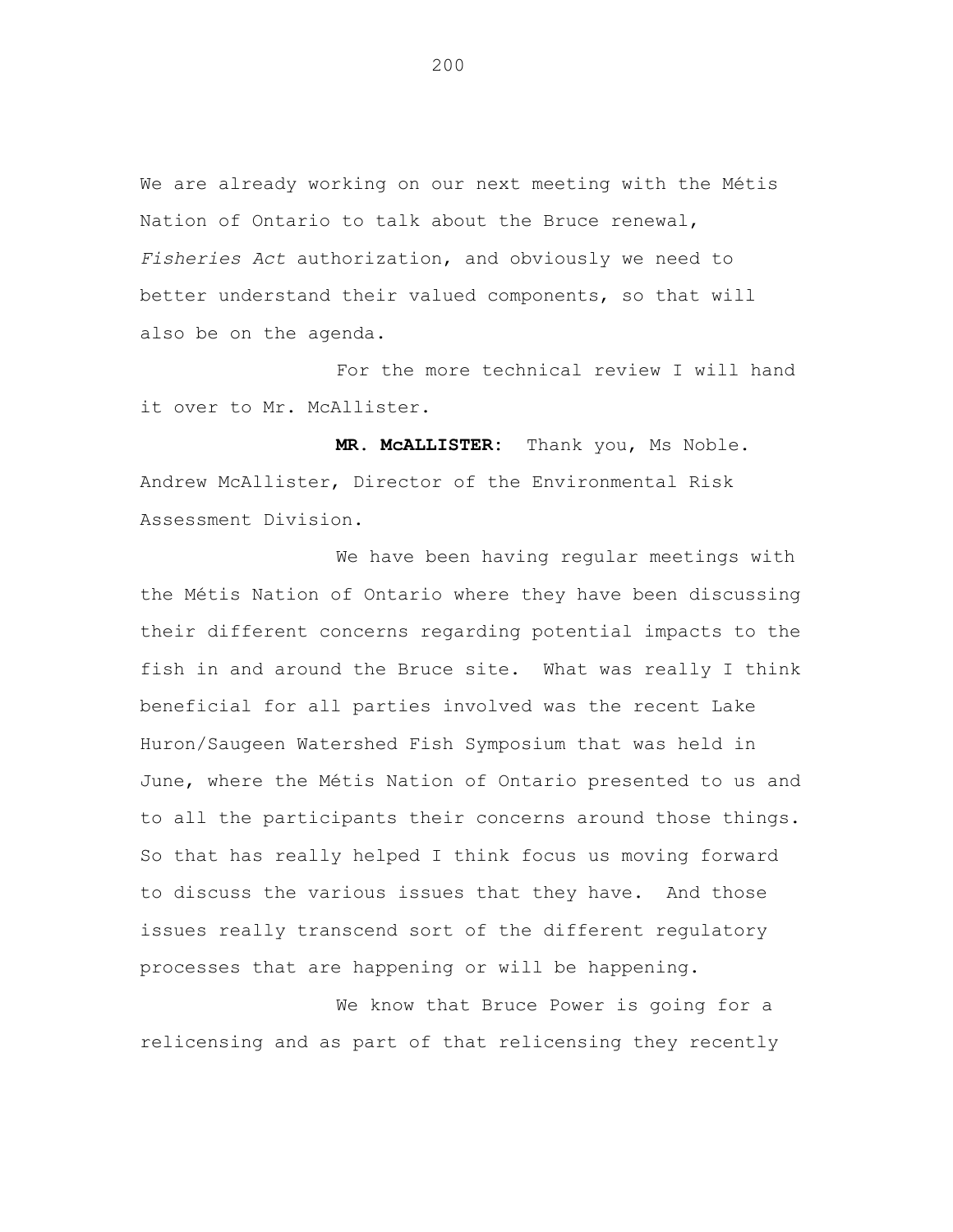submitted an updated environmental risk assessment, so we imagine that the Métis Nation of Ontario will have an interest in what's within that risk assessment with respect to how it may affect the species that they value.

As well, there is the ongoing *Fisheries Act* work that's happening and those matters that they have raised to us. We will continue to pursue them through that regulatory activity as well.

## **MEMBER SOLIMAN:** Thank you.

**THE PRESIDENT:** I recall that in the licence renewal for Bruce there was a lot of discussion about fish and the working relationship between Bruce Power and the various indigenous groups. I thought at that time you were to establish some ongoing mechanism for dealing with specifics concerning the issue. So make sure that whatever environmental risk assessment you do, if they want you to measure a particular fish, that's the fish you're going to measure. What happened to all those plans?

**MR. SAUNDERS:** Yes. Frank Saunders for the record. We measure all the fish, right, so it's not a matter of whether we leave some out, we don't. We have a very extensive R&D program that we have in place and have had in place for four or five years looking at the impacts not only of radiological but thermal, chemical and other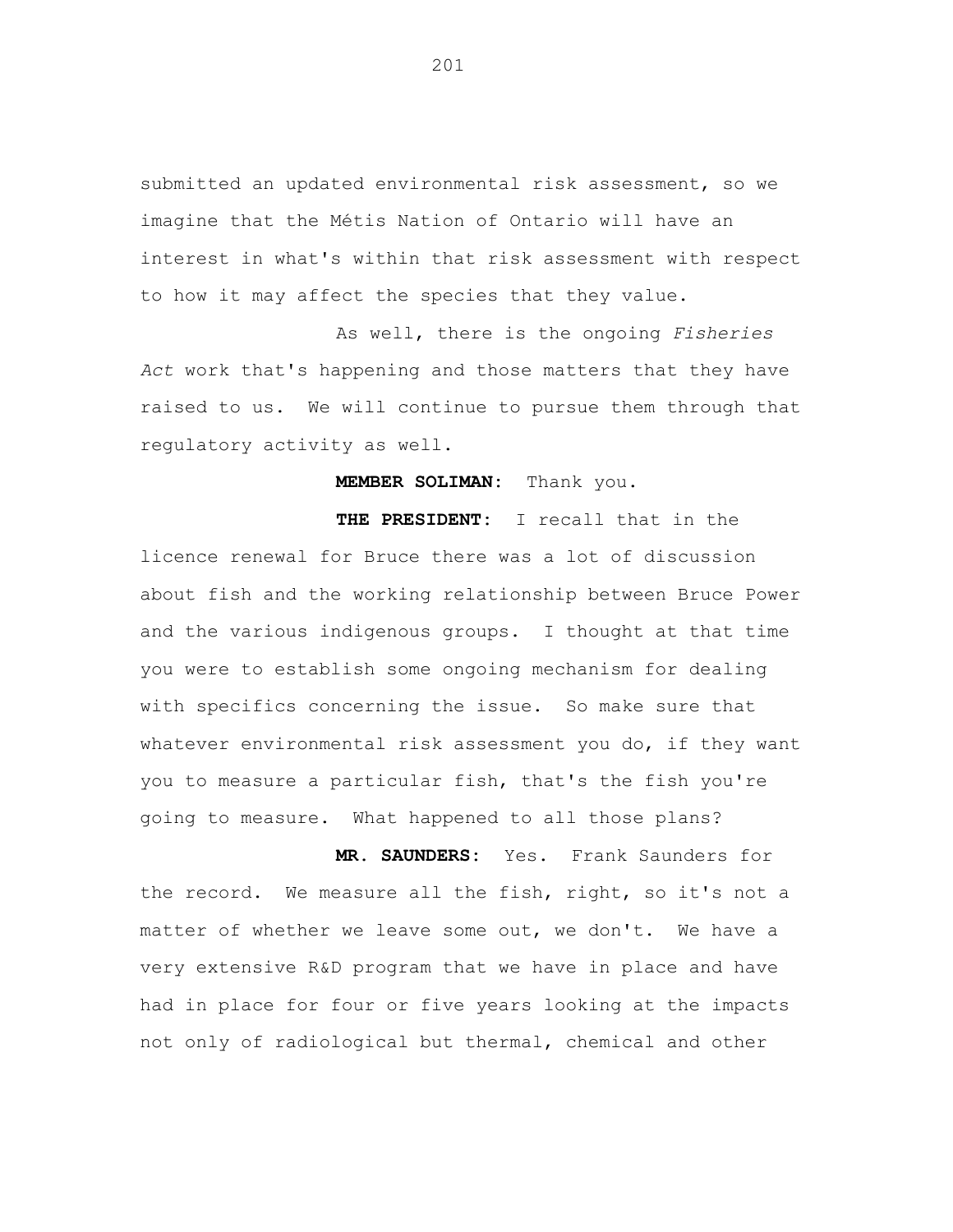impacts on fish. Much of that work has been -- we were focused first on the lake whitefish and the round whitefish, they were groups of special interest to the Saugeen Ojibway Nation, and we have data on all the other fish and we continue to do that R&D. We do update people on this all the time, including the First Nations. We hold workshops every year on it so people can come and participate in that. I don't think there's any shortage of data or work in this area. You know, I don't -

**THE PRESIDENT:** I guess my question was because we heard some new concern which I thought should have been addressed in this famous meeting of all parties, recent meeting. Somebody correct me if I got it wrong.

**MR. McALLISTER:** Andrew McAllister for the record. I can provide a bit more clarity. Then some of my colleagues might be able to add a bit more precision.

In discussing fish-related matters with the different groups, we have been doing so largely on sort of direct discussions with them given that oftentimes their concerns are somewhat different. What this symposium realized was to be able to bring the different stakeholders into the room to hear about what the latest information was. So what was really interesting was not only were there indigenous groups, there were the various regulators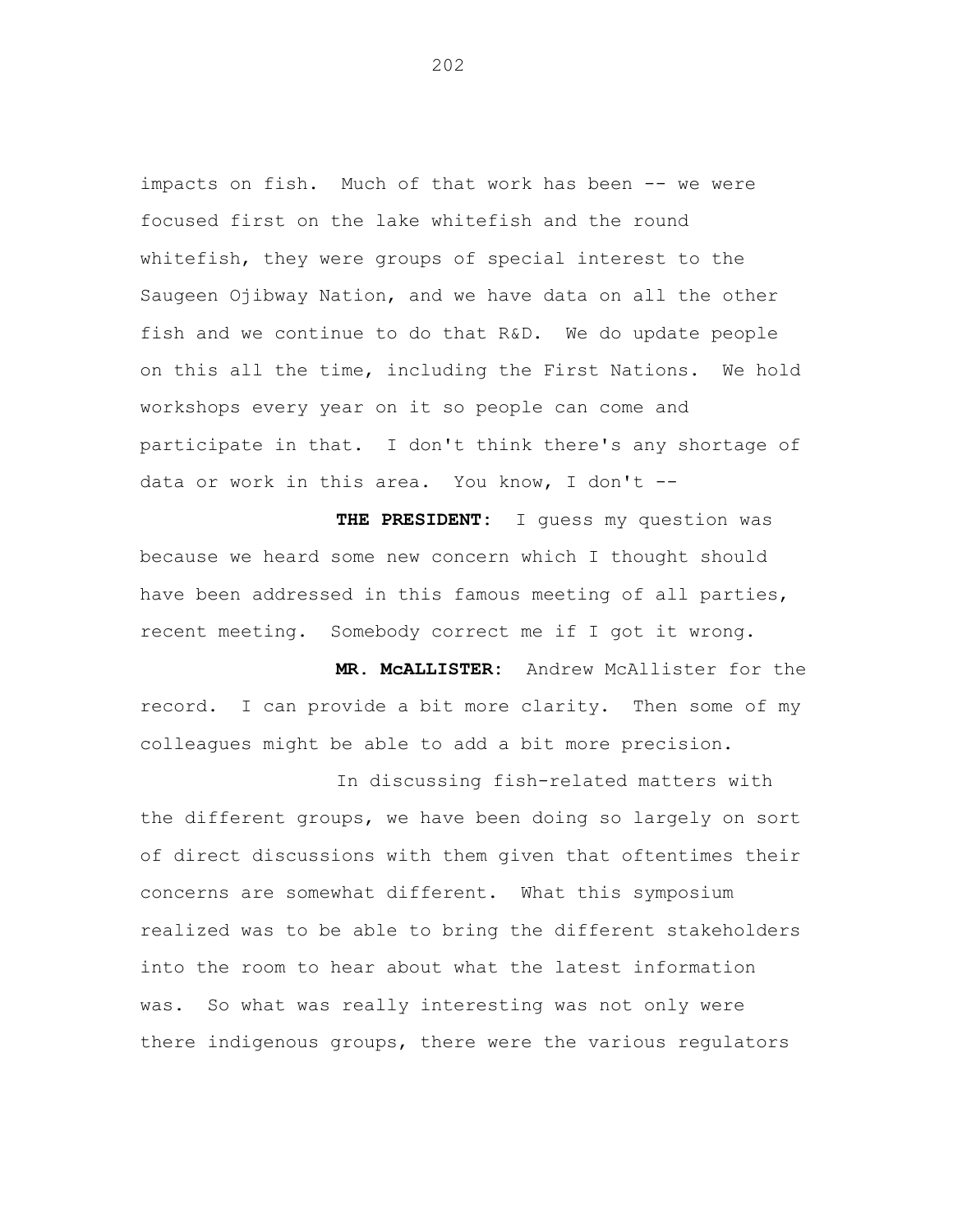at various different levels. We had federal representation from folks like ourselves, Fisheries and Oceans Canada, Environment and Climate Change Canada; we had provincial representation for the Ministry of Environment and Climate Change, the Ministry of Natural Resources and Forestry; we had Conservation Authorities. So it really helped to give participants an idea of how these aspects get regulated and also gave them an opportunity to express, if they so chose to do so, their concerns around potential impacts in Lake Huron or the Saugeen Watershed. And as I said, it was a good exchange of information amongst a large number of parties and a lot of which we will be pursuing with some of these groups on an individual basis. I don't know if anybody else wishes to add anything.

**MR. RINKER:** Mike Rinker for the record. I am the Director General responsible for Environmental and Radiation Protection.

So what we heard in the past I think is something that we will be correcting in the future and that is when an environmental risk assessment is submitted, often a surrogate fish species is selected that would be representative of a number of species of fish. For example, certain species of salmon may from a scientific basis allow us to understand what the risks are for all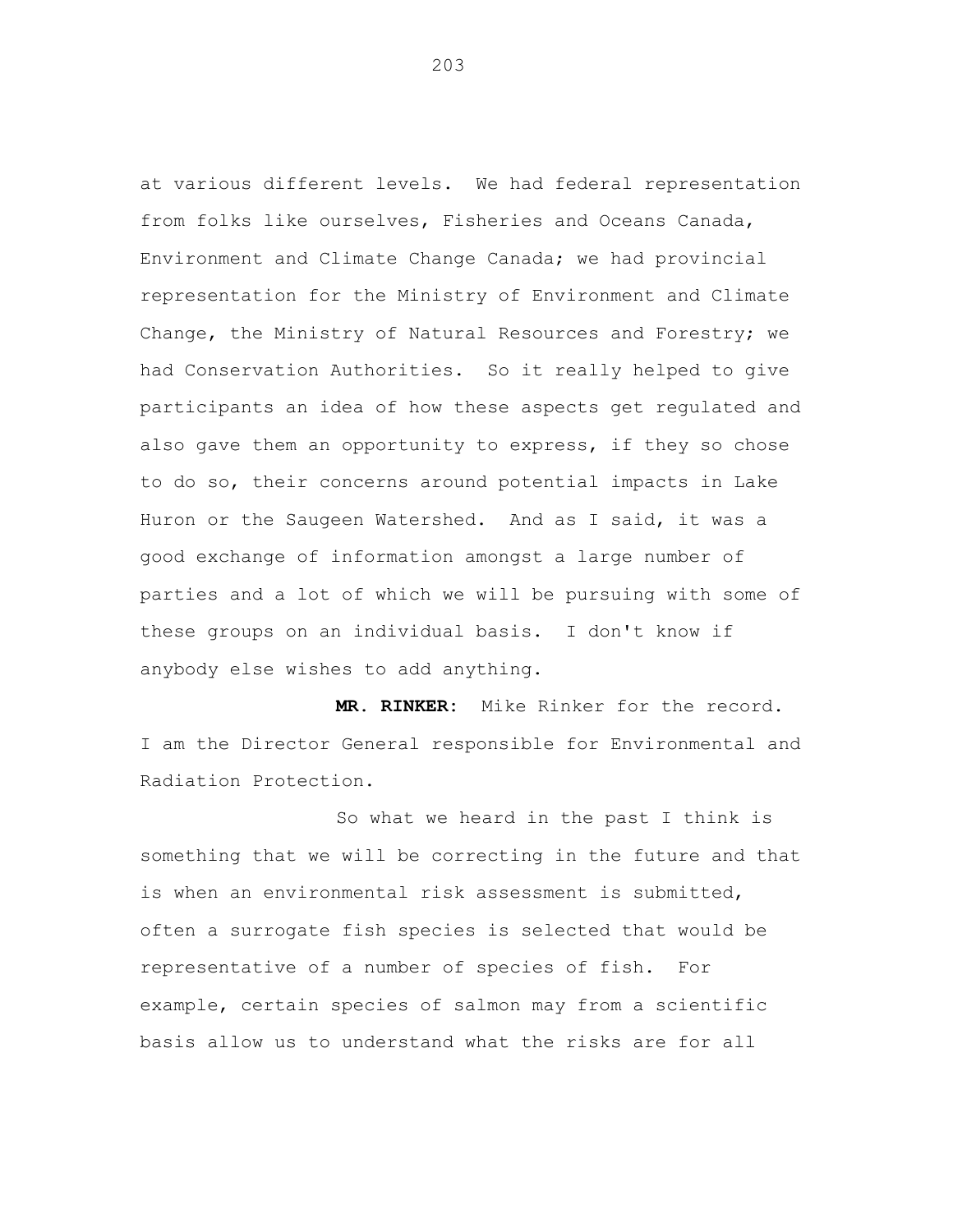salmonids, different types of salmon and trout, and that species was represented in the environmental risk assessment and helped us as scientists. What we heard from the First Nations and other indigenous communities is that that may not be necessarily the very species of fish that they are interested in and they would like to see the fish that they are interested in consuming represented in the environmental risk assessment. So I think that was a very good point and we will be looking to target those specific species of fish through our IEMP once we understand what species they are interested in through the structured tables that we will have to engage indigenous people, and we will be informing the licensees that those are the species of fish that we would like to see represented in their environmental risk assessments as well.

**THE PRESIDENT:** I thought we heard all those concerns in 2015. So that's why I'm reacting that here we are in 2017 we are hearing the same story. And also, I thought by now the authorization licence from DFO would have been done, which requires also consultation with indigenous. So what am I missing here? Bruce...?

**MR. SAUNDERS:** Yes. We too thought it should be done by now, but the issue with  $-$  I mean in fact we already do what Mr. Rinker talked about. In fact the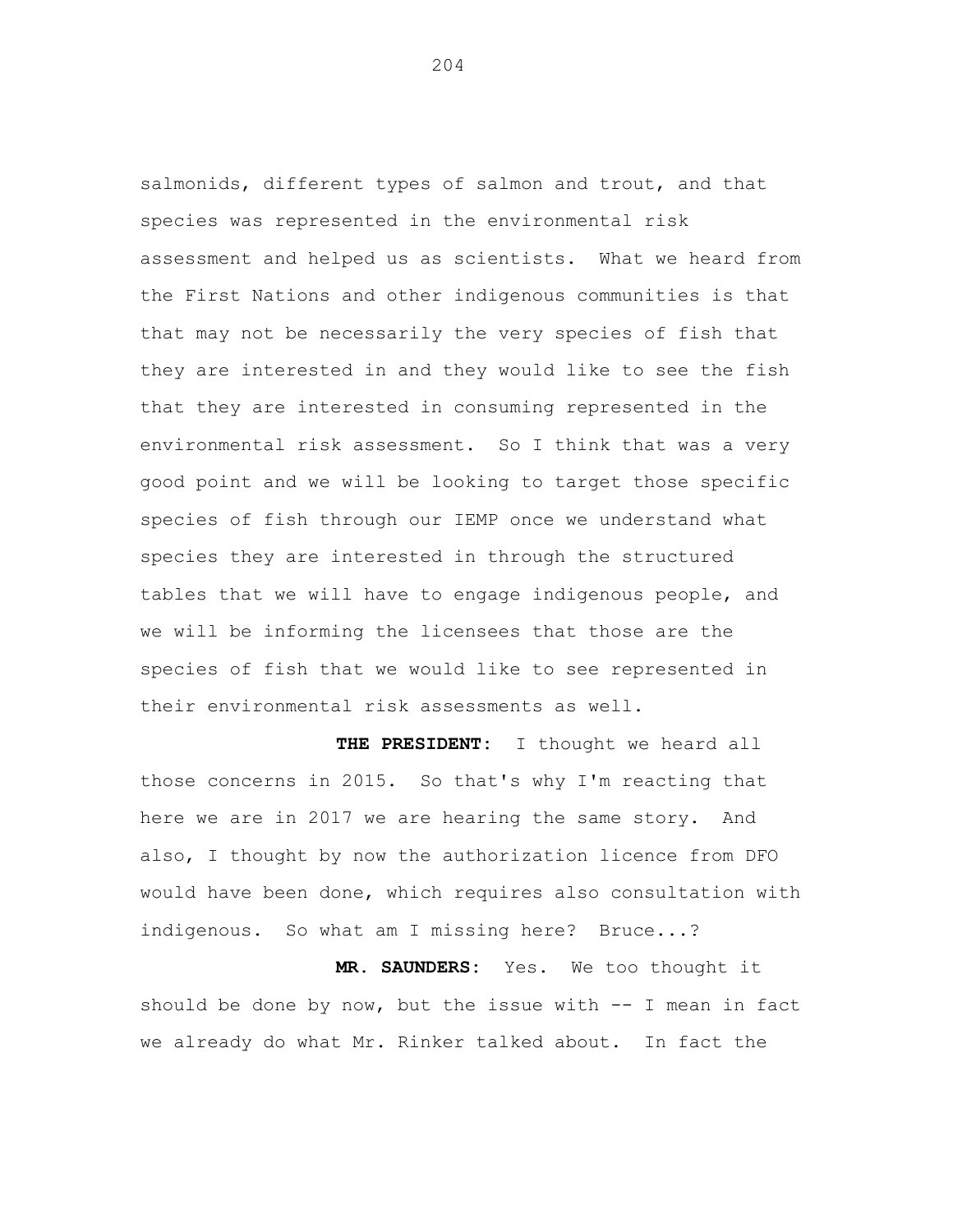reason we looked at lake whitefish was because they were the species of special interest to the SON. Our scientific selection was round whitefish that we thought was a better representative in terms of the environment in general. They asked us to do lake whitefish, so we did, and we are doing round whitefish as well. We don't have a particular species requested from anybody else and we could do that to the limit we can. There's some limit about how many species we can do R&D on and so forth, so it has to be reasonable and has to make some scientific sense, right, to do what we are doing, but we haven't had any further requests.

On the DFO application, you know, it is a very painful process is all I can say about it. It is really designed for new projects. We are not a new project, we have been operating for 30 years, the rules around the new projects are very cumbersome to work with. It has taken us longer to do this DFO application than it did to update our Probabilistic Safety Analysis for the Fukushima event and we are still going.

So I think we are nearly at a conclusion, to be honest with you, but it is a very ill-defined process, there is really not much guidance on how it is to be done. There are various opinions about how it is to be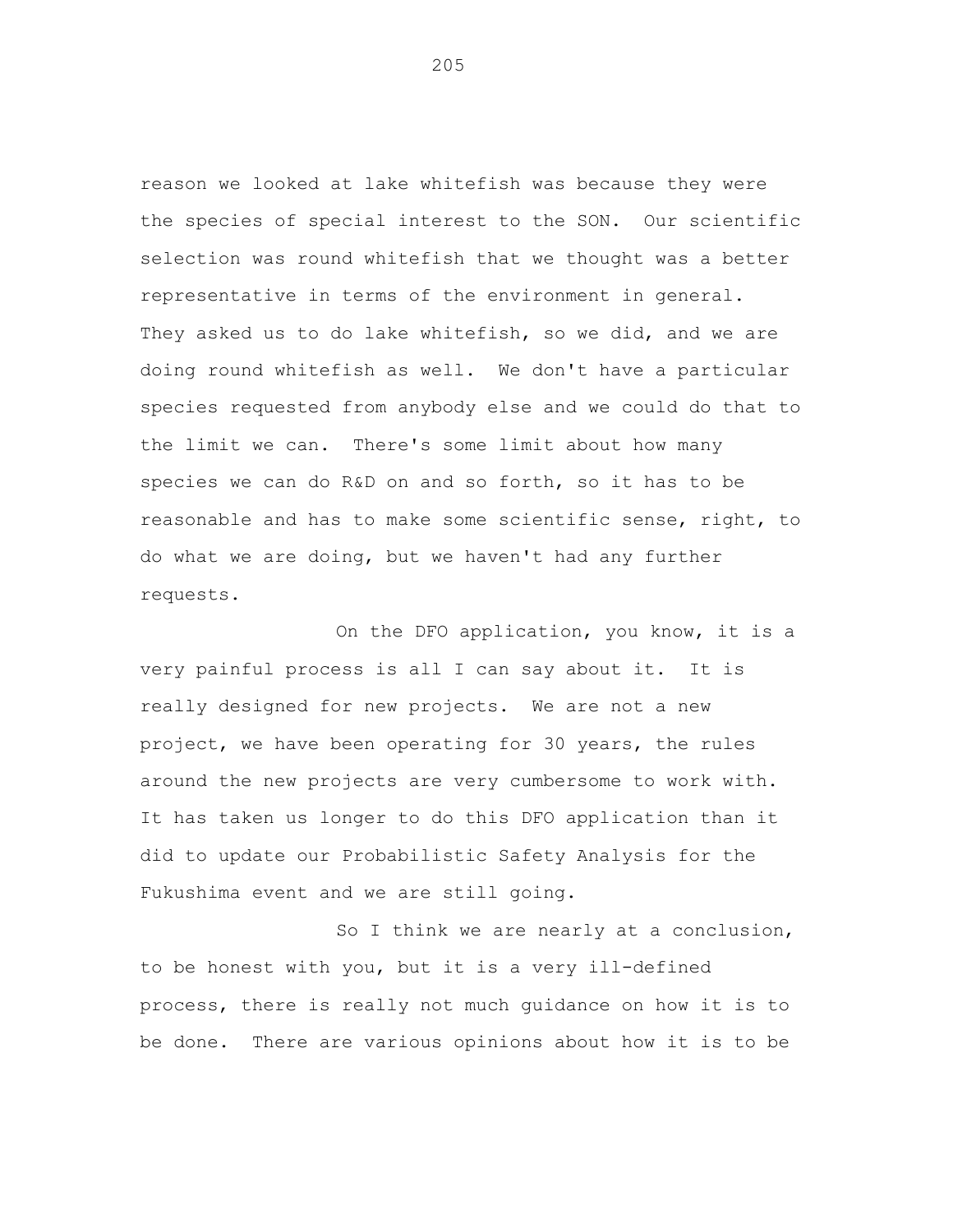done and you are constantly going back and reworking the data in a slightly different way to satisfy a question. So it has been slow and it has been painful.

We did do all the data, we certainly have it all and we are working on a standard through the CSA to help kind of standardize this process a little bit so it doesn't take this long to do things, because it shouldn't, quite frankly.

The data calculations here aren't that fantastic. The issue really is because there is not -- you are not getting a lot of fish, the uncertainties are fairly high. So you can spend a lot of time talking about the uncertainties and whether it should be this or that or where it goes, but at the end of the day we are an ongoing operation, we are monitoring and measuring every year and we will continue to do that, so if the uncertainties aren't quite right, it will soon show up in the monitoring process.

The same way with offsets. We have selected to do a large number of offsets, about eight times what we think the impact actually is, even though there is some uncertainty on whether those offsets will produce everything they should. The eight times will certainly take care of it we think and as we monitor the effects from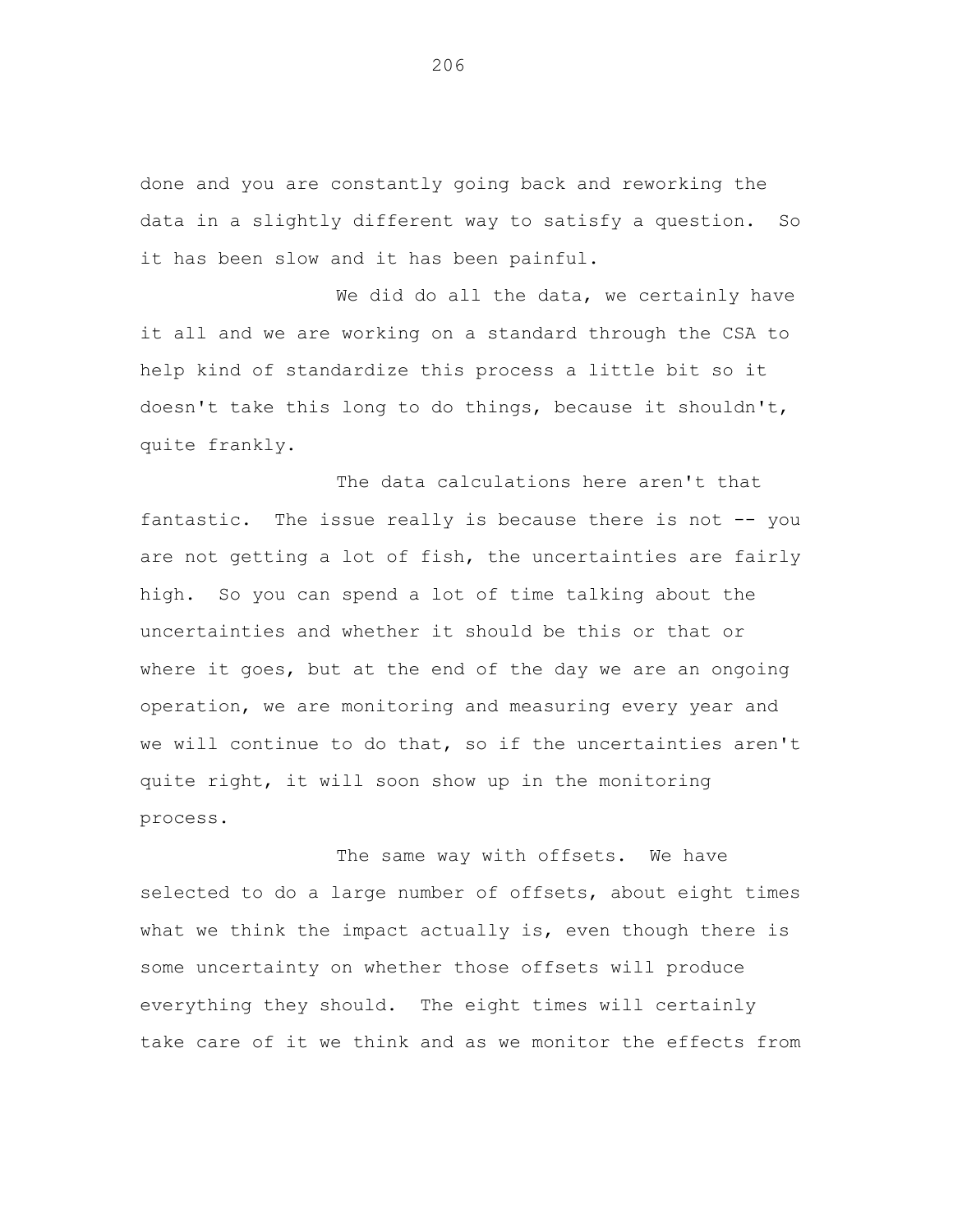that, if it doesn't actually take care of it, then obviously we will change the offsets to match. And just to note, we have actually been doing offsets for years, we just didn't call them offsets, we called them environmental projects.

But the other rule that the DFO has had is that if you have it already underway you cannot count it as an offset, which drives us a little crazy, so we stopped some work in that process. We are turning some of it back on this summer because we don't want to lose the season, but we understand we are doing it at a risk, DFO may not accept that as an offset if we do it now. So there's all kinds of things in this process which, in my view, are just not helpful, but we are getting through it. I think we are nearly at the end.

**THE PRESIDENT:** CNSC, are you part of this painful process and how does -- the indigenous consultation requirement, was that part of the process done already or not?

**MR. FRAPPIER:** Gerry Frappier for the record. I will ask Caroline Ducros to add to that, or Mike Rinker, whichever one may want.

**DR. DUCROS:** It's Caroline Ducros for the record.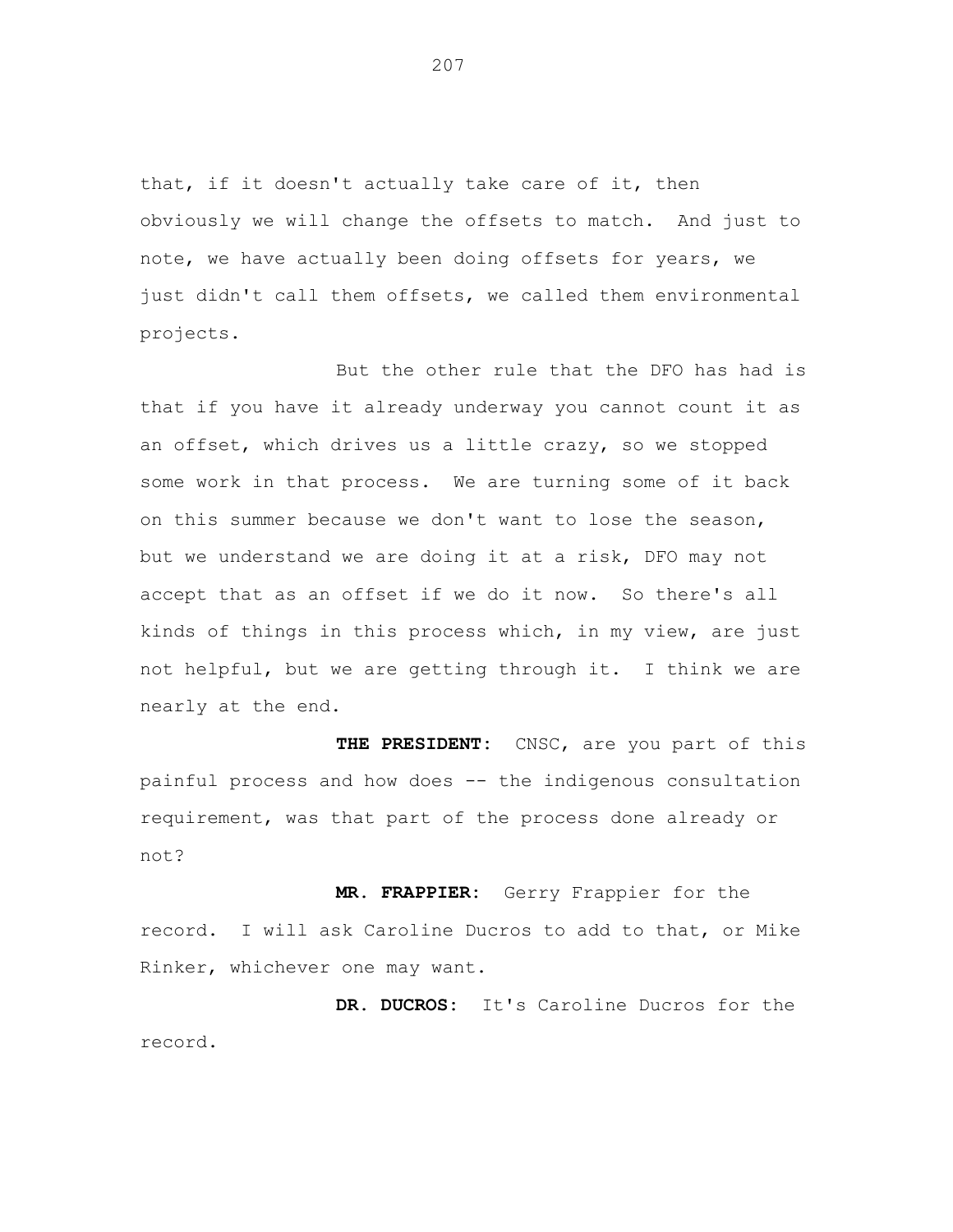Yes, CNSC is part of the process. We are the single window of contact on the *Fisheries Act* for the review stage, so we have been working with Bruce Power. We are meeting as well in mid-September with DFO, Bruce Power and ourselves for a technical meeting on offsets to try to resolve some of those issues. And concurrently, to follow on to your question, we are meeting with the Métis Nation of Ontario and the Saugeen Ojibway Nation and the Historic Saugeen Nation. So no, it -- sorry, pardon me. To finish your question, no, the consultation process is ongoing at this point. We still have some technical conclusions to make as well, but we are hoping to resolve a lot of this in September in a technical session.

**THE PRESIDENT:** Thank you.

Dr. McEwan...?

**MEMBER McEWAN:** Thank you, Mr. President. I would be interested in staff's view on page 17 of the MNO report of their suggestion that something around aboriginal consultation is formally added into the safety and control area subsection evaluations.

**MR. FRAPPIER:** Gerry Frappier for the record.

So the regulatory framework has sort of three big components to it. One is guidance on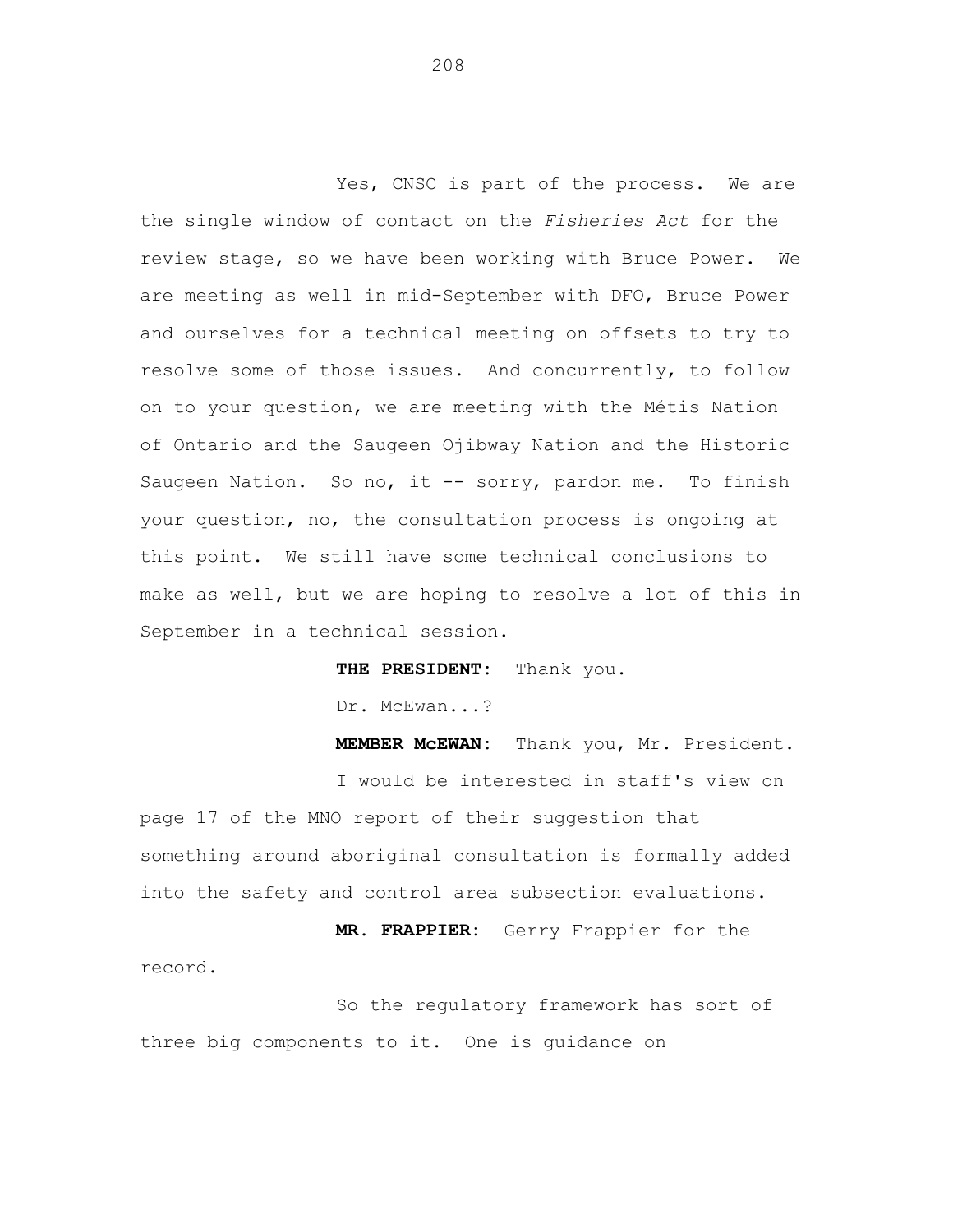applications and things like that, so that's section 1. Then we have our safety and control areas which we talk about the most here and we have 14 of those. And then we have a third section, which is Other Regulatory Matters, which has for instance financial guarantees in it and a couple of other things, and one of the areas there is aboriginal or indigenous engagements. So I would say we already have that and we have a REGDOC associated with that, and so I take the point that they are making and we probably don't maybe refer to it as a safety and control area but it's managed the same way, if you like. So I think effectively we have that.

**MEMBER SEELEY:** Maybe just a comment on the DFO permitting process. I understand DFO has its own requirements and CNSC I presume is trying to help facilitate this process, so somewhat the Sherpa here in Ottawa here with the DFO group. But I do understand that the whole application is submitted to CNSC first, then they review it, then it goes back, and once they are happy with it then it goes to DFO. So that to me sounds a bit duplicate. Is there maybe some thinking about how that process could be improved such that those permits and approvals could be put in place in a timely way?

**MR. FRAPPIER:** Gerry Frappier for the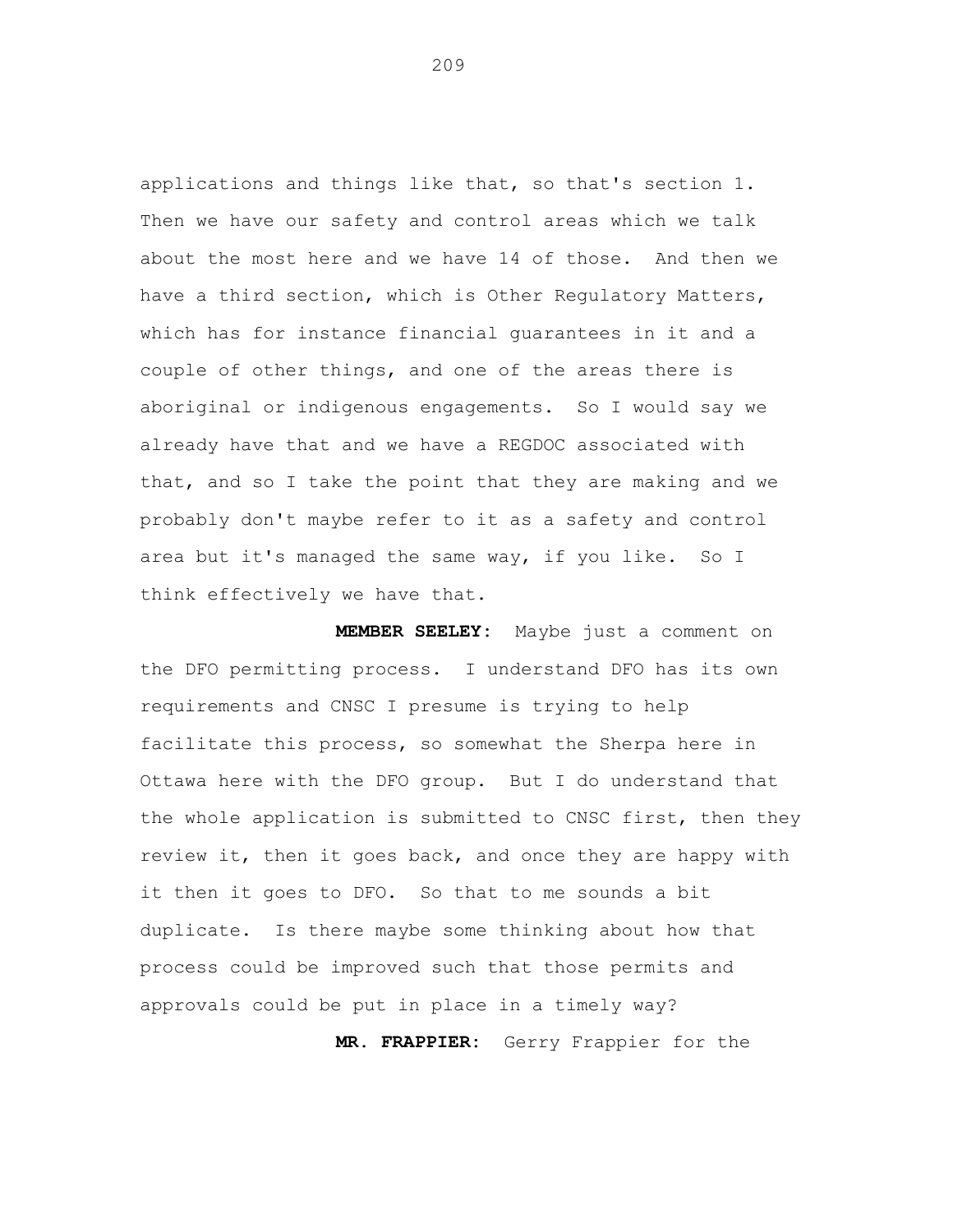record and I will get Caroline Ducros to add to that.

But it's a little bit more sophisticated than that in the sense that the legislation has sort of provided opportunities for CNSC to have responsibility under the *Fisheries Act* and so in fact we are doing certain activities that DFO would have otherwise done, so that the concept having been at the time to have sort of one project, one regulator, if you like. So that's how we have sort of gotten ourselves really involved in this. How much it is relieving DFO from having to do things, I'm not so sure, and perhaps Caroline Ducros can add to that.

**DR. DUCROS:** Caroline Ducros for the record.

The reason why the MOU was put in place was to try to have, as Mr. Frappier said, a one window, one regulator approach. The legislation currently doesn't delegate authority to CNSC. So, as you say, we do do the review. Part of the reason why we do that is because we also have to assess the environment under the *Nuclear Safety Control Act*, so we have expertise onsite that works quite closely with regulators on the effects to fish and fish habitat under our legislation. So rather than reviewing under the NSCA from the CNSC and having DFO review under the *Fisheries Act*, we have this single point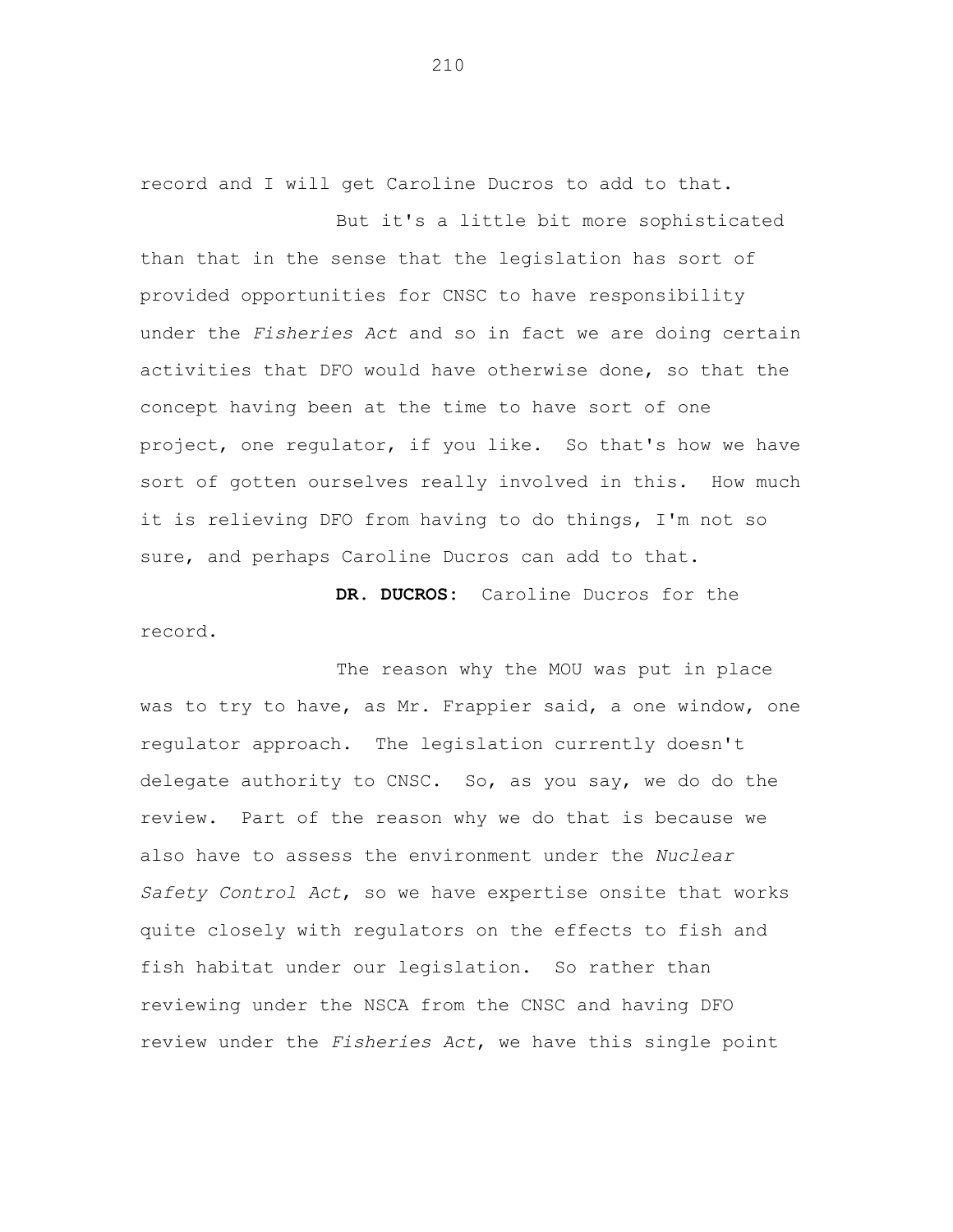of contact doing the review. Once we are satisfied, as you say, with the application and we feel that it will meet all DFO's requirements, and their requirements are set out in the *Fisheries Act Regulations*, then we ask the regulator to send their completed *Fisheries Act* application to DFO and copy ourselves. But in the meantime we are working with DFO throughout the process and so we will give a report to DFO about our review of that application, including the completeness of the engagement with aboriginal groups. So the intent is that by the time DFO has the application it will take less time for them to come to a decision.

**MEMBER SEELEY:** Do you have, what should I say, agreed to timelines around this process?

**DR. DUCROS:** Caroline Ducros for the record.

There are under the *Fisheries Act*  regulatory timelines for once a completed application comes to them. Those timelines are 60 days for a completeness review and 90 days for the Minister to make a decision. However, the length of time that it would take to actually review the application depends on the completeness of the information. So if CNSC were not doing the review and it went directly to DFO and there was missing information that they found in that first 60 days, that would go back into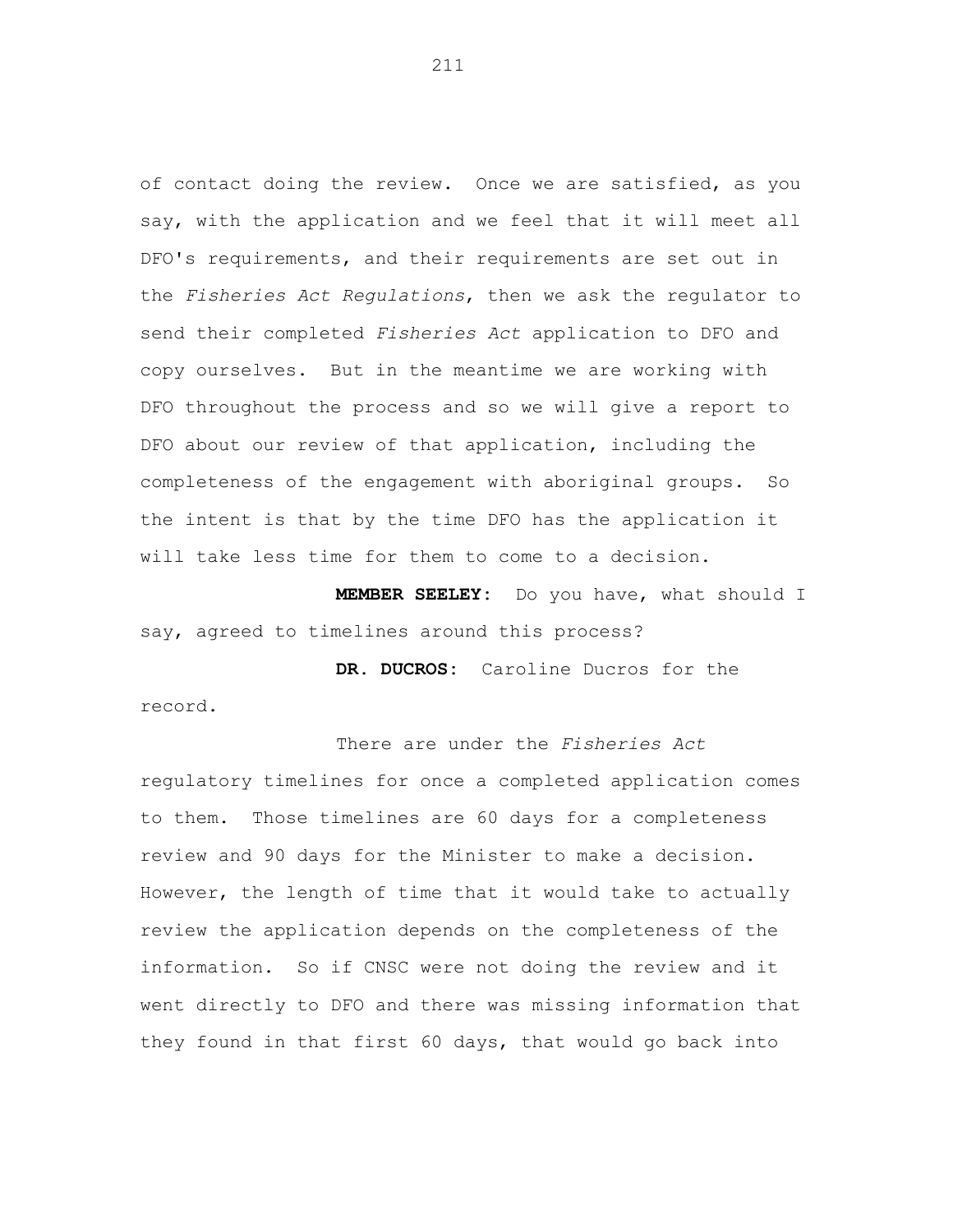the -- the timeline would stop and it would go back to the regulator to complete that information. So a lot of the length of time it takes to do an application depends on the quality and completeness of the information. And I can't -- there is no specific timeline, there are decision timelines that are in regulations.

**MR. LOCKWOOD:** For the record, Randy Lockwood.

Perhaps we have gone -- we are at the front end of the process for Pickering and we have completed it for Darlington. I could ask Raphael McCalla to give his view.

I have read our recent application front to back. I was particularly interested in offsets, what are the requirements, have we properly consulted with indigenous people, where are we at with the overall process, so I would offer that. We have completed the process for one of our stations and we are at the front end for the other, if you are interested.

**THE PRESIDENT:** Please, go ahead.

**MR. McCALLA:** Raphael McCalla for the record. I am the Director of Environment for OPG. Randy Lockwood is correct in the sense that yes, we do have one authorization completed for our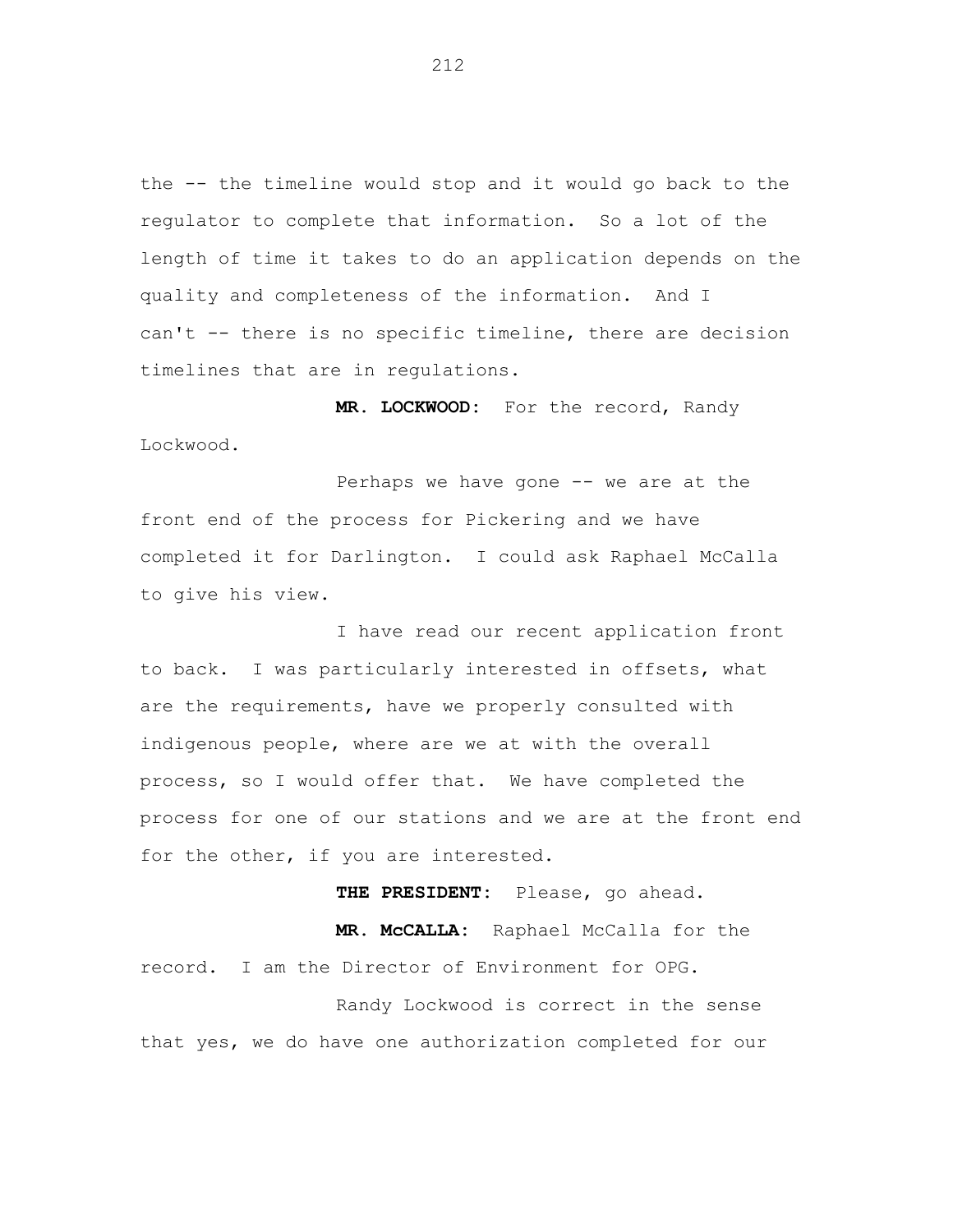Darlington facility and we are currently seeking an authorization for the Pickering site. The process that OPG followed was slightly different than what was described by the CNSC insofar as that OPG worked exclusively with DFO in terms of preparing that application. While CNSC participated in some of the meetings that we were having, we worked directly with DFO, and the reason we were required to do that is simply because of the offset measures that we put forward to address the impacts that we were having. So a decision was made early in the process to allow DFO to be the lead with respect to our application. So our application was submitted in July and it's currently being reviewed to ensure that it is complete so that we can get into the 90-day window, which is the period in which the Minister will make a decision and, if acceptable, issue the authorization.

I will say that there are many components to completing the application. I think one of the more challenging parts of completing the application is around the agreeing on the offset measures and that is the one that I would say is in a lot of ways perhaps not well understood and requires a lot of interaction, if you will, with the Fisheries and Oceans Canada to make sure that you have that right.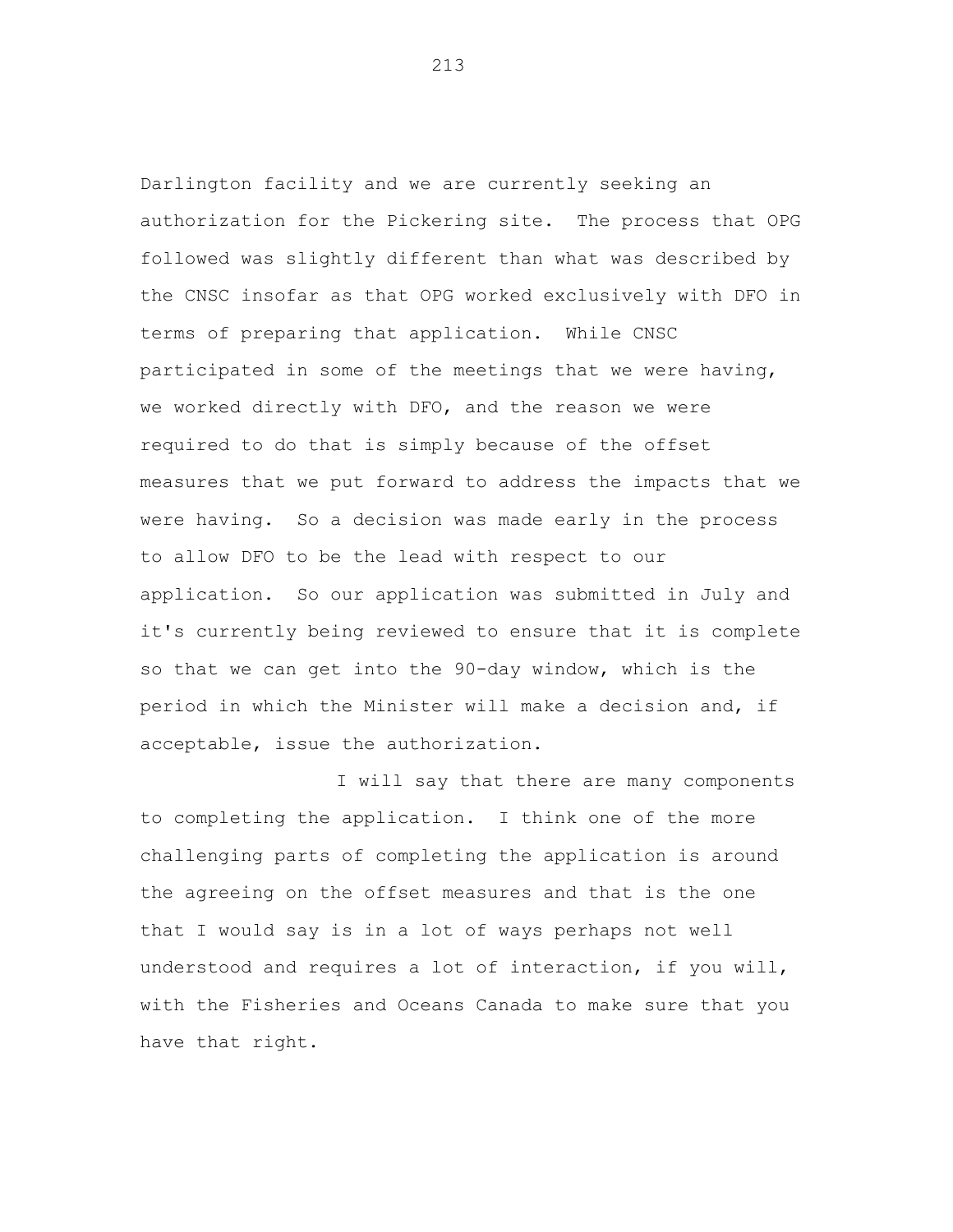In terms of the engagement with aboriginal groups, OPG conducted a number of engagement sessions to identify the project and what exactly we were doing with respect to not only the impacts that we recognize but also the offsets that we were proposing. So we met with I believe it was five different aboriginal groups, or five or six aboriginal groups to discuss the project, to consult with -- well, to engage them around whether or not they saw the work that we were doing as being acceptable, and that information was shared with DFO. Our understanding is that DFO is the regulator that would actually do the consultation with the aboriginal groups and not the licensee.

**THE PRESIDENT:** Okay. Any further questions?

Okay, thank you. Thank you very much.

**CMD 17-M15.5** 

**Submission from the** 

**Canadian Nuclear Workers' Council** 

**MR. LEBLANC:** So the next submission is from the Canadian Nuclear Workers' Council, as outlined in CMD 17-M15.5.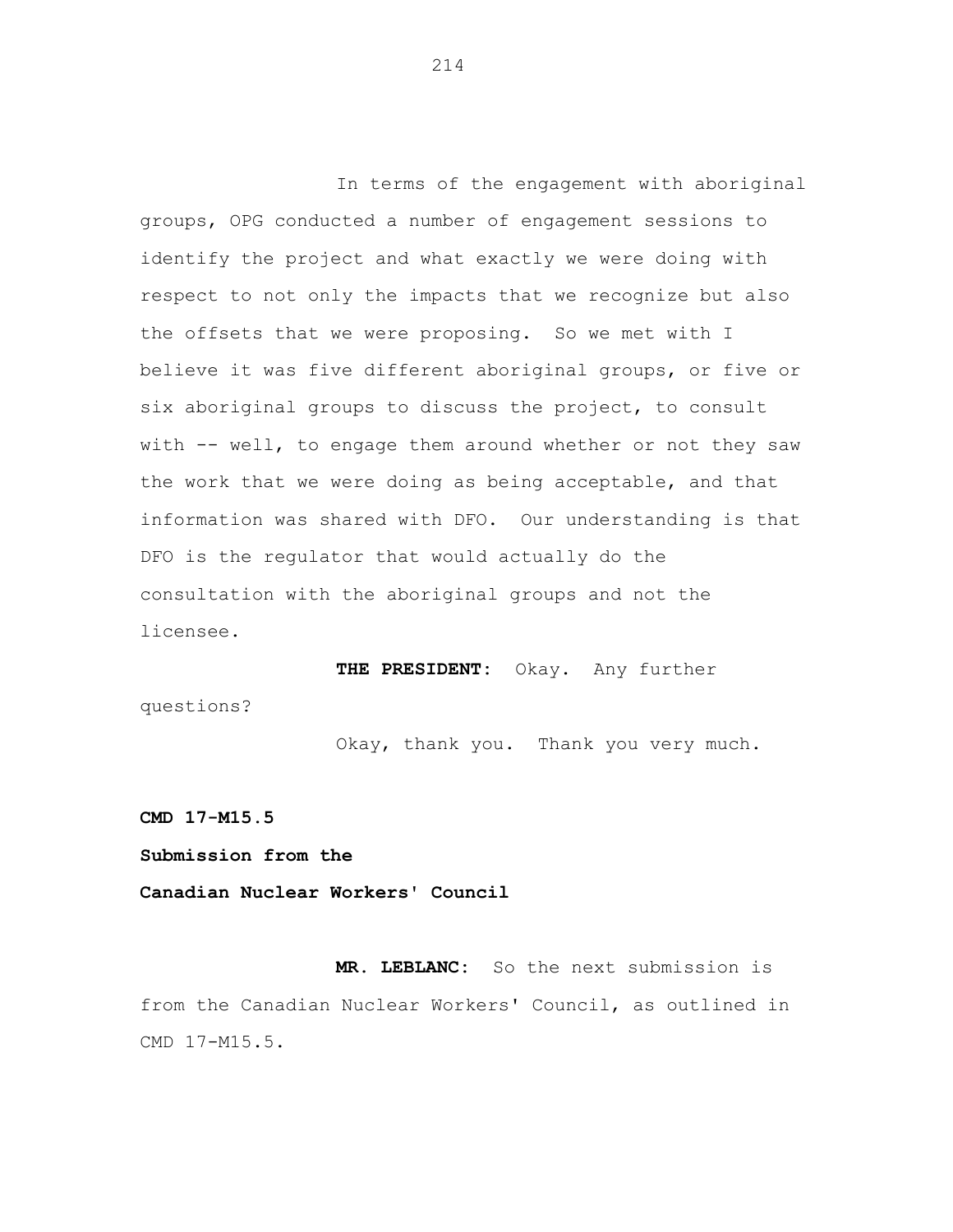Any questions from the members? Dr. McEwan...?

**MEMBER McEWAN:** So on page 3, the second last paragraph, the paragraph where they say "...member Unions work very closely with the Licensees ... and ... participate in the licensing and regulatory process[es]", can we just get a sense of how that closeness is achieved and what added value it brings?

**MR. FRAPPIER:** Gerry Frappier for the record. So I can talk on behalf of certainly from the CNSC's perspective and then industry may have their perspective.

The unions, both this one and others, have participated at I think all of our licensing hearings that I can think of anyways with respect to providing a viewpoint from the workers' perspective. It's quite important in certainly the occupational health and safety aspect. They have also had comments on safety culture that I think were very good, are very relevant. With respect to the regulatory document process, they are a member of the public like anybody else and have participated, and I think we might hear a little bit more about that tomorrow.

In certain REGDOCs, I think that they have been selective in the ones that they do, the ones that have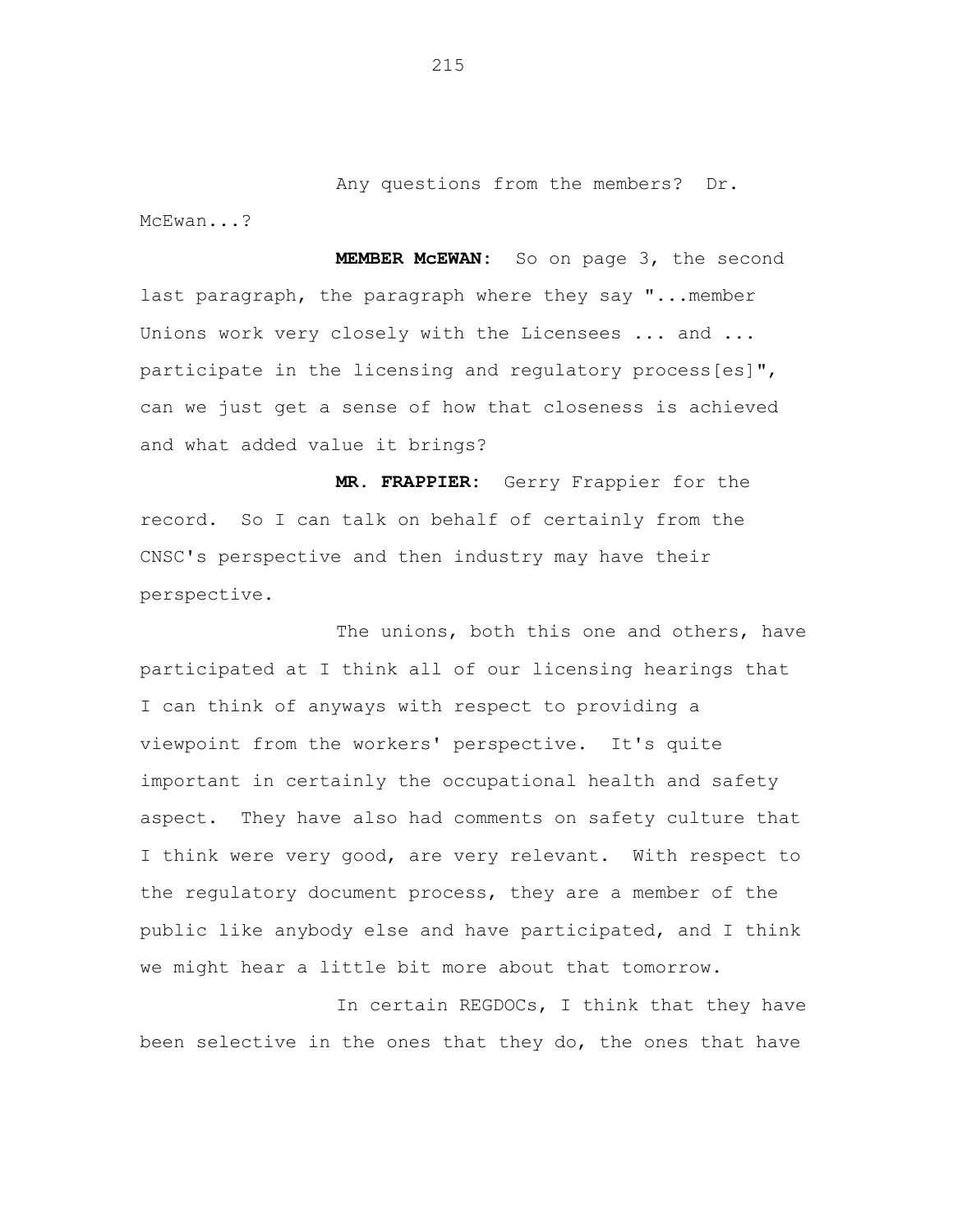a particular emphasis on workers and the life of a typical worker, if you like. They have not necessarily participated in all the REGDOC development. They have also participated in our regulatory making process, so we have had comments from them on some of the regulations that we have put together.

With that, I would turn it over perhaps to industry to talk about their relevance to their engagement with industry and -- but just to be clear, the CNSC does view them as a valuable member. We meet with them regularly on, like I say, various regulatory documents that are being developed and we also meet with them as station representatives, if you like, both right up to and including the President.

**MR. SAUNDERS:** Frank Saunders.

Certainly we do deal with of course the union membership quite frequently on these issues and they participate with us on REGDOC reviews. We also have policy committees and joint working committees that we work with the unions themselves around safety, radiological safety, conventional safety, work protection, et cetera. So yes, they are pretty intimately involved at that level. In a lot of cases like the hours of work, fatigue management and the like, of course they were involved both within our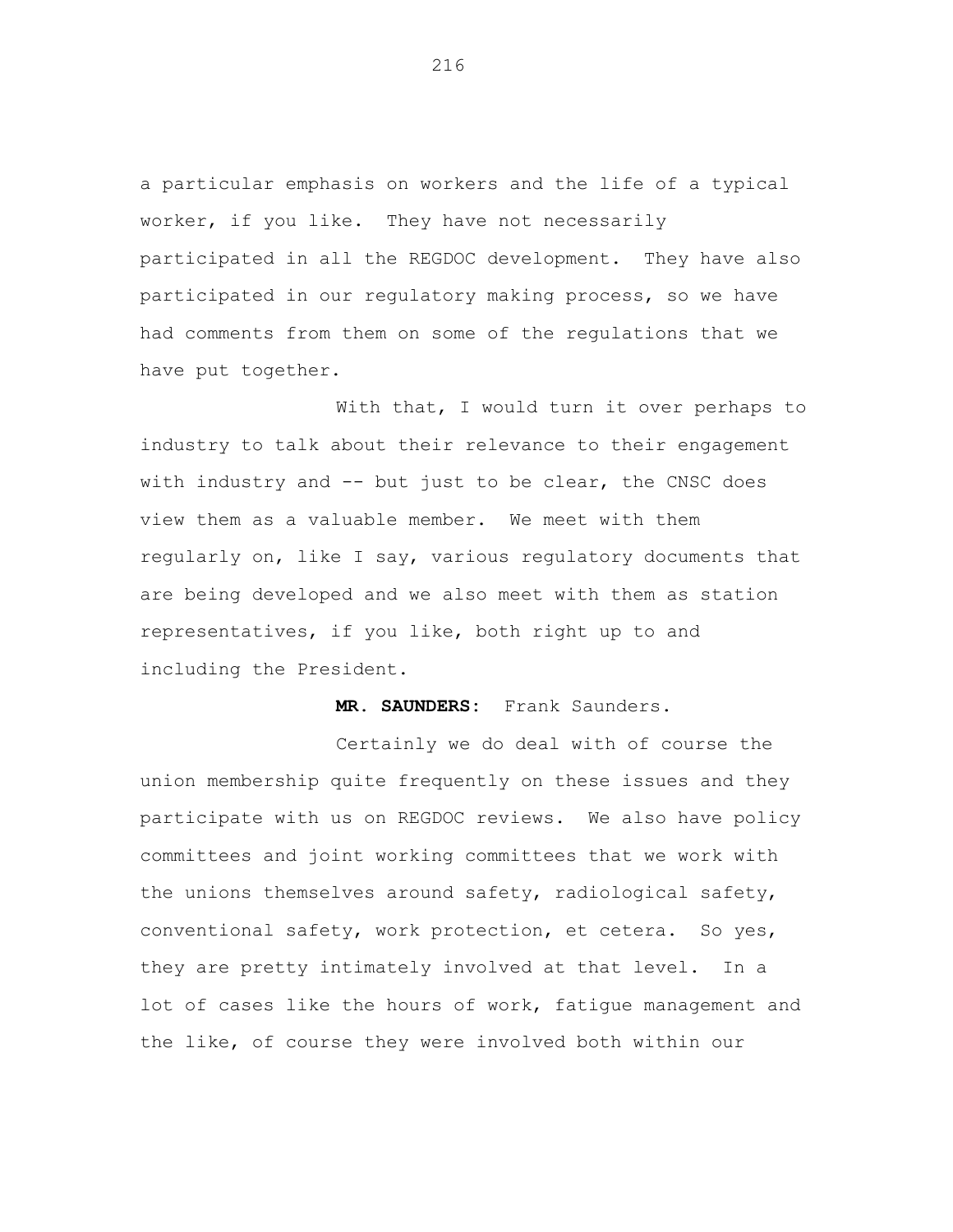organization and others in commenting on those things. So yes, there's some pretty healthy involvement there. You can't really avoid it. I think, you know, if you have a healthy relationship you are going to discuss these things and we do.

**THE PRESIDENT:** And as we will see tomorrow, they are not shy about telling us when they are not happy about something that we do.

**MR. MANLEY:** President Binder, it's Robin Manley for the record, Ontario Power Generation, Vice President Nuclear Regulatory Affairs and Stakeholder Relations.

Just to expand on what Frank Saunders said in terms of union participation in review of regulatory documents and the licensing process, and not to speak for them but just to give as an example, I meet regularly with one of our unions, the Society of Professional Engineers, with respect to providing them an update on what's going on in regulatory document development from the CNSC, making sure that they are aware of what the major REGDOCs are that are coming, and giving an update on our Pickering relicensing for example is one of the topics that we have briefed the union on.

**THE PRESIDENT:** Thank you.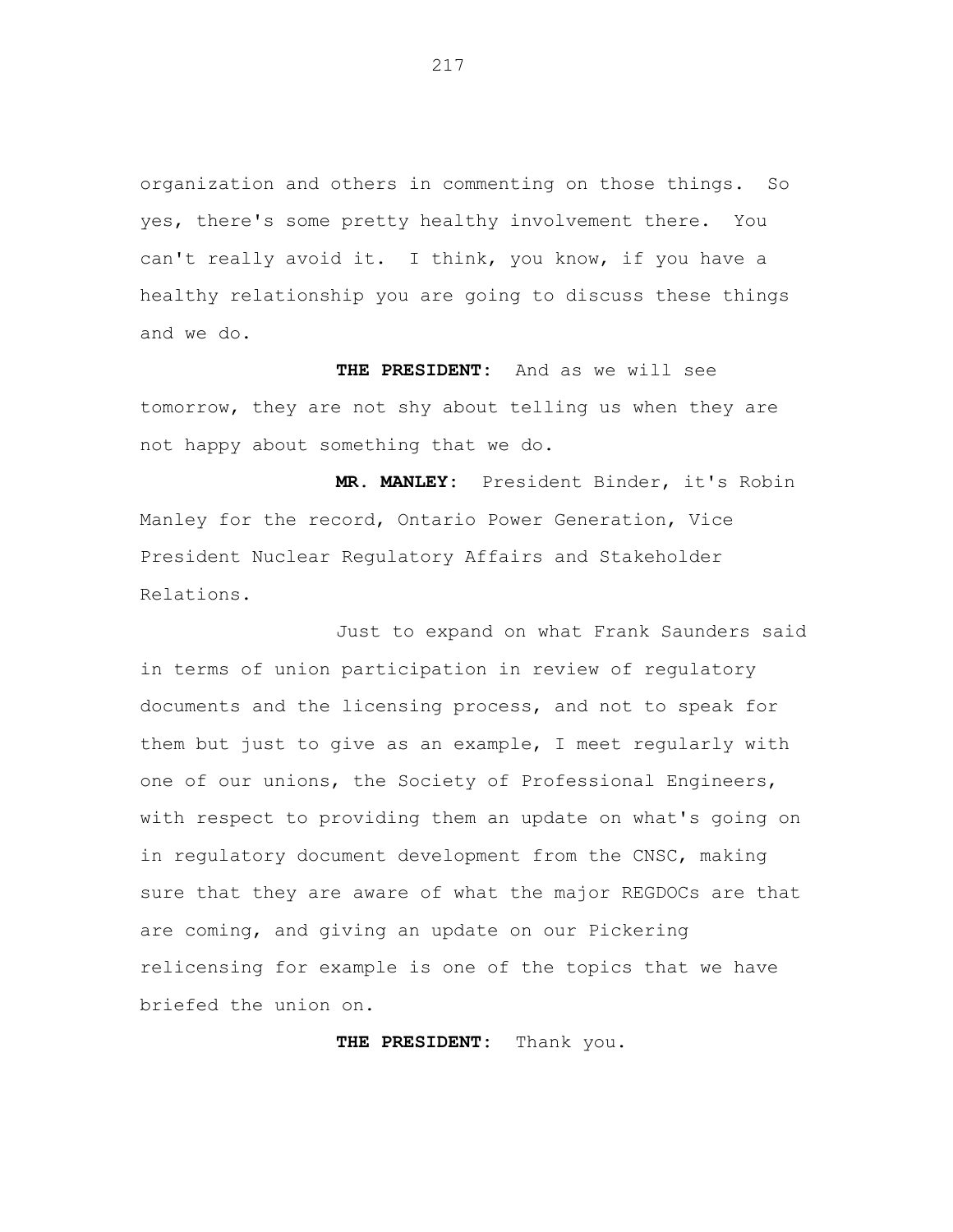Questions? No? Okay. Thank you.

**CMD 17-M15.6** 

## **Submission from the Power Workers' Union**

**MR. LEBLANC:** The next submission is from the Power Workers' Union, as outlined in CMD 17-M15.6. Any questions from the Members on this submission?

**THE PRESIDENT:** Dr. Demeter...?

**MEMBER DEMETER:** On the first page of the document it talks about:

> "We negotiate provisions in our Collective Agreements that exceed regulatory requirements such as dose limits, the unilateral right of certified Joint Health and Safety Committee ... Members to shutdown unsafe work and additional training..."

From a CNSC point of view, do we track such work stoppages that are done by the Certified Joint Health and Safety Committees, and if so, what is the frequency of this?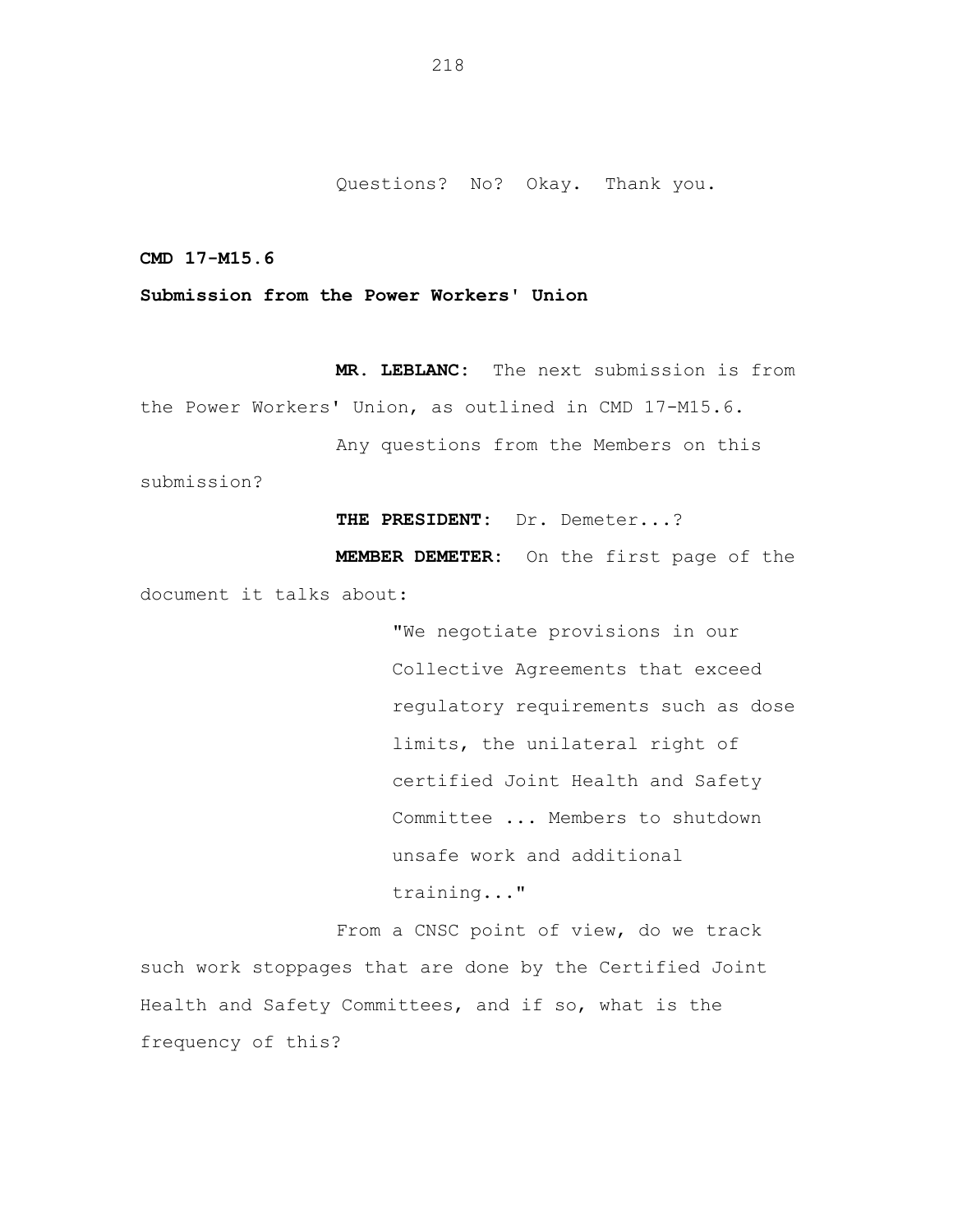**MR. FRAPPIER:** Gerry Frappier for the record. I will ask Miguel Santini to provide some information on that.

**MR. SANTINI:** Miguel Santini for the record.

Work stoppages are handled by the Ministry of Labour in Ontario. So basically they are called to intervene kind of as a mediator and make a determination whether it's reasonable or not to stop the work, and in those events we participate with them on the assessment.

**MR. STEVENSON:** Jeff Stevenson, Power Reactor Site Inspector, for the record.

So in addition to what Mr. Santini said, we do have a Memorandum of Understanding with the Ministry of Labour. So we do follow up with them on these work stoppages. Being on site, we are aware when these work stoppages happen, so we are able to independently investigate these issues to see if there's any safety issue there that needs to be resolved and we can take corrective actions ourselves, if necessary.

**MEMBER DEMETER:** Is there a sense of relative frequency; once a year, once a month...? **THE PRESIDENT:** What does industry

practice?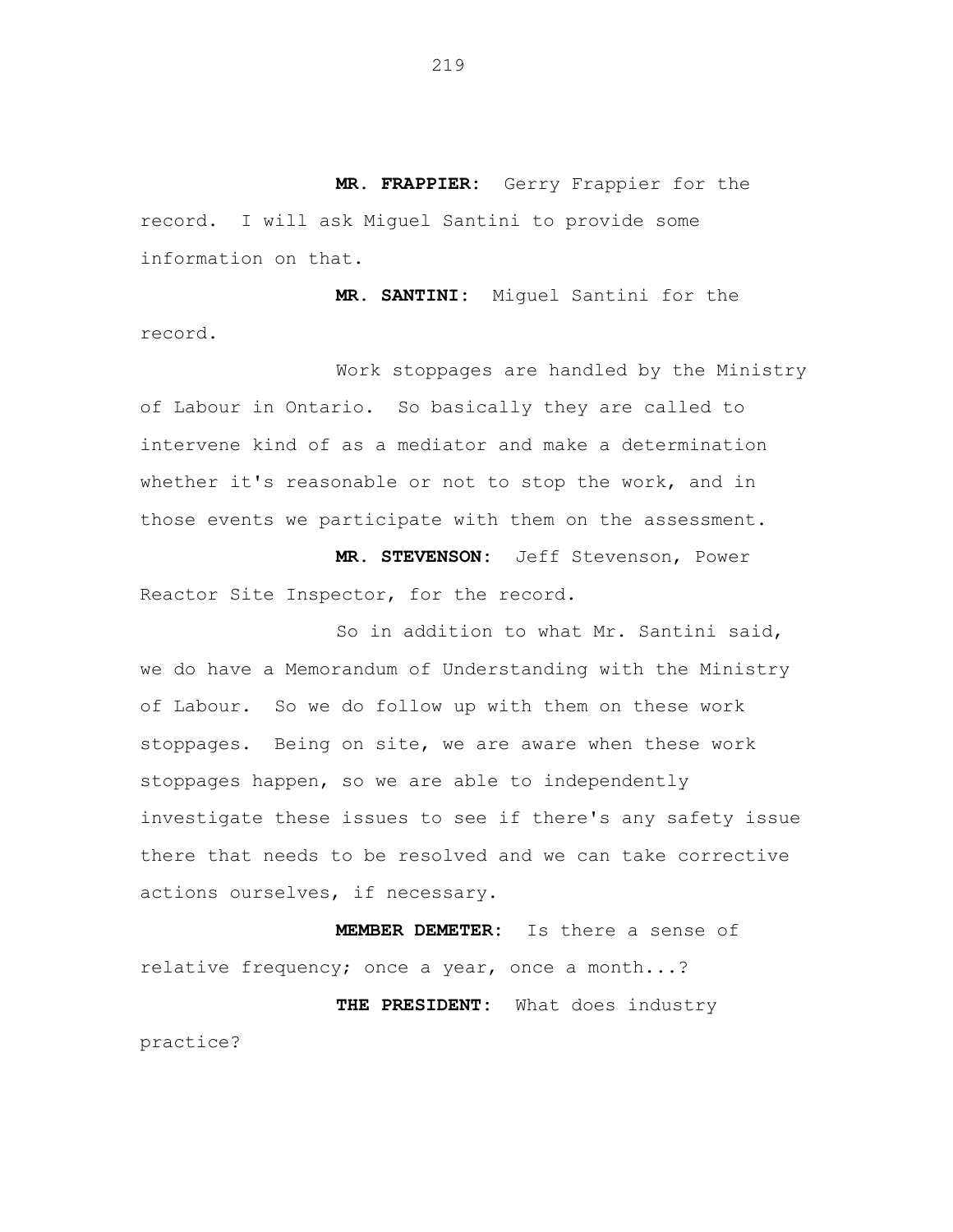**MR. CLEWETT:** Len Clewett of Bruce Power.

I would say maybe two or three a year and, you know, certainly it's a very good process, whether it's management or the power workers or society, we expect anyone to stop when work is unsafe. We have a process to vet before we return to work, a healthy process, probably two or three times a year probably, we use it at Bruce Power.

**MR. KHANSAHEB:** It's Zar Khansaheb for the record.

Very similarly to Bruce Power, it's a very rare occurrence. We have a graduated process where a worker identifies an issue, that issue results in the work being stopped. At that point it's not declared an official work stoppage per the Ministry of Labour requirements and very rarely would it ever progress to that level.

So, we are able to solve it internally with our internal processes to manage that as necessary.

> **MEMBER DEMETER:** All right. Thank you. **THE PRESIDENT:** Thank you. Any other comment? Questions? Okay. Thank you.

**MR. LEBLANC:** The next submission is from Northwatch as outlined in CMD 17-M15.7.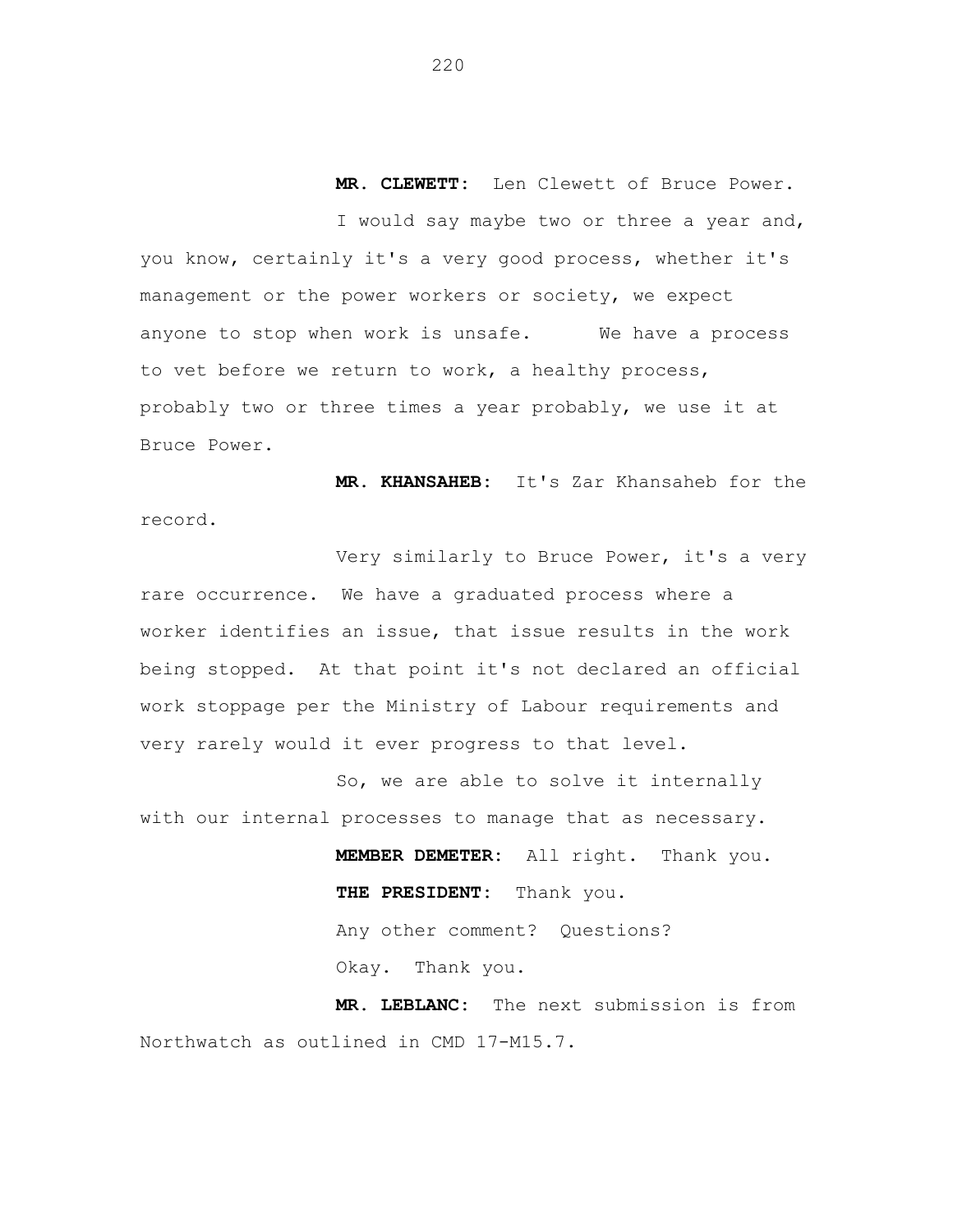**CMD 17-M15.7** 

**Written Submission from Northwatch** 

**MR. LEBLANC:** Dr. McEwan? **THE PRESIDENT:** Dr. McEwan? **MEMBER McEWAN:** Thank you, Marc.

So, I thought this was a helpful intervention, I thought it was well written and certainly brought some important things forward.

And on page 3 where they sort of ask for commentaries going forward on fuel bays, if I remember, staff felt this was something that they would incorporate in future reports.

If you would just give us a little sense of that process and what you hope to put in.

**MR. FRAPPIER:** Gerry Frappier for the record.

So, certainly any issues around the irradiated fuel bays that are of safety concern would be in the report.

They make reference to a specific sort of phenomena in key parameters, identification ranking. That's a task team that is undertaking some activities and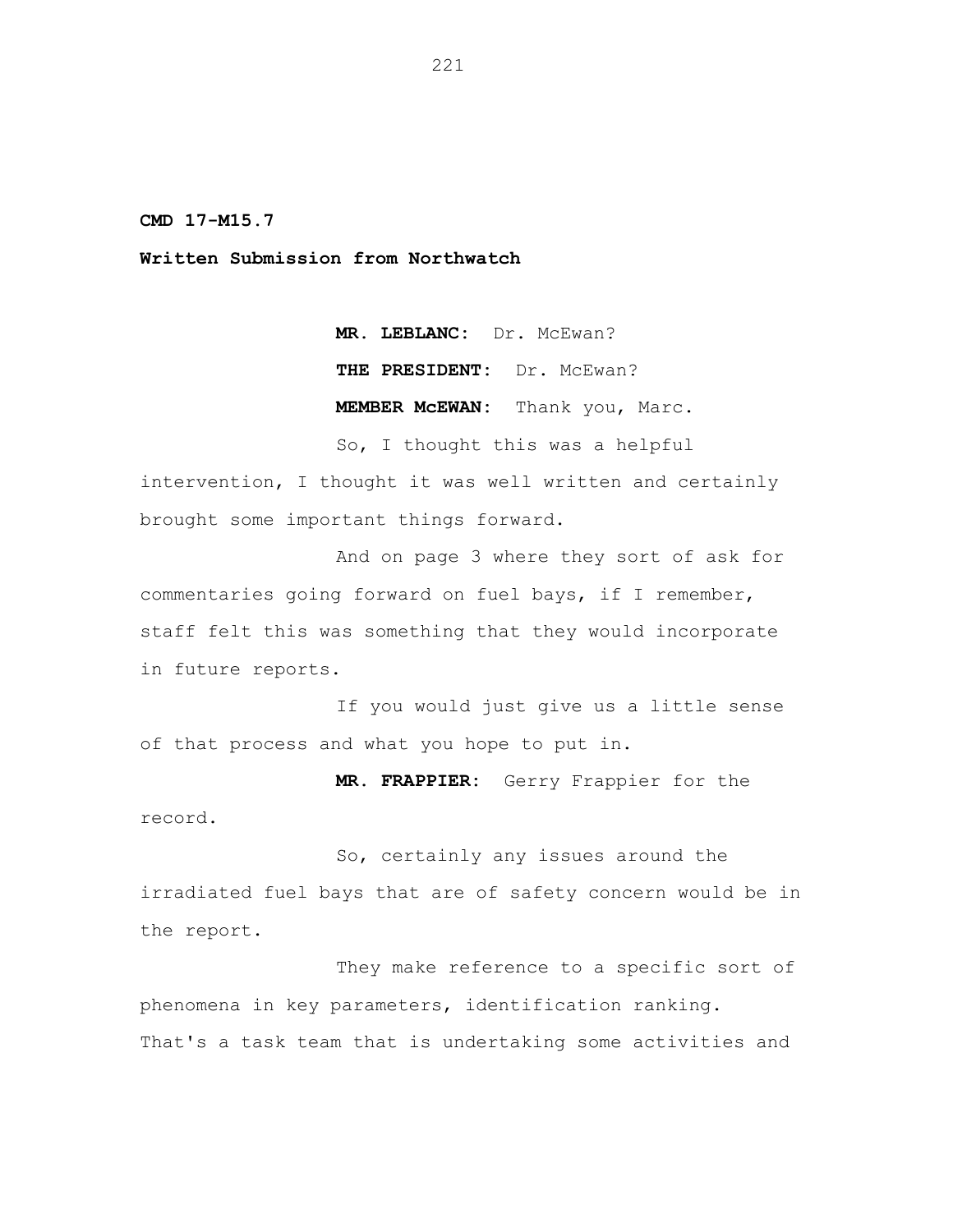if you're interested in that we could have Mister -- I think it's Vali Tavasoli who can talk to us a bit on that.

Vali Tavasoli, Director of Physics and Fuel Division. The study that Mr. Frappier referred to is

**MR. TAVASOLI:** For the record, this is

research work that we are doing with CNL Lab. As part of that is to develop a good understanding of all the phenomena involved in accidents that related to fuel bay and ranking of the parameters which we have to be able to better model if you're going to simulate it.

**MEMBER McEWAN:** And so, going forward there will be sort of a slightly more structured approach to this in the RORs?

**MR. FRAPPIER:** So, Gerry Frappier for the record.

So, certainly as Mr. Tavasoli mentioned, there is this particular initiative going on. I could also talk a bit to the regular compliance program we have and I'd ask Suzanne Karkour to perhaps come and talk a bit about the recent inspection.

With respect to the ROR itself, I don't think we were intending on putting any more additional information in, but that's certainly something that if there's an interest we can.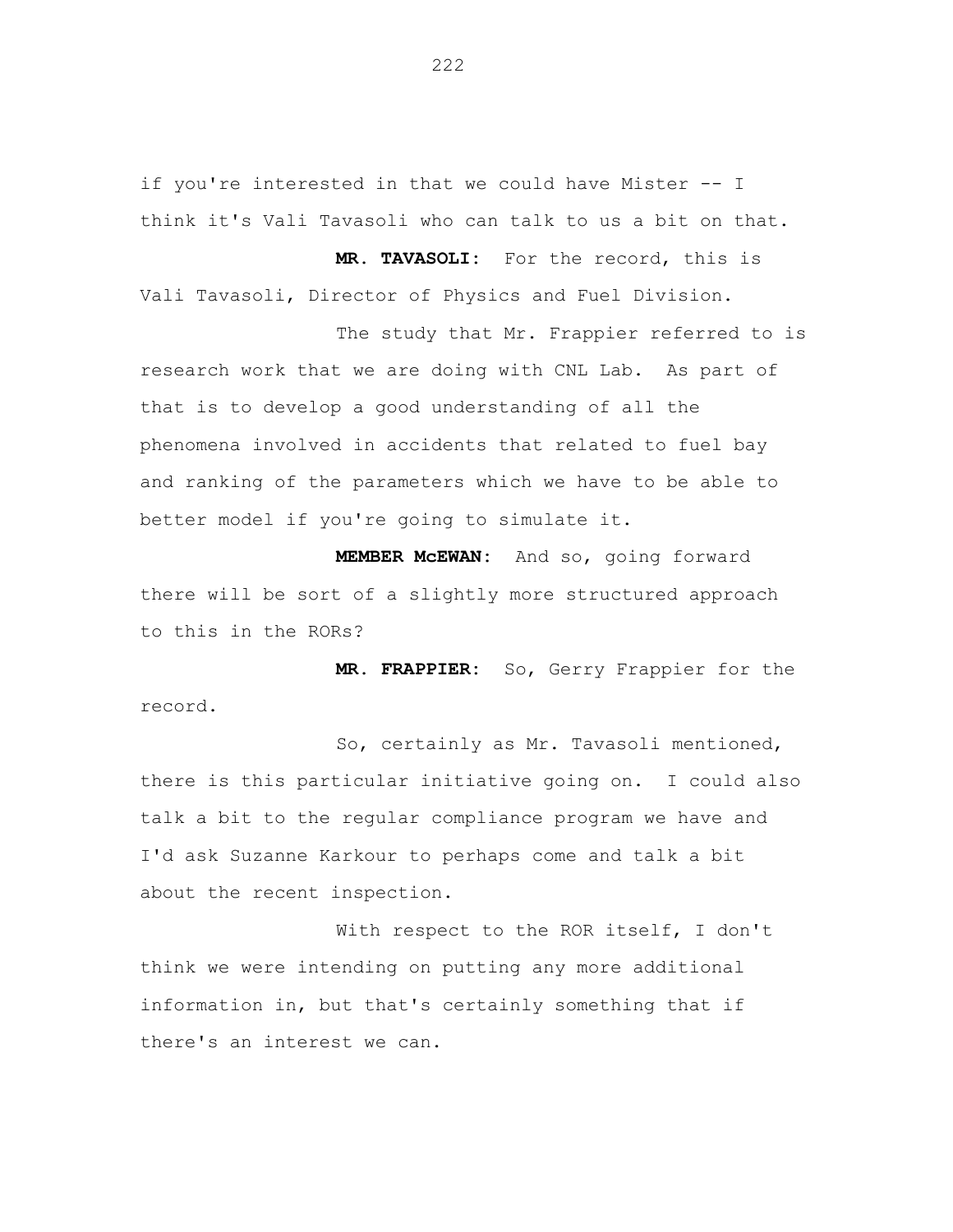The irradiated fuel bay is a pretty straightforward area that's obviously very important because it has a whole bunch of spent fuel on it, but as far as an engineering safety review we do have a compliance program and if there's any findings that would be of significance, like all the other inspections that we do, they would show up in the ROR, but perhaps Ms Karkour could explain a bit on how we go through that inspection.

**MS KARKOUR:** Suzanne Karkour for the record, Senior Inspector at the Darlington Nuclear Power Plant.

So, as was alluded to earlier, CNSC staff routinely conduct inspections on systems important to safety and every year based on regular routine surveillance and monitoring and attendance of plant health meetings where system health are presented we select certain systems to perform inspections.

So, the irradiated fuel bay system inspection was actually conducted at Darlington in May, 2015 to assess compliance with regulatory requirements in areas of various safety control areas including management system, human performance management, operating performance, physical design and fitness for service, amongst others.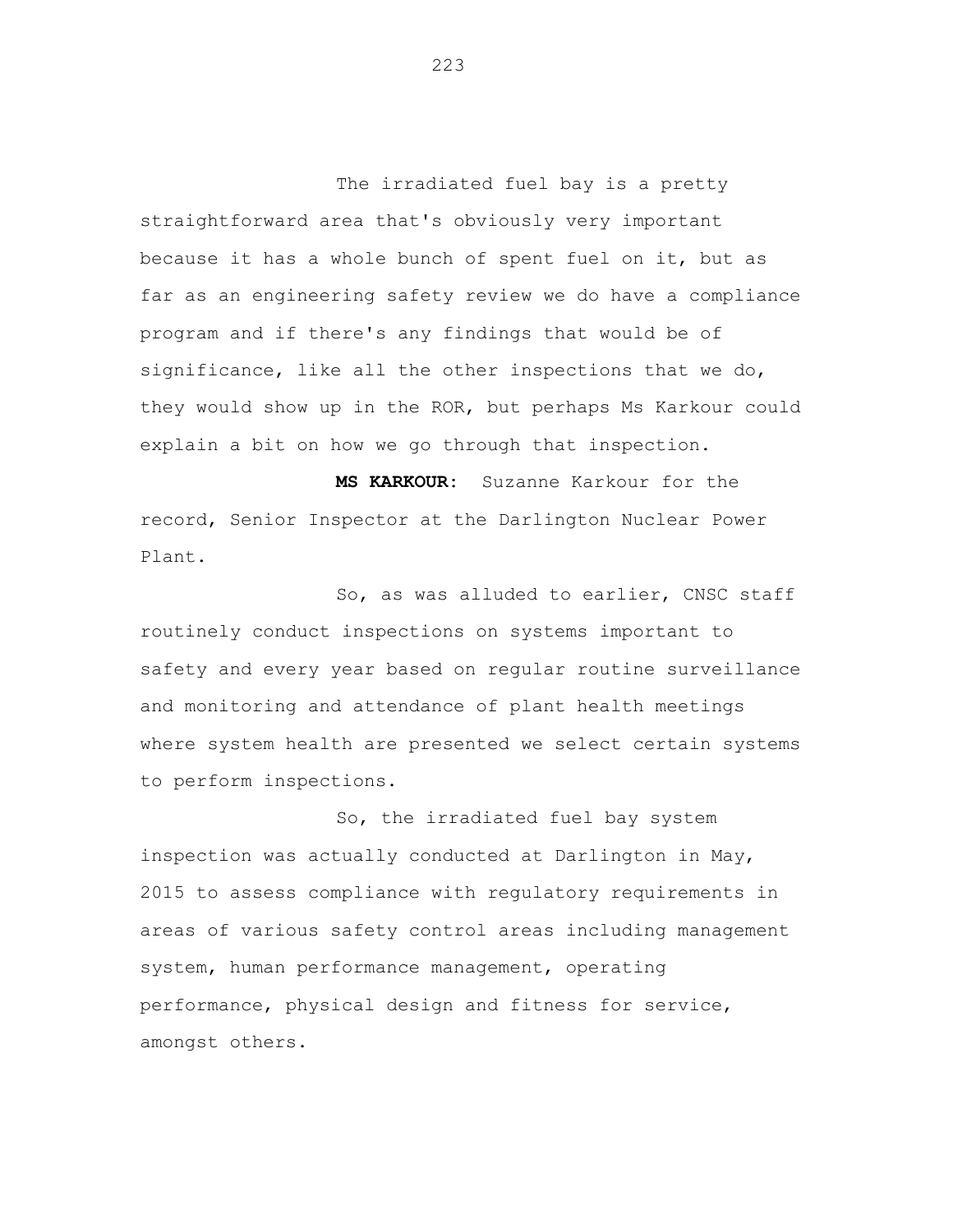And during that inspection CNSC staff did identify many compliant findings as well as some areas for improvement. And what CNSC inspectors do when we identify areas for improvement in systems important to safety such as the irradiated fuel bay, so we enhanced our regulatory oversight of that system by conducting regular meetings with senior management, additional walk-downs of that system to ensure that the corrective actions taken by the licensee were satisfactory to prevent reoccurrence and to maintain system health to our satisfaction.

So, as a result of the enhanced regulatory oversight conducted by CNSC staff in May, 2017, CNSC staff have deemed the corrective actions to be acceptable and deemed the regulatory oversight to be no longer required and the actions taken on OPG was closed.

So, this process is done on all systems important to safety and the IFB happened to be one of the systems that was selected in 2015 and was monitored for two years to ensure that the corrective actions were taken.

**MEMBER McEWAN:** So, you've been monitoring it now for two years and yet it was invisible in this report.

So, it's hard to think that Northwatch don't have a point, that there is some lack of clarity.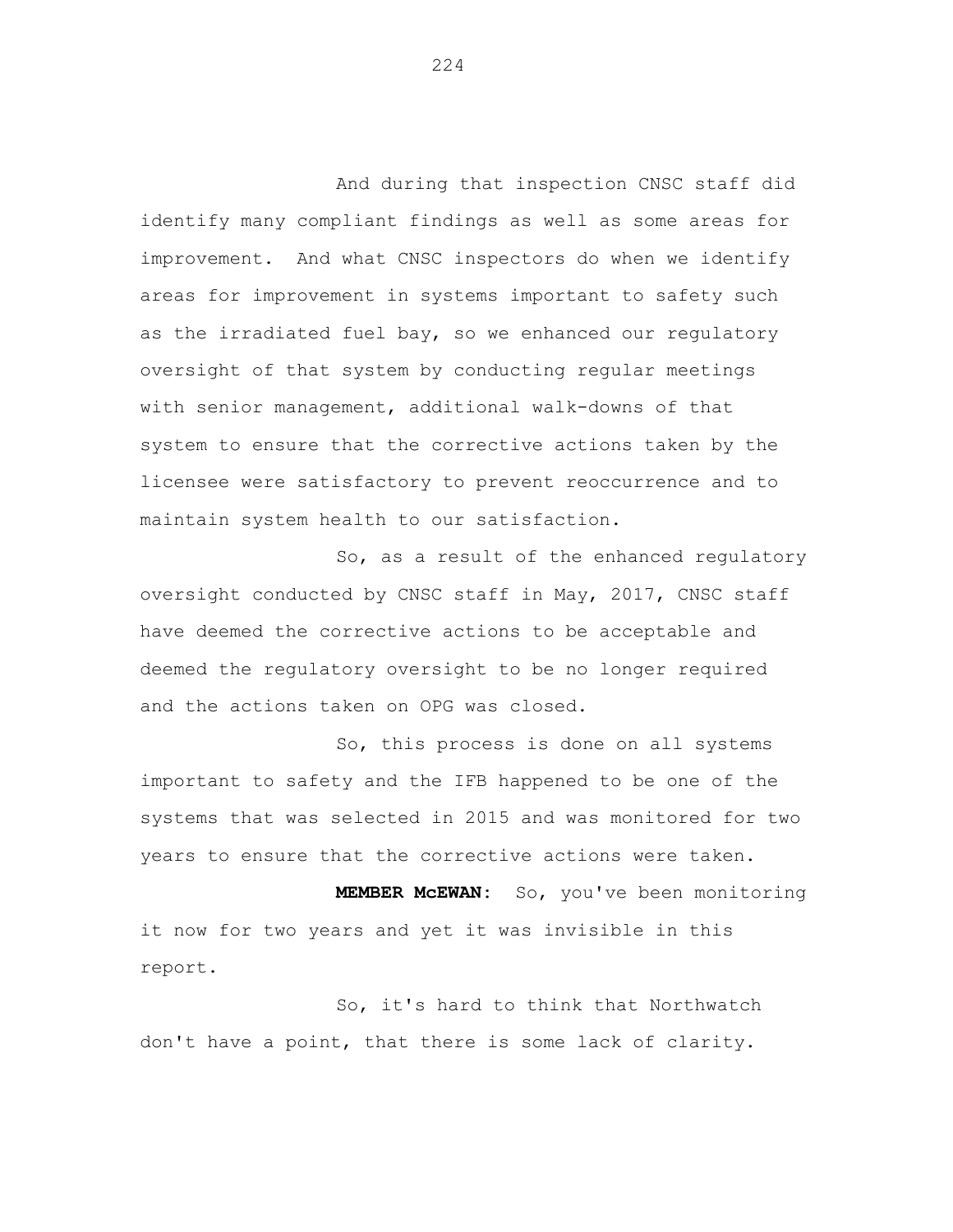**MS KARKOUR:** Suzanne Karkour for the record.

The reason it may have not been in this report is because it was a 2015 inspection, so it may have appeared in last year's report, but it wouldn't have appeared as its own section because, as I said, the inspection covered many safety and control areas.

**MR. FRAPPIER:** Gerry Frappier for the record.

So, Northwatch is correct that we don't put -- that we don't have a particular chapter, if you like, on the irradiated fuel bay.

We are looking at how we're going to be providing information on waste at nuclear -- NPP sites and that will be part of the ROR starting next year. We'll combine the information associated with the licence on the waste facility that is essentially on site, if you like, and that will then have a smoother transition between sort of the irradiated fuel bay and the dry storage. And so, perhaps in there that's going to start then taking on additional attention.

**THE PRESIDENT:** I think Northwatch has a real good point. I don't understand why -- you know, for a long time we were talking about how long should the fuel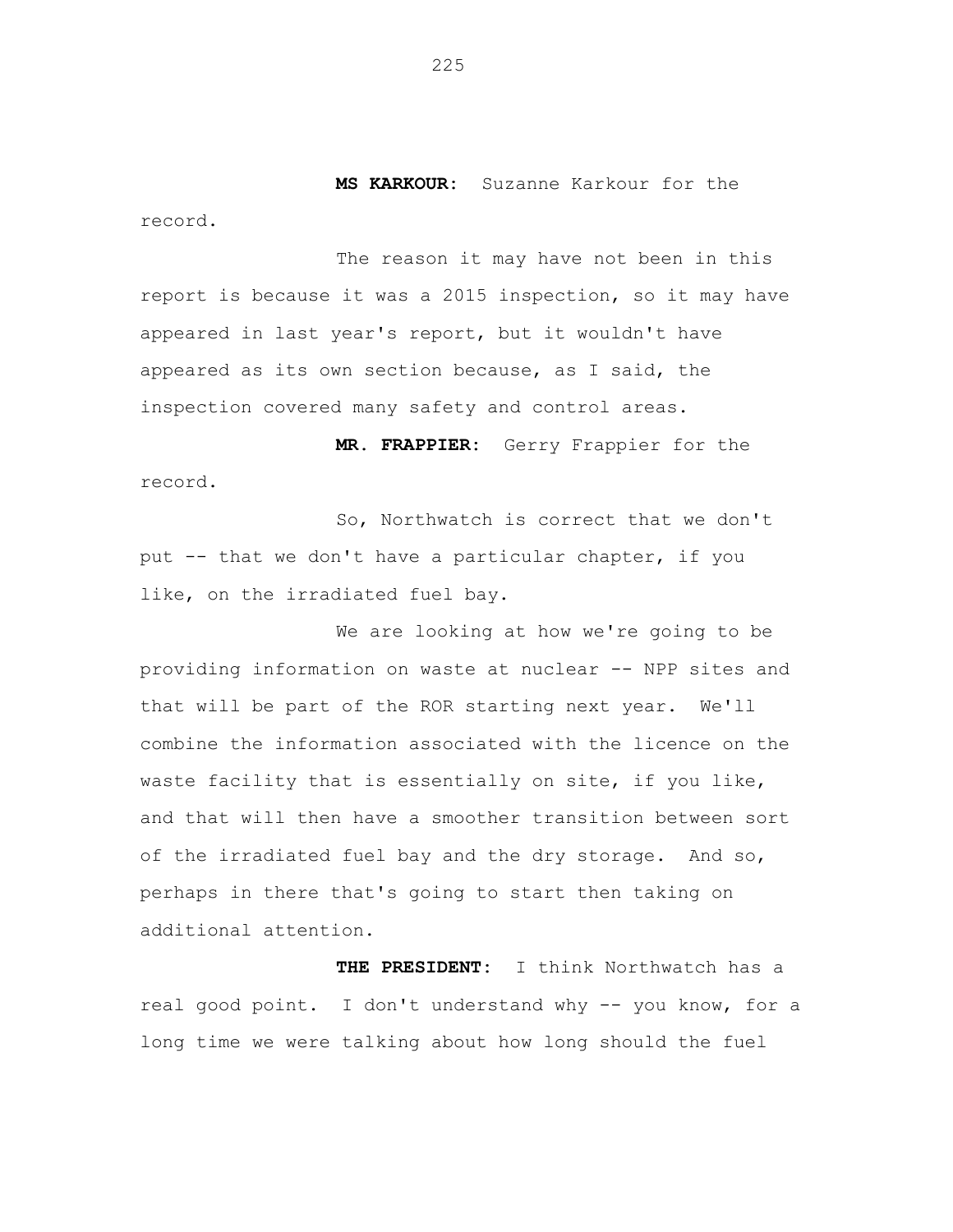remain in the pool, how fast they will take it from the pool to the dry storage, what's the capacity of the bay.

all this described in the ROR and why isn't it described? It's been a debate and argument in the

Where are all those -- you know, where is

industry for a long, long time and those are very simple parameters that connect from the operation to the waste management.

So, I would like to see in future RORs a lot more attention, not only to safety, but just on the parameters of the fuel bay going from wet storage to dry storage.

**MR. FRAPPIER:** Note taken.

**THE PRESIDENT:** I think somebody is coming to help us here.

**MS GLENN:** Good afternoon. My name is Karine Glenn and I'm the Director of the Waste Decommissioning Division at the CNSC.

Northwatch did raise similar concerns when we presented the annual regulatory oversight report on waste in December and at that point in time we did mention that we would look to consolidating the waste management facilities as part of the NPP reports and that's going to be starting with the 2017 calendar year to be reported next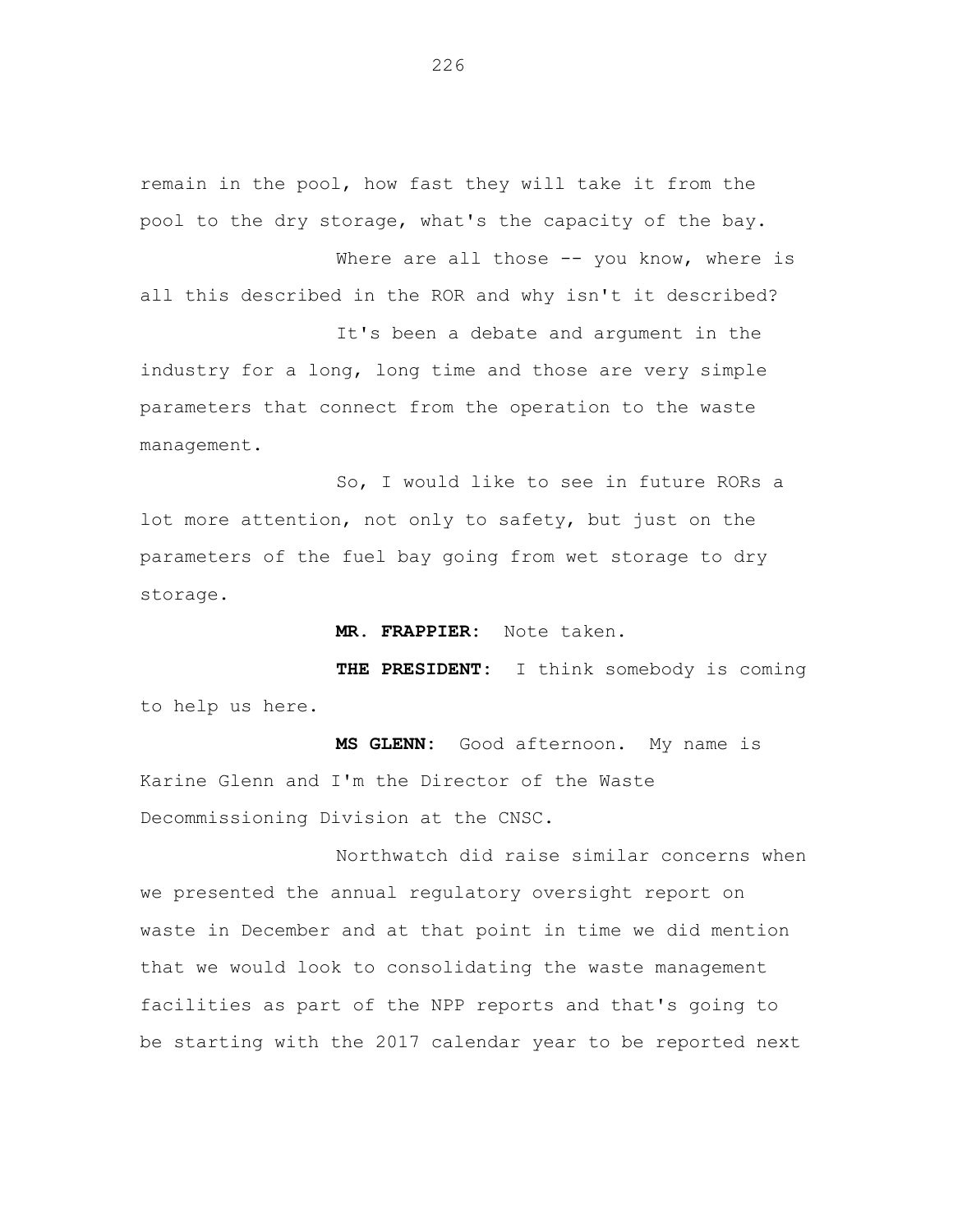year.

However, I would like to point out that currently the Canadian National Report for the Joint Convention on the Safety of Spent Fuel Management and on the Safety of Radioactive Waste Management covers both the wet storage and the dry storage aspects of spent fuel or used nuclear fuel management and that's published every three years and it is posted on the CNSC website.

The last edition was dated October, 2014 and we are in the process of finalizing a new edition which will be posted to the website early in 2018 following French translation.

THE PRESIDENT: Dr. McEwan?

**MEMBER McEWAN:** And if I remember, we had a commitment there'd be a brief presentation on those during one of our meetings just to have some sort of public background to it as well.

**THE PRESIDENT:** Okay. Questions? Dr. Soliman? **MEMBER SOLIMAN:** Page 2 of the CMD, last paragraph, talk about the PSA with respect to multi-unit impact and the severe accident -- severe accident management guide including event in an irradiated fuel bay.

It has been mentioned in the report CMD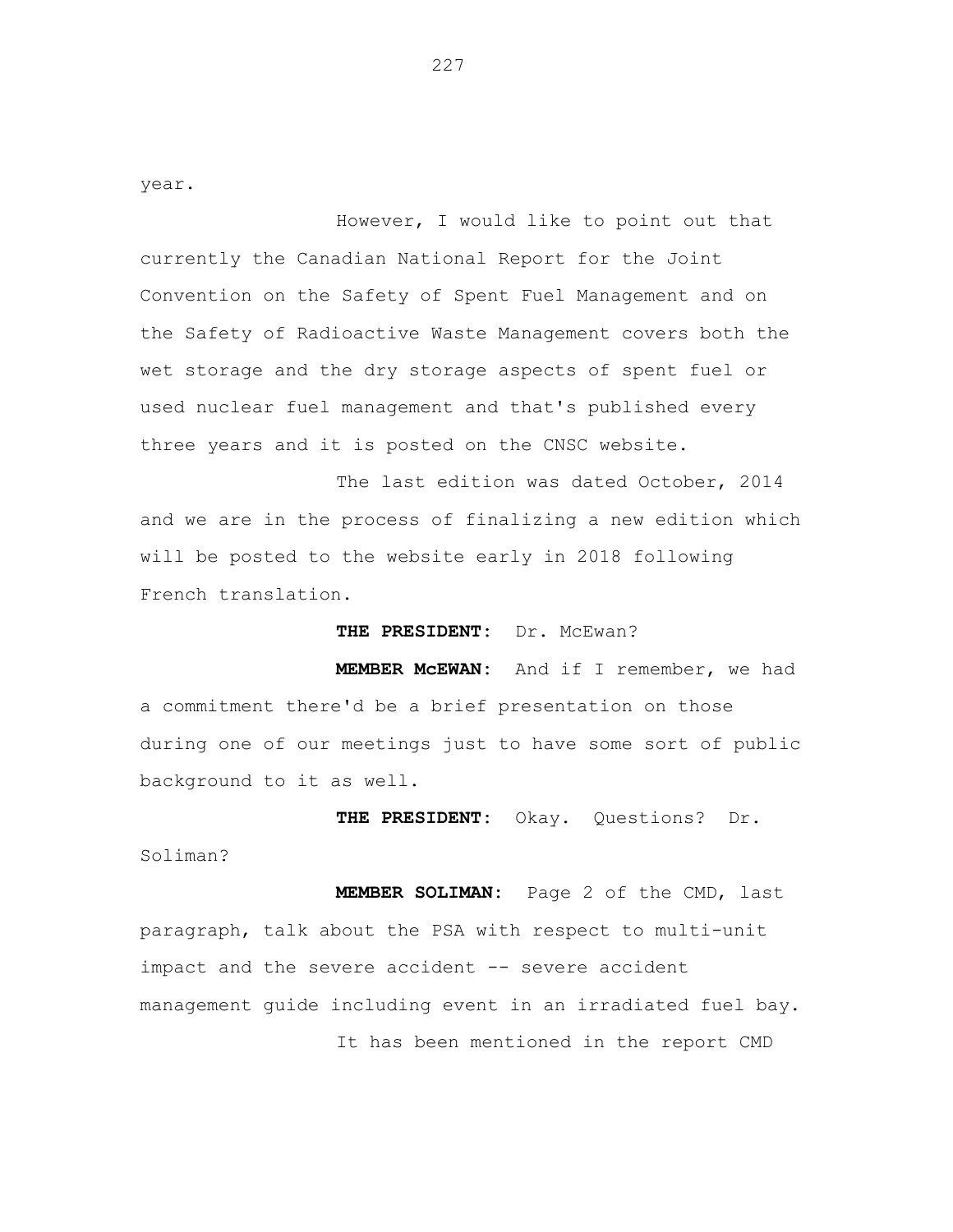17-M15 on page 29, the last paragraph, that for multi under probabilistic safety assessment that the -- for a multi-unit station and the events in irradiated fuel bays, a number of these updates due to Fukushima has been completed and CNSC staff were satisfied with the progress. So what exactly is the update to severe accident management guidelines and how -- and what is the progress in that?

**MR. FRAPPIER:** Gerry Frappier for the record.

So you brought up a couple points there. So again I didn't -- certainly the fact that the irradiated fuel bays are not talked about a lot in the ROR does not mean we're not doing things about that or that we're not reviewing it. So as our inspector noted, we do have an inspection program.

As you have noted and was mentioned in here, we have also updated the requirements around PSAs.

So one of the additions to the requirements of PSA was to ensure that the radiated fuel bay is part of the under probabilistic safety assessment as one of the areas to be reviewed and to be included in the PSA.

You also mentioned about then the transition of all that information if you like into severe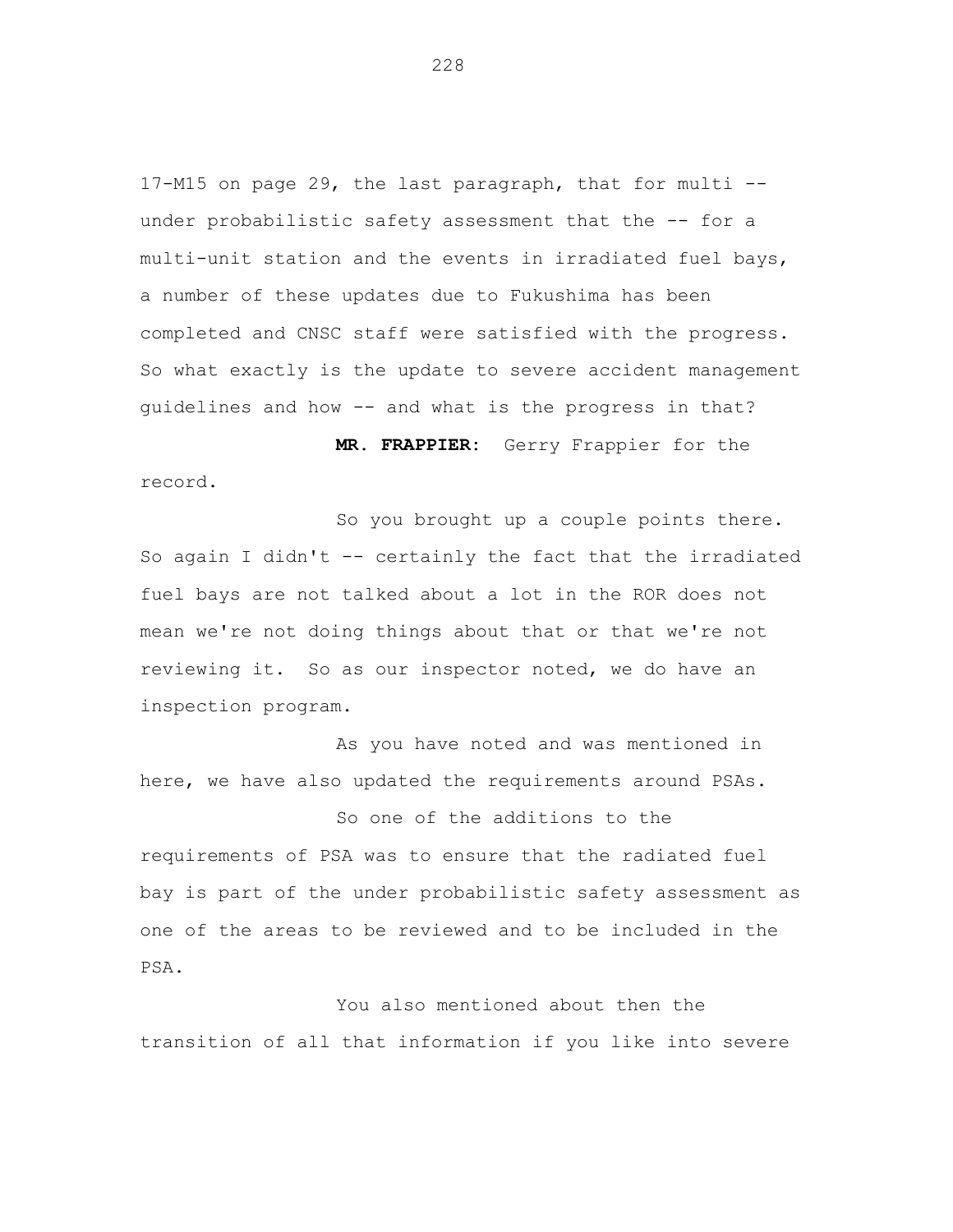accident management guides. So the severe -- updating severe accident management guides is something that's been going on since the Fukushima lessons learned, if you like, and so to speak a bit more on that I would ask Mr. Noreddine Mesmous, please.

**MR. MESMOUS:** Noreddine Mesmous for the record, Director of the Reactor Behaviour Division.

So, yes, current severe accident management guidelines do include irradiated fuel bay assessments and all the design improvements as part of the Fukushima action items have been included. It's mainly connections. I think water connections to the pool.

So it should be noted that analysis had indicated that sufficient time are available to stop irradiated fuel bay accidents from progressing to severe accidents. So there is sufficient water and it is possible to add water.

**MEMBER SOLIMAN:** Okay. How the irradiated fuel bays fall under probabilistic safety assessment? Isn't this deterministic more than probabilistic?

**MR. FRAPPIER:** Gerry Frappier for the record.

So like other systems you can look at in both ways, both deterministic and probabilistic. So from a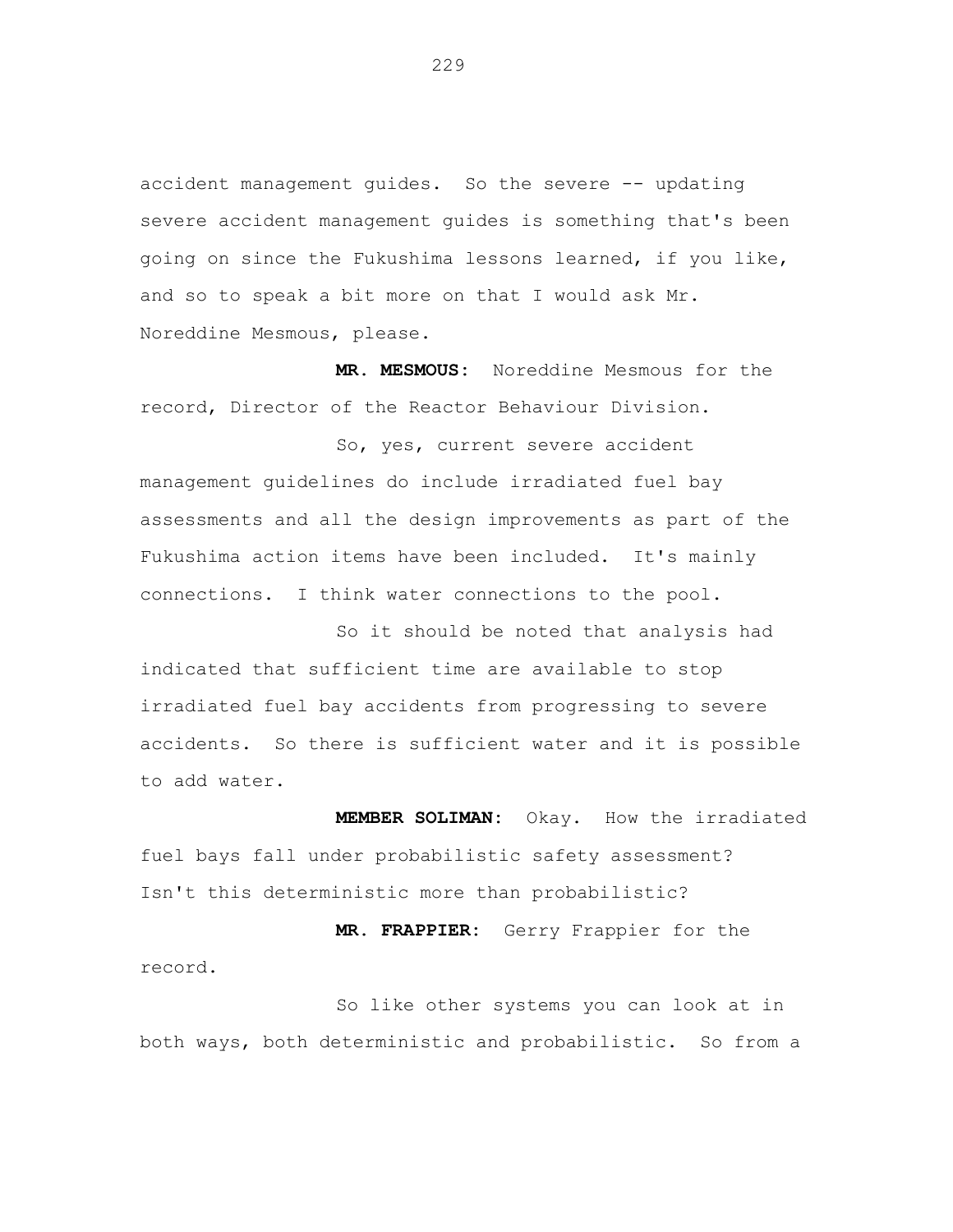probabilistic perspective you breakdown what are the various failure mechanisms that could occur, what is the probability of their occurrence and what are the consequences should they occur?

I think one of the things that has become clear out of the various analyses that we've done is, as Mr. Mesmous mentioned, there is a lot of time with respect to taking care of any kind of leakage or failure of irradiated fuel bay systems which is important in the CANDU design that you actually do have that.

As far as what exactly is the process by which the PSA would go through that, I'd ask -- I'm not sure if it's Guna or -- oh, okay, Mr. Jammal. That's even better.

**MR. JAMMAL:** No, thank you. I'm not going to talk about PSA. It's very important to put in perspective what we're talking about. Deterministic element and the assessment takes place for the fuel bay as part of the safety case. So that is done every time there is a review for the safety case. I want to put that element, so deterministic element is being considered as part of the safety case.

With respect to the fuel pool, I want to go back to the safety assessment that was done for the fuel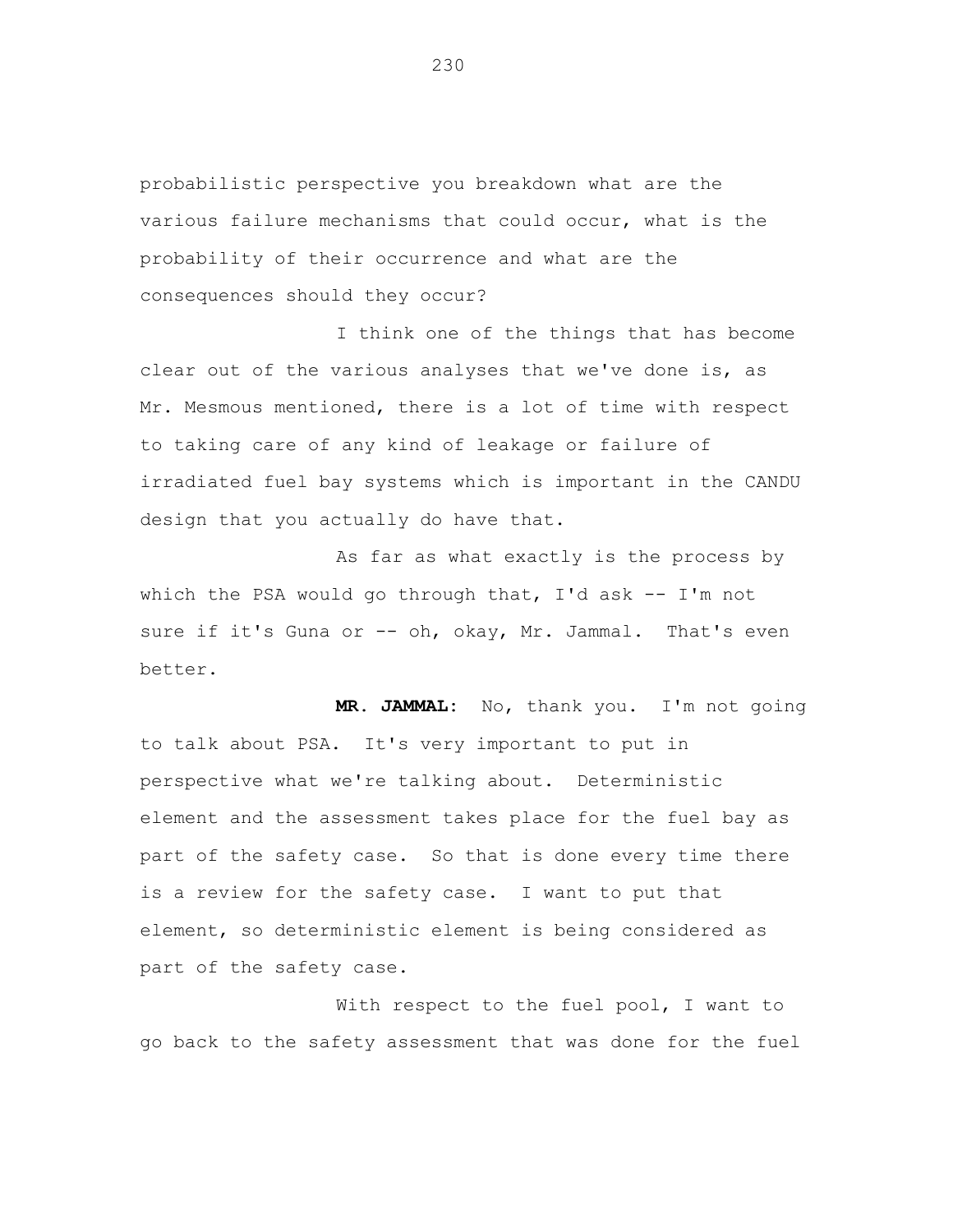pool post-Fukushima and prior to Fukushima. I do note, for the public sake, that in the  $-$ - I am going to use it  $-$ layman's term -- we burn dirt in a nuclear reactor that means natural uranium in the CANDU. The fuel pools that we've got are not similar to what happened in Fukushima. They are not up on the third floor. Nor, they are containing an enrichment element.

As part of the safety case, looked at the criticality element, looked at when the pools are completely drained, seismic elements. So the licensees put enhancements in place, let it be liners and so on and so forth. So the deterministic element determined the condition and what would be the doomsday scenario as known as such. So that's a key element here.

With respect to the PSA I will pass it onto our colleagues, but I just did not want to leave the discussion out that there is a safety element that was not considered in the safety case for the fuel bays.

**THE PRESIDENT: W**e have a whole session on PSA coming up right after this if we ever get to it. So I really would like us to reserve this discussion for later on.

Any other question on Northwatch's intervention?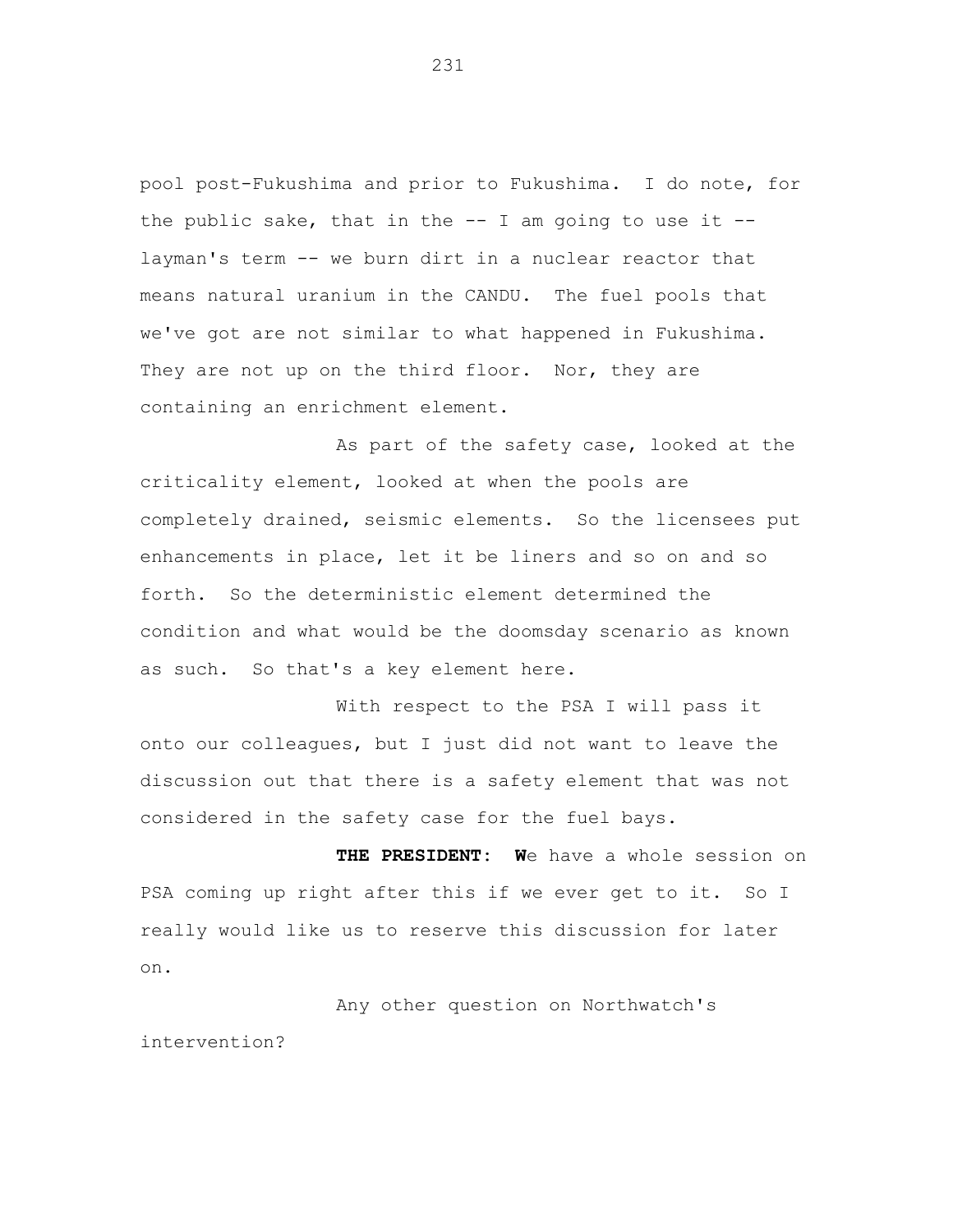Okay, thank you. Marc...?

**CMD 17-M15.1** 

**Submission from Jane Beecroft** 

**MR. LEBLANC:** So the last submission is from a Ms Jane Beecroft, as outlined in CMD 17-M15.1.

intervention was inadvertently permitted but should have been returned as it contains inappropriate language.

But since this intervention was admitted and is part of the record, I will still ask the Members if they have any questions on this submission.

**THE PRESIDENT:** No questions.

I would like to note that this

**MR. LEBLANC:** So we have completed the written submissions, Mr. President.

**THE PRESIDENT:** Thank you. So now let's open up the floor for Commissionaires asking questions. Let me start with Dr. Demeter.

**MEMBER DEMETER:** There is a number of references to minimal shift complements referring to episodes where they were not met with a comment that there was no adverse safety effects related to such, but my understanding of a minimal shift complement is that there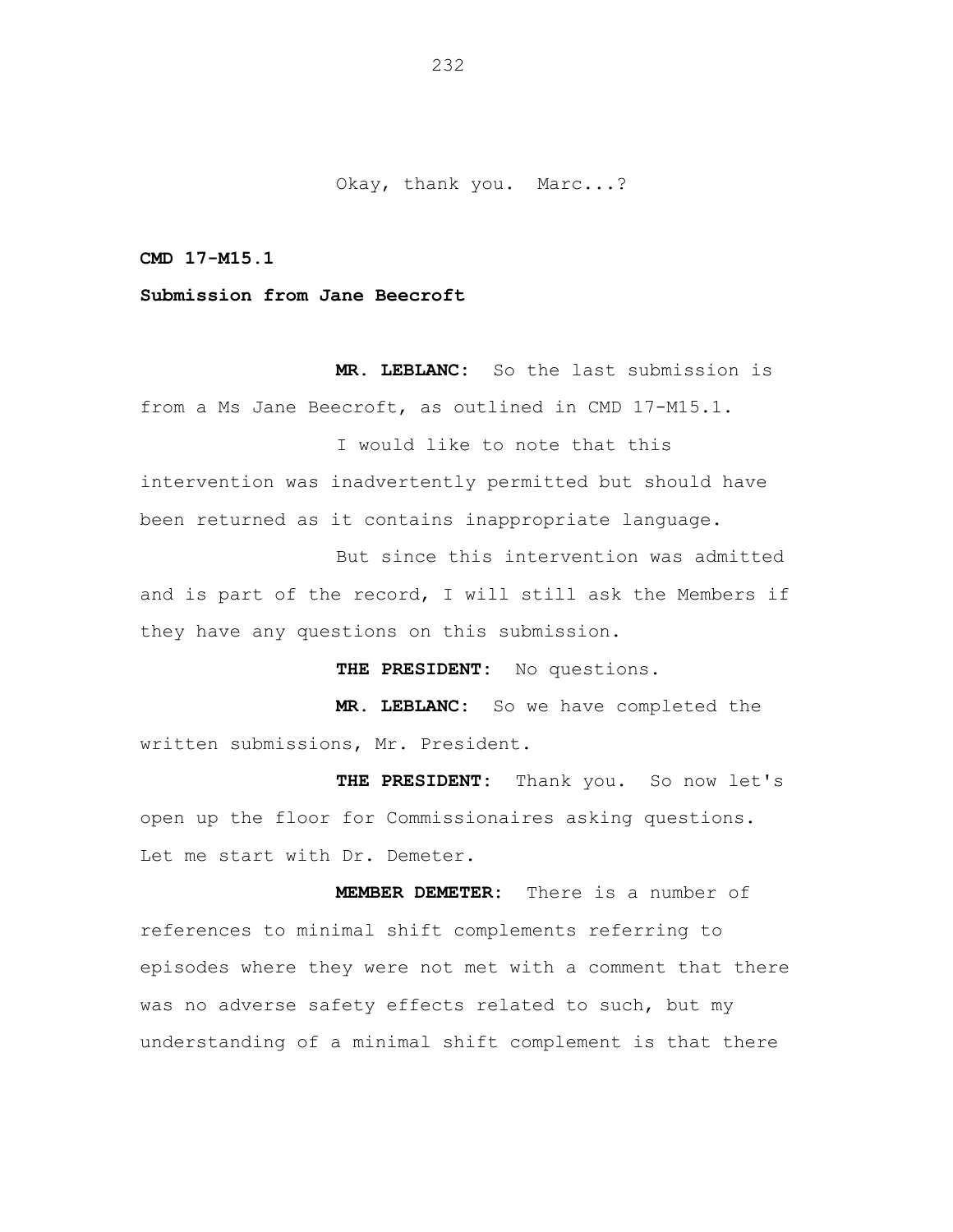is a minimal shift -- such an event occurred you could react appropriately, versus saying thank god nothing went wrong when we didn't have a minimal shift complement.

So help me understand what a minimal shift complement means, whether it's really minimal or it's recommended, sort of from a safety point of view, help me understand what that minimal shift complement is.

**MR. FRAPPIER:** Gerry Frappier for the record. I'll ask André Bouchard to provide some additional information.

But generally speaking, minimum shift complement is the result of an analysis of all the different potential circumstances the station could find themselves in and who you might need and how many of them for whatever occurrence might happen. It does go deep into the organization though as far as it's not just about nuclear operators for instance. It also goes both your fire response team and also into other groups that are needed to support activities that might happen at a station.

But Mr. Bouchard, if you could add to that?

**MR. BOUCHARD:** André Bouchard for the record. I am the Director of the Human and Organizational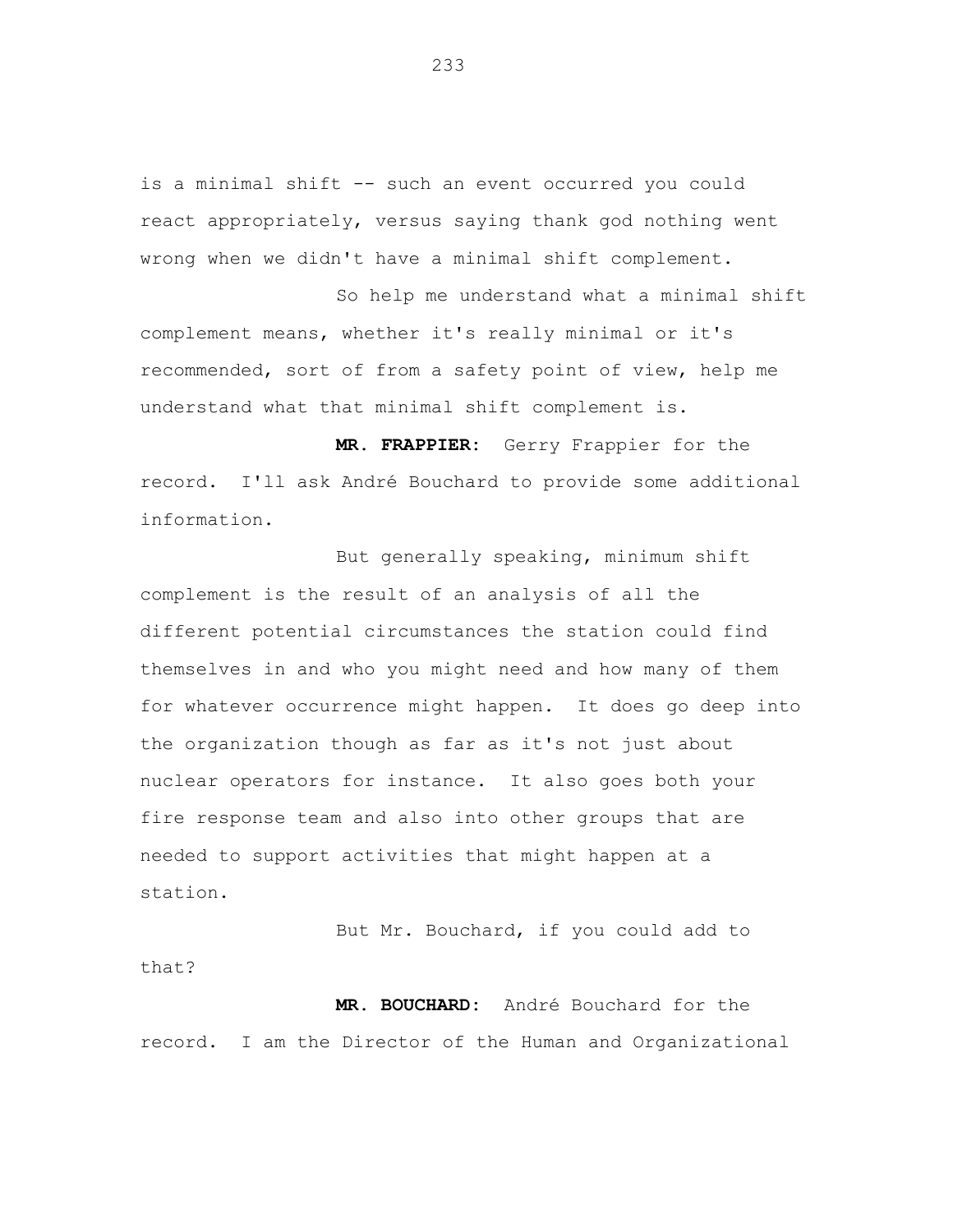Performance Division.

Minimum shift complement is part of the defence in-depth. So there are several other measures but minimum shift complement is -- it is the minimum set of qualified individuals with being able to perform whether in current operation or emergency situations. That set of individuals and their qualifications is determined through an analysis of operating conditions as well as emergency conditions which needs to determine the type of knowledge, the technical competencies of these individuals and must be present at all times at the facilities.

In the case that we are discussing here with regards to these occurrences, when a licensee -- and that happens due -- as an example, if one of the workers fell ill during his shift then obviously that worker needs to be evacuated from the facility and sent to the hospital.

Then the licensee has other measures in place that are put in order to mitigate the time within which a replacement can actually be brought into the facility to ensure that the minimum complement is back to normal.

**MEMBER DEMETER:** Just so that I understand that, so routine operations would be at the minimum so that if one person were left, like there is no redundancy built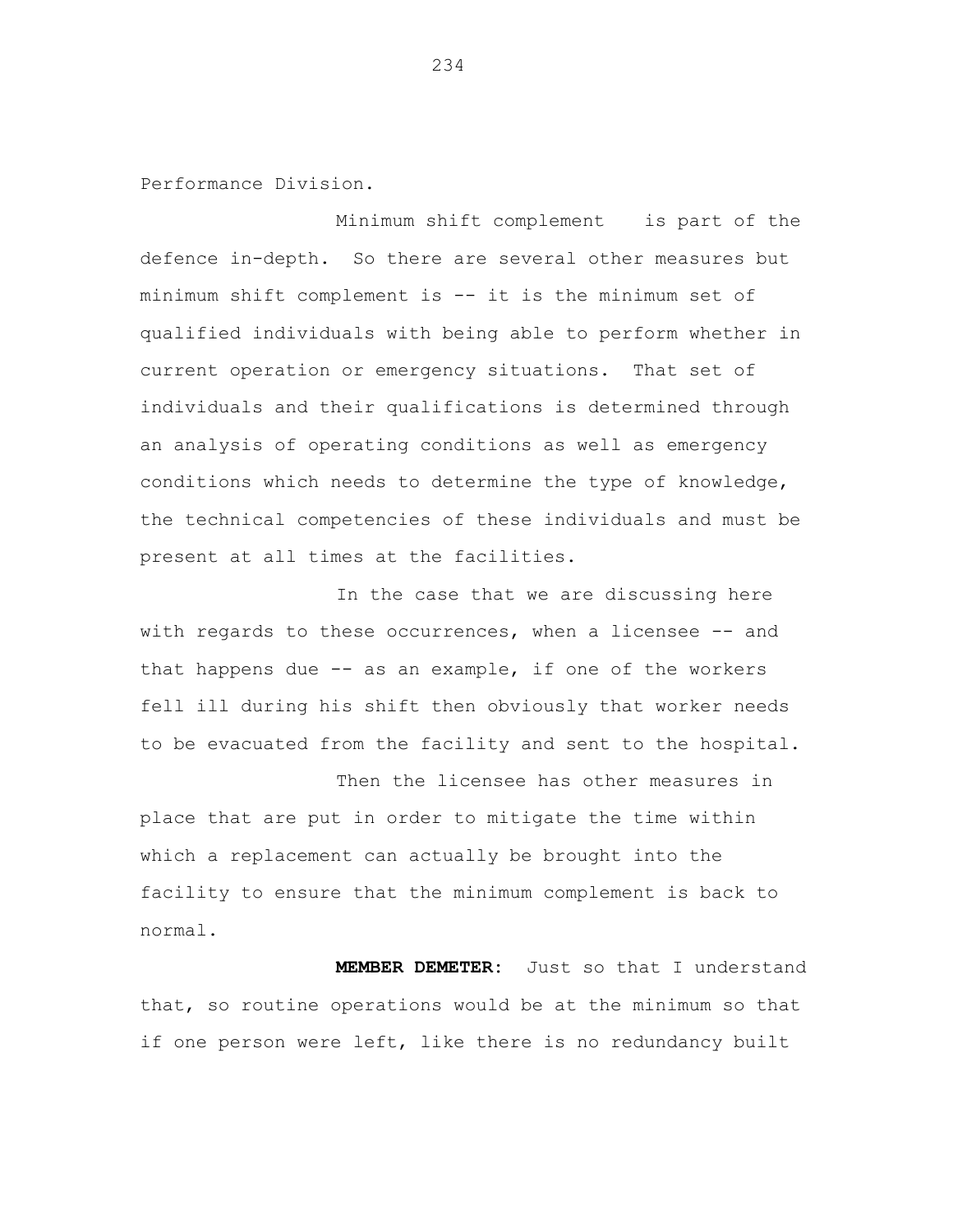into having an N-plus, some cushion so that if people get sick you're not below that threshold?

**MR. FRAPPIER:** So Gerry Frappier for the record, and I'll get industry to provide you some more details.

But not, it does not -- it's not quite such a fine line. But there is -- as I mentioned, it goes deep into the organization with respect to the numbers of people that are viewed as being part of the minimum shift complement. But there are various situations where industry might find themselves below that for a certain period of time and our reporting requirements are such that they -- it's mandatory for them to report to us.

But perhaps somebody from industry would like to give some examples of how and why they might be below minimum shift complement.

 **MR. SAUNDERS**: Yeah, Frank Saunders for the record.

The minimum shift complement is not exactly what you would say the minimum that you actually need. It's the minimum we're licensed to require and it can happen a couple of ways that you get that.

Generally, we have a normal shift complement and a minimum shift complement but at any given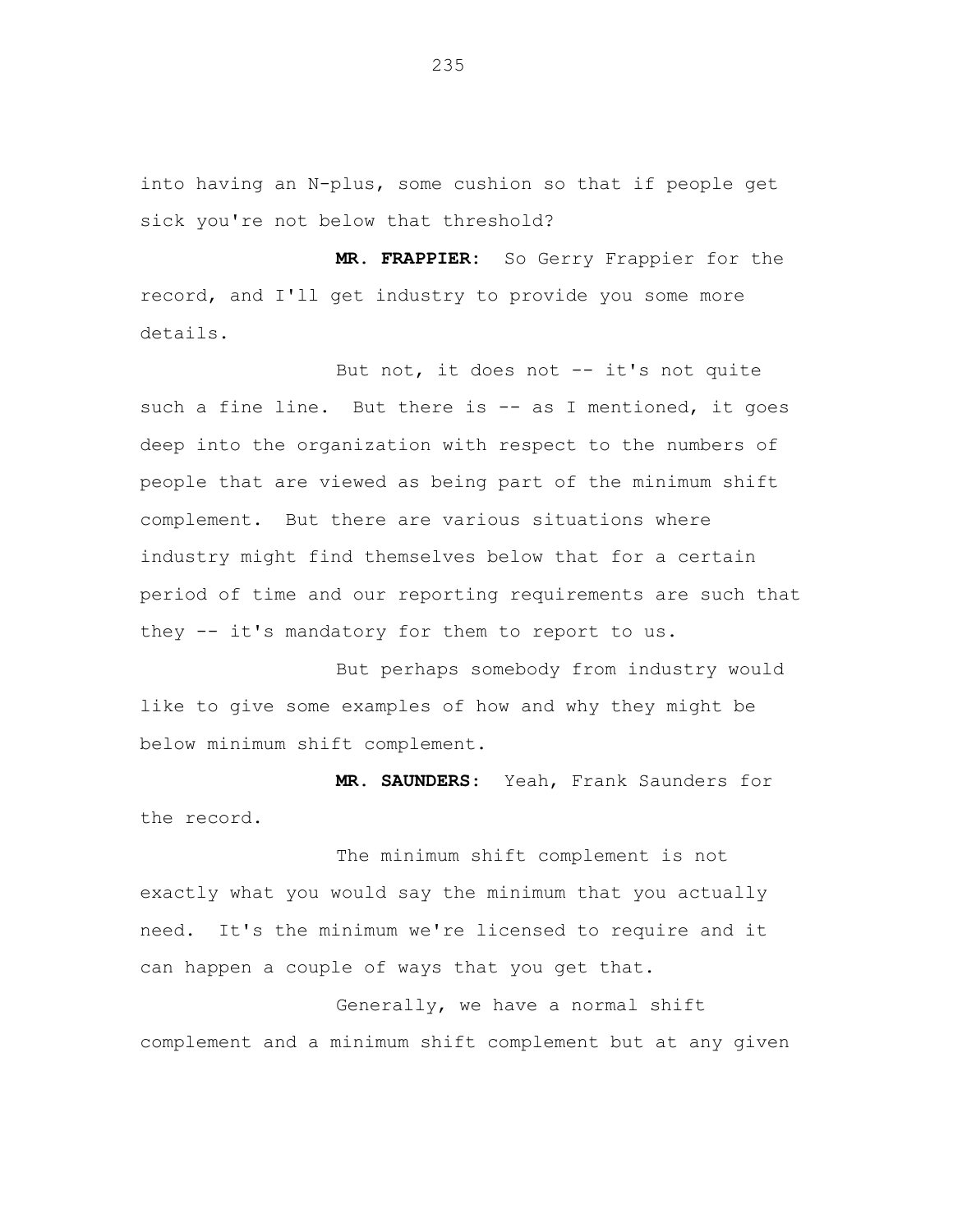day, it's possible that you might be at the minimum. And that does -- it's a pretty rare occurrence actually that we miss a minimum shift complement that it does occur.

The other way it occurs on occasion is there are a number of qualifications that we require to be present, you know emergency quals usually, and sometimes somebody makes a mistake and they don't realize that that qual is not present. We typically will find that out after the fact but we report it just the same. It doesn't mean the person wasn't there. They just didn't happen to hold this qual.

But in many cases we have extra, like authorized nuclear operators we actually require four to do what we do. We have six on as a minimum shift complement and that occurs in other areas. So our ability to actually respond to an event is not impinged by that.

In other cases like the shift manager there is typically only one shift manager there. He is part of the minimum shift complement, very seldom gets sick. Luckily he's a healthy guy. But if we had to we would -- we'd bring somebody in very quickly to fill in that spot and the control room shift supervisors are normally qualified to step into that role as well.

As far as emergency duties are concerned,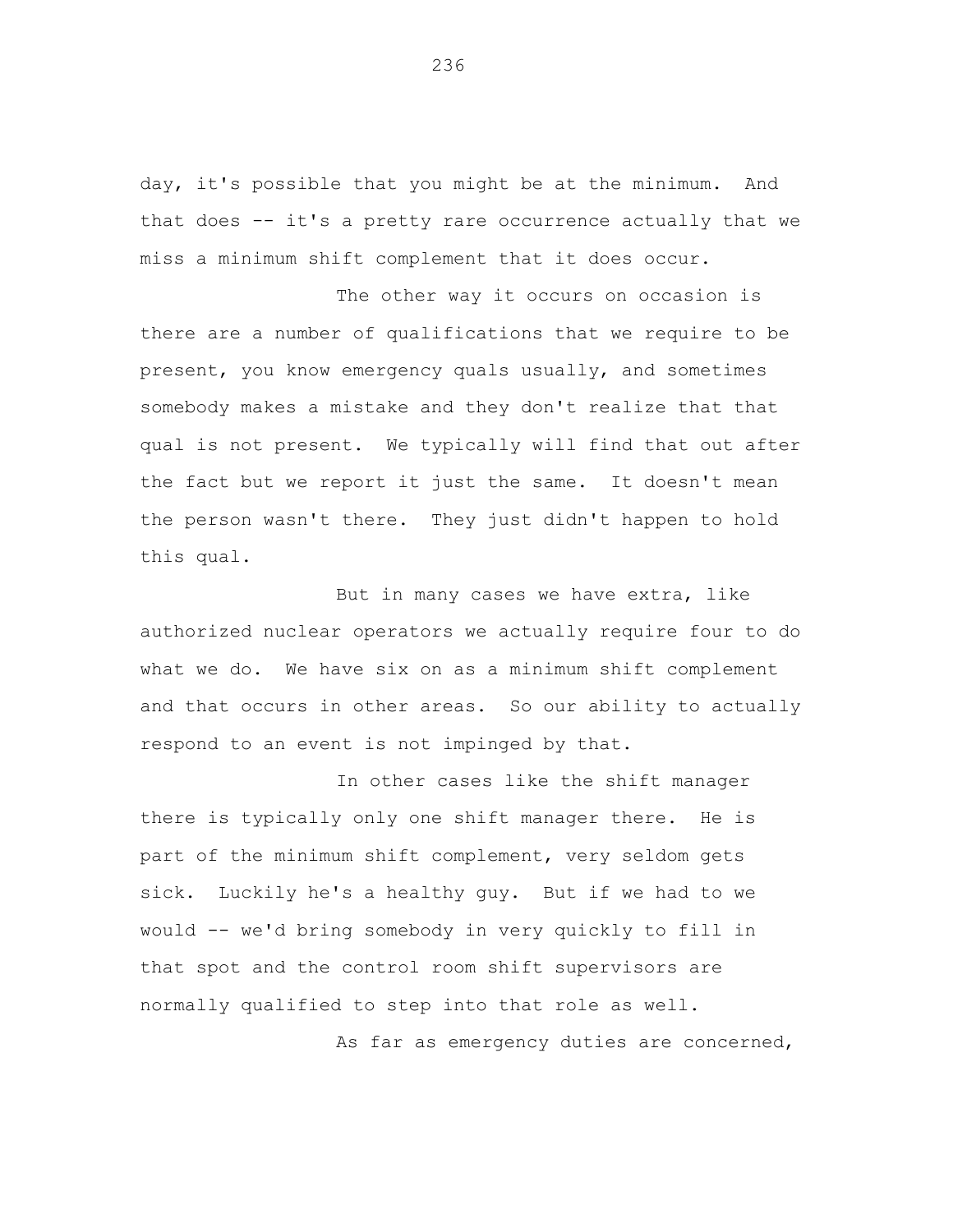both these guys are trained to do that job. So we have duplication kind of built in all over the place and the system for the obvious reasons.

**MR. LOCKWOOD**: Randy Lockwood for the record. I am going to ask both Zar and Stephanie to comment, particularly how we track minimum complement.

**MS SMITH:** Stephanie Smith for the record.

So we track minimum complement using a database. So employees use their TLD badge. It has a bar code on it. They swipe into a computer. The computer keeps track of who is in, makes sure that it has enough quals. If somebody goes to badge out and would put as below minimum complement there is a warning and that employee is not allowed to badge out. So that gives an indication to the employees that they shouldn't be badging out.

Another important point of managing minimum complement as, I believe it's John said, we seldom have had cases where we had to go below minimum complement. Normally it's a sickness or something to that matter. When those cases do occur we do go -- the procedural guidance to the shift manager says that we put all of the units in quiet mode. So you would operate the station, hands off, just to prevent anything from happening. Example, you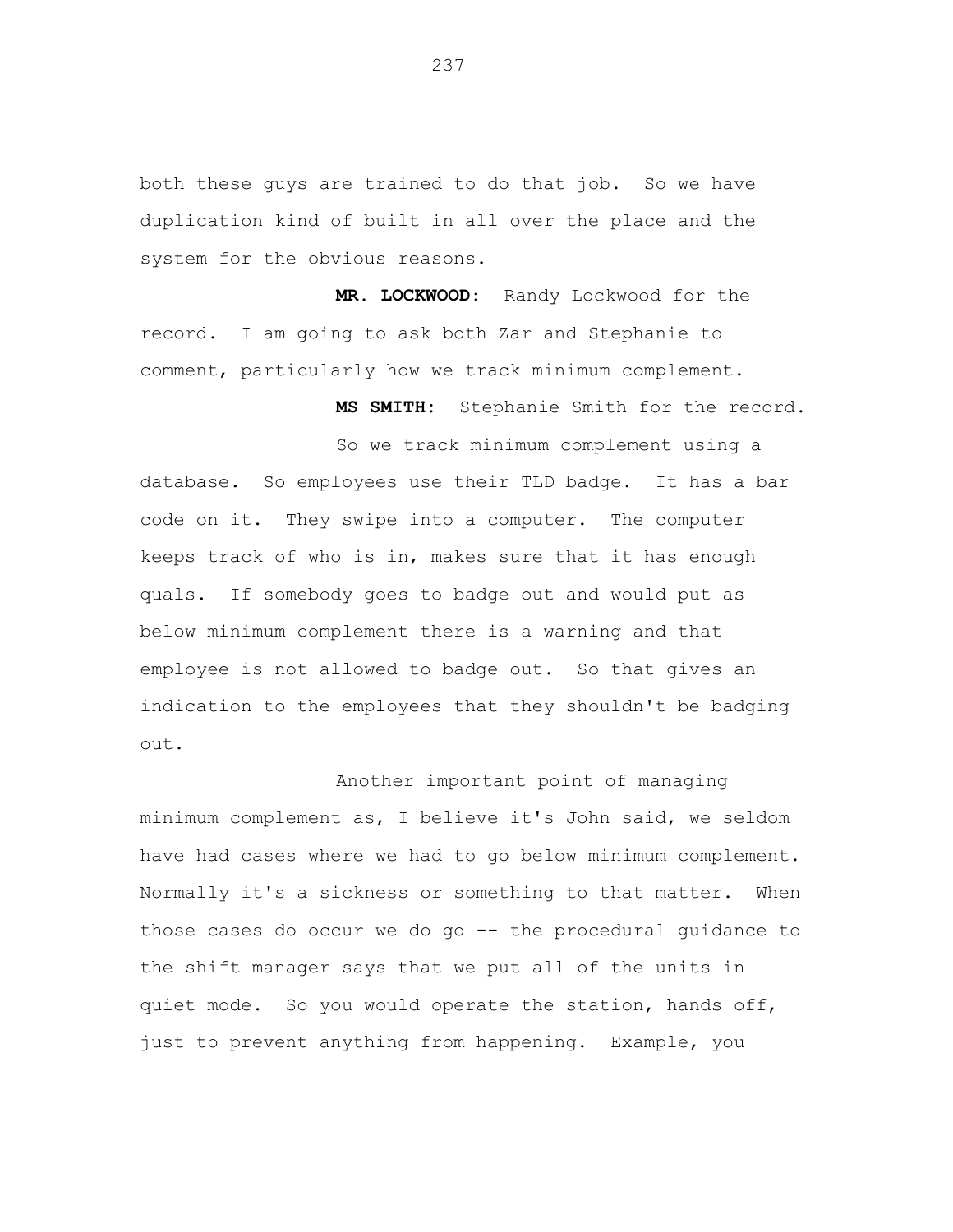wouldn't open up a channel. You would stop fueling. You just keep everything nice and quiet until you get a replacement in.

**MR. HARE:** Michael Hare for the record for NB Power.

We follow the same rules of engagement that OPG and Bruce do too. We have a minimum shift complement study that dictates the number of people we need on shift. If for sickness or any injury or anything that occurs, we do have a procedure like OPG that we would go to quiet mode operation. It's very deliberate and tangible of what activities we would or would not do until we bring in a replacement person for the person that did not happen to be there.

**THE PRESIDENT**: Thank you.

Dr. McEwan...?

**MEMBER MCEWAN**: So a question, I think, about SCAs on page 5 and 6 of the executive summary of the staff CMD.

And again, thank you for the appendix where you describe them and the calculations behind them, very helpful. But I think it probably comes back to trending and partly the differences. I am surprised, for example, that Bruce A and B can have different integrated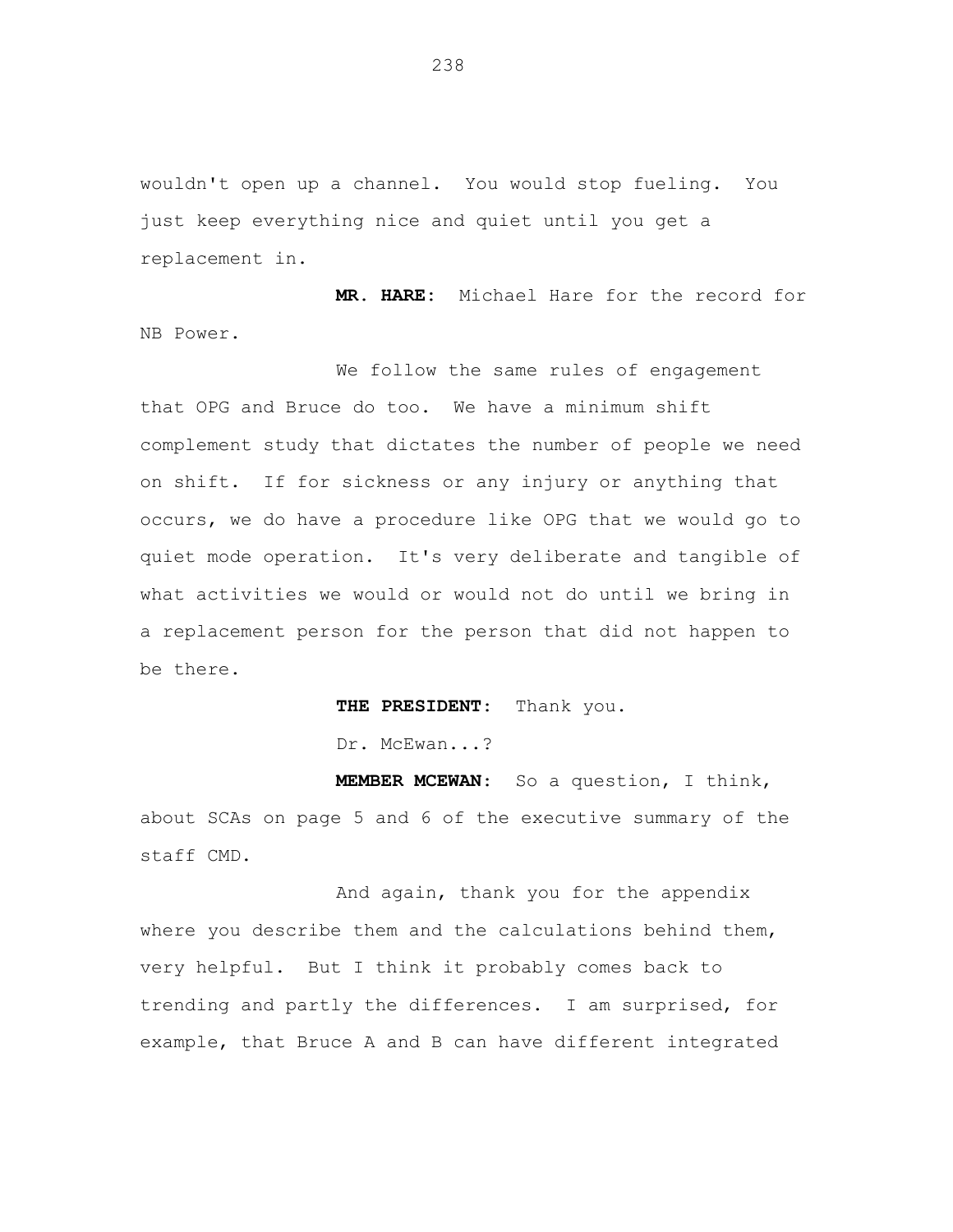plant ratings. And also, if I look at Table 2 where you have highlighted those with a decrease in the rating from the previous year, I think it would be very helpful to see trending of that. If we see one plant which is trending downwards in multiple years in multiple different areas it is presumably giving us a message that all is not well.

But how can Bruce A and B have different integrated plant ratings when they have a single licence?

**MR. FRAPPIER**: Gerry Frappier for the record.

Yes, they do have a single licence but we do still review their compliance -- the compliance program is set against both stations and so that we keep -- both stations get their own rating system, if you like, and of course some of their aspects of their rating are programatic that may be applied to both and some are not, though, in that they are station-specific.

But I'll ask Brian Gracie to talk about the specifics here.

**MR. GRACIE**: Brian Gracie for the record.

There have often have been a number of questions about the rating system. For a large number of years we have had numbers behind the rating system which we don't print, but what we had described in the appendix is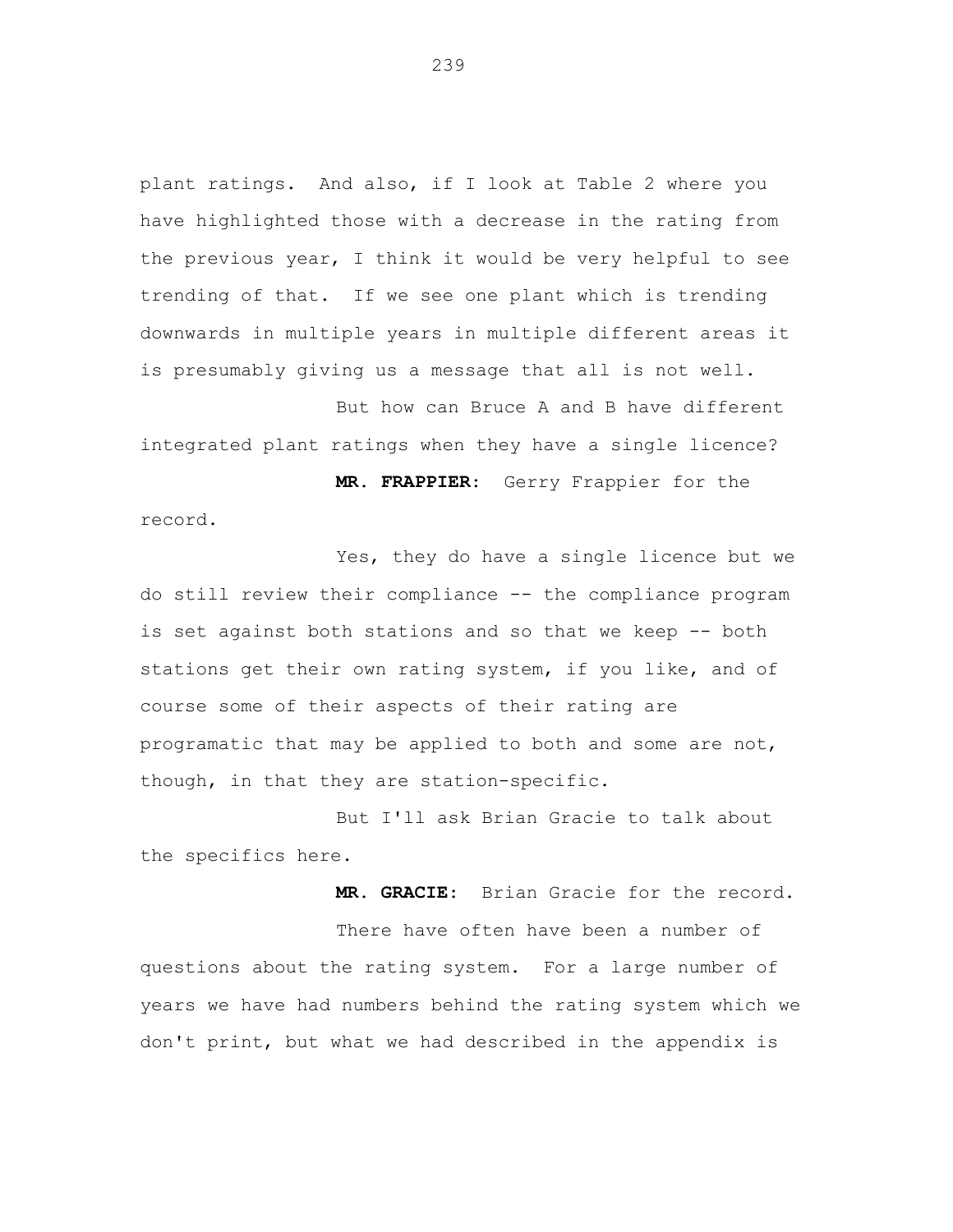this sort of range of numbers. For example, from a value between 6 and 8 gets you a satisfactory rating, a value between 8 and 10 gets you a fully satisfactory rating.

It so happens that a lot of the ratings that we have seen in NPP RORs sort of is very close to that of border, actually, at around 8 and a lot of the times it's 7.8, 8.1 and quite often the differences you see, even though they show up on a piece of paper is orange versus green as an example, they are often actually that close. So that's an important thing to take into account. That actually was the case in a lot of the ratings that formed the -- a lot of the numbers that formed the basis for Bruce Power this year.

**THE PRESIDENT:** Thank you.

Mr. Seeley...?

**MEMBER SEELEY**: Yes. Maybe with respect to conventional safety or worker safety, so slides 18 and 19 in the presentation, just a general comment that very pleased with the sustained safety performance of the nuclear power plants with respect to worker safety and, you know, how well this compares to the world. To the world average, for example, that this is continued high performance across all the facilities. So congratulations on that.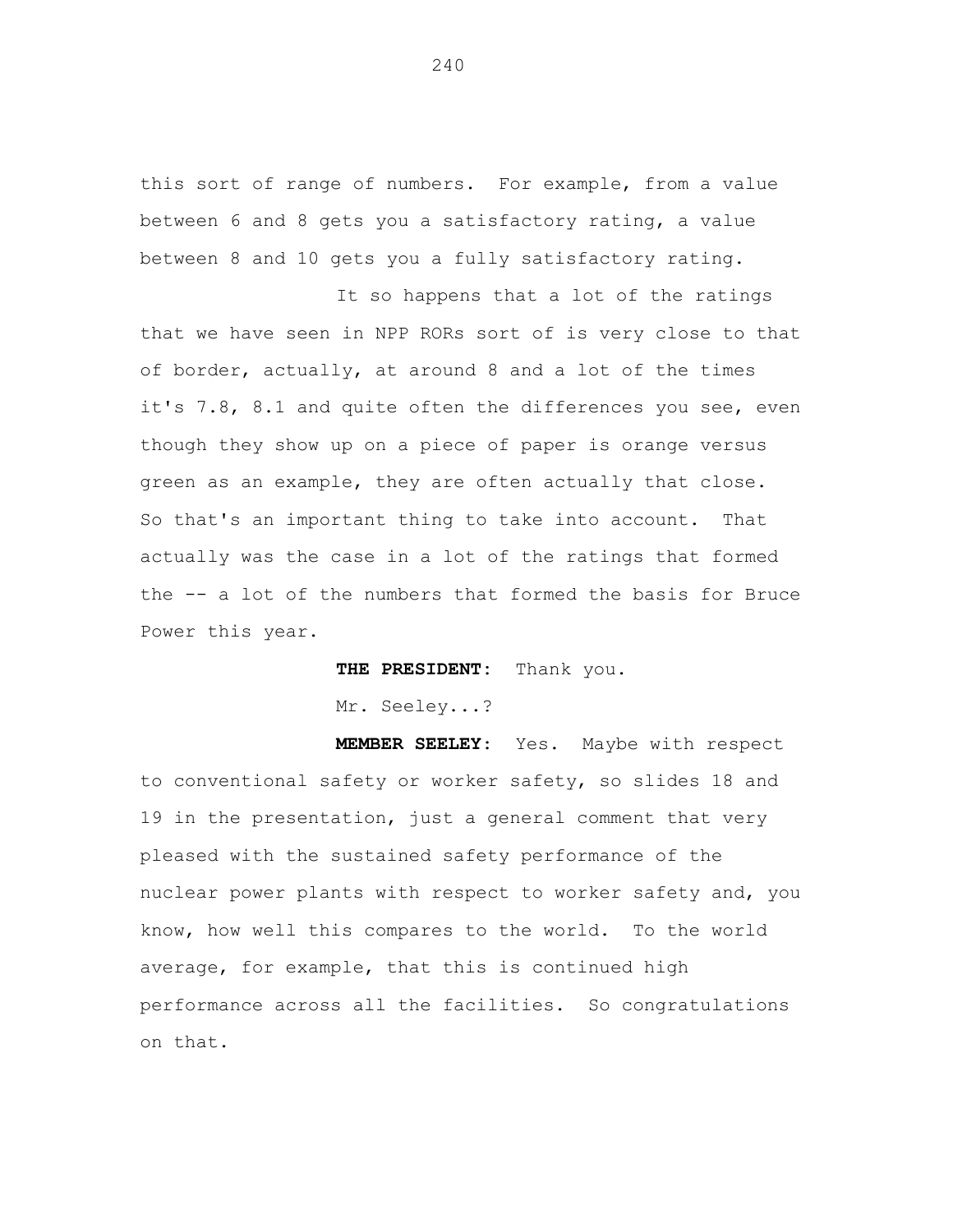I think these metrics although we don't overlook them, they are a very important piece of the puzzle because a well-managed safety program for worker safety of course can reflect in many, many other programs in the facility, so well done there.

I had a question. There was a comment on slide 18 with respect to 2016 and the WANO, World Association of Nuclear Operators, not including the data. I think it was about employee safety plus contractor safety, the metrics that changed there.

But just a clarification; does already of the MPP, the Canadian MPP data include both workers, both staff and contractors in their numbers or is it just staff employees in their statistics?

**MR. GRACIE**: Brian Gracie for the record. This particular safety performance indicator that was used in that graph does not include contractors for the data that we collect from the MPPs. That was -- that's -- I don't know the history but perhaps that was chosen at the time when we chose the performance indicators because WANO did it the same way and it did actually offer a comparison. Now, WANO has changed what they are doing so we cannot make the direct comparison any longer.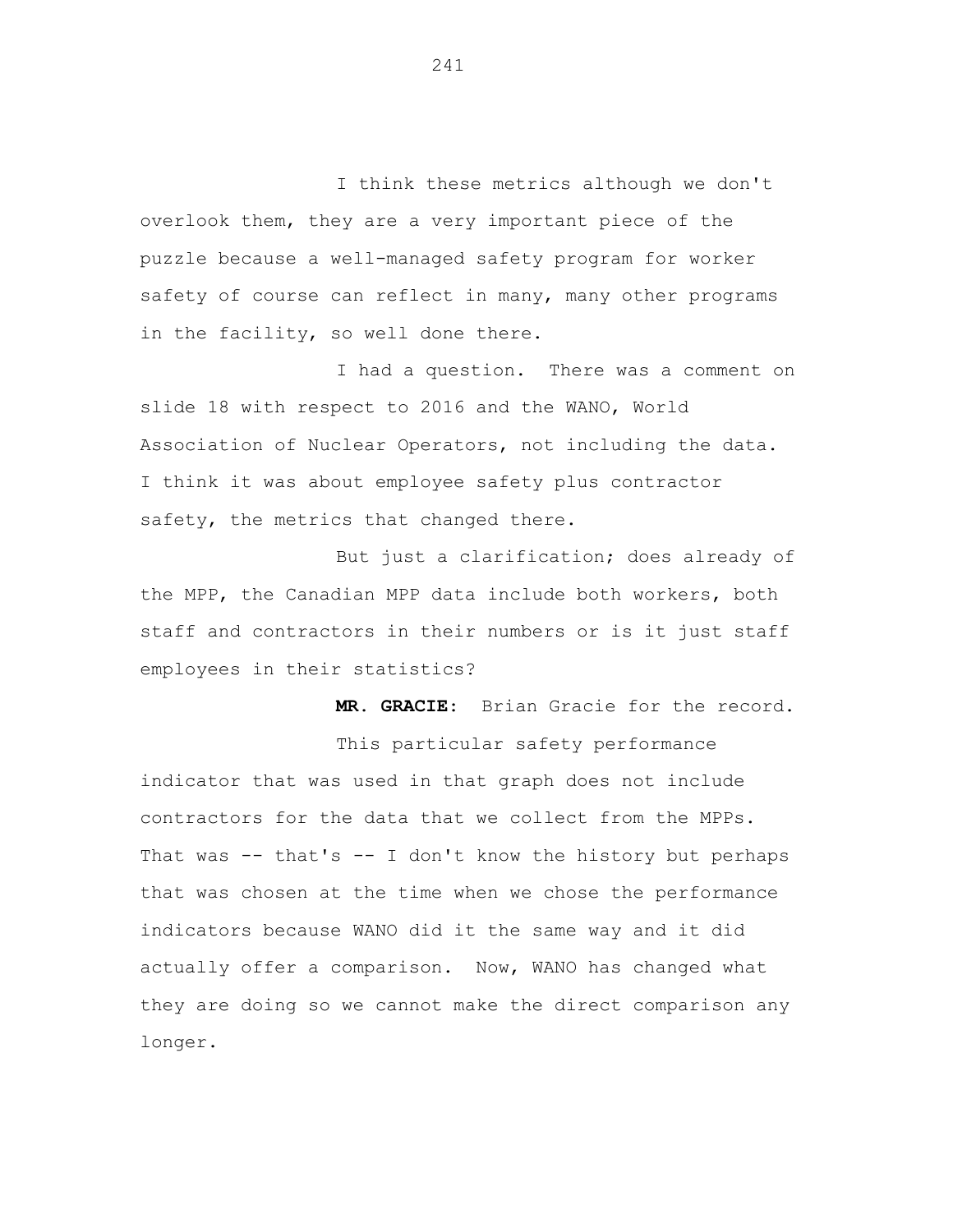**MEMBER SEELEY**: For me it would be certainly useful to have the data with the contractors, particularly with the refurbishment activities that are going on at site. It's an important element of the overall performance, so I would like to see that going forward.

**THE PRESIDENT:** So are you planning to develop something that's compatible with WANO or no? I mean we always -- we like to see benchmarks and data, so what are you going to do about the new WANO metrics?

> **MR. GRACIE**: Brian Gracie for the record. We are certainly planning to do something.

I already in fact had mentioned it in another part of the report another area where WANO had changed the way that we were reporting and that no longer -- it was no longer possible to make the comparison that we used to make.

The timing of the report, as written this year, sort of left us in a difficult situation even before we posted the CMD for public consultation we didn't have that WANO data yet. We were not in a position to go to the WANO website and find the data because it wasn't published yet. It was only between the time it was posted and we came here today that we sort of discovered that WANO is suddenly doing things differently.

So we certainly hope to have more -- more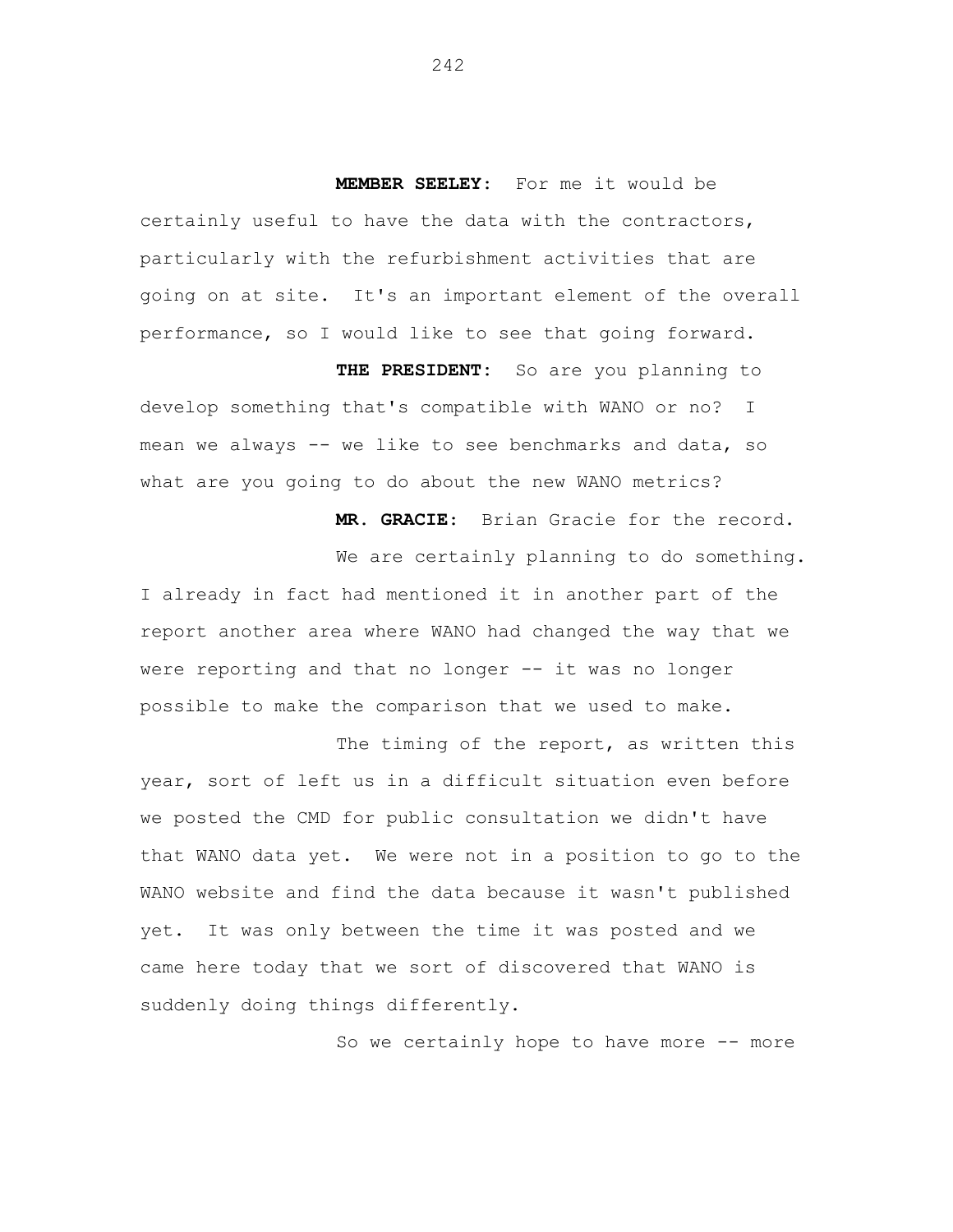benchmarking in the report, at least replace what we have lost, but we haven't had a chance to really think about that yet.

**MR. FRAPPIER**: Gerry Frappier just to add. So we've talked often about trending. So we have some data now. We change the parameters we are going to lose the ability to trend. But we also like to compare to industry because that's usually the benchmark you are trying to sort of see are you in the ballpark or not or doing better or substantially worse.

So we are going to have to sort of crunch through some of those things and see what we would suggest makes the best approach going forward. But I think somehow or other we'll be using the WANO document -- data, rather, whether it's one graph or we go to two graphs for a while or something. I'm not sure.

**MEMBER SEELEY**: Yeah. I'm sure there is a number of years of data with contractor safety performance as well, so that would already exist. So it would be easy to trend that and include it in the future report.

**MR. SAUNDERS**: Yeah, Frank Saunders for the record.

We separate basically along the lines of who we supervise and who we don't. So if the contractors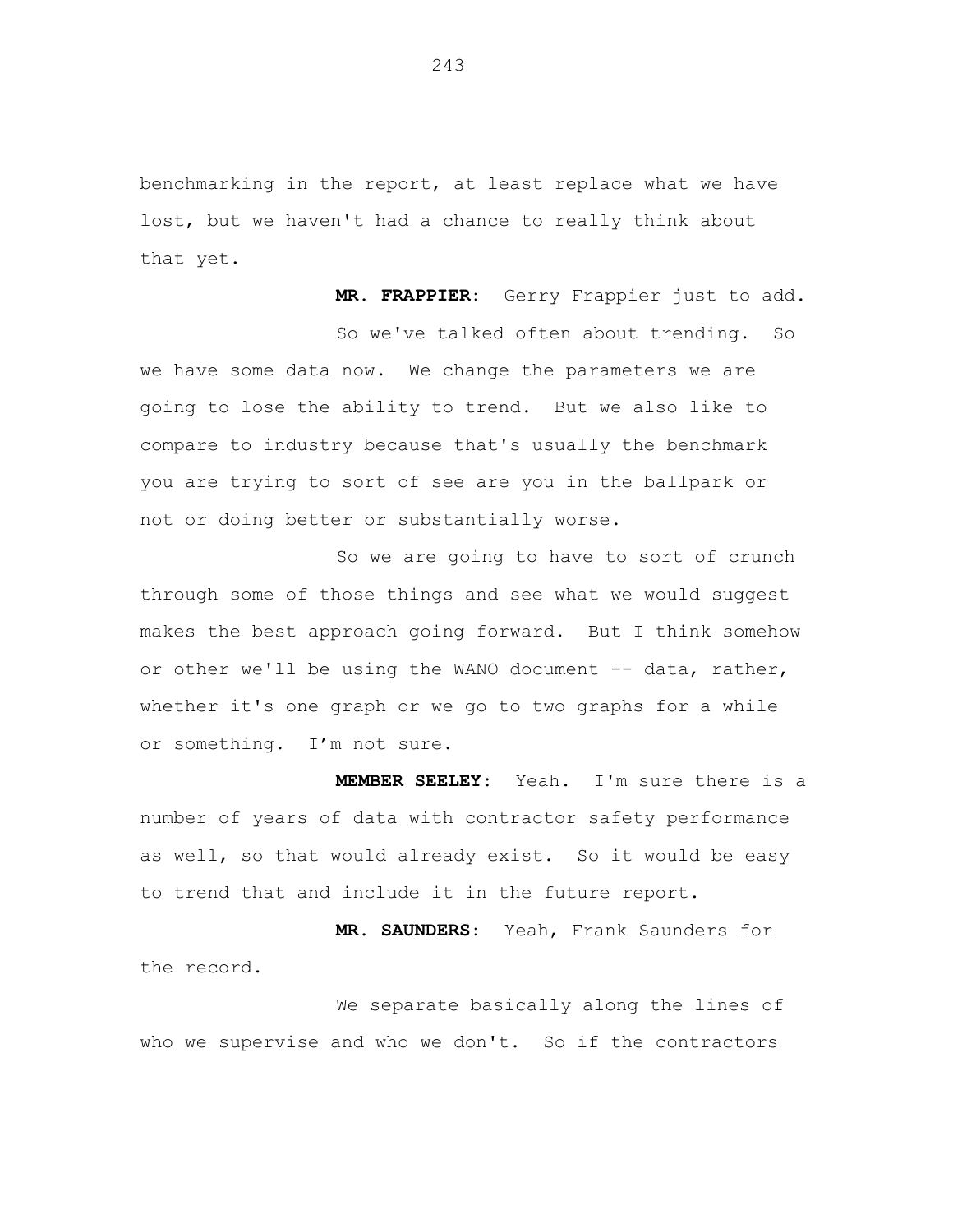are supervised by us they are in our data. If they're not, they're in the contractor data but, yes, we certainly track the contractor data. We do have it and we use that actually as part of our selection process when we hire contractors that they have a good safety record.

So we have the data. We just like to keep the accountability clearly where it belongs. If the contractor is supervising the individuals directly and they are doing that we track it, but we track it as part of their data.

So there are certainly ways of doing this if you want visibility to the contractor performance. That's for sure possible.

**MEMBER SOLIMAN**: Thank you. My next question is on Table 5, page 22, CMD 17-M-15.

Table 5 is -- describes a number of unplanned transients. When the station or the reactor unit sees unplanned transient there is a variation in pressure, a variation in temperature, a variation in flow. So if you consider this as a transient, say, process; unplanned transient which creates conditions of different flow and pressure and temperature distribution, what the station do? Do they record these variations? That's number one.

Number two, they do proper analysis in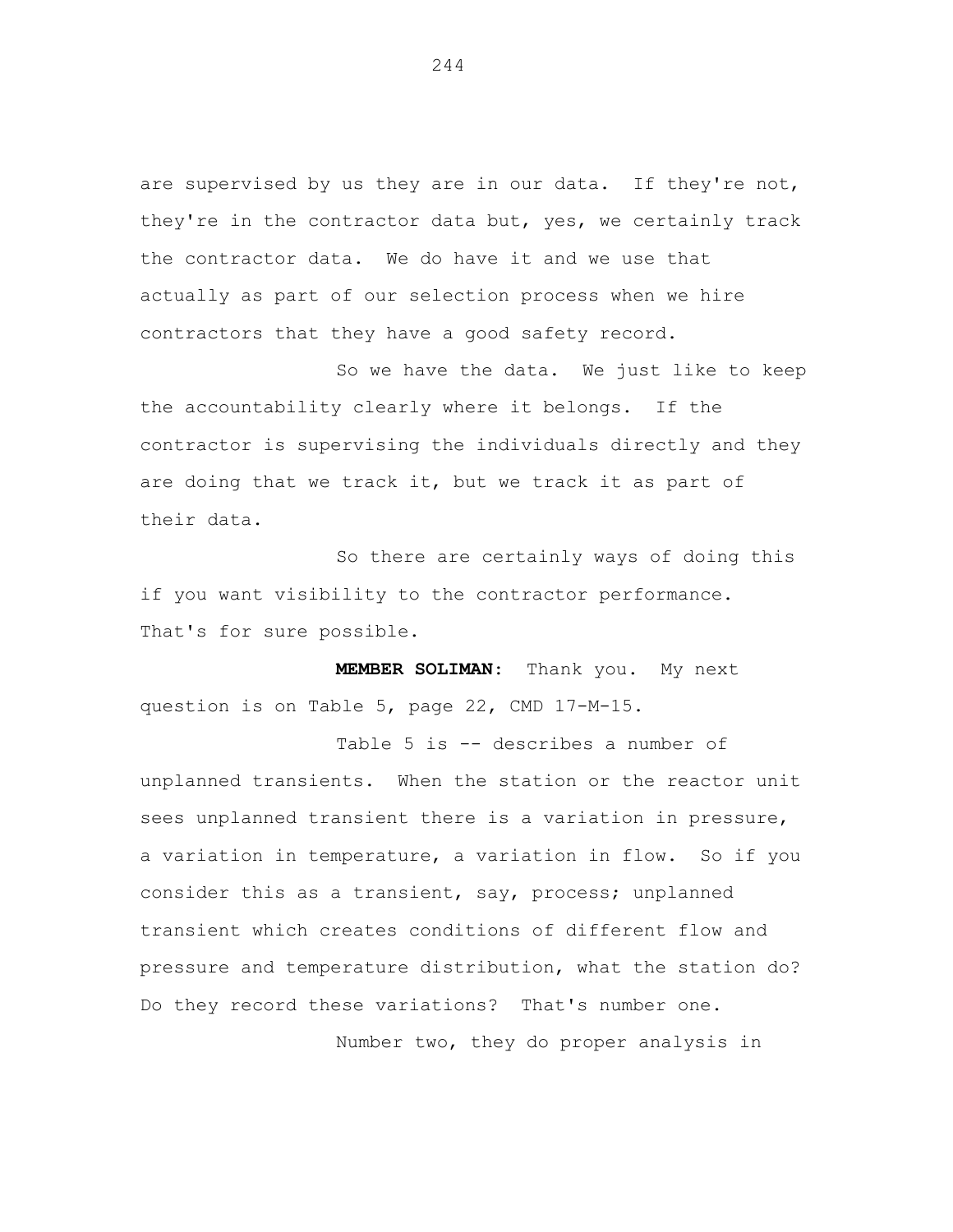order to see the impact of these transients on the life of the component or usage factor.

**MR. NEWMAN**: Gary Newman, Bruce Power, for the record.

Yeah, so I think we touched on it earlier in the discussion when we talked about root cause investigations or apparent cause investigations. You typically will always do some level sliding gradient of analysis, depending on the severity of the transient that you've experienced.

But in many cases, we would do at least an engineering eval which would look at what the implication is to not only the component that was involved or system that was involved but also an extent of condition to other parts, other units, other parts of that same plant, et cetera.

So it's pretty comprehensive treatment, and it could result in corrective actions, leveraging our corrective action program, which would change, for example, PM frequencies for that component or system. It would also look at if there are implications to usage factor, as the Commissioner pointed out, we would obviously take that on board. And we keep track of that; it's a cumulative effect, and so we monitor that as part of our ongoing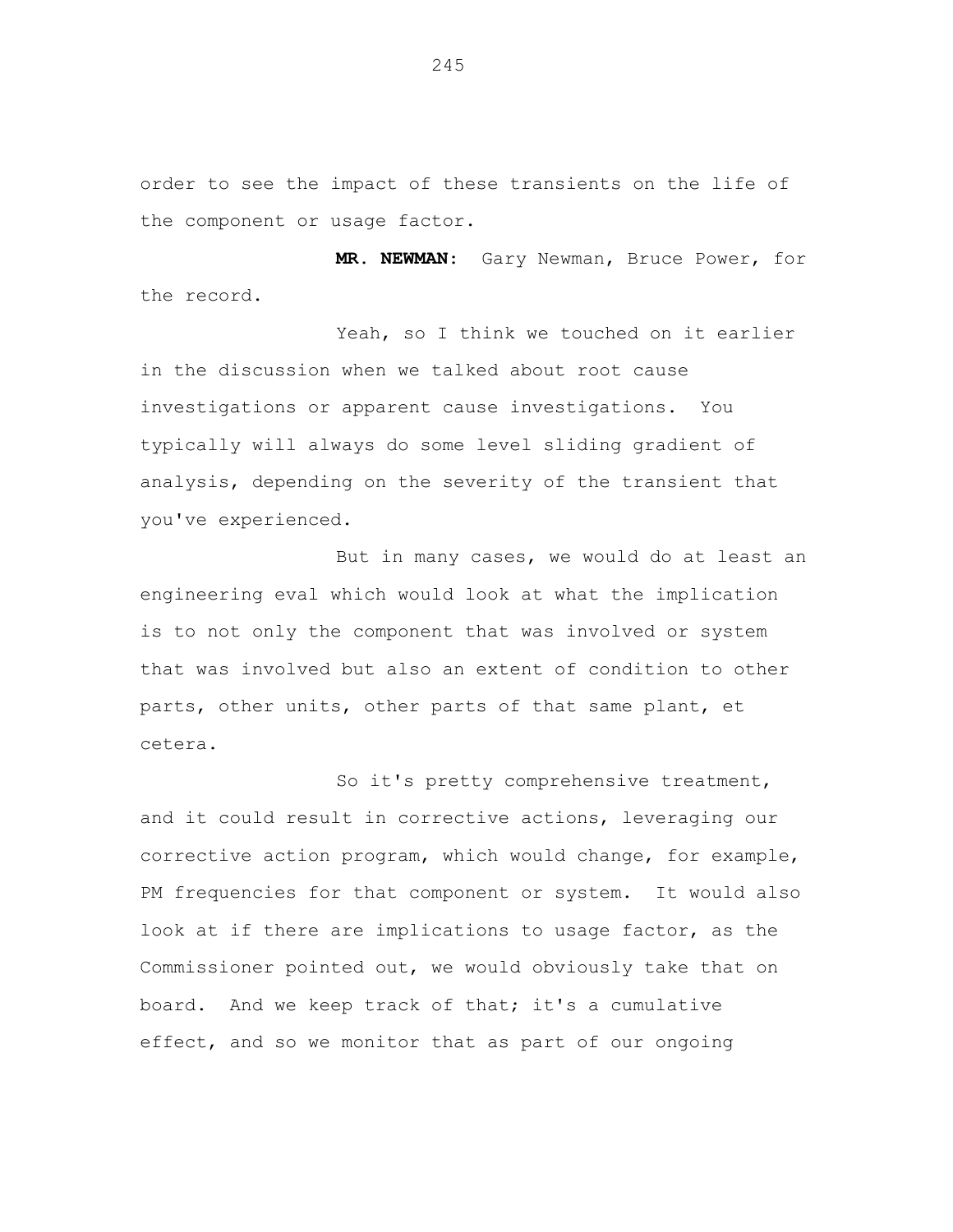program.

**THE PRESIDENT:** Okay. Dr. Demeter. **MEMBER DEMETER:** I'm going to refer to in the staff CMD Figure 18, Radionuclides demitted to air, page 52 -- Figure 18, Radionuclides demitted to air by Canadian nuclear power plants in 2016.

Given this is -- acknowledging that all the levels are well below an action level or a regulatory limit, this is a logarithmic scale, and I was having trouble trying to figure out why the Bruce A and B  $-$  well, Bruce A, there's two orders of magnitude difference in iodine released to air, even though these are small numbers. Bruce B doesn't have any data. And the particulate -- radionuclide particulate has almost three or four orders of magnitude between Bruce A and Bruce B versus Darlington and Pickering. Again, I'm acknowledging that all the -- the absolute levels are all below levels.

Is this just a statistical thing, that they're such small numbers that the confidence intervals would really overlap or -- I'm trying to understand why Bruce A and B are performing so much better than Darlington and Pickering for those two indicators.

**MR. FRAPPIER**: Gerry Frappier for the record.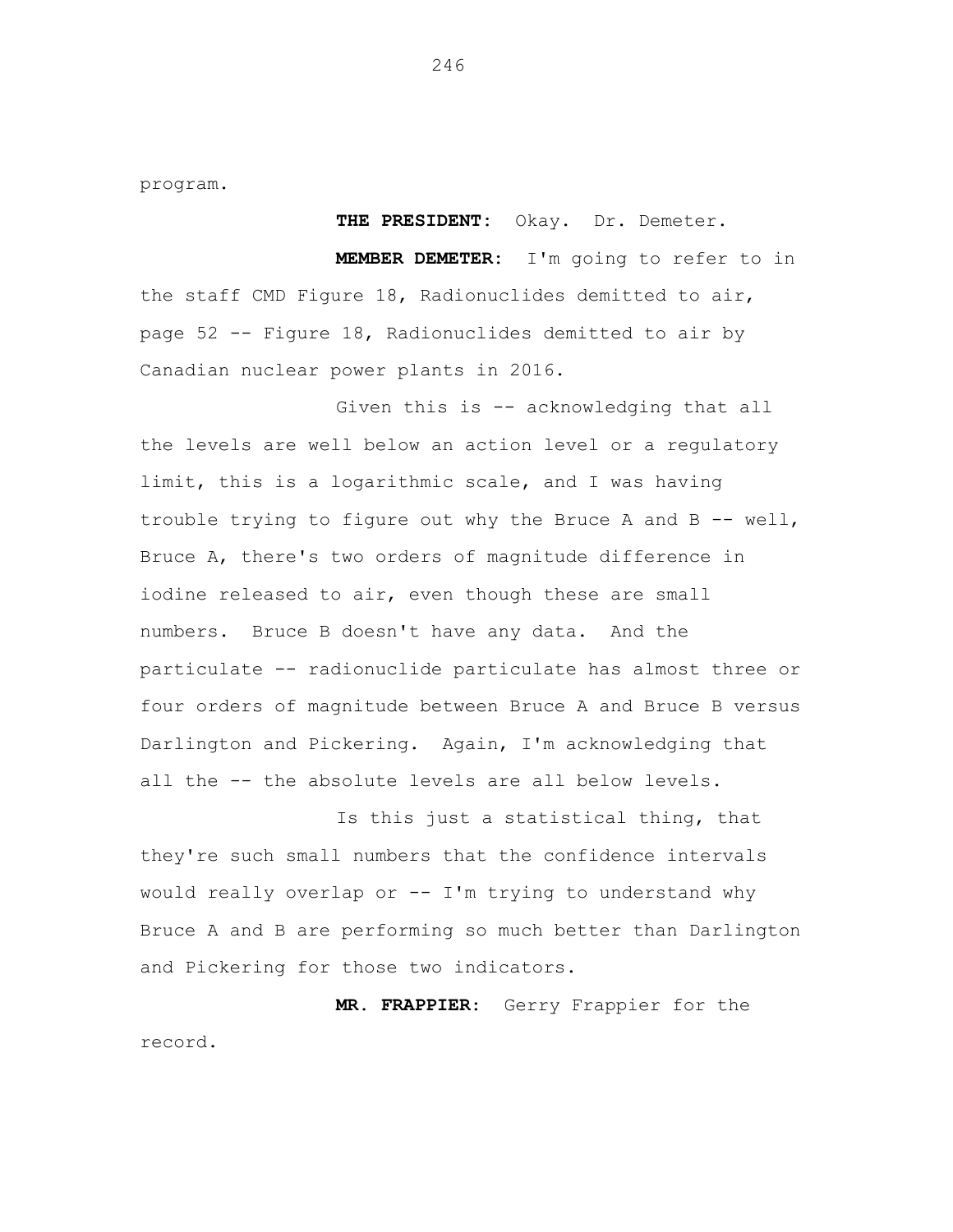And I'd ask Mr. Mike Rinker to explain that. And perhaps industry would have comments as well.

**MR. RINKER**: Mike Rinker for the record.

So I'm just looking at the data now.

There's a couple variables. One of them would be what is the detection limit at the particular site. And the other one is the proximity, particularly with particulates, to the monitoring stations to activities such as the waste facilities that are at the site and other construction activities. So I'm just conferring to verify what the answer is.

**MR. McCALLA**: Raphael McCalla for the record.

The iodine and particulate values represented by Pickering are actually lower than what's actually reported. So we typically report less than 0.01 percent of our DRL. But the actual values are significantly lower than that. And that is why the Bruce numbers appear to be significantly lower than the Pickering numbers.

**THE PRESIDENT:** We're a bit slow. Could you repeat this mathematical -

--- Laughter / Rires

**MR. RINKER**: Mike Rinker for the record.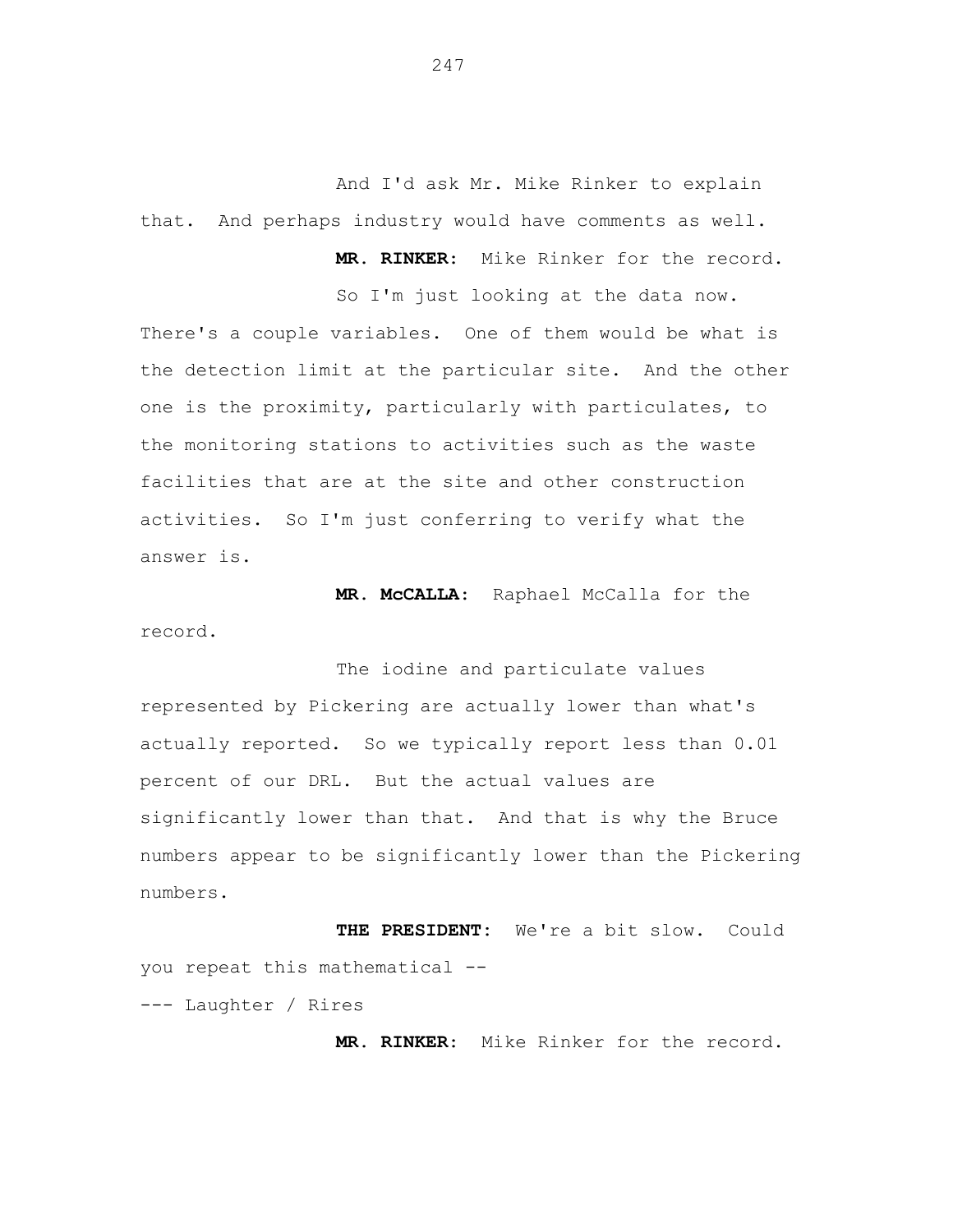So just looking at the data, the Pickering numbers are in fact much lower, but they have a particular detection limit for which they have confidence at which is significantly higher than what Bruce Power is presenting. So it's really a question of not the actual levels that are released and observed but the detection limit for which it is being analyzed.

**MEMBER DEMETER:** So I infer from that that the detection methodologies and equipment between these sites is different, so that the lower limit of detection is different or minimal detected activity is quite different between the sites? So it's more of a monitoring statistical phenomena versus an actual three orders of magnitude difference.

**MR. RINKER**: Mike Rinker for the record. So I would say precisely it's more about how the two different companies have decided to manage the very low levels of data, that -- how to manage that data and have confidence in what data they're reporting. Whereas OPG has decided to set a detection limit at a certain level that is much higher than what Bruce Power is. **THE PRESIDENT:** Just as an observation, I

think that -- and I like this part of the presentation when you try to put the data of performance of all of them side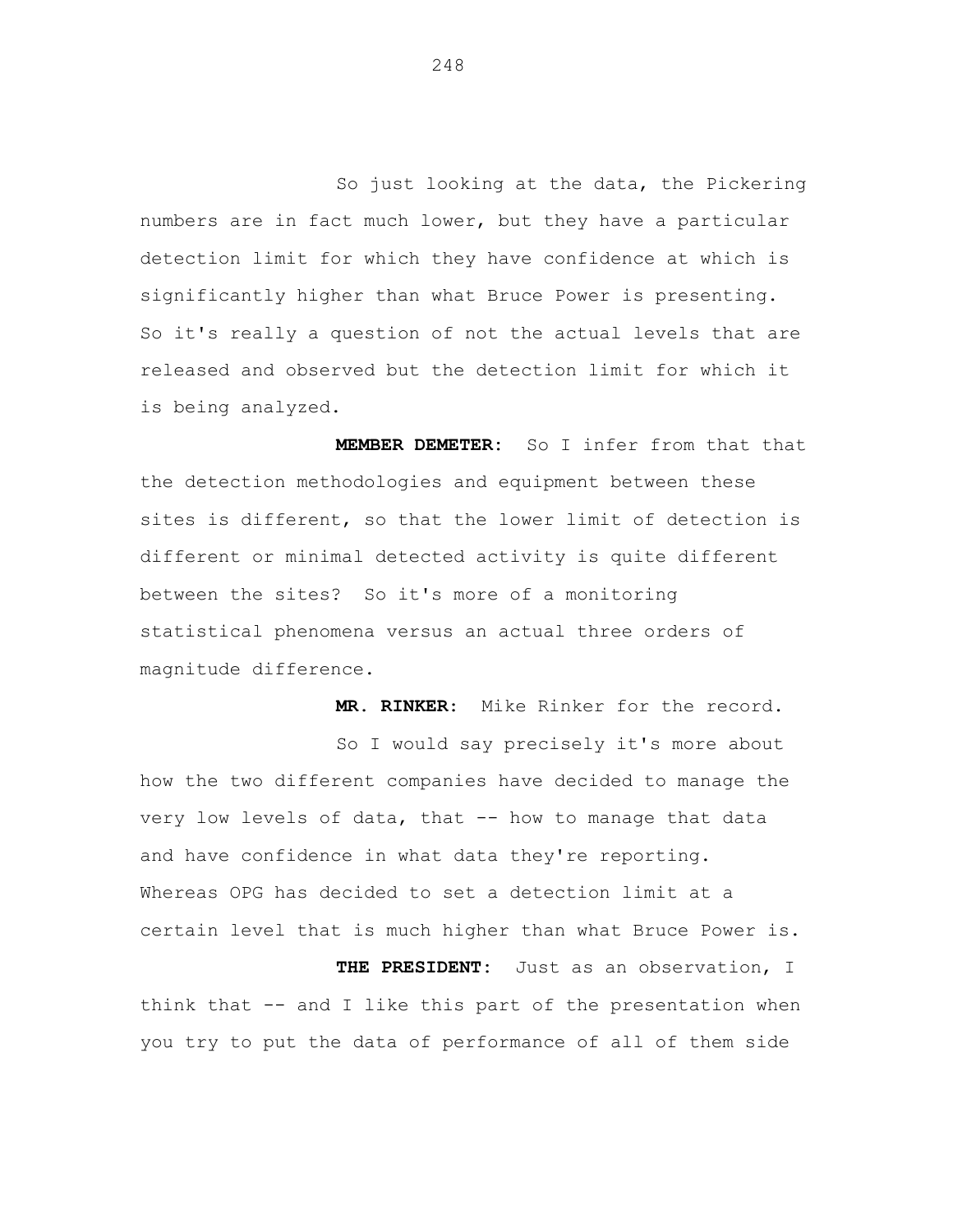by side. But what it means is that I think you will have to give better explanation for the variation. Even though they're very low numbers and for safety perspective you don't care, I would argue that's from staff. For us, when we see those big variations, even though they are tiny numbers, it begs the question of at least explain some of the variation here. And that's going to become more and more in practically every comparison in every chart that you put in front of us.

> So something for you guys to think about. Who is next? Dr. McEwan.

**MEMBER McEWAN:** So Figure 5 on page 26 of staff CMD. Can you again for the record and for the non-engineer here explain what a forced loss rate is, what the safety implications are, and can you offer a slightly more structured reason of the difference between our statistics and WANO than you put in the text.

**MR. FRAPPIER**: Just getting to the pages there, so page 26, Figure 5.

**MEMBER McEWAN:** Figure 5, the forced loss rate between WANO operators and Canadian operators.

**MR. FRAPPIER:** Right. So I know I cannot explain that. I don't know if somebody in industry is while I'm trying to find out who the name in the CNSC that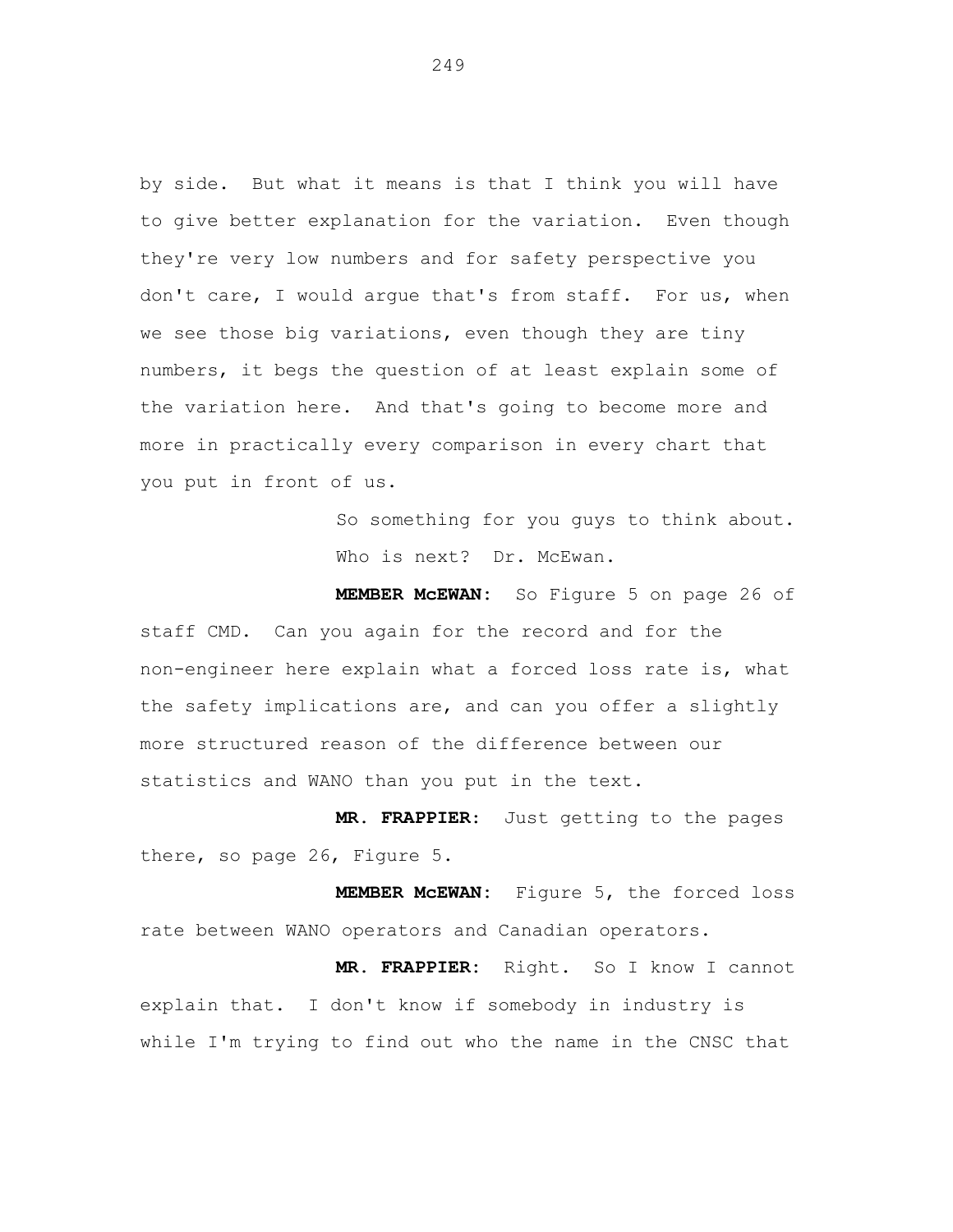is responsible for this chart.

**MEMBER McEWAN:** So whilst you're doing that, can somebody explain what a forced loss rate is and what the safety implications are.

**MS SMITH:** It's Stephanie Smith from Pickering.

Forced loss rate is any time that the reactor is not running at a hundred percent for a reason that is unplanned.

## **MEMBER MCEWAN:** Okay.

**MS SMITH:** So that can be a transient that brought the unit down to zero percent. It can be a planned derate, and it can also -- Pickering, because by lack of fuelling availability which we've struggled with in the past, especially in our unit 1 to 4 outage. So if you have to derate the unit because you don't have enough for activity, that percentage goes towards our forced loss rate.

**MEMBER McEWAN:** So it's a summed value so to speak?

**MS SMITH:** Correct.

**MEMBER McEWAN:** Okay, thank you.

THE PRESIDENT: So does that mean that -what I'm trying to do is does that mean that CANDU is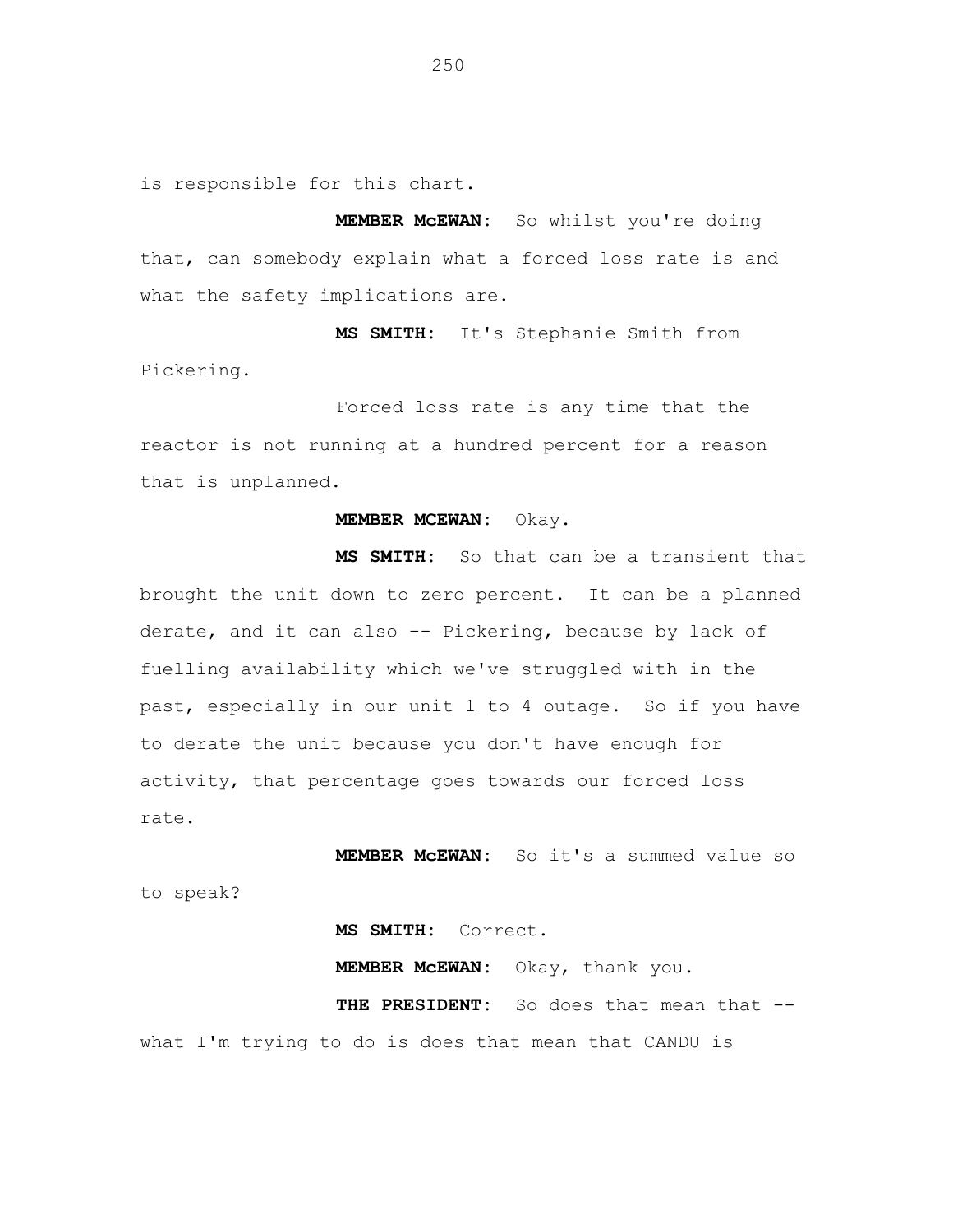different than the rest of the fleet internationally? And what does it mean, it's less reliable? More transient, more -

**MR. JAMMAL**: It's Ramzi Jammal for the record.

This was a request, the historical element again with respect to the forced loss rate. It's key element here to put the fact in place. This is a power production indicator rather than a safety indicator. And this was requested by the Commission several RORs previously with respect to the output of the reactors against other technologies and WANO.

So I'll just reiterate the fact that it is a power production with respect to the forced loss rate to WANO. And I will let someone else answer your specific question, but the industry should be able to answer the question.

**THE PRESIDENT:** Well, that was a very clear answer. But if you read on page 25, it says the reason for the difference, if I'm looking at the right chart, is not clearly understood.

Well, I guess Mr. Jammal, you didn't write this.

--- Laughter / Rires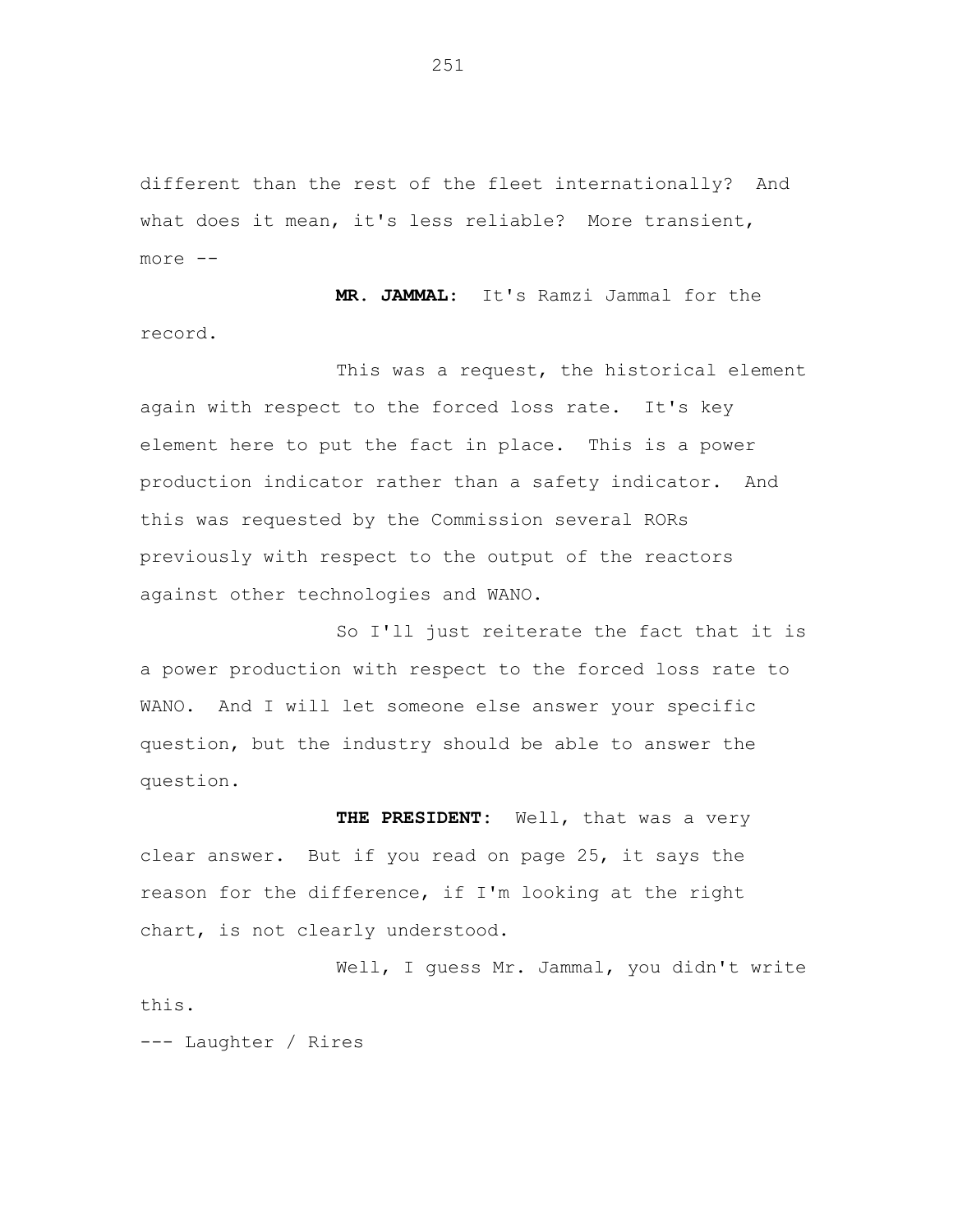**MR. JAMMAL**: For the record, Ramzi Jammal.

I did not write this, but I did review it. So if you look at the variations that -- and the reason for the difference is not clearly understood because, again, it's power production. But the -- what's being done here is -- could be due to the differences in reactor technology and the number of operating reactors in each group. So it was when we put it even back historically we said it's mainly with respect to 19 in Canada, power production, versus 400 or so reported in the WANO value.

So the key point here, we got to go back to the factor, is it of value to the Commission, or if it is not of value for the Commission. At the time, there was a question for staff, to determine, tell us what is the power production of the reactors' technology.

And I am opening up the floor. If I'm wrong, tell me I'm wrong. But that was the intent of it.

**THE PRESIDENT:** Well, industry, do you have any view on this?

**DR. VIKTOROV**: If I may add to this. It's Alex Viktorov.

In fact, this may be an indication of a conservative, safe approach. The Canadian utilities may go in shutdown or lower power, whereas other operators may not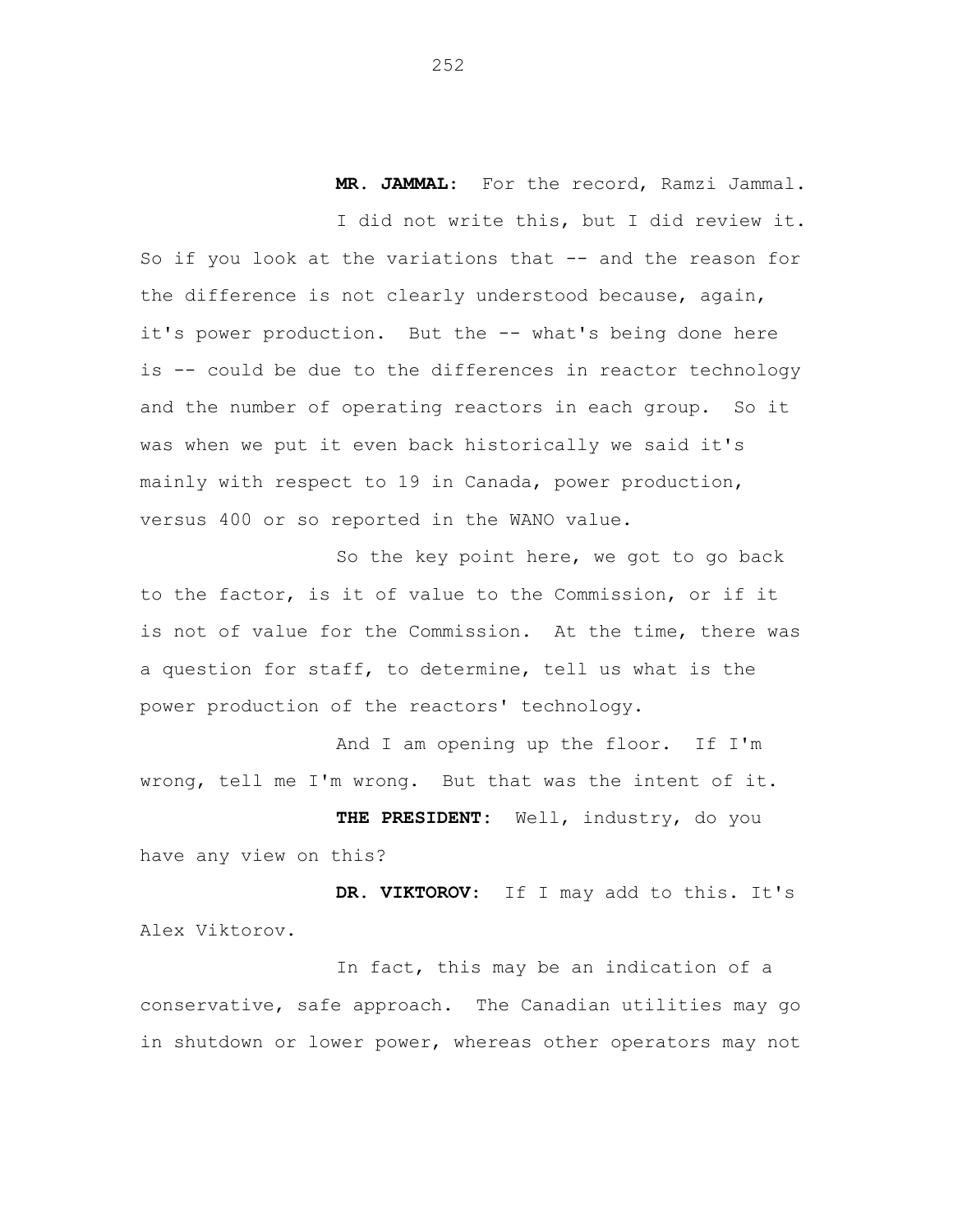do so. So again, the reasons exactly may not be known, but again I will repeat the point, it's not a safety indicator. It may be an indication of conservative, safe approach.

**THE PRESIDENT:** That's very creative. Is it true?

--- Laughter / Rires

**MR. SAUNDERS:** I would have to agree with that, I think, yes.

Now, Frank Saunders for the record.

Yeah, the enforced loss rate tells you something about your ability to plan your operations and so it has value in that. We use it of course from financial and planning point of view to predict what the year's going to look like.

It does have some link back to reliability of operations. It wouldn't be fair to say it has none, because obviously it's forced loss, it was unplanned loss, so we didn't intend to do the maintenance.

But as Mr. Viktorov had said, it means that when we seen the maintenance was necessary, we went and did it irregardless. And so it implies both, actually, that maybe in some cases your equipment wasn't quite as reliable as you'd like it to be, but on the other hand, when you found that was true, you did the safety thing you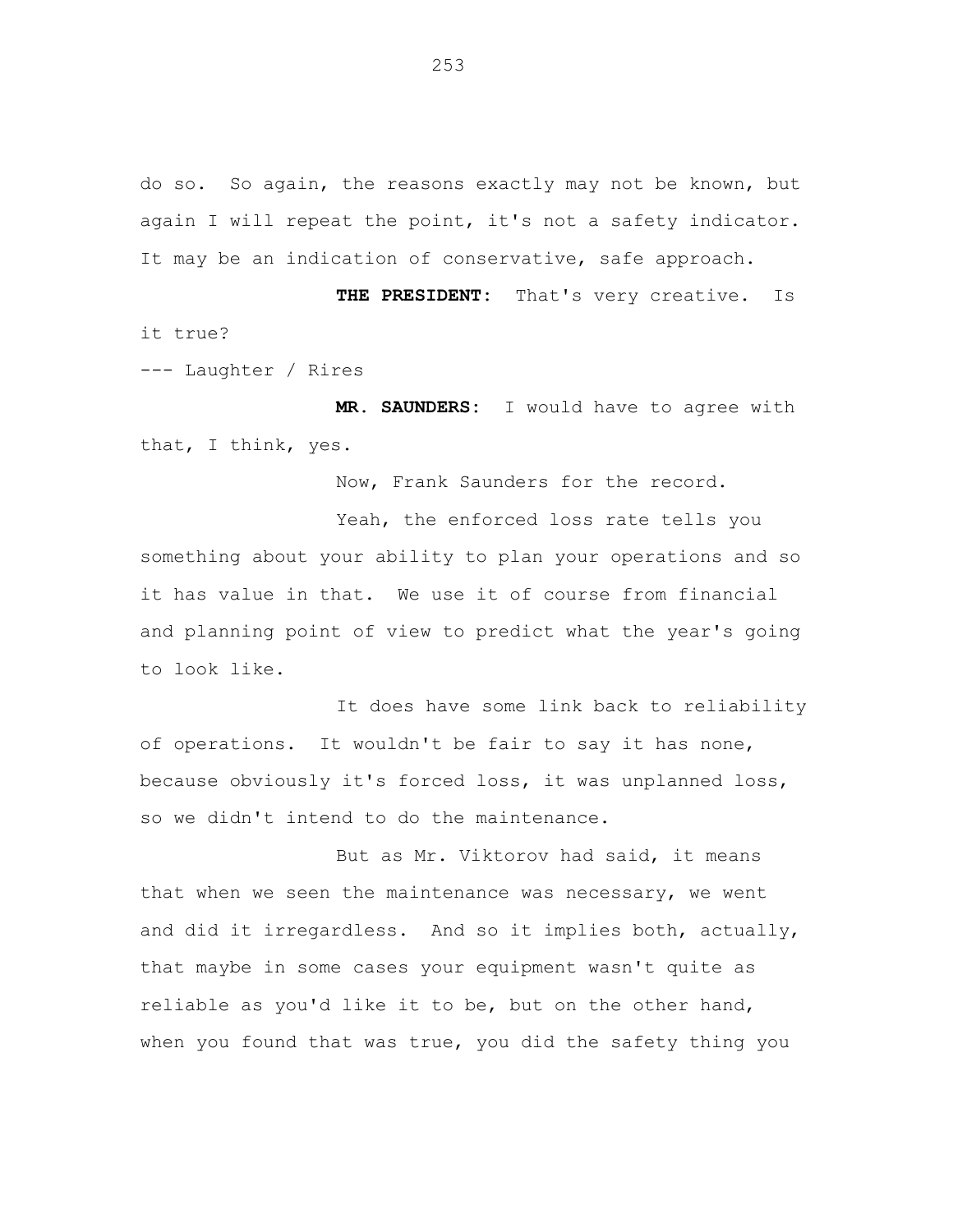should've did and went and fixed it.

So forced loss rate is really simple as that. You thought you were going to operate all year and you found out you had to come down to fix something or you had to reduce power to fix something. So it really is nothing more than that; it's your ability to plan kind of exactly what your performance is going to look like.

**MR. LOCKWOOD:** Randy Lockwood for the record.

Again, I agree with the earlier comments. It's nothing to do with the safety parameter, but as a peer just said it is some indication of reliability of the plant. And I think there's many, many factors that go into this. And we could probably talk about this for a long time. But it is of course indication of the reliability of the plant. How much value it is looking at it in its present form, I'm not sure.

I will say this: worked in many different plants and many different -- in many different countries, and there's a lot of factors that go into this. I will turn it over to DOM, though, to give you confidence that -or to Zar, the DOM from Darlington -- that we have beat or met this forced loss rate from the other plants, the WANO -- the WANO target.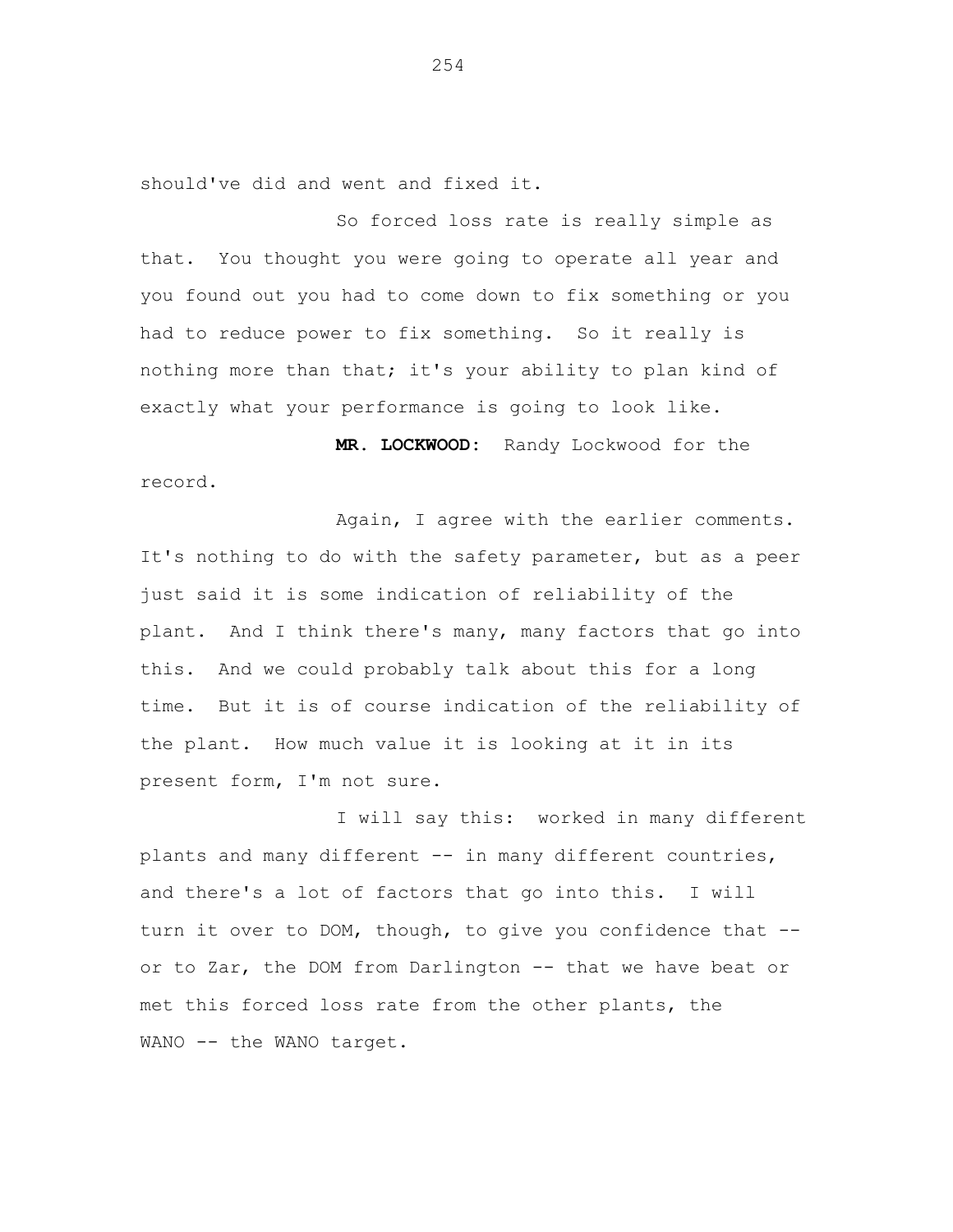**MR. KHANSAHEB:** Yeah, it's Zar Khansaheb for the record.

Just to clarify, of course, this is really around electrical production. This is not around reactor power. So this is a percentage of time that the unit was not at full power, essentially, the subtraction of that.

From our perspective, Darlington has surpassed in terms of the forced loss rate from WANO. It's dependent on the year. It's also dependent on various other factors in terms of fuelling capability, and some of those factors that are not present in that technology in the US, for example.

**MR. FRAPPIER:** Gerry Frappier.

So perhaps just to wrap a bow around that, unless there's other questions, this is information we've been asked to put in. We do not use this information as part of our compliance program. We do not use this information as part of our assessments of the licensee licence application or of the assessment of the rating, if you like, of the licensees over the year.

**THE PRESIDENT:** All we ask is that there be some -- if you're going to put a graph, there got to be an explanation what does it mean. I like international benchmark, but -- so if you're telling me -- it should be a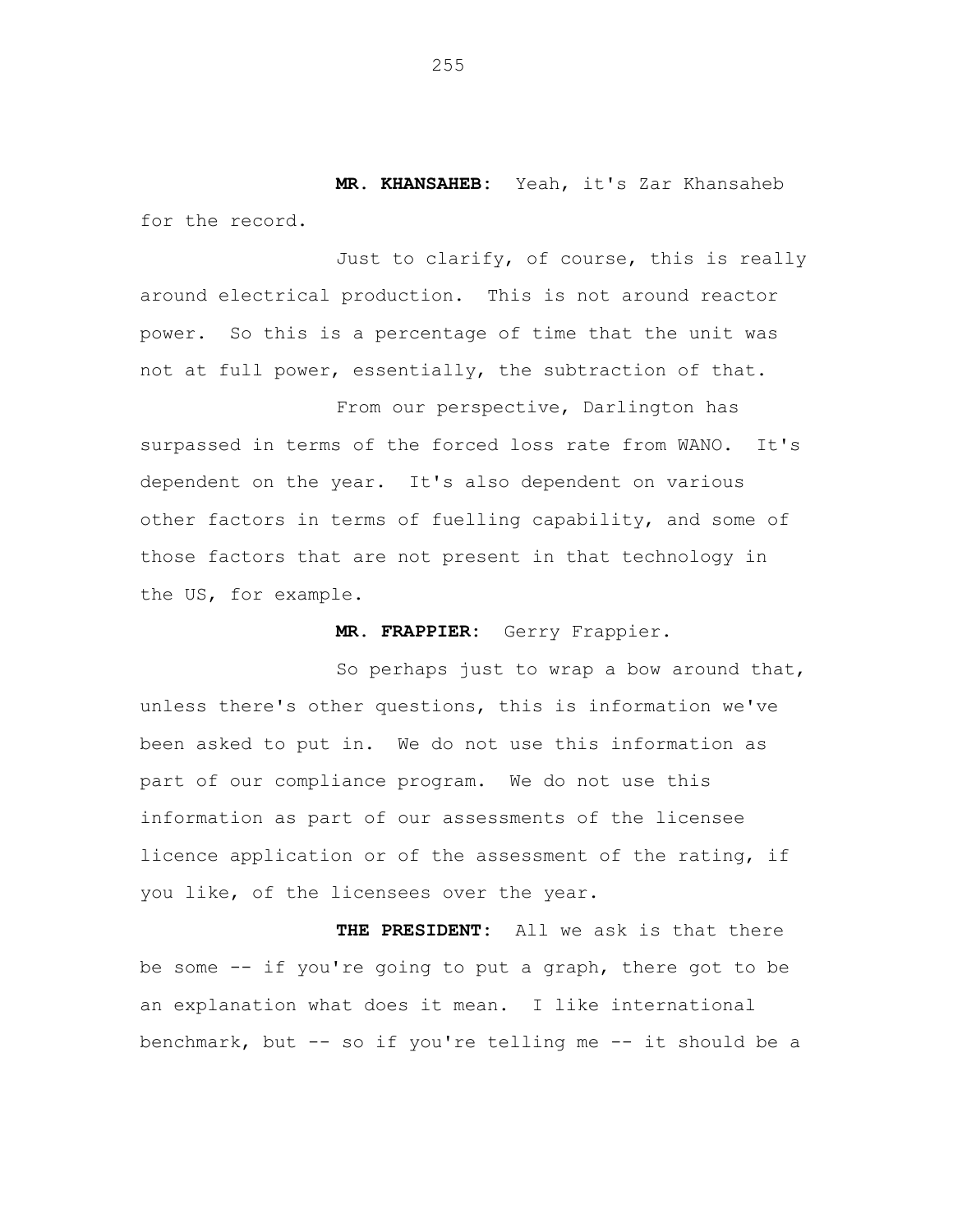little of, well, at least a paragraph the explain in layman language why is it part of our -- of your regulatory oversight.

Next? Dr. Soliman.

**MEMBER SOLIMAN:** Next question on the CMD 17-M15, page 56 and 57. This is the topic on the SCA security. We address the security facilities and equipment, response arrangements, security practices, drills and exercise. Is it possible to address security training and qualification?

**MR. FRAPPIER:** Gerry Frappier for the record.

I'll ask Mr. Mike Beaudette to provide in detail -- if I understand, your question is where is it that we're assessing people's actual training and their qualifications, because that would be part of what we assess for sure. We have requirements on them for different positions as to what sort of training and requirements they have to have. So the licensee must have a program that ensures they have those competencies. But I'll let Mr. Beaudette add to that.

**MR. BEAUDETTE:** Michael Beaudette, director of the Nuclear Security Division for the record.

The training requirements are evaluated by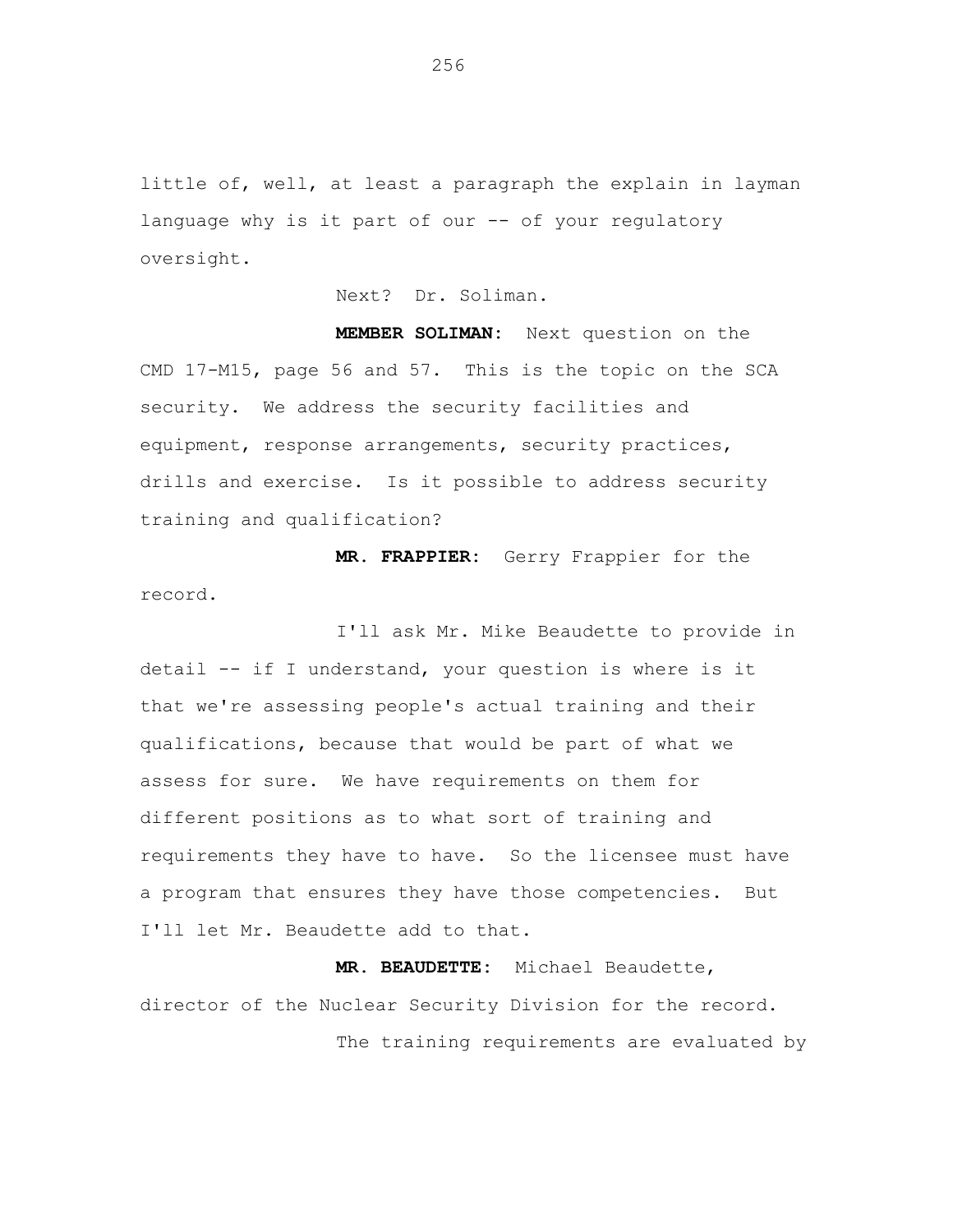the Nuclear Security Division through a number of means. There's -- obviously we set the training standards for things such as the weapons handling and fitness standards, and there -- we actually oversee the course standards for the nuclear response force. We review the course syllabus and we review the standards of that training and then of course we evaluate those through varying means through various visits right up through force-on-force exercises.

I turn to Yves Poirier in case he has anything to add to that.

**MR. POIRIER**: Yves Poirier, Nuclear Security Division.

Just to elaborate a little bit, the training is covered under response arrangements, the specific area of response arrangements. And that's where we use several regulatory documents as criteria for the training and qualifications of nuclear security officers and nuclear response force members.

**THE PRESIDENT:** Thank you. Mr. Seeley? Dr. McEwan?

**MEMBER McEWAN:** Thank you. **THE PRESIDENT:** Go ahead. **MEMBER McEWAN:** Thank you for putting the chemistry in. I think that again it's an important element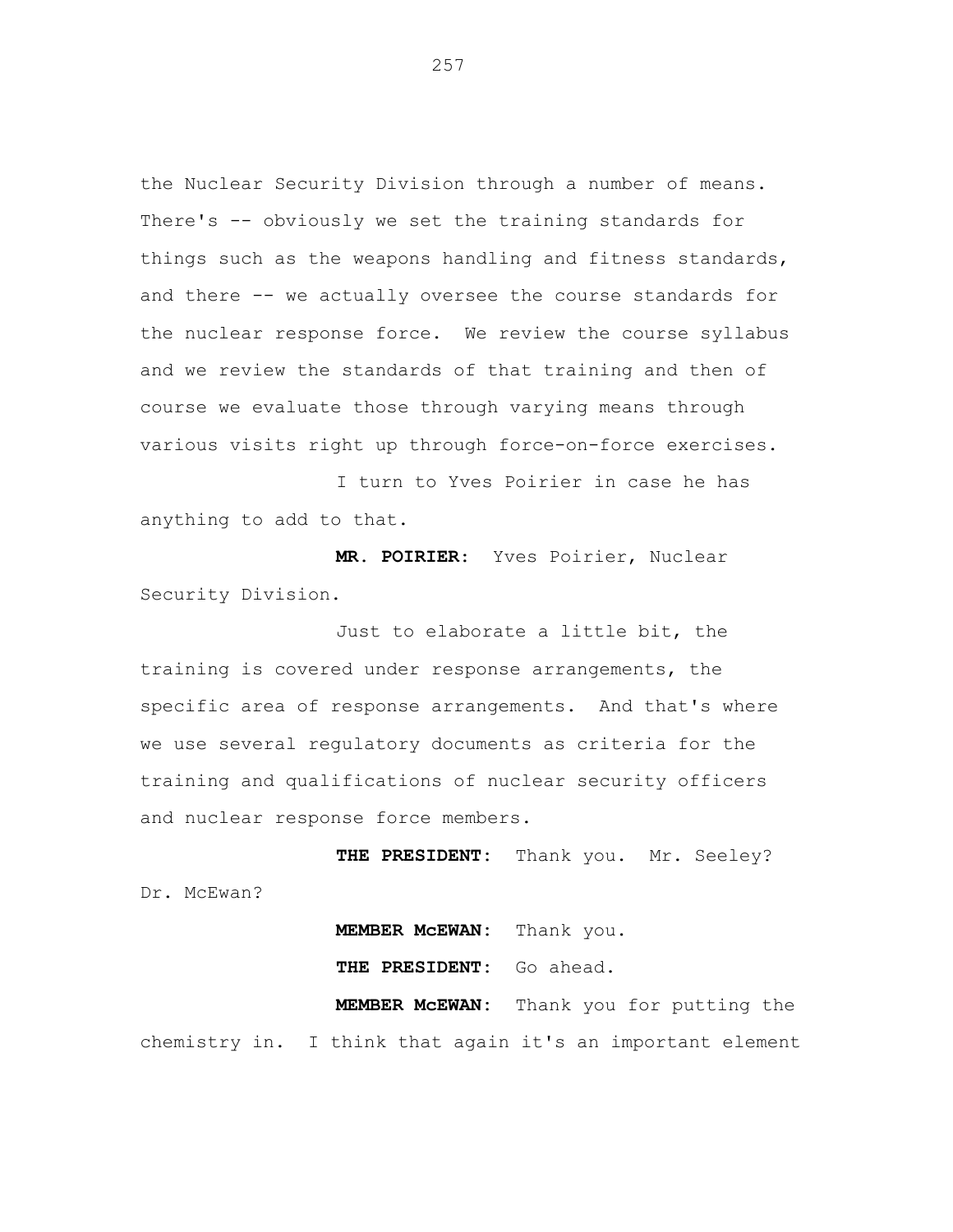and it's good.

I don't understand one sentence that you've written. Page 40. It's in the chemistry index paragraph. "Recent out-of-specification chemistry trends indicate there are no adverse effects on chemistry or corrosion control." (As read)

I'm not sure that's clear what that means.

**MR. FRAPPIER:** Gerry Frappier. I'd ask Mr. Ram Kameswaran to come and explain that.

**MR. KAMESWARAN**: Ram Kameswaran for the Systems Engineering Division and the chemistry specialist.

The chemistry index is an aggregate of about 15 parameters. Some of them are on the secondary side and some of them on the reactor side. So for example, the condenser tube leakage leads to some dissolved oxygen increase in the system. It's not an immediate safety significance. If allowed, it could lead to corrosion, so it's a long-term effect. So that's why we said some of these trends, even though the -- it's lower, the values are slightly lower, that's not of much safety significance. That was the intent for that sentence.

**MEMBER McEWAN:** I'm not sure that sentence says that. It's saying we found an abnormality; therefore, there are no risks. That's effectively what you've said in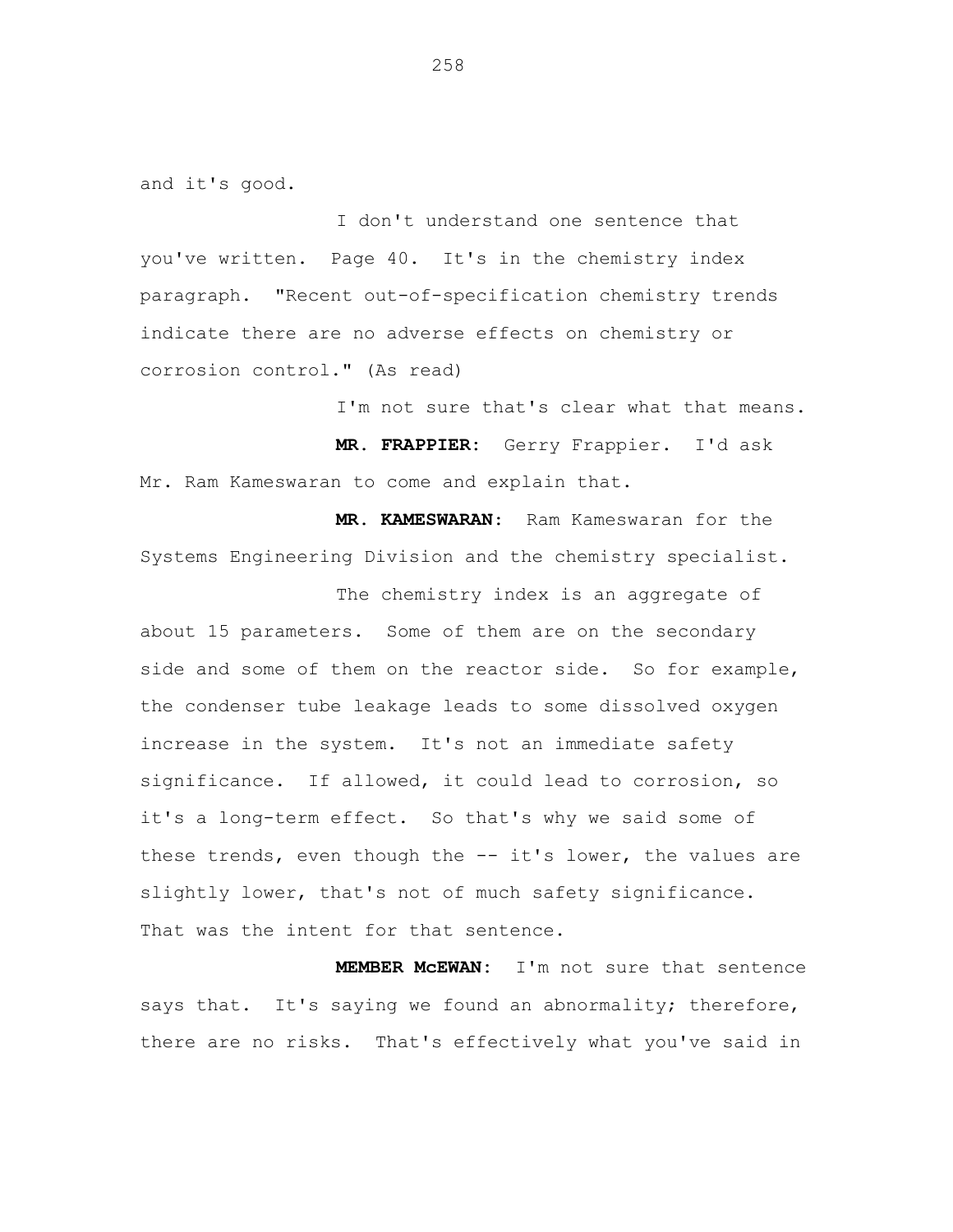that sentence. So I think it needs -- I mean, I understand what you're saying. It's not what you said.

**MR. FRAPPIER:** So Gerry Frappier for the record.

Well, I think we know what we wanted to say. And we can look at improving the language there before it goes out. Maybe it'll take an extra line or two. I know we're often squeezing people to say we want to have it in one paragraph, not two. So we'll make sure we get it right.

# **THE PRESIDENT:** Dr. Demeter.

**MEMBER DEMETER:** This may be because I'm a relatively new Commissioner I'm asking this question -- it might have been answered before. Just an interesting observation. Page 106, there's a comment that Darlington is the only nuclear power plant in Canada that operates a tritium removal facility. And I'm curious, is this an economic decision? Is this -- can you sell this product? Or why -- why aren't the other ones removing it? Just sort of why is there differences where one NPP does this and the other ones don't?

**MR. KHANSAHEB:** It's Zar Khansaheb for the record.

So this facility was determined to be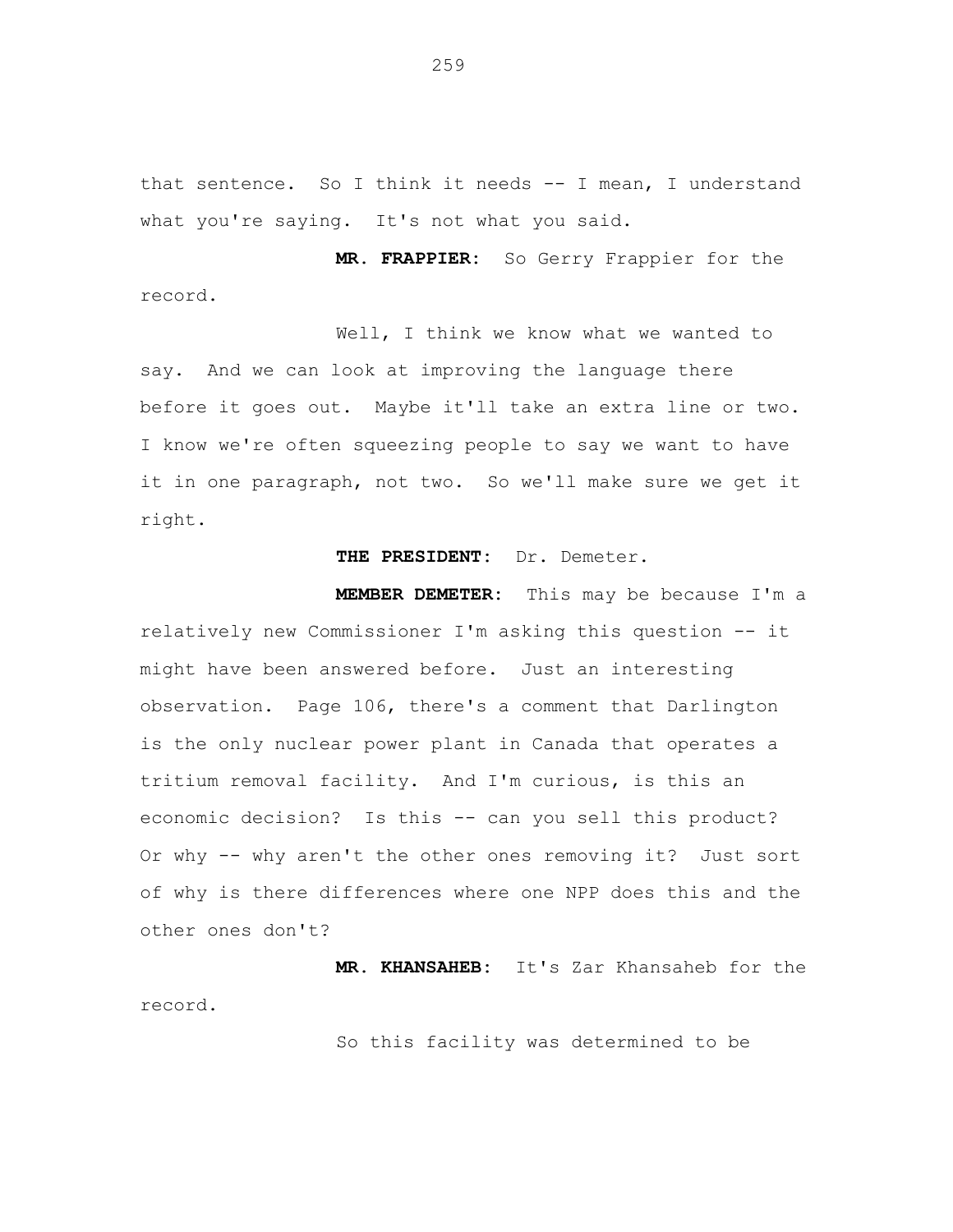built -- designed and built at Darlington, given that Darlington was a new facility back in the late '80s. We process water for many of the sites. All of the OPG sites as well as Bruce Power. We also get international supplies of water to process as well. So it can process a lot of water through and we don't need multiple facilities at each site.

**MEMBER DEMETER:** Thank you. That helps

me.

THE PRESIDENT: Questions? Dr. McEwan.

**MEMBER McEWAN:** So again, this is a

question we asked last year, maybe the year before. How come CNSC has a higher accident frequency than the NPPs?

**MR. FRAPPIER**: Gerry Frappier for the record.

CNSC is a very safe place to work.

--- Laughter / Rires

**MR. FRAPPIER:** Let's start with that. And we have a good record. But I like keeping it in there, because for anybody who here and in the office environment, of course we do have inspectors on site and that, we have actually a very good safety record.

And it actually is I think a real indication and an indication of how good industry is in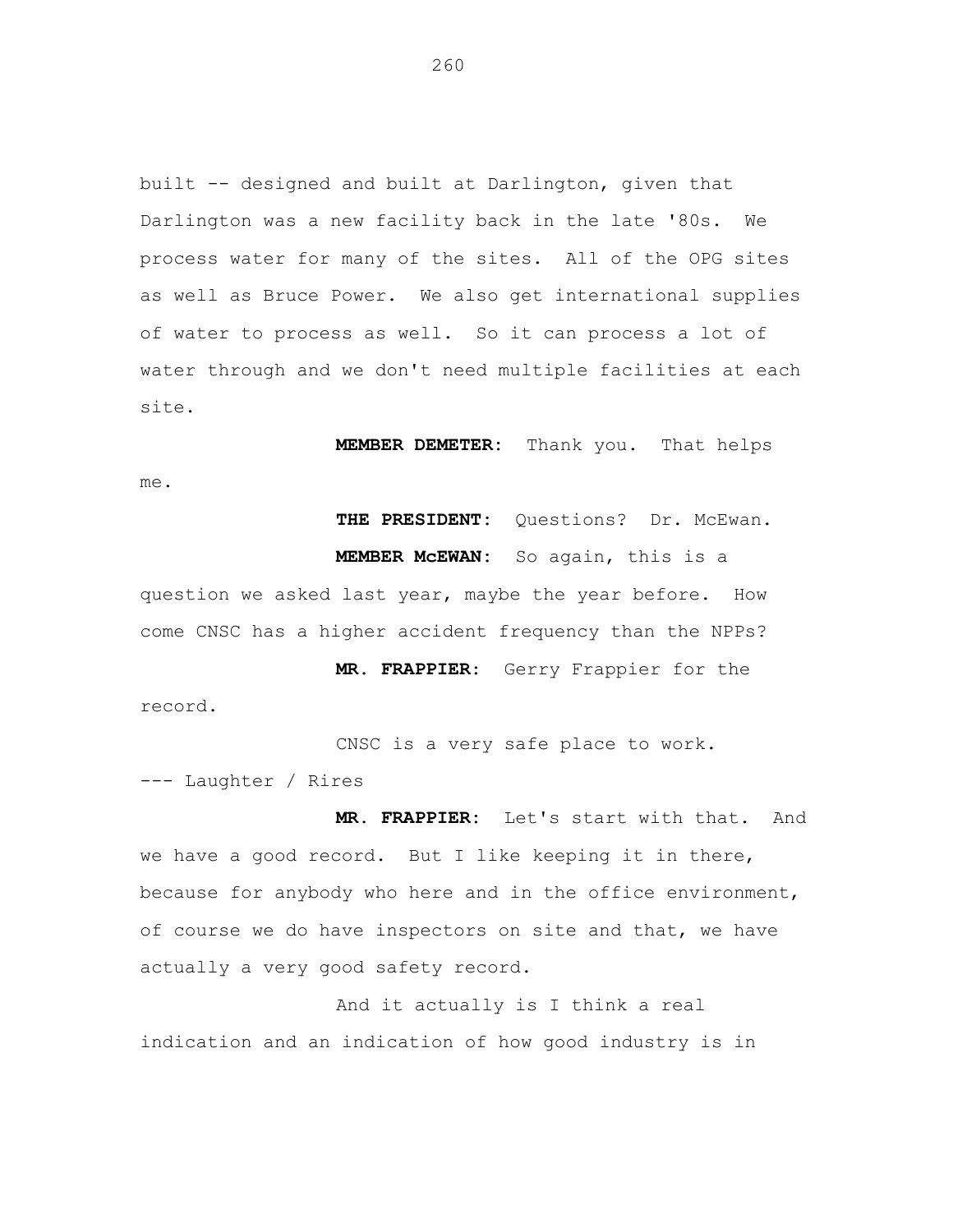this area that they have a much, much more hazardous environment of the nuclear power plant. They have a lot of more workers, mind you, so there is maybe a statistical advantage they have over us. But I think it's more an indication of how low they are as opposed to how bad we are.

With respect to the specifics on why our data is such -- is Robin here? Oh, okay, Peter is going to add to where these come from.

**MR. ELDER:** I'm Peter Elder. I'm the vice-president of Technical Support Branch, but I'm also the head of -- or the management head of the CNSC's Policy Health and Safety Group.

So it's interesting -- Gerry said it's an interesting comparison. When we're looking internally, we like to compare ourselves in terms of how we're doing against other office-type work.

We've noticed this trend in other sectors. I think in the uranium mines and mills report we did notice that from a health and safety perspective better to work in a uranium mine than in an office in Saskatoon. And it's just the nature of the -- you know, when you look at this, the nature of the hazards, they're very well controlled in nuclear power plants.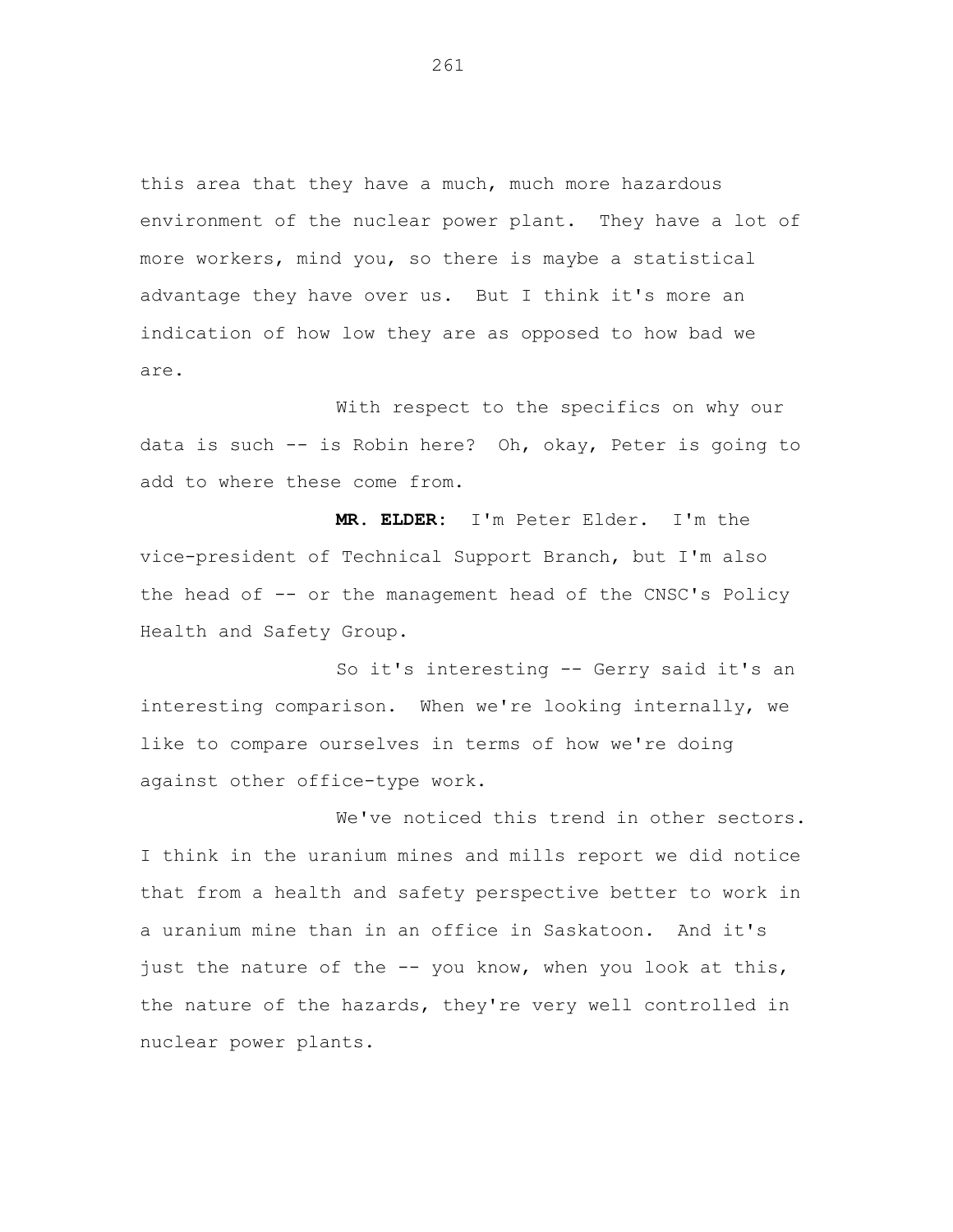What you find in an office are very typical office injuries -- back strains, lifting, you know, slips and falls. So there isn't really a -- we look at it in terms of comparison to what we are, which is a largely office-based work force, and we do compare favourably with office-based work forces.

It's really the comparison that's saying to industry where you've got lots of people that are working in the field in a very safety-oriented business that there actually are very small hazards -- or not their hazards are small, but that actually performance is very good and occupational health and safety. But we do look at the data.

> **MEMBER MCEWAN:** I do like the comparison. **THE PRESIDENT:** Dr. Soliman?

**MEMBER SOLIMAN:** My next question is page 42 of CMD 17-M15. This is one of the SCA, which is very important radiation protection. We address in the report application of ALARA; Worker Dose Control; Radiation Protection Program Performance; Radiological Hazard Control; Estimated Dose to Public.

Is it possible to address classification of area and the local zones, and protection equipment and instrumentation? These two are not given in the -- it's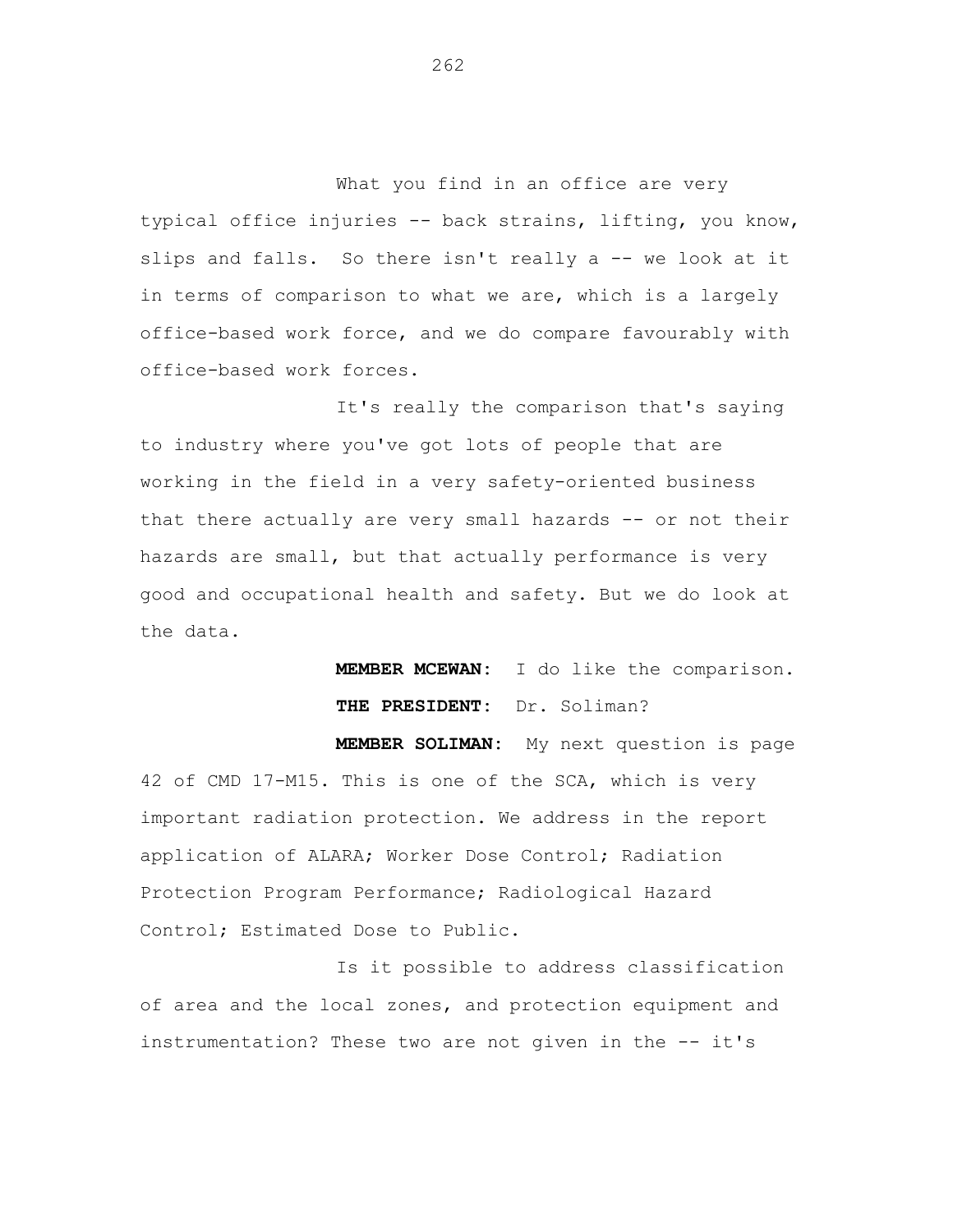highlighted on the document guide, but it is not given in the report. The first one, classification of areas and local zones, and the second one is protection equipment and instrumentation.

So maybe the station can help with that.

**MR. FRAPPIER:** So just to make sure I understand the question. You're saying so these, what's listed there, is what we call our -- it's the area below the SCA, if you like?

#### **MEMBER SOLIMAN:** Yeah, yes.

MR. FRAPPIER: It is intended to review the complete program.

#### **MEMBER SOLIMAN:** Yes.

 **MR. FRAPPIER:** If I understand what you're saying is the classification of areas and the actual use of equipment, where would that fit into there or is it something that we've not included in our program?

Perhaps I can ask Caroline Purvis to talk about first from a regulator's perspective how we look at those things. Then industry may want to add as to how it's in their program, because their program might be organized differently than what we're doing here.

**MS PURVIS:** Caroline Purvis, the Director of the Radiation Protection Division, for the record.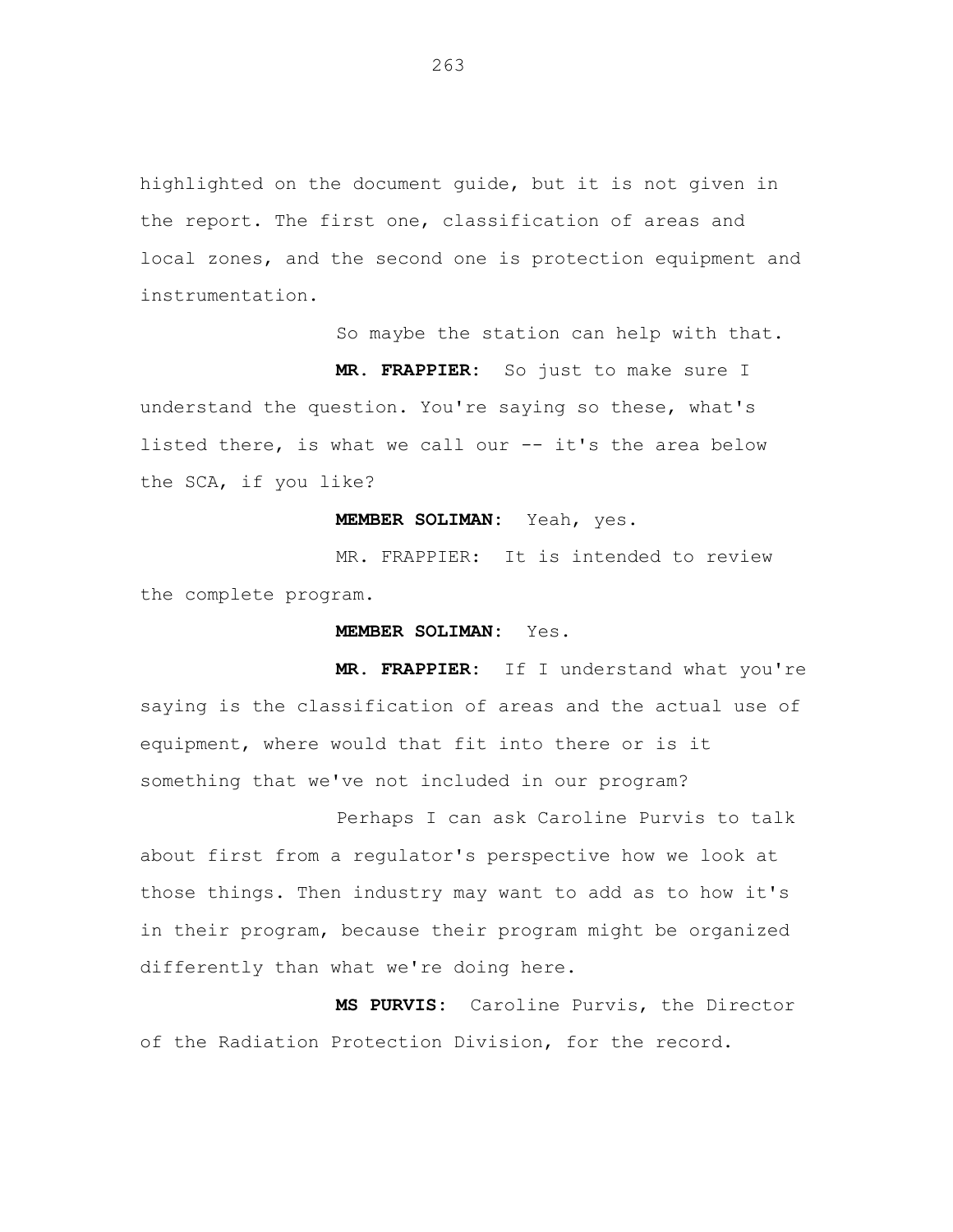The specific area of radiological hazard control contains the elements that you've just mentioned. So classification of areas in terms of zoning, monitoring of areas for contamination or ambient radiological fields. The use of instrumentation and the expectations associated with calibration of instruments, et cetera, is all captured in that specific area.

Our compliance program will look at those elements that I've just described by both site staff and through focused inspections with special staff at each of the locations on a baseline frequency.

**MEMBER SOLIMAN:** The industry, maybe you would like to add to that?

**MR. MANLEY:** Robin Manley, Ontario Power Generation, for the record.

Speaking for OPG, we have a radiation protection program which covers all of these elements, covers qualification and training of staff, management and leadership in radiation protection, it covers performance indicators and, you know, those performance indicators include ensuring that we have sufficient numbers of radiation instruments, we have programs around the quality of those radiation instruments in terms of maintaining them, purchase, supply QA, and the same for protective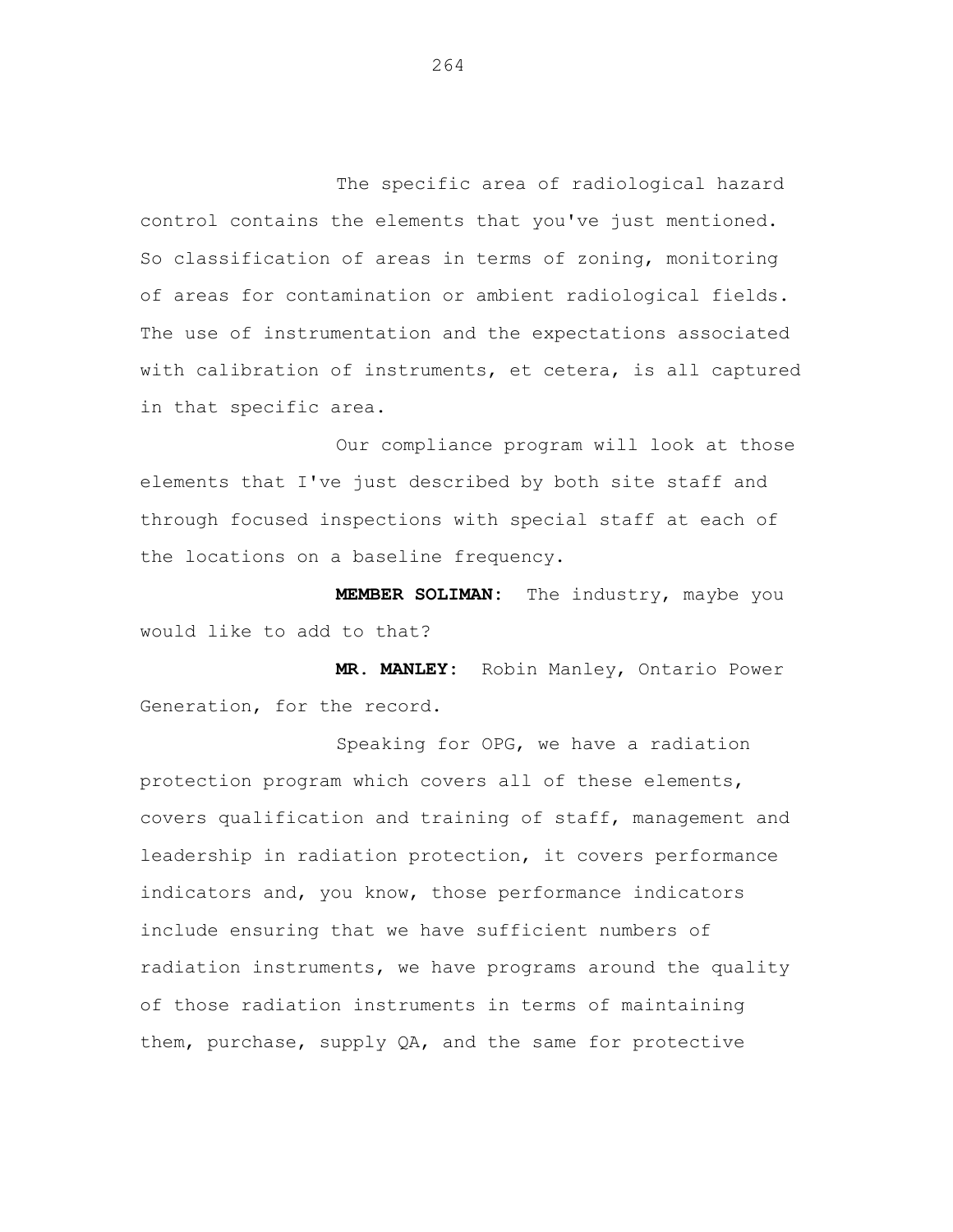equipment.

Then within the plant we have extensive programs on how we ensure that we understand the radiological hazards in the different parts of the plant, on different systems, changing trends over time, ensuring that that information is made available to the workers working in the station, posting of hazards, et cetera.

So the full elements of a good radiation protection program are in place and we've received excellent from international experts and peers on the quality of our RP program.

**MR. SAUNDERS:** Frank Saunders, for the record.

Yes, the programs are essentially the same in that regard. We control the stuff, the data you see here on effective dose of course is the end sum of all that. But, like most of our programs, they contain many elements to make them effective and we measure those at their individual levels and then we sum it all up at the end to get an overall value. But our program is very similar to OPG's, nothing particularly different there.

 **MR. HARE:** Michael Hare, for the record. Our radiation protection performance remains solid. Station practices continue to protect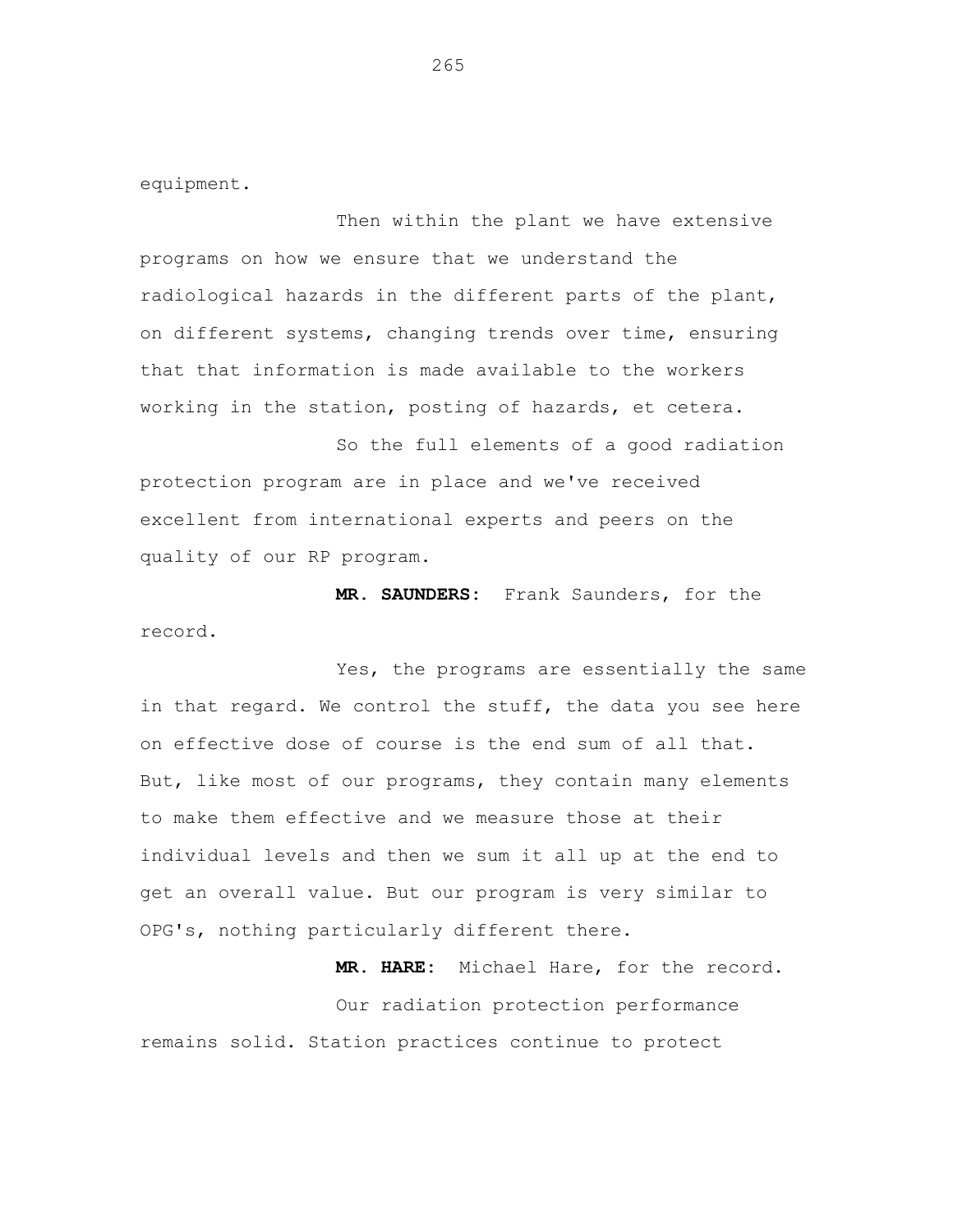workers from significant unplanned exposure, ensure the radiation dose to station staff, as well as the public, is minimized.

One thing we've gone to over the past year is we've put together a radiation protection improvement plan that's helping us close any remaining gaps to excellence. We take advantage of opportunities to benchmark with our industry peers as well as getting information from our colleagues in WANO to make sure that we have the best processes in place and measure them against the rest of our industry.

This has helped to strengthen our RP program and provided learning opportunities for our staff. This plan stays focused on improving proficiency of our workers performing radiation work as well as further improving our contamination control practices, specifically around our outage preparedness and radiation work planning.

 **THE PRESIDENT:** Questions? Go ahead.  **MEMBER MCEWAN:** It's a presentational request. In Appendix E, where you're describing collective doses, it would be helpful to have the same scales. You have person-sieverts and person-millisieverts, and you have the graphs going to different person-sievert/ person-millisievert levels. With some consistency, it would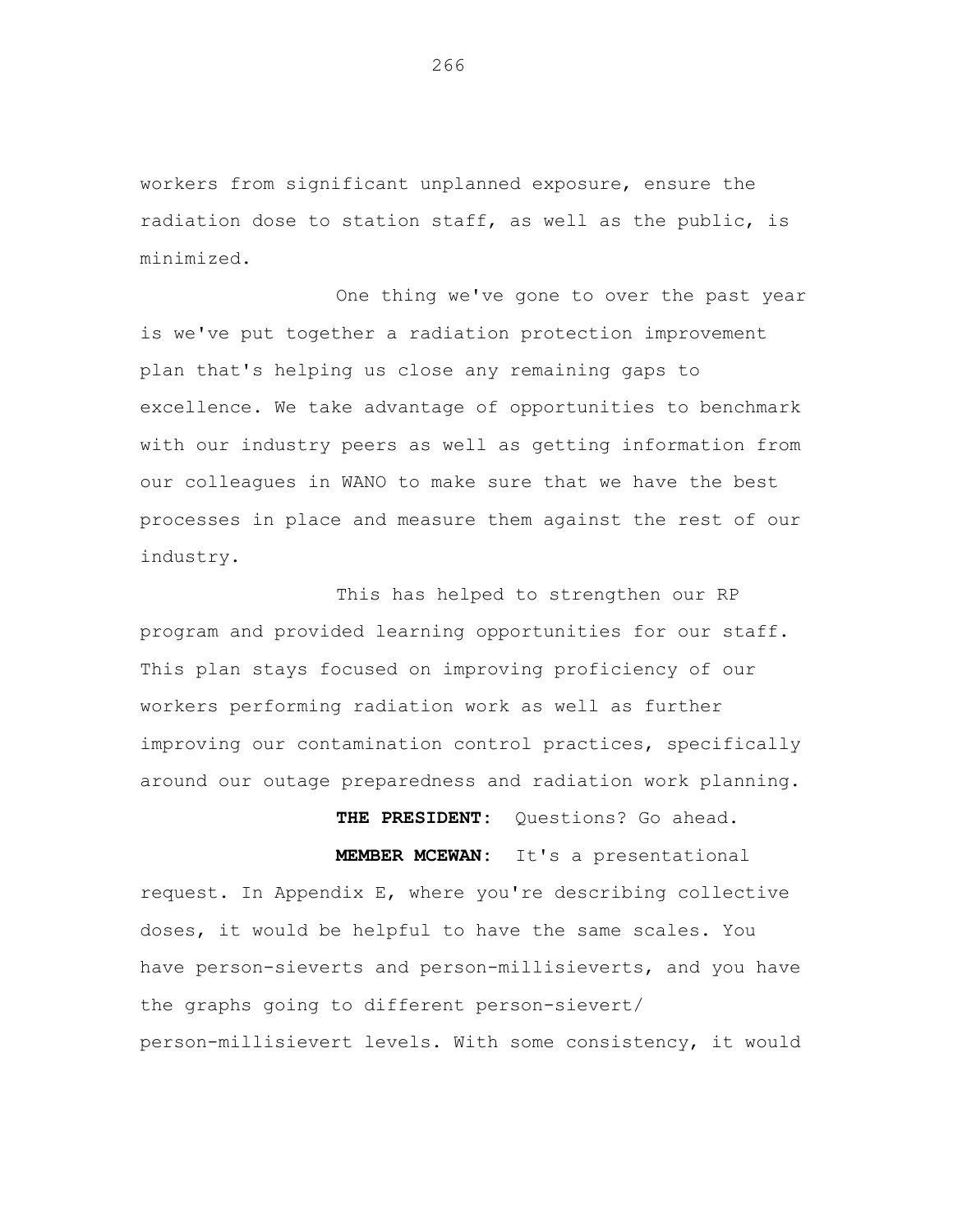just make it a little easier to review.

**MR. FRAPPIER:** Okay, thank you for that. **THE PRESIDENT:** Questions?

 **MEMBER SOLIMAN:** Is there somebody of licence record for Point Lepreau? Somebody said the Commission also noted NB Power's commitment to update its nuclear emergency technical planning basis and expected annual update on the progress of this project to be provided during CNSC Staff's presentation of the annual ROR.

So can we be updated on that project?

 **MR. FRAPPIER:** Gerry Frappier, for the

record.

Just before I hand it over to New Brunswick Power, at the hearings that were just held we talked about that area and we said that we would provide an update. From our perspective, Staff's perspective, that'll show up in next year's ROR, if you like, so we'll certainly have something there.

But I think given that New Brunswick Power is here, I'm sure they're probably able to talk to it today.

 **MR. NOUWENS:** Jason Nouwens, for the record.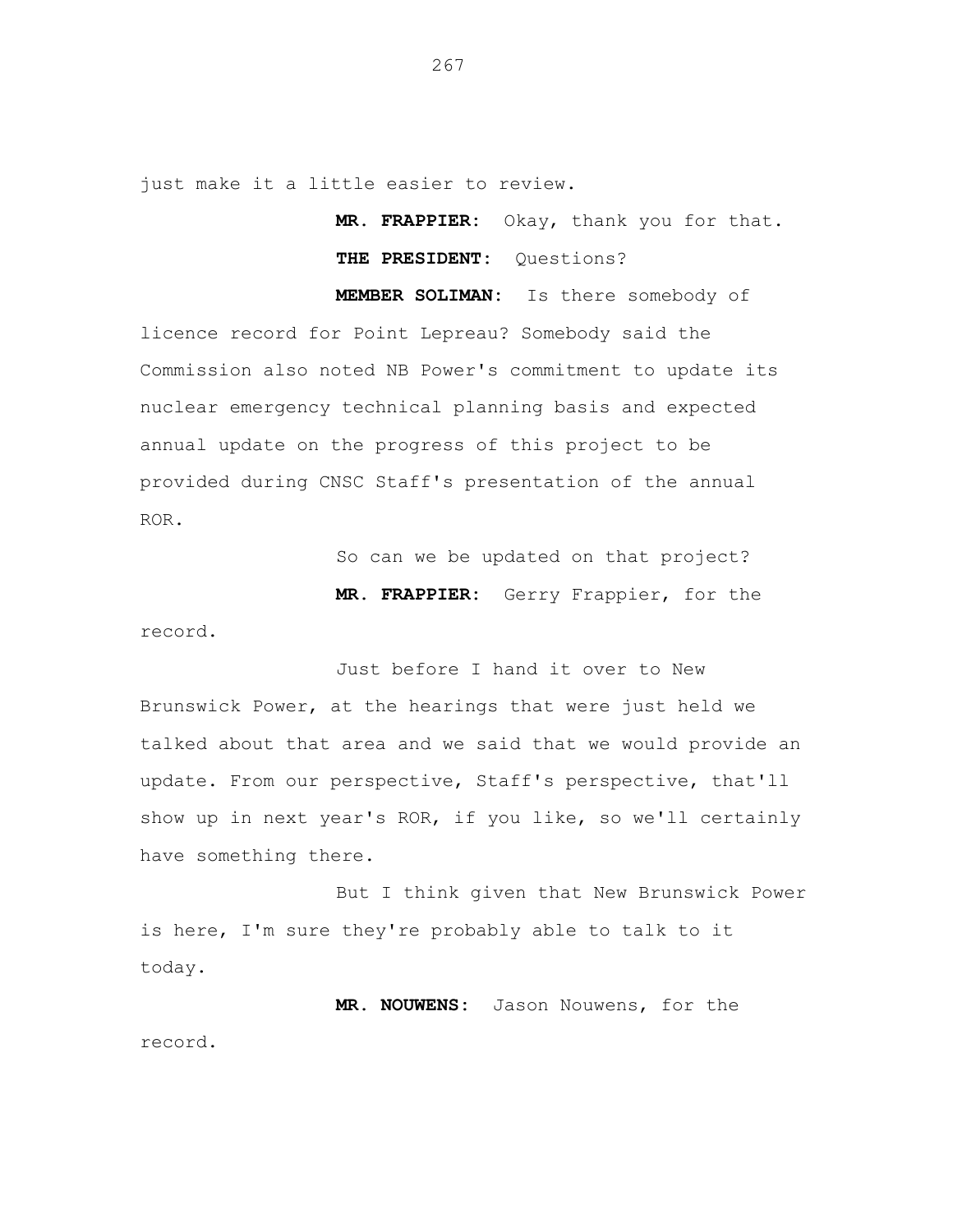There were two key aspects from our Day 2 hearing that provided the wording that you read. One of them was to make our current technical planning basis available to the public, which we committed to do by the end of August and we are on track for that. The second one was to provide an update on the update to our technical planning basis.

So the update, our technical planning basis, is going under review through a third-party company. They've provided a draft document to us, we're currently reviewing that. It'll take many months for us to go through that document and look for the potential improvement opportunities to our currently planning basis, but that process is underway and we'd be pleased to give an update at a future date.

 **THE PRESIDENT:** Okay. I think we'll allow you quick final words and, to Staff, quick final words. Who wants to start?

 **MR. FRAPPIER:** Gerry Frappier, for the record.

I don't think we usually get final words, but  $--$ 

--- Laughter / Rires

**MR. FRAPPIER:** Thank you for the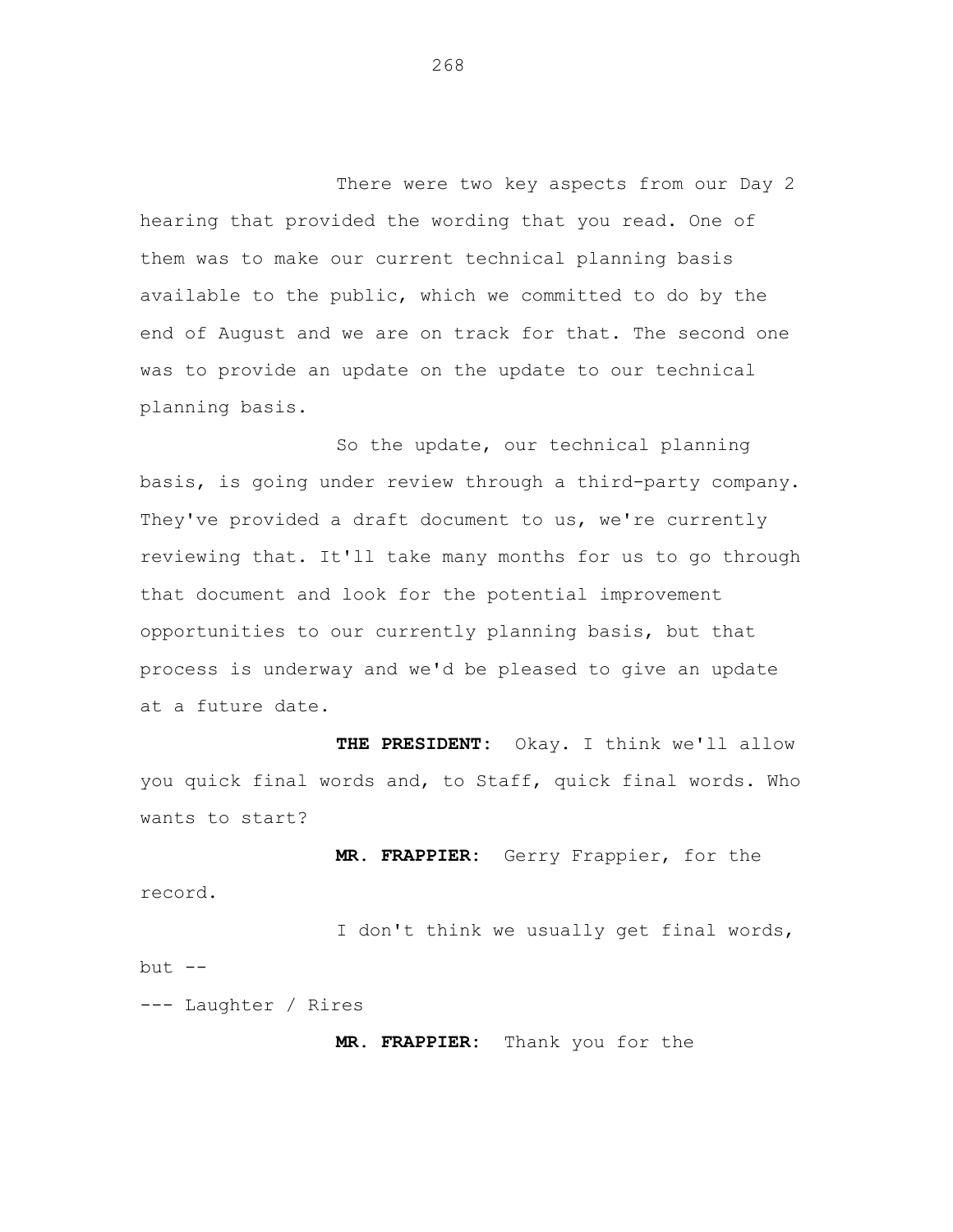opportunity, because it is a lot of work. As we mentioned, there's about 30 per cent of the effort of the CNSC is going into ensuring the compliance and licensing of nuclear power plants. There is a lot of work that goes on to provide the information, and we do our best in this annual report to summarize the efforts that we've been doing.

So we appreciate the opportunity to let the public know this is what their regulator is doing for them. Thank you.

## **THE PRESIDENT:** Point Lepreau?

 **MR. HARE:** Michael Hare, for the record.

I just wanted to thank the Commission for allowing us to come, giving us the opportunity to explain within the body of the documents our continuous improvement path. We are trying to ensure that we have a culture of prevention at Lepreau. We've seen it with improved human performance and equipment reliability both with our human performance record as well as the performance of the station.

It's a great opportunity to come and to have people ask questions of us to make sure that we're not missing anything as a corporation, but also to explain what's going on, use our industry experts, our industry peers to help us and have this collaborative arrangement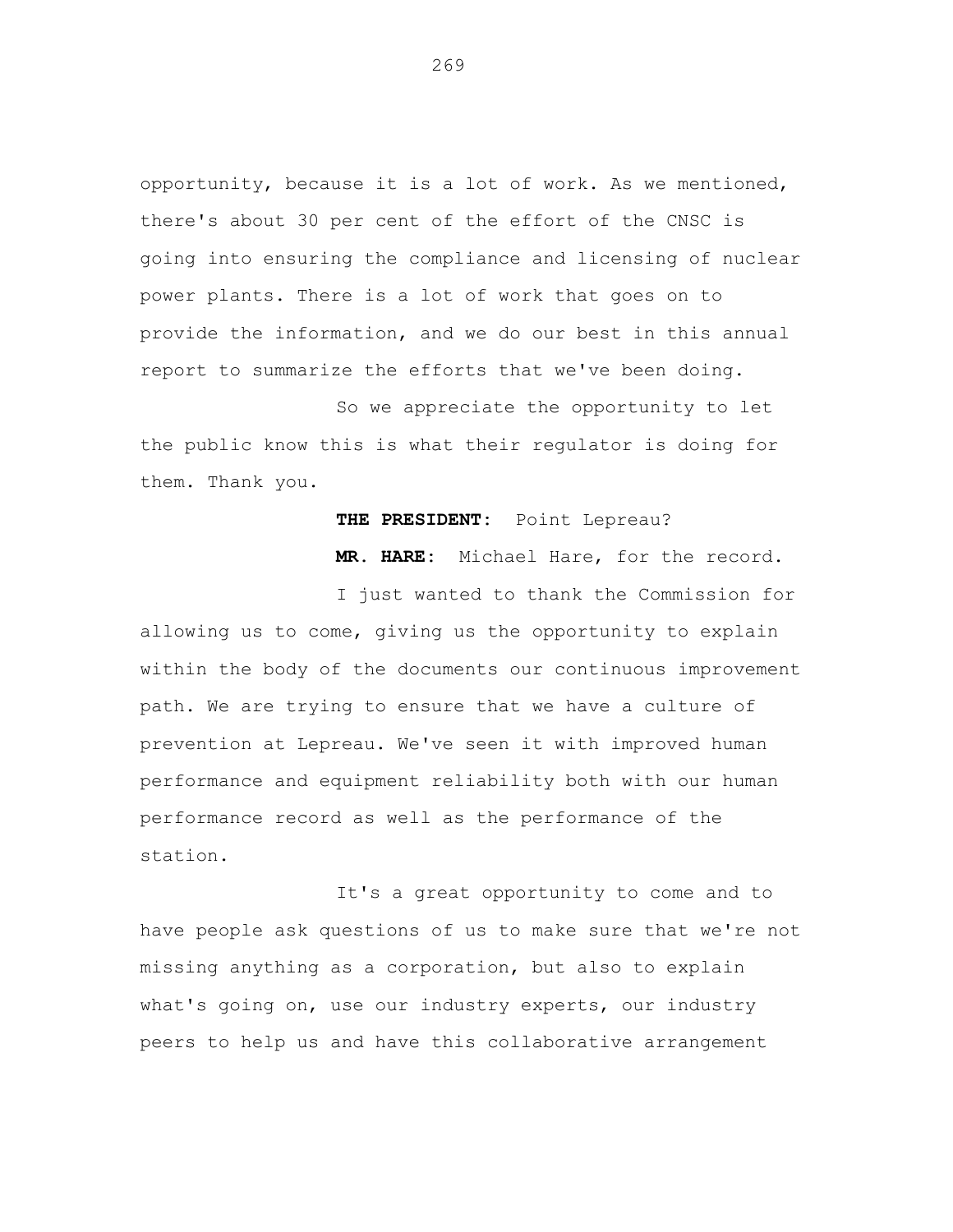and meeting to make sure that we are meeting all of the commitments that we plan to as a nuclear power plant in Canada.

Thank you.

 **THE PRESIDENT:** Thank you. OPG?  **MR. LOCKWOOD:** Randy Lockwood, for the record.

On behalf of the entire team here today from OPG, I also thank you for the opportunity to participate in this meeting and for our various team members to provide some insight and clarification and answer your questions. Clearly, it was a learning experience for all of us.

I started the morning with my initial comments where I made reference to that I had come to really appreciate the Canadian regulatory framework, having worked overseas for many many years in the industry. Again, that's reemphasized to me again today the openness, the allowance of the public to provide input.

So on behalf of the entire team thank you very much.

 **THE PRESIDENT:** Thank you. Bruce Power?  **MR. SAUNDERS:** Nothing much to say other than just to I guess remind everybody that with our licence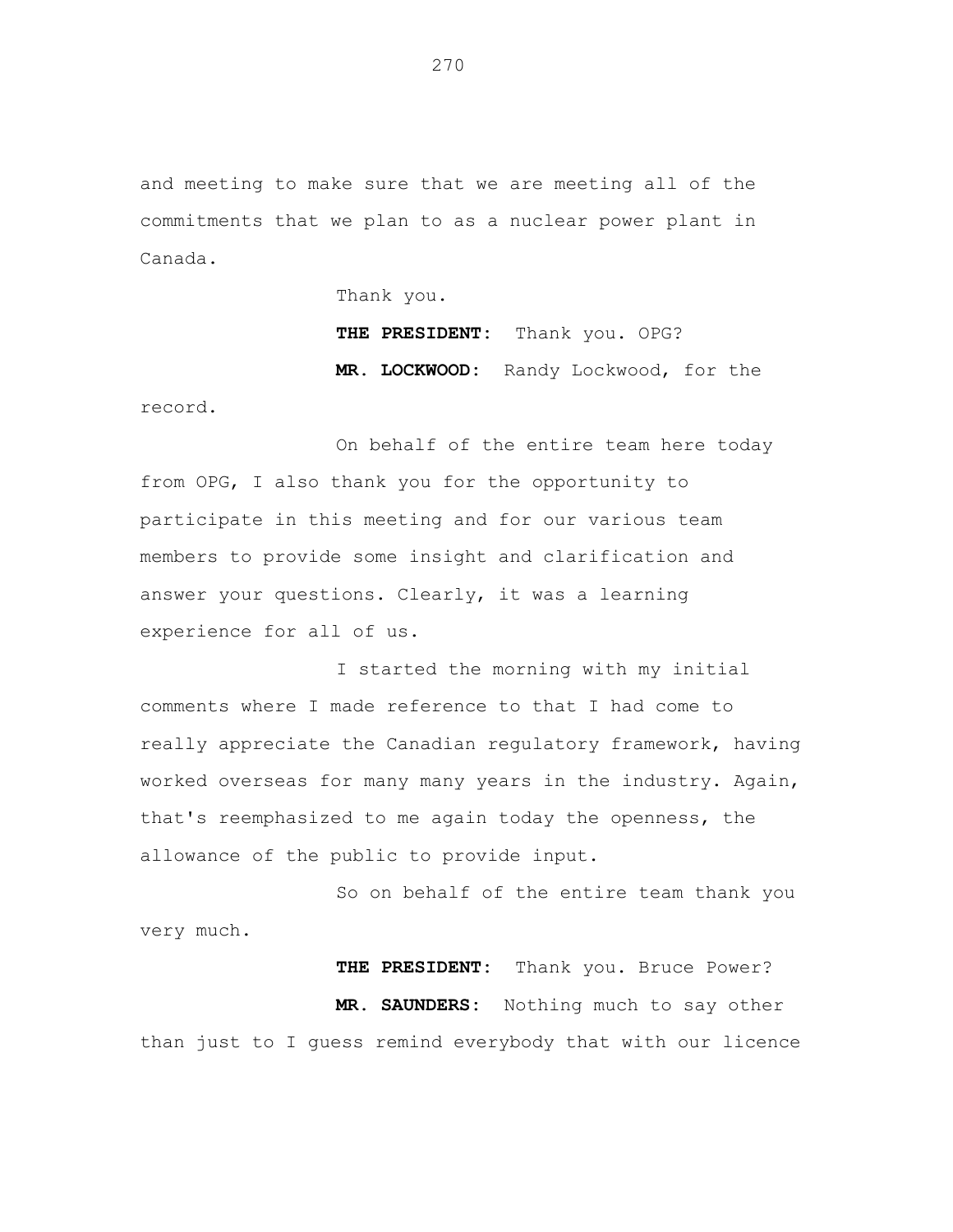renewal coming up next year. That application is on our website along with the environmental risk assessment and many other documents, accumulating a couple thousand pages I think by the time we're done. So it's all there for public viewing and available for anybody who wants to look at it.

 **THE PRESIDENT:** Thank you. Thank you very much.

We will break and come back at 4:50. Thank you very much.

--- Upon recessing at 4:36 p.m. / Suspension à 16 h 36

--- Upon resuming at 4:55 p.m. / Reprise à 16 h 55

**THE PRESIDENT:** We lost a lot of the audience here. I don't know why, this is just an interesting topic.

The next item on the agenda us follow-up on the enormous letter discussed at August 2016 Commission meeting. This is outlined at CMD 17-M37, 17-M37.A and 17-M37.1.

I understand that CNSC Staff will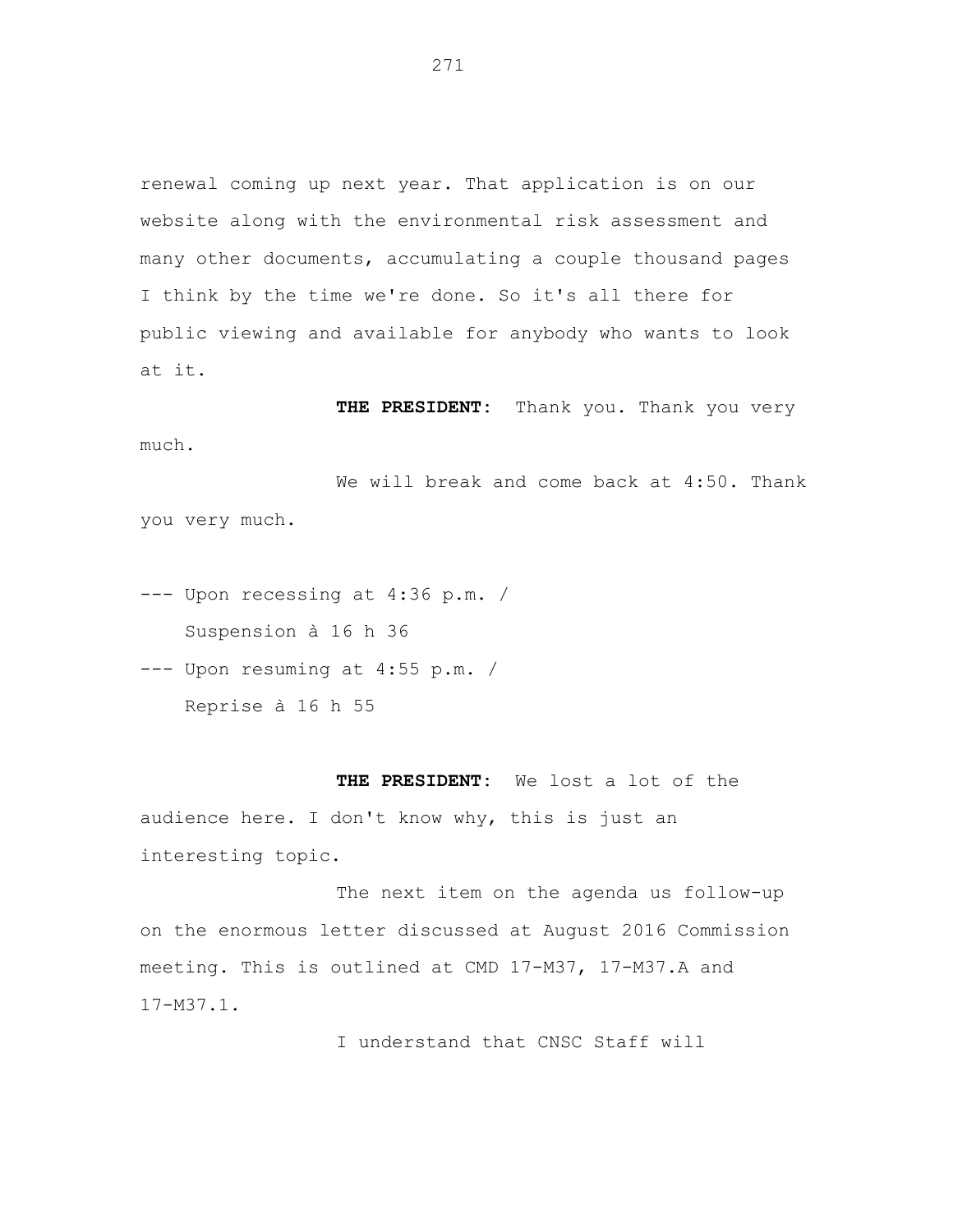introduce an expert that you have contacted with. I understand, Mr. Jammal, you have the floor.

**CMD 17-M37/17-M37.A** 

**Presentation by CNSC staff** 

**MR. JAMMAL:** Ramzi Jammal, for the record. Before I start, sir, usually you ask if the technology is working. So the expert, Dr. Fleming, is online.

**THE PRESIDENT:** Dr. Fleming, can you hear us?

> **MR. FLEMING:** Yes, I can. Thank you. **THE PRESIDENT:** Okay, thank you.

 **MR. JAMMAL:** Bon après-midi, Monsieur le

Président et membres de la commission. Pour l'enregistrement, mon nom est Ramzi Jammal. Je suis le premier vice-président et chef de la réglementation des opérations à la Commission canadienne de sûreté nucléaire. Je suis aussi le champion de la culture de sûreté.

As the safety culture champion, I would like to state the fact that the culture for safety is embedded in law in the *Nuclear Safety & Control Act*. Our inspectors and designated officers are empowered to stop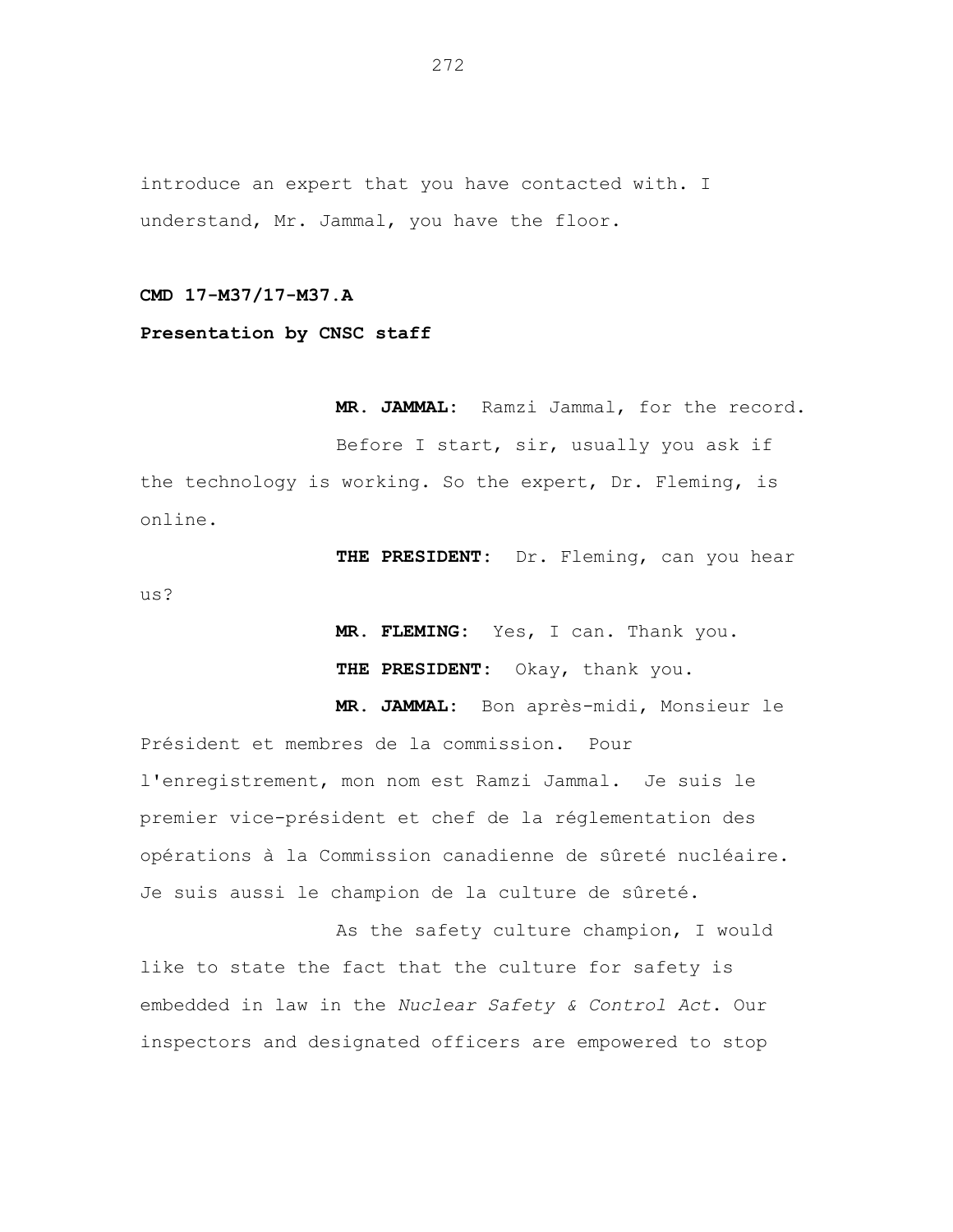any operation or make an order to any person with respect to any safety issues. They do perform these duties accordingly, and no safety issue is left unaddressed by our staff.

The CNSC has the most competent world-recognized experts. We do not hesitate nor are we afraid of continuous improvement. As a matter of fact, in response to the anonymous letter, the CNSC has established the position of Chief Science Officer, Mr. Peter Elder took that position in order to ensure the resolution of technical disagreement within CNSC is addressed.

All nuclear safety issues raised by Staff are treated seriously and are expected to be resolved in a timely and effective manner. The CNSC has always fostered an environment for raising concerns where Staff can feel free to raise nuclear safety concerns without fear of retaliation, intimidation, harassment or discrimination.

The CNSC has numerous processes in place for raising and resolving concerns to include the protection and the confidentiality of the individual raising the issues. This is done completely independent from line management. CNSC Staff opinions are valued and they are encouraged to voice concerns, provide suggestions and ask questions. At the CNSC we strive to ensure that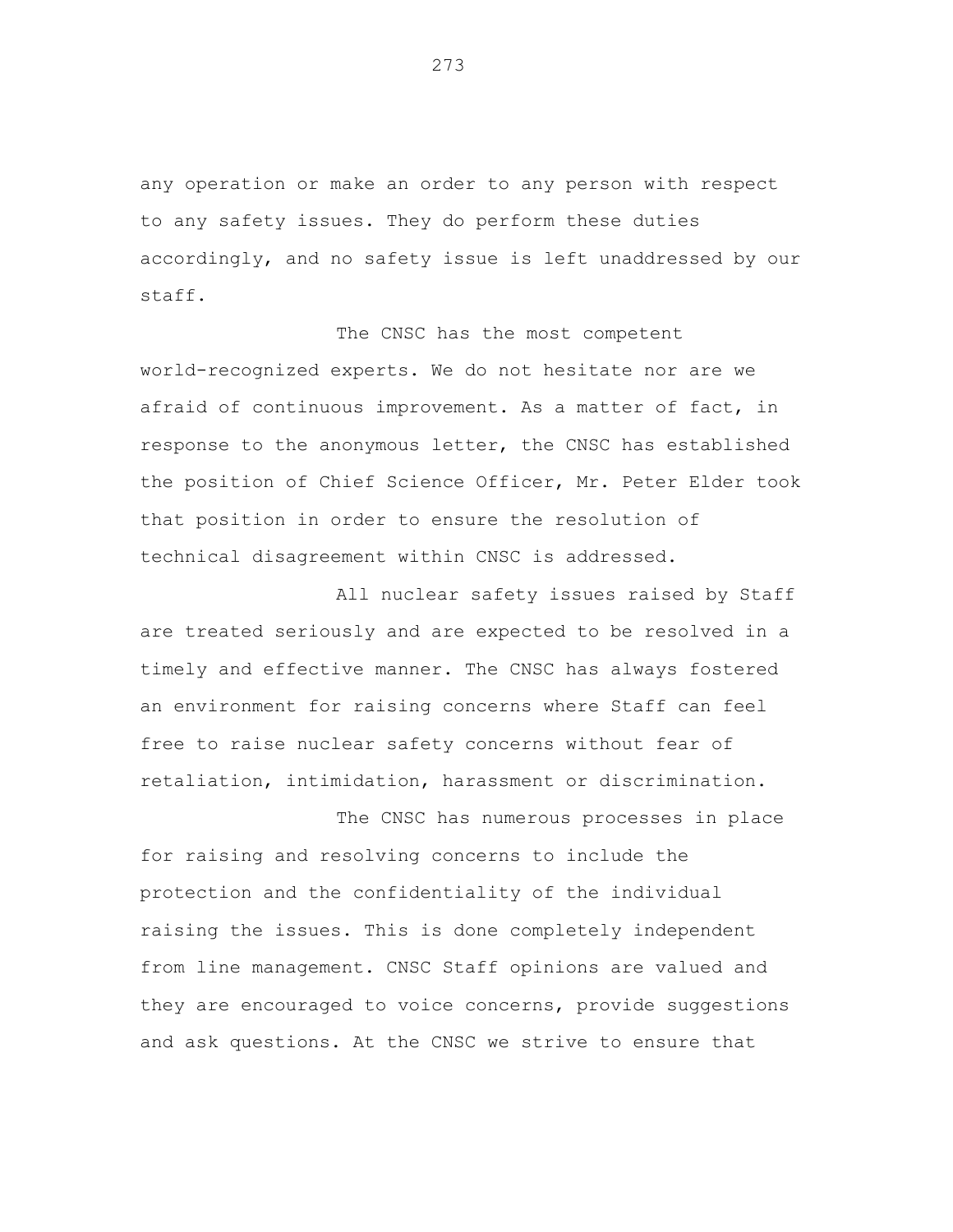differing professional opinions are respected, discussed and resolved in a timely manner and that employees are informed of steps taken in response to their concerns.

The work completed by Staff further strengthens out policies and processes in this area and aims to make further improvements to our safety culture as a regulator. In addition, the work completed by CNSC Staff shows that Canada leads the world in the potential application of whole site probabilistic safety assessments, which will be referred to as PSAs in the presentations, and that the CNSC is consistent with international practices in the way it applies PSAs in its regulatory framework.

Furthermore, the Commission should be made aware that the CNSC is one of the very few regulators in the world to carryout a safety culture assessment of its own.

With this introduction, I will now turn the presentation over to Mr. Raoul Awad and the CNSC team to provide you with the staff presentation as outlined in CMD 17-M37.A.

### Thank you.

**MR. AWAD:** Good afternoon, Mr. President and Members of the Commission. My name is Raoul Awad, I'm the Director General of Directorate of Regulatory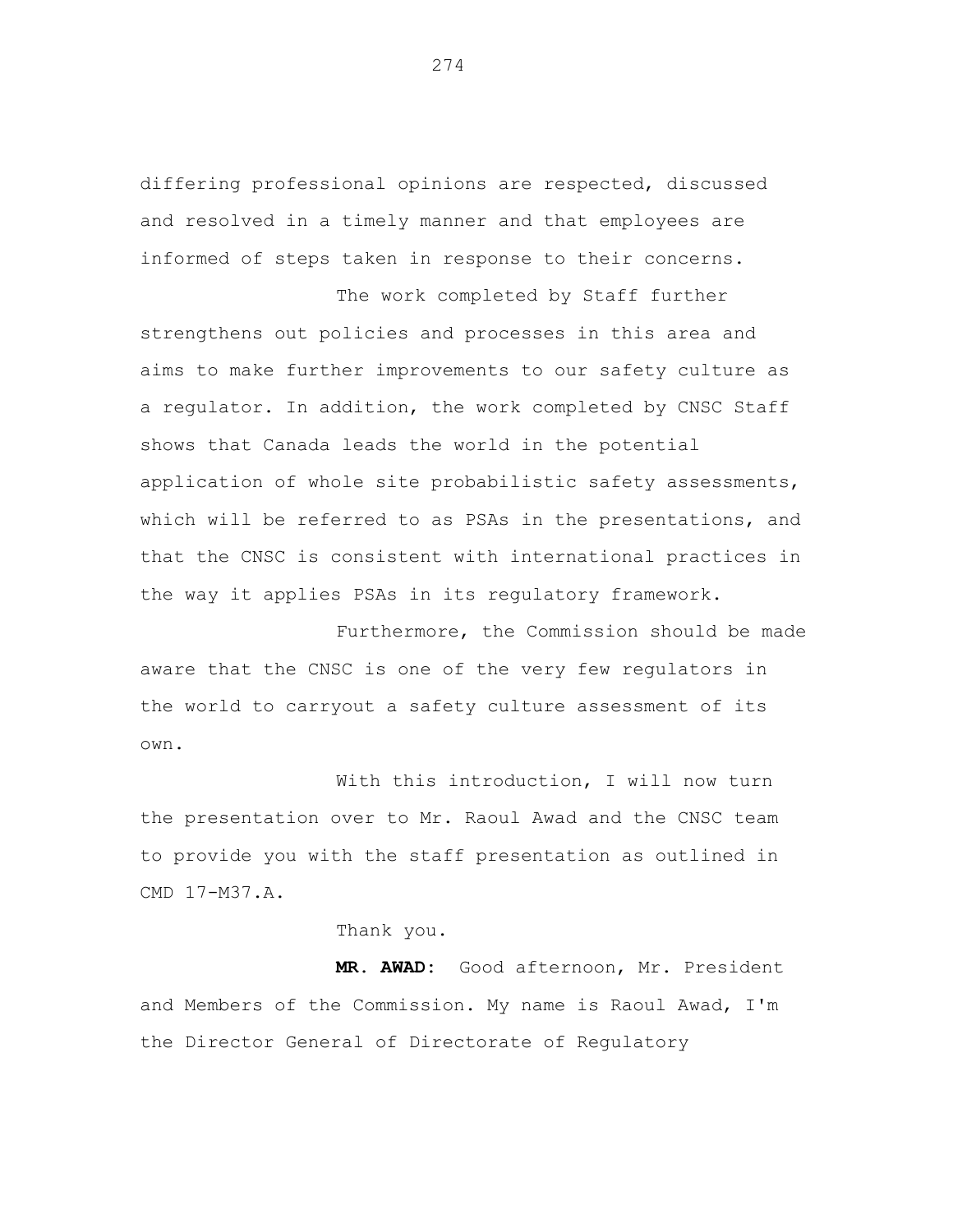Improvement and Major Projects Management. With us today, Mr. Ross Richardson, the Director of Internal Quality Management Division; Ms Yolande Akl, Director of Probabilistic Safety Assessment and Reliability Division; we have Dr. Victor Snell, Adjunct Professor with the Department of Engineering Physics, McMaster University; and online, as you heard, Dr. Mark Fleming, a Canadian National Professor of Safety Culture at Saint Mary's University.

We have also some of our specialists, our staff, supporting us.

The purpose of today's presentation is to update the Commission on the follow-up action completed by CNSC Staff following the August 2016 Commission proceedings on the anonymous letter.

We'll start by presenting the background and the management action plan which was prepared to address the follow-up actions from the commission proceeding on the anonymous letter. Then we'll present the actions completed by CNSC Staff. The actions pertaining to probabilistic safety assessments will be presented by Dr. Snell and Ms Akl, and the action pertaining to raising issue on safety culture will be presented by Mr. Ross Richardson.

As a background, in May 2016 the President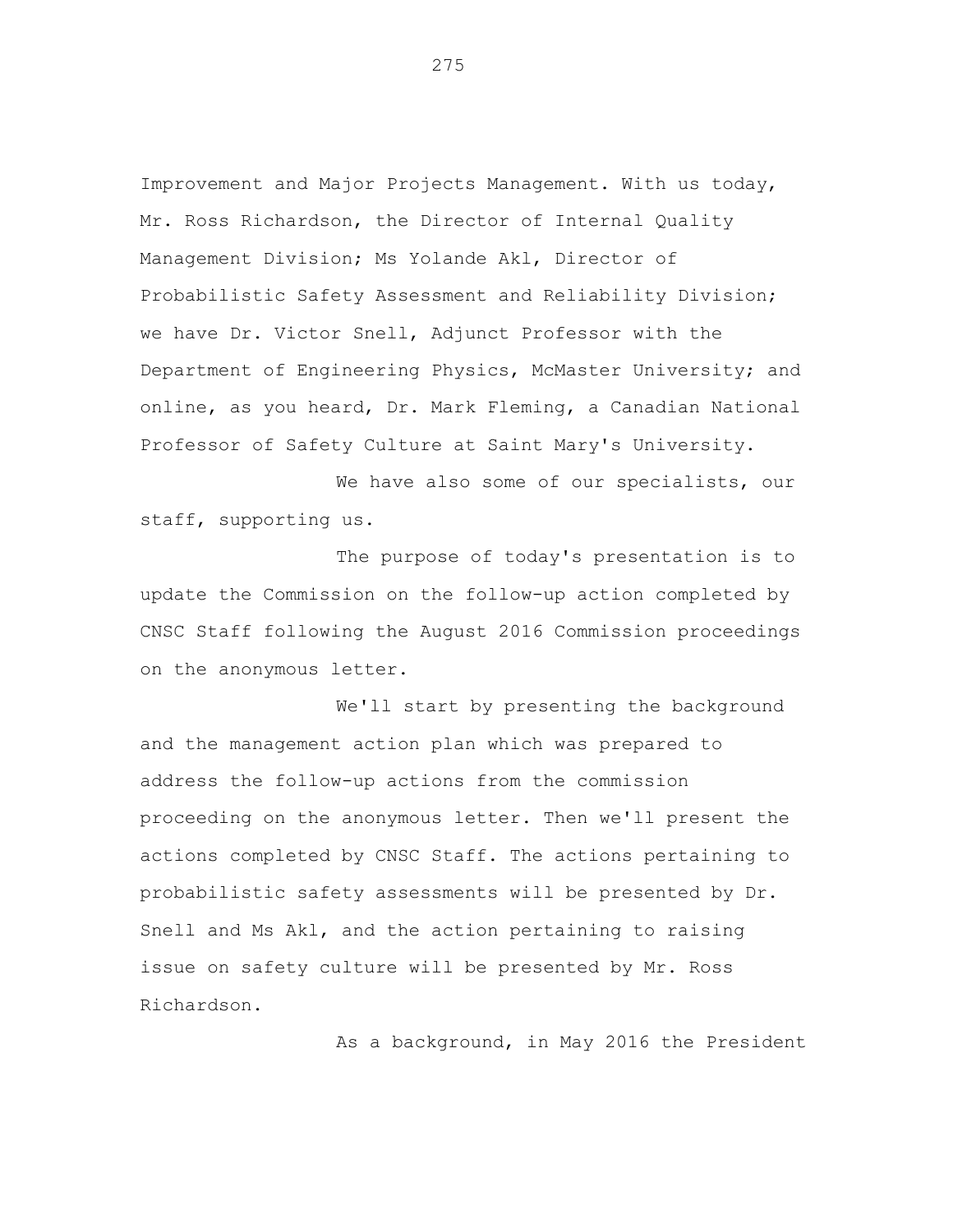of the CNSC received an anonymous letter claiming that the Commission had not received information that was important to the 2015 licensing decision for Darlington and Bruce Power generating stations. The concerns expressed in this letter were largely related to probabilistic safety assessments.

These allegations were taken seriously and an immediate in-depth technical review was undertaken by Mr. Peter Elder who, at the time, was CNSC's Senior Strategic Advisor to the Executive Vice-President and Chief Regulatory Operations Officer with 25 years of technical expertise in nuclear safety and reliability.

The results of the review were presented to the Commission in August 2016 in CMD 16-M56 entitled Technical Review of Probabilistic Safety Issues Raised in an Anonymous Letter.

The review concluded that the latter allegations were unfounded and that there was no impact on safety. However, the review identified opportunities for improvement. The Commission heard evidence in August 2016 and was satisfied that the issue raised in the anonymous letter were not of safety concerns. However, the Commission directed CNSC Staff to complete a number of additional actions as documented in the minutes of the meeting.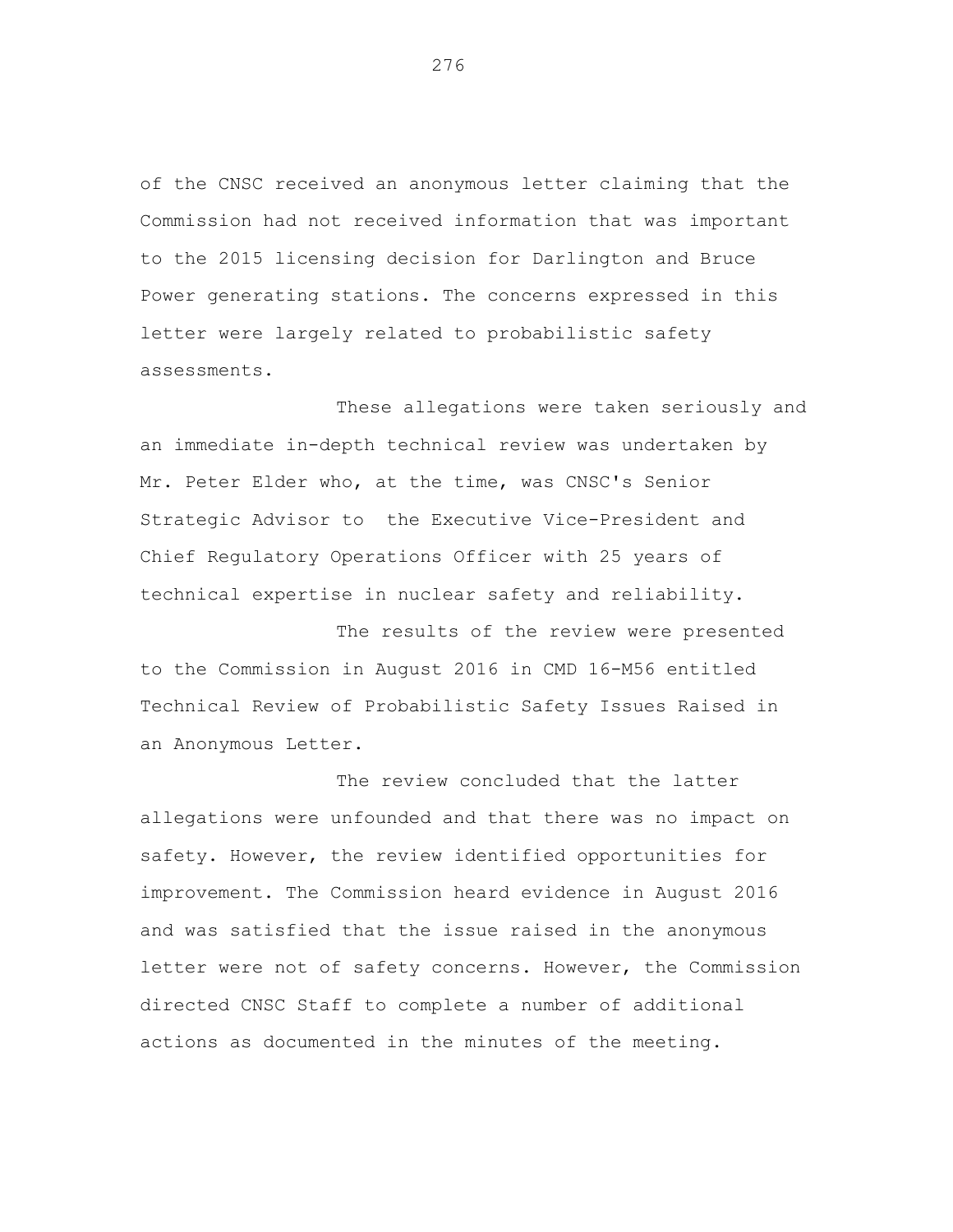To address the follow-up actions from the Commission's proceedings on the anonymous letter, CNSC Staff prepared a management action plan to track the completion of the work. CNSC Staff consolidated these actions into two categories; actions pertaining to PSAs, and actions pertaining to raising issues in safety culture. We'll speak to the details of each action in the subsequent slides.

The action pertaining to PSAs include the relevant actions arising from the direction received from the Commission, the recommendations from Dr. Victor Snell, and the recommendations from Mr. Peter Elder.

Now I'll turn the presentation over to Ms Yolande Akl.

**MS AKL:** Thank you, Mr. Awad. Mr. President, Commission Members, good afternoon. For the record, my name is Yolande Akl, I am the Director of the Probabilistic Safety Assessment and Reliability Division. I will be discussing the actions pertaining to PSAs.

During the Commission's proceedings of August 2016 the Commission directed CNSC Staff to engage third-party experts in providing information regarding PSA international best practices, whole site PSAs, and where PSAs fall within the regulatory framework.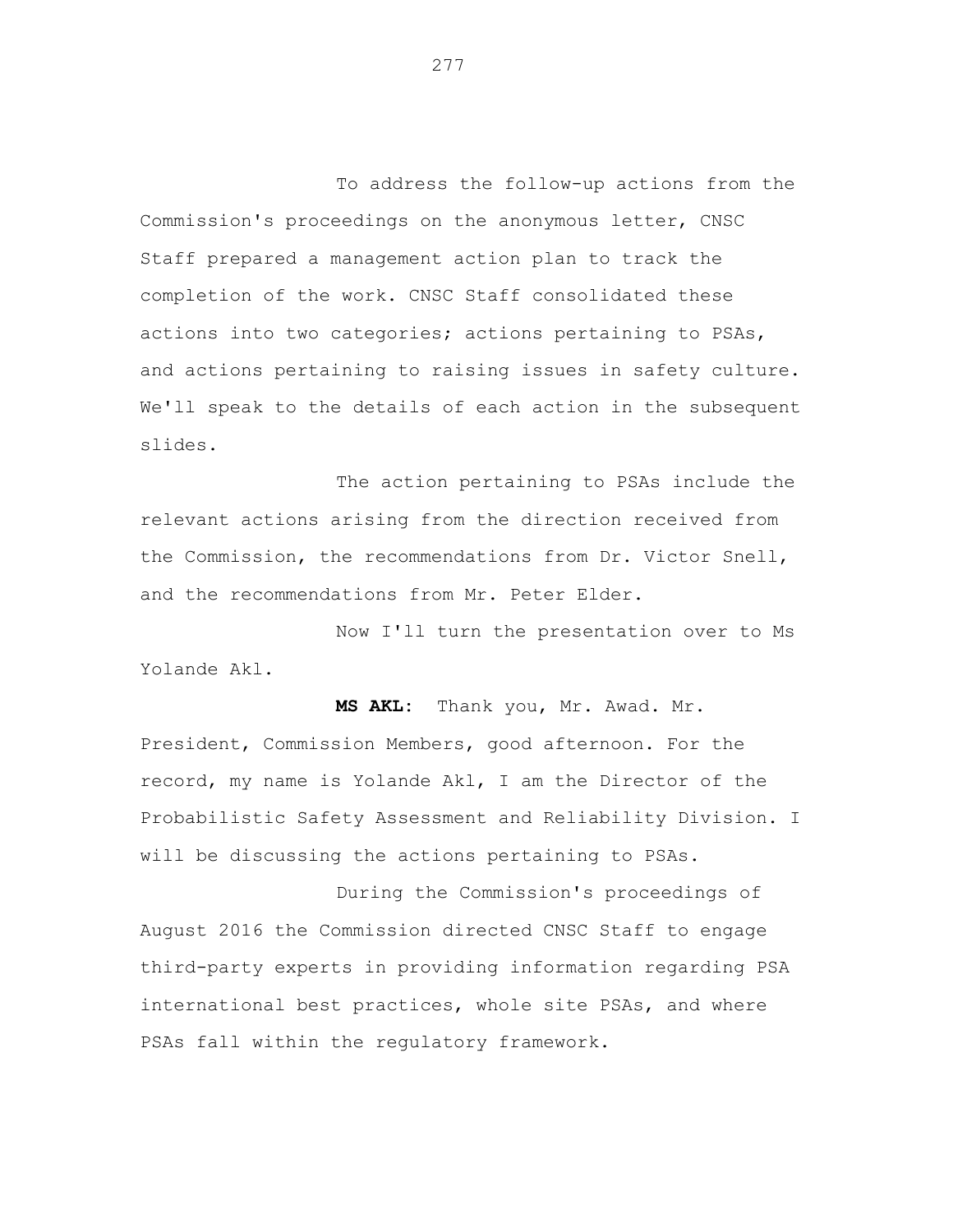To respond to this request, CNSC Staff hired a third-party expert, Dr. Victor Snell. Dr. Snell's report, Probabilistic Safety Assessment and Regulatory Framework, and the disposition to Dr. Snell's recommendations are included as part of CMD 17-M37.

Dr. Snell has 43 years experience in nuclear safety. He's currently the owner of VGS Solutions specializing in nuclear safety, education and licensing. Formerly Director of Safety and Licensing at AECL CANDU: he managed the industry side of the pre-project regulatory reviews of SES-10, a small heating reactor; CANDU 3; CANDU 9; the advanced CANDU reactor; and, the enhanced CANDU 6 reactor.

He was Program Director of University Network of Excellence in Nuclear Engineering, UNENE, and has 80 publications on reactor safety and licensing.

I will now turn the presentation over to Dr. Snell to present his report. Following his presentation, I will be presenting CNSC Staff's disposition of Dr. Snell's recommendations and the actions completed pertaining to the probabilistic safety assessment.

**DR. SNELL:** Thank you, Ms Akl. For the records, I'm Victor Snell. I'll be giving a presentation which was requested by CNSC Staff on the safety and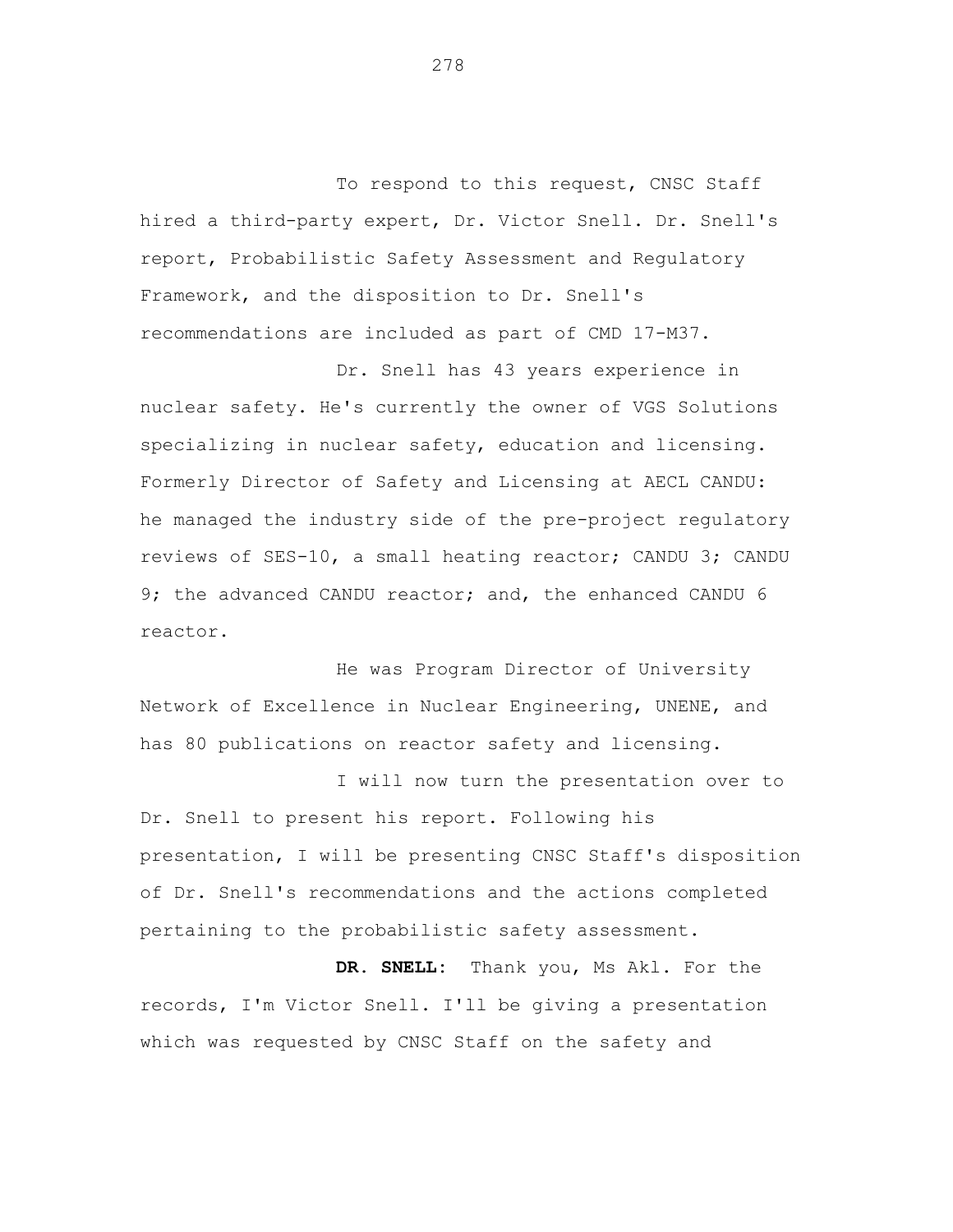regulatory framework of PSA. I do take a rather broad picture, so if some of you know all of this in advance I apologize for that, but it seemed useful to have it all in one place.

So the particular contract was let to me by the CNSC called the Role of Probabilistic Safety Assessment, PSA, in the safety analysis area and in the regulatory framework. That's the words from the minutes of the CNSC meeting. There's two components which I will deal with separately; one is to document the regulatory role of the PSA. I also note the CNSC Staff has done that from a very particular Canadian point of view. Then document and provide an independent discussion of the role of a whole site PSA. So I will do those separately.

The process I followed was to look at selective current national and international regulatory practices in both deterministic safety analysis, which I'll abbreviate as DSA, and PSA. I use my own experience analysing information to draw conclusions and recommendations. I would point out that the report was written for a public audience, so I have not used protected material, and all my references are available to anybody who wishes to pursue them. I had been working independently of both CNSC Staff and the industry, which means that any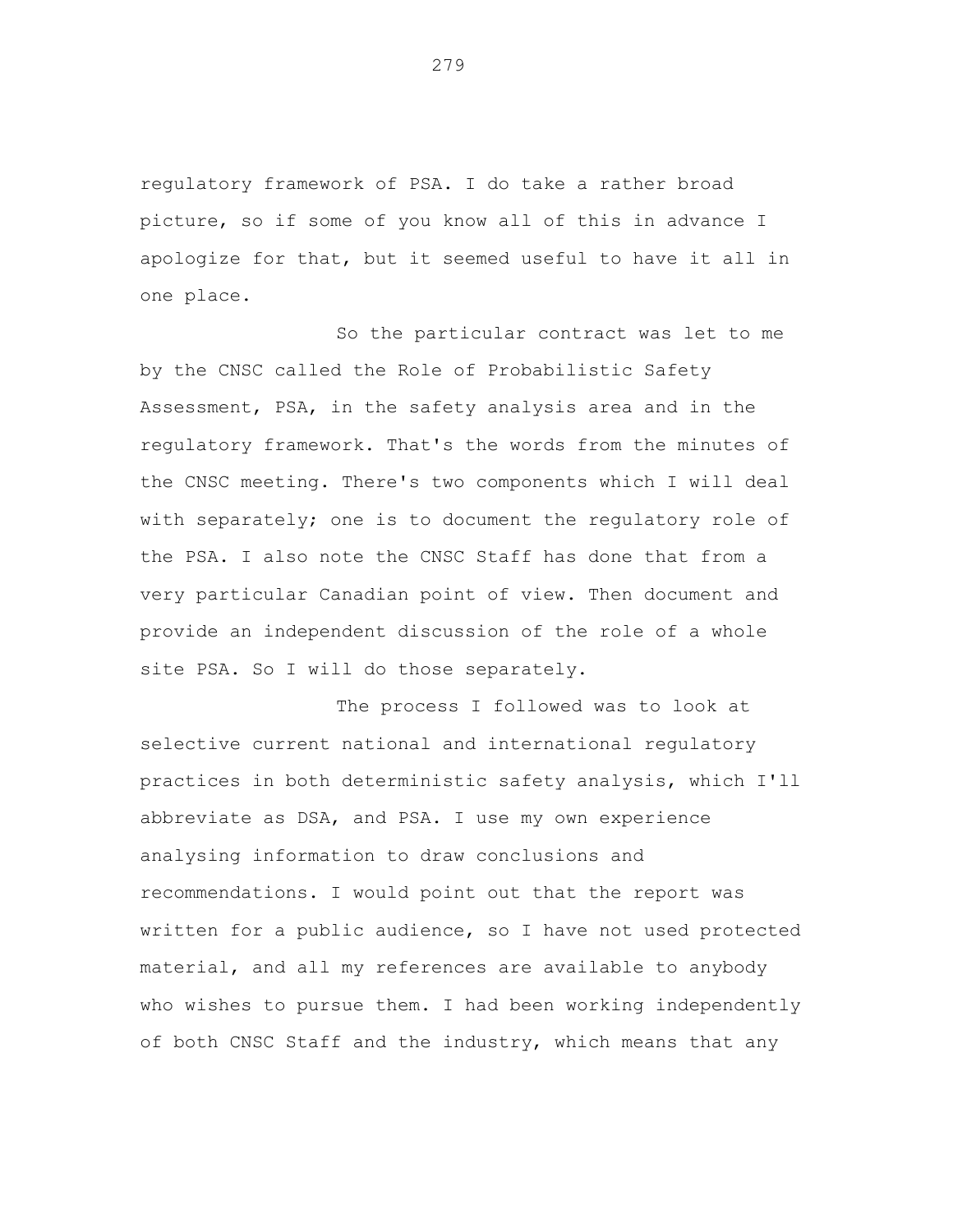mistakes are completely my own.

I want to start off with a bit of a disclaimer or warning that people often equate safety analysis to safety. They are not the same, whether it's PSA or deterministic safety analysis. Nuclear plant safety depends on many factors, and I'll not read them all to you, but things such as the fundamental design characteristics, operating competence, safety culture, design authority, and many other aspects which to some extent are captured in the CNSC's safety controlled areas.

So in red safety analysis is one, means testing the design and operation of mitigating systems and human actions against postulated accidents. Maybe a somewhat narrower definition than most people think of when they think of safety analysis.

So I'll now cover topic by topic, the first being regulatory role of PSA. We're going to spend a little time on the graph here. It's a little bit design-oriented and we will come to more operations-oriented aspects later on. But if you look down the vertical line, so this is a line from design to operation. One of the fundamental issues in a nuclear power plant when you're designing it and when you operate it is how do you know you've got all the accidents? How do you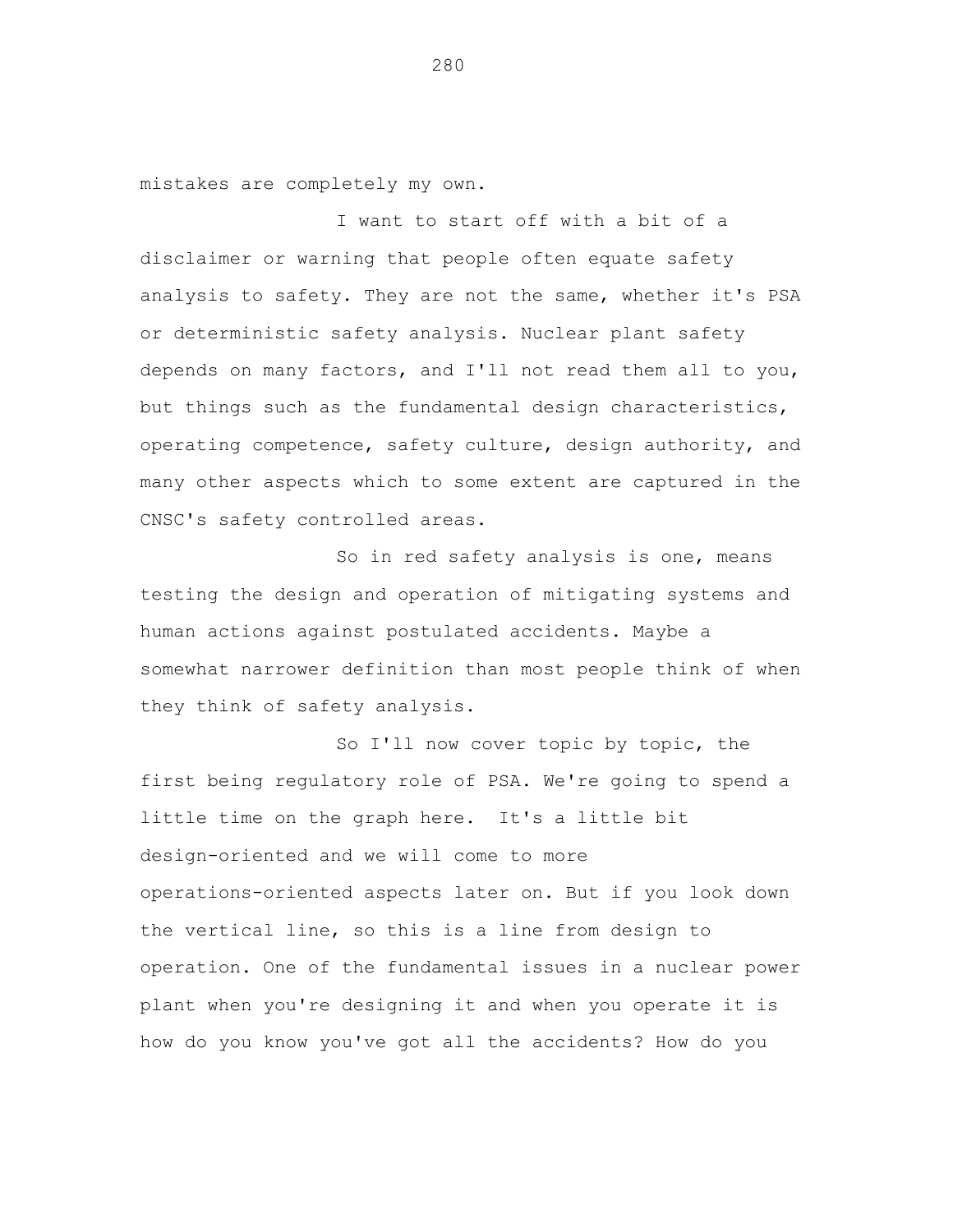know you haven't missed anything?

Historically, this is done by something called deterministic requirements, which came really from a rather limited experience on research reactors, plus people thinking well how could things go wrong, more or less heuristically.

That sequence on my left-hand side, deterministic requirements, event identification, it gave a list of what we now call design-basis accidents. When analyzed deterministically, which I'll cover in a minute, they would confirm that the design of mitigating systems are in fact appropriate. In terms of operations, they would set some parameters such as safety systems, set points, operating limits, various key things for plant operation.

Obviously I'm simplifying pretty drastically here, given the time I have, but that's one line of verifying that the mitigating systems are appropriately designed and operated.

I'll come back later to the history of PSA. But after DSA was in place a number of people realized that it was missing certain aspects of safety and probabilistic approach to safety analysis were developed. This had a different method of identifying potential accidents based on frequency. To some degree these two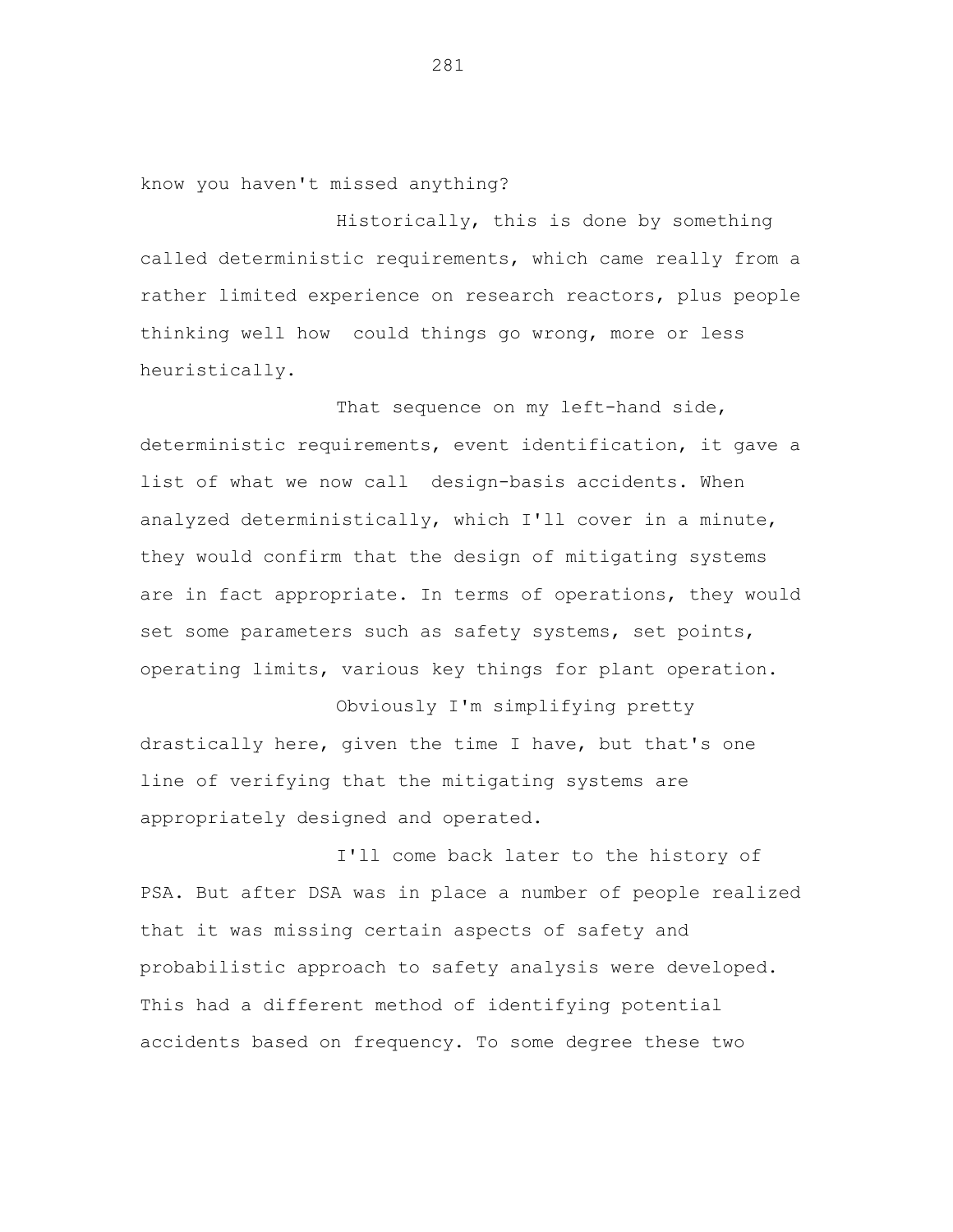boxes overlap, to some degree they are different, and we'll get a different set of accidents categorized by frequency. Those are analyzed probabilistically and

also gave a set of performance requirements on the safety systems, but the difference being that they went beyond the design basis. So they went into severe accidents as well and they could test how well the safety systems would respond to severe accidents.

In operations they'd have a very large impact with a basis for things like emergency operating procedures, severe accident management guides, equipment reliability programs, and many many other things. So that's a one-page picture, a fairly complex topic.

So, in words, I've covered most of this so I won't read it again. Traditional approach was based on experience plus a heuristic review of what could go wrong. Out of that review, one selected a small set of accidents with apparently bounding consequences. We then used pessimistic assumptions to analyze them and used them in the design of mitigating systems, which is why nowadays they're called designed-basis accidents.

The underlying philosophy is that a plant could be shown analytically to withstand a set of apparently bounding stylized accidents using pessimistic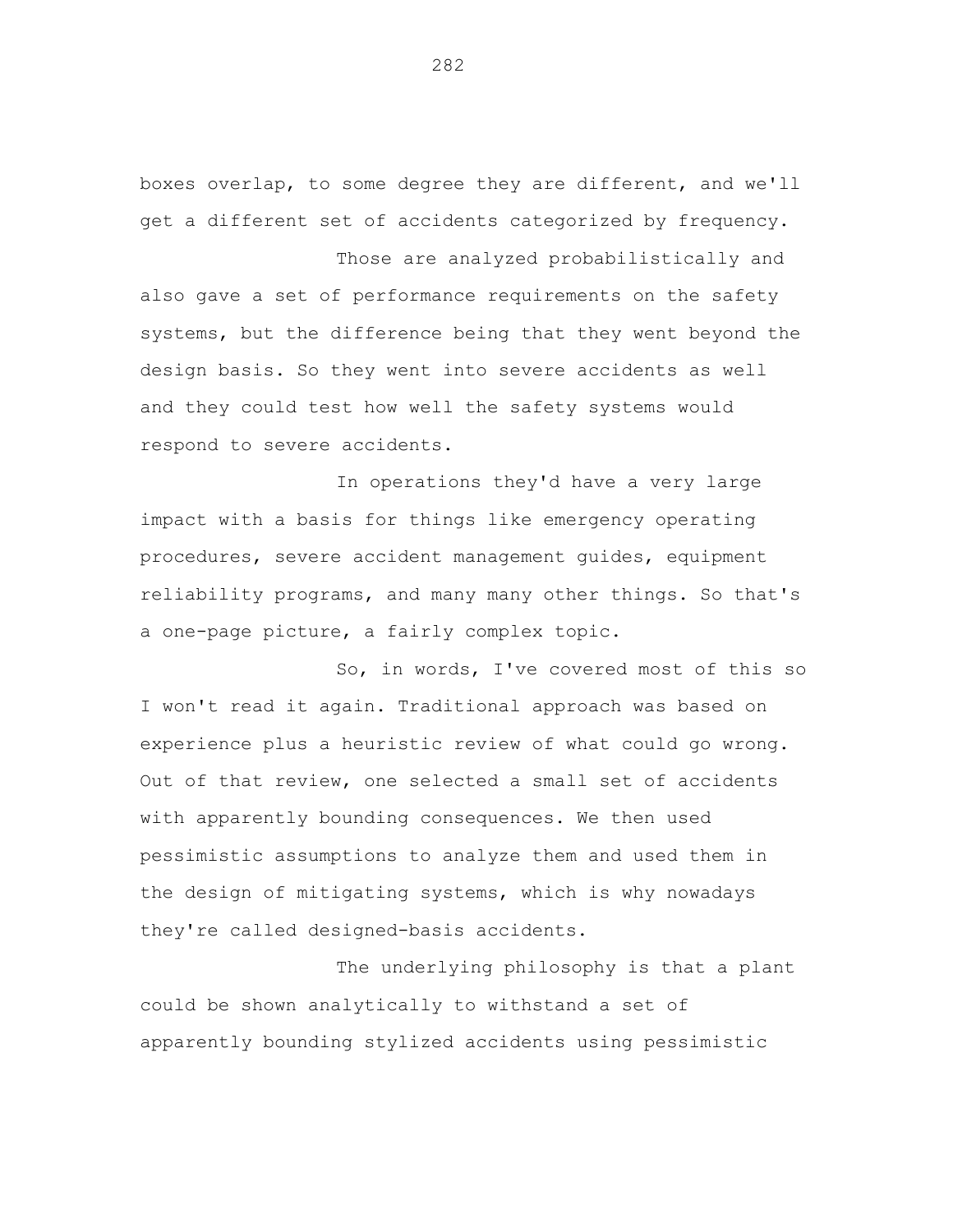assumptions. It could therefore withstand a much larger number of accidents which may actually occur.

PSA comes at it from a different point of view. It answers three questions; what can go wrong, how likely is it to happen and, if it happens, what are the consequences.

The pioneering study applying PSA to reactors was done in the U.S. Sometimes you hear it called the Rasmussen study. The official term was the U.S. reactor safety study.

It was done in 1975 and used two techniques which we still use called fault trees which determine the frequency of initiating event, and event trees determine the failure frequency of mitigating systems and containment.

I'm not going to explain those now. There's an appendix in my report giving rather trivial examples just to explain what they are.

The highlights from the RSS are actually quite interesting. I remember when it came out we were sort of -- we were quite surprised. But the most severe design basis accidents under the deterministic approach were not necessarily the ones that dominated risk.

Everybody -- to that point, it felt that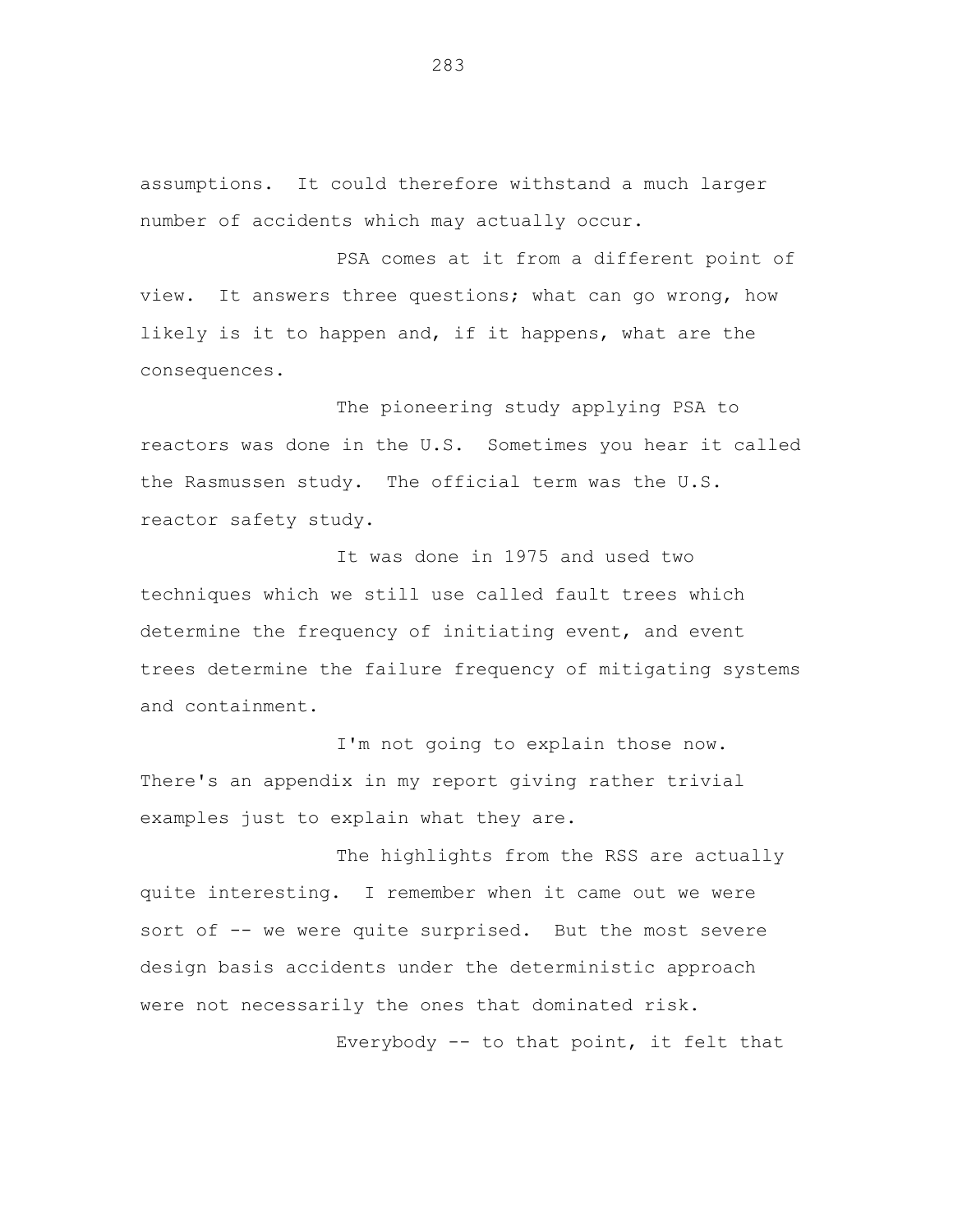large loss of coolant accident was dominated risk but, in fact, the risk was dominated by small loss of coolant.

Some event combinations could lead to and this is a PWR core melt at frequencies comparable to single design basis accidents. Core melt sequences, again, PWRs, were more frequent than previously estimated but had lower consequences. This, in fact, was evidenced later on by 3 Mile Island where human error was a major accident contributor. So a little shift in mindset.

I've summarized on the next two slides of the strengths and weaknesses of each approach.

For design basis accidents, they give on the strength side, the answers are believed to be pessimistic, and real accidents are expected to be less severe. Because of that, you can optimize the effort in safety analysis by choosing bounding accidents rather than all accidents and because of that, again, you can apply it very early on in the design process before all the design details are complete.

On the weakness side, they really aren't useful for risk informed decisions because they don't they barely contain frequency. They do to some extent, but not very much. And then therefore, event selection can be inconsistent.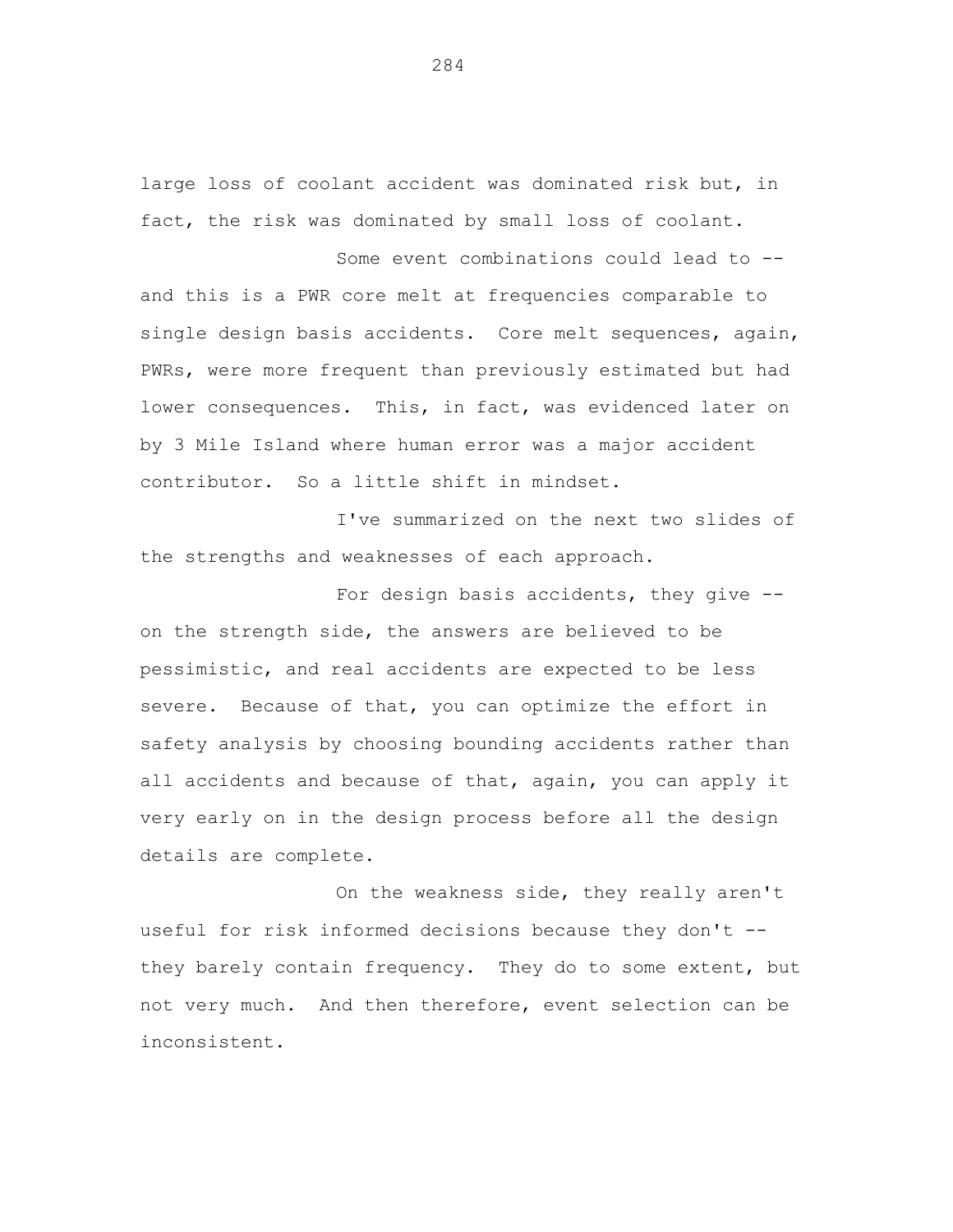One can look at rare events with almost the same scale as one looks at frequent events.

They're not much use for accident management procedures because they give a very pessimistic picture of plant behaviour, whereas what you want for accident management is a realistic picture of plant behaviour so the operator sees what he expects to see.

One has to be careful on what "conservative" means, and it's difficult in that framework, with some exceptions, to identify combined or consequential events.

On the other side PSA, PSA, on its strength side, does combine -- provide, sorry, a measure of comparative risk. It's not risk itself, it's comparative risk, so it allows you to -- a basis for choosing -- making decisions based on risk.

It's very effective, likewise, in early design. It allows you to evaluate the balance between automatic and operator action in a more fundamental way than deterministic analysis, so one can decide based on PSA whether an action should be automated or should be left to an operator.

It has no end point, so it gives you a gateway to be on design basis accidents which, of course,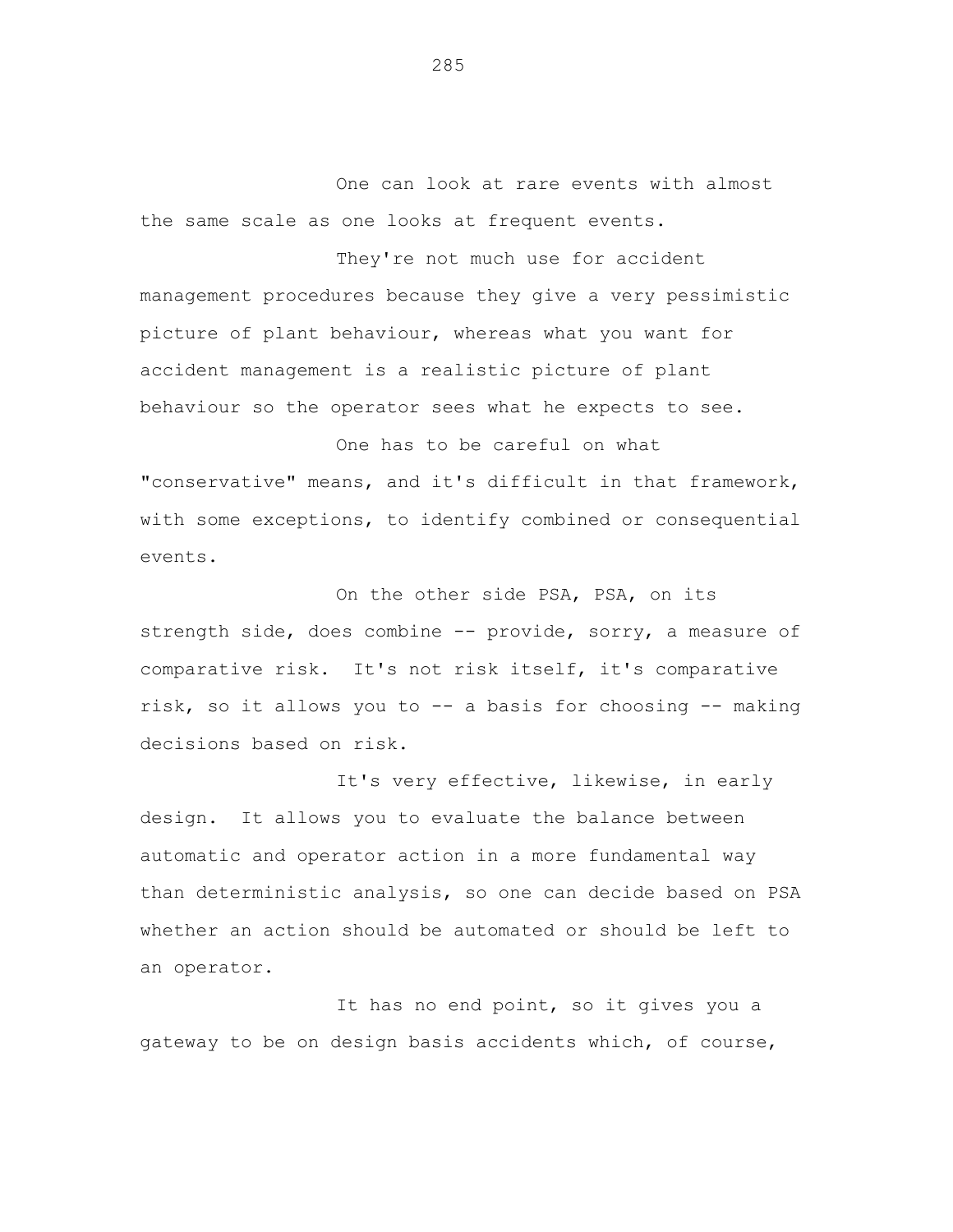have become very prominent in the last couple of decades, including severe accidents.

It can be used as a basis for emergency operating procedures and severe accident management guides. As a basis for doing PSA, the bias is to be realistic where possible, not pessimistic.

Identify something called cliff-edge effects where a small change, for example, in frequency could cause a large change in accident consequences.

On the weakness side, it does not predict absolute risk. One of the criticisms of WASH-1400 at the RSS was that it claimed to predict absolute risk and compared the risk of nuclear power to the risk of other energy activities. One has to be really careful doing that because it's difficult to get comparable risk measures which are sufficiently complete to compare absolute risk.

It does a very good job of looking at risk of design options on the same plant or the risk of similar plants -- relative risk of similar plants.

It has trouble handling very rare single events for which there is not a good historical experience. It doesn't handle software errors very well because they tend not to be random. They're either absent or they occur at probability 1 given the right set of circumstances.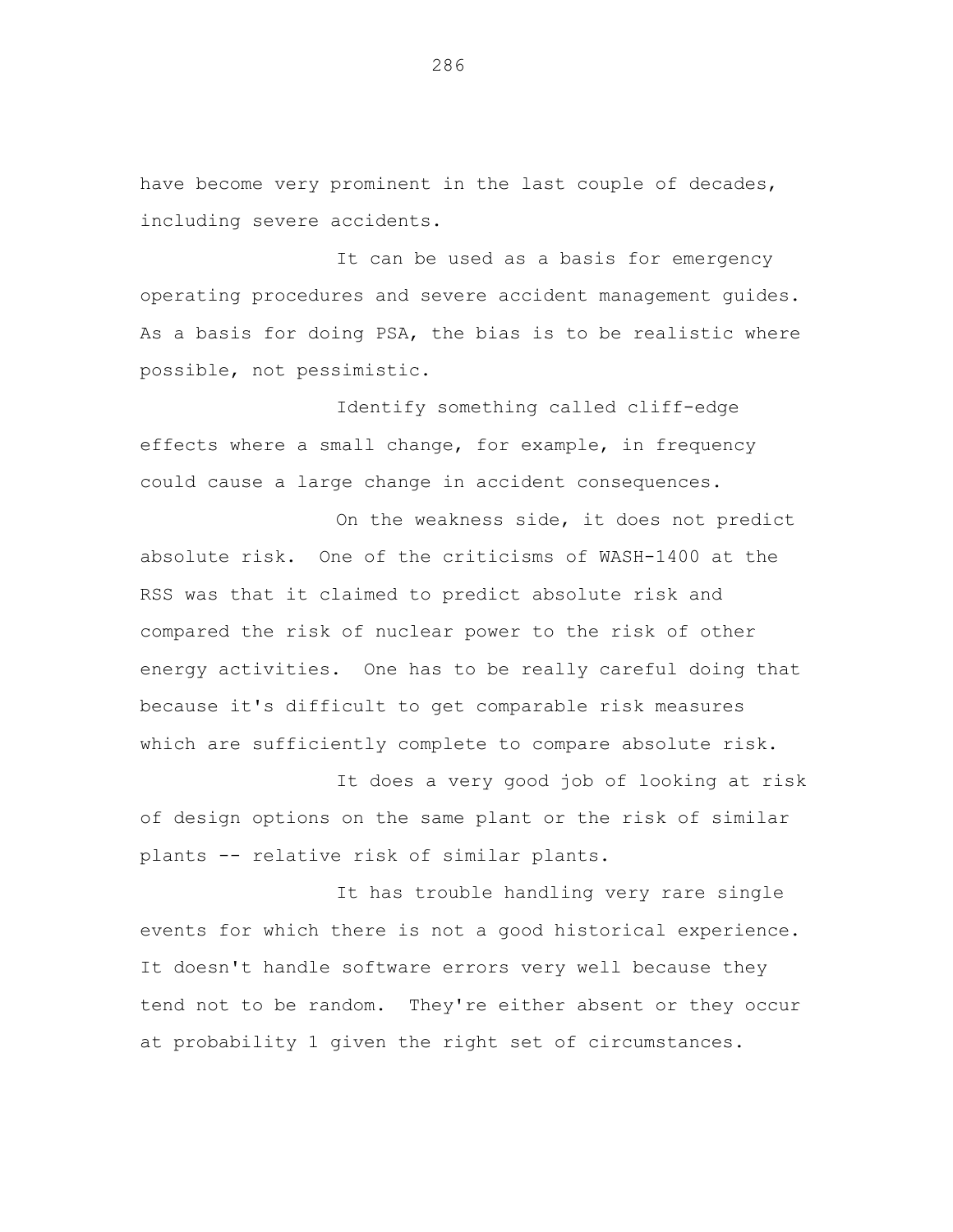Some common cause failures can be rather subtle and can be missed. It isn't -- it's difficult to apply it to fully passive structures and systems, although there are techniques for doing that developing.

It's not the tool of choice for looking at safety culture, so though many accidents have as an ingredient lack of safety culture, it's difficult to measure that with a PSA. There are other techniques that have to be used.

And traditionally, it's not used for malevolent acts which tend to be treated deterministically.

PSA is used extensively in operational decision-making, besides design. My bias is design, it's my background, but it is used heavily in operational decision-making. We've heard a little bit about that.

It's used to assess proposed design changes. It's used to look at the effect of impairments in safety-related equipment; is it important, is it not important. It's used to optimize maintenance, testing, inspection, and it's used to deal with what I believe is called discovery issues when you get a surprise, an unexpected thing happening in station of a research program.

So all this leads to the rather obvious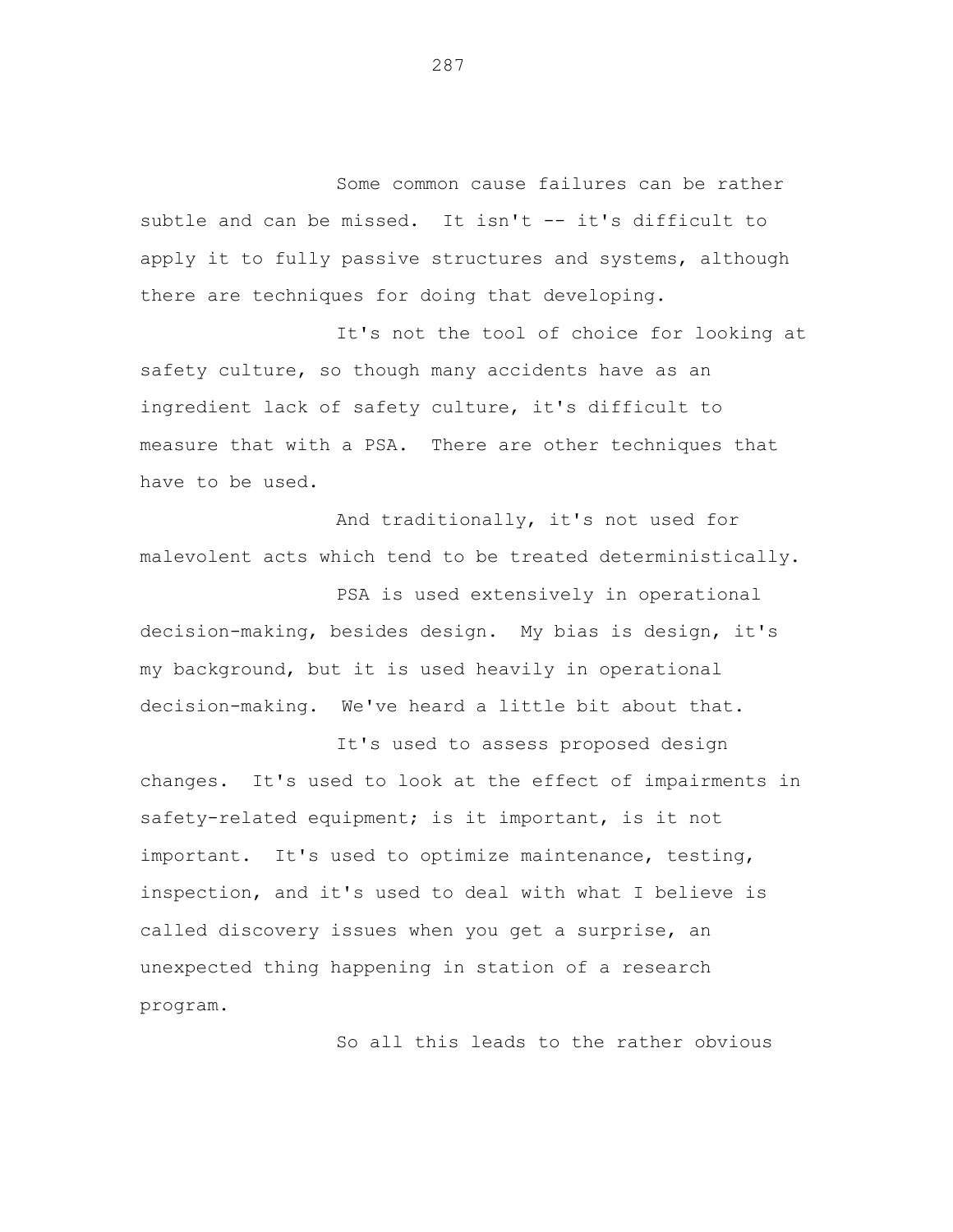conclusion that PSA and DSA strengths and weaknesses are complementary and, of course, both should be used in a balanced approach to safety. And it certainly affects my view in that graph that I showed you.

PSA in Canada has had a rather long history. The NRX research reactor accident led to a fundamental rethinking of power reactor philosophy, and part of it was to try and get numbers on the frequency of severe accidents to meet safety goals.

And the way they do that is to translate that into something which is useful to designers and to operators which will limit the frequency of process system failures and the demand on availability of safety systems.

And that philosophy has carried on since the accident itself and has always been a fundamental part of CANDU.

In fact, Douglas Point, if you're a history buff, was licensed on a risk basis, not risk informed. It was actually risk analysis. But it was realized that -- afterwards that the technology was not adequate for treatment of common cause failures, so it was not pursued after Douglas Point until recently.

However, it did give the designer and operator specific tools to measure success, reliability of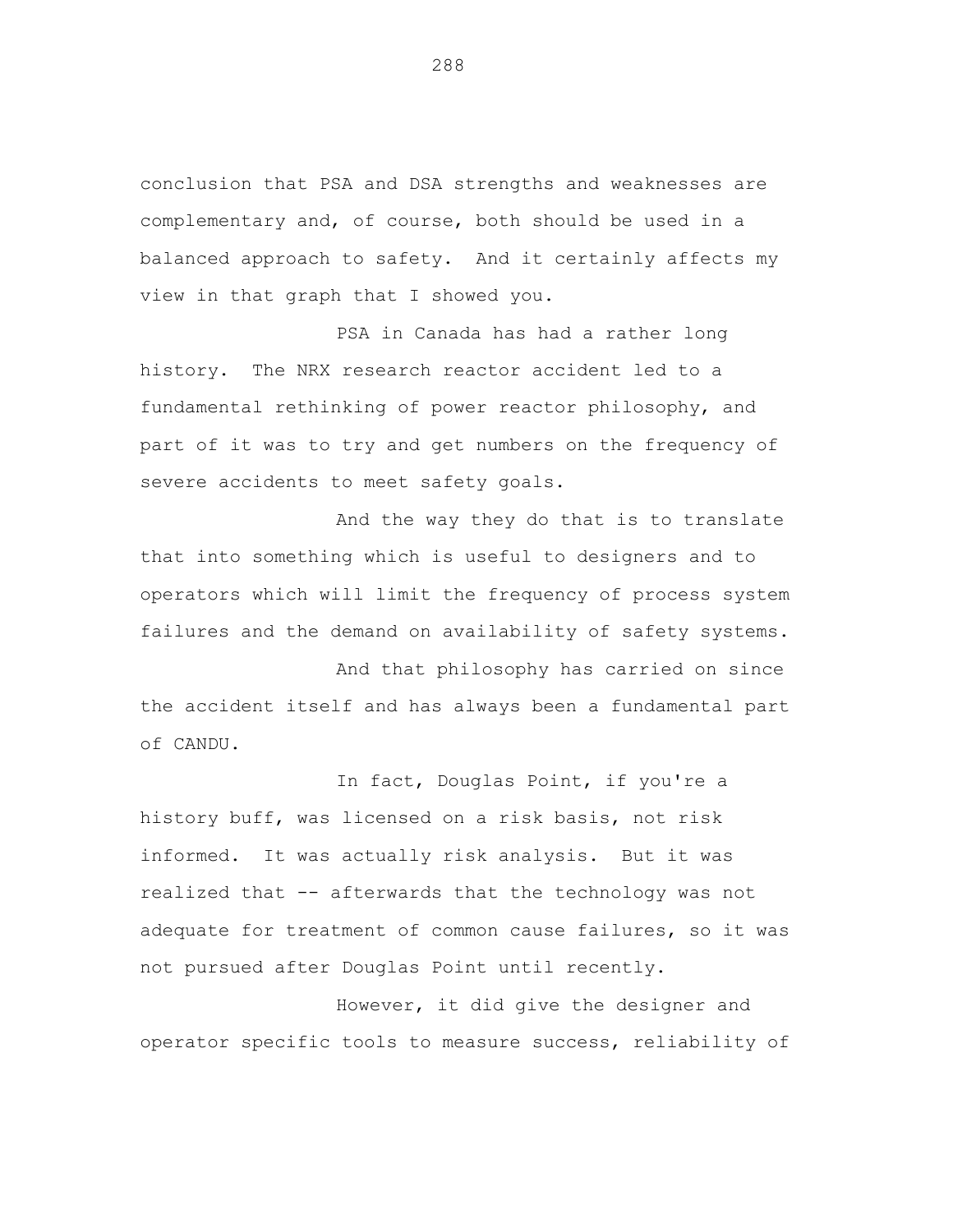mitigating systems, frequency of process failures. And that was actually a world first. Nobody else was doing that at the time.

Once we got to the licensing of the large CANDUs, Pickering, there was a shift away from probabilistic techniques because of the weakness I mentioned, and the licensing philosophy became somewhat more deterministic, but not completely.

The -- as you all know, the licensing bases of every plant up to Darlington was initially called siting guide, which split accidents into two classes, which were frequency based, later consulted a document C-6, which is used for Darlington licensing, split them into five classes, roughly frequency based, so there was still a probabilistic component even though the licensing basis was deterministic.

There are a number -- the weaknesses in the deterministic approach which I mentioned earlier on were recognized by designers back in -- I'm trying to remember -- I think the late seventies, early eighties.

And the designers felt they needed a tool beyond that to help their design. These, at the time, were called safety design matrices.

If you looked at them today, you'd say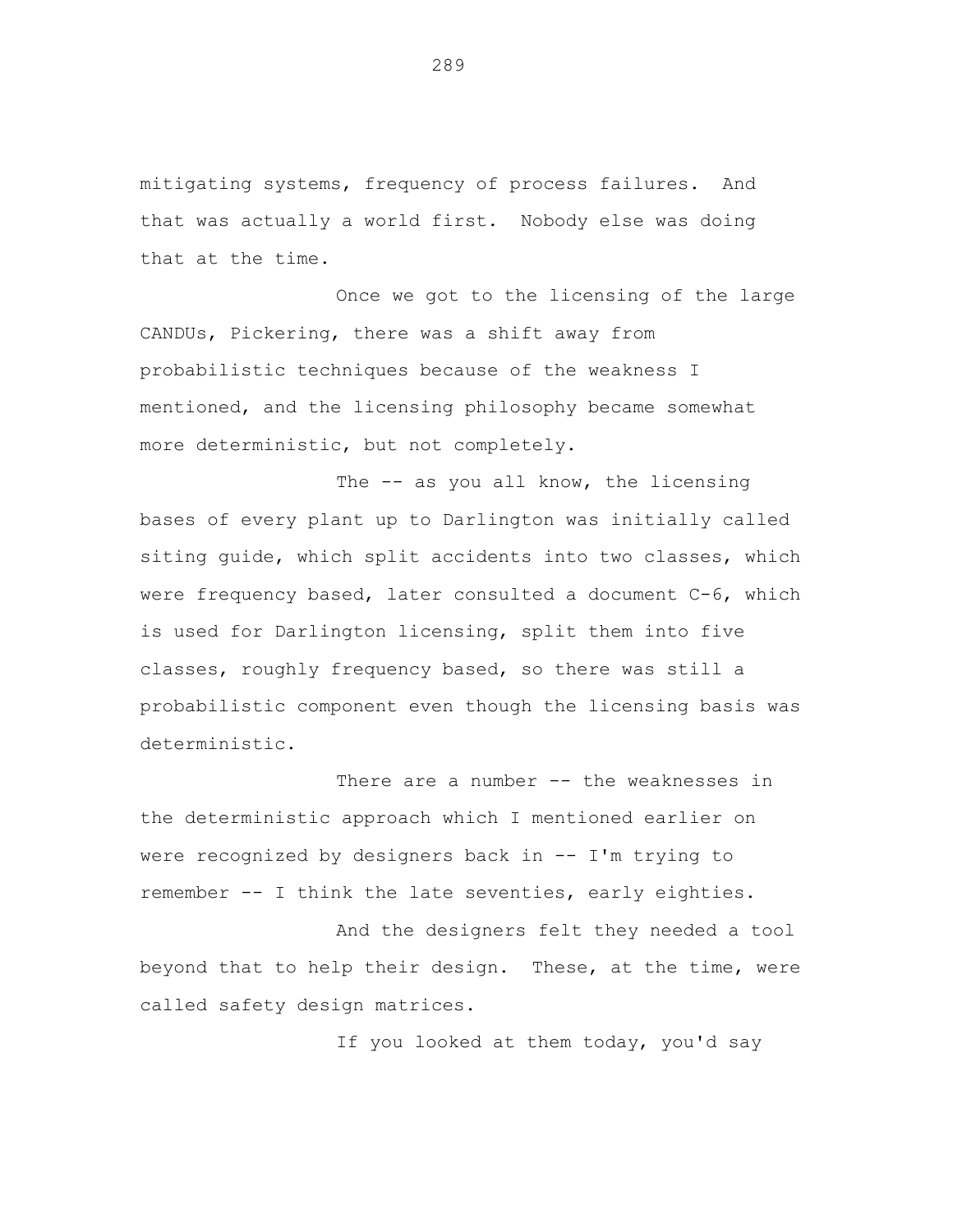that's a limited Level 1 PSA. And it was an internal tool. AECL, for whom I worked at the time, had set up its own acceptance criteria, and it resulted in many changes to the design. And eventually it became recognized as a useful enough tool that it was adopted by the regulator who, of course, then set the regulatory acceptance criteria.

And I'm not going to go through the whole industry, but PSAs are now done for all CANDUs.

I looked at the regulatory status of PSA in Canada. I think the CNSC report has done a lot more detail in terms of the processes.

It's not -- PSA is not specified as such in the Act nor in the Class 1 Regulations, nor would you expect it to be. They're much too high level documents to specify a methodology, which gives the CNSC staff and CNSC itself very broad discretion.

The way you find the requirements of PSA are in the CNSC REGDOCs and RD series, particularly three which I've listed.

Sorry. I looked through those. The most recent one is REGDOC 242, which is probabilistic safety analysis that gives the scope of what one's supposed to do. RD/GD 369 talks about what's required to construct a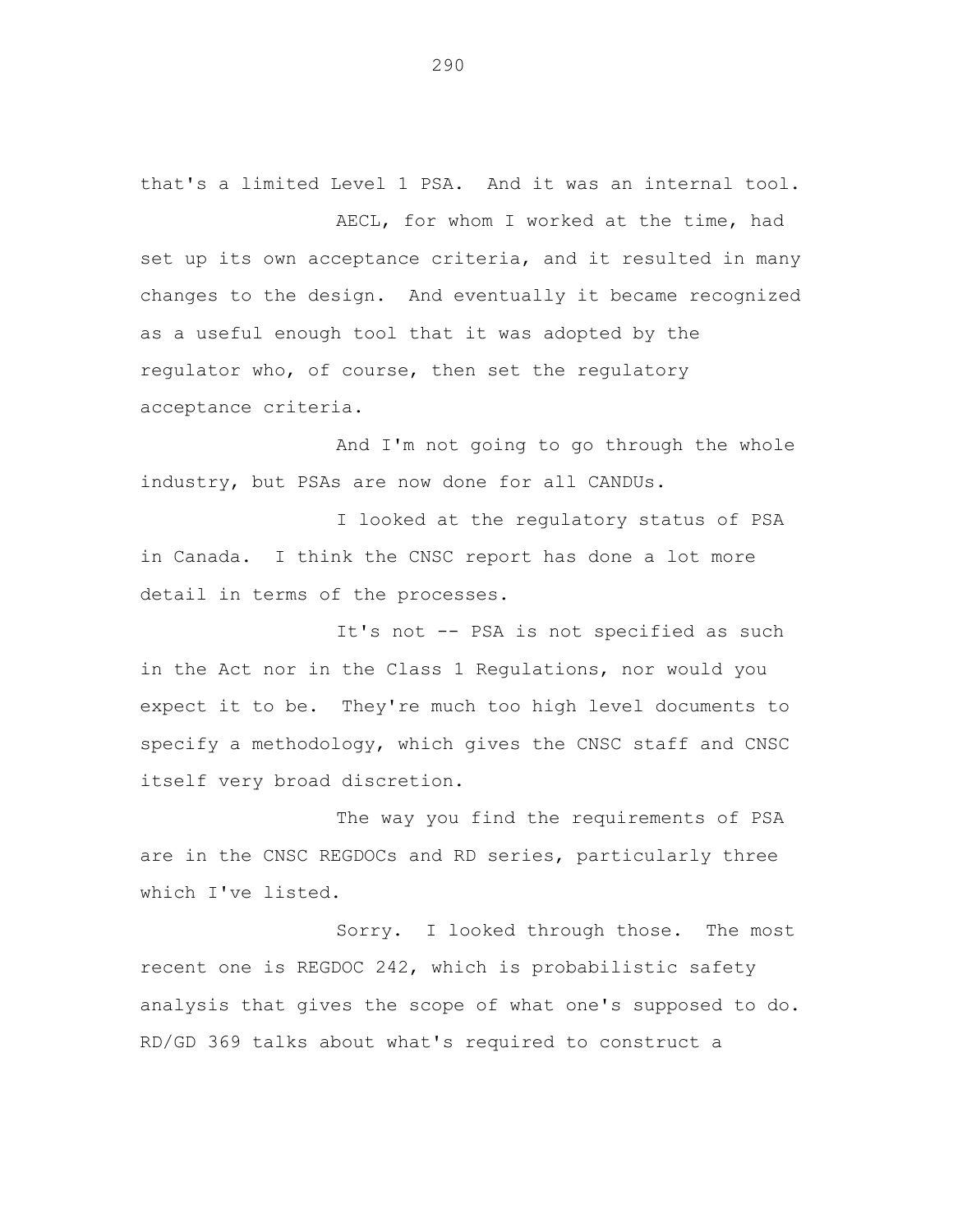nuclear power plant.

PSA's in there, but the wording implies it's optional. It says "should" instead of "shall". However, REGDOC 2.5.2, which covers design, says you shall do it.

So my view is that, well, we should clean that up. The CNSC in the next appropriate revision of REGDOC -- sorry, RD/GD 369 should be made consistent with the 252 and put the "shall" word in there rather than "should" to make them consistent.

I looked at non-power reactors. The CNSC does have requirements for PSA. On non-power reactors, it's required.

So I didn't really have any comment on that other than, in some cases, it was difficult to find a public summary.

Power reactors do a very good job of publicly summarizing their PSAs. It's easy to find. For non-power reactors, one has to dig.

A PSA summary has been published, but it's difficult to find something for non-power reactors, although it's referred to.

Now, for non-power reactors, one would one must and will tailor the scope of a PSA to fit the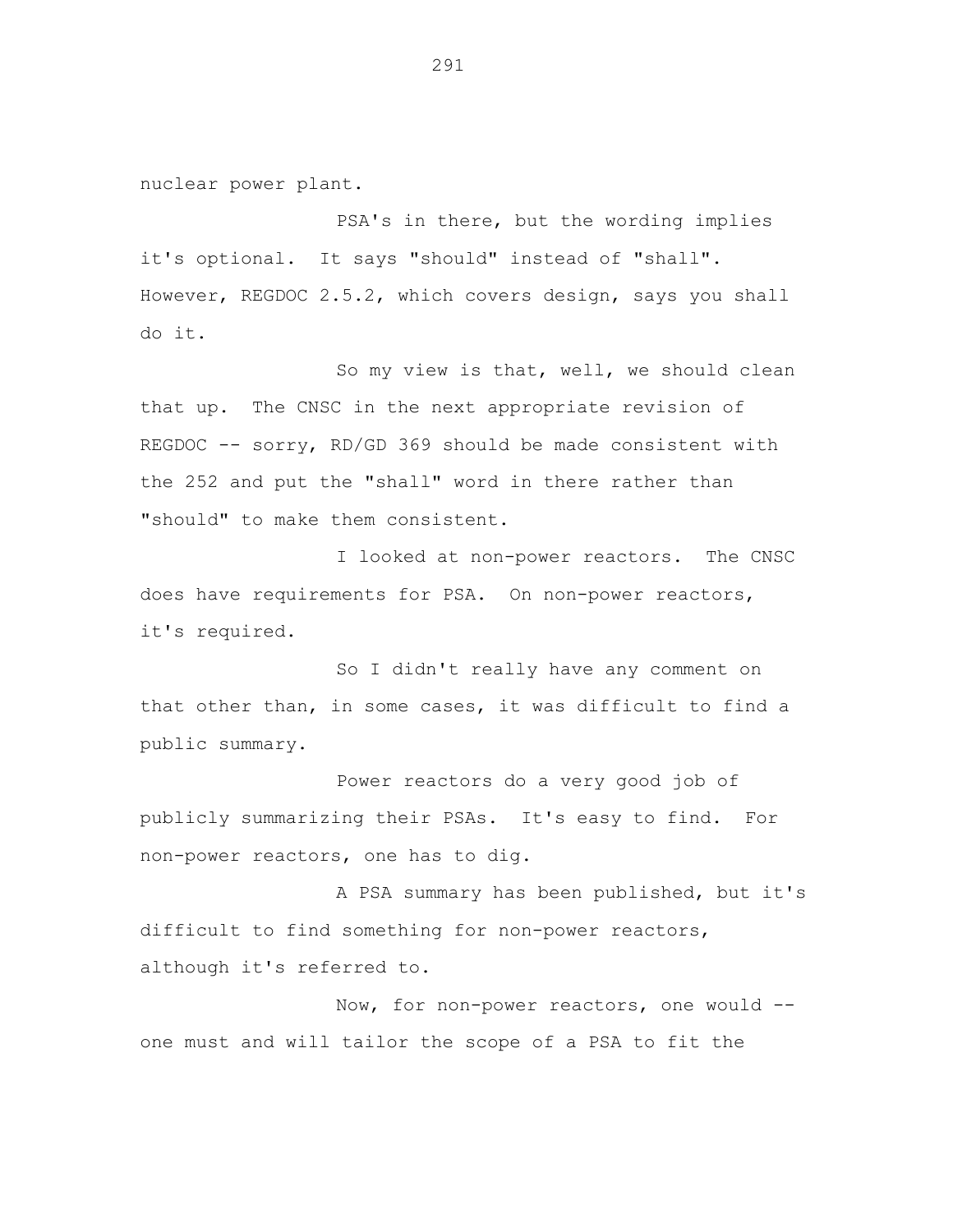inherent hazard and complexity. Generally speaking, there would be less scope in a non-power reactor than a power reactor.

So I simply again recommend, for consistency, that CNSC should ensure that suitable PSA is performed at the appropriate time for non-power reactors - I believe that's the case -- and a public summary made available.

I have a comment on safety goals which, in facts, has been picked up and dealt with, I think, quite well in the CNSC companion document, of course, which I didn't have at the time.

CNSC sets numerical safety goals on individual risk and social risk from a nuclear power plant. This is in common with international practice. They're a little different, but not significantly.

They -- that includes frequency limits on core damage, frequency limits on small releases of radioactive material, and frequency limits on large releases of radioactive material. And the numbers are largely consistent with international standards.

To show compliance, in my view, effectively requires a PSA. Pretty difficult to do that without a PSA.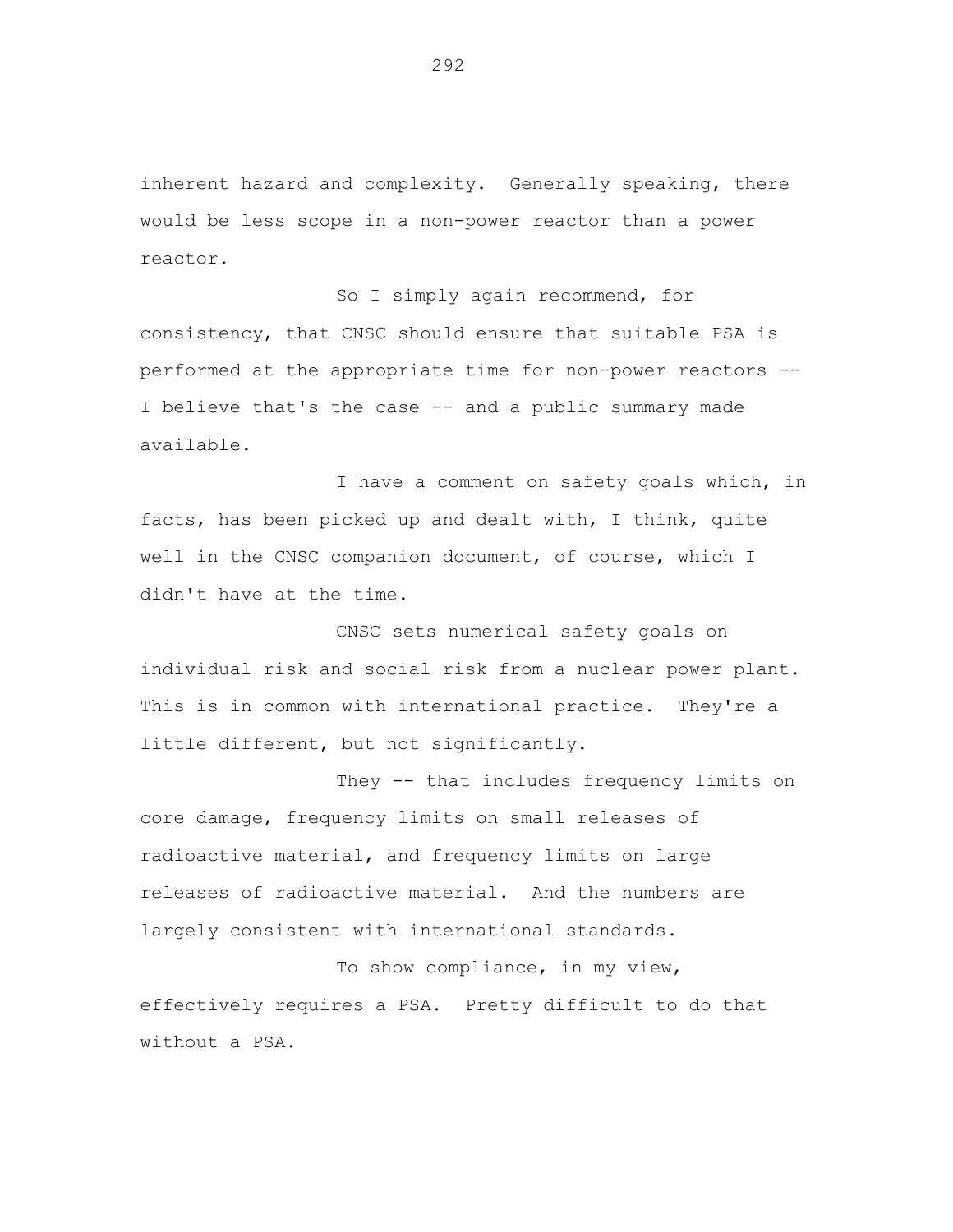One of the issues that I have with a pass-fail criterion is it's a sum of an artificial boundary. It implies precision in the PSA that doesn't really exist. It implies somehow the risk -- acceptable risk changes abruptly as you cross the boundary and it implies that existing plants are less acceptably safe than new design for which the criteria are quite stringent.

I'm not suggesting changes to these, but I am -- there needs to be context setting when these things are presented, and I believe, having looked at the CNSC document that was produced just recently, that that document does that.

The recommendation 3 has essentially been taken care of, which is CNSC should explain the meaning of what a safety goal is in a way which acknowledges the inherent uncertainty of both acceptable risk and the means used to calculate it.

Some countries use a range of acceptability, some used fixed lines, and those are dealt with in my report.

PSA is used heavily in operations, particularly in what in Canada is called a risk informed approach. Risk informed is different from risk based.

Risk based is -- uses the PSA numbers as a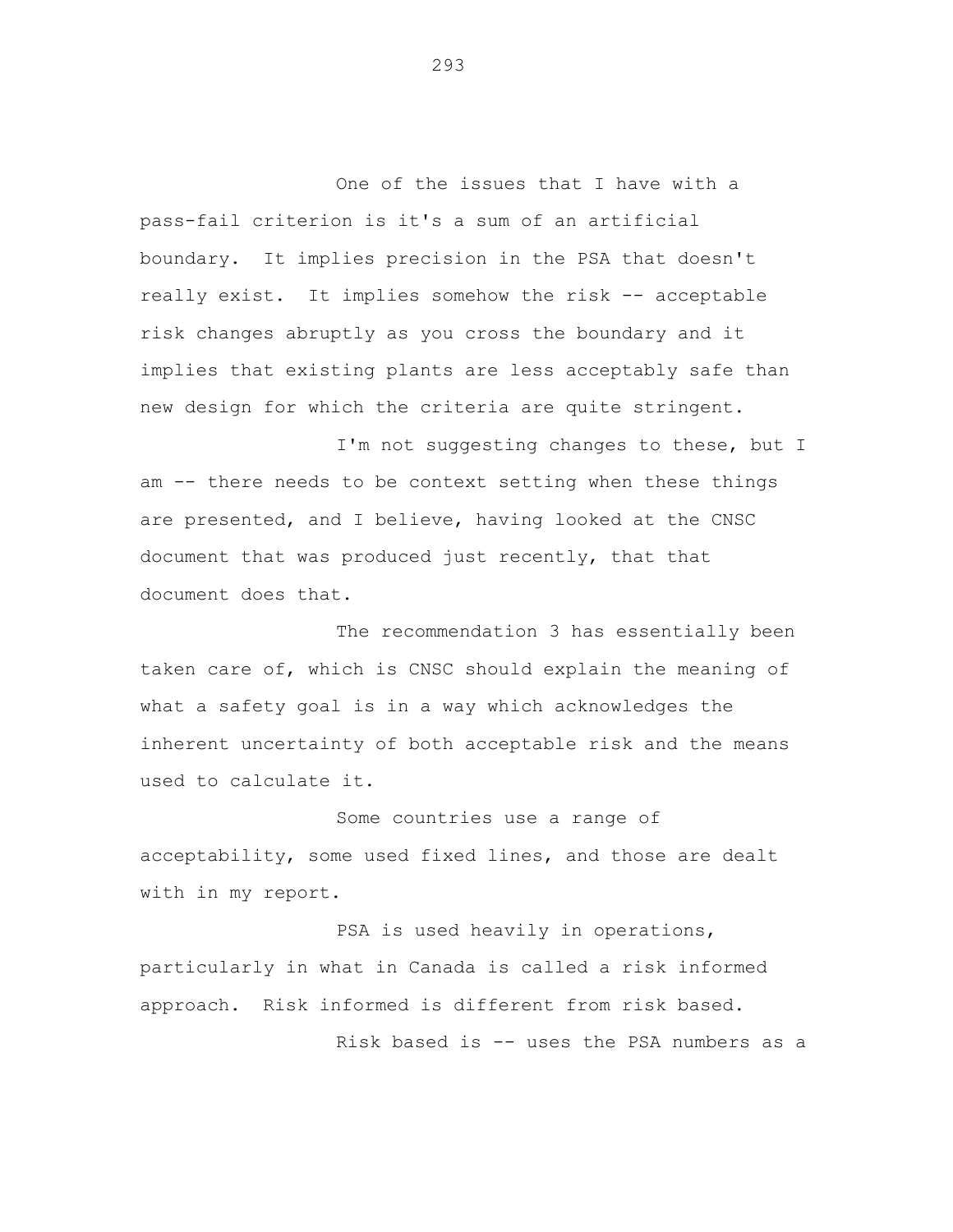decision tool. Risk informed uses PSA as one input to a decision.

And I'm not going to read all these, but these are some of the areas where I understand PSA is used in operations. My industry colleagues can confirm and possibly add to that risk -- add to that list, sorry.

I think it'd be nice to see more stuff published in the public literature on that. Some of it is. It's, I think, a useful story.

My own view is that it should be easy to find and published to show that it's a tool that's being deployed and ends up with useful results.

I'd add parenthetically that one of the issues with PSA is one has to be careful what one publishes, not just because of proprietary information, because one has to be a little careful about publicizing too widely means of causing accidents. And this is common to PSAs all over the world.

I spent some time looking at Canadian approach, which is really what I was asked to do, compared to international practice.

One can make this very complex, and one of the risks of summarizing things on a table like this is that you'd end up with a footnote -- number of footnotes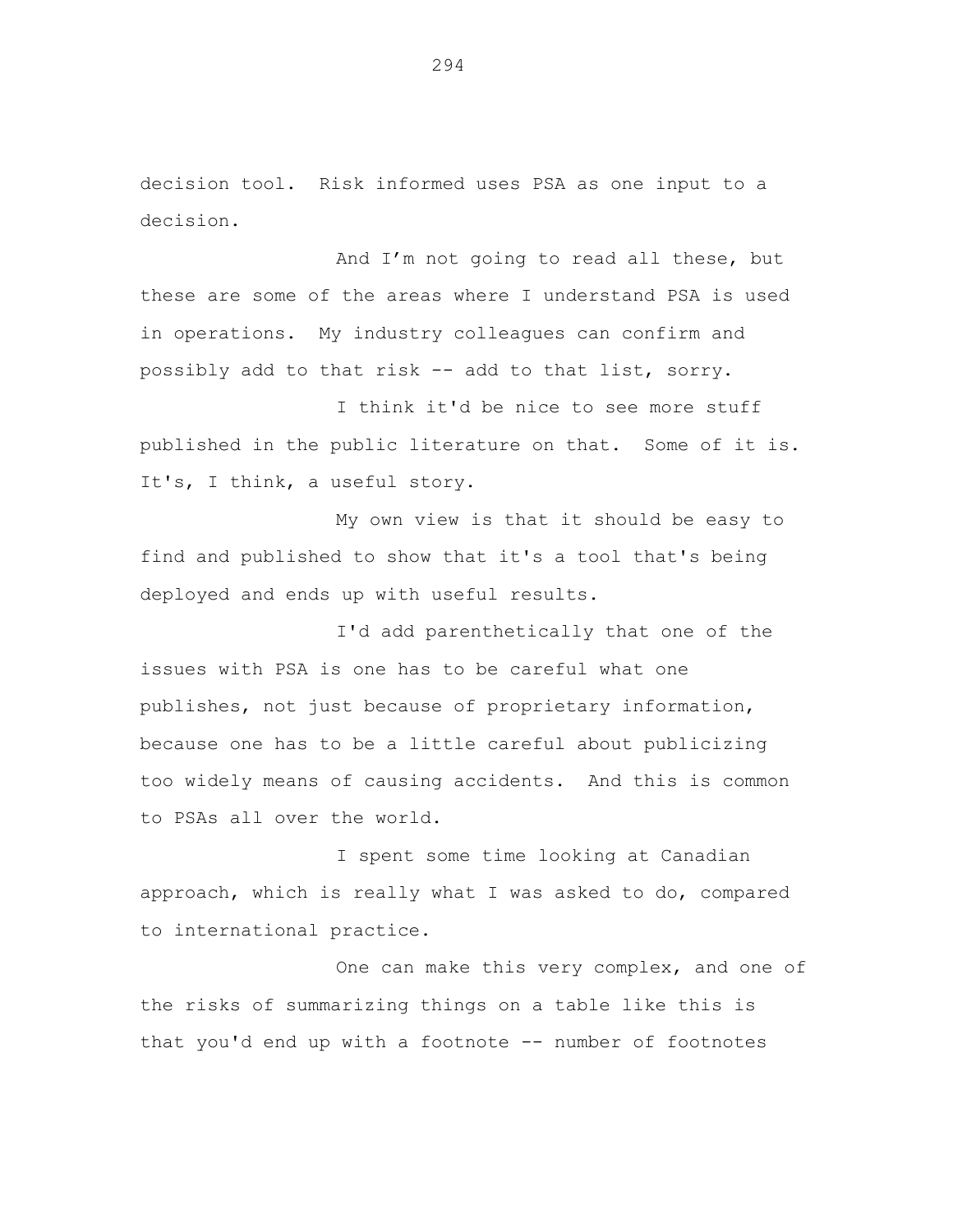that would take the rest of the presentations.

So I apologize in advance for over-simplifying in the attempt to put something on one page.

I looked at about seven different areas how PSA is being used. A numerical safety goal is required. Is it required for pre-project design, it's required for construction licence. It's required for operating licence. It's required for periodic safety review.

Is it used for technical specifications or, Canadian terminology, safe operating envelope? Is it used to risk inform regulations?

And I didn't take every country in the world. I took the big nuclear players plus some others that I thought were doing innovative work. But it's certainly missing a number of countries that also do PSAs.

Again, at the risk of over-simplifying, countries seem to fall into two groups. One is where PSA is used pretty much across the spectrum and ticks almost all the boxes. In that category I would place Canada, United Kingdom, certainly, Finland, Argentina.

There is some variation as to whether PSA is required in pre-project design. In practice it's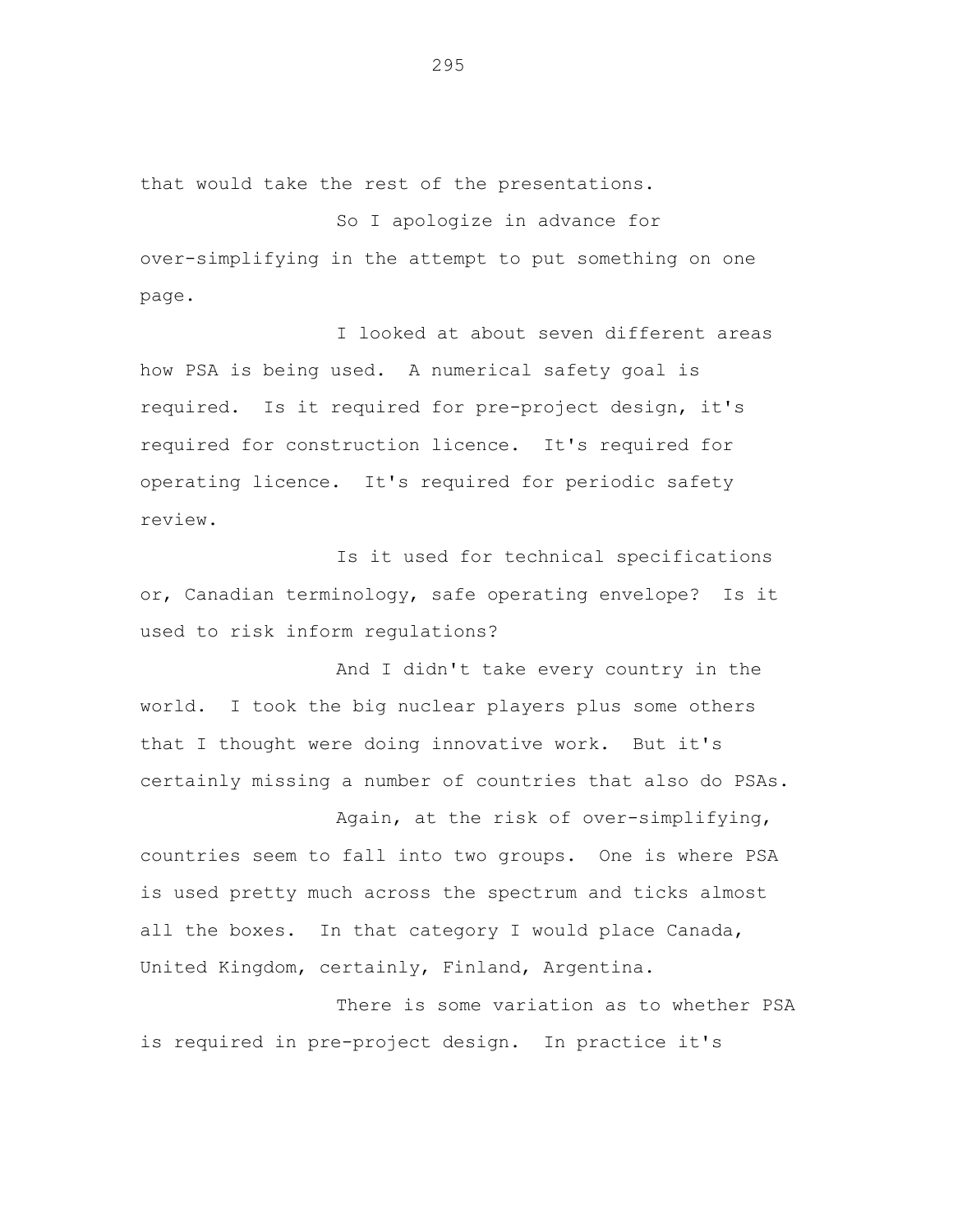required. For example, in Canada it's required as part of vendor design review, and almost anyone who's going to introduce a new design in Canada would have a vendor design review.

So I'm going to just -- like I say, one could put a lot of footnotes on this.

The second category of countries, the ones that don't really have PSA embedded in their regulation on licensing but catch it in other ways.

So the U.S., for example, there are numerical safety goals. If you want to do a design certification, then you're doing a PSA. If you want to do plant refurbishment, you have to do a PSA. If you want to look at severe accident management design alternatives, you've got to pretty much do a PSA.

So they catch it other ways even though it's not formally required for a construction licence under 10 CFR50, or an operating licence. And the U.S. does not do periodic safety review.

So the second category of countries is ones that don't formally require it as part of a construction or operating licence but sort of get it other ways.

All countries use it to risk inform their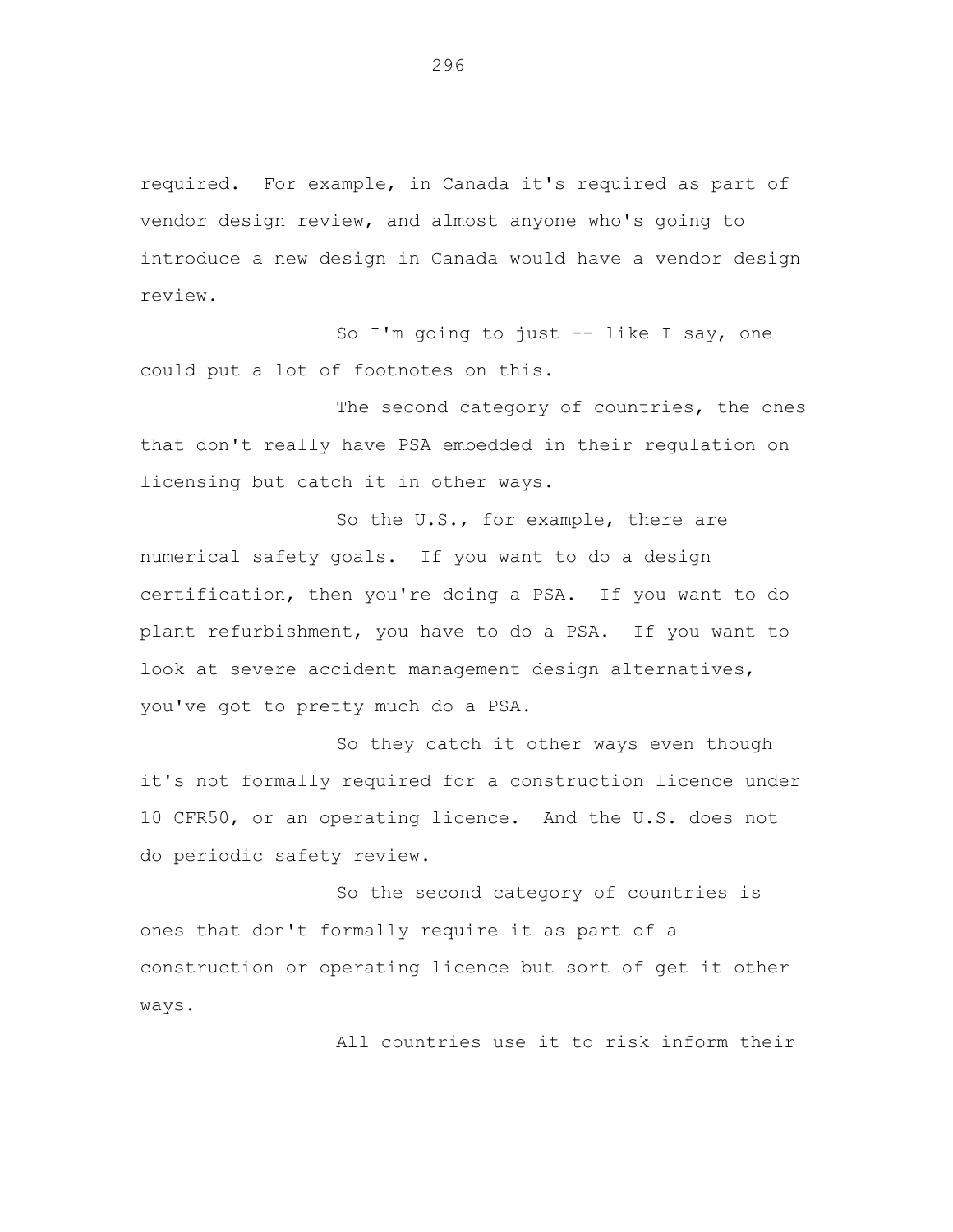own regulations.

I'm not going to read the words. I've just said that on that slide.

I will read, however, the conclusion that, from my point of view, Canada is generally consistent with best world practices in the way it uses PSA regulation.

I'll now come to topic 2, which is whole-site PSA. Sometimes it's called MUPSA, Multi-unit PSA. It's a better acronym, but not quite as accurate.

So multi-unit site holds obvious challenge. To date, with one exception, PSAs are based on single units with some incomplete treatment of multi-unit effects. I'll get to the exception in a minute.

And this is particularly an issue in Ontario where plants share parts of safety systems such as containment, parts of emergency -- sorry, in OPG terms, emergency coolant ejection, emergency electrical power and water. Those are shared among the units.

And if you simply take a single unit PSA number, multiply by the number of units, you can get -- you can be quite wrong and not know which way you're wrong.

You could over-estimate risk because some common cause events such as seismic are already included in the single unit PSA. You could under-estimate risk because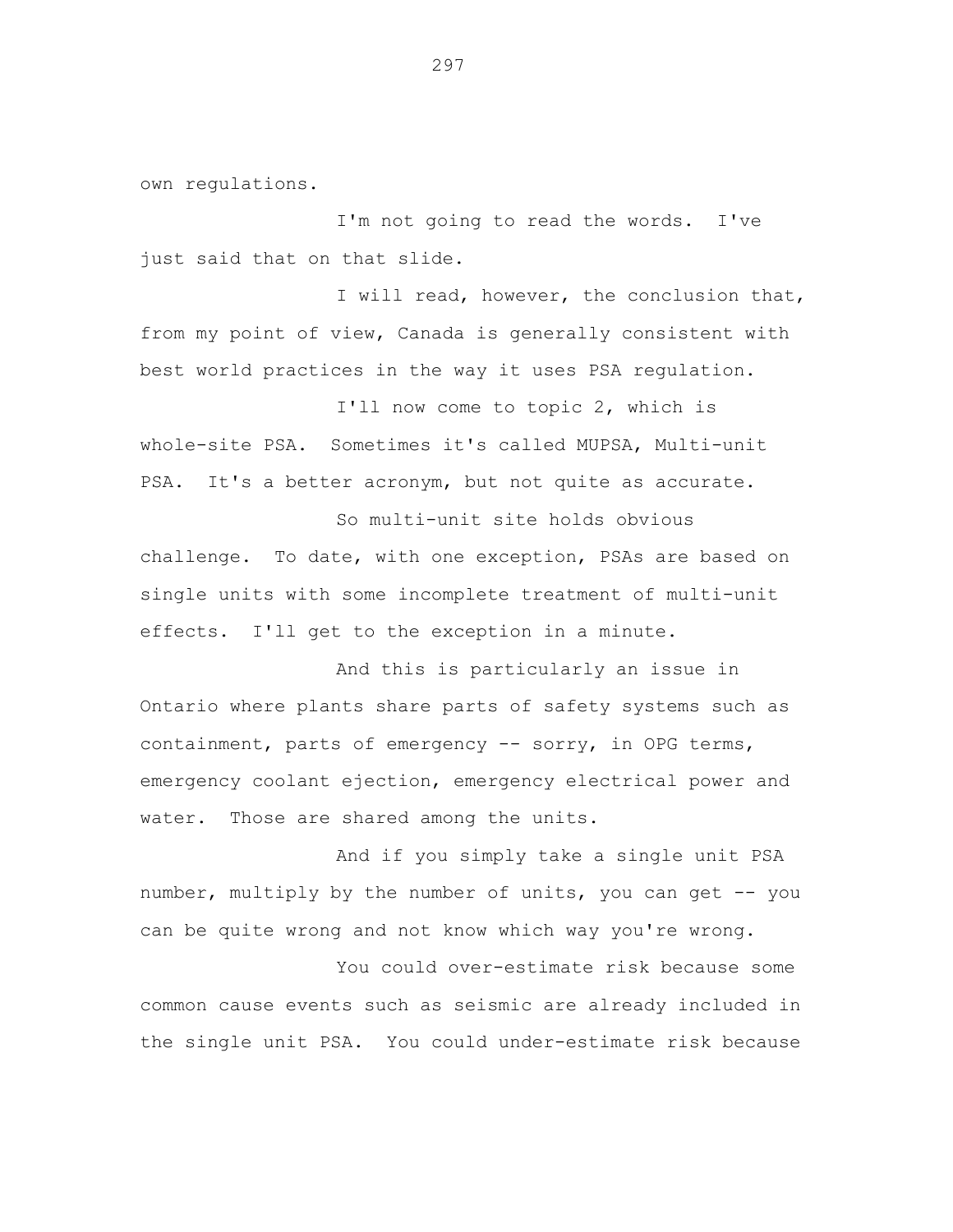it doesn't look explicitly at all multi-unit effects.

So there isn't -- whole-site PSA is a preferred term because when you say multi-unit PSA, it's not clearly including other sources of radioactive material such as spent fuel bays.

Obviously, the accident at Fukushima emphasized the importance of looking at spent fuel bays in multi-unit accidents.

So there are broader whole-site issues. A lot of these came from Fukushima. And again, there's no point in my reading them to you, but I'll select a couple.

Unexpected adverse conditions on site such as radiation and debris. Lack of communication. Organizational failure. And certainly we saw all four of those at the Fukushima accident where they couldn't actually get to some of the places they needed to get to because debris was blocking the roads.

Lack of communication, organizational failure. It wasn't clear who was in charge, or they couldn't communicate with people they wanted to communicate, and that's all been very well documented.

Human performance. I think -- I'm not a human performance expert. There's people behind me who are.